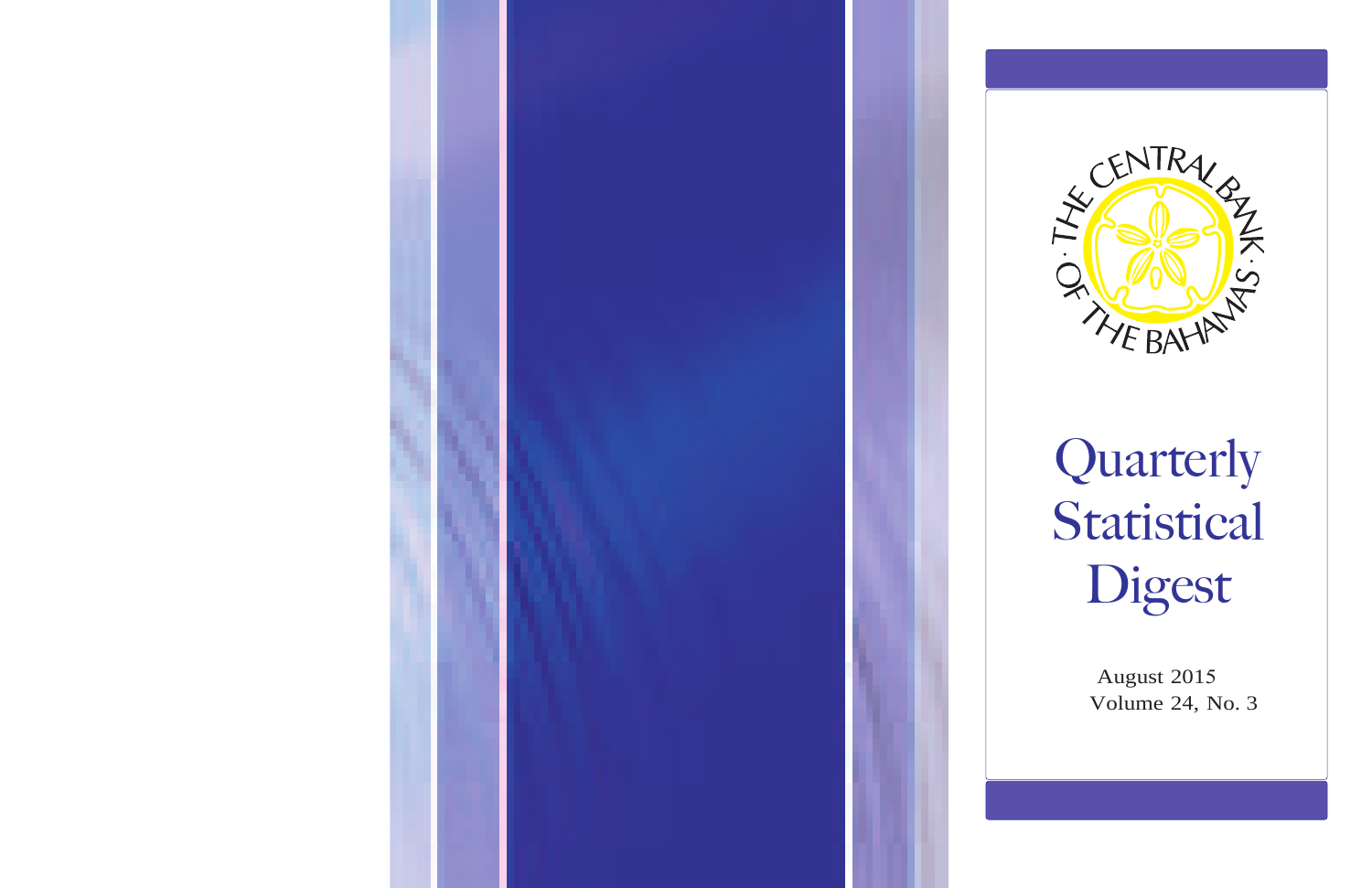The Statistical Digest is a quarterly publication of the Central Bank of The Bahamas, prepared by the Research Department for issue in February, May, August and November. The first issue, Volume I, No. 3 (August, 1992), replaced the former Quarterly Review which was last published for March 1992. All correspondence pertaining to the Digest should be addressed to:

> The Manager Research Department The Central Bank of The Bahamas P. O .Box N-4868 Nassau, Bahamas

email address: research@centralbankbahamas.com website address: www.centralbankbahams.com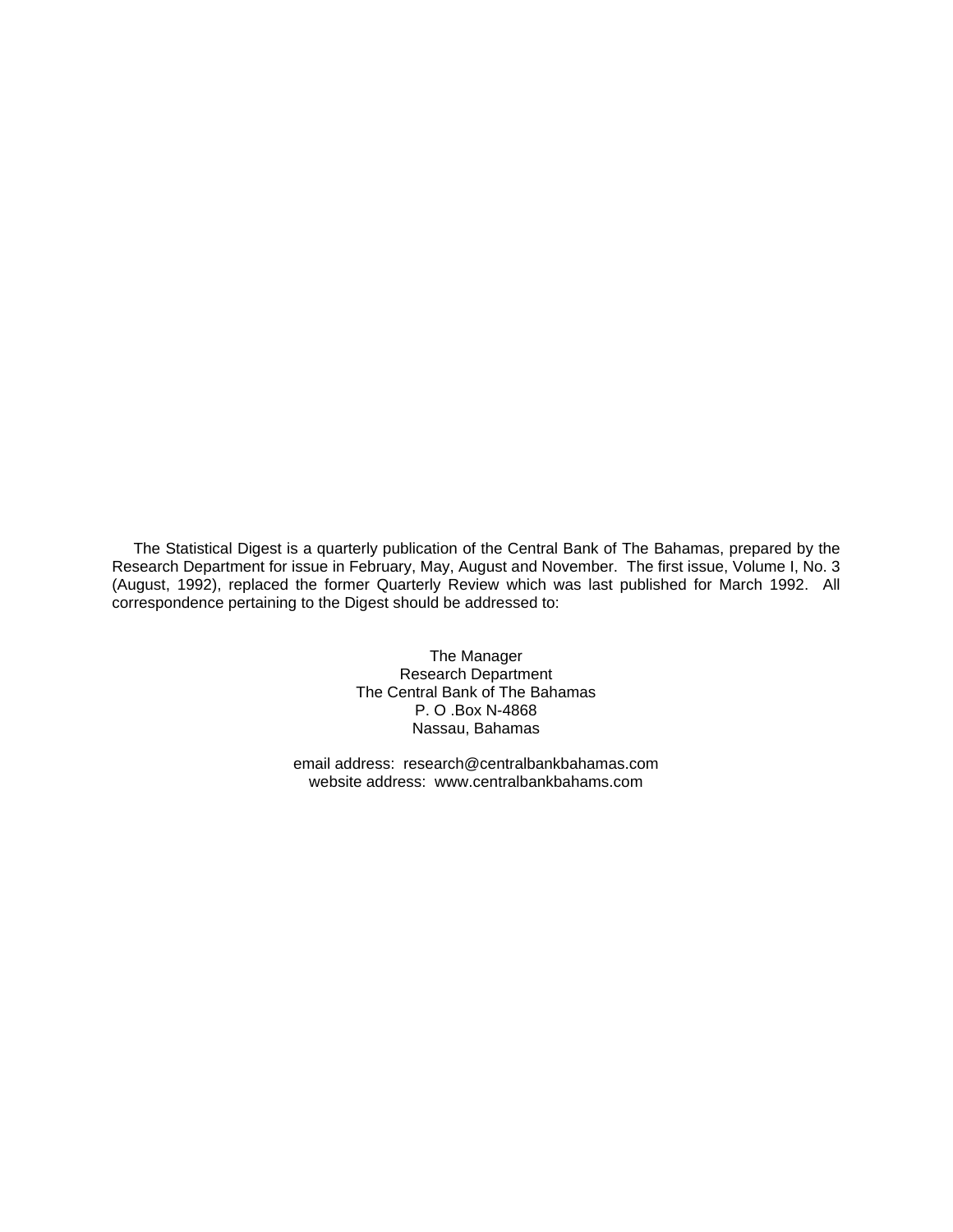#### **GENERAL NOTES**

The following symbols and conventions are used:

| n.a. | Not Available |
|------|---------------|
|------|---------------|

- 2. p Provisional Data
- 3. -- Nil
- 4. B\$ Bahamian Dollars
- 5. F/C Foreign Currency

6. \* See notes to tables

- 7. YTD Year to date
- 8. . . . Not Specified
- 9. R Revised Data

Users should note that:

- a. Data in tables are subject to periodic revisions as more updated information becomes available.
- b. Due to rounding, the sum of separate items may differ from the totals shown.

#### **Acknowledgement**

The Central Bank of The Bahamas wishes to express its appreciation for the assistance received from the Ministry of Finance, the Ministry of Agriculture, the Ministry of Tourism, Commercial Banks, Other Local Financial Institutions, the Public Corporations, the Department of Statistics, and other government and private sector agencies in the compilation of the data.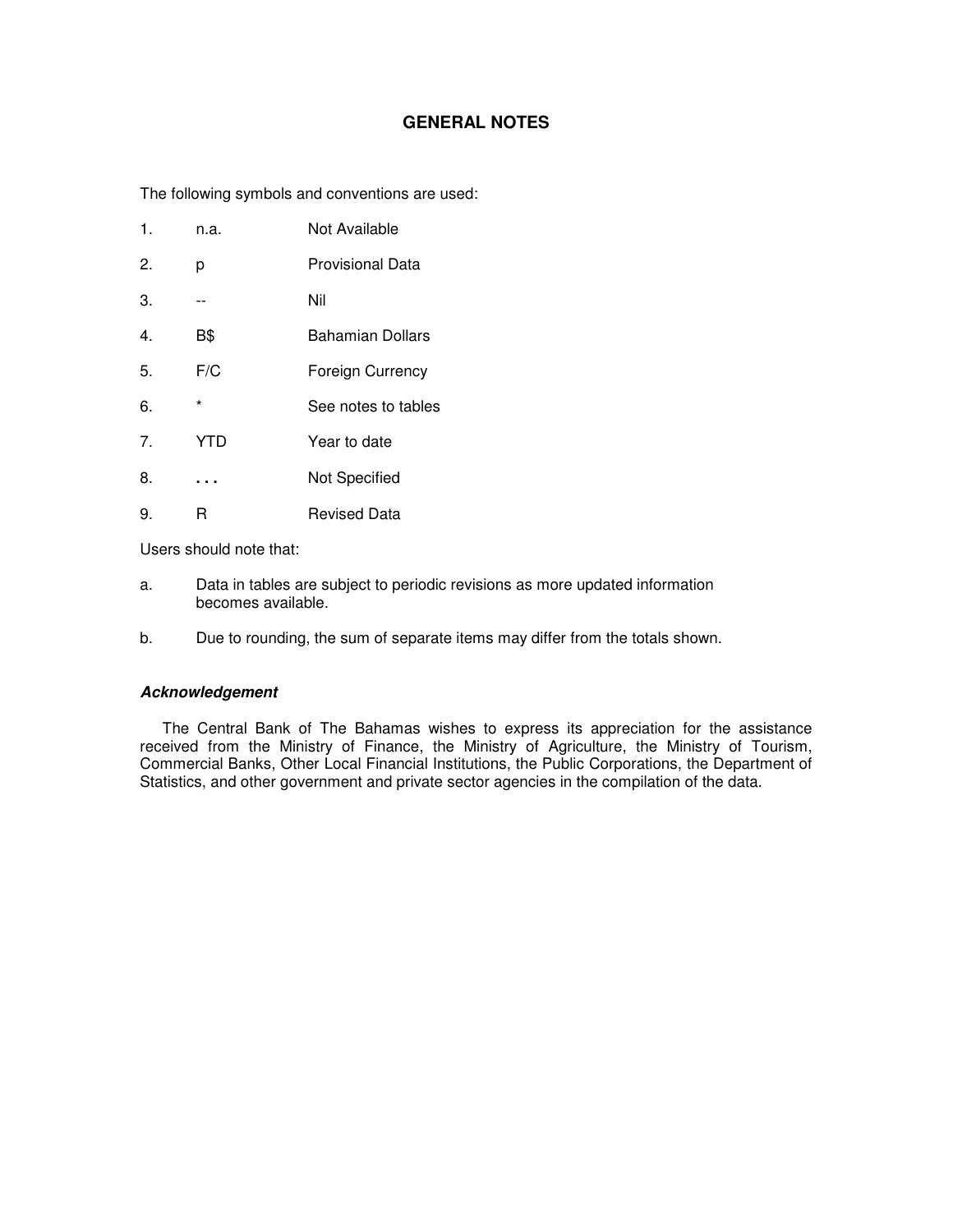## **CONTENTS**

Page No.

| <b>GENERAL NOTES</b>         |                                                                                                                                                                                                                            |                                                                                                                                                                                                                                                                                                                                                                                                                                                                                                                                                                                                                                                                                                                                                                                                                                                                                                                                                                                                                                                                                                                                                                                                                                                                                                                                                                                                                                                                                                                                    |                                                                                                                                                                                                          |
|------------------------------|----------------------------------------------------------------------------------------------------------------------------------------------------------------------------------------------------------------------------|------------------------------------------------------------------------------------------------------------------------------------------------------------------------------------------------------------------------------------------------------------------------------------------------------------------------------------------------------------------------------------------------------------------------------------------------------------------------------------------------------------------------------------------------------------------------------------------------------------------------------------------------------------------------------------------------------------------------------------------------------------------------------------------------------------------------------------------------------------------------------------------------------------------------------------------------------------------------------------------------------------------------------------------------------------------------------------------------------------------------------------------------------------------------------------------------------------------------------------------------------------------------------------------------------------------------------------------------------------------------------------------------------------------------------------------------------------------------------------------------------------------------------------|----------------------------------------------------------------------------------------------------------------------------------------------------------------------------------------------------------|
| <b>SECTION</b>               | 1                                                                                                                                                                                                                          | <b>MONETARY AUTHORITY</b>                                                                                                                                                                                                                                                                                                                                                                                                                                                                                                                                                                                                                                                                                                                                                                                                                                                                                                                                                                                                                                                                                                                                                                                                                                                                                                                                                                                                                                                                                                          |                                                                                                                                                                                                          |
| <b>Table</b>                 | 1.1<br>1.2<br>1.3<br>1.4<br>1.5                                                                                                                                                                                            | Central Bank of The Bahamas: Assets<br>Central Bank of The Bahamas: Liabilities<br><b>Factors Affecting External Reserves</b><br>Central Bank of The Bahamas: Notes in Circulation<br>Central Bank of The Bahamas: Coins in Circulation                                                                                                                                                                                                                                                                                                                                                                                                                                                                                                                                                                                                                                                                                                                                                                                                                                                                                                                                                                                                                                                                                                                                                                                                                                                                                            | $\mathbf{1}$<br>$\sqrt{2}$<br>$\ensuremath{\mathsf{3}}$<br>$\overline{\mathbf{4}}$<br>$\mathbf 5$                                                                                                        |
| <b>SECTION</b>               | $\overline{2}$                                                                                                                                                                                                             | <b>BANKING SYSTEM</b>                                                                                                                                                                                                                                                                                                                                                                                                                                                                                                                                                                                                                                                                                                                                                                                                                                                                                                                                                                                                                                                                                                                                                                                                                                                                                                                                                                                                                                                                                                              |                                                                                                                                                                                                          |
| <b>Table</b><br><b>CHART</b> | 2.1<br>2.2<br>2.3<br>2.4<br>2.5<br>2.6<br>2.7<br>2.8<br>2.9<br>2.10<br>2.11<br>2.12<br>2.13<br>2.14<br>2.15<br>2.16<br>2.17<br>2.18<br>2.19<br>2.20<br>2.21<br>2.22<br>2.23<br>2.24<br>2.25<br>2.26<br>2.27<br>2.28<br>2.1 | <b>Financial Survey</b><br><b>Monetary Survey</b><br>Money Supply<br><b>Factors Affecting Money Supply</b><br>Summary of Domestic Assets of the Banking System<br>Summary of Domestic Liabilities of the Banking System<br>Summary of Foreign Assets of the Banking System<br>Summary of Foreign Liabilities of the Banking System<br>Banking System: Total Deposits by Depositors (All Currencies)<br>Banking System: Total Deposits by Depositors (Bahamian Dollars)<br>Banking System: Demand Deposits by Depositors (All currencies)<br>Banking System: Savings Deposits by Depositors (All currencies)<br>Banking System: Fixed Deposits by Depositors (All currencies)<br>Banking System: Fixed Deposits by Maturity<br>Banking System: Overdrafts and Loans by Maturity<br>Banking System: Sectoral Distribution of Credit (All Currencies)<br>Banking System: Sectoral Distribution of Credit (Bahamian Dollars)<br>Banking System: Sectoral Distribution of Credit (Foreign Currency)<br>Summary of Bank Consumer Credit<br>Banking System: Consumer Credit - Debt Outstanding<br>Banking System: Consumer Credit - Repayments<br>Banking System: Consumer Credit - New Credit<br>Summary of Liquidity in the Banking System<br>Profit and Loss Accounts of Banks in The Bahamas<br>Banking System: Foreign Exchange Transactions<br><b>Banking System: Clearing</b><br>Real Time Gross Settlement Transactions<br>Banks and Trust Companies Licensed in The Bahamas<br>Banks and Trust Companies Licensed in The Bahamas | 6<br>$\overline{7}$<br>$\bf 8$<br>$\boldsymbol{9}$<br>10<br>11<br>12<br>13<br>14<br>15<br>16<br>17<br>18<br>19<br>20<br>21<br>23<br>25<br>27<br>28<br>29<br>30<br>31<br>32<br>33<br>34<br>35<br>36<br>37 |
| <b>SECTION</b>               | 3                                                                                                                                                                                                                          | <b>OTHER FINANCIAL SECTOR STATISTICS</b>                                                                                                                                                                                                                                                                                                                                                                                                                                                                                                                                                                                                                                                                                                                                                                                                                                                                                                                                                                                                                                                                                                                                                                                                                                                                                                                                                                                                                                                                                           |                                                                                                                                                                                                          |
| <b>Table</b>                 | 3.1<br>3.2<br>3.3<br>3.4                                                                                                                                                                                                   | Bahamas Development Bank: Assets<br>Bahamas Development Bank: Liabilities<br>Bahamas Development Bank: Sectoral Distribution of Credit<br>Post Office Savings Bank: Assets and Liabilities                                                                                                                                                                                                                                                                                                                                                                                                                                                                                                                                                                                                                                                                                                                                                                                                                                                                                                                                                                                                                                                                                                                                                                                                                                                                                                                                         | 38<br>39<br>40<br>41                                                                                                                                                                                     |
| <b>SECTION</b>               | 4                                                                                                                                                                                                                          | <b>INTEREST RATE DEVELOPMENTS</b>                                                                                                                                                                                                                                                                                                                                                                                                                                                                                                                                                                                                                                                                                                                                                                                                                                                                                                                                                                                                                                                                                                                                                                                                                                                                                                                                                                                                                                                                                                  |                                                                                                                                                                                                          |
| <b>Table</b>                 | 4.1<br>4.2                                                                                                                                                                                                                 | <b>Selected Interest Rates</b><br>Loan Rates of the Banking System                                                                                                                                                                                                                                                                                                                                                                                                                                                                                                                                                                                                                                                                                                                                                                                                                                                                                                                                                                                                                                                                                                                                                                                                                                                                                                                                                                                                                                                                 | 42<br>43                                                                                                                                                                                                 |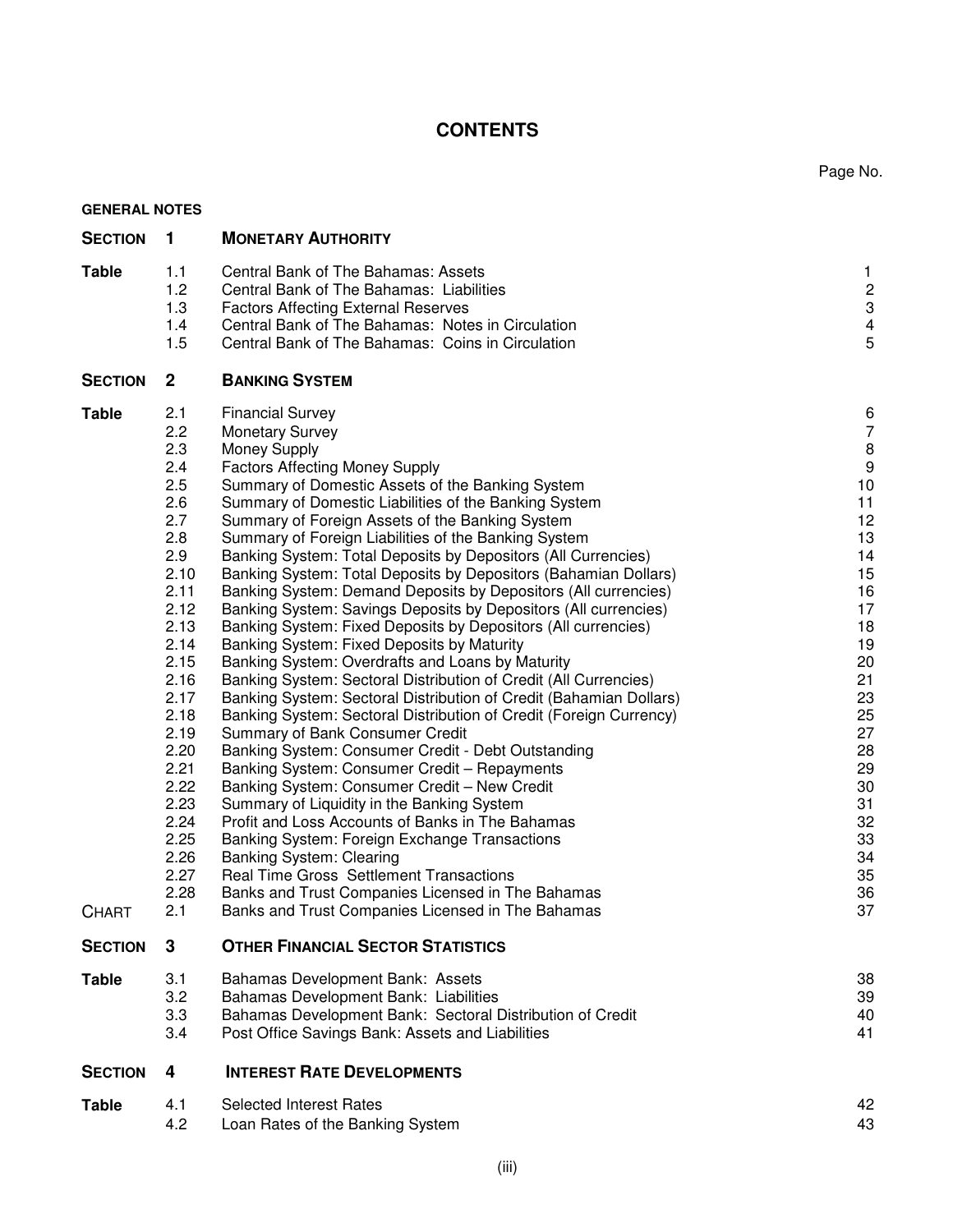|                | 4.3<br>4.4                                                                                                                          | Deposit Rates of the Banking System<br><b>Comparative Treasury Bills and Bank Rates</b>                                                                                                                                                                                                                                                                                                                                                                                                                                                                                                                                                                                                                                                                                      | 44<br>45                                                                                                 |
|----------------|-------------------------------------------------------------------------------------------------------------------------------------|------------------------------------------------------------------------------------------------------------------------------------------------------------------------------------------------------------------------------------------------------------------------------------------------------------------------------------------------------------------------------------------------------------------------------------------------------------------------------------------------------------------------------------------------------------------------------------------------------------------------------------------------------------------------------------------------------------------------------------------------------------------------------|----------------------------------------------------------------------------------------------------------|
| <b>SECTION</b> | 5                                                                                                                                   | <b>PUBLIC FINANCE</b>                                                                                                                                                                                                                                                                                                                                                                                                                                                                                                                                                                                                                                                                                                                                                        |                                                                                                          |
| Table          | 5.1<br>5.2<br>5.3<br>5.4<br>5.5<br>5.6                                                                                              | Central Government: Operations and Financing<br>Central Government: Summary of Revenue<br>Central Government: Expenditure by Economic Classification<br>Central Government: Expenditure by Functional Classification (Total)<br>Central Government: Expenditure by Functional Classification (Current)<br>Central Government: Expenditure by Functional Classification (Capital)                                                                                                                                                                                                                                                                                                                                                                                             | 46<br>48<br>50<br>52<br>54<br>56                                                                         |
| <b>SECTION</b> | 6                                                                                                                                   | <b>PUBLIC DEBT</b>                                                                                                                                                                                                                                                                                                                                                                                                                                                                                                                                                                                                                                                                                                                                                           |                                                                                                          |
| <b>Table</b>   | 6.1<br>6.2<br>6.3<br>6.4<br>6.5<br>6.6                                                                                              | Central Government: National Debt<br>Central Government: Treasury Bills<br>Central Government: Long-term Securities<br>Central Government: Long-term Securities by Maturity<br><b>Public Corporations: Debt Operations</b><br>Public Sector:<br>Foreign Currency Debt Operations                                                                                                                                                                                                                                                                                                                                                                                                                                                                                             | 58<br>60<br>61<br>62<br>63<br>65                                                                         |
| <b>SECTION</b> | 7                                                                                                                                   | <b>INTERNATIONAL TRADE AND PAYMENTS</b>                                                                                                                                                                                                                                                                                                                                                                                                                                                                                                                                                                                                                                                                                                                                      |                                                                                                          |
| Table          | 7.1<br>7.2<br>7.3<br>7.4<br>7.5<br>7.6<br>7.7<br>7.8<br>7.9<br>7.10                                                                 | <b>Balance of Payments</b><br><b>External Trade</b><br><b>Exports by Commodity Group</b><br>Imports by Commodity Group<br>Non-oil Exports by Country and Region<br>Non-oil Imports by Country and Region<br><b>Composition of Domestic Exports</b><br>Domestic Exports of Oil<br>Volume of Oil Imports for Local Consumption<br>Value of Oil Imports for Local Consumption                                                                                                                                                                                                                                                                                                                                                                                                   | 67<br>69<br>70<br>71<br>72<br>73<br>74<br>75<br>76<br>77                                                 |
| <b>SECTION</b> | 8                                                                                                                                   | <b>GENERAL STATISTICS</b>                                                                                                                                                                                                                                                                                                                                                                                                                                                                                                                                                                                                                                                                                                                                                    |                                                                                                          |
| Table          | 8.1<br>8.2<br>8.3<br>8.4<br>8.5<br>8.6<br>8.7<br>8.8<br>8.9<br>8.10<br>8.11<br>8.12<br>8.13<br>8.14<br>8.15<br>8.16<br>8.17<br>8.18 | Retail Price Index: Average for the Period<br>Retail Price Index: End of Period<br>Comparative Retail Price Index<br>Tourism: Selected Statistics<br>Tourism: Estimates of Visitor Expenditure<br>Construction: Permits Issued-Number<br>Construction: Permits Issued-Value<br>Construction: Starts-Number<br>Construction: Starts-Value<br>Construction: Completions-Number<br>Construction: Completions-Value<br>Residential Mortgage Commitments: No. and Value<br>Commercial Mortgage Commitments: No. and Value<br>Residential Mortgages: Distribution by Institutions (%)<br>Commercial Mortgages: Distribution by Institutions (%)<br>Commercial and Residential Mortgages: Selected Indicators<br>Generation and Sale of Electricity<br>Selected Economic Indicators | 78<br>79<br>80<br>81<br>82<br>83<br>84<br>85<br>86<br>87<br>88<br>89<br>90<br>91<br>92<br>93<br>94<br>95 |
|                |                                                                                                                                     | Notes to Tables                                                                                                                                                                                                                                                                                                                                                                                                                                                                                                                                                                                                                                                                                                                                                              | 97                                                                                                       |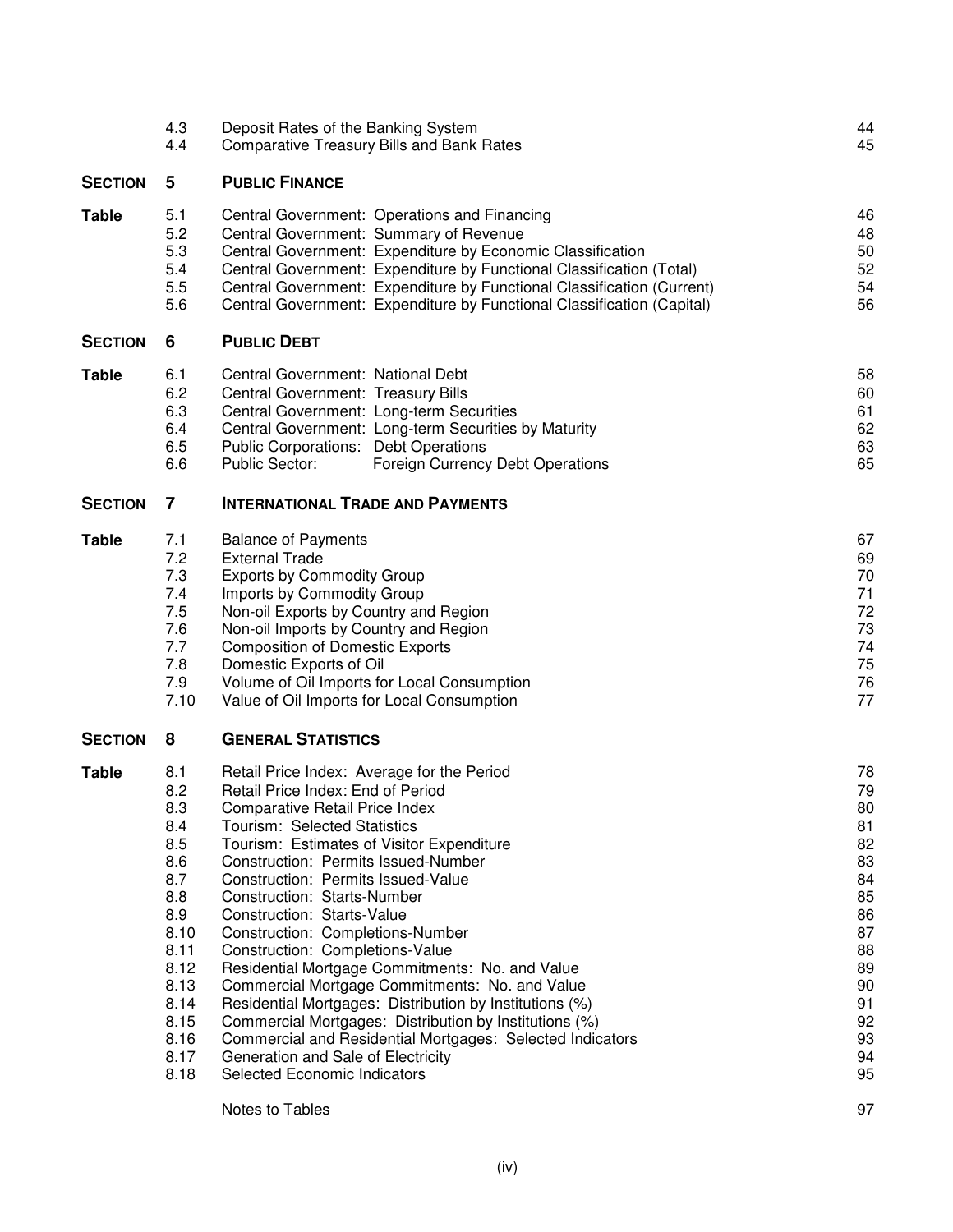**Table 1.1 Central Bank of The Bahamas: Assets**

|                 |                                       |                       |                               |                        |                               |                          |                              |          |                   |                 | (B\$'000)       |
|-----------------|---------------------------------------|-----------------------|-------------------------------|------------------------|-------------------------------|--------------------------|------------------------------|----------|-------------------|-----------------|-----------------|
|                 |                                       |                       | EXTERNAL RESERVES             |                        |                               |                          | CLAIMS ON CENTRAL GOVERNMENT |          |                   |                 |                 |
| Period<br>Ended | <b>Balance with</b><br><b>Bankers</b> | Foreign<br>Securities | <b>IMF Reserve</b><br>Tranche | <b>SDR</b><br>Holdings | Total<br>External<br>Reserves | Treasury<br><b>Bills</b> | Long-Term<br>Securities      | Advances | Other<br>Advances | Other<br>Assets | Total<br>Assets |
| 2005            | 145,399                               | 424,440               | 8,948                         | 9                      | 578,796                       | $\overline{\phantom{a}}$ | 72,695                       | 76,988   | 8,343             | 26,999          | 763,821         |
| 2006            | 90,607                                | 399,724               | 9,418                         | 13                     | 499,762                       | 52,401                   | 77,595                       | 63,038   | 8,751             | 24,991          | 726,538         |
| 2007            | 59,541                                | 384,710               | 9,893                         | 90                     | 454,235                       | 144,098                  | 134,282                      | 73,413   | 8,185             | 28,393          | 842,606         |
| 2008            | 205,829                               | 347,389               | 9,643                         | 67                     | 562,928                       | 6,353                    | 126,275                      | 72,431   | 11,997            | 31,239          | 811,223         |
| 2009            | 270,929                               | 356,182               | 9,814                         | 179,010                | 815,935                       | $\overline{\phantom{a}}$ | 105,802                      | 97,906   | 11,794            | 35,004          | 1,066,441       |
| 2010            | 175,210                               | 499,675               | 9,641                         | 175,914                | 860,440                       | --                       | 162,288                      | 111,988  | 11,023            | 38,971          | 1,184,710       |
| 2011            | 115,054                               | 584,965               | 9,611                         | 175,219                | 884,849                       | 26,184                   | 164,006                      | 110,588  | 10,647            | 38,611          | 1,234,884       |
| 2012            | 216,460                               | 555,650               | 9,622                         | 28,432                 | 810,163                       | 129,686                  | 169,493                      | 105,657  | 10,267            | 34,756          | 1,260,023       |
| 2013            | 122,440                               | 550,965               | 9,641                         | 58,579                 | 741,625                       | 186,439                  | 220,879                      | 134,657  | 10,153            | 38,562          | 1,332,315       |
| 2014            | 155,211                               | 544,913               | 9,070                         | 78,474                 | 787,668                       | 119,544                  | 312,960                      | 134,657  | 9,250             | 40,795          | 1,404,874       |
|                 |                                       |                       |                               |                        |                               |                          |                              |          |                   |                 |                 |
| 2013<br>QTR.I   | 200,695                               | 545,366               | 9,385                         | 27,711                 | 783,157                       | 186,957                  | 168,013                      | 105,657  | 10,298            | 35,266          | 1,289,348       |
| QTR. II         | 209,121                               | 550,776               | 9,415                         | 27,765                 | 797,077                       | 209,513                  | 169,746                      | 105,657  | 10,123            | 53,570          | 1,345,686       |
| QTR. III        | 80,751                                | 550,578               | 9,604                         | 28,293                 | 669,226                       | 200,045                  | 222,970                      | 125,657  | 10,126            | 34,418          | 1,262,443       |
| QTR. IV         | 122,440                               | 550,965               | 9,641                         | 58,579                 | 741,625                       | 186,439                  | 220,879                      | 134,657  | 10,153            | 38,562          | 1,332,315       |
| 2014            |                                       |                       |                               |                        |                               |                          |                              |          |                   |                 |                 |
| Jan.            | 286,769                               | 552,037               | 9,605                         | 58,347                 | 906,758                       | 104,127                  | 220,677                      | 44,657   | 9,953             | 37,133          | 1,323,305       |
| Feb.            | 288,899                               | 559,724               | 9,687                         | 58,812                 | 917,123                       | 88,129                   | 248,487                      | 64,657   | 9,953             | 37,363          | 1,365,712       |
| Mar.            | 328,129                               | 560,875               | 9,676                         | 58,745                 | 957,425                       | 88,129                   | 247,527                      | 64,657   | 9,447             | 38,330          | 1,405,515       |
| Apr.            | 362,915                               | 558,766               | 9,702                         | 58,899                 | 990,282                       | 55,674                   | 246,307                      | 124,657  | 9,447             | 38,123          | 1,464,490       |
| May             | 416,036                               | 522,342               | 9,644                         | 58,508                 | 1,006,530                     | 59,784                   | 250,617                      | 124,657  | 9,247             | 38,040          | 1,488,875       |
| Jun.            | 363,863                               | 559,476               | 9,678                         | 83,766                 | 1,016,783                     | 34,903                   | 248,074                      | 129,657  | 9,248             | 37,917          | 1,476,582       |
| Jul.            | 322,863                               | 560,494               | 9,586                         | 82,976                 | 975,919                       | 116,218                  | 247,648                      | 134,657  | 9,248             | 37,100          | 1,520,791       |
| Aug.            | 236,105                               | 558,358               | 9,505                         | 82,249                 | 886,217                       | 107,483                  | 240,588                      | 134,657  | 9,248             | 38,286          | 1,416,479       |
| Sep.            | 153,443                               | 559,525               | 9,281                         | 80,310                 | 802,559                       | 126,456                  | 240,136                      | 134,657  | 9,248             | 38,538          | 1,351,594       |
| Oct.            | 118,993                               | 560,179               | 9,255                         | 80,079                 | 768,506                       | 128,548                  | 295,011                      | 134,657  | 9,249             | 38,001          | 1,373,972       |
| Nov.            | 123,654                               | 543,654               | 9,167                         | 79,303                 | 755,778                       | 143,525                  | 314,430                      | 134,657  | 9,249             | 38,299          | 1,395,938       |
| Dec.            | 155,211                               | 544,913               | 9,070                         | 78,474                 | 787,668                       | 119,544                  | 312,960                      | 134,657  | 9,250             | 40,795          | 1,404,874       |
| 2015            |                                       |                       |                               |                        |                               |                          |                              |          |                   |                 |                 |
| Jan.            | 173,343                               | 535,921               | 8,826                         | 76,355                 | 794,445                       | 99,576                   | 296,798                      | 134,657  | 9,250             | 39,652          | 1,374,377       |
| Feb.            | 181,325                               | 553,534               | 8,811                         | 76,212                 | 819,882                       | 153,478                  | 270,770                      | 134,657  | 9,250             | 38,072          | 1,426,109       |
| Mar.            | 186,103                               | 559,660               | 8,636                         | 74,701                 | 829,100                       | 76,585                   | 269,739                      | 134,657  | 9,251             | 38,410          | 1,357,741       |
| Apr.            | 292,544                               | 560,318               | 8,804                         | 76,159                 | 937,825                       | 31,170                   | 268,514                      | 134,657  | 9,251             | 38,150          | 1,419,567       |
| May             | 294,964                               | 558,908               | 8,705                         | 75,282                 | 937,859                       | 31,170                   | 268,104                      | 134,657  | 9,126             | 39,081          | 1,419,997       |
| Jun.            | 308,015                               | 560,177               | 8,804                         | 76,143                 | 953,139                       | 22,883                   | 267,285                      | 134,657  | 9,126             | 39,960          | 1,427,050       |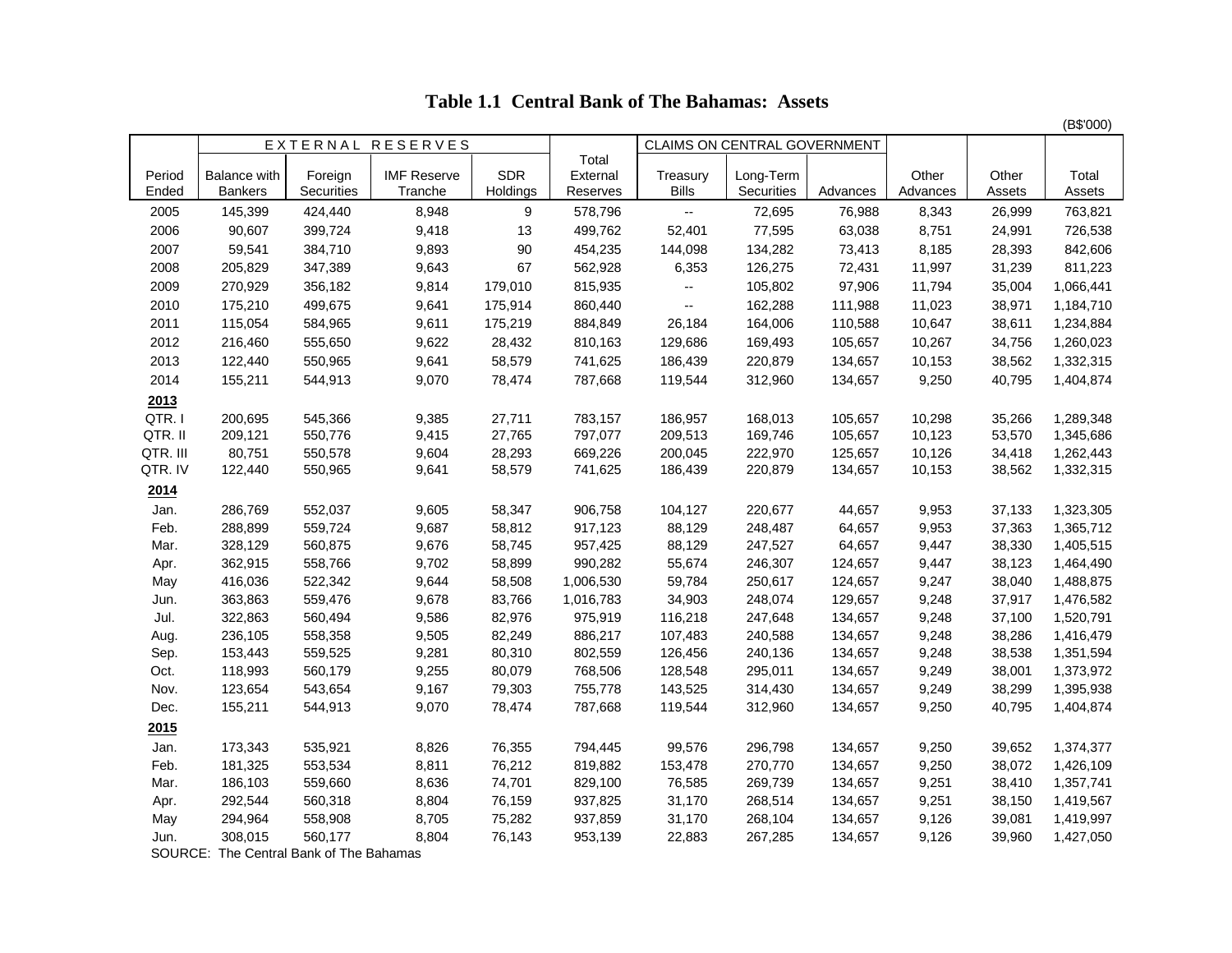(B\$'000) Notes and DEMAND LIABILITIES | | | Surplus Period Coins in General Paid up Provision and S. D. R. Other Total Ended | Circulation | Bankers |Government| Others | Reserves | Capital |Other Reserves | Allocation | Liabilities | Liabilities | 2005 301,185 286,230 27,661 26,914 86,695 3,000 14,663 14,621 2,852 763,821 2006 318,438 251,097 8,089 18,900 86,695 3,000 21,344 15,390 3,585 726,538 2007 333,946 339,097 15,559 10,910 109,236 3,000 10,322 16,261 4,275 842,606 2008 323,562 321,379 4,126 10,750 106,528 3,000 23,510 15,781 2,587 811,223 2009 319,828 374,673 20,665 16,149 109,845 3,000 24,666 195,113 2,502 1,066,441 2010 307,851 517,825 14,456 15,722 110,472 3,000 19,212 191,601 4,571 1,184,710 2011 323,951 557,367 11,596 7,414 110,472 3,000 25,678 191,008 4,398 1,234,884 2012 343,993 555,203 10,114 15,152 111,957 3,000 24,313 191,213 5,077 1,260,023 2013 352,684 512,209 52,111 12,086 116,753 3,000 25,317 191,596 66,559 1,332,315 2014 375,450 605,605 46,273 26,581 119,523 3,000 41,218 180,251 6,973 1,404,874 **2013** QTR. I 312,430 608,141 22,079 10,683 111,957 3,000 28,079 186,520 6,459 1,289,348 QTR. II 309,469 658,111 24,278 16,773 111,957 3,000 28,031 187,113 6,954 1,345,686 QTR. III 299,996 574,769 24,289 23,946 111,957 3,000 26,381 190,860 7,244 1,262,443 QTR. IV 352,684 512,209 52,111 12,086 116,753 3,000 25,317 191,596 66,559 1,332,315 **2014** Jan. 310,058 623,919 30,110 15,740 116,753 3,000 26,068 190,875 6,780 1,323,305 Feb. 312,273 656,067 33,739 14,184 116,753 3,000 25,704 192,518 11,474 1,365,712 Mar. 315,558 696,046 30,129 18,686 116,753 3,000 26,232 192,297 6,814 1,405,515 Apr. 321,717 732,735 42,537 21,278 116,753 3,000 26,222 192,802 7,446 1,464,490 May 318,213 764,085 41,366 19,290 116,753 3,000 27,485 191,655 7,028 1,488,875 Jun. 320,488 756,629 43,202 8,631 116,753 3,000 27,745 192,330 7,804 1,476,582 Jul. 329,098 682,651 141,655 18,609 116,753 3,000 29,183 190,515 9,327 1,520,791 Aug. 326,280 706,871 25,698 9,009 116,753 3,000 30,752 188,907 9,208 1,416,479 Sep. 321,605 634,921 19,797 22,722 116,753 3,000 33,280 184,453 15,062 1,351,594 Oct. 331,225 661,569 23,999 10,321 116,753 3,000 33,708 183,924 9,473 1,373,972 Nov. 331,865 674,026 23,810 5,572 116,753 3,000 35,608 182,171 23,133 1,395,938 Dec. 375,450 605,605 46,273 26,581 119,523 3,000 41,218 180,251 6,973 1,404,874 **2015** Jan. 325,759 630,729 47,568 20,417 122,406 3,000 38,553 175,398 10,547 1,374,377 Feb. 330,089 699,562 30,158 17,201 119,523 3,000 40,052 175,099 11,426 1,426,109 Mar. 345,536 616,878 26,565 15,260 119,523 3,000 42,515 171,627 16,835 1,357,741 Apr. 342,003 692,375 26,094 11,225 119,523 3,000 41,315 174,977 9,055 1,419,567 May 345,868 683,327 30,750 11,301 119,523 3,000 42,860 172,997 10,371 1,419,997 Jun. 342,213 681,426 26,328 18,325 119,523 3,000 42,671 174,974 18,590 1,427,050

**Table 1.2 Central Bank of The Bahamas: Liabilities**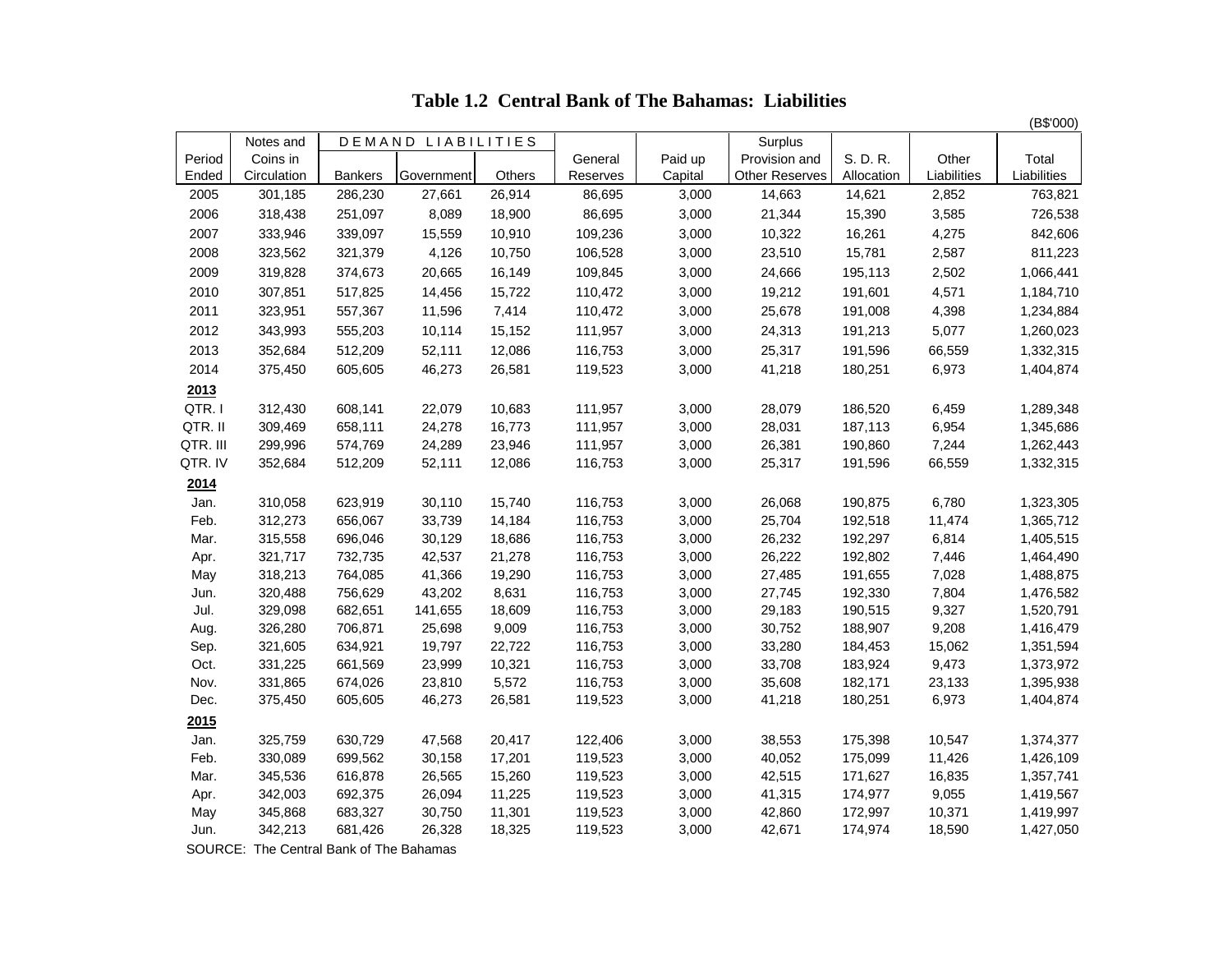## **Table 1.3 Factors Affecting External Reserves**

|          |                          |              |                                         |           |              |              |                                  |           |           |                    |                    |                 |                      | $(B\frac{1}{2}000)$   |
|----------|--------------------------|--------------|-----------------------------------------|-----------|--------------|--------------|----------------------------------|-----------|-----------|--------------------|--------------------|-----------------|----------------------|-----------------------|
|          |                          |              | FOREIGN CURRENCY SALES TO:              |           |              |              | FOREIGN CURRENCY PURCHASES FROM: |           |           |                    |                    |                 |                      |                       |
|          |                          |              |                                         |           |              |              |                                  |           |           | Changes in         | Changes in         |                 | Increase/            |                       |
|          | Reserves at<br>Beginning | Commercial   | Government                              | Other     | Total        | Commercial   | Government                       | Other     | Total     | Reserve<br>Tranche | S.D.R.<br>Holdings | Other<br>Income | (Decrease)<br>During | Reserves<br>at End of |
| Period   | of Period                | <b>Banks</b> |                                         | Customers | <b>Sales</b> | <b>Banks</b> |                                  | Customers | Purchases | ()=decrease        | $()$ =decrease     | or (Loss)       | Period               | Period                |
| 2005     | 667,823                  | 454,029      | 134,888                                 | 256,036   | 844,953      | 475,185      | 178,724                          | 35,057    | 688,966   | (775)              | (21)               | 67,756          | (89, 027)            | 578,796               |
| 2006     | 578,796                  | 319,364      | 152,974                                 | 282,672   | 755,010      | 368,276      | 220,773                          | 68,723    | 657,772   | 470                | 4                  | 17,730          | (79, 034)            | 499,762               |
| 2007     | 499,762                  | 283,612      | 189,815                                 | 306,637   | 780,064      | 472,878      | 219,508                          | 18,717    | 711,103   | 436                | 77                 | 22,921          | (45, 527)            | 454,235               |
| 2008     | 454,235                  | 243,677      | 203,379                                 | 481,342   | 928,398      | 439,422      | 444,064                          | 133,665   | 1,017,151 | (250)              | (23)               | 20,213          | 108,693              | 562,928               |
| 2009     | 562,928                  | 276,020      | 448,226                                 | 286,931   | 1,011,177    | 315,126      | 733,201                          | 19,957    | 1,068,284 | 171                | 178,943            | 16,786          | 253,007              | 815,935               |
| 2010     | 815,935                  | 352,353      | 212.710                                 | 342,288   | 907,351      | 589,676      | 329,239                          | 9.142     | 928,057   | (173)              | (3,096)            | 27,068          | 44,505               | 860,440               |
| 2011     | 860,440                  | 356,271      | 298,796                                 | 421,367   | 1,076,434    | 446,383      | 631,270                          | 7,991     | 1,085,644 | (30)               | (695)              | 15,924          | 24,409               | 884,849               |
| 2012     | 884,849                  | 247,960      | 272,265                                 | 466,187   | 986,412      | 358,406      | 499,765                          | 182,190   | 1,040,361 | 11                 | (146, 788)         | 18,143          | (74, 685)            | 810,163               |
| 2013     | 810,163                  | 346,302      | 251,100                                 | 448,183   | 1,045,585    | 371,256      | 541,184                          | 15,783    | 928,223   | 19                 | 30,147             | 18,658          | (68, 538)            | 741,625               |
| 2014     | 741,625                  | 235,502      | 433,626                                 | 461,266   | 1,130,394    | 474,605      | 641,846                          | 23,363    | 1,139,814 | (571)              | 19,895             | 17,299          | 46,043               | 787,668               |
| 2013     |                          |              |                                         |           |              |              |                                  |           |           |                    |                    |                 |                      |                       |
| QTR.     | 810,163                  | 79,875       | 58,423                                  | 95,825    | 234,123      | 128,338      | 72,821                           | 3,061     | 204,220   | (237)              | (721)              | 3,855           | (27,006)             | 783,157               |
| QTR. II  | 783,157                  | 43,825       | 71,944                                  | 85,248    | 201,017      | 130,558      | 75,976                           | 4,671     | 211,205   | 30                 | 54                 | 3,648           | 13,920               | 797,077               |
| QTR. III | 797,077                  | 102,496      | 48,155                                  | 119,915   | 270,566      | 62,602       | 71,759                           | 3,076     | 137,437   | 189                | 528                | 4,561           | (127, 851)           | 669,226               |
| QTR. IV  | 669,226                  | 120,106      | 72,578                                  | 147,195   | 339,879      | 49,758       | 320,628                          | 4,975     | 375,361   | 37                 | 30,286             | 6,594           | 72,399               | 741,625               |
| 2014     |                          |              |                                         |           |              |              |                                  |           |           |                    |                    |                 |                      |                       |
| Jan.     | 741,625                  | 20,400       | 147,724                                 | 47,386    | 215,510      | 47,013       | 325,129                          | 7,176     | 379,318   | (36)               | (232)              | 1,593           | 165,133              | 906,758               |
| Feb.     | 906,758                  | 6,500        | 12,522                                  | 30,877    | 49,899       | 38,782       | 18,355                           | 1,814     | 58,951    | 82                 | 465                | 766             | 10,365               | 917,123               |
| Mar.     | 917,123                  | $\sim$       | 19,083                                  | 40,609    | 59,692       | 66,889       | 28,931                           | 2,911     | 98,731    | (11)               | (67)               | 1,341           | 40,302               | 957,425               |
| Apr.     | 957,425                  | $\sim$       | 28,727                                  | 26,607    | 55,334       | 64,049       | 21,208                           | 1,434     | 86,691    | 26                 | 154                | 1,320           | 32,857               | 990,282               |
| May      | 990,282                  | $\sim$       | 33,123                                  | 41,570    | 74,693       | 67,816       | 19,836                           | 2,457     | 90,109    | (58)               | (391)              | 1,281           | 16,248               | 1,006,530             |
| Jun.     | 1,006,530                | 20,001       | 18,086                                  | 53,305    | 91,392       | 38,737       | 35,218                           | 1,099     | 75,054    | 34                 | 25,258             | 1,299           | 10,253               | 1,016,783             |
| Jul.     | 1,016,783                | 37,300       | 22,473                                  | 41,102    | 100,875      | 30,514       | 26,773                           | 2,227     | 59,514    | (92)               | (790)              | 1,379           | (40, 864)            | 975,919               |
| Aug.     | 975,919                  | 61,201       | 32,651                                  | 28,621    | 122,473      | 13,290       | 18,694                           | 239       | 32,223    | (81)               | (727)              | 1,356           | (89, 702)            | 886,217               |
| Sep.     | 886,217                  | 46,300       | 39,566                                  | 34,768    | 120,634      | 14,859       | 22,211                           | 762       | 37,832    | (224)              | (1,939)            | 1,307           | (83, 658)            | 802,559               |
| Oct.     | 802,559                  | 26,400       | 32,665                                  | 52,940    | 112,005      | 17,656       | 57,728                           | 1,558     | 76,942    | (26)               | (231)              | 1,267           | (34,053)             | 768,506               |
| Nov.     | 768,506                  | 3,000        | 26,371                                  | 30,699    | 60,070       | 30,731       | 15,072                           | 1,102     | 46,905    | (88)               | (776)              | 1,301           | (12, 728)            | 755,778               |
| Dec.     | 755,778                  | 14,400       | 20,635                                  | 32,782    | 67,817       | 44,269       | 52,691                           | 584       | 97,544    | (97)               | (829)              | 3,089           | 31,890               | 787,668               |
| 2015     |                          |              |                                         |           |              |              |                                  |           |           |                    |                    |                 |                      |                       |
| Jan.     | 787,668                  | 14,800       | 21,331                                  | 56,549    | 92,680       | 52,940       | 45,936                           | 1,166     | 100,042   | (244)              | (2, 119)           | 1,778           | 6,777                | 794,445               |
| Feb.     | 794,445                  | $\sim$       | 42,742                                  | 25,671    | 68,413       | 36,783       | 53,715                           | 1,898     | 92,396    | (15)               | (143)              | 1,612           | 25,437               | 819,882               |
| Mar.     | 819,882                  | 4,300        | 27,282                                  | 38,510    | 70,092       | 56,134       | 20,498                           | 1,461     | 78,093    | (175)              | (1,511)            | 2,903           | 9,218                | 829,100               |
| Apr.     | 829,100                  | $\sim$       | 23,914                                  | 19,869    | 43,783       | 121,601      | 26,843                           | 1,206     | 149,650   | 168                | 1,458              | 1,232           | 108,725              | 937,825               |
| May      | 937,825                  | 5,500        | 30,630                                  | 27,405    | 63,535       | 40,135       | 22,641                           | 570       | 63,346    | (99)               | (877)              | 1,199           | 34                   | 937,859               |
| Jun.     | 937,859                  | 1,500        | 21,393                                  | 31,498    | 54,391       | 28,689       | 36,863                           | 1,898     | 67,450    | 99                 | 861                | 1,261           | 15,280               | 953,139               |
|          |                          |              | SOURCE: The Central Bank of The Bahamas |           |              |              |                                  |           |           |                    |                    |                 |                      |                       |

 $(D^{\text{th}}(000))$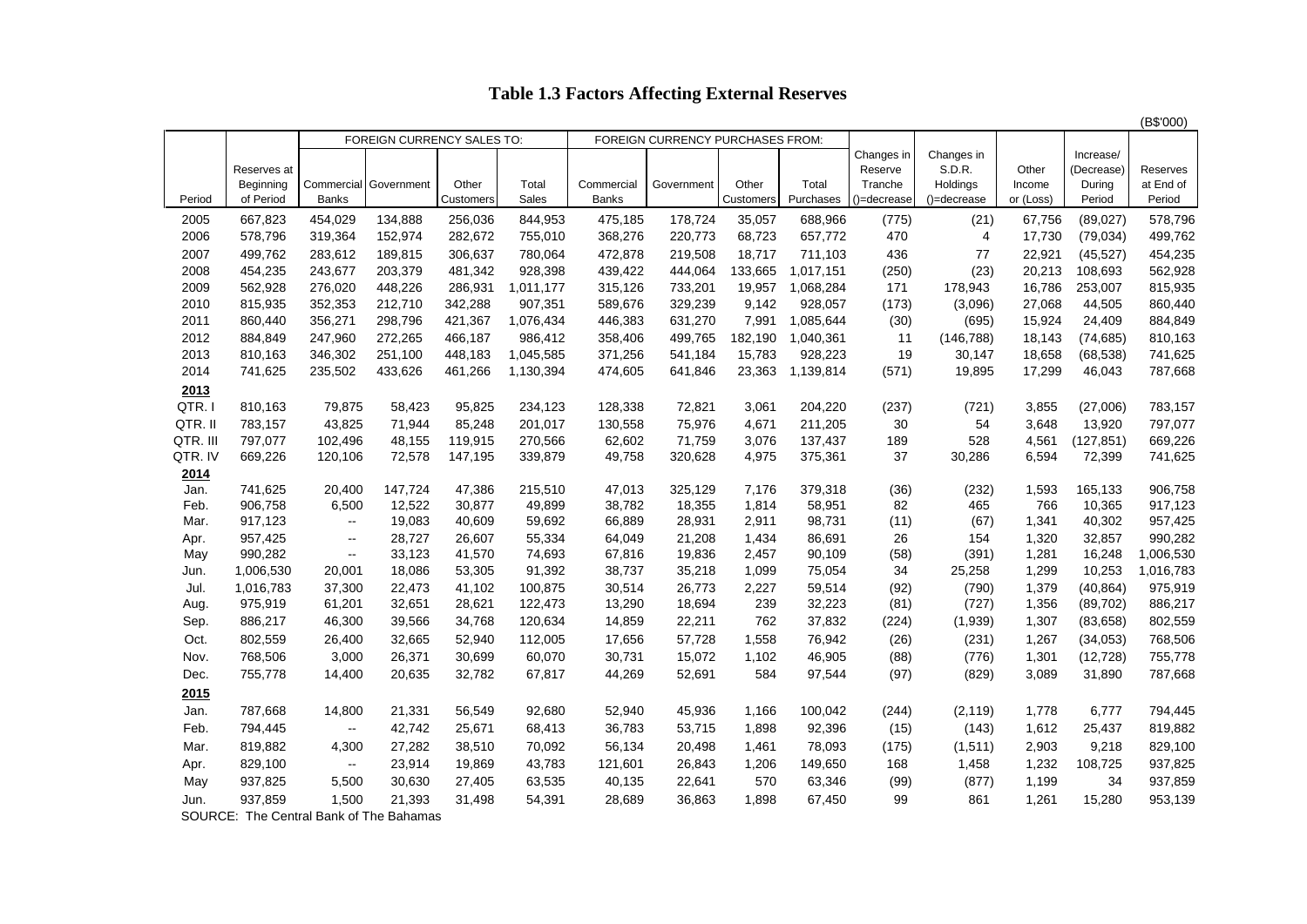|          |        |                                                 |        |        |         |         |         |          |          | (B\$'000) |
|----------|--------|-------------------------------------------------|--------|--------|---------|---------|---------|----------|----------|-----------|
| Period   |        |                                                 |        |        |         |         |         |          | Sterling | Total     |
| Ended    | \$0.50 | \$1.00                                          | \$3.00 | \$5.00 | \$10.00 | \$20.00 | \$50.00 | \$100.00 | Notes    | Value     |
| 2005     | 615    | 16,796                                          | 1,666  | 8,313  | 13,560  | 40,637  | 83,939  | 120,683  | 83       | 286,292   |
| 2006     | 617    | 17,475                                          | 1,706  | 8,505  | 14,152  | 44,200  | 88,829  | 126,807  | 83       | 302,374   |
| 2007     | 626    | 18,212                                          | 1,728  | 8,894  | 14,635  | 46,613  | 90,520  | 135,836  | 83       | 317,147   |
| 2008     | 628    | 18,723                                          | 1,744  | 8,734  | 13,778  | 46,568  | 86,050  | 129,654  | 83       | 305,962   |
| 2009     | 631    | 19,324                                          | 1,799  | 9,399  | 13,613  | 46,403  | 85,682  | 125,063  | 83       | 301,997   |
| 2010     | 636    | 19,635                                          | 1,826  | 9,453  | 13,395  | 46,139  | 81,998  | 116,602  | 83       | 289,767   |
| 2011     | 642    | 20,023                                          | 1,862  | 9,720  | 14,593  | 49,018  | 86,798  | 122,806  | 83       | 305,545   |
| 2012     | 653    | 20,656                                          | 1,874  | 10,018 | 15,218  | 51,997  | 93,668  | 130,728  | 83       | 324,895   |
| 2013     | 668    | 21,279                                          | 1,903  | 10,451 | 15,196  | 54,189  | 96,746  | 132,180  | 83       | 332,695   |
| 2014     | 669    | 22,114                                          | 1,921  | 10,731 | 15,794  | 57,060  | 102,994 | 142,783  | 83       | 354,149   |
| 2013     |        |                                                 |        |        |         |         |         |          |          |           |
| QTR.I    | 653    | 20,326                                          | 1,876  | 9,749  | 13,977  | 48,542  | 85,113  | 112,846  | 83       | 293,165   |
| QTR. II  | 665    | 20,467                                          | 1,883  | 9,746  | 13,896  | 45,934  | 81,301  | 115,957  | 83       | 289,932   |
| QTR. III | 666    | 20,563                                          | 1,904  | 9,746  | 13,515  | 44,702  | 76,515  | 112,495  | 83       | 280,189   |
| QTR. IV  | 668    | 21,279                                          | 1,903  | 10,451 | 15,196  | 54,189  | 96,746  | 132,180  | 83       | 332,695   |
| 2014     |        |                                                 |        |        |         |         |         |          |          |           |
| Jan.     | 668    | 20,909                                          | 1,904  | 9,978  | 14,210  | 46,187  | 80,219  | 115,848  | 83       | 290,006   |
| Feb.     | 668    | 20,894                                          | 1,905  | 10,006 | 13,975  | 47,292  | 81,454  | 115,848  | 83       | 292,125   |
| Mar.     | 669    | 20,950                                          | 1,911  | 10,068 | 14,148  | 48,997  | 81,592  | 116,915  | 83       | 295,333   |
| Apr.     | 668    | 20,996                                          | 1,912  | 10,080 | 14,212  | 48,202  | 85,080  | 120,128  | 83       | 301,361   |
| May      | 668    | 21,146                                          | 1,909  | 9,886  | 14,235  | 47,783  | 83,409  | 118,615  | 83       | 297,734   |
| Jun.     | 668    | 21,225                                          | 1,909  | 10,142 | 14,098  | 47,606  | 83,589  | 120,532  | 83       | 299,852   |
| Jul.     | 668    | 21,297                                          | 1,910  | 10,178 | 14,511  | 51,370  | 87,047  | 121,205  | 83       | 308,269   |
| Aug.     | 668    | 21,284                                          | 1,907  | 10,124 | 14,413  | 49,561  | 86,830  | 120,491  | 83       | 305,361   |
| Sep.     | 668    | 21,288                                          | 1,910  | 10,131 | 14,596  | 49,143  | 85,991  | 116,805  | 83       | 300,615   |
| Oct.     | 668    | 21,406                                          | 1,910  | 10,184 | 14,411  | 49,822  | 86,814  | 124,848  | 83       | 310,146   |
| Nov.     | 669    | 21,458                                          | 1,914  | 10,264 | 14,591  | 49,340  | 86,324  | 126,047  | 83       | 310,690   |
| Dec.     | 669    | 22,114                                          | 1,921  | 10,731 | 15,794  | 57,060  | 102,994 | 142,783  | 83       | 354,149   |
| 2015     |        |                                                 |        |        |         |         |         |          |          |           |
| Jan.     | 669    | 21,558                                          | 1,922  | 10,378 | 14,668  | 48,721  | 85,705  | 120,554  | 83       | 304,258   |
| Feb.     | 670    | 21,660                                          | 1,925  | 10,408 | 14,743  | 50,984  | 87,361  | 120,568  | 83       | 308,402   |
| Mar.     | 671    | 21,834                                          | 1,926  | 10,477 | 15,273  | 53,009  | 91,282  | 129,106  | 83       | 323,661   |
| Apr.     | 671    | 21,764                                          | 1,926  | 10,311 | 14,897  | 51,531  | 91,639  | 127,106  | 83       | 319,928   |
| May      | 671    | 21,904                                          | 1,927  | 10,402 | 15,051  | 51,752  | 93,107  | 128,719  | 83       | 323,616   |
| Jun.     | 671    | 21,876                                          | 1,927  | 10,328 | 14,822  | 51,090  | 90,535  | 128,412  | 83       | 319,744   |
|          |        | <b>COLIDCE: The Central Bank of The Behames</b> |        |        |         |         |         |          |          |           |

**Table 1.4 Central Bank of The Bahamas: Notes in Circulation**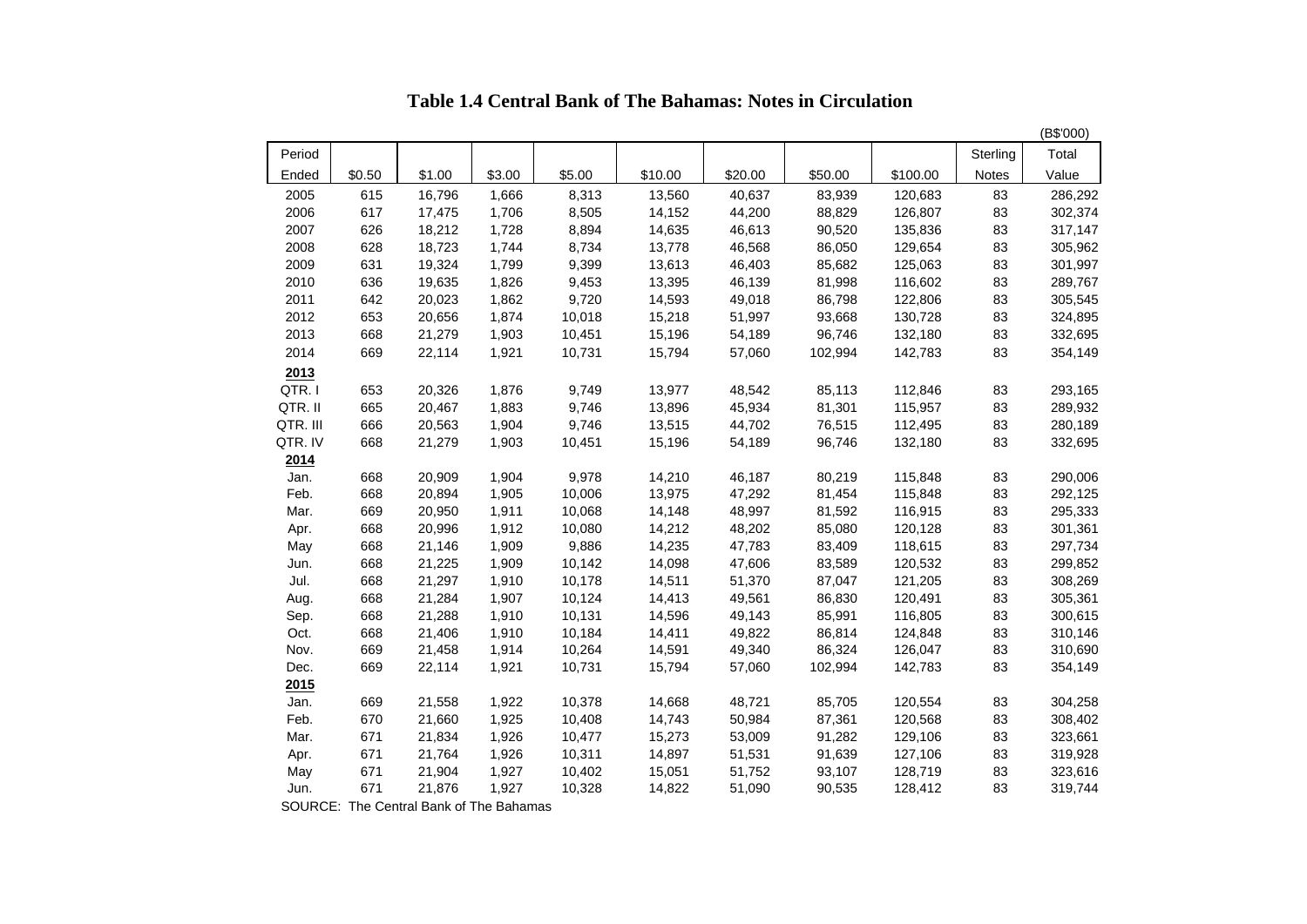|          |       |       |                 |                 |       |     |        |        |        |                |         |                   | (B\$'000) |
|----------|-------|-------|-----------------|-----------------|-------|-----|--------|--------|--------|----------------|---------|-------------------|-----------|
| Period   |       |       |                 |                 |       |     |        |        |        |                |         | <b>Gold Coins</b> | Total     |
| Ended    | 01c   | 05c   | 10 <sub>c</sub> | 15 <sub>c</sub> | 25c   | 50c | \$1.00 | \$2.00 | \$5.00 | \$10.00        | \$10.00 | \$20.00           | Value     |
| 2005     | 3,095 | 1,652 | 3,784           | 337             | 5,305 | 197 | 160    | 88     | 199    | 4              | 24      | 48                | 14,893    |
| 2006     | 3,321 | 1,761 | 4,027           | 339             | 5,896 | 197 | 160    | 88     | 199    | 4              | 24      | 48                | 16,064    |
| 2007     | 3,553 | 1,867 | 4,290           | 343             | 6,026 | 197 | 160    | 88     | 199    | 4              | 24      | 48                | 16,799    |
| 2008     | 3,765 | 1,942 | 4,473           | 352             | 6,348 | 197 | 160    | 88     | 199    | 4              | 24      | 48                | 17,600    |
| 2009     | 3,978 | 1,945 | 4,478           | 356             | 6,354 | 197 | 160    | 88     | 199    | 4              | 24      | 48                | 17,831    |
| 2010     | 4,197 | 1,949 | 4,485           | 363             | 6,371 | 197 | 160    | 88     | 199    | 4              | 24      | 48                | 18,085    |
| 2011     | 4,436 | 1,955 | 4,539           | 371             | 6,385 | 197 | 160    | 88     | 199    | 4              | 24      | 48                | 18,406    |
| 2012     | 4,684 | 2,019 | 4,718           | 378             | 6,578 | 197 | 160    | 88     | 199    | 4              | 24      | 48                | 19,098    |
| 2013     | 4,921 | 2,085 | 4,874           | 393             | 6,996 | 197 | 160    | 88     | 199    | 4              | 24      | 48                | 19,989    |
| 2014     | 5,176 | 2,200 | 5,116           | 398             | 7,691 | 197 | 160    | 88     | 199    | 4              | 24      | 48                | 21,301    |
| 2013     |       |       |                 |                 |       |     |        |        |        |                |         |                   |           |
| QTR.I    | 4,746 | 2,028 | 4,753           | 379             | 6,639 | 197 | 160    | 88     | 199    | 4              | 24      | 48                | 19,265    |
| QTR. II  | 4,804 | 2,050 | 4,801           | 392             | 6,770 | 197 | 160    | 88     | 199    | 4              | 24      | 48                | 19,537    |
| QTR. III | 4,869 | 2,073 | 4,851           | 392             | 6,902 | 197 | 160    | 88     | 199    | 4              | 24      | 48                | 19,807    |
| QTR. IV  | 4,921 | 2,085 | 4,874           | 393             | 6,996 | 197 | 160    | 88     | 199    | $\overline{4}$ | 24      | 48                | 19,989    |
| 2014     |       |       |                 |                 |       |     |        |        |        |                |         |                   |           |
| Jan.     | 4,944 | 2,086 | 4,885           | 394             | 7,022 | 197 | 160    | 88     | 199    | 4              | 24      | 48                | 20,052    |
| Feb.     | 4,965 | 2,092 | 4,900           | 395             | 7,076 | 197 | 160    | 88     | 199    | 4              | 24      | 48                | 20,148    |
| Mar.     | 4,985 | 2,099 | 4,912           | 395             | 7,114 | 197 | 160    | 88     | 199    | 4              | 24      | 48                | 20,225    |
| Apr.     | 5,010 | 2,111 | 4,946           | 395             | 7,174 | 197 | 160    | 88     | 199    | 4              | 24      | 48                | 20,356    |
| May      | 5,033 | 2,121 | 4,967           | 396             | 7,242 | 197 | 160    | 88     | 199    | 4              | 24      | 48                | 20,479    |
| Jun.     | 5,053 | 2,139 | 5,000           | 396             | 7,328 | 197 | 160    | 88     | 199    | 4              | 24      | 48                | 20,636    |
| Jul.     | 5,080 | 2,160 | 5,035           | 396             | 7,438 | 197 | 160    | 88     | 199    | 4              | 24      | 48                | 20,829    |
| Aug.     | 5,097 | 2,166 | 5,054           | 396             | 7,486 | 197 | 160    | 88     | 199    | 4              | 24      | 48                | 20,919    |
| Sep.     | 5,119 | 2,171 | 5,067           | 396             | 7,517 | 197 | 160    | 88     | 199    | 4              | 24      | 48                | 20,990    |
| Oct.     | 5,148 | 2,181 | 5,075           | 396             | 7,559 | 197 | 160    | 88     | 199    | 4              | 24      | 48                | 21,079    |
| Nov.     | 5,165 | 2,187 | 5,094           | 398             | 7,612 | 197 | 160    | 88     | 199    | 4              | 24      | 48                | 21,175    |
| Dec.     | 5,176 | 2,200 | 5,116           | 398             | 7,691 | 197 | 160    | 88     | 199    | 4              | 24      | 48                | 21,301    |
| 2015     |       |       |                 |                 |       |     |        |        |        |                |         |                   |           |
| Jan.     | 5,221 | 2,225 | 5,163           | 398             | 7,774 | 197 | 160    | 88     | 199    | 4              | 24      | 48                | 21,501    |
| Feb.     | 5,252 | 2,245 | 5,200           | 398             | 7,871 | 197 | 160    | 88     | 199    | 4              | 24      | 48                | 21,687    |
| Mar.     | 5,266 | 2,272 | 5,256           | 399             | 7,962 | 197 | 160    | 88     | 199    | 4              | 24      | 48                | 21,875    |
| Apr.     | 5,298 | 2,298 | 5,306           | 399             | 8,054 | 197 | 160    | 88     | 199    | 4              | 24      | 48                | 22,075    |
| May      | 5,349 | 2,317 | 5,354           | 399             | 8,113 | 197 | 160    | 88     | 199    | 4              | 24      | 48                | 22,252    |
| Jun.     | 5,384 | 2,340 | 5,406           | 400             | 8,219 | 197 | 160    | 88     | 199    | 4              | 24      | 48                | 22,469    |

**Table 1.5 Central Bank of The Bahamas: Coins in Circulation**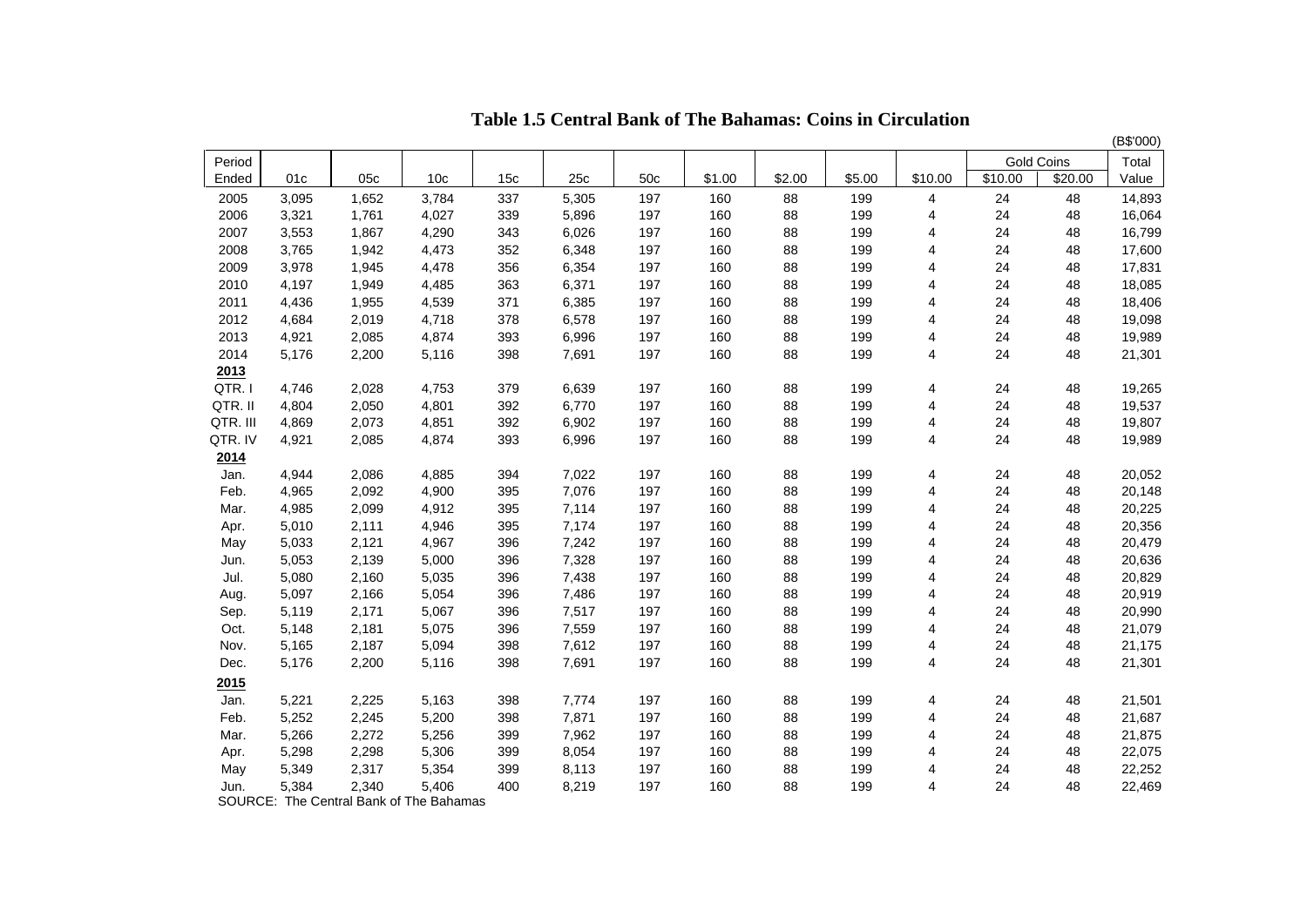# **Table 2.1 Financial Survey**

(B\$ Millions)

|                     |                         |                                                                          |                               |                         |                               |                         |                               |                        |                               |                               |                               | נפווטוווווטו פּט        |         |                                                             |
|---------------------|-------------------------|--------------------------------------------------------------------------|-------------------------------|-------------------------|-------------------------------|-------------------------|-------------------------------|------------------------|-------------------------------|-------------------------------|-------------------------------|-------------------------|---------|-------------------------------------------------------------|
|                     |                         |                                                                          | DOMESTIC CREDIT               |                         |                               | MONEY SUPPLY (M1)       | QUASI MONEY                   |                        |                               |                               |                               |                         |         |                                                             |
|                     |                         |                                                                          |                               |                         |                               |                         |                               | <b>DEMAND DEPOSITS</b> |                               |                               |                               |                         |         |                                                             |
|                     | <b>NET</b>              | To                                                                       | To                            | To                      |                               | Currency                |                               |                        |                               |                               |                               | Foreign                 |         | <b>OTHER</b>                                                |
| Period              |                         | FOREIGN Government                                                       | Private                       | Rest of                 |                               | In Active               | Domestic                      | Central                |                               | Savings                       | Fixed                         | Currency                |         | <b>ITEMS</b>                                                |
| Ended               | <b>ASSETS</b>           | (Net)                                                                    | Sector                        | <b>Public Sector</b>    | TOTAL                         | Circulation             | Banks (Adj.)                  | Bank                   | <b>TOTAL</b>                  | Deposits                      | Deposits                      | Deposits                | TOTAL   | (NET)                                                       |
| 2005                | (32.3)                  | 642.5                                                                    | 4,953.7                       | 303.3                   | 5,899.5                       | 195.3                   | 1,026.2                       | 26.1                   | 1,247.6                       | 881.8                         | 2,556.6                       | 144.2                   | 3,582.6 | (1,037.0)                                                   |
| 2006                | (254.5)                 | 677.0                                                                    | 5,668.7                       | 397.2                   | 6,742.9                       | 202.1                   | 1,030.7                       | 18.3                   | 1,251.1                       | 953.3                         | 2,781.5                       | 159.1                   |         | 3,894.0 (1,343.3)                                           |
| 2007                | (213.8)                 | 866.8                                                                    | 6,218.4                       | 349.1                   | 7,434.3                       | 223.7                   | 1,066.1                       | 10.4                   | 1,300.3                       | 992.1                         | 3,144.8                       | 200.1                   | 4,337.0 | (1,583.3)                                                   |
| 2008                | (140.9)                 | 924.0                                                                    | 6,536.8                       | 448.3                   | 7,909.1                       | 205.8                   | 1,058.3                       | 10.4                   | 1,274.5                       | 1,020.4                       | 3,427.7                       | 201.4                   | 4,649.5 | (1,844.2)                                                   |
| 2009                | 134.0                   | 1,023.9                                                                  | 6,595.9                       | 419.9                   | 8,039.7                       | 207.8                   | 1,059.9                       | 15.9                   | 1,283.6                       | 995.4                         | 3,521.4                       | 231.9                   | 4,748.7 | (2, 141.4)                                                  |
| 2010                | 152.1                   | 1,413.5                                                                  | 6,572.7                       | 461.8                   | 8,448.1                       | 194.5                   | 1,125.2                       | 15.4                   | 1,335.2                       | 1,015.8                       | 3,615.4                       | 224.7                   | 4,855.9 | (2,409.1)                                                   |
| 2011                | 280.8                   | 1,439.2                                                                  | 6,647.5                       | 450.2                   | 8,536.9                       | 196.9                   | 1,230.8                       | 7.1                    | 1,434.8                       | 1,063.7                       | 3,605.9                       | 206.0                   | 4,875.6 | (2,507.3)                                                   |
| 2012                | 208.3                   | 1,592.2                                                                  | 6,629.3                       | 463.5                   | 8,685.0                       | 216.5                   | 1,343.6                       | 14.8                   | 1,574.9                       | 1,069.0                       | 3,444.1                       | 215.7                   | 4,728.8 | (2,589.6)                                                   |
| 2013                | 46.4                    | 1,943.3                                                                  | 6,551.9                       | 454.7                   | 8,949.9                       | 214.4                   | 1,415.1                       | 11.6                   | 1,641.2                       | 1,114.0                       | 3,288.0                       | 274.0                   |         | 4,676.0 (2,679.2)                                           |
| 2014                | 285.6                   | 2,021.4                                                                  | 6,367.8                       | 474.9                   | 8,864.1                       | 232.8                   | 1,736.9                       | 26.5                   | 1,996.3                       | 1,067.5                       | 3,101.9                       | 224.8                   |         | 4,394.2 (2,759.2)                                           |
| 2013                |                         |                                                                          |                               |                         |                               |                         |                               |                        |                               |                               |                               |                         |         |                                                             |
| QTR.I               | 266.1                   | 1,751.3                                                                  | 6,537.0                       | 465.4                   | 8,753.7                       | 216.7                   | 1,363.9                       | 10.3                   | 1,590.9                       | 1,091.6                       | 3,496.8                       | 249.4                   |         | 4,837.8 (2,591.1)                                           |
| QTR. II             | 273.0                   | 1,829.6                                                                  | 6,529.3                       | 465.7                   | 8,824.6                       | 215.6                   | 1,421.5                       | 16.4                   | 1,653.5                       | 1,109.7                       | 3,434.9                       | 257.6                   | 4,802.2 | (2,641.9)                                                   |
| QTR. III            | 148.7                   | 1,943.3                                                                  | 6,527.3                       | 482.5                   | 8,953.1                       | 208.0                   | 1,407.7                       | 23.5                   | 1,639.2                       | 1,089.5                       | 3,385.9                       | 315.3                   | 4,790.7 | (2,671.9)                                                   |
| QTR. IV             | 46.4                    | 1,943.3                                                                  | 6,551.9                       | 454.7                   | 8,949.9                       | 214.4                   | 1,415.1                       | 11.6                   | 1,641.2                       | 1,114.0                       | 3,288.0                       | 274.0                   |         | 4,676.0 (2,679.2)                                           |
| 2014                |                         |                                                                          |                               |                         |                               |                         |                               |                        |                               |                               |                               |                         |         |                                                             |
| Jan.                | 333.0                   | 1,671.7                                                                  | 6,534.8                       | 458.5                   | 8,665.0                       | 211.7                   | 1,410.0                       | 15.3                   | 1,637.0                       | 1,109.8                       | 3,285.8                       | 292.4                   | 4,688.0 | (2,673.1)                                                   |
| Feb.                | 390.0                   | 1,700.6                                                                  | 6,527.8                       | 423.2                   | 8,651.6                       | 215.3                   | 1,389.3                       | 13.5                   | 1,618.2                       | 1,122.5                       | 3,285.7                       | 339.8                   | 4,748.0 | (2,675.4)                                                   |
| Mar.                | 363.9                   | 1,706.7                                                                  | 6,516.4                       | 428.1                   | 8,651.2                       | 214.4                   | 1,422.3                       | 18.0                   | 1,654.7                       | 1,128.6                       | 3,280.8                       | 272.3                   | 4,681.8 | (2,678.7)                                                   |
| Apr.                | 395.2                   | 1,821.9                                                                  | 6,488.1                       | 425.7                   | 8,735.7                       | 208.6                   | 1,474.6                       | 20.6                   | 1,703.8                       | 1,136.0                       | 3,281.1                       | 311.8                   | 4,728.9 | (2,698.2)                                                   |
| May                 | 416.0                   | 1,848.9                                                                  | 6,494.2                       | 426.8                   | 8,769.9                       | 219.5                   | 1,480.9                       | 18.6                   | 1,719.1                       | 1,151.9                       | 3,291.3                       | 313.2                   |         | 4,756.4 (2,710.4)                                           |
| Jun.                | 373.2                   | 1,877.1                                                                  | 6,488.2                       | 424.3                   | 8,789.6                       | 220.2                   | 1,478.4                       | 8.0                    | 1,706.6                       | 1,143.3                       | 3,296.6                       | 271.3                   |         | 4,711.2 (2,745.0)                                           |
| Jul.                | 345.5                   | 1,918.0                                                                  | 6,500.6                       | 423.7                   | 8,842.3                       | 214.4                   | 1,502.2                       | 18.0                   | 1,734.6                       | 1,159.0                       | 3,257.9                       | 285.6                   |         | 4,702.5 (2,750.7)                                           |
| Aug.                | 267.5                   | 1,993.7                                                                  | 6,527.1                       | 420.3                   | 8,941.1                       | 223.4                   | 1,519.3                       | 8.4                    | 1,751.1                       | 1,161.3                       | 3,255.0                       | 288.5                   |         | 4,704.8 (2,752.7)                                           |
| Sep.                | 176.2                   | 2,076.4                                                                  | 6,519.1                       | 422.1                   | 9,017.6                       | 221.6                   | 1,525.1                       | 22.1                   | 1,768.8                       | 1,158.7                       | 3,248.1                       | 264.4                   |         | 4,671.2 (2,753.8)                                           |
| Oct.                | 206.1                   | 2,060.9                                                                  | 6,393.3                       | 526.7                   | 8,980.9                       | 226.4                   | 1,531.6                       | 9.7                    | 1,767.7                       | 1,175.6                       | 3,229.5                       | 251.3                   |         | 4,656.4 (2,762.9)                                           |
| Nov.                | 186.8                   | 2,116.6                                                                  | 6,391.3                       | 522.0                   | 9,029.9                       | 234.0                   | 1,691.4                       | 4.9                    | 1,930.3                       | 1,097.4                       | 3,175.8                       | 234.8                   |         | 4,508.0 (2,778.4)                                           |
| Dec.                | 285.6                   | 2,021.4                                                                  | 6,367.8                       | 474.9                   | 8,864.1                       | 232.8                   | 1,736.9                       | 26.5                   | 1,996.3                       | 1,067.5                       | 3,101.9                       | 224.8                   |         | 4,394.2 (2,759.2)                                           |
| 2015                |                         |                                                                          |                               |                         |                               |                         |                               |                        |                               |                               |                               |                         |         |                                                             |
| Jan.                | 219.2                   | 2,073.3                                                                  | 6,358.3                       | 478.8                   | 8,910.4                       | 224.5                   | 1,736.8                       | 18.8                   | 1,980.1                       | 1,078.7                       | 3,098.6                       | 222.1                   |         | 4,399.4 (2,750.1)                                           |
| Feb.                | 324.6                   | 2,014.9                                                                  | 6,359.5                       | 472.0                   | 8,846.5                       | 222.7                   | 1,796.1                       | 15.6                   | 2,034.4                       | 1,097.5                       | 3,060.7                       | 251.2                   |         | 4,409.4 (2,727.3)                                           |
| Mar.                | 360.4                   | 2,013.4                                                                  | 6,330.0                       | 489.6                   | 8,833.0                       | 232.9                   | 1,808.4                       | 13.9                   | 2,055.3                       | 1,099.3                       | 3,026.5                       | 271.2                   | 4,397.0 | (2,741.1)                                                   |
|                     |                         |                                                                          |                               |                         |                               |                         |                               |                        |                               |                               |                               |                         |         |                                                             |
|                     |                         |                                                                          |                               |                         |                               |                         |                               |                        |                               |                               |                               |                         |         |                                                             |
|                     |                         |                                                                          |                               |                         |                               |                         |                               |                        |                               |                               |                               |                         |         |                                                             |
|                     |                         |                                                                          |                               |                         |                               |                         |                               |                        |                               |                               |                               |                         |         |                                                             |
| Apr.<br>May<br>Jun. | 461.0<br>474.2<br>482.1 | 1,976.7<br>2,009.4<br>2,007.6<br>SOURCE: The Central Bank of The Bahamas | 6,304.9<br>6,300.1<br>6,308.0 | 497.5<br>492.6<br>493.3 | 8,779.1<br>8,802.1<br>8,808.9 | 227.5<br>235.6<br>232.3 | 1,874.9<br>1,881.5<br>1,860.0 | 10.5<br>10.6<br>17.6   | 2,112.9<br>2,127.7<br>2,109.9 | 1,115.8<br>1,134.8<br>1,128.4 | 3,022.1<br>3,002.9<br>3,006.0 | 224.4<br>219.7<br>225.8 |         | 4,362.3 (2,764.9)<br>4,357.4 (2,791.2)<br>4,360.2 (2,820.9) |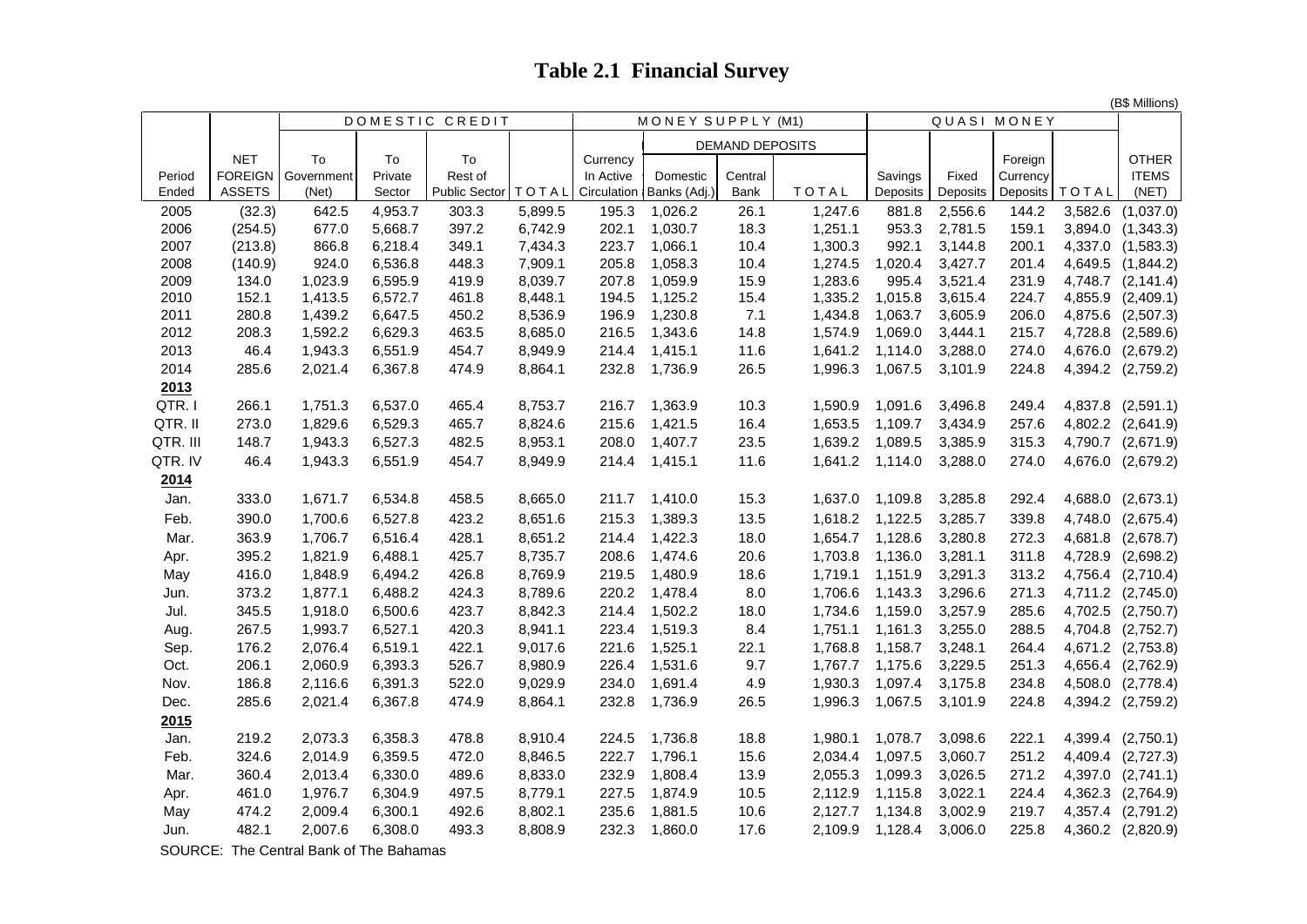## **Table 2.2 Monetary Survey**

(B\$ Millions)

|               |                |                                         | DOMESTIC CREDIT    |                        |                    |                | MONEY SUPPLY(M1)       |              |                    |                    | QUASI MONEY        |                |                    |                    |
|---------------|----------------|-----------------------------------------|--------------------|------------------------|--------------------|----------------|------------------------|--------------|--------------------|--------------------|--------------------|----------------|--------------------|--------------------|
|               | <b>NET</b>     | To                                      | To                 | To                     |                    | Currency       | <b>DEMAND DEPOSITS</b> |              |                    |                    |                    | Foreign        |                    | <b>OTHER</b>       |
| Period        | <b>FOREIGN</b> | Government                              | Private            | Rest of                |                    | In Active      | Commercial             | Central      |                    | Savings            | Fixed              | Currency       |                    | <b>ITEMS</b>       |
| Ended         | <b>ASSETS</b>  | (Net)                                   | Sector             | Public Sector   TO TAL |                    | Circulation    | Banks (Adj.)           | Bank         | TOTAL              | Deposits           | Deposits           | Deposits       | TOTAL              | (NET)              |
| 2005          | (65.9)         | 637.9                                   | 4,806.9            | 303.0                  | 5,747.8            | 195.3          | 1,001.6                | 26.1         | 1,223.0            | 881.6              | 2,467.4            | 144.2          | 3,493.2            | 965.7              |
| 2006          | (235.1)        | 671.7                                   | 5,519.9            | 397.2                  | 6,588.8            | 202.1          | 1,017.7                | 18.3         | 1,238.1            | 953.1              | 2,714.1            | 159.1          | 3,826.3            | 1,289.4            |
| 2007          | (197.6)        | 863.8                                   | 6,188.6            | 349.0                  | 7,401.4            | 223.7          | 1,044.8                | 10.4         | 1,278.9            | 991.9              | 3,132.2            | 200.1          | 4,324.2            | 1,600.8            |
| 2008          | (123.6)        | 921.0                                   | 6,513.4            | 448.3                  | 7,882.7            | 205.8          | 1,041.4                | 10.4         | 1,257.6            | 1,020.2            | 3,415.8            | 201.3          | 4,637.3            | 1,864.2            |
| 2009          | 167.2          | 1,008.4                                 | 6,571.7            | 419.9                  | 8,000.0            | 207.8          | 1,038.2                | 15.9         | 1,261.9            | 995.3              | 3,511.1            | 231.9          | 4,738.3            | 2,167.0            |
| 2010          | 113.9          | 1,404.6                                 | 6,556.1            | 456.4                  | 8,417.1            | 194.5          | 1,104.8                | 15.4         | 1,314.7            | 1,015.8            | 3,601.8            | 222.2          | 4,839.8            | 2,376.5            |
| 2011          | 287.5          | 1,429.8                                 | 6,629.5            | 449.7                  | 8,509.0            | 196.9          | 1,204.1                | 7.1          | 1,408.2            | 1,063.7            | 3,592.3            | 202.2          | 4,858.2            | 2,530.2            |
| 2012          | 214.2<br>75.6  | 1,579.9                                 | 6,612.7            | 462.9<br>454.1         | 8,655.5<br>8,922.7 | 216.5          | 1,310.6                | 14.8         | 1,541.9            | 1,069.0            | 3,428.4            | 209.7          | 4,707.1            | 2,620.7<br>2,732.7 |
| 2013<br>2014  | 333.3          | 1,934.5<br>2,010.6                      | 6,534.1<br>6,345.4 | 474.5                  | 8,830.5            | 214.4<br>232.8 | 1,384.8<br>1,696.2     | 11.6<br>26.5 | 1,610.9<br>1,955.5 | 1,114.0<br>1,067.5 | 3,266.7<br>3,088.8 | 274.0<br>224.8 | 4,654.7<br>4,381.1 | 2,827.2            |
|               |                |                                         |                    |                        |                    |                |                        |              |                    |                    |                    |                |                    |                    |
| 2013<br>QTR.I | 272.6          | 1,739.0                                 | 6,522.5            | 464.9                  | 8,726.4            | 216.7          | 1,335.0                | 10.3         | 1,562.0            | 1,091.6            | 3,481.0            | 243.7          | 4,816.3            | 2,620.7            |
| QTR. II       | 262.9          | 1,817.3                                 | 6,514.6            | 465.2                  | 8,797.1            | 215.6          | 1,366.3                | 16.4         | 1,598.3            | 1,109.7            | 3,418.7            | 243.9          | 4,772.3            | 2,689.4            |
| QTR. III      | 167.6          | 1,934.4                                 | 6,512.3            | 482.0                  | 8,928.7            | 208.0          | 1,370.0                | 23.5         | 1,601.5            | 1,089.5            | 3,365.9            | 315.3          | 4,770.7            | 2,724.2            |
| QTR. IV       | 75.6           | 1,934.5                                 | 6,534.1            | 454.1                  | 8,922.7            | 214.4          | 1,384.8                | 11.6         | 1,610.9            | 1,114.0            | 3,266.7            | 274.0          | 4,654.7            | 2,732.7            |
| 2014          |                |                                         |                    |                        |                    |                |                        |              |                    |                    |                    |                |                    |                    |
| Jan.          | 361.5          | 1,662.9                                 | 6,516.7            | 458.0                  | 8,637.6            | 211.7          | 1,376.3                | 15.3         | 1,603.4            | 1,109.7            | 3,264.5            | 292.4          | 4,666.6            | 2,729.2            |
| Feb.          | 418.2          | 1,691.7                                 | 6,510.0            | 422.8                  | 8,624.5            | 215.4          | 1,355.0                | 13.5         | 1,583.9            | 1,122.5            | 3,264.4            | 339.8          | 4,726.7            | 2,732.1            |
| Mar.          | 407.7          | 1,698.0                                 | 6,500.0            | 427.6                  | 8,625.6            | 214.4          | 1,383.8                | 18.0         | 1,616.2            | 1,128.6            | 3,259.3            | 272.3          | 4,660.3            | 2,756.8            |
| Apr.          | 433.6          | 1,813.0                                 | 6,471.7            | 425.4                  | 8,710.1            | 208.6          | 1,435.8                | 20.6         | 1,665.0            | 1,136.0            | 3,259.7            | 311.7          | 4,707.4            | 2,771.3            |
|               | 461.0          | 1,840.0                                 | 6,470.8            | 426.4                  | 8,737.2            | 219.5          | 1,453.8                | 18.6         | 1,692.0            | 1,151.9            | 3,271.0            | 313.2          | 4,736.1            | 2,770.1            |
| May           |                |                                         |                    | 423.9                  |                    |                |                        |              |                    |                    | 3,276.1            |                |                    |                    |
| Jun.          | 416.5          | 1,868.2                                 | 6,464.8            |                        | 8,756.9            | 220.2          | 1,448.9                | 8.0          | 1,677.1            | 1,143.2            |                    | 271.4          | 4,690.7            | 2,805.6            |
| Jul.          | 393.3          | 1,909.1                                 | 6,475.4            | 423.4                  | 8,807.9            | 214.4          | 1,469.4                | 18.0         | 1,701.8            | 1,159.0            | 3,241.9            | 285.6          | 4,686.5            | 2,812.9            |
| Aug.          | 316.8          | 1,984.8                                 | 6,501.7            | 420.0                  | 8,906.5            | 223.4          | 1,487.5                | 8.4          | 1,719.3            | 1,161.3            | 3,239.0            | 288.5          | 4,688.8            | 2,815.2            |
| Sep.          | 223.5          | 2,067.6                                 | 6,495.7            | 421.7                  | 8,985.0            | 221.6          | 1,492.3                | 22.1         | 1,736.0            | 1,158.7            | 3,232.0            | 264.4          | 4,655.1            | 2,817.4            |
| Oct.          | 252.3          | 2,052.1                                 | 6,369.9            | 526.3                  | 8,948.2            | 226.4          | 1,497.9                | 9.7          | 1,734.0            | 1,175.6            | 3,213.4            | 251.3          | 4,640.2            | 2,826.3            |
| Nov.          | 242.8          | 2,107.8                                 | 6,369.3            | 521.6                  | 8,998.7            | 234.0          | 1,651.3                | 4.9          | 1,890.2            | 1,097.4            | 3,159.8            | 234.8          | 4,491.9            | 2,859.4            |
| Dec.          | 333.3          | 2,010.6                                 | 6,345.4            | 474.5                  | 8,830.5            | 232.8          | 1,696.2                | 26.5         | 1,955.5            | 1,067.5            | 3,088.8            | 224.8          | 4,381.1            | 2,827.2            |
| 2015          |                |                                         |                    |                        |                    |                |                        |              |                    |                    |                    |                |                    |                    |
| Jan.          | 285.1          | 2,062.5                                 | 6,322.7            | 478.5                  | 8,863.7            | 224.5          | 1,697.8                | 18.8         | 1,941.2            | 1,078.7            | 3,086.2            | 222.0          | 4,386.9            | 2,820.7            |
| Feb.          | 374.9          | 2,004.1                                 | 6,326.2            | 471.7                  | 8,802.0            | 222.7          | 1,746.1                | 15.6         | 1,984.4            | 1,097.5            | 3,047.9            | 239.7          | 4,385.1            | 2,807.4            |
| Mar.          | 413.7          | 2,002.5                                 | 6,295.6            | 489.3                  | 8,787.4            | 232.9          | 1,767.3                | 13.9         | 2,014.2            | 1,099.3            | 3,013.7            | 259.9          | 4,372.9            | 2,814.1            |
| Apr.          | 507.0          | 1,967.8                                 | 6,278.0            | 497.2                  | 8,743.0            | 227.5          | 1,829.6                | 10.5         | 2,067.6            | 1,115.7            | 3,009.2            | 215.0          | 4,339.9            | 2,842.5            |
| May           | 532.2          | 1,991.4                                 | 6,279.2            | 492.2                  | 8,762.8            | 235.5          | 1,824.5                | 10.6         | 2,070.6            | 1,134.8            | 2,990.6            | 219.7          | 4,345.1            | 2,879.3            |
| Jun.          | 538.3          | 1,987.6                                 | 6,285.9            | 492.9                  | 8,766.4            | 232.3          | 1,803.8                | 17.6         | 2,053.7            | 1,128.4            | 2,994.0            | 225.7          | 4,348.1            | 2,902.9            |
|               |                | SOURCE: The Central Bank of The Bahamas |                    |                        |                    |                |                        |              |                    |                    |                    |                |                    |                    |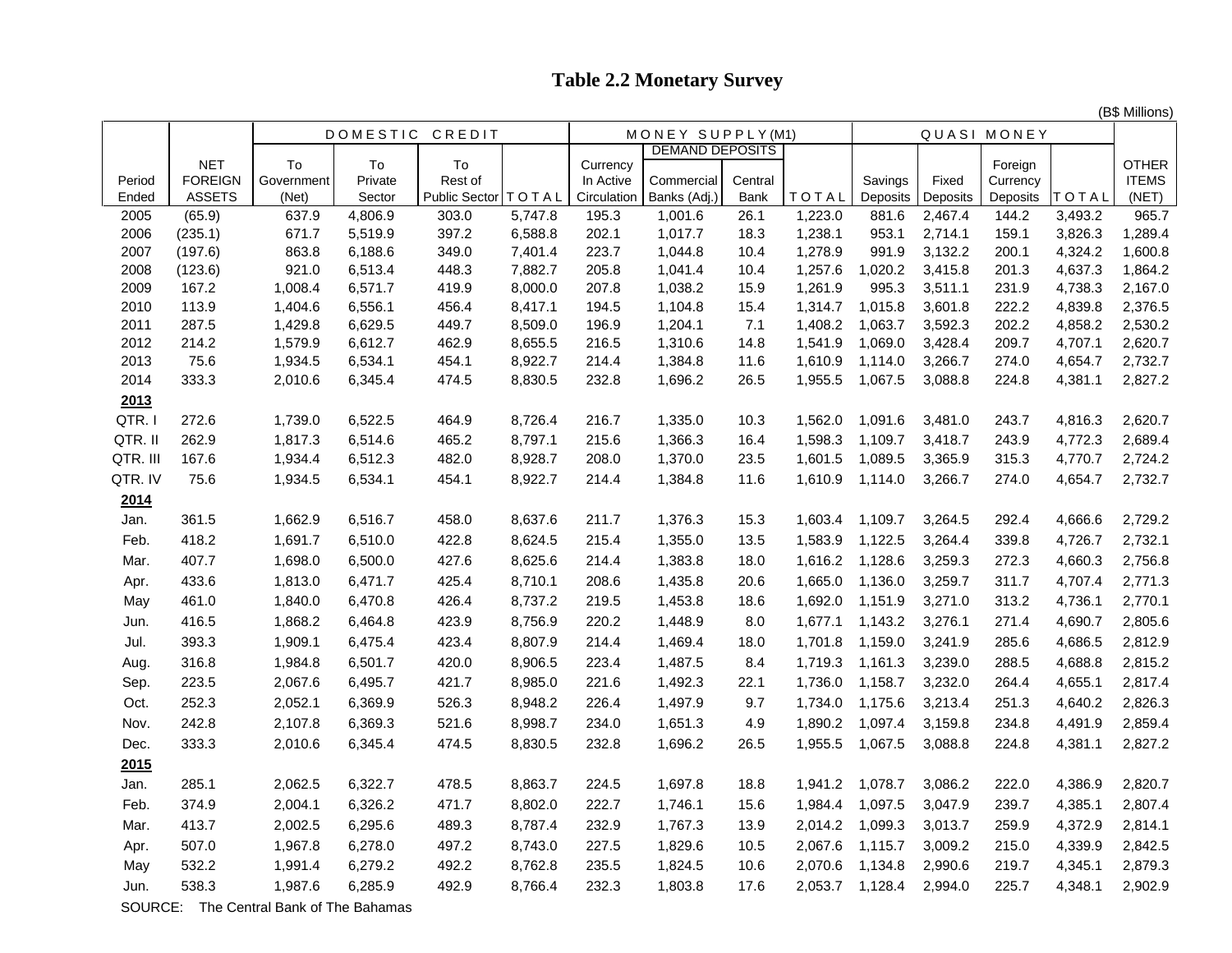## **Table 2.3 Money Supply**

|          |             |                                                      |         |             |           |           |               |                     |                  | (B\$'000)     |
|----------|-------------|------------------------------------------------------|---------|-------------|-----------|-----------|---------------|---------------------|------------------|---------------|
|          |             | <b>DEMAND DEPOSITS (2)</b>                           |         |             |           |           |               |                     |                  |               |
|          | (1)         | (Adj.)                                               |         | (3)         | (4)       | (5)       | (6)           | (7)                 | (8)              | (9)           |
|          | Currency    |                                                      |         | Money       | Savings   | Fixed     | Money         | Foreign<br>Currency | Other<br>Foreign | Money         |
| Period   | In Active   | Domestic                                             | Central | Supply (M1) | Deposits  | Deposits  | Supply (M2)   | Demand              | Currency         | Supply (M3)   |
| Ended    | Circulation | <b>Banks</b>                                         | Bank    | $(1 + 2)$   | (Adj.)    | (Adj.)    | $(3 + 4 + 5)$ | Deposits            | Deposits         | $(6 + 7 + 8)$ |
| 2005     | 195,253     | 1,026,258                                            | 26,056  | 1,247,567   | 881,826   | 2,556,636 | 4,686,029     | 115,484             | 28,663           | 4,830,176     |
| 2006     | 202,087     | 1,030,709                                            | 18,326  | 1,251,122   | 953,291   | 2,781,532 | 4,985,945     | 133,084             | 26,057           | 5,145,086     |
| 2007     | 223,667     | 1,066,145                                            | 10,443  | 1,300,255   | 992,118   | 3,144,817 | 5,437,190     | 150,721             | 49,352           | 5,637,263     |
| 2008     | 205,836     | 1,058,313                                            | 10,366  | 1,274,515   | 1,020,421 | 3,427,738 | 5,722,674     | 133,128             | 68,224           | 5,924,026     |
| 2009     | 207,836     | 1,059,862                                            | 15,876  | 1,283,574   | 995,442   | 3,521,376 | 5,800,392     | 200,947             | 30,948           | 6,032,287     |
| 2010     | 194,520     | 1,125,201                                            | 15,441  | 1,335,162   | 1,015,823 | 3,615,390 | 5,966,375     | 200,356             | 24,296           | 6,191,027     |
| 2011     | 196,917     | 1,230,762                                            | 7,131   | 1,434,810   | 1,063,730 | 3,605,869 | 6,104,409     | 164,169             | 41,807           | 6,310,385     |
| 2012     | 216,475     | 1,343,640                                            | 14,755  | 1,574,870   | 1,069,031 | 3,444,108 | 6,088,009     | 183,212             | 32,447           | 6,303,668     |
| 2013     | 214,431     | 1,415,127                                            | 11,626  | 1,641,184   | 1,114,031 | 3,287,972 | 6,043,187     | 237,023             | 36,951           | 6,317,161     |
| 2014     | 232,828     | 1,736,939                                            | 26,494  | 1,996,261   | 1,067,517 | 3,101,915 | 6,165,693     | 181,194             | 43,637           | 6,390,524     |
| 2013     |             |                                                      |         |             |           |           |               |                     |                  |               |
| QTR.I    | 216,688     | 1,363,953                                            | 10,284  | 1,590,925   | 1,091,661 | 3,496,787 | 6,179,373     | 217,362             | 31,994           | 6,428,729     |
| QTR. II  | 215,647     | 1,421,469                                            | 16,376  | 1,653,492   | 1,109,718 | 3,434,943 | 6,198,153     | 223,058             | 34,517           | 6,455,728     |
| QTR. III | 207,982     | 1,407,716                                            | 23,539  | 1,639,237   | 1,089,516 | 3,385,860 | 6,114,613     | 276,880             | 38,434           | 6,429,927     |
| QTR. IV  | 214,431     | 1,415,127                                            | 11,626  | 1,641,184   | 1,114,031 | 3,287,972 | 6,043,187     | 237,023             | 36,951           | 6,317,161     |
| 2014     |             |                                                      |         |             |           |           |               |                     |                  |               |
| Jan.     | 211,720     | 1,409,973                                            | 15,343  | 1,637,036   | 1,109,767 | 3,285,816 | 6,032,619     | 255,195             | 37,210           | 6,325,024     |
| Feb.     | 215,348     | 1,389,282                                            | 13,531  | 1,618,161   | 1,122,542 | 3,285,685 | 6,026,388     | 302,188             | 37,609           | 6,366,185     |
| Mar.     | 214,420     | 1,422,255                                            | 18,031  | 1,654,706   | 1,128,638 | 3,280,848 | 6,064,192     | 231,947             | 40,399           | 6,336,538     |
| Apr.     | 208,581     | 1,474,582                                            | 20,623  | 1,703,786   | 1,136,027 | 3,281,091 | 6,120,904     | 270,425             | 41,343           | 6,432,672     |
| May      | 219,544     | 1,480,904                                            | 18,635  | 1,719,083   | 1,151,900 | 3,291,310 | 6,162,293     | 267,354             | 45,816           | 6,475,463     |
| Jun.     | 220,171     | 1,478,438                                            | 7,977   | 1,706,586   | 1,143,271 | 3,296,574 | 6,146,431     | 222,869             | 48,499           | 6,417,799     |
| Jul.     | 214,414     | 1,502,166                                            | 17,990  | 1,734,570   | 1,159,007 | 3,257,878 | 6,151,455     | 235,939             | 49,698           | 6,437,092     |
| Aug.     | 223,441     | 1,519,276                                            | 8,355   | 1,751,072   | 1,161,287 | 3,255,008 | 6,167,367     | 241,345             | 47,209           | 6,455,921     |
| Sep.     | 221,620     | 1,525,120                                            | 22,069  | 1,768,809   | 1,158,744 | 3,248,090 | 6,175,643     | 217,232             | 47,157           | 6,440,032     |
| Oct.     | 226,352     | 1,531,638                                            | 9,666   | 1,767,656   | 1,175,613 | 3,229,492 | 6,172,761     | 204,297             | 46,996           | 6,424,054     |
| Nov.     | 234,005     | 1,691,393                                            | 4,918   | 1,930,316   | 1,097,420 | 3,175,801 | 6,203,537     | 187,113             | 47,681           | 6,438,331     |
| Dec.     | 232,828     | 1,736,939                                            | 26,494  | 1,996,261   | 1,067,517 | 3,101,915 | 6,165,693     | 181,194             | 43,637           | 6,390,524     |
| 2015     |             |                                                      |         |             |           |           |               |                     |                  |               |
| Jan.     | 224,474     | 1,736,777                                            | 18,832  | 1,980,083   | 1,078,710 | 3,098,671 | 6,157,464     | 181,770             | 40,281           | 6,379,515     |
| Feb.     | 222,671     | 1,796,100                                            | 15,617  | 2,034,388   | 1,097,548 | 3,060,691 | 6,192,627     | 210,936             | 40,246           | 6,443,809     |
| Mar.     | 232,919     | 1,808,438                                            | 13,945  | 2,055,302   | 1,099,325 | 3,026,485 | 6,181,112     | 232,820             | 38,346           | 6,452,278     |
|          | 227,536     | 1,874,914                                            | 10,504  |             | 1,115,835 | 3,022,122 | 6,250,911     | 188,942             | 35,432           | 6,475,285     |
| Apr.     |             |                                                      |         | 2,112,954   |           |           |               |                     |                  |               |
| May      | 235,556     | 1,881,559                                            | 10,580  | 2,127,695   | 1,134,839 | 3,002,877 | 6,265,411     | 185,300             | 34,406           | 6,485,117     |
| Jun.     | 232,259     | 1,860,007<br>SOURCE: The Central Bank of The Bahamas | 17,603  | 2,109,869   | 1,128,410 | 3,005,992 | 6,244,271     | 191,185             | 34,565           | 6,470,021     |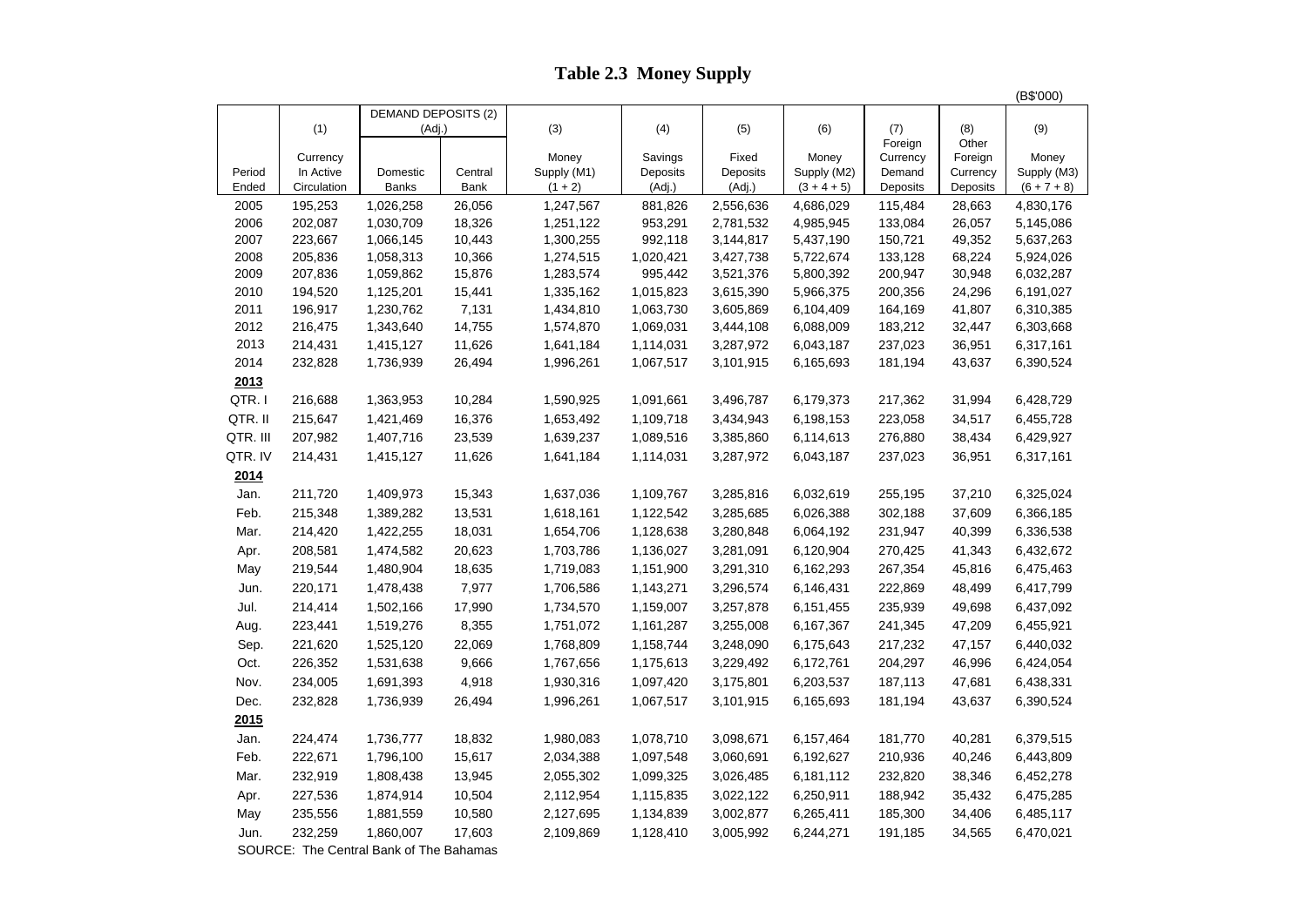# **Table 2.4 Factors Affecting Money Supply**

(B\$Millions)

|               |                       |                              |                     | DOMESTIC CREDIT  |                      |                   |                       |  |
|---------------|-----------------------|------------------------------|---------------------|------------------|----------------------|-------------------|-----------------------|--|
|               | <b>MONEY</b>          | <b>NET</b><br><b>FOREIGN</b> | To                  | To<br>Private    | To<br>Rest of        | QUASI             | <b>OTHER</b>          |  |
| <b>PERIOD</b> | <b>SUPPLY</b><br>(M1) | <b>ASSETS</b>                | Government<br>(Net) | Sector           | <b>Public Sector</b> | <b>MONEY</b>      | <b>ITEMS</b><br>(NET) |  |
| 2005          | 113.2                 | (136.6)                      | 95.4                | 614.3            | (37.4)               | 295.5             | (127.0)               |  |
| 2006          | 3.5                   | (222.2)                      | 34.5                | 715.0            | 93.9                 | 311.4             | (306.3)               |  |
| 2007          | 49.2                  | 40.7                         | 189.8               | 549.8            | (48.2)               | 443.0             | (239.9)               |  |
| 2008          | (25.8)                | 72.9                         | 57.2                | 318.4            | 99.2                 | 312.5             | (260.9)               |  |
| 2009          | 9.1                   | 274.9                        | 99.9                | 59.1             | (28.4)               | 99.2              | (297.2)               |  |
| 2010          | 51.6                  | 18.1                         | 389.6               | (23.2)           | 41.9                 | 107.2             | (267.7)               |  |
| 2011          | 99.6                  | 128.7                        | 25.7                | 74.8             | (11.6)               | 19.7              | (98.2)                |  |
| 2012          | 140.1                 | (72.5)                       | 153.0               | (18.2)           | 13.3                 | (146.8)           | (82.3)                |  |
| 2013          | 66.3                  | (161.9)                      | 351.1               | (77.4)           | (8.8)                | (52.8)            | (89.6)                |  |
| 2014          | 355.1                 | 239.2                        | 78.1                | (184.2)          | 20.2                 | (281.8)           | (80.0)                |  |
| 2013          |                       |                              |                     |                  |                      |                   |                       |  |
| QTR.I         | 16.0                  | 57.8                         | 159.1               | (92.3)           | 1.9                  | 109.0             | (1.5)                 |  |
| QTR. II       | 62.6                  | 6.9                          | 78.3                | (7.7)            | 0.3                  | (35.6)            | (50.8)                |  |
| QTR. III      | (14.3)                | (124.3)                      | 113.7               | (2.0)            | 16.8                 | (11.5)            | (30.0)                |  |
| QTR. IV       | 1.9                   | (102.3)                      | 0.0                 | 24.6             | (27.8)               | (114.7)           | (7.3)                 |  |
| 2014          |                       |                              |                     |                  |                      |                   |                       |  |
| Jan.          | (4.2)                 | 286.6                        | (271.6)             | (17.1)           | 3.8                  | 12.0              | 6.1                   |  |
| Feb.          | (18.8)                | 57.0                         | 28.9                | (7.0)            | (35.3)               | 60.1              | (2.3)                 |  |
| Mar.          | 36.5                  | (26.1)                       | 6.1                 | (11.4)           | 4.9                  | (66.3)            | (3.3)                 |  |
| Apr.          | 49.1                  | 31.3                         | 115.2               | (28.3)           | (2.4)                | 47.1              | (19.5)                |  |
| May           | 15.3                  | 20.8                         | 27.0                | 6.1              | 1.1                  | 27.5              | (12.2)                |  |
| Jun.          | (12.5)                | (42.8)                       | 28.2                | (6.0)            | (2.5)                | (45.2)            | (34.6)                |  |
| Jul.          | 28.0                  | (27.7)                       | 40.9                | 12.4             | (0.6)                | (8.7)             | (5.7)                 |  |
| Aug.          | 16.5                  | (78.0)                       | 75.7                | 26.5             | (3.4)                | 2.3               | (2.0)                 |  |
| Sep.          | 17.7                  | (91.3)                       | 82.7                | (8.0)            | 1.8                  | (33.6)            | (1.1)                 |  |
| Oct.<br>Nov.  | (1.1)<br>162.6        | 29.9<br>(19.3)               | (15.5)<br>55.7      | (125.8)<br>(2.0) | 104.6<br>(4.7)       | (14.8)<br>(148.4) | (9.1)<br>(15.5)       |  |
| Dec.          | 66.0                  | 98.8                         | (95.2)              | (23.6)           | (47.1)               | (113.8)           | 19.2                  |  |
| 2015          |                       |                              |                     |                  |                      |                   |                       |  |
| Jan.          | (16.2)                | (66.4)                       | 51.9                | (9.4)            | 3.9                  | 5.2               | 9.0                   |  |
| Feb.          | 54.3                  | 105.4                        | (58.4)              | 1.2              | (6.8)                | 10.0              | 22.9                  |  |
| Mar.          | 20.9                  | 35.8                         | (1.5)               | (29.6)           | 17.6                 | (12.4)            | (13.9)                |  |
| Apr.          | 57.6                  | 100.6                        | (36.7)              | (25.1)           | 7.9                  | (34.7)            | (23.8)                |  |
| May           | 14.8                  | 13.2                         | 32.7                | (4.8)            | (4.9)                | (4.9)             | (26.3)                |  |
| Jun.          | (17.8)                | 7.9                          | (1.8)               | 7.9              | 0.7                  | 2.8               | (29.7)                |  |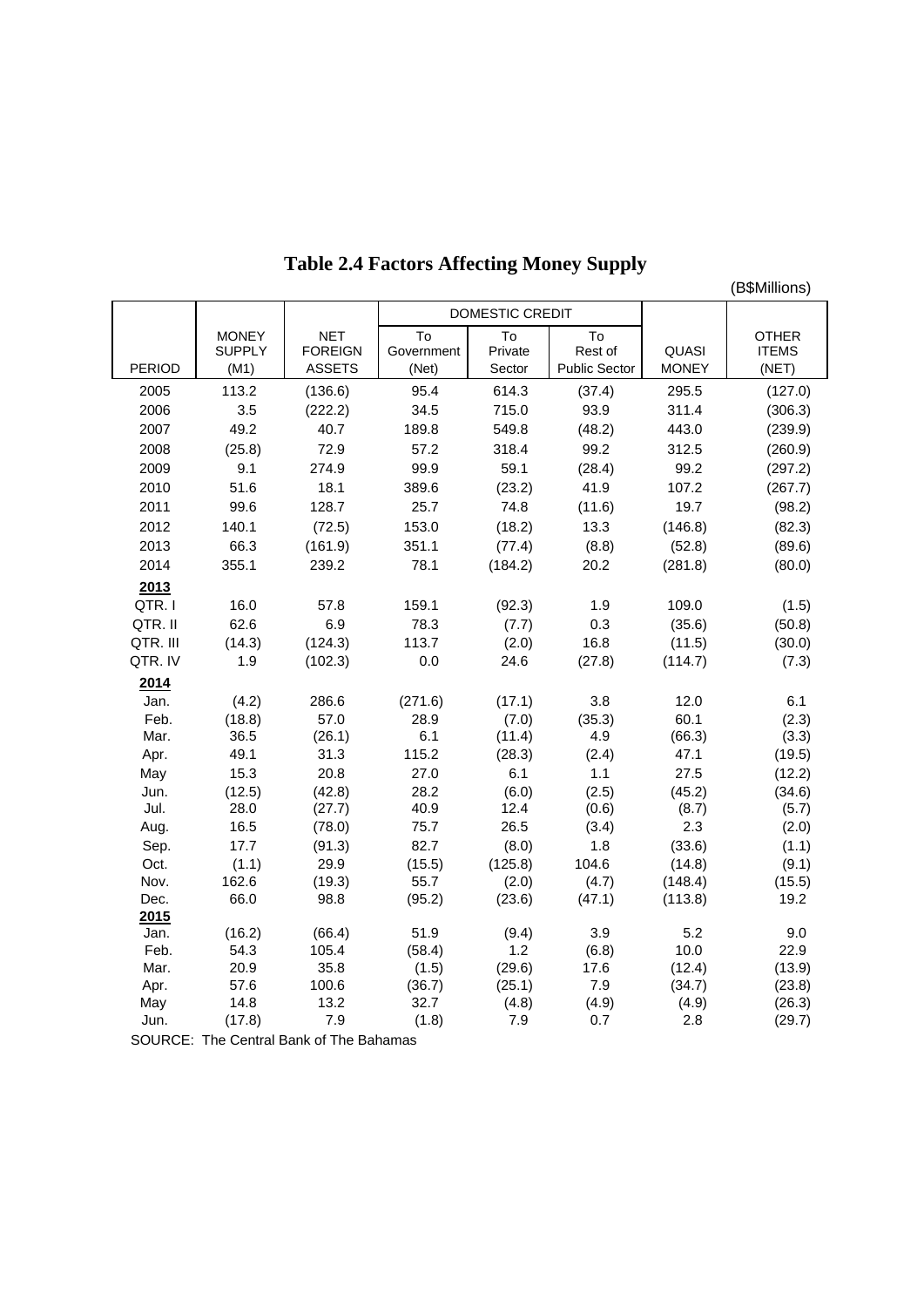|                |         |                      |               |                   |         |         |            |                    |           |         | (B\$'000) |
|----------------|---------|----------------------|---------------|-------------------|---------|---------|------------|--------------------|-----------|---------|-----------|
|                |         |                      |               | <b>SECURITIES</b> |         |         |            | LOANS AND ADVANCES |           |         |           |
|                |         |                      | Central       |                   | Rest    |         |            |                    |           |         |           |
|                |         |                      | Government    |                   | of      |         |            |                    |           |         | Total     |
| Period         | Till    | <b>Balance with</b>  | Treasury      |                   | Public  | Private |            | Public             |           | Other   | Domestic  |
| Ended          | Cash    | <b>Central Bank</b>  | <b>Bills</b>  | Other             | Sector  | Sector  | Government | Corp.              | Other     | Assets  | Assets    |
| 2005           | 105,777 | 284,683              | 66,088        | 400,488           | 20,589  | 28,264  | 150,740    | 265,809            | 4,925,507 | 669,678 | 6,917,623 |
| 2006           | 116,195 | 251,138              | 9,954         | 437,139           | 121,101 | 21,661  | 156,261    | 268,071            | 5,647,004 | 728,596 | 7,757,120 |
| 2007           | 110,124 | 341,185              | 50,758        | 468,478           | 97,656  | 29,612  | 120,321    | 243,896            | 6,188,826 | 798,994 | 8,449,850 |
| 2008           | 117,571 | 322,290              | 180,176       | 533,471           | 97,532  | 28,844  | 145,833    | 343,543            | 6,507,962 | 870,100 | 9,147,322 |
| 2009           | 111,837 | 375,585              | 214,012       | 704,581           | 107,031 | 27,244  | 76,516     | 305,900            | 6,568,689 | 479,409 | 8,970,804 |
| 2010           | 113,177 | 518,706              | 293,696       | 799,558           | 115,631 | 17,385  | 180,335    | 339,796            | 6,555,339 | 448,969 | 9,382,592 |
| 2011           | 126,879 | 560,079              | 275,400       | 847,574           | 117,350 | 16,393  | 145,748    | 326,823            | 6,631,122 | 441,623 | 9,488,991 |
| 2012           | 127,363 | 563,314              | 219,300       | 961,085           | 119,370 | 14,133  | 152,375    | 338,450            | 6,615,151 | 491,573 | 9,602,114 |
| 2013           | 138,097 | 513,617              | 392,400       | 962,164           | 119,352 | 16,558  | 253,606    | 329,770            | 6,535,377 | 512,333 | 9,773,274 |
| 2014           | 142,467 | 606,692              | 454,500       | 906,997           | 219,036 | 16,761  | 352,121    | 251,252            | 6,350,994 | 336,328 | 9,637,148 |
| 2013           |         |                      |               |                   |         |         |            |                    |           |         |           |
| QTR.           | 95,587  | 609,752              | 342,118       | 957,251           | 119,370 | 14,152  | 147,566    | 340,405            | 6,522,834 | 484,056 | 9,633,091 |
| QTR. II        | 93,666  | 659,010              | 378,609       | 954,338           | 119,370 | 12,945  | 164,027    | 340,816            | 6,516,414 | 484,271 | 9,723,466 |
| QTR. III       | 91,859  | 575,674              | 388,049       | 959,139           | 119,352 | 12,985  | 201,820    | 357,646            | 6,514,300 | 423,448 | 9,644,272 |
| QTR. IV        | 138,097 | 513,617              | 392,400       | 962,164           | 119,352 | 16,558  | 253,606    | 329,770            | 6,535,377 | 512,333 | 9,773,274 |
| 2014           |         |                      |               |                   |         |         |            |                    |           |         |           |
| Jan.           | 98,183  | 624,508              | 414,909       | 962,170           | 119,352 | 16,537  | 109,979    | 333,866            | 6,518,262 | 457,841 | 9,655,607 |
| Feb.           | 96,769  | 656,941              | 430,933       | 930,637           | 119,352 | 16,474  | 138,808    | 298,616            | 6,511,291 | 472,825 | 9,672,646 |
| Mar.           | 100,983 | 696,909              | 430,933       | 930,668           | 119,183 | 16,397  | 153,783    | 304,119            | 6,499,977 | 479,417 | 9,732,369 |
| Apr.           | 112,981 | 733,617              | 463,433       | 925,624           | 119,055 | 16,369  | 223,988    | 301,852            | 6,471,766 | 336,783 | 9,705,468 |
| May            | 98,514  | 764,965              | 489,284       | 922,234           | 119,054 | 16,339  | 207,041    | 303,112            | 6,477,852 | 344,283 | 9,742,678 |
| Jun.           | 100,162 | 757,487              | 514,284       | 922,294           | 119,054 | 16,704  | 230,938    | 300,601            | 6,471,517 | 332,651 | 9,765,692 |
| Jul.           | 114,529 | 678,929              | 462,756       | 909,027           | 119,036 | 16,610  | 345,338    | 300,115            | 6,483,941 | 320,919 | 9,751,200 |
| Aug.           | 102,684 | 707,647              | 471,500       | 899,030           | 119,036 | 16,679  | 343,744    | 296,694            | 6,510,375 | 308,009 | 9,775,398 |
| Sep.           | 105,632 | 629,934              | 452,500       | 899,032           | 119,036 | 17,690  | 408,226    | 298,391            | 6,501,419 | 314,099 | 9,745,959 |
| Oct.           | 104,717 | 662,471              | 450,500       | 899,032           | 219,036 | 17,371  | 374,498    | 303,004            | 6,375,921 | 305,706 | 9,712,256 |
| Nov.           | 102,868 | 668,891              | 435,500       | 899,037           | 219,036 | 16,887  | 415,949    | 298,310            | 6,374,425 | 343,017 | 9,773,920 |
| Dec.           | 142,467 | 606,692              | 454,500       | 906,997           | 219,036 | 16,761  | 352,121    | 251,252            | 6,350,994 | 336,328 | 9,637,148 |
| 2015           |         |                      |               |                   |         |         |            |                    |           |         |           |
| Jan.           | 101,131 | 635,499              | 479,500       | 923,753           | 219,036 | 17,687  | 394,677    | 255,210            | 6,340,614 | 346,884 | 9,713,991 |
| Feb.           | 107,263 | 700,254              | 425,524       | 919,253           | 219,036 | 16,756  | 357,144    | 248,378            | 6,342,766 | 347,174 | 9,683,548 |
| Mar.           | 112,463 | 617,432              | 502,524       | 923,355           | 219,036 | 17,026  | 356,539    | 265,976            | 6,312,938 | 340,677 | 9,667,966 |
| Apr.           | 114,312 | 693,303              | 548,024       | 922,772           | 219,036 | 16,764  | 331,481    | 269,011            | 6,288,105 | 347,845 | 9,750,653 |
| May            | 110,157 | 684,427              | 548,024       | 928,862           | 219,036 | 16,698  | 371,405    | 264,292            | 6,283,375 | 341,902 | 9,768,178 |
|                | 109,799 | 682,322              | 556,324       | 940,015           | 219,036 | 16,767  | 362,153    | 264,914            | 6,291,262 | 355,371 | 9,797,963 |
| Jun.<br>$\sim$ |         | $\sim$ $\sim$ $\sim$ | $\sim$ $\sim$ |                   |         |         |            |                    |           |         |           |

## **Table 2.5 Summary of Domestic Assets of the Banking System**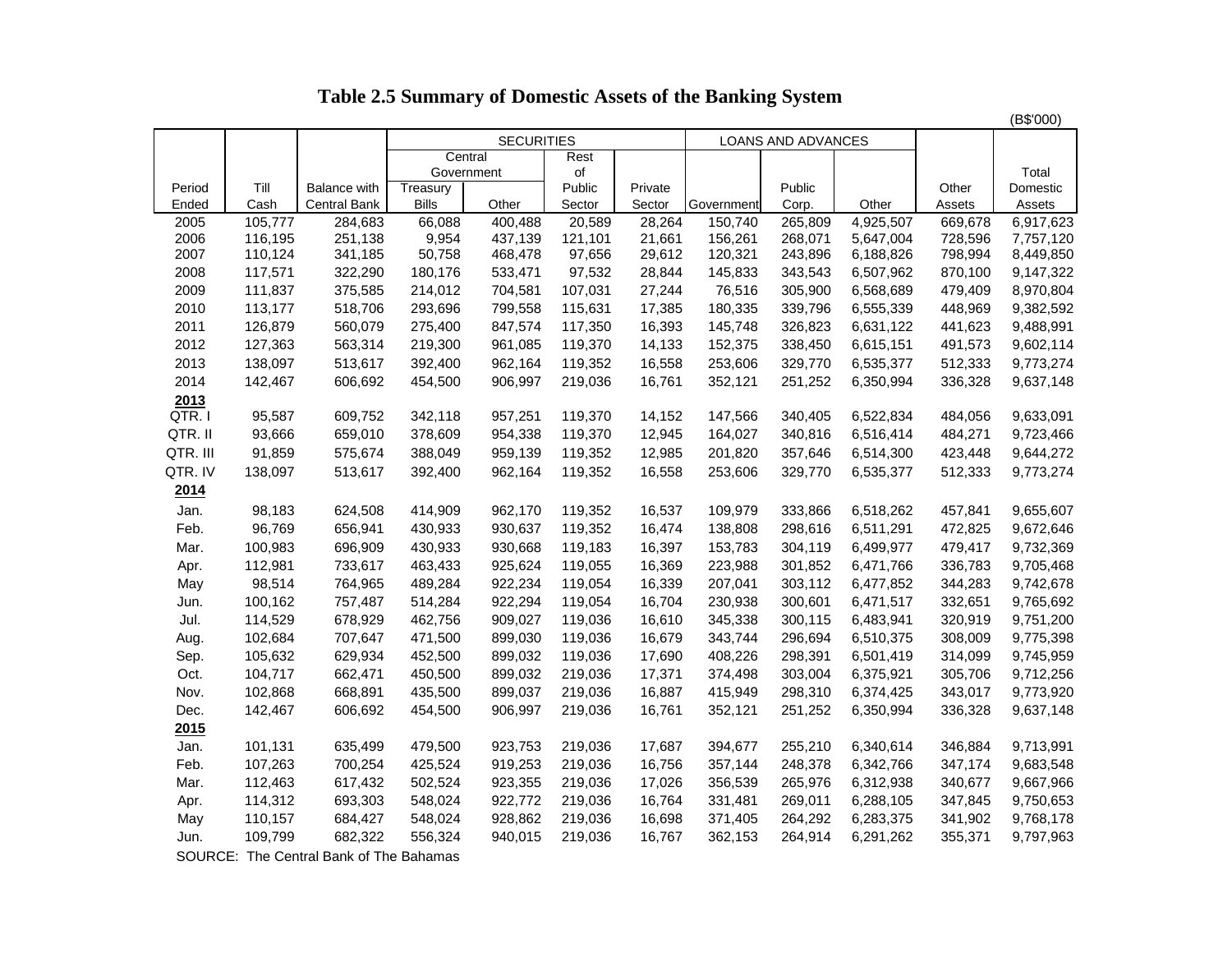|          |                                                                      |           |                 |           |           |                          |           |             |             |            | (B\$'000)   |
|----------|----------------------------------------------------------------------|-----------|-----------------|-----------|-----------|--------------------------|-----------|-------------|-------------|------------|-------------|
|          |                                                                      | RESIDENT  | <b>DEPOSITS</b> |           |           |                          |           |             |             |            |             |
|          | Demand                                                               |           |                 |           |           |                          |           |             |             |            |             |
|          |                                                                      |           |                 |           |           | Due to                   | Capital   |             | Total       | Net        |             |
| Period   |                                                                      |           |                 |           | Total     | Central                  | & Surplus | Other       | Domestic    | Foreign    | Total       |
| Ended    | Government                                                           | Other     | Savings         | Fixed     | Deposits  | Bank                     | Accounts  | Liabilities | Liabilities | Assets     | Liabilities |
| 2005     | 45,644                                                               | 1,141,692 | 885,758         | 2,624,094 | 4,697,188 | 800                      | 1,197,463 | 411,135     | 6,306,586   | (611, 037) | 6,917,623   |
| 2006     | 64,033                                                               | 1,163,793 | 956,857         | 2,848,863 | 5,033,546 | 800                      | 1,477,534 | 491,121     | 7,003,001   | (754, 119) | 7,757,120   |
| 2007     | 54,335                                                               | 1,216,865 | 995,063         | 3,241,922 | 5,508,185 | 800                      | 1,654,097 | 619,215     | 7,782,297   | (667, 553) | 8,449,850   |
| 2008     | 62,676                                                               | 1,191,441 | 1,024,117       | 3,563,917 | 5,842,151 | $\sim$                   | 1,864,633 | 736,758     | 8,443,542   | (703, 780) | 9,147,322   |
| 2009     | 72,062                                                               | 1,260,809 | 1,004,356       | 3,623,445 | 5,960,672 | $\overline{\phantom{a}}$ | 2,032,952 | 295,258     | 8,288,882   | (681, 922) | 8,970,804   |
| 2010     | 55,014                                                               | 1,325,557 | 1,017,819       | 3,703,963 | 6,102,353 | $\sim$                   | 2,281,930 | 292,528     | 8,676,811   | (705, 781) | 9,382,592   |
| 2011     | 66,003                                                               | 1,394,931 | 1,067,111       | 3,696,985 | 6,225,030 | $\sim$                   | 2,357,752 | 302,140     | 8,884,922   | (604,069)  | 9,488,991   |
| 2012     | 83,648                                                               | 1,526,852 | 1,074,358       | 3,522,842 | 6,207,700 | $\mathbf{u}$             | 2,523,368 | 269,241     | 9,000,309   | (601, 805) | 9,602,114   |
| 2013     | 101,009                                                              | 1,652,150 | 1,119,942       | 3,372,711 | 6,245,812 | $\sim$                   | 2,586,361 | 245,907     | 9,078,080   | (695, 194) | 9,773,274   |
| 2014     | 95,825                                                               | 1,918,133 | 1,074,213       | 3,256,107 | 6,344,278 | $\sim$                   | 2,499,241 | 291,530     | 9,135,049   | (502,099)  | 9,637,148   |
| 2013     |                                                                      |           |                 |           |           |                          |           |             |             |            |             |
| QTR.I    | 81,081                                                               | 1,581,315 | 1,097,083       | 3,576,421 | 6,335,900 | $\sim$                   | 2,515,700 | 264,468     | 9,116,068   | (517, 023) | 9,633,091   |
| QTR. II  | 75,455                                                               | 1,644,527 | 1,116,454       | 3,515,313 | 6,351,749 | 44                       | 2,577,512 | 270,098     | 9,199,359   | (524, 107) | 9,723,466   |
| QTR. III | 74,679                                                               | 1,684,596 | 1,097,743       | 3,471,466 | 6,328,484 | $\sim$                   | 2,565,992 | 229,246     | 9,123,722   | (520, 550) | 9,644,272   |
| QTR. IV  | 101,009                                                              | 1,652,150 | 1,119,942       | 3,372,711 | 6,245,812 | $\sim$                   | 2,586,361 | 245,907     | 9,078,080   | (695, 194) | 9,773,274   |
| 2014     |                                                                      |           |                 |           |           |                          |           |             |             |            |             |
| Jan.     | 101,782                                                              | 1,665,168 | 1,116,760       | 3,368,917 | 6,252,627 | щ.                       | 2,570,094 | 259,171     | 9,081,892   | (573, 715) | 9,655,607   |
| Feb.     | 91,778                                                               | 1,691,470 | 1,128,892       | 3,392,482 | 6,304,622 | $\overline{\phantom{a}}$ | 2,592,513 | 248,412     | 9,145,547   | (527,099)  | 9,672,646   |
| Mar.     | 100,876                                                              | 1,654,202 | 1,135,395       | 3,392,470 | 6,282,943 | $\mathbf{u}$             | 2,528,505 | 327,399     | 9,138,847   | (593, 522) | 9,732,369   |
| Apr.     | 91,322                                                               | 1,745,007 | 1,143,648       | 3,398,782 | 6,378,759 | $\sim$                   | 2,413,056 | 318,551     | 9,110,366   | (595, 102) | 9,705,468   |
| May      | 85,825                                                               | 1,748,258 | 1,159,114       | 3,407,459 | 6,400,656 | $\overline{\phantom{a}}$ | 2,431,279 | 320,221     | 9,152,156   | (590, 522) | 9,742,678   |
| Jun.     | 84,181                                                               | 1,701,307 | 1,150,661       | 3,413,378 | 6,349,527 | $\sim$                   | 2,442,765 | 329,806     | 9,122,098   | (643, 594) | 9,765,692   |
| Jul.     | 81,841                                                               | 1,738,105 | 1,166,293       | 3,374,437 | 6,360,676 | $\overline{\phantom{a}}$ | 2,424,390 | 335,705     | 9,120,771   | (630, 429) | 9,751,200   |
| Aug.     | 103,267                                                              | 1,760,621 | 1,168,841       | 3,369,018 | 6,401,747 | $\overline{\phantom{a}}$ | 2,431,437 | 323,533     | 9,156,717   | (618, 681) | 9,775,398   |
| Sep.     | 90,918                                                               | 1,742,352 | 1,164,886       | 3,362,977 | 6,361,133 | $\overline{\phantom{a}}$ | 2,434,508 | 323,957     | 9,119,598   | (626, 361) | 9,745,959   |
| Oct.     | 88,152                                                               | 1,735,935 | 1,182,249       | 3,379,020 | 6,385,356 | $\sim$                   | 2,454,757 | 309,723     | 9,149,836   | (562, 420) | 9,712,256   |
| Nov.     | 85,592                                                               | 1,878,506 | 1,104,193       | 3,333,770 | 6,402,061 | $\overline{\phantom{a}}$ | 2,480,140 | 322,747     | 9,204,948   | (568, 972) | 9,773,920   |
| Dec.     | 95,825                                                               | 1,918,133 | 1,074,213       | 3,256,107 | 6,344,278 | $\sim$                   | 2,499,241 | 291,530     | 9,135,049   | (502,099)  | 9,637,148   |
| 2015     |                                                                      |           |                 |           |           |                          |           |             |             |            |             |
| Jan.     | 91,418                                                               | 1,918,547 | 1,086,190       | 3,248,178 | 6,344,333 | щ.                       | 2,494,351 | 300,023     | 9,138,707   | (575, 284) | 9,713,991   |
| Feb.     | 98,781                                                               | 2,007,036 | 1,104,914       | 3,210,511 | 6,421,242 | $\overline{\phantom{a}}$ | 2,499,266 | 267,818     | 9,188,326   | (495, 222) | 9,683,548   |
| Mar.     | 86,433                                                               | 2,041,258 | 1,106,337       | 3,194,851 | 6,428,879 | $\sim$                   | 2,504,598 | 265,821     | 9,199,298   | (468, 668) | 9,667,966   |
| Apr.     | 99,550                                                               | 2,063,856 | 1,122,653       | 3,188,705 | 6,474,764 | -−                       | 2,519,524 | 279,504     | 9,273,792   | (476, 861) | 9,750,653   |
| May      | 121,362                                                              | 2,066,859 | 1,142,484       | 3,154,733 | 6,485,438 | н.                       | 2,546,306 | 272,811     | 9,304,555   | (463, 623) | 9,768,178   |
| Jun.     | 109,125                                                              | 2,051,192 | 1,136,545       | 3,176,882 | 6,473,744 | $\sim$                   | 2,552,907 | 300,253     | 9,326,904   | (471, 059) | 9,797,963   |
|          | $0.011005$ , $T_{\text{max}}$ , $0.0111$ , $0.011$ , $0.01$ , $0.01$ |           |                 |           |           |                          |           |             |             |            |             |

## **Table 2.6 Summary of Domestic Liabilities of the Banking System**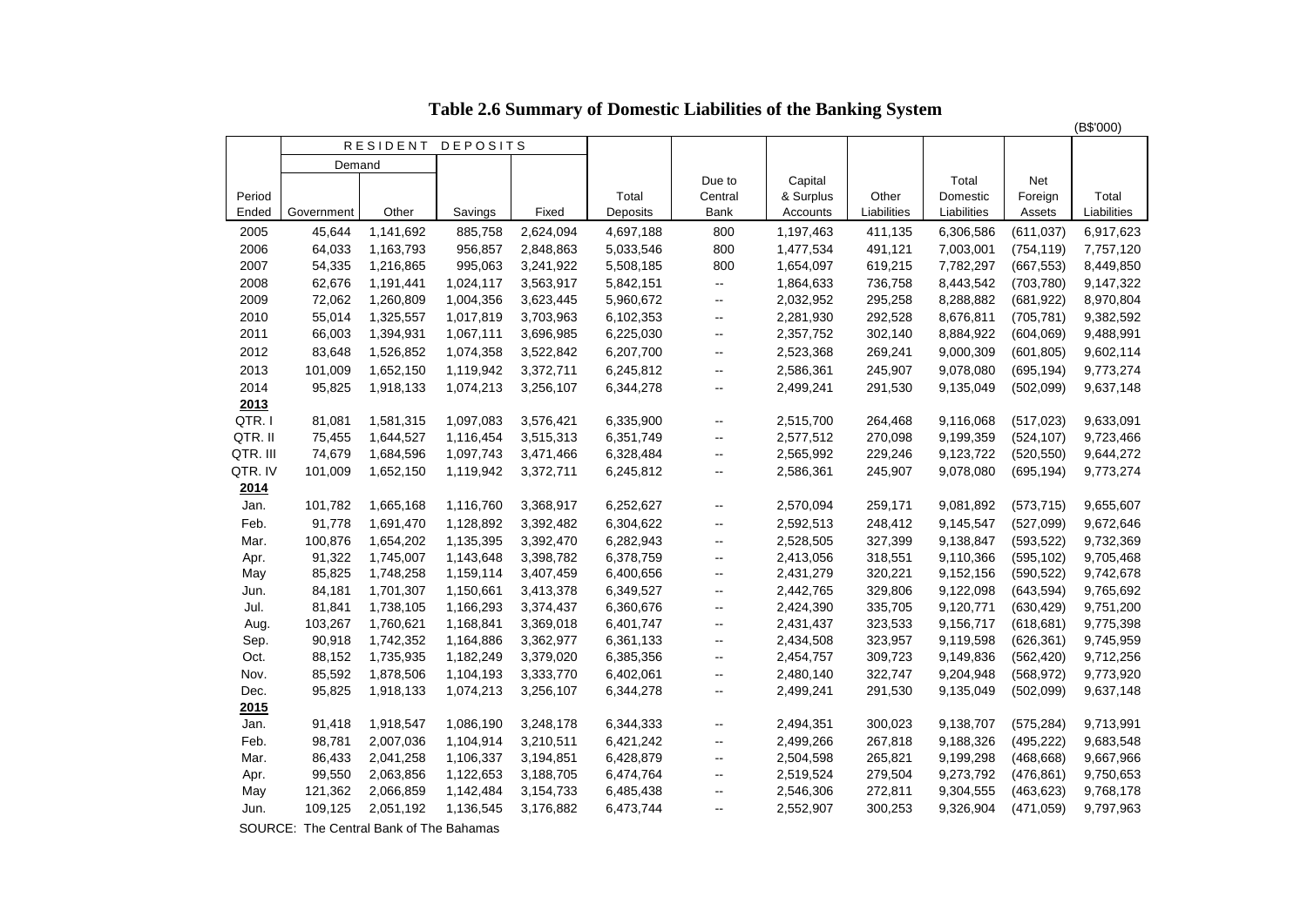|             |              |                                                      |                                   |                    |                                 |                    |                      |                    |                    | (B\$ Millions)       |
|-------------|--------------|------------------------------------------------------|-----------------------------------|--------------------|---------------------------------|--------------------|----------------------|--------------------|--------------------|----------------------|
|             |              |                                                      | NONRESIDENT LOANS<br>AND ADVANCES |                    | DUE FROM FINANCIAL INSTITUTIONS |                    |                      |                    |                    |                      |
|             | Foreign      |                                                      |                                   | Offshore           |                                 |                    |                      |                    |                    |                      |
|             | Currency     |                                                      |                                   | Financial          | <b>Head Office</b>              | Other Banks        |                      |                    |                    | Total                |
| Period      | Notes and    | Bahamian                                             | Foreign                           | Institutions       | or Branches                     | Outside            |                      | Foreign            | Other              | Foreign              |
| Ended       | Coins        | Dollar                                               | Currency                          | In Bahamas         | Outside Bahamas                 | <b>Bahamas</b>     | <b>TOTAL</b>         | <b>Securities</b>  | Assets             | Assets               |
| 2005        | 18.9         | $\mathbb{H}^{\mathbb{H}}$                            | 6,260.8                           | 18.9               | 68,185.8                        | 2,892.2            | 71,096.9             | 1,467.7            | 5,229.9            | 84,074.2             |
| 2006        | 20.0         | $\overline{\phantom{a}}$                             | 7,241.0                           | 525.3              | 73,907.4                        | 2,817.1            | 77,249.8             | 3,009.2            | 5,570.9            | 93,090.9             |
| 2007        | 20.3         | $\mathcal{L}_{\mathcal{F}}$                          | 8,999.5                           | 500.6              | 89,229.3                        | 3,851.6            | 93,581.5             | 1,786.2            | 4,505.2            | 108,892.7            |
| 2008        | 21.9         | $\overline{\phantom{a}}$                             | 7,234.3                           | 1,044.6            | 94,849.0                        | 2,994.9            | 98,888.5             | 1,669.5            | 5,909.1            | 113,723.3            |
| 2009        | 21.1         | $\overline{\phantom{a}}$                             | 3,951.2                           | 798.8              | 74,063.1                        | 3,172.9            | 78,034.8             | 1,708.5            | 4,634.7            | 88,350.3             |
| 2010        | 25.5         | $\mathcal{L}_{\mathcal{F}}$                          | 3,901.3                           | 790.8              | 66,328.5                        | 3,173.2            | 70,292.5             | 2,772.7            | 6,388.5            | 83,380.5             |
| 2011        | 25.6         | $\overline{\phantom{a}}$                             | 9,925.7                           | 365.6              | 67,974.1                        | 4,267.0            | 72,606.7             | 3,149.3            | 7,734.5            | 93,441.8             |
| 2012        | 31.6         | $\overline{\phantom{a}}$                             | 9,810.2                           | 314.5              | 64,653.6                        | 4,496.3            | 69,464.4             | 2,740.4            | 8,139.4            | 90,185.9             |
| 2013        | 31.5         | $\overline{\phantom{a}}$                             | 10,621.0                          | 1,531.8            | 42,574.6                        | 3,336.6            | 47,443.0             | 2,739.8            | 5,876.1            | 66,711.4             |
| 2014        | 30.1         | $\overline{\phantom{a}}$                             | 9,524.5                           | 1,467.8            | 11,388.8                        | 2,151.9            | 15,008.5             | 3,532.9            | 5,123.4            | 33,219.4             |
| 2013        |              |                                                      |                                   |                    |                                 |                    |                      |                    |                    |                      |
| QTR. I      | 36.6         | $\overline{\phantom{a}}$                             | 12,825.0                          | 356.6              | 65,681.2                        | 4,445.4            | 70,483.2             | 2,812.7            | 8,804.7            | 94,962.2             |
| QTR. II     | 34.1         | $\mathcal{L}_{\mathcal{F}}$                          | 11,957.4                          | 370.9              | 46,557.8                        | 4,895.0            | 51,823.7             | 3,263.8            | 6,343.6            | 73,422.6             |
| QTR. III    | 29.1         | $\overline{\phantom{a}}$                             | 11,723.9                          | 1,583.3            | 43,918.0                        | 3,695.4            | 49,196.7             | 2,845.3            | 6,664.5            | 70,459.6             |
| QTR. IV     | 31.5         | $\overline{\phantom{a}}$                             | 10,621.0                          | 1,531.8            | 42,574.6                        | 3,336.6            | 47,443.0             | 2,739.8            | 5,876.1            | 66,711.4             |
| 2014        |              |                                                      |                                   |                    |                                 |                    |                      |                    |                    |                      |
| Jan.        | 29.0         | $\mathord{\hspace{1pt}\text{--}\hspace{1pt}}$        | 10,930.0                          | 1,516.3            | 41,145.6                        | 3,294.8            | 45,956.7             | 3,312.2            | 5,562.8            | 65,790.7             |
| Feb.        | 32.3         |                                                      | 10,578.2                          | 1,463.9            | 39,449.1                        | 3,317.4            | 44,230.5             | 3,292.9            | 5,761.3            | 63,895.2             |
|             |              | --                                                   |                                   |                    |                                 |                    |                      |                    |                    |                      |
| Mar.        | 36.8<br>43.4 | $\mathord{\hspace{1pt}\text{--}\hspace{1pt}}$        | 10,489.1<br>9,975.6               | 1,461.0<br>1,610.0 | 38,864.0<br>39,229.6            | 3,403.7<br>2,137.0 | 43,728.6<br>42,976.6 | 3,775.0<br>3,222.0 | 5,760.3<br>5,679.6 | 63,789.9<br>61,897.3 |
| Apr.        | 35.9         | $\overline{\phantom{a}}$<br>$\overline{\phantom{a}}$ | 10,150.5                          | 1,582.2            | 33,401.0                        | 2,099.9            | 37,083.1             | 2,323.2            | 6,006.4            | 55,599.1             |
| May<br>Jun. | 32.7         | $\overline{\phantom{a}}$                             | 9,953.5                           | 1,520.6            | 27,010.6                        | 1,883.5            | 30,414.7             | 2,894.7            | 6,615.7            | 49,911.3             |
| Jul.        | 31.0         | $\mathcal{L}_{\mathcal{F}}$                          | 9,775.5                           | 1,467.1            | 26,395.8                        | 2,004.2            | 29,867.1             | 2,188.4            | 6,077.5            | 47,939.5             |
| Aug.        | 30.3         | $\mathord{\hspace{1pt}\text{--}\hspace{1pt}}$        | 9,594.9                           | 1,394.8            | 24,713.8                        | 2,092.6            | 28,201.2             | 2,968.2            | 6,189.0            | 46,983.6             |
| Sep.        | 32.4         | $\overline{\phantom{a}}$                             | 9,455.2                           | 1,448.4            | 23,829.8                        | 2,126.6            | 27,404.8             | 2,875.4            | 5,526.1            | 45,293.9             |
| Oct.        | 26.5         | $\overline{\phantom{a}}$                             | 10,008.3                          | 1,527.8            | 21,243.2                        | 2,036.7            | 24,807.7             | 3,605.0            | 5,778.5            | 44,226.0             |
| Nov.        | 24.3         | $\overline{\phantom{a}}$                             | 10,107.8                          | 1,574.9            | 17,623.8                        | 1,920.3            | 21,119.0             | 2,527.7            | 5,926.4            | 39,705.2             |
| Dec.        | 30.1         | $\mathord{\hspace{1pt}\text{--}\hspace{1pt}}$        | 9,524.5                           | 1,467.8            | 11,388.8                        | 2,151.9            | 15,008.5             | 3,532.9            | 5,123.4            | 33,219.4             |
| 2015        |              |                                                      |                                   |                    |                                 |                    |                      |                    |                    |                      |
| Jan.        | 32.7         | $\overline{\phantom{a}}$                             | 9,316.6                           | 1,596.0            | 11,806.3                        | 1,935.0            | 15,337.3             | 3,537.5            | 6,287.6            | 34,511.8             |
| Feb.        | 34.2         | $\overline{\phantom{a}}$                             | 9,327.0                           | 1,353.7            | 12,668.5                        | 1,702.8            | 15,725.1             | 3,398.9            | 5,341.5            | 33,826.7             |
| Mar.        | 39.4         | $\overline{\phantom{a}}$                             | 9,025.1                           | 1,346.9            | 13,429.8                        | 1,559.8            | 16,336.5             | 2,880.6            | 5,130.1            | 33,411.7             |
| Apr.        | 39.6         | $\overline{\phantom{a}}$                             | 9,347.7                           | 1,447.5            | 13,752.7                        | 1,519.9            | 16,720.1             | 1,719.2            | 4,917.3            | 32,743.9             |
| May         | 36.7         | $-$                                                  | 9,535.8                           | 1,567.6            | 13,233.3                        | 1,862.6            | 16,663.5             | 1,299.8            | 4,566.7            | 32,102.5             |
| Jun.        | 28.0         | $\overline{\phantom{a}}$                             | 9,518.2                           | 1,556.2            | 13,367.1                        | 1,717.9            | 16,641.2             | 1,495.1            | 4,417.1            | 32,099.6             |
|             |              |                                                      |                                   |                    |                                 |                    |                      |                    |                    |                      |

## **Table 2.7 Summary of Foreign Assets in the Banking System\***

SOURCE: The Central Bank of The Bahamas

\* See notes to table.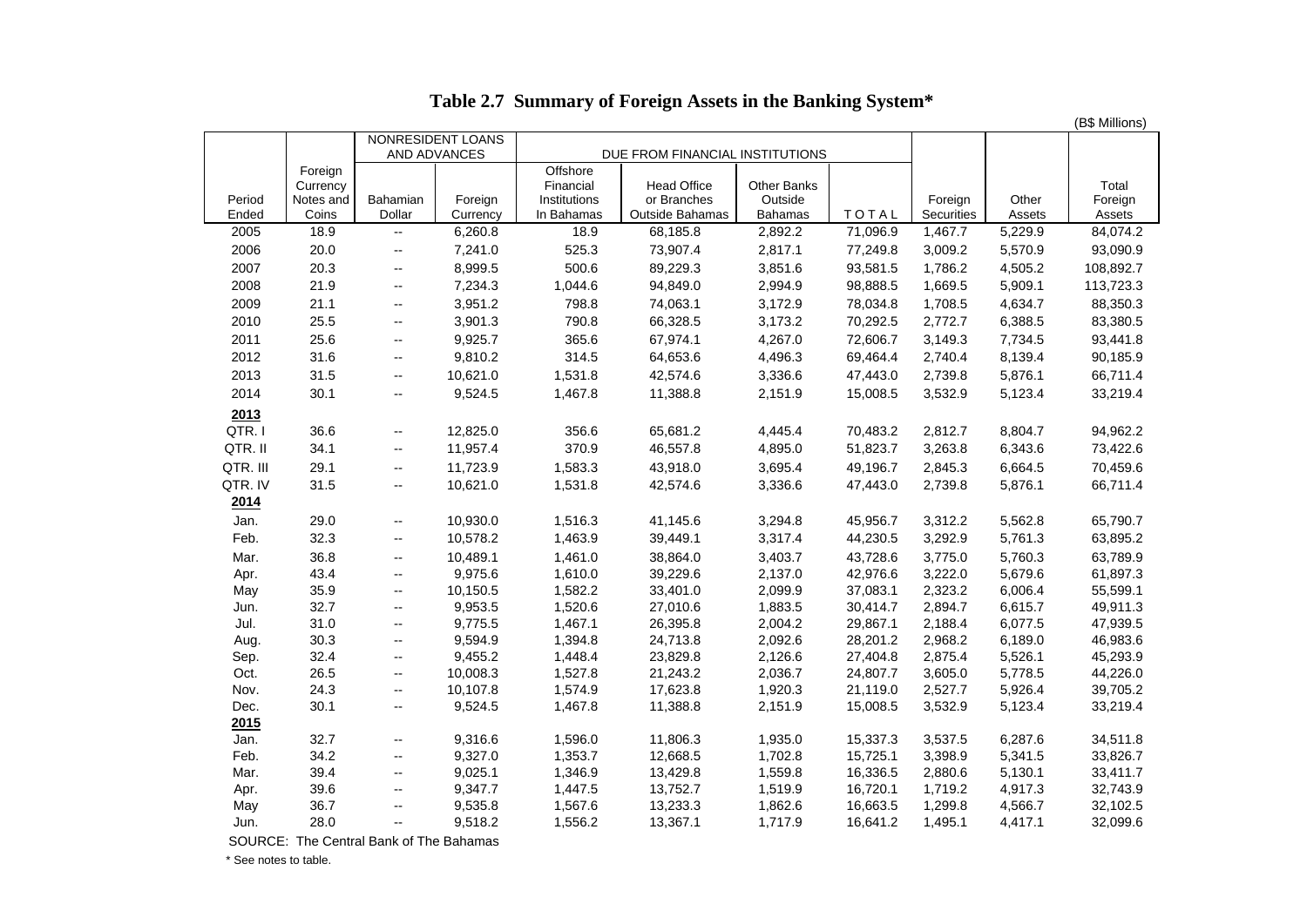|              |                |                                         |                |                               |                    |                      |                |                    |                      | (B\$ Millions)     |
|--------------|----------------|-----------------------------------------|----------------|-------------------------------|--------------------|----------------------|----------------|--------------------|----------------------|--------------------|
|              |                | NONRESIDENT DEPOSITS                    |                | DUE TO FINANCIAL INSTITUTIONS |                    |                      |                |                    |                      |                    |
|              |                |                                         | Offshore       |                               |                    |                      |                |                    |                      |                    |
|              |                |                                         | Financial      | <b>Head Office</b>            | Other Banks        |                      | Capital &      |                    | Total                | Net                |
| Period       | Bahamian       | Foreign                                 | Institutions   | or Branches                   | Outside            |                      | Surplus        | Other              | Foreign              | Foreign            |
| Ended        | Dollar         | Currency                                |                | In Bahamas   Outside Bahamas  | <b>Bahamas</b>     | TOTAL                | Accounts       | Liabilities        | Liabilities          | Assets             |
| 2005         | 46.8           | 26,341.4                                | 31.9           | 46,926.0                      | 8,588.9            | 55,546.8             | 640.5          | 2,109.7            | 84,685.2             | (611.0)            |
| 2006         | 58.8           | 43,100.5                                | 622.5          | 35,915.7                      | 10,857.7           | 47,395.9             | 573.5          | 2,716.3            | 93,845.0             | (754.1)            |
| 2007         | 44.9           | 45,384.1                                | 122.1          | 41,160.7                      | 21,257.5           | 62,540.2             | 595.6          | 995.5              | 109,560.3            | (667.6)            |
| 2008         | 46.9           | 42,557.3                                | 681.2          | 15,553.4                      | 52,397.6           | 68,632.2             | 330.8          | 2,859.9            | 114,427.1            | (703.8)            |
| 2009         | 49.9           | 47,060.3                                | 240.1          | 15,643.6                      | 23,638.0           | 39,521.7             | 573.8          | 1,826.5            | 89,032.2             | (681.9)            |
| 2010         | 63.5           | 37,555.7                                | 203.5          | 10,481.6                      | 31,913.0           | 42,598.1             | (2,528.9)      | 6,397.8            | 84,086.3             | (705.8)            |
| 2011         | 67.2           | 32,591.3                                | 554.6          | 17,687.8                      | 37,745.2           | 55,987.6             | (2,520.9)      | 7,920.6            | 94,045.8             | (604.1)            |
| 2012         | 43.6           | 29,819.4                                | 452.5          | 38,669.5                      | 12,769.4           | 51,891.4             | 414.8          | 8,618.6            | 90,787.7             | (601.8)            |
| 2013         | 105.7          | 31,410.7                                | 484.5          | 13,181.1                      | 15,358.9           | 29,024.5             | 437.5          | 6,428.2            | 67,406.6             | (695.2)            |
| 2014         | 119.4          | 10,003.4                                | 484.4          | 12,302.7                      | 4,730.0            | 17,517.1             | 446.9          | 5,634.7            | 33,721.5             | (502.1)            |
| 2013         |                |                                         |                |                               |                    |                      |                |                    |                      |                    |
| QTR.I        | 24.9           | 34,042.2                                | 471.2          | 39,461.5                      | 11,619.0           | 51,551.7             | 445.2          | 9,415.2            | 95,479.2             | (517.0)            |
| QTR. II      | 43.1           | 33,253.3                                | 470.6          | 20,234.9                      | 12,735.1           | 33,440.6             | 474.1          | 6,735.6            | 73,946.7             | (524.1)            |
| QTR. III     | 66.9           | 32,823.6                                | 518.1          | 14,435.2                      | 14,764.3           | 29,717.6             | 491.0          | 7,881.1            | 70,980.2             | (520.6)            |
|              |                |                                         |                |                               |                    |                      |                |                    |                      |                    |
| QTR. IV      | 105.7          | 31,410.7                                | 484.5          | 13,181.1                      | 15,358.9           | 29,024.5             | 437.5          | 6,428.2            | 67,406.6             | (695.2)            |
| 2014         |                |                                         |                |                               |                    |                      |                |                    |                      |                    |
| Jan.         | 135.5          | 29,164.4                                | 516.5          | 14,361.3                      | 15,631.2           | 30,509.0             | 462.8          | 6,092.7            | 66,364.4             | (573.7)            |
| Feb.         | 135.4          | 27,150.5                                | 482.0          | 13,442.9                      | 16,422.7           | 30,347.7             | 449.9          | 6,338.9            | 64,422.3             | (527.1)            |
| Mar.         | 132.0          | 30,013.9                                | 480.7          | 13,767.5                      | 13,209.0           | 27,457.3             | 472.1          | 6,308.2            | 64,383.4             | (593.5)            |
| Apr.         | 134.7          | 24,921.9                                | 543.0          | 12,697.4                      | 17,445.9           | 30,686.4             | 443.2          | 6,306.3            | 62,492.4             | (595.1)            |
| May          | 126.4          | 25,635.2                                | 568.6          | 11,362.8                      | 11,472.1           | 23,403.5             | 455.1          | 6,569.4            | 56,189.6             | (590.5)            |
| Jun.         | 135.4          | 24,544.1                                | 487.8          | 12,371.2                      | 5,407.9            | 18,266.9             | 495.2          | 7,113.4            | 50,554.9             | (643.6)            |
| Jul.         | 123.8<br>121.2 | 24,416.1<br>22,797.0                    | 511.8<br>518.5 | 11,582.9<br>12,161.8          | 4,883.3            | 16,978.0<br>17,464.2 | 469.6<br>438.4 | 6,582.4<br>6,781.5 | 48,569.9<br>47,602.3 | (630.4)            |
| Aug.<br>Sep. | 120.8          | 21,774.1                                | 517.4          | 11,993.1                      | 4,783.9<br>4,989.3 | 17,499.8             | 454.0          | 6,071.6            | 45,920.3             | (618.7)<br>(626.4) |
| Oct.         | 117.3          | 19,055.0                                | 491.7          | 12,794.9                      | 5,157.5            | 18,444.1             | 455.4          | 6,716.6            | 44,788.4             | (562.4)            |
| Nov.         | 101.6          | 15,357.7                                | 488.1          | 12,139.6                      | 5,274.2            | 17,902.0             | 445.5          | 6,467.4            | 40,274.2             | (569.0)            |
| Dec.         | 119.4          | 10,003.4                                | 484.4          | 12,302.7                      | 4,730.0            | 17,517.1             | 446.9          | 5,634.7            | 33,721.5             | (502.1)            |
| 2015         |                |                                         |                |                               |                    |                      |                |                    |                      |                    |
| Jan.         | 172.5          | 10,674.5                                | 484.1          | 12,165.3                      | 4,318.1            | 16,967.5             | 506.1          | 6,766.5            | 35,087.1             | (575.3)            |
| Feb.         | 118.6          | 10,263.1                                | 484.3          | 11,806.1                      | 5,462.8            | 17,753.2             | 476.1          | 5,710.8            | 34,321.9             | (495.2)            |
| Mar.         | 114.7          | 9,899.5                                 | 481.9          | 10,733.3                      | 6,842.6            | 18,057.9             | 467.3          | 5,341.0            | 33,880.4             | (468.7)            |
| Apr.         | 106.6          | 10,178.9                                | 477.7          | 10,304.6                      | 6,523.7            | 17,306.0             | 520.1          | 5,109.2            | 33,220.8             | (476.9)            |
| May          | 96.8           | 10,048.8                                | 478.3          | 9,964.9                       | 6,520.1            | 16,963.3             | 506.6          | 4,950.6            | 32,566.1             | (463.6)            |
| Jun.         | 91.1           | 10,077.5                                | 477.2          | 10,174.0                      | 6,384.9            | 17,036.1             | 526.1          | 4,839.9            | 32,570.7             | (471.1)            |
|              |                | SOURCE: The Central Bank of The Bahamas |                |                               |                    |                      |                |                    |                      |                    |

**Table 2.8 Summary of Foreign Liabilities of the Banking System\***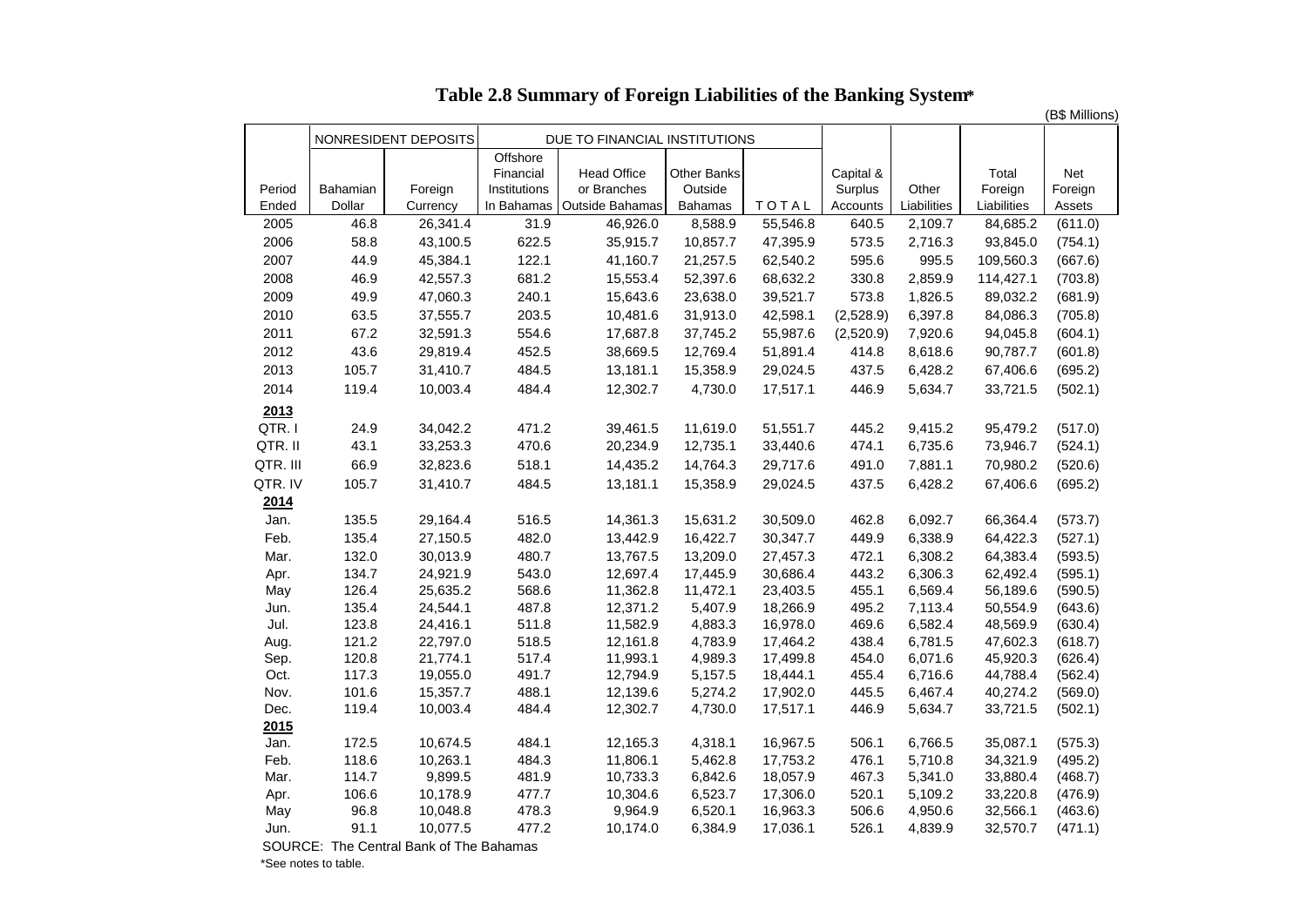**Table 2.9 Banking System: Total Deposits by Depositors (All Currencies)**

 $(56'000)$ 

|            |                                                                                                                                                                                                                                                                      |                                                                                                                                                                                                                                                                      |                                                                                                                                                                                                                                              |                                                                                                                                                                                                                                                                                       |                                                                                                                                                                                                                                                                                                                           |                                                                                                                                                                                                                                                                                                                      |                                                                                                                                                                                                                                                                      | (B\$UUU)                                                                                                                                                                                                                                                                                                             |
|------------|----------------------------------------------------------------------------------------------------------------------------------------------------------------------------------------------------------------------------------------------------------------------|----------------------------------------------------------------------------------------------------------------------------------------------------------------------------------------------------------------------------------------------------------------------|----------------------------------------------------------------------------------------------------------------------------------------------------------------------------------------------------------------------------------------------|---------------------------------------------------------------------------------------------------------------------------------------------------------------------------------------------------------------------------------------------------------------------------------------|---------------------------------------------------------------------------------------------------------------------------------------------------------------------------------------------------------------------------------------------------------------------------------------------------------------------------|----------------------------------------------------------------------------------------------------------------------------------------------------------------------------------------------------------------------------------------------------------------------------------------------------------------------|----------------------------------------------------------------------------------------------------------------------------------------------------------------------------------------------------------------------------------------------------------------------|----------------------------------------------------------------------------------------------------------------------------------------------------------------------------------------------------------------------------------------------------------------------------------------------------------------------|
|            |                                                                                                                                                                                                                                                                      | R                                                                                                                                                                                                                                                                    | Е<br>$\Box$                                                                                                                                                                                                                                  | E<br>$\top$<br>N                                                                                                                                                                                                                                                                      |                                                                                                                                                                                                                                                                                                                           |                                                                                                                                                                                                                                                                                                                      |                                                                                                                                                                                                                                                                      |                                                                                                                                                                                                                                                                                                                      |
|            |                                                                                                                                                                                                                                                                      | Public                                                                                                                                                                                                                                                               | Private                                                                                                                                                                                                                                      |                                                                                                                                                                                                                                                                                       |                                                                                                                                                                                                                                                                                                                           |                                                                                                                                                                                                                                                                                                                      |                                                                                                                                                                                                                                                                      |                                                                                                                                                                                                                                                                                                                      |
|            | Public                                                                                                                                                                                                                                                               | Financial                                                                                                                                                                                                                                                            | Financial                                                                                                                                                                                                                                    | <b>Business</b>                                                                                                                                                                                                                                                                       | Private                                                                                                                                                                                                                                                                                                                   |                                                                                                                                                                                                                                                                                                                      |                                                                                                                                                                                                                                                                      |                                                                                                                                                                                                                                                                                                                      |
| Government | Corporations                                                                                                                                                                                                                                                         | Institutions                                                                                                                                                                                                                                                         | Institutions                                                                                                                                                                                                                                 | Firms                                                                                                                                                                                                                                                                                 | Individuals                                                                                                                                                                                                                                                                                                               | Other                                                                                                                                                                                                                                                                                                                | TOTAL                                                                                                                                                                                                                                                                | Nonresident                                                                                                                                                                                                                                                                                                          |
| 88,371     | 275,260                                                                                                                                                                                                                                                              | 36,498                                                                                                                                                                                                                                                               | 165,764                                                                                                                                                                                                                                      | 1,348,927                                                                                                                                                                                                                                                                             | 2,635,004                                                                                                                                                                                                                                                                                                                 | 147,364                                                                                                                                                                                                                                                                                                              | 4,697,188                                                                                                                                                                                                                                                            | 26,388,269                                                                                                                                                                                                                                                                                                           |
| 108,873    | 347,491                                                                                                                                                                                                                                                              | 29,340                                                                                                                                                                                                                                                               | 127,042                                                                                                                                                                                                                                      | 1,291,618                                                                                                                                                                                                                                                                             | 2,862,382                                                                                                                                                                                                                                                                                                                 | 266,800                                                                                                                                                                                                                                                                                                              | 5,033,546                                                                                                                                                                                                                                                            | 43, 159, 352                                                                                                                                                                                                                                                                                                         |
| 105,033    | 388,878                                                                                                                                                                                                                                                              | 31,605                                                                                                                                                                                                                                                               | 166,916                                                                                                                                                                                                                                      | 1,420,067                                                                                                                                                                                                                                                                             | 3,146,659                                                                                                                                                                                                                                                                                                                 | 249,027                                                                                                                                                                                                                                                                                                              | 5,508,185                                                                                                                                                                                                                                                            | 45,428,941                                                                                                                                                                                                                                                                                                           |
| 134,327    | 404,430                                                                                                                                                                                                                                                              | 33,220                                                                                                                                                                                                                                                               | 205,020                                                                                                                                                                                                                                      | 1,504,168                                                                                                                                                                                                                                                                             | 3,333,959                                                                                                                                                                                                                                                                                                                 | 227,027                                                                                                                                                                                                                                                                                                              | 5,842,151                                                                                                                                                                                                                                                            | 42,604,216                                                                                                                                                                                                                                                                                                           |
| 152,097    | 398,781                                                                                                                                                                                                                                                              | 39,830                                                                                                                                                                                                                                                               | 215,472                                                                                                                                                                                                                                      | 1,567,651                                                                                                                                                                                                                                                                             | 3,352,919                                                                                                                                                                                                                                                                                                                 | 233,922                                                                                                                                                                                                                                                                                                              | 5,960,672                                                                                                                                                                                                                                                            | 47,110,209                                                                                                                                                                                                                                                                                                           |
|            |                                                                                                                                                                                                                                                                      |                                                                                                                                                                                                                                                                      |                                                                                                                                                                                                                                              |                                                                                                                                                                                                                                                                                       |                                                                                                                                                                                                                                                                                                                           |                                                                                                                                                                                                                                                                                                                      |                                                                                                                                                                                                                                                                      | 37,619,266                                                                                                                                                                                                                                                                                                           |
| 118,693    | 395,930                                                                                                                                                                                                                                                              | 47,893                                                                                                                                                                                                                                                               | 257,948                                                                                                                                                                                                                                      | 1,871,131                                                                                                                                                                                                                                                                             | 3,330,654                                                                                                                                                                                                                                                                                                                 | 202,781                                                                                                                                                                                                                                                                                                              | 6,225,030                                                                                                                                                                                                                                                            | 32,658,551                                                                                                                                                                                                                                                                                                           |
| 135,262    | 340,407                                                                                                                                                                                                                                                              | 56,217                                                                                                                                                                                                                                                               | 254,950                                                                                                                                                                                                                                      | 1,973,826                                                                                                                                                                                                                                                                             | 3,247,868                                                                                                                                                                                                                                                                                                                 | 199,170                                                                                                                                                                                                                                                                                                              | 6,207,700                                                                                                                                                                                                                                                            | 29,862,947                                                                                                                                                                                                                                                                                                           |
|            |                                                                                                                                                                                                                                                                      |                                                                                                                                                                                                                                                                      |                                                                                                                                                                                                                                              |                                                                                                                                                                                                                                                                                       |                                                                                                                                                                                                                                                                                                                           |                                                                                                                                                                                                                                                                                                                      |                                                                                                                                                                                                                                                                      | 31,516,312                                                                                                                                                                                                                                                                                                           |
| 213,076    | 290,000                                                                                                                                                                                                                                                              | 55,657                                                                                                                                                                                                                                                               | 353,507                                                                                                                                                                                                                                      | 1,976,866                                                                                                                                                                                                                                                                             | 3,195,184                                                                                                                                                                                                                                                                                                                 | 259,988                                                                                                                                                                                                                                                                                                              | 6,344,278                                                                                                                                                                                                                                                            | 10,122,827                                                                                                                                                                                                                                                                                                           |
|            |                                                                                                                                                                                                                                                                      |                                                                                                                                                                                                                                                                      |                                                                                                                                                                                                                                              |                                                                                                                                                                                                                                                                                       |                                                                                                                                                                                                                                                                                                                           |                                                                                                                                                                                                                                                                                                                      |                                                                                                                                                                                                                                                                      |                                                                                                                                                                                                                                                                                                                      |
|            |                                                                                                                                                                                                                                                                      |                                                                                                                                                                                                                                                                      |                                                                                                                                                                                                                                              |                                                                                                                                                                                                                                                                                       |                                                                                                                                                                                                                                                                                                                           |                                                                                                                                                                                                                                                                                                                      |                                                                                                                                                                                                                                                                      | 34,067,132                                                                                                                                                                                                                                                                                                           |
|            |                                                                                                                                                                                                                                                                      |                                                                                                                                                                                                                                                                      |                                                                                                                                                                                                                                              |                                                                                                                                                                                                                                                                                       |                                                                                                                                                                                                                                                                                                                           |                                                                                                                                                                                                                                                                                                                      |                                                                                                                                                                                                                                                                      | 33,296,452                                                                                                                                                                                                                                                                                                           |
|            |                                                                                                                                                                                                                                                                      |                                                                                                                                                                                                                                                                      |                                                                                                                                                                                                                                              |                                                                                                                                                                                                                                                                                       |                                                                                                                                                                                                                                                                                                                           |                                                                                                                                                                                                                                                                                                                      |                                                                                                                                                                                                                                                                      | 32,890,480                                                                                                                                                                                                                                                                                                           |
|            |                                                                                                                                                                                                                                                                      |                                                                                                                                                                                                                                                                      |                                                                                                                                                                                                                                              |                                                                                                                                                                                                                                                                                       |                                                                                                                                                                                                                                                                                                                           |                                                                                                                                                                                                                                                                                                                      |                                                                                                                                                                                                                                                                      | 31,516,312                                                                                                                                                                                                                                                                                                           |
|            |                                                                                                                                                                                                                                                                      |                                                                                                                                                                                                                                                                      |                                                                                                                                                                                                                                              |                                                                                                                                                                                                                                                                                       |                                                                                                                                                                                                                                                                                                                           |                                                                                                                                                                                                                                                                                                                      |                                                                                                                                                                                                                                                                      |                                                                                                                                                                                                                                                                                                                      |
|            |                                                                                                                                                                                                                                                                      |                                                                                                                                                                                                                                                                      |                                                                                                                                                                                                                                              |                                                                                                                                                                                                                                                                                       |                                                                                                                                                                                                                                                                                                                           |                                                                                                                                                                                                                                                                                                                      |                                                                                                                                                                                                                                                                      | 29,299,911                                                                                                                                                                                                                                                                                                           |
|            |                                                                                                                                                                                                                                                                      |                                                                                                                                                                                                                                                                      |                                                                                                                                                                                                                                              |                                                                                                                                                                                                                                                                                       |                                                                                                                                                                                                                                                                                                                           |                                                                                                                                                                                                                                                                                                                      |                                                                                                                                                                                                                                                                      | 27,285,875                                                                                                                                                                                                                                                                                                           |
|            |                                                                                                                                                                                                                                                                      |                                                                                                                                                                                                                                                                      |                                                                                                                                                                                                                                              |                                                                                                                                                                                                                                                                                       |                                                                                                                                                                                                                                                                                                                           |                                                                                                                                                                                                                                                                                                                      |                                                                                                                                                                                                                                                                      | 30,145,853                                                                                                                                                                                                                                                                                                           |
|            |                                                                                                                                                                                                                                                                      |                                                                                                                                                                                                                                                                      |                                                                                                                                                                                                                                              |                                                                                                                                                                                                                                                                                       |                                                                                                                                                                                                                                                                                                                           |                                                                                                                                                                                                                                                                                                                      |                                                                                                                                                                                                                                                                      | 25,056,606                                                                                                                                                                                                                                                                                                           |
|            |                                                                                                                                                                                                                                                                      |                                                                                                                                                                                                                                                                      |                                                                                                                                                                                                                                              |                                                                                                                                                                                                                                                                                       |                                                                                                                                                                                                                                                                                                                           |                                                                                                                                                                                                                                                                                                                      |                                                                                                                                                                                                                                                                      | 25,761,542                                                                                                                                                                                                                                                                                                           |
|            |                                                                                                                                                                                                                                                                      |                                                                                                                                                                                                                                                                      |                                                                                                                                                                                                                                              |                                                                                                                                                                                                                                                                                       |                                                                                                                                                                                                                                                                                                                           |                                                                                                                                                                                                                                                                                                                      |                                                                                                                                                                                                                                                                      | 24,679,429                                                                                                                                                                                                                                                                                                           |
|            |                                                                                                                                                                                                                                                                      |                                                                                                                                                                                                                                                                      |                                                                                                                                                                                                                                              |                                                                                                                                                                                                                                                                                       |                                                                                                                                                                                                                                                                                                                           |                                                                                                                                                                                                                                                                                                                      |                                                                                                                                                                                                                                                                      | 24,539,938                                                                                                                                                                                                                                                                                                           |
|            |                                                                                                                                                                                                                                                                      |                                                                                                                                                                                                                                                                      |                                                                                                                                                                                                                                              |                                                                                                                                                                                                                                                                                       |                                                                                                                                                                                                                                                                                                                           |                                                                                                                                                                                                                                                                                                                      |                                                                                                                                                                                                                                                                      | 22,918,194                                                                                                                                                                                                                                                                                                           |
|            |                                                                                                                                                                                                                                                                      |                                                                                                                                                                                                                                                                      |                                                                                                                                                                                                                                              |                                                                                                                                                                                                                                                                                       |                                                                                                                                                                                                                                                                                                                           |                                                                                                                                                                                                                                                                                                                      |                                                                                                                                                                                                                                                                      | 21,894,892                                                                                                                                                                                                                                                                                                           |
|            |                                                                                                                                                                                                                                                                      |                                                                                                                                                                                                                                                                      |                                                                                                                                                                                                                                              |                                                                                                                                                                                                                                                                                       |                                                                                                                                                                                                                                                                                                                           |                                                                                                                                                                                                                                                                                                                      |                                                                                                                                                                                                                                                                      | 19,172,290                                                                                                                                                                                                                                                                                                           |
|            |                                                                                                                                                                                                                                                                      |                                                                                                                                                                                                                                                                      |                                                                                                                                                                                                                                              |                                                                                                                                                                                                                                                                                       |                                                                                                                                                                                                                                                                                                                           |                                                                                                                                                                                                                                                                                                                      |                                                                                                                                                                                                                                                                      | 15,459,337                                                                                                                                                                                                                                                                                                           |
|            |                                                                                                                                                                                                                                                                      |                                                                                                                                                                                                                                                                      |                                                                                                                                                                                                                                              |                                                                                                                                                                                                                                                                                       |                                                                                                                                                                                                                                                                                                                           |                                                                                                                                                                                                                                                                                                                      |                                                                                                                                                                                                                                                                      | 10,122,827                                                                                                                                                                                                                                                                                                           |
|            |                                                                                                                                                                                                                                                                      |                                                                                                                                                                                                                                                                      |                                                                                                                                                                                                                                              |                                                                                                                                                                                                                                                                                       |                                                                                                                                                                                                                                                                                                                           |                                                                                                                                                                                                                                                                                                                      |                                                                                                                                                                                                                                                                      |                                                                                                                                                                                                                                                                                                                      |
|            |                                                                                                                                                                                                                                                                      |                                                                                                                                                                                                                                                                      |                                                                                                                                                                                                                                              |                                                                                                                                                                                                                                                                                       |                                                                                                                                                                                                                                                                                                                           |                                                                                                                                                                                                                                                                                                                      |                                                                                                                                                                                                                                                                      | 10,846,970                                                                                                                                                                                                                                                                                                           |
|            |                                                                                                                                                                                                                                                                      |                                                                                                                                                                                                                                                                      |                                                                                                                                                                                                                                              |                                                                                                                                                                                                                                                                                       |                                                                                                                                                                                                                                                                                                                           |                                                                                                                                                                                                                                                                                                                      |                                                                                                                                                                                                                                                                      | 10,381,727                                                                                                                                                                                                                                                                                                           |
|            |                                                                                                                                                                                                                                                                      |                                                                                                                                                                                                                                                                      |                                                                                                                                                                                                                                              |                                                                                                                                                                                                                                                                                       |                                                                                                                                                                                                                                                                                                                           |                                                                                                                                                                                                                                                                                                                      |                                                                                                                                                                                                                                                                      | 10,014,201                                                                                                                                                                                                                                                                                                           |
|            |                                                                                                                                                                                                                                                                      |                                                                                                                                                                                                                                                                      |                                                                                                                                                                                                                                              |                                                                                                                                                                                                                                                                                       |                                                                                                                                                                                                                                                                                                                           |                                                                                                                                                                                                                                                                                                                      |                                                                                                                                                                                                                                                                      | 10,285,448                                                                                                                                                                                                                                                                                                           |
|            |                                                                                                                                                                                                                                                                      |                                                                                                                                                                                                                                                                      |                                                                                                                                                                                                                                              |                                                                                                                                                                                                                                                                                       |                                                                                                                                                                                                                                                                                                                           |                                                                                                                                                                                                                                                                                                                      |                                                                                                                                                                                                                                                                      | 10,145,623                                                                                                                                                                                                                                                                                                           |
|            |                                                                                                                                                                                                                                                                      |                                                                                                                                                                                                                                                                      |                                                                                                                                                                                                                                              |                                                                                                                                                                                                                                                                                       |                                                                                                                                                                                                                                                                                                                           |                                                                                                                                                                                                                                                                                                                      |                                                                                                                                                                                                                                                                      | 10,168,624                                                                                                                                                                                                                                                                                                           |
|            | 121,287<br>154,708<br>134,143<br>128,044<br>130,078<br>154,708<br>154,666<br>167,316<br>178,856<br>175,292<br>163,371<br>159,876<br>155,988<br>177,622<br>164,790<br>197,320<br>202,653<br>213,076<br>208,124<br>215,721<br>223,465<br>237,519<br>246,457<br>253,585 | 438,666<br>277,258<br>348,774<br>349,756<br>347,879<br>277,258<br>280,947<br>291,359<br>277,068<br>295,286<br>285,275<br>285,006<br>288,054<br>304,684<br>300,816<br>306,723<br>300,883<br>290,000<br>292,208<br>309,673<br>317,907<br>329,289<br>300,232<br>297,464 | 48,672<br>53,293<br>53,895<br>55,394<br>55,057<br>53,293<br>53,297<br>53,023<br>52,921<br>53,185<br>53,588<br>54,396<br>54,305<br>54,604<br>55,245<br>55,473<br>56,254<br>55,657<br>56,450<br>57,313<br>56,791<br>57,795<br>57,987<br>58,520 | ${\mathbb S}$<br>239,334<br>267,759<br>283,368<br>287,735<br>262,199<br>267,759<br>299,996<br>289,480<br>312,014<br>355,151<br>353,192<br>356,791<br>360,659<br>355,189<br>367,241<br>361,863<br>346,565<br>353,507<br>362,813<br>376,425<br>361,511<br>372,567<br>388,038<br>370,003 | D<br>1,643,508<br>2,044,498<br>2,006,754<br>2,004,154<br>2,102,431<br>2,044,498<br>1,990,343<br>2,030,505<br>1,982,183<br>1,998,604<br>2,059,498<br>2,005,522<br>2,027,835<br>2,033,463<br>2,012,486<br>1,987,618<br>1,997,666<br>1,976,866<br>1,960,919<br>2,007,278<br>2,003,551<br>2,026,126<br>2,015,777<br>2,024,045 | 3,407,188<br>3,204,527<br>3,296,435<br>3,308,304<br>3,228,164<br>3,204,527<br>3,218,355<br>3,242,783<br>3,247,645<br>3,263,063<br>3,251,979<br>3,250,781<br>3,237,439<br>3,234,834<br>3,207,434<br>3,223,823<br>3,246,904<br>3,195,184<br>3,204,413<br>3,228,643<br>3,215,792<br>3,213,427<br>3,222,418<br>3,181,033 | 203,698<br>243,769<br>212,531<br>218,362<br>202,676<br>243,769<br>255,023<br>230,156<br>232,256<br>238,181<br>233,752<br>237,155<br>236,396<br>241,351<br>253,121<br>252,536<br>251,136<br>259,988<br>259,406<br>226,189<br>249,862<br>238,041<br>254,529<br>289,094 | 6,102,353<br>6,245,812<br>6,335,900<br>6,351,749<br>6,328,484<br>6,245,812<br>6,252,627<br>6,304,622<br>6,282,943<br>6,378,762<br>6,400,655<br>6,349,527<br>6,360,676<br>6,401,747<br>6,361,133<br>6,385,356<br>6,402,061<br>6,344,278<br>6,344,333<br>6,421,242<br>6,428,879<br>6,474,764<br>6,485,438<br>6,473,744 |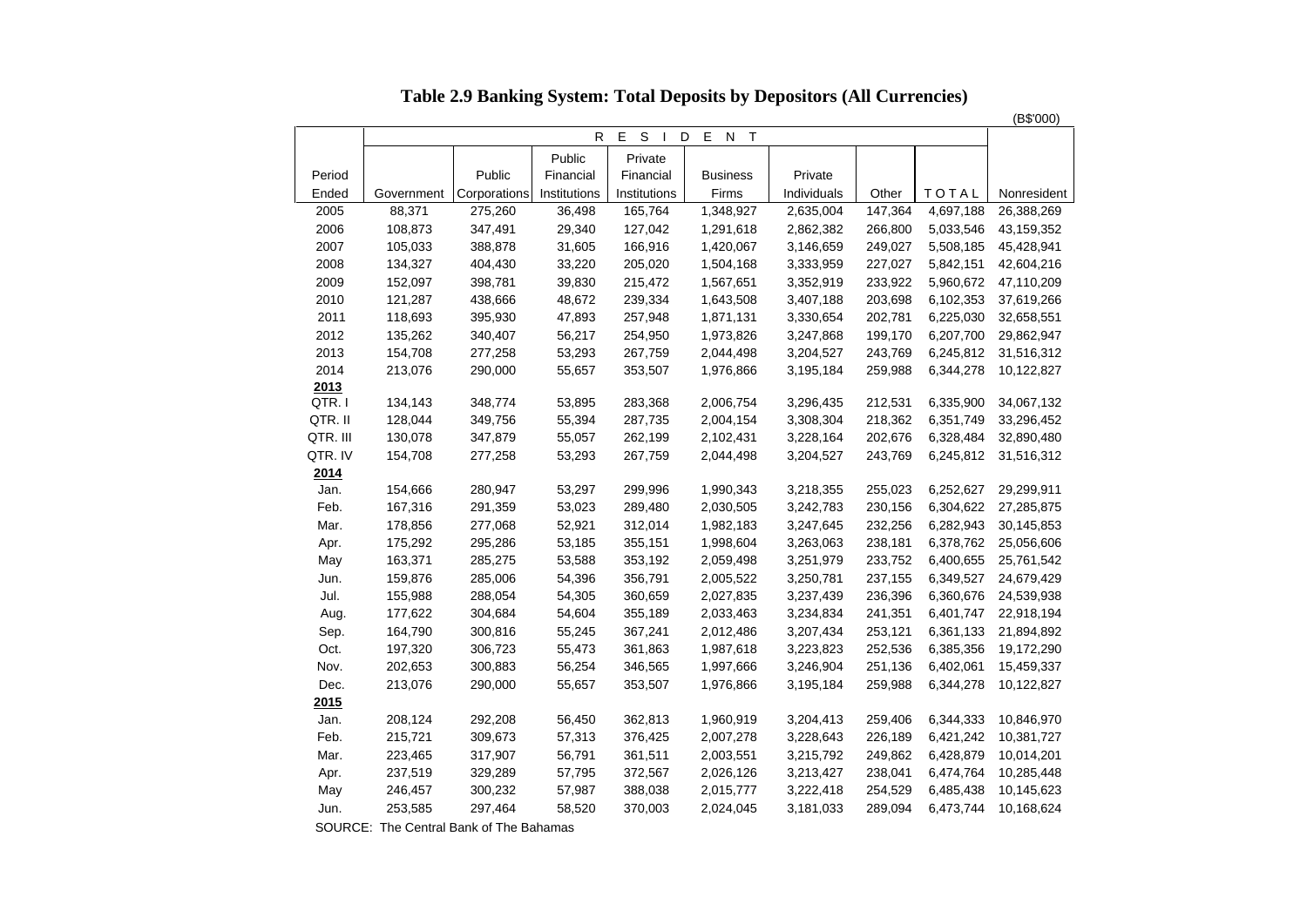## **Table 2.10 Banking System: Total Deposits by Depositors (B\$)**

(B\$'000)

|          |         |                         | $\mathsf{R}$ | $\mathbb S$<br>E.<br>$\blacksquare$ | E<br>D<br>N       | T           |         |              |             |
|----------|---------|-------------------------|--------------|-------------------------------------|-------------------|-------------|---------|--------------|-------------|
|          |         |                         | Public       | $P$ rivate                          |                   |             |         |              |             |
| Period   |         | Public                  | Financial    | Financial                           | <b>Business</b>   | Private     |         |              |             |
| Ended    |         | Government Corporations | Institutions | Institutions                        | Firms             | Individuals | Other   | <b>TOTAL</b> | Nonresident |
| 2005     | 85,962  | 256,608                 | 36,445       | 160,746                             | 1,257,215         | 2,611,689   | 142,017 | 4,550,682    | 46,843      |
| 2006     | 106,976 | 343,799                 | 29,340       |                                     | 126,042 1,200,054 | 2,830,326   | 235,971 | 4,872,508    | 58,829      |
| 2007     | 103,520 | 378,011                 | 31,504       | 160,671                             | 1,286,178         | 3,108,981   | 237,734 | 5,306,599    | 44,863      |
| 2008     | 132,557 | 391,526                 | 33,152       | 187,438                             | 1,367,159         | 3,306,427   | 220,770 | 5,639,029    | 46,934      |
| 2009     | 146,466 | 383,970                 | 39,818       | 192,323                             | 1,410,836         | 3,329,929   | 219,804 | 5,723,146    | 49,890      |
| 2010     | 119,810 | 419,059                 | 48,655       |                                     | 216,972 1,485,997 | 3,384,222   | 201,509 | 5,876,224    | 63,530      |
| 2011     | 116,161 | 384,707                 | 47,856       | 231,883                             | 1,730,974         | 3,305,161   | 199,780 | 6,016,522    | 67,210      |
| 2012     | 133,369 | 319,679                 | 55,565       | 242,290                             | 1,824,170         | 3,219,767   | 195,308 | 5,990,148    | 43,570      |
| 2013     | 153,032 | 262,657                 | 53,177       | 247,003                             | 1,841,932         | 3,171,379   | 240,982 | 5,970,162    | 105,656     |
| 2014     | 205,914 | 263,670                 | 55,643       | 337,299                             | 1,834,664         | 3,160,049   | 255,046 | 6,112,285    | 119,391     |
| 2013     |         |                         |              |                                     |                   |             |         |              |             |
| QTR.I    | 132,946 | 329,151                 | 53,395       |                                     | 256,788 1,838,503 | 3,266,418   | 208,146 | 6,085,347    | 24,915      |
| QTR. II  | 126,568 | 332,685                 | 55,221       | 258,279                             | 1,836,132         | 3,275,430   | 208,383 | 6,092,698    | 43,124      |
| QTR. III | 129,476 | 326,996                 | 54,925       | 241,846                             | 1,867,655         | 3,192,582   | 199,088 | 6,012,568    | 66,923      |
| QTR. IV  | 153,032 | 262,657                 | 53,177       | 247,003                             | 1,841,932         | 3,171,379   | 240,982 | 5,970,162    | 105,656     |
| 2014     |         |                         |              |                                     |                   |             |         |              |             |
| Jan.     | 152,707 | 262,318                 | 53,209       | 279,526                             | 1,775,828         | 3,183,206   | 251,469 | 5,958,263    | 135,519     |
| Feb.     | 165,943 | 272,946                 | 52,996       | 268,725                             | 1,770,910         | 3,206,337   | 225,595 | 5,963,452    | 135,396     |
| Mar.     | 178,104 | 263,018                 | 52,894       | 292,268                             | 1,786,153         | 3,209,651   | 227,757 | 6,009,845    | 132,010     |
| Apr.     | 172,993 | 281,207                 | 53,158       | 334,896                             | 1,766,892         | 3,222,723   | 232,826 | 6,064,695    | 134,665     |
| May      | 160,696 | 270,767                 | 53,563       | 331,533                             | 1,827,188         | 3,212,101   | 228,962 | 6,084,810    | 126,375     |
| Jun.     | 159,124 | 267,981                 | 54,386       | 334,711                             | 1,820,331         | 3,207,716   | 233,158 | 6,077,407    | 135,371     |
| Jul.     | 154,609 | 271,054                 | 54,282       | 340,174                             | 1,826,503         | 3,195,374   | 231,664 | 6,073,660    | 123,794     |
| Aug.     | 176,057 | 278,981                 | 54,581       | 333,007                             | 1,834,842         | 3,195,059   | 239,101 | 6,111,628    | 121,232     |
| Sep.     | 159,370 | 271,723                 | 55,222       | 345,848                             | 1,837,159         | 3,171,462   | 250,540 | 6,091,324    | 120,829     |
| Oct.     | 196,339 | 272,651                 | 55,450       | 348,539                             | 1,827,107         | 3,185,298   | 247,698 | 6,133,082    | 117,289     |
| Nov.     | 201,435 | 269,133                 | 56,231       | 333,749                             | 1,849,440         | 3,208,859   | 247,202 | 6,166,049    | 101,610     |
| Dec.     | 205,914 | 263,670                 | 55,643       | 337,299                             | 1,834,664         | 3,160,049   | 255,046 | 6,112,285    | 119,391     |
| 2015     |         |                         |              |                                     |                   |             |         |              |             |
| Jan.     | 202,518 | 266,509                 | 56,404       | 344,871                             | 1,820,048         | 3,171,210   | 255,116 | 6,116,676    | 172,503     |
| Feb.     | 213,716 | 285,176                 | 57,253       | 349,124                             | 1,848,663         | 3,193,079   | 221,044 | 6,168,055    | 118,646     |
| Mar.     | 221,410 | 276,151                 | 56,759       | 342,341                             | 1,846,629         | 3,177,687   | 234,681 | 6,155,658    | 114,722     |
| Apr.     | 236,746 | 288,748                 | 57,780       | 345,230                             | 1,911,885         | 3,176,490   | 232,738 | 6,249,617    | 106,598     |
| May      | 239,193 | 272,428                 | 57,979       | 367,957                             | 1,886,519         | 3,184,093   | 250,299 | 6,258,468    | 96,824      |
| Jun.     | 248,257 | 270,690                 | 58,487       | 348,411                             | 1,889,489         | 3,142,874   | 284,458 | 6,242,666    | 91,125      |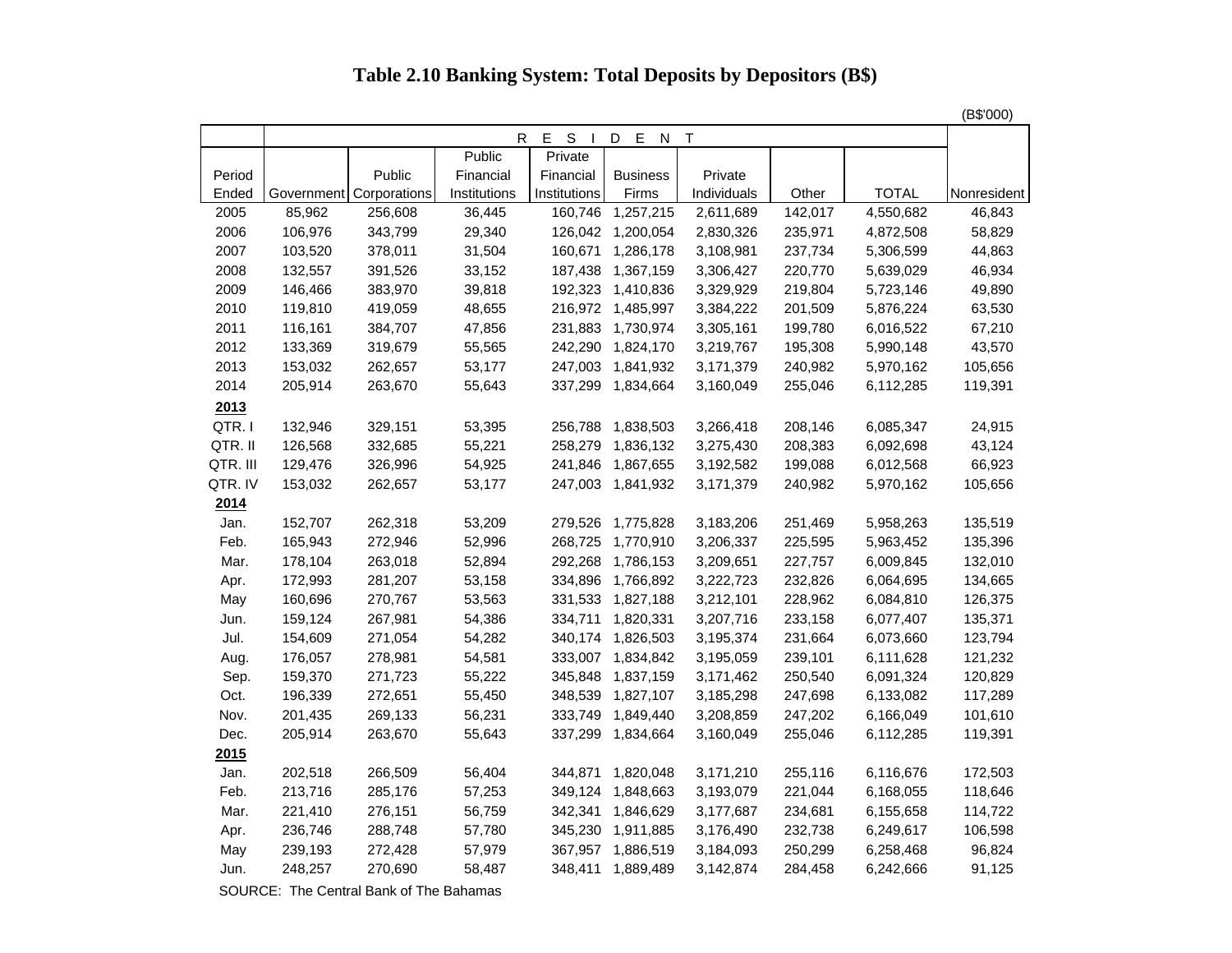| Table 2.11 Banking System: Demand Deposits by Depositors (All Currencies) |  |  |  |  |
|---------------------------------------------------------------------------|--|--|--|--|
|---------------------------------------------------------------------------|--|--|--|--|

|          |            |              |                |                     |                 |                                        |         |           | (B\$'000)   |
|----------|------------|--------------|----------------|---------------------|-----------------|----------------------------------------|---------|-----------|-------------|
|          |            |              | $\overline{R}$ | E<br>$\overline{s}$ | $\overline{D}$  | Ε<br>$\overline{\mathsf{N}}$<br>$\top$ |         |           |             |
|          |            |              | Public         | Private             |                 |                                        |         |           |             |
| Period   |            | Public       | Financial      | Financial           | <b>Business</b> | Private                                |         |           |             |
| Ended    | Government | Corporations | Institutions   | Institutions        | Firms           | Individuals                            | Other   | TOTAL     | Nonresident |
| 2005     | 45,644     | 45,969       | 3,495          | 35,510              | 642,053         | 339,734                                | 74,931  | 1,187,336 | 1,062,488   |
| 2006     | 64,033     | 49,648       | 1,234          | 19,509              | 607,627         | 349,971                                | 135,804 | 1,227,826 | 913,839     |
| 2007     | 54,335     | 39,396       | 2,695          | 34,530              | 635,491         | 385,392                                | 119,361 | 1,271,200 | 1,091,456   |
| 2008     | 62,676     | 38,292       | 2,997          | 38,494              | 651,043         | 356,926                                | 103,689 | 1,254,117 | 1,296,803   |
| 2009     | 72,062     | 52,309       | 4,312          | 69,149              | 694,059         | 332,574                                | 108,406 | 1,332,871 | 1,119,476   |
| 2010     | 55,014     | 71,026       | 4,896          | 78,747              | 768,999         | 314,343                                | 87,546  | 1,380,571 | 1,797,845   |
| 2011     | 66,003     | 65,913       | 3,393          | 86,322              | 793,504         | 362,992                                | 82,807  | 1,460,934 | 1,542,206   |
| 2012     | 83,648     | 77,732       | 6,421          | 98,843              | 906,427         | 352,508                                | 84,921  | 1,610,500 | 1,855,474   |
| 2013     | 101,009    | 54,863       | 3,757          | 132,104             | 955,435         | 383,513                                | 122,478 | 1,753,159 | 2,226,768   |
| 2014     | 95,825     | 82,220       | 5,278          | 133,647             | 1,036,159       | 538,881                                | 121,949 | 2,013,959 | 2,062,339   |
| 2013     |            |              |                |                     |                 |                                        |         |           |             |
| QTR. I   | 81,081     | 82,014       | 5,404          | 113,102             | 920,934         | 363,379                                | 96,482  | 1,662,396 | 1,973,302   |
| QTR. II  | 75,455     | 85,545       | 6,726          | 136,554             | 918,434         | 399,708                                | 97,560  | 1,719,982 | 1,888,475   |
| QTR. III | 74,679     | 85,319       | 5,925          | 130,150             | 993,158         | 377,765                                | 92,279  | 1,759,275 | 1,832,105   |
| QTR. IV  | 101,009    | 54,863       | 3,757          | 132,104             | 955,435         | 383,513                                | 122,478 | 1,753,159 | 2,226,768   |
| 2014     |            |              |                |                     |                 |                                        |         |           |             |
| Jan.     | 101,782    | 58,360       | 4,436          | 143,678             | 938,135         | 392,613                                | 127,946 | 1,766,950 | 2,142,292   |
| Feb.     | 91,778     | 70,981       | 4,140          | 128,747             | 994,556         | 390,542                                | 102,504 | 1,783,248 | 2,055,390   |
| Mar.     | 100,876    | 57,201       | 3,957          | 135,381             | 952,509         | 396,890                                | 108,264 | 1,755,078 | 2,180,474   |
| Apr.     | 91,322     | 72,293       | 4,216          | 145,956             | 1,000,785       | 411,581                                | 110,176 | 1,836,329 | 2,728,734   |
| May      | 85,825     | 57,605       | 4,608          | 137,482             | 1,045,201       | 395,067                                | 108,295 | 1,834,083 | 2,600,709   |
| Jun.     | 84,181     | 52,804       | 5,301          | 143,253             | 992,196         | 398,761                                | 108,992 | 1,785,488 | 2,582,785   |
| Jul.     | 81,841     | 63,490       | 5,002          | 146,629             | 1,011,952       | 402,450                                | 108,582 | 1,819,946 | 2,561,260   |
| Aug.     | 103,267    | 84,133       | 5,031          | 141,744             | 1,019,023       | 401,267                                | 109,423 | 1,863,888 | 2,513,733   |
| Sep.     | 90,918     | 76,884       | 5,229          | 152,560             | 993,527         | 396,737                                | 117,415 | 1,833,270 | 2,113,740   |
| Oct.     | 88,152     | 83,085       | 5,292          | 146,899             | 963,088         | 420,264                                | 117,307 | 1,824,087 | 1,980,572   |
| Nov.     | 85,592     | 99,164       | 6,068          | 136,834             | 978,490         | 540,045                                | 117,905 | 1,964,098 | 1,886,975   |
| Dec.     | 95,825     | 82,220       | 5,278          | 133,647             | 1,036,159       | 538,881                                | 121,949 | 2,013,959 | 2,062,339   |
| 2015     |            |              |                |                     |                 |                                        |         |           |             |
| Jan.     | 91,418     | 78,522       | 5,742          | 139,760             | 1,026,575       | 545,126                                | 122,822 | 2,009,965 | 2,050,894   |
| Feb.     | 98,781     | 97,167       | 6,585          | 154,323             | 1,062,546       | 564,937                                | 121,478 | 2,105,817 | 1,910,767   |
| Mar.     | 86,433     | 101,386      | 5,993          | 148,393             | 1,058,620       | 580,735                                | 146,131 | 2,127,691 | 1,915,607   |
| Apr.     | 99,550     | 113,116      | 7,557          | 165,804             | 1,073,032       | 569,614                                | 134,733 | 2,163,406 | 2,109,039   |
| May      | 121,362    | 86,324       | 7,744          | 179,904             | 1,057,857       | 589,278                                | 145,752 | 2,188,221 | 1,923,811   |
| Jun.     | 109,125    | 85,406       | 8,102          | 175,827             | 1,063,323       | 563,279                                | 155,255 | 2,160,317 | 1,840,532   |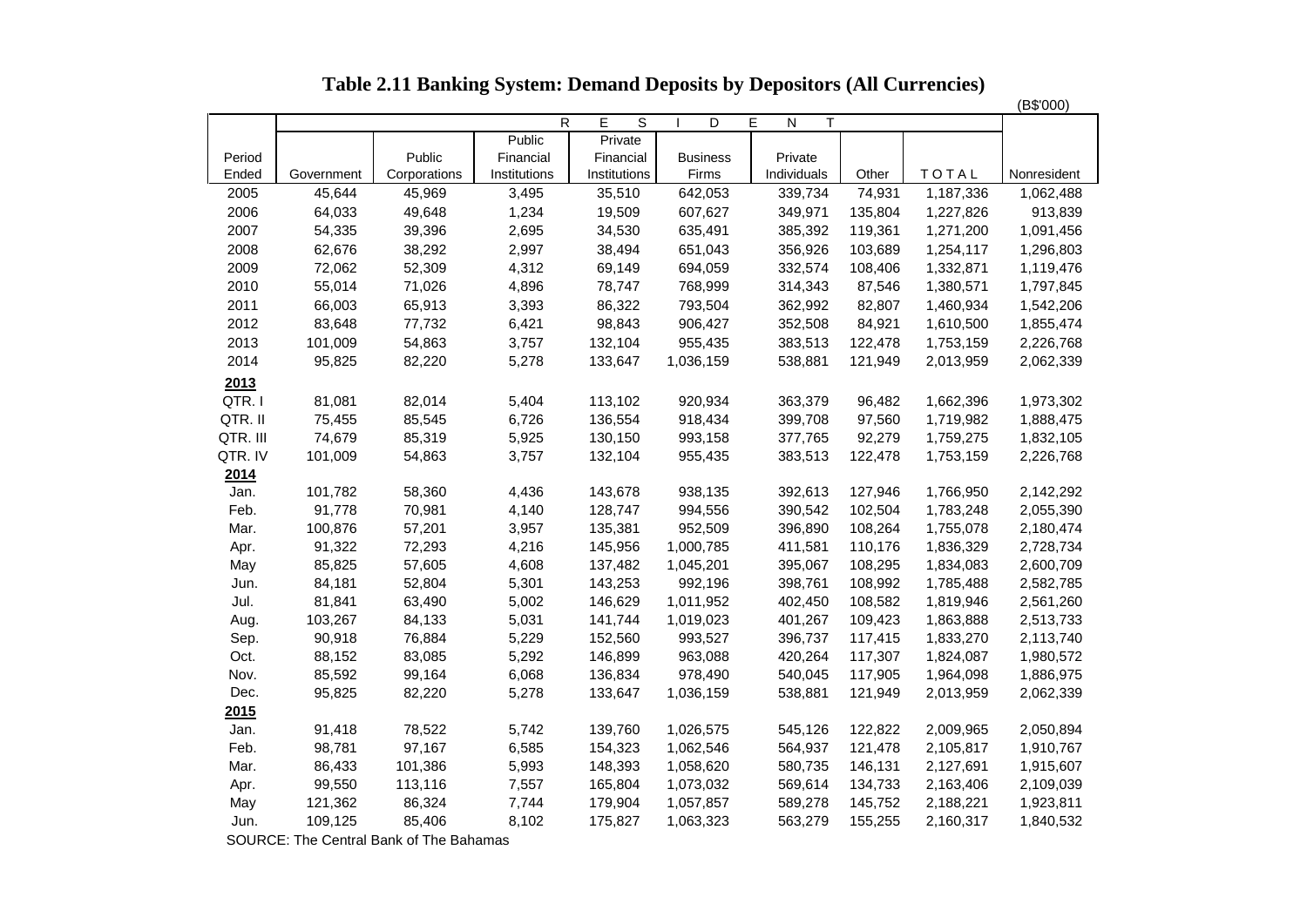|              |                          |              |                                               |                   |                  |                        |                  |                        | (B\$'000)          |
|--------------|--------------------------|--------------|-----------------------------------------------|-------------------|------------------|------------------------|------------------|------------------------|--------------------|
|              |                          |              | $\mathbf R$                                   | Е<br>S<br>D<br>I. | E<br>N<br>Т      |                        |                  |                        |                    |
|              |                          |              | Public                                        | Private           |                  |                        |                  |                        |                    |
| Period       |                          | Public       | Financial                                     | Financial         | <b>Business</b>  | Private                |                  |                        |                    |
| Ended        | Government               | Corporations | Institutions                                  | Institutions      | Firms            | Individuals            | Other            | TOTAL                  | Nonresident        |
| 2005         | $\overline{a}$           | 55           | 450                                           | 135               | 29,868           | 843,517                | 11,733           | 885,758                | 105,732            |
| 2006         | $\overline{\phantom{a}}$ | 28           | 45                                            | 178               | 29,205           | 907,349                | 20,052           | 956,857                | 107,663            |
| 2007         |                          | 281          | 49                                            | 159               | 24,196           | 951,832                | 18,546           | 995,063                | 105,735            |
| 2008         |                          | 6            | ۰.                                            | 4,313             | 24,567           | 973,631                | 21,600           | 1,024,117              | 120,860            |
| 2009         | $-$                      | 822          | 51                                            | 1,276             | 25,057           | 950,020                | 27,130           | 1,004,356              | 126,069            |
| 2010         | $\overline{\phantom{a}}$ | 11           | 10                                            | 53                | 24,545           | 969,324                | 23,876           | 1,017,819              | 224,642            |
| 2011         | $\overline{a}$           | 22           | $\mathcal{L}_{\mathcal{P}}$                   | 25                | 34,104           | 1,010,207              | 22,753           | 1,067,111              | 210,443            |
| 2012         | $\overline{a}$           | 183          | 22                                            | 25                | 37,400           | 1,005,491              | 31,237           | 1,074,358              | 206,682            |
| 2013         |                          | 50           | щ.                                            | 9,838             | 61,396           | 1,022,080              | 26,578           | 1,119,942              | 223,745            |
| 2014         | $\overline{a}$           | 130          | щ.                                            | 520               | 61,706           | 980,252                | 31,604           | 1,074,212              | 231,621            |
| 2013         |                          |              |                                               |                   |                  |                        |                  |                        |                    |
| QTR.I        |                          | 257          | 15                                            | 20                | 35,707           | 1,027,424              | 33,660           | 1,097,083              | 205,850            |
| QTR. II      | $\overline{a}$           | 61           | 44                                            | 5,045             | 39,999           | 1,038,229              | 33,120           | 1,116,454              | 234,506            |
| QTR. III     | --                       | 98           | $\mathord{\hspace{1pt}\text{--}\hspace{1pt}}$ | 5,550             | 40,465           | 1,022,103              | 29,527           | 1,097,743              | 233,313            |
| QTR. IV      |                          | 50           | $\sim$                                        | 9,838             | 61,396           | 1,022,080              | 26,578           | 1,119,942              | 223,745            |
| 2014         |                          |              |                                               |                   |                  |                        |                  |                        |                    |
| Jan.         |                          | 84           | $\sim$                                        | 6,942             | 44,842           | 1,036,992              | 27,900           | 1,116,760              | 206,559            |
| Feb.         |                          | 45           | $\sim$                                        | 4,089             | 47,645           | 1,048,598              | 28,515           | 1,128,892              | 209,047            |
| Mar.         | $\overline{a}$           | 74           | $\overline{\phantom{a}}$                      | 3,766             | 48,436           | 1,054,344              | 28,775           | 1,135,395              | 208,477            |
| Apr.         | $\overline{a}$           | 54           | щ.                                            | 4,027             | 47,699           | 1,062,942              | 28,927           | 1,143,649              | 221,329            |
| May          |                          | 237          | 6                                             | 5,870             | 53,509           | 1,072,087              | 27,405           | 1,159,114              | 214,430            |
| Jun.         |                          | 48           | $\overline{7}$                                | 3,939             | 47,883           | 1,071,261              | 27,523           | 1,150,661              | 207,182            |
| Jul.         | $-$                      | 51           | $\overline{\phantom{a}}$                      | 3,715             | 50,985           | 1,083,790              | 27,752           | 1,166,293              | 205,958            |
| Aug.         |                          | 240          | $\sim$                                        | 416               | 52,854           | 1,086,708              | 28,623           | 1,168,841              | 203,327            |
| Sep.         | $\overline{a}$           | 156          | $\sim$                                        | 871               | 58,602           | 1,075,150              | 30,107           | 1,164,886              | 214,743            |
| Oct.         |                          | 76           | --                                            | 896               | 62,134           | 1,087,898              | 31,245           | 1,182,249              | 214,347            |
| Nov.         |                          | 81           | --                                            | 3,909             | 60,818           | 1,008,671              | 30,714           | 1,104,193              | 246,121            |
| Dec.         |                          | 130          | $\sim$                                        | 520               | 61,706           | 980,252                | 31,604           | 1,074,212              | 231,621            |
| 2015         |                          |              |                                               |                   |                  |                        |                  |                        |                    |
| Jan.         |                          | 78           | $\overline{\phantom{a}}$                      | 385               | 60,698           | 992,732                | 32,297           | 1,086,190              | 228,320            |
| Feb.         |                          | 85           | $\overline{\phantom{a}}$                      | 184               | 62,701           | 1,008,528              | 33,416           | 1,104,914              | 231,264            |
| Mar.<br>Apr. |                          | 115<br>98    | --<br>$\overline{a}$                          | 171<br>91         | 65,006<br>58,124 | 1,008,217<br>1,030,952 | 32,828<br>33,388 | 1,106,337<br>1,122,653 | 241,920<br>230,305 |
| May          |                          | 100          |                                               | 85                | 61,384           | 1,046,943              | 33,972           | 1,142,484              | 228,940            |
| Jun.         |                          | 89           | $\sim$                                        | 131               | 59,864           | 1,041,911              | 34,550           | 1,136,545              | 234,192            |
|              |                          |              |                                               |                   |                  |                        |                  |                        |                    |

**Table 2.12 Banking System: Savings Deposits by Depositors (All Currencies)**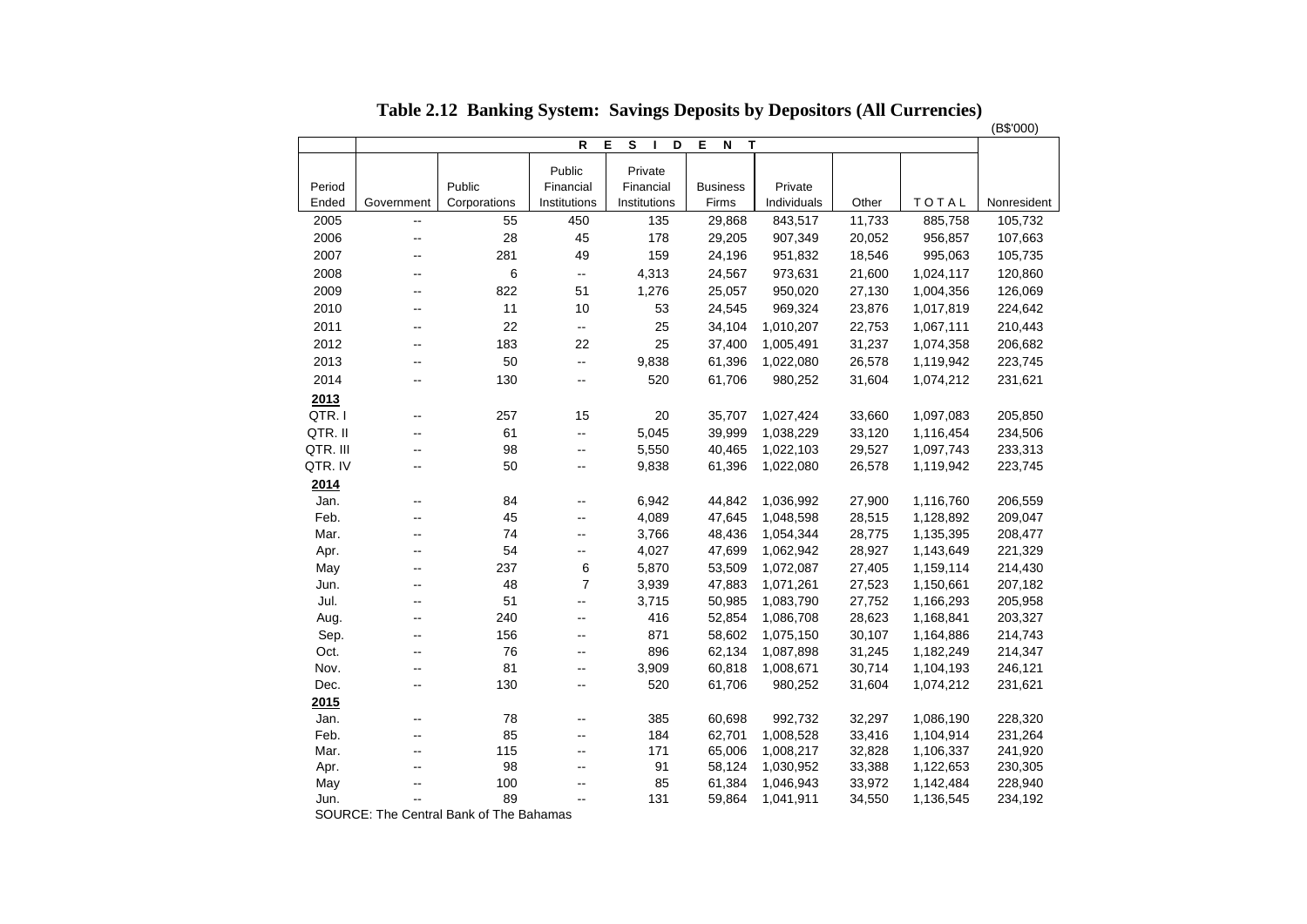|          |                                         |              |              |              |                               |             |         |              | (B\$'000)   |
|----------|-----------------------------------------|--------------|--------------|--------------|-------------------------------|-------------|---------|--------------|-------------|
|          |                                         |              |              | R.<br>S<br>Е | Е<br>D<br>${\sf N}$<br>$\top$ |             |         |              |             |
|          |                                         |              | Public       | Private      |                               |             |         |              |             |
| Period   |                                         | Public       | Financial    | Financial    | <b>Business</b>               | Private     |         |              |             |
| Ended    | Government                              | Corporations | Institutions | Institutions | Firms                         | Individuals | Other   | <b>TOTAL</b> | Nonresident |
| 2005     | 42,727                                  | 229,236      | 32,553       | 130,119      | 677,006                       | 1,451,753   | 60,700  | 2,624,094    | 25,220,049  |
| 2006     | 44,840                                  | 297,815      | 28,061       | 107,355      | 654,786                       | 1,605,062   | 110,944 | 2,848,863    | 42,137,850  |
| 2007     | 50,698                                  | 349,202      | 28,860       | 132,227      | 760,380                       | 1,809,435   | 111,120 | 3,241,922    | 44,231,750  |
| 2008     | 71,651                                  | 366,132      | 30,223       | 162,213      | 828,558                       | 2,003,402   | 101,738 | 3,563,917    | 41,186,553  |
| 2009     | 80,035                                  | 345,650      | 35,467       | 145,047      | 848,535                       | 2,070,325   | 98,386  | 3,623,445    | 45,864,664  |
| 2010     | 66,273                                  | 367,629      | 43,766       | 160,534      | 849,964                       | 2,123,521   | 92,276  | 3,703,963    | 35,596,779  |
| 2011     | 52,690                                  | 329,995      | 44,500       | 171,601      | 1,043,523                     | 1,957,455   | 97,221  | 3,696,985    | 30,905,902  |
| 2012     | 51,614                                  | 262,492      | 49,774       | 156,082      | 1,029,999                     | 1,889,869   | 83,012  | 3,522,842    | 27,800,791  |
| 2013     | 53,699                                  | 222,345      | 49,536       | 125,817      | 1,027,667                     | 1,798,934   | 94,713  | 3,372,711    | 29,065,799  |
| 2014     | 117,251                                 | 207,649      | 50,379       | 219,340      | 879,001                       | 1,676,051   | 106,435 | 3,256,106    | 7,828,867   |
| 2013     |                                         |              |              |              |                               |             |         |              |             |
| QTR.I    | 53,062                                  | 266,503      | 48,476       | 170,246      | 1,050,113                     | 1,905,632   | 82,389  | 3,576,421    | 31,887,980  |
| QTR. II  | 52,589                                  | 264,150      | 48,668       | 146,136      | 1,045,721                     | 1,870,367   | 87,682  | 3,515,313    | 31,173,471  |
| QTR. III | 55,399                                  | 262,462      | 49,132       | 126,499      | 1,068,808                     | 1,828,296   | 80,870  | 3,471,466    | 30,825,062  |
| QTR. IV  | 53,699                                  | 222,345      | 49,536       | 125,817      | 1,027,667                     | 1,798,934   | 94,713  | 3,372,711    | 29,065,799  |
| 2014     |                                         |              |              |              |                               |             |         |              |             |
| Jan.     | 52,884                                  | 222,503      | 48,861       | 149,376      | 1,007,366                     | 1,788,750   | 99,177  | 3,368,917    | 26,951,060  |
| Feb.     | 75,538                                  | 220,333      | 48,883       | 156,644      | 988,304                       | 1,803,643   | 99,137  | 3,392,482    | 25,021,438  |
| Mar.     | 77,980                                  | 219,793      | 48,964       | 172,867      | 981,238                       | 1,796,411   | 95,217  | 3,392,470    | 27,756,902  |
| Apr.     | 83,969                                  | 222,939      | 48,969       | 205,167      | 950,120                       | 1,788,540   | 99,078  | 3,398,782    | 22,106,543  |
| May      | 77,546                                  | 227,433      | 48,974       | 209,840      | 960,788                       | 1,784,825   | 98,052  | 3,407,458    | 22,946,403  |
| Jun.     | 75,695                                  | 232,154      | 49,088       | 209,599      | 965,443                       | 1,780,759   | 100,640 | 3,413,378    | 21,889,462  |
| Jul.     | 74,147                                  | 224,513      | 49,303       | 210,315      | 964,898                       | 1,751,199   | 100,062 | 3,374,437    | 21,772,720  |
| Aug.     | 74,355                                  | 220,311      | 49,573       | 213,029      | 961,586                       | 1,746,859   | 103,305 | 3,369,018    | 20,201,134  |
| Sep.     | 73,872                                  | 223,776      | 50,016       | 213,810      | 960,357                       | 1,735,547   | 105,599 | 3,362,977    | 19,566,409  |
| Oct.     | 109,168                                 | 223,562      | 50,181       | 214,068      | 962,396                       | 1,715,661   | 103,984 | 3,379,020    | 16,977,371  |
| Nov.     | 117,061                                 | 201,638      | 50,186       | 205,822      | 958,358                       | 1,698,188   | 102,517 | 3,333,770    | 13,326,241  |
| Dec.     | 117,251                                 | 207,649      | 50,379       | 219,340      | 879,001                       | 1,676,051   | 106,435 | 3,256,106    | 7,828,867   |
| 2015     |                                         |              |              |              |                               |             |         |              |             |
| Jan.     | 116,706                                 | 213,608      | 50,708       | 222,668      | 873,646                       | 1,666,555   | 104,287 | 3,248,178    | 8,567,756   |
| Feb.     | 116,940                                 | 212,421      | 50,728       | 221,918      | 882,031                       | 1,655,178   | 71,295  | 3,210,511    | 8,239,696   |
| Mar.     | 137,032                                 | 216,406      | 50,798       | 212,947      | 879,925                       | 1,626,840   | 70,903  | 3,194,851    | 7,856,674   |
| Apr.     | 137,969                                 | 216,075      | 50,238       | 206,672      | 894,970                       | 1,612,861   | 69,920  | 3,188,705    | 7,946,104   |
| May      | 125,095                                 | 213,808      | 50,243       | 208,049      | 896,536                       | 1,586,197   | 74,805  | 3,154,733    | 7,992,872   |
| Jun.     | 144,460                                 | 211,969      | 50,418       | 194,045      | 900,858                       | 1,575,843   | 99,289  | 3,176,882    | 8,093,900   |
|          | COUDCE: The Central Bank of The Behames |              |              |              |                               |             |         |              |             |

**Table 2.13 Banking System: Fixed Deposits by Depositors (All Currencies)**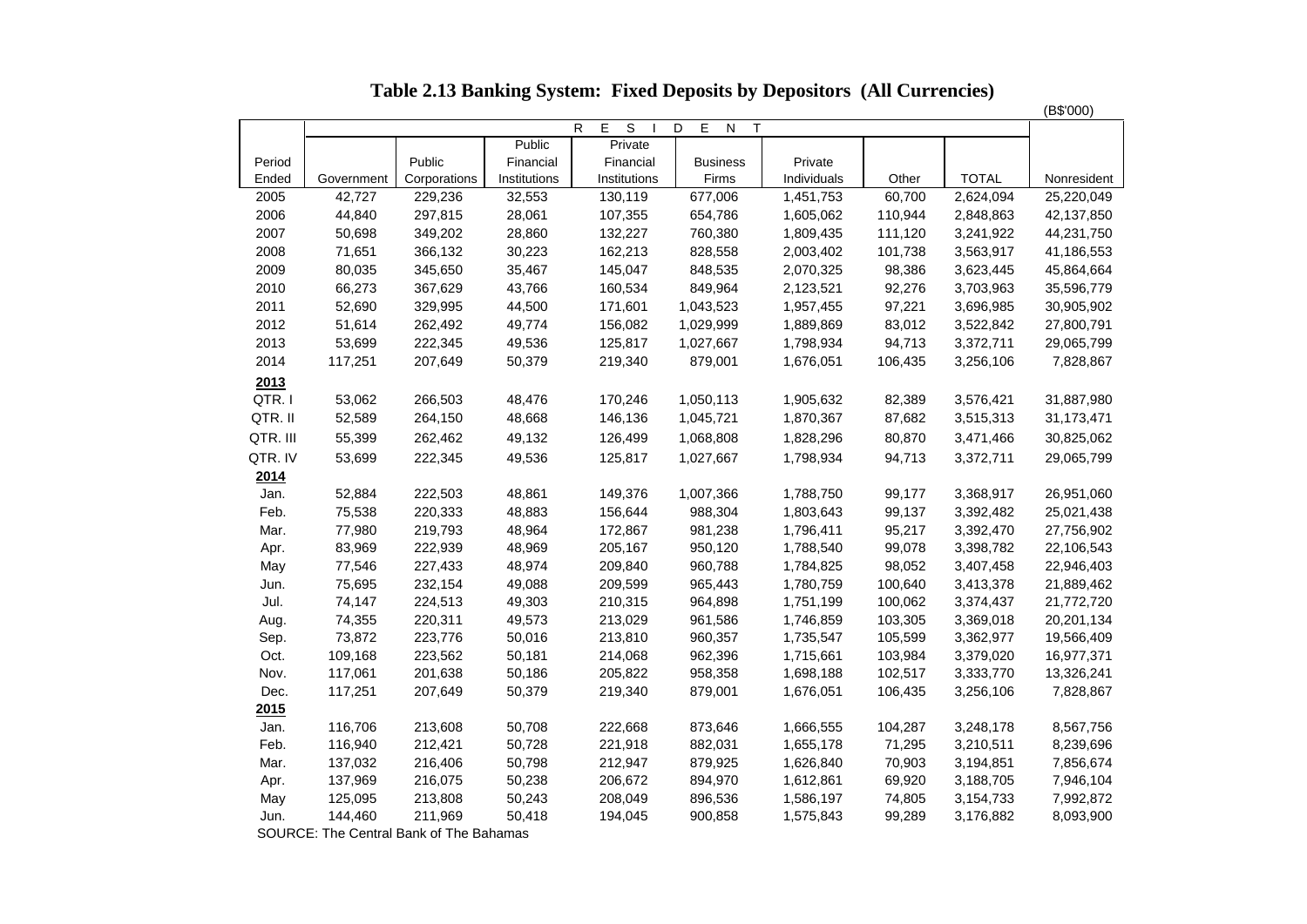# **Table 2.14 Banking System: Fixed Deposits by Maturity (B\$)**

|          |                       |                       |                       |                       | (B\$'000)             |
|----------|-----------------------|-----------------------|-----------------------|-----------------------|-----------------------|
|          | <b>Fixed Deposits</b> | <b>Fixed Deposits</b> | <b>Fixed Deposits</b> | <b>Fixed Deposits</b> | Total                 |
| Period   | Up to                 | Up to                 | Up to                 | Over                  | Bahamian Dollar       |
| Ended    | 3 Months              | 6 Months              | 12 Months             | 12 Months             | <b>Fixed Deposits</b> |
| 2005     | 1,048,210             | 465,226               | 617,651               | 484,667               | 2,615,754             |
| 2006     | 1,077,585             | 487,252               | 754,525               | 527,900               | 2,847,262             |
| 2007     | 1,097,162             | 484,496               | 801,312               | 822,548               | 3,205,518             |
| 2008     | 1,109,670             | 586,524               | 945,926               | 870,844               | 3,512,964             |
| 2009     | 1,230,295             | 506,219               | 974,770               | 906,181               | 3,617,465             |
| 2010     | 1,229,864             | 513,675               | 984,768               | 986,755               | 3,715,062             |
| 2011     | 1,517,357             | 650,229               | 1,009,317             | 517,865               | 3,694,768             |
| 2012     | 1,340,636             | 605,349               | 1,025,332             | 529,982               | 3,501,299             |
| 2013     | 1,324,125             | 550,998               | 981,054               | 542,785               | 3,398,962             |
| 2014     | 1,330,878             | 534,605               | 909,156               | 491,422               | 3,266,061             |
| 2013     |                       |                       |                       |                       |                       |
| QTR.I    | 1,249,379             | 600,036               | 1,165,870             | 538,006               | 3,553,291             |
| QTR. II  | 1,229,782             | 563,303               | 1,166,705             | 531,134               | 3,490,924             |
| QTR. III | 1,210,670             | 711,150               | 1,018,886             | 526,935               | 3,467,641             |
| QTR. IV  | 1,324,125             | 550,998               | 981,054               | 542,785               | 3,398,962             |
| 2014     |                       |                       |                       |                       |                       |
| Jan.     | 1,310,644             | 534,258               | 1,005,254             | 544,348               | 3,394,504             |
| Feb.     | 1,276,193             | 527,323               | 1,067,965             | 543,605               | 3,415,086             |
| Mar.     | 1,229,681             | 559,627               | 1,072,507             | 548,676               | 3,410,491             |
| Apr.     | 1,233,955             | 529,546               | 1,117,303             | 543,018               | 3,423,822             |
| May      | 1,193,609             | 522,215               | 1,152,755             | 553,690               | 3,422,269             |
| Jun.     | 1,260,010             | 506,947               | 1,121,783             | 536,435               | 3,425,175             |
| Jul.     | 1,239,705             | 523,463               | 1,093,114             | 531,056               | 3,387,338             |
| Aug.     | 1,204,221             | 612,409               | 1,018,902             | 543,850               | 3,379,382             |
| Sep.     | 1,190,390             | 641,596               | 1,015,824             | 525,138               | 3,372,948             |
| Oct.     | 1,271,028             | 641,684               | 958,753               | 518,886               | 3,390,351             |
| Nov.     | 1,335,583             | 582,868               | 903,521               | 500,350               | 3,322,322             |
| Dec.     | 1,330,878             | 534,605               | 909,156               | 491,422               | 3,266,061             |
| 2015     |                       |                       |                       |                       |                       |
| Jan.     | 1,288,597             | 537,336               | 941,410               | 494,104               | 3,261,447             |
| Feb.     | 1,263,479             | 481,318               | 987,422               | 491,016               | 3,223,235             |
| Mar.     | 1,226,699             | 495,880               | 992,379               | 487,800               | 3,202,758             |
| Apr.     | 1,234,690             | 492,986               | 991,709               | 480,201               | 3,199,586             |
| May      | 1,192,284             | 460,774               | 1,018,539             | 477,179               | 3,148,776             |
| Jun.     | 1,215,542             | 434,326               | 1,045,569             | 480,546               | 3,175,983             |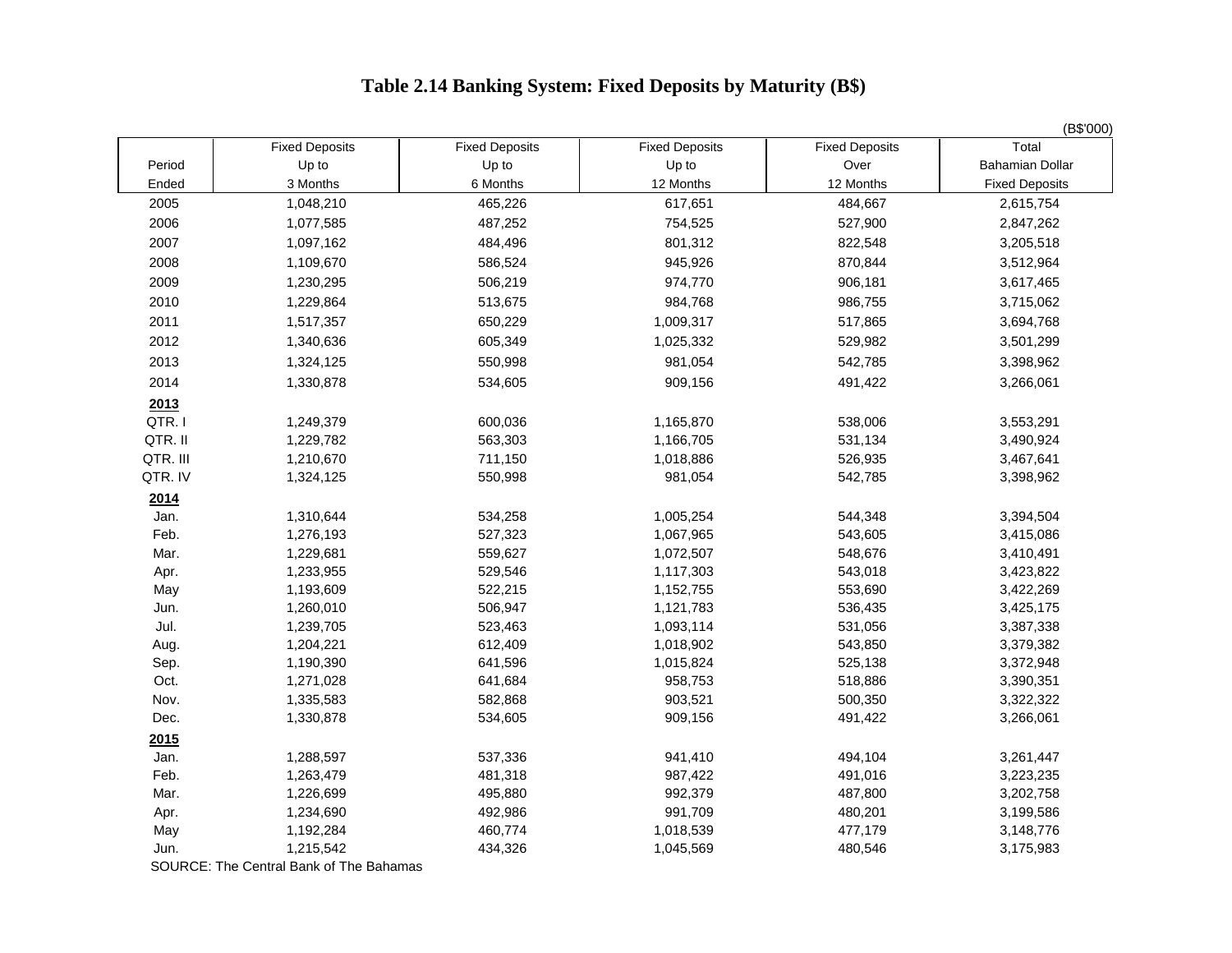## **Table 2.15 Banking System: Overdrafts and Loans by Maturity (All Currencies)**

| $\circ$<br>S<br>Overdrafts<br>Α<br>N<br><b>TOTAL</b><br>6-10 Years<br>Over 10 Years<br><b>GRAND</b><br>Up to 2 years<br>3-5 years<br>B\$<br>F/C<br><b>B\$</b><br>F/C<br><b>B\$</b><br>F/C<br><b>B\$</b><br>F/C<br><b>B\$</b><br>F/C<br><b>B\$</b><br>F/C<br><b>TOTAL</b><br>Ended<br>Total<br>154,378<br>707,362<br>599,145<br>13,663 612,808<br>224,966<br>393,463<br>302,603<br>197,903 2,725,090<br>24082<br>4,050,881<br>678,966<br>5,342,655<br>2005<br>2006<br>695,464<br>254,282<br>152,695<br>281,379<br>761,680<br>266,111 3,242,171<br>6,071,336<br>692,983<br>2,481<br>355,940<br>61614<br>4,614,073<br>761,799<br>727,909<br>8,806 736,715<br>185,361<br>188,614<br>358,018 222,210<br>713,475<br>262,979 3,832,851<br>726,622 6,553,042<br>52,819<br>5,089,705<br>319,562 113,241<br>667,061<br>308,051 4,256,107<br>6,997,338<br>2008<br>811,846<br>15,658<br>827,504<br>181,704<br>240,192<br>83,916<br>5,424,434<br>745,400<br>2009<br>681,901<br>23,706 705,607<br>203,988<br>133,418<br>352,316<br>260,203<br>622,700<br>216,878 4,370,007<br>85,988<br>5,549,011<br>696,487<br>6,951,105<br>2010<br>636,284<br>5,142 641,426<br>171,044<br>214,429<br>323,938<br>326,734<br>513,989<br>145,997 4,669,997<br>67,885<br>5,678,968<br>755,045<br>7,075,439<br>3,659<br>685,620<br>249,123<br>131,927<br>328,079<br>291,370<br>544,838<br>166,259 4,639,318<br>656,715<br>7,103,693<br>2011<br>681,961<br>67,159<br>5,761,358<br>2,894 680,398<br>306,352<br>152,905<br>244,220<br>214,242 4,576,260<br>680,655 7,105,976<br>2012<br>677,504<br>318,035<br>544,276<br>69,288<br>5,744,923<br>5,517 631,956<br>264,660<br>505,410<br>142,076 4,410,368<br>626,439<br>321,063<br>86,070<br>704,632<br>52,518<br>5,700,723<br>786,074 7,118,753<br>155,693<br>273,913<br>5,800,729<br>602,494<br>9,473 611,967<br>243,834<br>426,909<br>728,113<br>77,862 4,401,873<br>34,204<br>541,672 6,954,368<br>2013<br>139,052<br>5,685,877<br>673,337<br>3,268 676,605<br>268,256<br>238,333<br>534,548<br>203,070 4,556,909<br>67,868<br>648,323 7,010,805<br>326,164<br>668,580<br>8,284 676,864<br>325,226<br>144,127<br>260,646<br>234,949<br>552,838<br>195,130 4,563,937<br>67,540<br>5,702,647<br>641,746<br>7,021,257<br>716,544<br>5,258 721,802<br>287,575<br>203,934<br>243,080<br>217,480<br>555,169<br>189,189 4,596,512<br>59,000<br>5,682,336<br>669,603 7,073,741<br>5,517 631,956<br>626,439<br>264,660<br>505,410<br>321,063<br>86,070<br>704,632<br>142,076 4,410,368<br>52,518<br>5,700,723<br>786,074 7,118,753<br>2014<br>387,707<br>5,697,606<br>607,807<br>3,553 611,360<br>269,123<br>319,353 125,866<br>703,527<br>87,391 4,405,603<br>52,177<br>653,141<br>6,962,107<br>Jan.<br>631,267<br>634,798<br>267,882<br>387,422<br>300,274 124,845<br>691,167<br>87,264 4,404,473<br>50,590<br>5,663,796<br>650,121<br>6,948,715<br>Feb.<br>3,531<br>3,254 652,855<br>388,537<br>649,601<br>272,954<br>292,002 123,947<br>693,164<br>84,722 4,398,521<br>51,177<br>5,656,641<br>648,383<br>6,957,879<br>Mar.<br>435,296<br>638,142<br>3,548 641,690<br>272,439<br>297,253<br>121,828<br>697,178<br>84,788 4,395,902<br>51,232<br>5,662,772<br>693,144<br>6,997,606<br>Apr.<br>622,912<br>4,060 626,972<br>275,453<br>439,460<br>298,964 120,429<br>697,591<br>84,249 4,394,652<br>50,238<br>5,666,660<br>694,376 6,988,008<br>May<br>648,270<br>3,928 652,198<br>265,817<br>439,243<br>284,203 119,104<br>710,513<br>81,396 4,400,769<br>49,813<br>5,661,302<br>689,556<br>Jun.<br>7,003,056<br>443,523<br>630,214<br>6,240 636,454<br>315,666<br>368,167 115,225<br>718,450<br>79,474 4,402,741<br>49,694<br>5,805,024<br>687,916<br>7,129,394<br>Jul.<br>632,600<br>8,001 640,601<br>322,406<br>438,351<br>372,306 115,245<br>722,320<br>89,527 4,400,485<br>5,817,517<br>692,695<br>7,150,813<br>49,572<br>Aug.<br>9,454 699,529<br>690,075<br>326,393<br>393,317<br>372,867 155,874<br>718,569<br>88,196 4,404,949<br>48,342<br>5,822,778<br>685,729<br>7,208,036<br>Sep.<br>10,497 634,598<br>258,314<br>325,003<br>153,064<br>616,768<br>624,101<br>427,229<br>723,053<br>93,751 4,393,462<br>44,950<br>5,802,058<br>7,053,424<br>Oct.<br>669,449<br>8,749 678,198<br>244,085<br>321,756<br>432,094 157,838<br>718,392<br>88,148 4,403,318<br>5,797,889<br>612,597 7,088,684<br>44,855<br>Nov.<br>602,494<br>9,473 611,967<br>155,693<br>426,909 273,913<br>728,113<br>5,800,729<br>Dec.<br>243,834<br>77,862 4,401,873<br>34,204<br>541,672 6,954,368<br>2015<br>657,792<br>6,528 664,320<br>238,757<br>165,970<br>424,301<br>250,970<br>724,206<br>97,053 4,390,840<br>34,084<br>5,778,104<br>548,077<br>6,990,501<br>Jan.<br>757,238<br>99,038 4,381,275<br>6,395 647,995<br>241,717<br>164,061<br>372,908<br>250,065<br>33,990<br>5,753,138<br>547,154 6,948,287<br>Feb.<br>641,600<br>3,828 617,852<br>265,039<br>150,222<br>249,862<br>764,747<br>116,046 4,366,298<br>Mar.<br>614,024<br>369,017<br>36,370<br>5,765,101<br>552,500<br>6,935,453<br>607,823<br>143,912<br>770,900<br>604,996<br>2,827<br>244,338<br>362,337<br>246,446<br>115,004 4,361,589<br>36,248<br>5,739,164<br>541,610<br>6,888,597<br>Apr.<br>136,801<br>775,799<br>637,805<br>1,151<br>638,956<br>239,022<br>374,926<br>248,469<br>112,600 4,356,389<br>36,110<br>5,746,136<br>533,980<br>6,919,072<br>May<br>628,251<br>2,100 630,351<br>238,598<br>151,277<br>761,031<br>544,710 6,918,329<br>375,115 247,792<br>109,655 4,368,524<br>35,986<br>5,743,268<br>Jun. |          |  |  |  |  |  |  |  |  |  |  | (B\$'000) |
|----------------------------------------------------------------------------------------------------------------------------------------------------------------------------------------------------------------------------------------------------------------------------------------------------------------------------------------------------------------------------------------------------------------------------------------------------------------------------------------------------------------------------------------------------------------------------------------------------------------------------------------------------------------------------------------------------------------------------------------------------------------------------------------------------------------------------------------------------------------------------------------------------------------------------------------------------------------------------------------------------------------------------------------------------------------------------------------------------------------------------------------------------------------------------------------------------------------------------------------------------------------------------------------------------------------------------------------------------------------------------------------------------------------------------------------------------------------------------------------------------------------------------------------------------------------------------------------------------------------------------------------------------------------------------------------------------------------------------------------------------------------------------------------------------------------------------------------------------------------------------------------------------------------------------------------------------------------------------------------------------------------------------------------------------------------------------------------------------------------------------------------------------------------------------------------------------------------------------------------------------------------------------------------------------------------------------------------------------------------------------------------------------------------------------------------------------------------------------------------------------------------------------------------------------------------------------------------------------------------------------------------------------------------------------------------------------------------------------------------------------------------------------------------------------------------------------------------------------------------------------------------------------------------------------------------------------------------------------------------------------------------------------------------------------------------------------------------------------------------------------------------------------------------------------------------------------------------------------------------------------------------------------------------------------------------------------------------------------------------------------------------------------------------------------------------------------------------------------------------------------------------------------------------------------------------------------------------------------------------------------------------------------------------------------------------------------------------------------------------------------------------------------------------------------------------------------------------------------------------------------------------------------------------------------------------------------------------------------------------------------------------------------------------------------------------------------------------------------------------------------------------------------------------------------------------------------------------------------------------------------------------------------------------------------------------------------------------------------------------------------------------------------------------------------------------------------------------------------------------------------------------------------------------------------------------------------------------------------------------------------------------------------------------------------------------------------------------------------------------------------------------------------------------------------------------------------------------------------------------------------------------------------------------------------------------------------------------------------------------------------------------------------------------------------------------------------------------------------------------------------------------------------------------------------------------------------------------------------------------------------------------------------------------------------------------------------------------------------------------------------------------------------------------------------------------------------------------------------------|----------|--|--|--|--|--|--|--|--|--|--|-----------|
|                                                                                                                                                                                                                                                                                                                                                                                                                                                                                                                                                                                                                                                                                                                                                                                                                                                                                                                                                                                                                                                                                                                                                                                                                                                                                                                                                                                                                                                                                                                                                                                                                                                                                                                                                                                                                                                                                                                                                                                                                                                                                                                                                                                                                                                                                                                                                                                                                                                                                                                                                                                                                                                                                                                                                                                                                                                                                                                                                                                                                                                                                                                                                                                                                                                                                                                                                                                                                                                                                                                                                                                                                                                                                                                                                                                                                                                                                                                                                                                                                                                                                                                                                                                                                                                                                                                                                                                                                                                                                                                                                                                                                                                                                                                                                                                                                                                                                                                                                                                                                                                                                                                                                                                                                                                                                                                                                                                                                                                                                  |          |  |  |  |  |  |  |  |  |  |  |           |
|                                                                                                                                                                                                                                                                                                                                                                                                                                                                                                                                                                                                                                                                                                                                                                                                                                                                                                                                                                                                                                                                                                                                                                                                                                                                                                                                                                                                                                                                                                                                                                                                                                                                                                                                                                                                                                                                                                                                                                                                                                                                                                                                                                                                                                                                                                                                                                                                                                                                                                                                                                                                                                                                                                                                                                                                                                                                                                                                                                                                                                                                                                                                                                                                                                                                                                                                                                                                                                                                                                                                                                                                                                                                                                                                                                                                                                                                                                                                                                                                                                                                                                                                                                                                                                                                                                                                                                                                                                                                                                                                                                                                                                                                                                                                                                                                                                                                                                                                                                                                                                                                                                                                                                                                                                                                                                                                                                                                                                                                                  | Period   |  |  |  |  |  |  |  |  |  |  |           |
|                                                                                                                                                                                                                                                                                                                                                                                                                                                                                                                                                                                                                                                                                                                                                                                                                                                                                                                                                                                                                                                                                                                                                                                                                                                                                                                                                                                                                                                                                                                                                                                                                                                                                                                                                                                                                                                                                                                                                                                                                                                                                                                                                                                                                                                                                                                                                                                                                                                                                                                                                                                                                                                                                                                                                                                                                                                                                                                                                                                                                                                                                                                                                                                                                                                                                                                                                                                                                                                                                                                                                                                                                                                                                                                                                                                                                                                                                                                                                                                                                                                                                                                                                                                                                                                                                                                                                                                                                                                                                                                                                                                                                                                                                                                                                                                                                                                                                                                                                                                                                                                                                                                                                                                                                                                                                                                                                                                                                                                                                  |          |  |  |  |  |  |  |  |  |  |  |           |
|                                                                                                                                                                                                                                                                                                                                                                                                                                                                                                                                                                                                                                                                                                                                                                                                                                                                                                                                                                                                                                                                                                                                                                                                                                                                                                                                                                                                                                                                                                                                                                                                                                                                                                                                                                                                                                                                                                                                                                                                                                                                                                                                                                                                                                                                                                                                                                                                                                                                                                                                                                                                                                                                                                                                                                                                                                                                                                                                                                                                                                                                                                                                                                                                                                                                                                                                                                                                                                                                                                                                                                                                                                                                                                                                                                                                                                                                                                                                                                                                                                                                                                                                                                                                                                                                                                                                                                                                                                                                                                                                                                                                                                                                                                                                                                                                                                                                                                                                                                                                                                                                                                                                                                                                                                                                                                                                                                                                                                                                                  |          |  |  |  |  |  |  |  |  |  |  |           |
|                                                                                                                                                                                                                                                                                                                                                                                                                                                                                                                                                                                                                                                                                                                                                                                                                                                                                                                                                                                                                                                                                                                                                                                                                                                                                                                                                                                                                                                                                                                                                                                                                                                                                                                                                                                                                                                                                                                                                                                                                                                                                                                                                                                                                                                                                                                                                                                                                                                                                                                                                                                                                                                                                                                                                                                                                                                                                                                                                                                                                                                                                                                                                                                                                                                                                                                                                                                                                                                                                                                                                                                                                                                                                                                                                                                                                                                                                                                                                                                                                                                                                                                                                                                                                                                                                                                                                                                                                                                                                                                                                                                                                                                                                                                                                                                                                                                                                                                                                                                                                                                                                                                                                                                                                                                                                                                                                                                                                                                                                  |          |  |  |  |  |  |  |  |  |  |  |           |
|                                                                                                                                                                                                                                                                                                                                                                                                                                                                                                                                                                                                                                                                                                                                                                                                                                                                                                                                                                                                                                                                                                                                                                                                                                                                                                                                                                                                                                                                                                                                                                                                                                                                                                                                                                                                                                                                                                                                                                                                                                                                                                                                                                                                                                                                                                                                                                                                                                                                                                                                                                                                                                                                                                                                                                                                                                                                                                                                                                                                                                                                                                                                                                                                                                                                                                                                                                                                                                                                                                                                                                                                                                                                                                                                                                                                                                                                                                                                                                                                                                                                                                                                                                                                                                                                                                                                                                                                                                                                                                                                                                                                                                                                                                                                                                                                                                                                                                                                                                                                                                                                                                                                                                                                                                                                                                                                                                                                                                                                                  | 2007     |  |  |  |  |  |  |  |  |  |  |           |
|                                                                                                                                                                                                                                                                                                                                                                                                                                                                                                                                                                                                                                                                                                                                                                                                                                                                                                                                                                                                                                                                                                                                                                                                                                                                                                                                                                                                                                                                                                                                                                                                                                                                                                                                                                                                                                                                                                                                                                                                                                                                                                                                                                                                                                                                                                                                                                                                                                                                                                                                                                                                                                                                                                                                                                                                                                                                                                                                                                                                                                                                                                                                                                                                                                                                                                                                                                                                                                                                                                                                                                                                                                                                                                                                                                                                                                                                                                                                                                                                                                                                                                                                                                                                                                                                                                                                                                                                                                                                                                                                                                                                                                                                                                                                                                                                                                                                                                                                                                                                                                                                                                                                                                                                                                                                                                                                                                                                                                                                                  |          |  |  |  |  |  |  |  |  |  |  |           |
|                                                                                                                                                                                                                                                                                                                                                                                                                                                                                                                                                                                                                                                                                                                                                                                                                                                                                                                                                                                                                                                                                                                                                                                                                                                                                                                                                                                                                                                                                                                                                                                                                                                                                                                                                                                                                                                                                                                                                                                                                                                                                                                                                                                                                                                                                                                                                                                                                                                                                                                                                                                                                                                                                                                                                                                                                                                                                                                                                                                                                                                                                                                                                                                                                                                                                                                                                                                                                                                                                                                                                                                                                                                                                                                                                                                                                                                                                                                                                                                                                                                                                                                                                                                                                                                                                                                                                                                                                                                                                                                                                                                                                                                                                                                                                                                                                                                                                                                                                                                                                                                                                                                                                                                                                                                                                                                                                                                                                                                                                  |          |  |  |  |  |  |  |  |  |  |  |           |
|                                                                                                                                                                                                                                                                                                                                                                                                                                                                                                                                                                                                                                                                                                                                                                                                                                                                                                                                                                                                                                                                                                                                                                                                                                                                                                                                                                                                                                                                                                                                                                                                                                                                                                                                                                                                                                                                                                                                                                                                                                                                                                                                                                                                                                                                                                                                                                                                                                                                                                                                                                                                                                                                                                                                                                                                                                                                                                                                                                                                                                                                                                                                                                                                                                                                                                                                                                                                                                                                                                                                                                                                                                                                                                                                                                                                                                                                                                                                                                                                                                                                                                                                                                                                                                                                                                                                                                                                                                                                                                                                                                                                                                                                                                                                                                                                                                                                                                                                                                                                                                                                                                                                                                                                                                                                                                                                                                                                                                                                                  |          |  |  |  |  |  |  |  |  |  |  |           |
|                                                                                                                                                                                                                                                                                                                                                                                                                                                                                                                                                                                                                                                                                                                                                                                                                                                                                                                                                                                                                                                                                                                                                                                                                                                                                                                                                                                                                                                                                                                                                                                                                                                                                                                                                                                                                                                                                                                                                                                                                                                                                                                                                                                                                                                                                                                                                                                                                                                                                                                                                                                                                                                                                                                                                                                                                                                                                                                                                                                                                                                                                                                                                                                                                                                                                                                                                                                                                                                                                                                                                                                                                                                                                                                                                                                                                                                                                                                                                                                                                                                                                                                                                                                                                                                                                                                                                                                                                                                                                                                                                                                                                                                                                                                                                                                                                                                                                                                                                                                                                                                                                                                                                                                                                                                                                                                                                                                                                                                                                  |          |  |  |  |  |  |  |  |  |  |  |           |
|                                                                                                                                                                                                                                                                                                                                                                                                                                                                                                                                                                                                                                                                                                                                                                                                                                                                                                                                                                                                                                                                                                                                                                                                                                                                                                                                                                                                                                                                                                                                                                                                                                                                                                                                                                                                                                                                                                                                                                                                                                                                                                                                                                                                                                                                                                                                                                                                                                                                                                                                                                                                                                                                                                                                                                                                                                                                                                                                                                                                                                                                                                                                                                                                                                                                                                                                                                                                                                                                                                                                                                                                                                                                                                                                                                                                                                                                                                                                                                                                                                                                                                                                                                                                                                                                                                                                                                                                                                                                                                                                                                                                                                                                                                                                                                                                                                                                                                                                                                                                                                                                                                                                                                                                                                                                                                                                                                                                                                                                                  |          |  |  |  |  |  |  |  |  |  |  |           |
|                                                                                                                                                                                                                                                                                                                                                                                                                                                                                                                                                                                                                                                                                                                                                                                                                                                                                                                                                                                                                                                                                                                                                                                                                                                                                                                                                                                                                                                                                                                                                                                                                                                                                                                                                                                                                                                                                                                                                                                                                                                                                                                                                                                                                                                                                                                                                                                                                                                                                                                                                                                                                                                                                                                                                                                                                                                                                                                                                                                                                                                                                                                                                                                                                                                                                                                                                                                                                                                                                                                                                                                                                                                                                                                                                                                                                                                                                                                                                                                                                                                                                                                                                                                                                                                                                                                                                                                                                                                                                                                                                                                                                                                                                                                                                                                                                                                                                                                                                                                                                                                                                                                                                                                                                                                                                                                                                                                                                                                                                  | 2013     |  |  |  |  |  |  |  |  |  |  |           |
|                                                                                                                                                                                                                                                                                                                                                                                                                                                                                                                                                                                                                                                                                                                                                                                                                                                                                                                                                                                                                                                                                                                                                                                                                                                                                                                                                                                                                                                                                                                                                                                                                                                                                                                                                                                                                                                                                                                                                                                                                                                                                                                                                                                                                                                                                                                                                                                                                                                                                                                                                                                                                                                                                                                                                                                                                                                                                                                                                                                                                                                                                                                                                                                                                                                                                                                                                                                                                                                                                                                                                                                                                                                                                                                                                                                                                                                                                                                                                                                                                                                                                                                                                                                                                                                                                                                                                                                                                                                                                                                                                                                                                                                                                                                                                                                                                                                                                                                                                                                                                                                                                                                                                                                                                                                                                                                                                                                                                                                                                  | 2014     |  |  |  |  |  |  |  |  |  |  |           |
|                                                                                                                                                                                                                                                                                                                                                                                                                                                                                                                                                                                                                                                                                                                                                                                                                                                                                                                                                                                                                                                                                                                                                                                                                                                                                                                                                                                                                                                                                                                                                                                                                                                                                                                                                                                                                                                                                                                                                                                                                                                                                                                                                                                                                                                                                                                                                                                                                                                                                                                                                                                                                                                                                                                                                                                                                                                                                                                                                                                                                                                                                                                                                                                                                                                                                                                                                                                                                                                                                                                                                                                                                                                                                                                                                                                                                                                                                                                                                                                                                                                                                                                                                                                                                                                                                                                                                                                                                                                                                                                                                                                                                                                                                                                                                                                                                                                                                                                                                                                                                                                                                                                                                                                                                                                                                                                                                                                                                                                                                  |          |  |  |  |  |  |  |  |  |  |  |           |
|                                                                                                                                                                                                                                                                                                                                                                                                                                                                                                                                                                                                                                                                                                                                                                                                                                                                                                                                                                                                                                                                                                                                                                                                                                                                                                                                                                                                                                                                                                                                                                                                                                                                                                                                                                                                                                                                                                                                                                                                                                                                                                                                                                                                                                                                                                                                                                                                                                                                                                                                                                                                                                                                                                                                                                                                                                                                                                                                                                                                                                                                                                                                                                                                                                                                                                                                                                                                                                                                                                                                                                                                                                                                                                                                                                                                                                                                                                                                                                                                                                                                                                                                                                                                                                                                                                                                                                                                                                                                                                                                                                                                                                                                                                                                                                                                                                                                                                                                                                                                                                                                                                                                                                                                                                                                                                                                                                                                                                                                                  | QTR.I    |  |  |  |  |  |  |  |  |  |  |           |
|                                                                                                                                                                                                                                                                                                                                                                                                                                                                                                                                                                                                                                                                                                                                                                                                                                                                                                                                                                                                                                                                                                                                                                                                                                                                                                                                                                                                                                                                                                                                                                                                                                                                                                                                                                                                                                                                                                                                                                                                                                                                                                                                                                                                                                                                                                                                                                                                                                                                                                                                                                                                                                                                                                                                                                                                                                                                                                                                                                                                                                                                                                                                                                                                                                                                                                                                                                                                                                                                                                                                                                                                                                                                                                                                                                                                                                                                                                                                                                                                                                                                                                                                                                                                                                                                                                                                                                                                                                                                                                                                                                                                                                                                                                                                                                                                                                                                                                                                                                                                                                                                                                                                                                                                                                                                                                                                                                                                                                                                                  | QTR. II  |  |  |  |  |  |  |  |  |  |  |           |
|                                                                                                                                                                                                                                                                                                                                                                                                                                                                                                                                                                                                                                                                                                                                                                                                                                                                                                                                                                                                                                                                                                                                                                                                                                                                                                                                                                                                                                                                                                                                                                                                                                                                                                                                                                                                                                                                                                                                                                                                                                                                                                                                                                                                                                                                                                                                                                                                                                                                                                                                                                                                                                                                                                                                                                                                                                                                                                                                                                                                                                                                                                                                                                                                                                                                                                                                                                                                                                                                                                                                                                                                                                                                                                                                                                                                                                                                                                                                                                                                                                                                                                                                                                                                                                                                                                                                                                                                                                                                                                                                                                                                                                                                                                                                                                                                                                                                                                                                                                                                                                                                                                                                                                                                                                                                                                                                                                                                                                                                                  | QTR. III |  |  |  |  |  |  |  |  |  |  |           |
|                                                                                                                                                                                                                                                                                                                                                                                                                                                                                                                                                                                                                                                                                                                                                                                                                                                                                                                                                                                                                                                                                                                                                                                                                                                                                                                                                                                                                                                                                                                                                                                                                                                                                                                                                                                                                                                                                                                                                                                                                                                                                                                                                                                                                                                                                                                                                                                                                                                                                                                                                                                                                                                                                                                                                                                                                                                                                                                                                                                                                                                                                                                                                                                                                                                                                                                                                                                                                                                                                                                                                                                                                                                                                                                                                                                                                                                                                                                                                                                                                                                                                                                                                                                                                                                                                                                                                                                                                                                                                                                                                                                                                                                                                                                                                                                                                                                                                                                                                                                                                                                                                                                                                                                                                                                                                                                                                                                                                                                                                  | QTR. IV  |  |  |  |  |  |  |  |  |  |  |           |
|                                                                                                                                                                                                                                                                                                                                                                                                                                                                                                                                                                                                                                                                                                                                                                                                                                                                                                                                                                                                                                                                                                                                                                                                                                                                                                                                                                                                                                                                                                                                                                                                                                                                                                                                                                                                                                                                                                                                                                                                                                                                                                                                                                                                                                                                                                                                                                                                                                                                                                                                                                                                                                                                                                                                                                                                                                                                                                                                                                                                                                                                                                                                                                                                                                                                                                                                                                                                                                                                                                                                                                                                                                                                                                                                                                                                                                                                                                                                                                                                                                                                                                                                                                                                                                                                                                                                                                                                                                                                                                                                                                                                                                                                                                                                                                                                                                                                                                                                                                                                                                                                                                                                                                                                                                                                                                                                                                                                                                                                                  |          |  |  |  |  |  |  |  |  |  |  |           |
|                                                                                                                                                                                                                                                                                                                                                                                                                                                                                                                                                                                                                                                                                                                                                                                                                                                                                                                                                                                                                                                                                                                                                                                                                                                                                                                                                                                                                                                                                                                                                                                                                                                                                                                                                                                                                                                                                                                                                                                                                                                                                                                                                                                                                                                                                                                                                                                                                                                                                                                                                                                                                                                                                                                                                                                                                                                                                                                                                                                                                                                                                                                                                                                                                                                                                                                                                                                                                                                                                                                                                                                                                                                                                                                                                                                                                                                                                                                                                                                                                                                                                                                                                                                                                                                                                                                                                                                                                                                                                                                                                                                                                                                                                                                                                                                                                                                                                                                                                                                                                                                                                                                                                                                                                                                                                                                                                                                                                                                                                  |          |  |  |  |  |  |  |  |  |  |  |           |
|                                                                                                                                                                                                                                                                                                                                                                                                                                                                                                                                                                                                                                                                                                                                                                                                                                                                                                                                                                                                                                                                                                                                                                                                                                                                                                                                                                                                                                                                                                                                                                                                                                                                                                                                                                                                                                                                                                                                                                                                                                                                                                                                                                                                                                                                                                                                                                                                                                                                                                                                                                                                                                                                                                                                                                                                                                                                                                                                                                                                                                                                                                                                                                                                                                                                                                                                                                                                                                                                                                                                                                                                                                                                                                                                                                                                                                                                                                                                                                                                                                                                                                                                                                                                                                                                                                                                                                                                                                                                                                                                                                                                                                                                                                                                                                                                                                                                                                                                                                                                                                                                                                                                                                                                                                                                                                                                                                                                                                                                                  |          |  |  |  |  |  |  |  |  |  |  |           |
|                                                                                                                                                                                                                                                                                                                                                                                                                                                                                                                                                                                                                                                                                                                                                                                                                                                                                                                                                                                                                                                                                                                                                                                                                                                                                                                                                                                                                                                                                                                                                                                                                                                                                                                                                                                                                                                                                                                                                                                                                                                                                                                                                                                                                                                                                                                                                                                                                                                                                                                                                                                                                                                                                                                                                                                                                                                                                                                                                                                                                                                                                                                                                                                                                                                                                                                                                                                                                                                                                                                                                                                                                                                                                                                                                                                                                                                                                                                                                                                                                                                                                                                                                                                                                                                                                                                                                                                                                                                                                                                                                                                                                                                                                                                                                                                                                                                                                                                                                                                                                                                                                                                                                                                                                                                                                                                                                                                                                                                                                  |          |  |  |  |  |  |  |  |  |  |  |           |
|                                                                                                                                                                                                                                                                                                                                                                                                                                                                                                                                                                                                                                                                                                                                                                                                                                                                                                                                                                                                                                                                                                                                                                                                                                                                                                                                                                                                                                                                                                                                                                                                                                                                                                                                                                                                                                                                                                                                                                                                                                                                                                                                                                                                                                                                                                                                                                                                                                                                                                                                                                                                                                                                                                                                                                                                                                                                                                                                                                                                                                                                                                                                                                                                                                                                                                                                                                                                                                                                                                                                                                                                                                                                                                                                                                                                                                                                                                                                                                                                                                                                                                                                                                                                                                                                                                                                                                                                                                                                                                                                                                                                                                                                                                                                                                                                                                                                                                                                                                                                                                                                                                                                                                                                                                                                                                                                                                                                                                                                                  |          |  |  |  |  |  |  |  |  |  |  |           |
|                                                                                                                                                                                                                                                                                                                                                                                                                                                                                                                                                                                                                                                                                                                                                                                                                                                                                                                                                                                                                                                                                                                                                                                                                                                                                                                                                                                                                                                                                                                                                                                                                                                                                                                                                                                                                                                                                                                                                                                                                                                                                                                                                                                                                                                                                                                                                                                                                                                                                                                                                                                                                                                                                                                                                                                                                                                                                                                                                                                                                                                                                                                                                                                                                                                                                                                                                                                                                                                                                                                                                                                                                                                                                                                                                                                                                                                                                                                                                                                                                                                                                                                                                                                                                                                                                                                                                                                                                                                                                                                                                                                                                                                                                                                                                                                                                                                                                                                                                                                                                                                                                                                                                                                                                                                                                                                                                                                                                                                                                  |          |  |  |  |  |  |  |  |  |  |  |           |
|                                                                                                                                                                                                                                                                                                                                                                                                                                                                                                                                                                                                                                                                                                                                                                                                                                                                                                                                                                                                                                                                                                                                                                                                                                                                                                                                                                                                                                                                                                                                                                                                                                                                                                                                                                                                                                                                                                                                                                                                                                                                                                                                                                                                                                                                                                                                                                                                                                                                                                                                                                                                                                                                                                                                                                                                                                                                                                                                                                                                                                                                                                                                                                                                                                                                                                                                                                                                                                                                                                                                                                                                                                                                                                                                                                                                                                                                                                                                                                                                                                                                                                                                                                                                                                                                                                                                                                                                                                                                                                                                                                                                                                                                                                                                                                                                                                                                                                                                                                                                                                                                                                                                                                                                                                                                                                                                                                                                                                                                                  |          |  |  |  |  |  |  |  |  |  |  |           |
|                                                                                                                                                                                                                                                                                                                                                                                                                                                                                                                                                                                                                                                                                                                                                                                                                                                                                                                                                                                                                                                                                                                                                                                                                                                                                                                                                                                                                                                                                                                                                                                                                                                                                                                                                                                                                                                                                                                                                                                                                                                                                                                                                                                                                                                                                                                                                                                                                                                                                                                                                                                                                                                                                                                                                                                                                                                                                                                                                                                                                                                                                                                                                                                                                                                                                                                                                                                                                                                                                                                                                                                                                                                                                                                                                                                                                                                                                                                                                                                                                                                                                                                                                                                                                                                                                                                                                                                                                                                                                                                                                                                                                                                                                                                                                                                                                                                                                                                                                                                                                                                                                                                                                                                                                                                                                                                                                                                                                                                                                  |          |  |  |  |  |  |  |  |  |  |  |           |
|                                                                                                                                                                                                                                                                                                                                                                                                                                                                                                                                                                                                                                                                                                                                                                                                                                                                                                                                                                                                                                                                                                                                                                                                                                                                                                                                                                                                                                                                                                                                                                                                                                                                                                                                                                                                                                                                                                                                                                                                                                                                                                                                                                                                                                                                                                                                                                                                                                                                                                                                                                                                                                                                                                                                                                                                                                                                                                                                                                                                                                                                                                                                                                                                                                                                                                                                                                                                                                                                                                                                                                                                                                                                                                                                                                                                                                                                                                                                                                                                                                                                                                                                                                                                                                                                                                                                                                                                                                                                                                                                                                                                                                                                                                                                                                                                                                                                                                                                                                                                                                                                                                                                                                                                                                                                                                                                                                                                                                                                                  |          |  |  |  |  |  |  |  |  |  |  |           |
|                                                                                                                                                                                                                                                                                                                                                                                                                                                                                                                                                                                                                                                                                                                                                                                                                                                                                                                                                                                                                                                                                                                                                                                                                                                                                                                                                                                                                                                                                                                                                                                                                                                                                                                                                                                                                                                                                                                                                                                                                                                                                                                                                                                                                                                                                                                                                                                                                                                                                                                                                                                                                                                                                                                                                                                                                                                                                                                                                                                                                                                                                                                                                                                                                                                                                                                                                                                                                                                                                                                                                                                                                                                                                                                                                                                                                                                                                                                                                                                                                                                                                                                                                                                                                                                                                                                                                                                                                                                                                                                                                                                                                                                                                                                                                                                                                                                                                                                                                                                                                                                                                                                                                                                                                                                                                                                                                                                                                                                                                  |          |  |  |  |  |  |  |  |  |  |  |           |
|                                                                                                                                                                                                                                                                                                                                                                                                                                                                                                                                                                                                                                                                                                                                                                                                                                                                                                                                                                                                                                                                                                                                                                                                                                                                                                                                                                                                                                                                                                                                                                                                                                                                                                                                                                                                                                                                                                                                                                                                                                                                                                                                                                                                                                                                                                                                                                                                                                                                                                                                                                                                                                                                                                                                                                                                                                                                                                                                                                                                                                                                                                                                                                                                                                                                                                                                                                                                                                                                                                                                                                                                                                                                                                                                                                                                                                                                                                                                                                                                                                                                                                                                                                                                                                                                                                                                                                                                                                                                                                                                                                                                                                                                                                                                                                                                                                                                                                                                                                                                                                                                                                                                                                                                                                                                                                                                                                                                                                                                                  |          |  |  |  |  |  |  |  |  |  |  |           |
|                                                                                                                                                                                                                                                                                                                                                                                                                                                                                                                                                                                                                                                                                                                                                                                                                                                                                                                                                                                                                                                                                                                                                                                                                                                                                                                                                                                                                                                                                                                                                                                                                                                                                                                                                                                                                                                                                                                                                                                                                                                                                                                                                                                                                                                                                                                                                                                                                                                                                                                                                                                                                                                                                                                                                                                                                                                                                                                                                                                                                                                                                                                                                                                                                                                                                                                                                                                                                                                                                                                                                                                                                                                                                                                                                                                                                                                                                                                                                                                                                                                                                                                                                                                                                                                                                                                                                                                                                                                                                                                                                                                                                                                                                                                                                                                                                                                                                                                                                                                                                                                                                                                                                                                                                                                                                                                                                                                                                                                                                  |          |  |  |  |  |  |  |  |  |  |  |           |
|                                                                                                                                                                                                                                                                                                                                                                                                                                                                                                                                                                                                                                                                                                                                                                                                                                                                                                                                                                                                                                                                                                                                                                                                                                                                                                                                                                                                                                                                                                                                                                                                                                                                                                                                                                                                                                                                                                                                                                                                                                                                                                                                                                                                                                                                                                                                                                                                                                                                                                                                                                                                                                                                                                                                                                                                                                                                                                                                                                                                                                                                                                                                                                                                                                                                                                                                                                                                                                                                                                                                                                                                                                                                                                                                                                                                                                                                                                                                                                                                                                                                                                                                                                                                                                                                                                                                                                                                                                                                                                                                                                                                                                                                                                                                                                                                                                                                                                                                                                                                                                                                                                                                                                                                                                                                                                                                                                                                                                                                                  |          |  |  |  |  |  |  |  |  |  |  |           |
|                                                                                                                                                                                                                                                                                                                                                                                                                                                                                                                                                                                                                                                                                                                                                                                                                                                                                                                                                                                                                                                                                                                                                                                                                                                                                                                                                                                                                                                                                                                                                                                                                                                                                                                                                                                                                                                                                                                                                                                                                                                                                                                                                                                                                                                                                                                                                                                                                                                                                                                                                                                                                                                                                                                                                                                                                                                                                                                                                                                                                                                                                                                                                                                                                                                                                                                                                                                                                                                                                                                                                                                                                                                                                                                                                                                                                                                                                                                                                                                                                                                                                                                                                                                                                                                                                                                                                                                                                                                                                                                                                                                                                                                                                                                                                                                                                                                                                                                                                                                                                                                                                                                                                                                                                                                                                                                                                                                                                                                                                  |          |  |  |  |  |  |  |  |  |  |  |           |
|                                                                                                                                                                                                                                                                                                                                                                                                                                                                                                                                                                                                                                                                                                                                                                                                                                                                                                                                                                                                                                                                                                                                                                                                                                                                                                                                                                                                                                                                                                                                                                                                                                                                                                                                                                                                                                                                                                                                                                                                                                                                                                                                                                                                                                                                                                                                                                                                                                                                                                                                                                                                                                                                                                                                                                                                                                                                                                                                                                                                                                                                                                                                                                                                                                                                                                                                                                                                                                                                                                                                                                                                                                                                                                                                                                                                                                                                                                                                                                                                                                                                                                                                                                                                                                                                                                                                                                                                                                                                                                                                                                                                                                                                                                                                                                                                                                                                                                                                                                                                                                                                                                                                                                                                                                                                                                                                                                                                                                                                                  |          |  |  |  |  |  |  |  |  |  |  |           |
|                                                                                                                                                                                                                                                                                                                                                                                                                                                                                                                                                                                                                                                                                                                                                                                                                                                                                                                                                                                                                                                                                                                                                                                                                                                                                                                                                                                                                                                                                                                                                                                                                                                                                                                                                                                                                                                                                                                                                                                                                                                                                                                                                                                                                                                                                                                                                                                                                                                                                                                                                                                                                                                                                                                                                                                                                                                                                                                                                                                                                                                                                                                                                                                                                                                                                                                                                                                                                                                                                                                                                                                                                                                                                                                                                                                                                                                                                                                                                                                                                                                                                                                                                                                                                                                                                                                                                                                                                                                                                                                                                                                                                                                                                                                                                                                                                                                                                                                                                                                                                                                                                                                                                                                                                                                                                                                                                                                                                                                                                  |          |  |  |  |  |  |  |  |  |  |  |           |
|                                                                                                                                                                                                                                                                                                                                                                                                                                                                                                                                                                                                                                                                                                                                                                                                                                                                                                                                                                                                                                                                                                                                                                                                                                                                                                                                                                                                                                                                                                                                                                                                                                                                                                                                                                                                                                                                                                                                                                                                                                                                                                                                                                                                                                                                                                                                                                                                                                                                                                                                                                                                                                                                                                                                                                                                                                                                                                                                                                                                                                                                                                                                                                                                                                                                                                                                                                                                                                                                                                                                                                                                                                                                                                                                                                                                                                                                                                                                                                                                                                                                                                                                                                                                                                                                                                                                                                                                                                                                                                                                                                                                                                                                                                                                                                                                                                                                                                                                                                                                                                                                                                                                                                                                                                                                                                                                                                                                                                                                                  |          |  |  |  |  |  |  |  |  |  |  |           |
|                                                                                                                                                                                                                                                                                                                                                                                                                                                                                                                                                                                                                                                                                                                                                                                                                                                                                                                                                                                                                                                                                                                                                                                                                                                                                                                                                                                                                                                                                                                                                                                                                                                                                                                                                                                                                                                                                                                                                                                                                                                                                                                                                                                                                                                                                                                                                                                                                                                                                                                                                                                                                                                                                                                                                                                                                                                                                                                                                                                                                                                                                                                                                                                                                                                                                                                                                                                                                                                                                                                                                                                                                                                                                                                                                                                                                                                                                                                                                                                                                                                                                                                                                                                                                                                                                                                                                                                                                                                                                                                                                                                                                                                                                                                                                                                                                                                                                                                                                                                                                                                                                                                                                                                                                                                                                                                                                                                                                                                                                  |          |  |  |  |  |  |  |  |  |  |  |           |
|                                                                                                                                                                                                                                                                                                                                                                                                                                                                                                                                                                                                                                                                                                                                                                                                                                                                                                                                                                                                                                                                                                                                                                                                                                                                                                                                                                                                                                                                                                                                                                                                                                                                                                                                                                                                                                                                                                                                                                                                                                                                                                                                                                                                                                                                                                                                                                                                                                                                                                                                                                                                                                                                                                                                                                                                                                                                                                                                                                                                                                                                                                                                                                                                                                                                                                                                                                                                                                                                                                                                                                                                                                                                                                                                                                                                                                                                                                                                                                                                                                                                                                                                                                                                                                                                                                                                                                                                                                                                                                                                                                                                                                                                                                                                                                                                                                                                                                                                                                                                                                                                                                                                                                                                                                                                                                                                                                                                                                                                                  |          |  |  |  |  |  |  |  |  |  |  |           |
| SOURCE: The Central Bank of The Bahamas                                                                                                                                                                                                                                                                                                                                                                                                                                                                                                                                                                                                                                                                                                                                                                                                                                                                                                                                                                                                                                                                                                                                                                                                                                                                                                                                                                                                                                                                                                                                                                                                                                                                                                                                                                                                                                                                                                                                                                                                                                                                                                                                                                                                                                                                                                                                                                                                                                                                                                                                                                                                                                                                                                                                                                                                                                                                                                                                                                                                                                                                                                                                                                                                                                                                                                                                                                                                                                                                                                                                                                                                                                                                                                                                                                                                                                                                                                                                                                                                                                                                                                                                                                                                                                                                                                                                                                                                                                                                                                                                                                                                                                                                                                                                                                                                                                                                                                                                                                                                                                                                                                                                                                                                                                                                                                                                                                                                                                          |          |  |  |  |  |  |  |  |  |  |  |           |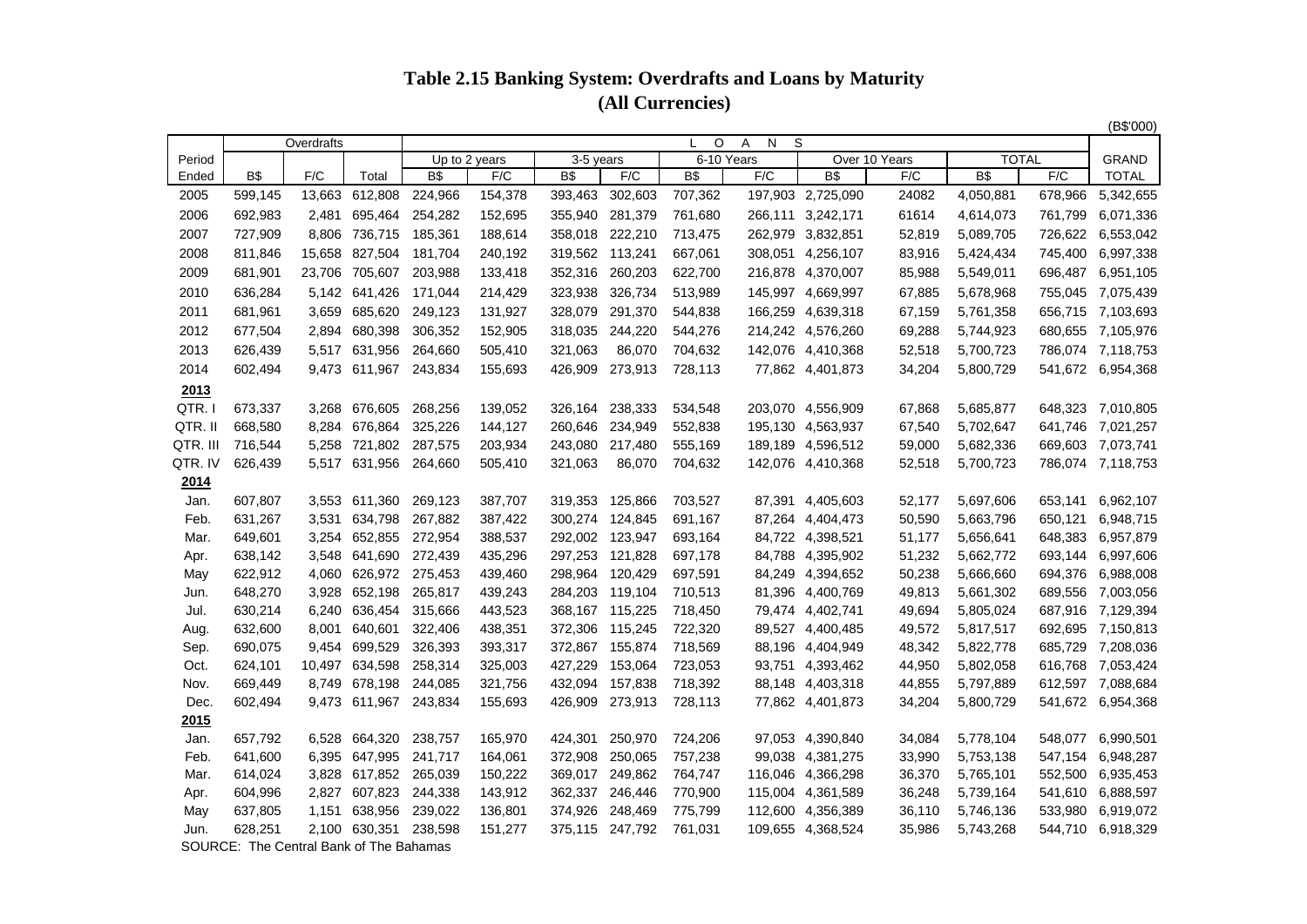|                 |             |           |                       |               |              |         |                             | (B\$'000) |
|-----------------|-------------|-----------|-----------------------|---------------|--------------|---------|-----------------------------|-----------|
| Period<br>Ended | Agriculture | Fisheries | Mining &<br>Quarrying | Manufacturing | Distribution | Tourism | Entertainment<br>& Catering | Transport |
| 2005            | 10,295      | 14,664    | 15,263                | 47,373        | 178,683      | 258,657 | 63,562                      | 20,924    |
| 2006            | 11,289      | 13,259    | 11,188                | 51,663        | 216,987      | 253,677 | 59,276                      | 22,892    |
|                 | 11,244      |           | 7,101                 |               |              |         |                             |           |
| 2007            |             | 10,735    |                       | 52,514        | 195,390      | 244,820 | 46,953                      | 24,790    |
| 2008            | 14,984      | 9,889     | 1,456                 | 41,139        | 178,634      | 212,475 | 36,366                      | 28,213    |
| 2009            | 15,660      | 7,715     | 807                   | 37,118        | 147,880      | 198,864 | 44,130                      | 28,033    |
| 2010            | 15,043      | 6,136     | 3,393                 | 32,611        | 161,995      | 137,400 | 50,545                      | 35,204    |
| 2011            | 13,434      | 8,571     | 2,703                 | 38,787        | 171,128      | 70,265  | 67,058                      | 37,265    |
| 2012            | 14,323      | 8,412     | 2,399                 | 41,744        | 216,145      | 65,279  | 64,131                      | 42,020    |
| 2013            | 11,233      | 7,037     | 2,487                 | 52,457        | 214,295      | 47,714  | 79,700                      | 36,250    |
| 2014            | 11,032      | 8,254     | 2,307                 | 37,310        | 187,583      | 35,771  | 77,136                      | 45,777    |
| 2013            |             |           |                       |               |              |         |                             |           |
| QTR.I           | 14,490      | 7,167     | 2,346                 | 42,044        | 209,826      | 59,595  | 62,077                      | 42,171    |
| QTR. II         | 15,430      | 7,266     | 2,209                 | 48,560        | 217,809      | 55,127  | 60,368                      | 41,693    |
| QTR. III        | 12,653      | 10,084    | 2,247                 | 52,094        | 219,681      | 51,069  | 78,014                      | 36,988    |
| QTR. IV         | 11,233      | 7,037     | 2,487                 | 52,457        | 214,295      | 47,714  | 79,700                      | 36,250    |
| 2014            |             |           |                       |               |              |         |                             |           |
| Jan.            | 10,868      | 8,140     | 2,484                 | 48,344        | 218,907      | 47,404  | 79,503                      | 37,358    |
| Feb.            | 10,839      | 7,189     | 2,493                 | 50,874        | 216,613      | 48,699  | 79,805                      | 37,224    |
| Mar.            | 10,908      | 8,892     | 2,493                 | 52,827        | 214,838      | 47,786  | 79,563                      | 37,781    |
| Apr.            | 10,438      | 7,996     | 2,436                 | 50,653        | 212,674      | 42,099  | 79,345                      | 37,891    |
| May             | 11,394      | 7,543     | 2,421                 | 51,305        | 211,666      | 42,881  | 79,590                      | 37,908    |
| Jun.            | 11,579      | 8,036     | 2,408                 | 51,831        | 212,037      | 41,356  | 78,705                      | 39,041    |
| Jul.            | 11,396      | 9,180     | 2,390                 | 54,350        | 214,637      | 38,679  | 79,012                      | 38,061    |
| Aug.            | 10,982      | 12,782    | 2,371                 | 47,657        | 209,262      | 35,841  | 79,091                      | 38,717    |
| Sep.            | 11,163      | 12,991    | 2,356                 | 49,497        | 212,255      | 36,507  | 78,531                      | 43,649    |
| Oct.            | 11,476      | 9,785     | 2,336                 | 36,934        | 192,440      | 36,228  | 78,628                      | 44,730    |
| Nov.            | 11,332      | 8,241     | 2,324                 | 35,869        | 189,781      | 36,534  | 78,344                      | 44,203    |
| Dec.            | 11,032      | 8,254     | 2,307                 | 37,310        | 187,583      | 35,771  | 77,136                      | 45,777    |
| 2015            |             |           |                       |               |              |         |                             |           |
| Jan.            | 10,406      | 7,271     | 2,305                 | 34,920        | 189,329      | 33,304  | 76,387                      | 48,279    |
| Feb.            | 9,634       | 6,414     | 2,294                 | 33,397        | 188,997      | 41,452  | 75,483                      | 48,071    |
| Mar.            | 9,877       | 7,975     | 2,262                 | 30,681        | 190,042      | 32,030  | 74,639                      | 47,402    |
| Apr.            | 10,309      | 5,101     | 2,263                 | 28,793        | 189,695      | 27,091  | 76,094                      | 40,666    |
| May             | 10,967      | 4,913     | 2,263                 | 27,167        | 187,442      | 27,741  | 75,885                      | 40,843    |
| Jun.            | 10,584      | 5,012     | 2,266                 | 33,151        | 186,505      | 25,670  | 73,290                      | 40,018    |

**Table 2.16 Banking System: Sectoral Distribution of Credit (All Currencies)**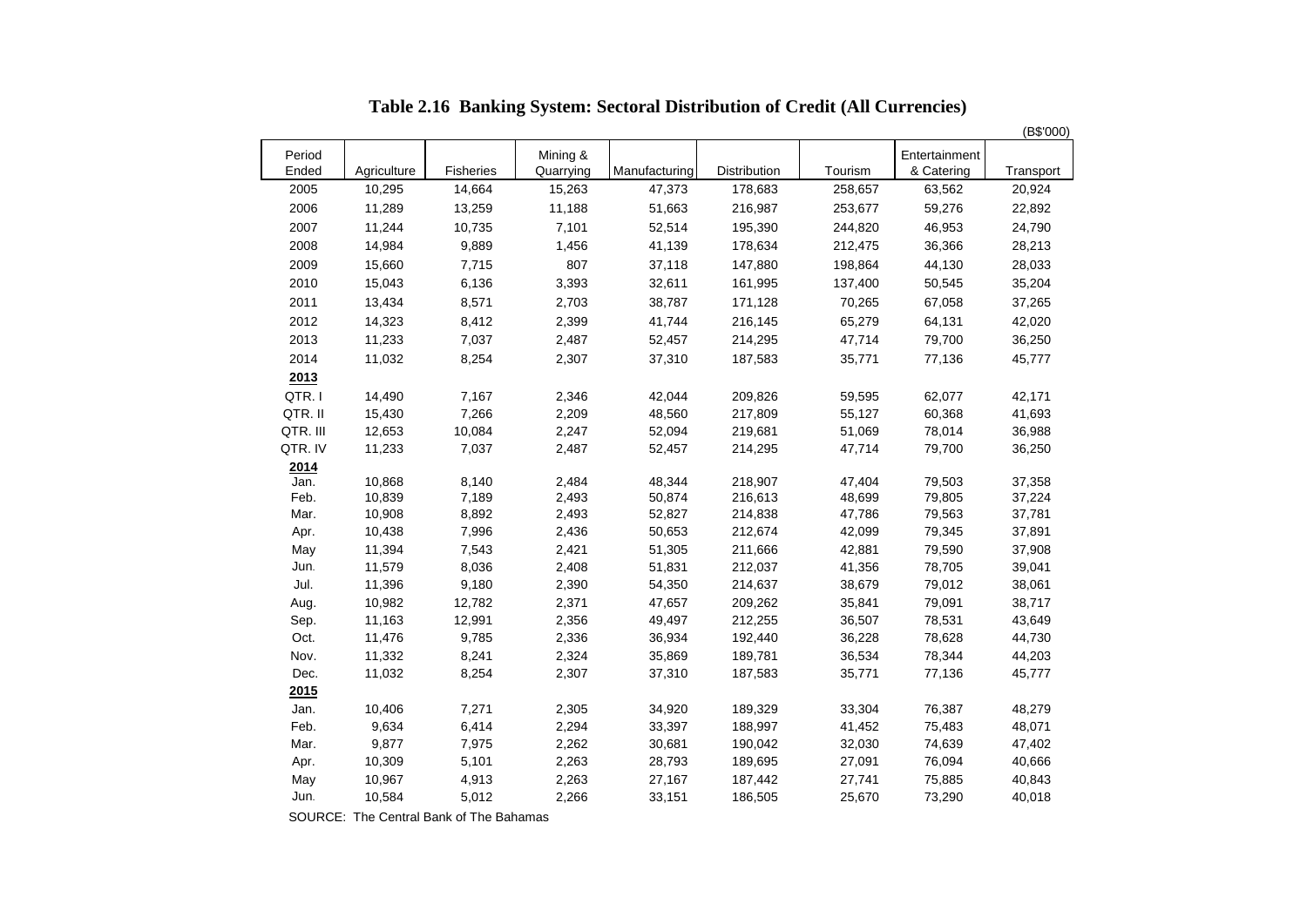|          |              |            |                      |                 |                       |           |               | (B\$'000) |
|----------|--------------|------------|----------------------|-----------------|-----------------------|-----------|---------------|-----------|
| Period   |              |            | Rest of              | Private         | Professional &        |           |               |           |
| Ended    | Construction | Government | <b>Public Sector</b> | Financial Inst. | <b>Other Services</b> | Personal  | Miscellaneous | TOTAL     |
| 2005     | 312,768      | 150,740    | 265,809              | 20,050          | 125,501               | 3,525,779 | 332,587       | 5,342,655 |
| 2006     | 412,324      | 156,261    | 268,071              | 27,776          | 156,378               | 4,078,040 | 332,255       | 6,071,336 |
| 2007     | 460,204      | 120,321    | 243,896              | 27,244          | 149,620               | 4,618,013 | 340,197       | 6,553,042 |
| 2008     | 445,961      | 145,833    | 343,543              | 20,241          | 168,047               | 4,989,070 | 361,487       | 6,997,338 |
| 2009     | 409,561      | 76,516     | 305,900              | 21,454          | 124,431               | 5,031,769 | 501,267       | 6,951,105 |
| 2010     | 438,969      | 180,335    | 339,796              | 18,607          | 143,026               | 5,115,487 | 396,892       | 7,075,439 |
| 2011     | 424,809      | 145,748    | 326,823              | 21,589          | 117,189               | 5,189,423 | 468,901       | 7,103,693 |
| 2012     | 422,240      | 152,375    | 338,450              | 18,541          | 116,055               | 5,205,726 | 398,136       | 7,105,976 |
| 2013     | 450,602      | 253,606    | 329,770              | 22,152          | 83,047                | 5,244,606 | 283,797       | 7,118,753 |
| 2014     | 363,728      | 352,121    | 251,252              | 19,619          | 57,730                | 5,260,977 | 243,771       | 6,954,368 |
| 2013     |              |            |                      |                 |                       |           |               |           |
| QTR.I    | 405,909      | 147,566    | 340,405              | 15,892          | 112,740               | 5,189,238 | 359,339       | 7,010,805 |
| QTR. II  | 409,294      | 164,027    | 340,816              | 21,887          | 103,764               | 5,180,103 | 352,904       | 7,021,257 |
| QTR. III | 420,204      | 201,820    | 357,646              | 21,167          | 103,706               | 5,179,474 | 326,894       | 7,073,741 |
| QTR. IV  | 450,602      | 253,606    | 329,770              | 22,152          | 83,047                | 5,244,606 | 283,797       | 7,118,753 |
| 2014     |              |            |                      |                 |                       |           |               |           |
| Jan.     | 444,775      | 109,979    | 333,866              | 22,010          | 84,757                | 5,239,856 | 273,856       | 6,962,107 |
| Feb.     | 443,266      | 138,808    | 298,616              | 21,723          | 82,658                | 5,237,527 | 272,381       | 6,948,715 |
| Mar.     | 449,312      | 153,783    | 304,119              | 20,532          | 82,038                | 5,230,968 | 262,039       | 6,957,879 |
| Apr.     | 441,492      | 223,988    | 301,852              | 11,595          | 82,728                | 5,233,907 | 258,512       | 6,997,606 |
| May      | 441,062      | 207,041    | 303,112              | 11,007          | 80,506                | 5,237,075 | 263,497       | 6,988,008 |
| Jun.     | 435,393      | 230,938    | 300,601              | 10,543          | 81,634                | 5,237,852 | 261,102       | 7,003,056 |
| Jul.     | 431,974      | 345,338    | 300,115              | 11,013          | 80,897                | 5,250,791 | 261,561       | 7,129,394 |
| Aug.     | 438,099      | 343,744    | 296,694              | 21,694          | 80,566                | 5,262,720 | 270,593       | 7,150,813 |
| Sep.     | 432,944      | 408,226    | 298,391              | 20,798          | 80,136                | 5,261,721 | 258,871       | 7,208,036 |
| Oct.     | 396,362      | 374,498    | 303,004              | 20,162          | 56,325                | 5,244,576 | 245,940       | 7,053,424 |
| Nov.     | 385,567      | 415,949    | 298,310              | 18,701          | 57,739                | 5,259,687 | 246,103       | 7,088,684 |
| Dec.     | 363,728      | 352,121    | 251,252              | 19,619          | 57,730                | 5,260,977 | 243,771       | 6,954,368 |
| 2015     |              |            |                      |                 |                       |           |               |           |
| Jan.     | 362,711      | 394,677    | 255,210              | 19,050          | 56,596                | 5,247,510 | 252,544       | 6,990,499 |
| Feb.     | 364,804      | 357,144    | 248,378              | 18,123          | 55,774                | 5,239,727 | 258,596       | 6,948,288 |
| Mar.     | 351,573      | 356,539    | 265,976              | 19,221          | 53,906                | 5,233,675 | 259,655       | 6,935,453 |
| Apr.     | 356,517      | 331,481    | 269,011              | 18,642          | 53,836                | 5,227,659 | 251,439       | 6,888,597 |
| May      | 357,972      | 371,405    | 264,292              | 18,487          | 55,872                | 5,230,501 | 243,322       | 6,919,072 |
| Jun.     | 359,073      | 362,153    | 264,914              | 18,922          | 70,724                | 5,228,743 | 237,304       | 6,918,329 |

**Table 2.16 Banking System: Sectoral Distribution of Credit (All Currencies) (continued)**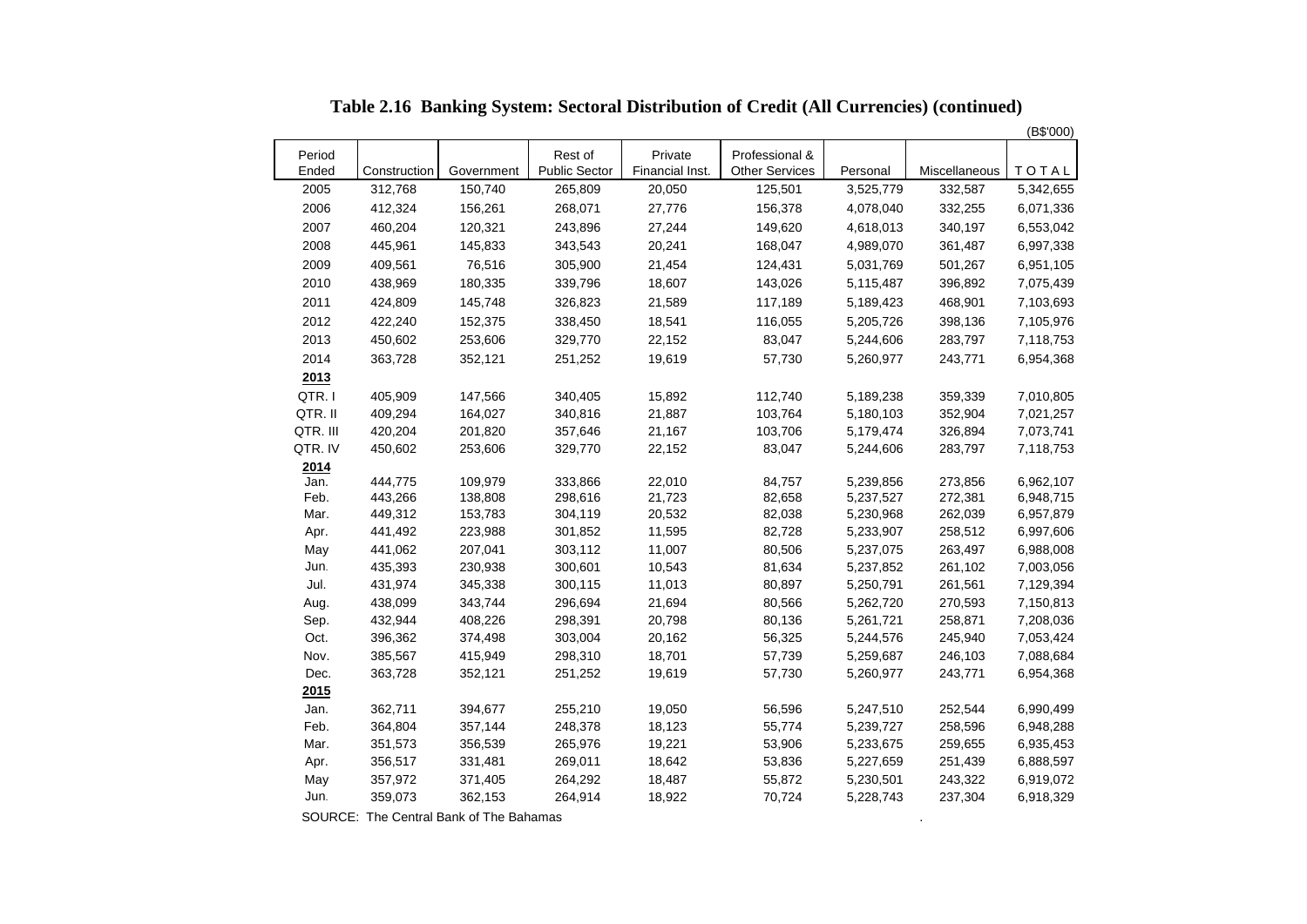|          |             |           |           |               |              |         |                 | (B\$'000) |
|----------|-------------|-----------|-----------|---------------|--------------|---------|-----------------|-----------|
| Period   |             |           | Mining &  |               |              |         | Entertainment & |           |
| Ended    | Agriculture | Fisheries | Quarrying | Manufacturing | Distribution | Tourism | Catering        | Transport |
|          |             |           |           |               |              |         |                 |           |
| 2005     | 10,295      | 14,664    | 963       | 28,354        | 174,224      | 30,610  | 19,850          | 13,505    |
| 2006     | 11,289      | 13,259    | 855       | 37,319        | 196,222      | 34,591  | 24,738          | 16,660    |
| 2007     | 11,244      | 10,735    | 1,134     | 35,737        | 177,723      | 33,539  | 24,534          | 19,755    |
| 2008     | 14,984      | 9,889     | 1,166     | 28,428        | 164,048      | 28,994  | 25,225          | 20,960    |
| 2009     | 15,660      | 7,715     | 807       | 26,793        | 132,807      | 35,747  | 30,012          | 22,499    |
| 2010     | 15,043      | 6,136     | 3,393     | 30,209        | 150,495      | 22,987  | 26,270          | 30,481    |
| 2011     | 13,434      | 8,571     | 2,703     | 38,120        | 160,776      | 20,875  | 41,094          | 33,541    |
| 2012     | 14,323      | 8,412     | 2,399     | 41,744        | 206,848      | 21,291  | 44,573          | 38,037    |
| 2013     | 11,233      | 7,037     | 2,487     | 50,432        | 163,806      | 16,232  | 43,887          | 32,652    |
| 2014     | 11,032      | 8,254     | 2,307     | 28,563        | 136,570      | 16,544  | 41,324          | 40,642    |
| 2013     |             |           |           |               |              |         |                 |           |
| QTR.I    | 14,490      | 7,167     | 2,346     | 41,683        | 200,856      | 17,827  | 43,639          | 38,284    |
| QTR. II  | 15,430      | 7,266     | 2,209     | 44,574        | 207,691      | 17,486  | 42,805          | 37,904    |
| QTR. III | 12,653      | 10,084    | 2,247     | 51,619        | 170,768      | 15,131  | 43,014          | 33,294    |
| QTR. IV  | 11,233      | 7,037     | 2,487     | 50,432        | 163,806      | 16,232  | 43,887          | 32,652    |
| 2014     |             |           |           |               |              |         |                 |           |
| Jan.     | 10,868      | 8,140     | 2,484     | 47,996        | 168,954      | 17,259  | 43,690          | 33,794    |
| Feb.     | 10,839      | 7,189     | 2,493     | 50,593        | 166,756      | 20,091  | 43,991          | 33,616    |
| Mar.     | 10,908      | 8,892     | 2,493     | 52,549        | 165,076      | 19,983  | 43,750          | 33,473    |
| Apr.     | 10,438      | 7,996     | 2,436     | 50,379        | 163,447      | 15,577  | 43,532          | 33,390    |
| May      | 11,394      | 7,543     | 2,421     | 51,034        | 162,405      | 16,579  | 43,777          | 33,366    |
| Jun.     | 11,579      | 8,036     | 2,408     | 50,905        | 163,002      | 15,874  | 42,892          | 34,483    |
| Jul.     | 11,396      | 9,180     | 2,390     | 50,882        | 164,824      | 14,386  | 42,762          | 33,357    |
| Aug.     | 10,982      | 12,782    | 2,371     | 42,629        | 159,448      | 14,800  | 42,841          | 33,876    |
| Sep.     | 11,163      | 12,991    | 2,356     | 42,895        | 162,633      | 13,599  | 42,281          | 38,689    |
| Oct.     | 11,476      | 9,785     | 2,336     | 28,764        | 142,302      | 14,135  | 42,378          | 39,721    |
| Nov.     | 11,332      | 8,241     | 2,324     | 28,592        | 139,649      | 14,553  | 42,094          | 39,185    |
| Dec.     | 11,032      | 8,254     | 2,307     | 28,563        | 136,570      | 16,544  | 41,324          | 40,642    |
| 2015     |             |           |           |               |              |         |                 |           |
| Jan.     | 10,406      | 7,271     | 2,305     | 28,767        | 139,974      | 14,835  | 40,575          | 43,114    |
| Feb.     | 9,634       | 6,414     | 2,294     | 27,541        | 139,647      | 23,036  | 39,671          | 43,039    |
| Mar.     | 9,877       | 7,975     | 2,262     | 26,626        | 140,890      | 14,968  | 39,264          | 42,405    |
| Apr.     | 10,309      | 5,101     | 2,263     | 25,883        | 141,123      | 12,566  | 40,719          | 36,625    |
| May      | 10,967      | 4,913     | 2,263     | 25,934        | 139,082      | 13,432  | 40,699          | 36,837    |
| Jun.     | 10,584      | 5,012     | 2,266     | 30,893        | 138,342      | 12,679  | 38,979          | 36,047    |

**Table 2.17 Banking System: Sectoral Distribution of Credit (B\$)**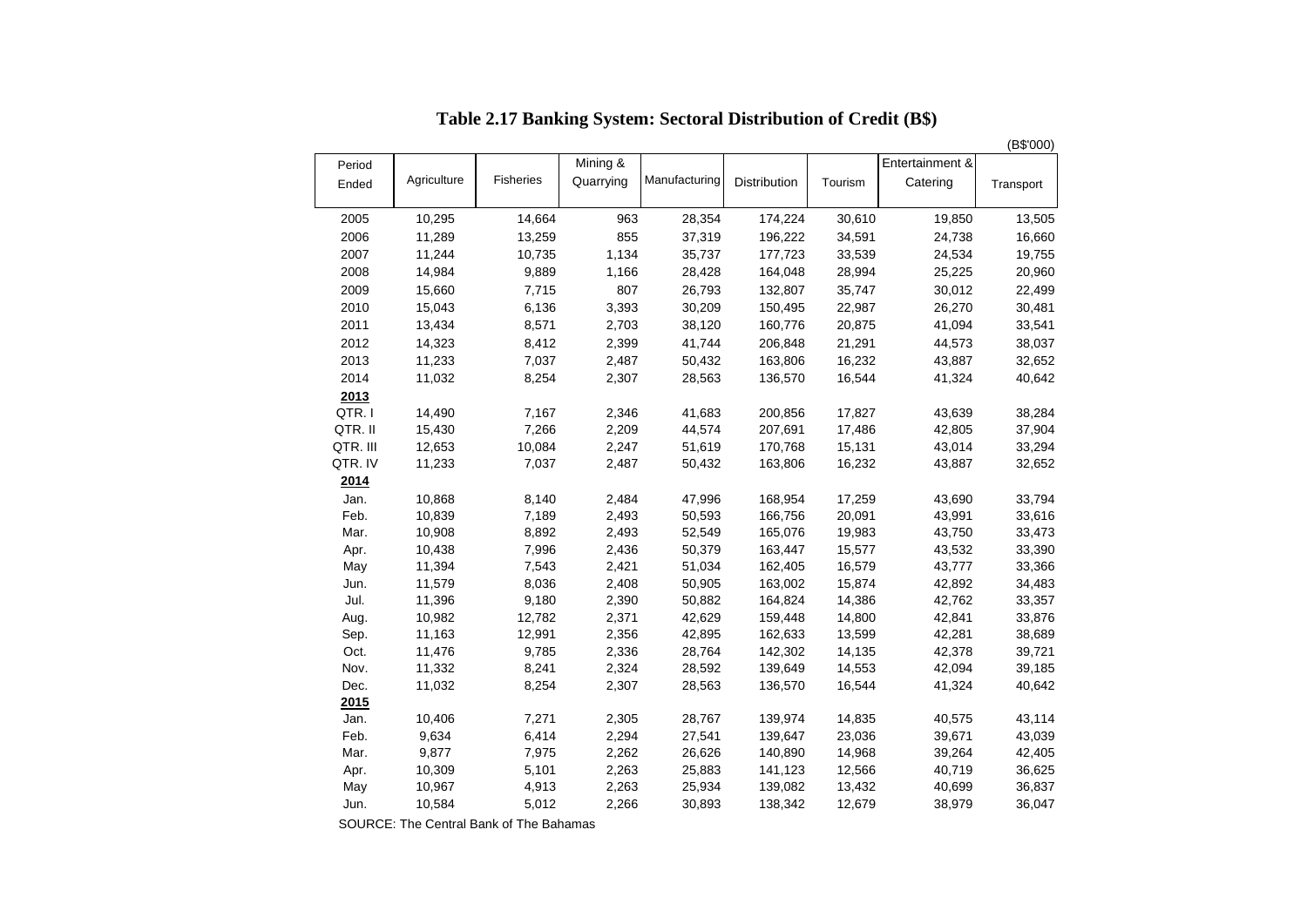**Table 2.17 Banking System: Sectoral Distribution of Credit (B\$) (continued)**

|             |                    |                    |                      |                  |                                |                        |                    | (B\$'000)              |
|-------------|--------------------|--------------------|----------------------|------------------|--------------------------------|------------------------|--------------------|------------------------|
| Period      |                    |                    | Rest of              | Private          | Professional &                 |                        |                    |                        |
| Ended       | Construction       | Government         | <b>Public Sector</b> |                  | Financial Inst. Other Services | Personal               | Miscellaneous      | TOTAL                  |
| 2005        | 258,240            | 128,974            | 73,822               | 11,430           | 114,679                        | 3,503,458              | 266,958            | 4,650,026              |
| 2006        | 300,423            | 113,218            | 42,128               | 26,033           | 145,094                        | 4,056,412              | 288,815            | 5,307,056              |
| 2007        | 326,511            | 97,152             | 28,870               | 26,125           | 138,328                        | 4,593,804              | 292,423            | 5,817,614              |
| 2008        | 333,825            | 141,926            | 26,578               | 19,397           | 157,863                        | 4,973,727              | 289,270            | 6,236,280              |
| 2009        | 280,533            | 72,806             | 21,146               | 20,696           | 122,042                        | 5,008,857              | 432,792            | 6,230,912              |
| 2010        | 308,465            | 110,335            | 48,768               | 18,589           | 139,847                        | 5,085,119              | 321,343            | 6,317,480              |
| 2011        | 281,728            | 145,748            | 34,534               | 21,157           | 115,138                        | 5,158,516              | 367,384            | 6,443,319              |
| 2012        | 286,307            | 145,411            | 48,753               | 18,095           | 112,086                        | 5,172,927              | 261,221            | 6,422,427              |
| 2013        | 315,522            | 128,606            | 55,957               | 12,142           | 76,169                         | 5,209,219              | 201,781            | 6,327,162              |
| 2014        | 271,819            | 352,121            | 27,707               | 19,618           | 53,141                         | 5,229,764              | 163,817            | 6,403,223              |
| 2013        |                    |                    |                      |                  |                                |                        |                    |                        |
| QTR.I       | 273,459            | 140,602            | 51,326               | 15,459           | 108,821                        | 5,155,997              | 247,258            | 6,359,214              |
| QTR. II     | 276,471            | 157,598            | 48,671               | 21,432           | 99,897                         | 5,146,025              | 245,768            | 6,371,227              |
| QTR. III    | 294,925            | 201,820            | 50,552               | 20,725           | 98,408                         | 5,149,398              | 244,242            | 6,398,880              |
| QTR. IV     | 315,522            | 128,606            | 55,957               | 12,142           | 76,169                         | 5,209,219              | 201,781            | 6,327,162              |
| 2014        |                    |                    |                      |                  |                                |                        |                    |                        |
| Jan.        | 312,711            | 109,979            | 60,788               | 12,009           | 77,895                         | 5,204,532              | 194,314            | 6,305,413              |
| Feb.        | 310,437            | 138,808            | 27,395               | 11,722           | 75,847                         | 5,201,939              | 193,347            | 6,295,063              |
| Mar.        | 316,133            | 153,783            | 33,755               | 10,531           | 75,267                         | 5,195,637              | 184,012            | 6,306,242              |
| Apr.        | 315,449            | 157,988            | 31,994               | 11,594           | 75,953                         | 5,198,809              | 181,932            | 6,300,914              |
| May         | 315,757            | 141,041            | 35,525               | 11,006           | 73,767                         | 5,201,820              | 182,137            | 6,289,572              |
| Jun.        | 310,129            | 164,938            | 34,608               | 10,542           | 75,678                         | 5,203,588              | 180,910            | 6,309,572              |
| Jul.        | 308,822            | 279,338            | 36,167               | 11,012           | 74,927                         | 5,216,274              | 179,521            | 6,435,238              |
| Aug.        | 315,013            | 277,744            | 25,238               | 21,693           | 74,637                         | 5,228,434              | 187,629            | 6,450,117              |
| Sep.        | 316,188            | 342,226            | 27,501               | 20,797           | 74,207                         | 5,227,546              | 177,781            | 6,512,853              |
| Oct.        | 282,934            | 374,498            | 26,795               | 20,161           | 50,505                         | 5,214,054              | 166,315            | 6,426,159              |
| Nov.        | 271,773            | 415,949            | 26,254               | 18,700           | 53,024                         | 5,229,092              | 166,577            | 6,467,339              |
| Dec.        | 271,819            | 352,121            | 27,707               | 19,618           | 53,141                         | 5,229,764              | 163,817            | 6,403,223              |
| 2015        |                    |                    |                      |                  |                                |                        |                    |                        |
| Jan.        | 271,119            | 394,677            | 32,684               | 19,049           | 51,658                         | 5,216,047              | 163,412            | 6,435,893              |
| Feb.        | 271,901            | 357,144            | 27,107               | 18,122           | 51,039                         | 5,208,001              | 170,150            | 6,394,740              |
| Mar.        | 267,216            | 356,539            | 27,109               | 19,221           | 49,134                         | 5,202,426              | 173,213            | 6,379,125              |
| Apr.<br>May | 271,772<br>273,899 | 331,481<br>371,405 | 30,947<br>28,018     | 18,642<br>18,487 | 49,169<br>48,793               | 5,196,431<br>5,199,214 | 171,129<br>169,998 | 6,344,160<br>6,383,941 |
| Jun.        | 275,473            | 362,153            | 30,247               | 18,921           | 48,740                         | 5,197,875              | 163,308            | 6,371,519              |
|             |                    |                    |                      |                  |                                |                        |                    |                        |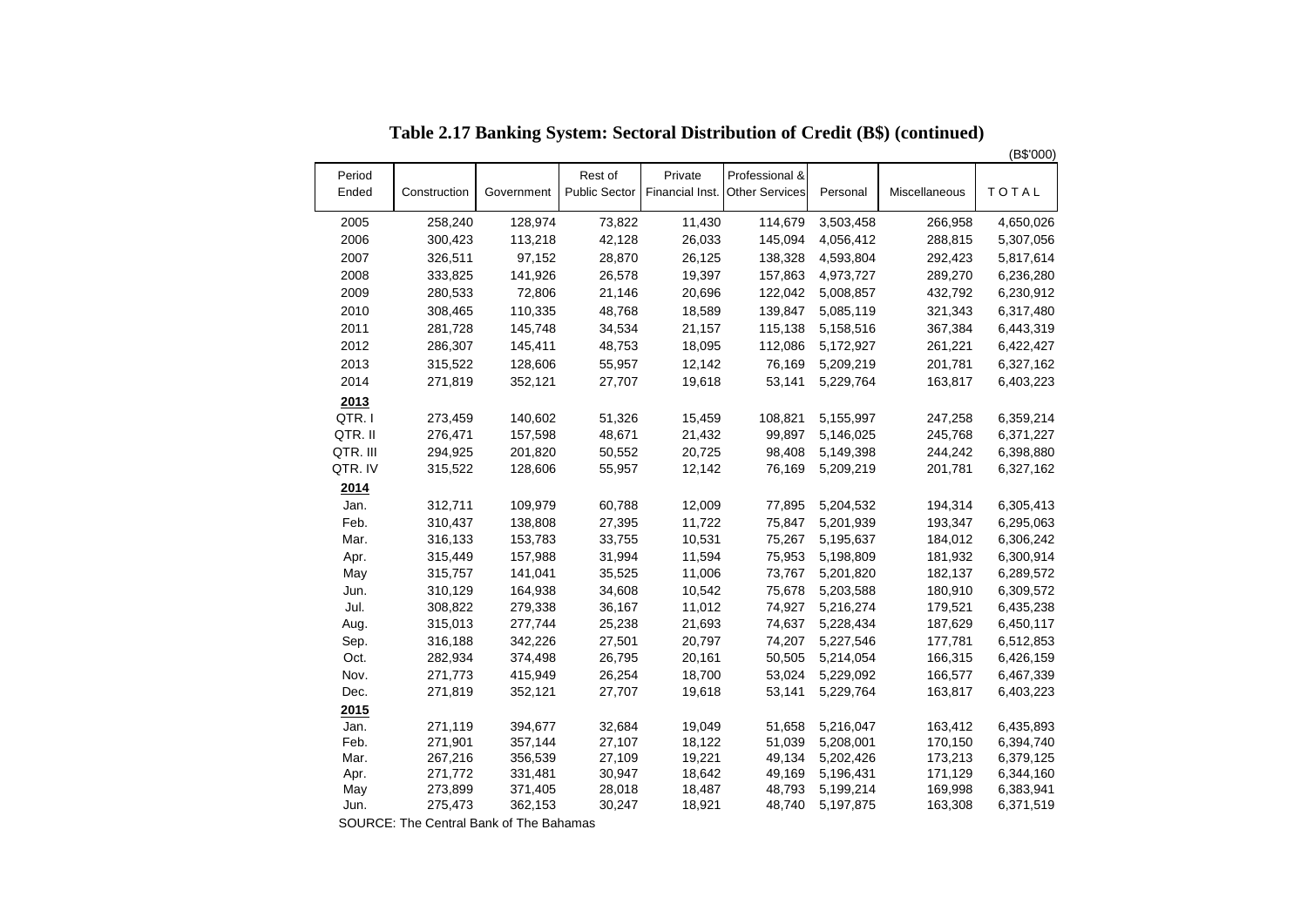**Table 2.18 Banking System: Sectoral Distribution of Credit (F/C)**

|          |                          |                          |                          |               |              |         |               | (B\$'000) |
|----------|--------------------------|--------------------------|--------------------------|---------------|--------------|---------|---------------|-----------|
| Period   |                          |                          | Mining &                 |               |              |         | Entertainment |           |
| Ended    | Agriculture              | Fisheries                | Quarrying                | Manufacturing | Distribution | Tourism | & Catering    | Transport |
| 2005     | --                       | $\sim$                   | 14,300                   | 19,019        | 4,459        | 228,047 | 43,712        | 7,419     |
| 2006     | --                       | $\overline{\phantom{a}}$ | 10,333                   | 14,344        | 20,765       | 219,086 | 34,538        | 6,232     |
| 2007     | --                       |                          | 5,967                    | 16,777        | 17,667       | 211,281 | 22,419        | 5,035     |
| 2008     | $\overline{a}$           | $\sim$                   | 290                      | 12,711        | 14,586       | 183,481 | 11,141        | 7,253     |
| 2009     | --                       | --                       | Ξ.                       | 10,325        | 15,073       | 163,117 | 14,118        | 5,534     |
| 2010     | --                       | $\sim$                   | $\overline{\phantom{a}}$ | 2,402         | 11,500       | 114,413 | 24,275        | 4,723     |
| 2011     | --                       | --                       | --                       | 667           | 10,352       | 49,390  | 25,964        | 3,724     |
| 2012     | --                       | --                       | --                       | $\sim$        | 9,297        | 43,988  | 19,558        | 3,983     |
| 2013     | --                       | --                       | --                       | 2,025         | 50,489       | 31,482  | 35,813        | 3,598     |
| 2014     | $-$                      | $\sim$                   | $\overline{\phantom{a}}$ | 8,747         | 51,013       | 19,227  | 35,812        | 5,135     |
| 2013     |                          |                          |                          |               |              |         |               |           |
| QTR.I    | --                       | $\overline{\phantom{a}}$ | --                       | 361           | 8,970        | 41,768  | 18,438        | 3,887     |
| QTR. II  |                          |                          |                          | 3,986         | 10,118       | 37,641  | 17,563        | 3,789     |
| QTR. III | $\overline{a}$           |                          | --                       | 475           | 48,913       | 35,938  | 35,000        | 3,694     |
| QTR. IV  | --                       |                          | --                       | 2,025         | 50,489       | 31,482  | 35,813        | 3,598     |
| 2014     |                          |                          |                          |               |              |         |               |           |
| Jan.     | --                       | $\overline{a}$           | --                       | 348           | 49,953       | 30,145  | 35,813        | 3,564     |
| Feb.     | $-$                      | $\overline{a}$           | --                       | 281           | 49,857       | 28,608  | 35,814        | 3,608     |
| Mar.     | --                       | --                       | --                       | 278           | 49,762       | 27,803  | 35,813        | 4,308     |
| Apr.     | --                       | $\sim$                   | --                       | 274           | 49,227       | 26,522  | 35,813        | 4,501     |
| May      | $-$                      | $\overline{\phantom{a}}$ | $\overline{a}$           | 271           | 49,261       | 26,302  | 35,813        | 4,542     |
| Jun.     | $-$                      |                          | --                       | 926           | 49,035       | 25,482  | 35,813        | 4,558     |
| Jul.     | --                       | --                       | --                       | 3,468         | 49,813       | 24,293  | 36,250        | 4,704     |
| Aug.     | ۰.                       | $\sim$                   | $\overline{\phantom{a}}$ | 5,028         | 49,814       | 21,041  | 36,250        | 4,841     |
| Sep.     | $\overline{\phantom{a}}$ | $\sim$                   | $\sim$                   | 6,602         | 49,622       | 22,908  | 36,250        | 4,960     |
| Oct.     | $-$                      | $\overline{a}$           | --                       | 8,170         | 50,138       | 22,093  | 36,250        | 5,009     |
| Nov.     | --                       | --                       | --                       | 7,277         | 50,132       | 21,981  | 36,250        | 5,018     |
| Dec.     | $\overline{a}$           | $\overline{a}$           | --                       | 8,747         | 51,013       | 19,227  | 35,812        | 5,135     |
| 2015     |                          |                          |                          |               |              |         |               |           |
| Jan.     | $-$                      | $-$                      | ۵.                       | 6,153         | 49,355       | 18,469  | 35,812        | 5,165     |
| Feb.     | $\overline{a}$           | $\overline{a}$           | --                       | 5,856         | 49,350       | 18,416  | 35,812        | 5,032     |
| Mar.     | $-$                      | $-$                      | --                       | 4,055         | 49,152       | 17,062  | 35,375        | 4,997     |
| Apr.     | --                       | $\sim$                   | $\sim$                   | 2,910         | 48,572       | 14,525  | 35,375        | 4,041     |
| May      | $-$                      | $\overline{a}$           | $\sim$                   | 1,233         | 48,360       | 14,309  | 35,186        | 4,006     |
| Jun.     | --                       | $\sim$                   | --                       | 2,258         | 48,163       | 12,991  | 34,311        | 3,971     |
|          |                          |                          |                          |               |              |         |               |           |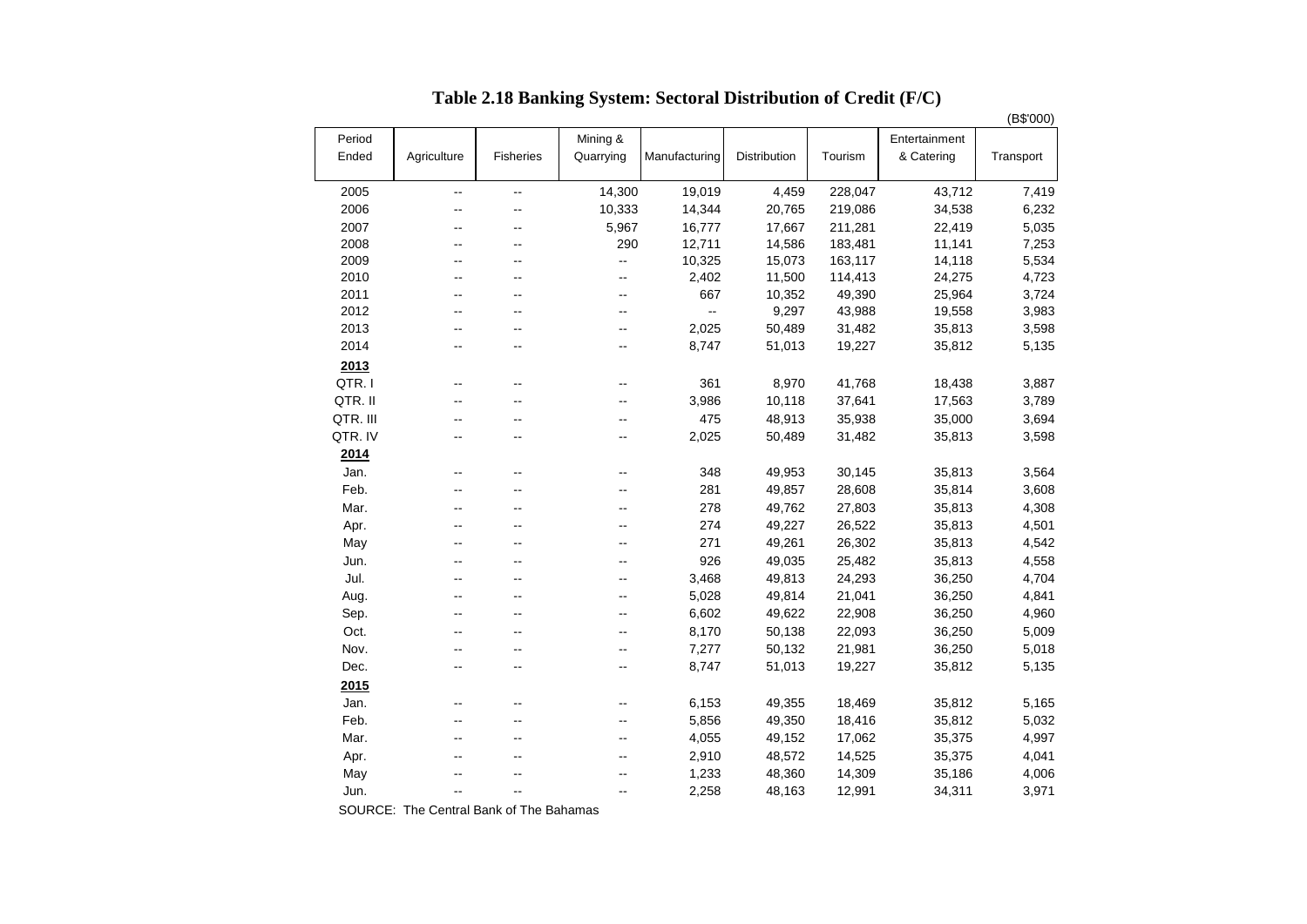|          |              |                          |               |              |                                |          |               | (B\$'000) |
|----------|--------------|--------------------------|---------------|--------------|--------------------------------|----------|---------------|-----------|
| Period   |              |                          | Rest of       | Private      | Professional &                 |          |               |           |
| Ended    | Construction | Government               | Public Sector |              | Financial Inst. Other Services | Personal | Miscellaneous | TOTAL     |
|          |              |                          |               |              |                                |          |               |           |
| 2005     | 54,528       | 21,766                   | 191,987       | 8,620        | 10,822                         | 22,321   | 65,629        | 692,629   |
| 2006     | 111,901      | 43,043                   | 225,943       | 1,743        | 11,284                         | 21,628   | 43,440        | 764,280   |
| 2007     | 133,693      | 23,169                   | 215,026       | 1,119        | 11,292                         | 24,209   | 47,774        | 735,428   |
| 2008     | 112,136      | 3,907                    | 316,965       | 844          | 10,184                         | 15,343   | 72,217        | 761,058   |
| 2009     | 129,028      | 3,710                    | 284,754       | 758          | 2,389                          | 22,912   | 68,475        | 720,193   |
| 2010     | 130,504      | 70,000                   | 291,028       | 18           | 3,179                          | 30,368   | 75,549        | 757,959   |
| 2011     | 143,081      | 44                       | 292,289       | 432          | 2,051                          | 30,907   | 101,517       | 660,374   |
| 2012     | 135,933      | 6,964                    | 289,697       | 446          | 3,969                          | 32,799   | 136,915       | 683,549   |
| 2013     | 135,080      | 125,000                  | 273,813       | 10,010       | 6,878                          | 35,387   | 82,016        | 791,591   |
| 2014     | 91,909       |                          | 223,545       | 1            | 4,589                          | 31,213   | 79,954        | 551,145   |
| 2013     |              |                          |               |              |                                |          |               |           |
| QTR.I    | 132,450      | 6,964                    | 289,079       | 433          | 3,919                          | 33,241   | 112,081       | 651,591   |
| QTR. II  | 132,823      | 6,429                    | 292,145       | 455          | 3,867                          | 34,078   | 107,136       | 650,030   |
| QTR. III | 125,279      |                          | 307,094       | 442          | 5,298                          | 30,076   | 82,652        | 674,861   |
| QTR. IV  | 135,080      | 125,000                  | 273,813       | 10,010       | 6,878                          | 35,387   | 82,016        | 791,591   |
| 2014     |              |                          |               |              |                                |          |               |           |
| Jan.     | 132,064      | $\overline{\phantom{a}}$ | 273,078       | 10,001       | 6,862                          | 35,324   | 79,542        | 656,694   |
| Feb.     | 132,829      |                          | 271,221       | 10,001       | 6,811                          | 35,588   | 79,034        | 653,652   |
| Mar.     | 133,179      | $\overline{\phantom{a}}$ | 270,364       | 10,001       | 6,771                          | 35,331   | 78,027        | 651,637   |
| Apr.     | 126,043      | 66,000                   | 269,858       | 1            | 6,775                          | 35,098   | 76,580        | 696,692   |
| May      | 125,305      | 66,000                   | 267,587       | 1            | 6,739                          | 35,255   | 81,360        | 698,436   |
| Jun.     | 125,264      | 66,000                   | 265,993       | 1            | 5,956                          | 34,264   | 80,192        | 693,484   |
| Jul.     | 123,152      | 66,000                   | 263,948       | 1            | 5,970                          | 34,517   | 82,040        | 694,156   |
| Aug.     | 123,086      | 66,000                   | 271,456       | $\mathbf 1$  | 5,929                          | 34,286   | 82,964        | 700,696   |
| Sep.     | 116,756      | 66,000                   | 270,890       | $\mathbf{1}$ | 5,929                          | 34,175   | 81,090        | 695,183   |
| Oct.     | 113,428      | 44                       | 276,209       | 1            | 5,820                          | 30,522   | 79,625        | 627,265   |
| Nov.     | 113,794      | $\overline{\phantom{a}}$ | 272,056       | 1            | 4,715                          | 30,595   | 79,526        | 621,345   |
| Dec.     | 91,909       | $\sim$                   | 223,545       | $\mathbf{1}$ | 4,589                          | 31,213   | 79,954        | 551,145   |
| 2015     |              |                          |               |              |                                |          |               |           |
| Jan.     | 91,592       | $\overline{\phantom{a}}$ | 222,526       | $\mathbf 1$  | 4,938                          | 31,463   | 89,132        | 554,606   |
| Feb.     | 92,903       | $\overline{\phantom{a}}$ | 221,271       | 1            | 4,735                          | 31,726   | 88,446        | 553,548   |
| Mar.     | 84,357       | $\overline{\phantom{a}}$ | 238,867       | --           | 4,772                          | 31,249   | 86,442        | 556,328   |
| Apr.     | 84,745       | $\overline{\phantom{a}}$ | 238,064       | --           | 4,667                          | 31,228   | 80,310        | 544,437   |
| May      | 84,073       | $\overline{\phantom{a}}$ | 236,274       | --           | 7,079                          | 31,287   | 73,324        | 535,131   |
| Jun.     | 83,600       | $\sim$ $-$               | 234,667       | $\mathbf{1}$ | 21,984                         | 30,868   | 73,996        | 546,810   |

**Table 2.18 Banking System: Sectoral Distribution of Credit (F/C) (continued)**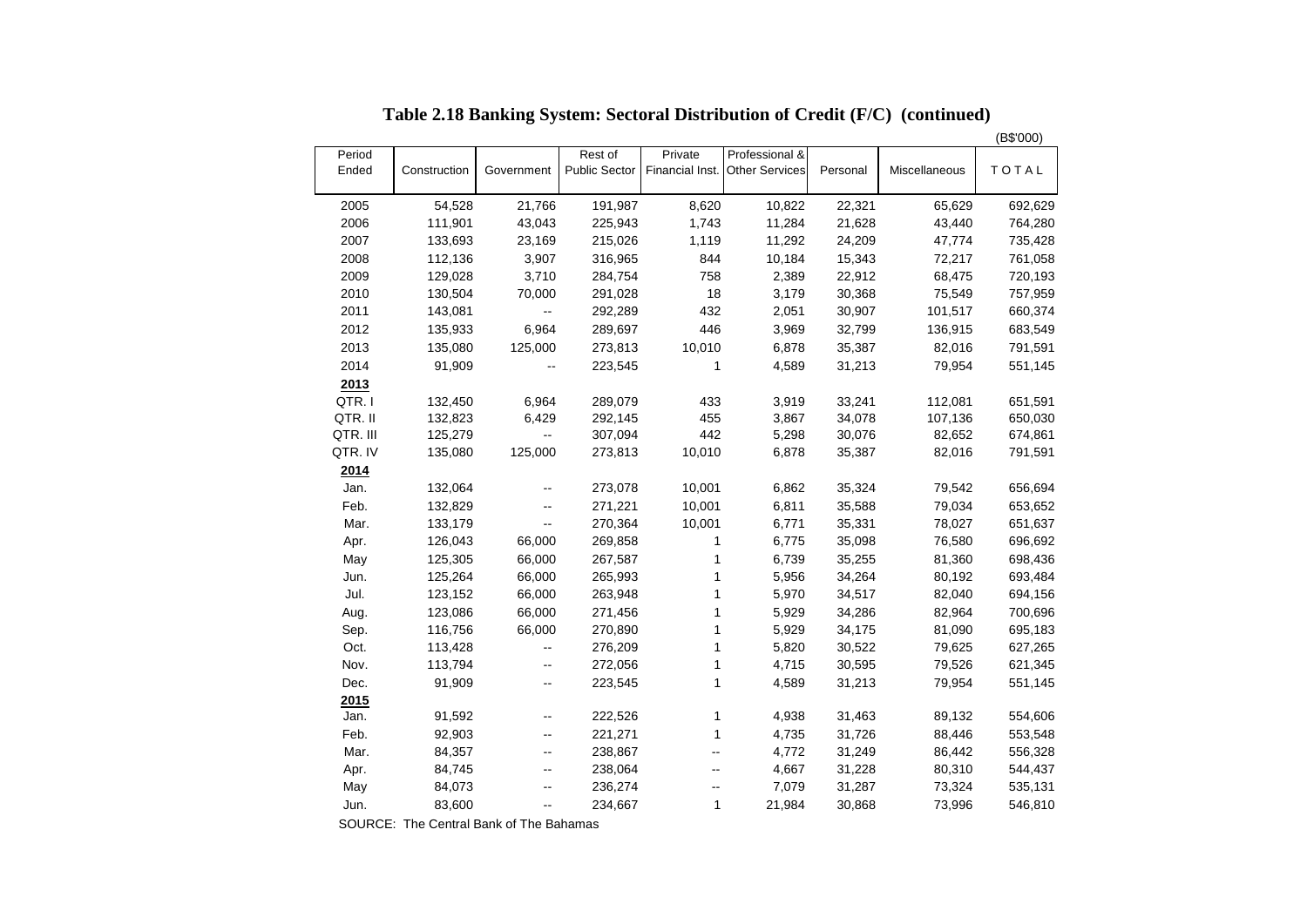## **Table 2.19 Summary of Bank Consumer Installment Credit <sup>1</sup>**

|          |             |            |            |                   | (B\$ '000) |  |  |  |
|----------|-------------|------------|------------|-------------------|------------|--|--|--|
| Period   | Debt        |            |            | PAST DUE ACCOUNTS |            |  |  |  |
| Ended    | Outstanding | Repayments | New Credit | Number            | Value      |  |  |  |
| 2005     | 1,661,553   | 1,106,256  | 1,280,875  | 12,840            | 74,833     |  |  |  |
| 2006     | 1,903,081   | 1,167,892  | 1,409,420  | 19,275            | 83,610     |  |  |  |
| 2007     | 2,108,341   | 1,306,139  | 1,511,399  | 26,577            | 128,065    |  |  |  |
| 2008     | 2,244,409   | 1,353,351  | 1,489,419  | 26,654            | 150,023    |  |  |  |
| 2009     | 2,193,365   | 1,261,540  | 1,210,496  | 28,440            | 177,658    |  |  |  |
| 2010     | 2,140,945   | 1,291,034  | 1,238,614  | 23,602            | 178,374    |  |  |  |
| 2011     | 2,164,121   | 1,350,752  | 1,373,928  | 21,343            | 165,540    |  |  |  |
| 2012     | 2,155,210   | 1,380,080  | 1,371,169  | 22,767            | 154,269    |  |  |  |
| 2013     | 2,221,914   | 1,300,042  | 1,311,635  | 22,953            | 178,013    |  |  |  |
| 2014     | 2,272,416   | 1,306,349  | 1,356,851  | 8,883             | 205,972    |  |  |  |
| 2013     |             |            |            |                   |            |  |  |  |
| QTR.I    | 2,136,512   | 296,832    | 278,134    | 21,604            | 155,604    |  |  |  |
| QTR. II  | 2,132,668   | 329,358    | 325,514    | 21,533            | 175,167    |  |  |  |
| QTR. III | 2,139,356   | 340,663    | 347,351    | 22,566            | 175,144    |  |  |  |
| QTR. IV  | 2,221,914   | 333,189    | 360,636    | 22,953            | 178,013    |  |  |  |
| 2014     |             |            |            |                   |            |  |  |  |
| Jan.     | 2,217,865   | 97,883     | 93,834     | 13,487            | 201,872    |  |  |  |
| Feb.     | 2,215,212   | 98,351     | 95,698     | 13,046            | 202,856    |  |  |  |
| Mar.     | 2,211,007   | 108,110    | 103,905    | 12,844            | 200,370    |  |  |  |
| Apr.     | 2,223,477   | 104,922    | 117,392    | 9,583             | 192,268    |  |  |  |
| May      | 2,229,889   | 98,429     | 104,841    | 9,500             | 202,611    |  |  |  |
| Jun.     | 2,234,987   | 91,949     | 97,047     | 10,076            | 206,634    |  |  |  |
| Jul.     | 2,241,207   | 126,843    | 133,063    | 9,988             | 197,187    |  |  |  |
| Aug.     | 2,256,913   | 122,473    | 138,179    | 9,642             | 200,212    |  |  |  |
| Sep.     | 2,257,014   | 118,761    | 118,862    | 8,527             | 206,459    |  |  |  |
| Oct.     | 2,254,032   | 119,560    | 116,578    | 7,138             | 207,812    |  |  |  |
| Nov.     | 2,263,243   | 97,849     | 107,060    | 9,073             | 206,434    |  |  |  |
| Dec.     | 2,272,416   | 121,219    | 130,392    | 8,883             | 205,972    |  |  |  |
| 2015     |             |            |            |                   |            |  |  |  |
| Jan.     | 2,262,675   | 99,635     | 89,894     | 9,149             | 203,902    |  |  |  |
| Feb.     | 2,259,305   | 199,732    | 196,362    | 9,205             | 201,404    |  |  |  |
| Mar.     | 2,257,674   | 123,087    | 121,456    | 8,452             | 195,633    |  |  |  |
| Apr.     | 2,259,607   | 110,861    | 113,193    | 8,149             | 195,157    |  |  |  |
| May      | 2,266,811   | 110,459    | 119,211    | 7,803             | 189,103    |  |  |  |
| Jun.     | 2,271,265   | 124,835    | 127,621    | 7,799             | 188,104    |  |  |  |

SOURCE: The Central Bank of The Bahamas

<sup>1</sup>See notes to Table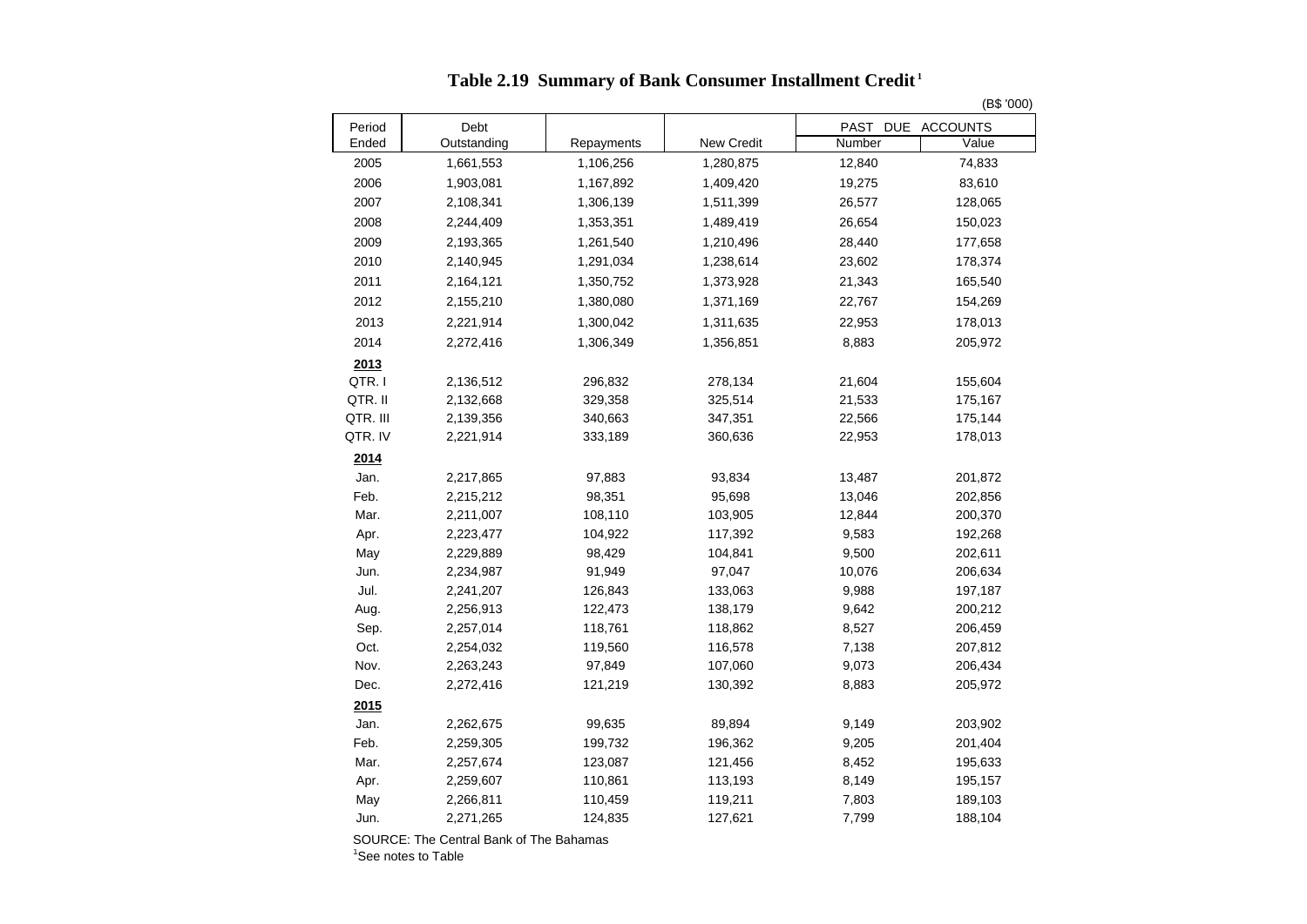#### (B\$'000) Furnishings Private | Taxis and | Commercial| & Domestic | | | | Home | Land | Consolidation | | Credit | | | PAST DUE ACCOUNTS| Period | Cars |Rented Cars| Vehicles | Appliances | Travel |Education | Medical |Improvement |Purchases | of Debt |Miscellaneous | Cards | TO<code>TAL | Number | Value |</code> **2011** QTR. I 181,837 889 3,214 14,072 24,291 49,148 15,773 125,429 240,987 734,975 479,768 253,023 2,123,406 25,059 181,038 QTR. II 182,112 794 3,274 13,131 25,543 47,050 15,731 121,350 239,710 766,315 476,373 250,021 2,141,404 21,327 168,248 QTR. III 174,192 1,138 3,027 11,610 26,261 37,647 15,011 126,413 242,256 797,592 461,332 253,505 2,149,984 23,630 171,304 QTR. IV 171,751 910 2,510 11,126 25,221 35,750 14,409 126,543 239,790 820,135 464,052 251,924 2,164,121 21,343 165,540 **2012** QTR. I169,956 987 2,368 10,462 23,832 34,230 13,786 122,885 234,789 815,617 483,468 242,294 2,154,674 21,112 163,819 QTR. II 174,077 974 2,299 10,297 24,413 32,733 13,304 126,732 237,847 813,370 499,683 239,549 2,175,278 20,651 167,912 QTR. III 176,222 1,055 2,213 11,993 27,239 35,731 13,247 124,114 233,149 804,306 508,667 242,130 2,180,066 20,688 148,270 QTR. IV 177,527 1,081 2,241 12,010 29,492 34,544 11,363 127,537 232,752 781,693 501,225 243,745 2,155,210 22,767 154,269 **2013** QTR. I176,465 970 2,176 11,621 27,784 33,448 11,123 128,389 228,644 779,541 500,285 236,066 2,136,512 21,604 155,604 QTR. II 184,523 1,026 1,997 10,840 29,616 32,566 11,274 124,738 227,867 772,843 501,268 234,110 2,132,668 21,533 175,167 QTR. III 182,440 1,019 1,942 13,440 36,264 38,838 11,763 129,073 229,575 765,465 490,275 239,262 2,139,356 22,566 175,144 QTR. IV 175,407 1,077 2,334 7,919 33,011 33,858 12,010 123,943 225,065 802,727 563,322 241,241 2,221,914 22,953 178,013 **2014** Jan. 175,274 1,065 2,375 7,846 32,253 34,541 11,936 124,115 225,969 801,403 561,563 239,525 2,217,865 13,487 201,872 Feb. 175,439 1,041 2,312 7,652 31,244 34,242 11,922 125,099 225,846 802,326 560,865 237,224 2,215,212 13,046 202,856 Mar. 175,618 1,029 2,263 7,621 30,508 34,254 11,762 126,057 225,769 802,659 557,983 235,484 2,211,007 12,844 200,370 Apr. 181,884 1,059 2,259 7,567 29,961 34,256 11,552 130,655 224,505 802,693 560,820 236,266 2,223,477 9,583 192,268 May 183,866 1,044 2,216 7,407 29,566 33,928 11,645 132,323 223,363 801,373 567,040 236,118 2,229,889 9,500 202,611 Jun. 184,005 948 2,232 7,282 29,495 33,559 11,713 133,933 223,398 797,630 573,570 237,222 2,234,987 10,076 206,634 Jul. 184,054 897 2,232 7,206 30,689 33,590 11,812 132,891 222,841 795,302 581,277 238,416 2,241,207 9,988 197,187 Aug. 184,369 893 2,159 7,592 31,292 35,979 11,886 132,474 223,036 792,145 591,541 243,547 2,256,913 9,642 200,212 Sep. 183,693 871 2,108 7,585 32,239 37,728 11,805 131,254 223,304 782,466 602,618 241,343 2,257,014 8,527 206,459 Oct. 183,985 857 2,073 7,581 32,037 37,581 11,979 132,658 219,024 778,726 604,950 242,581 2,254,032 7,138 207,812 Nov. 185,452 864 2,009 7,837 31,026 37,138 11,859 132,494 218,335 779,194 615,853 241,182 2,263,243 9,073 206,434 Dec. 186,731 853 1,958 7,911 30,033 36,571 11,744 131,723 216,760 777,804 625,074 245,254 2,272,416 8,883 205,972 **2015** Jan. 186,084 840 2,008 7,895 28,951 36,801 11,904 132,994 213,924 774,431 625,362 241,481 2,262,675 9,149 203,902 Feb. 188,179 971 1,949 7,825 28,297 37,207 12,046 132,593 214,238 865,570 530,790 239,640 2,259,305 9,205 201,404 Mar. 187,847 987 1,971 7,370 27,644 36,896 12,244 132,323 211,941 861,318 539,640 237,493 2,257,674 8,452 195,633 Apr. 188,861 1,030 1,939 7,421 26,866 36,008 12,213 131,376 209,849 852,060 553,152 238,832 2,259,607 8,149 195,157 May 190,314 1,067 1,847 7,305 27,410 35,714 12,444 132,232 208,324 848,602 562,083 239,469 2,266,811 7,803 189,103 Jun. 189,599 1,057 1,802 7,371 28,771 36,153 12,549 131,388 206,235 842,827 575,906 237,607 2,271,265 7,799 188,104

 **Table 2.20 Banking System: Consumer Instalment Credit - Debt Outstanding1**

SOURCE: The Central Bank of The Bahamas

<sup>'</sup>See notes to Tables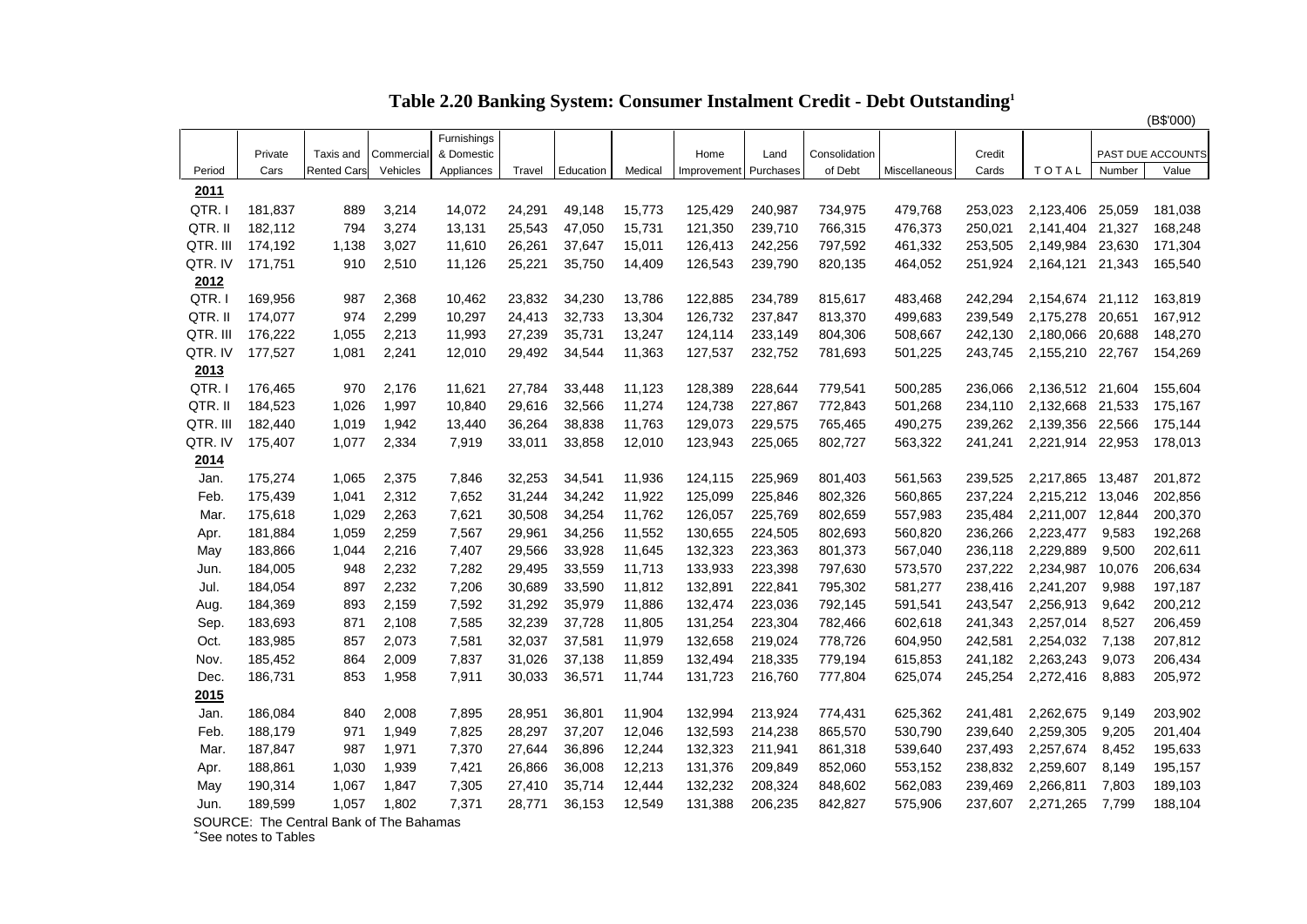|                  |                  |                |                        |                          |                |                 |                |                                       |                  |                          |               |                                  | (B\$'000)          |
|------------------|------------------|----------------|------------------------|--------------------------|----------------|-----------------|----------------|---------------------------------------|------------------|--------------------------|---------------|----------------------------------|--------------------|
|                  |                  | Taxis and      |                        | Furnishings              |                |                 |                |                                       |                  |                          |               |                                  |                    |
| Period           | Private<br>Cars  | Rented<br>Cars | Commercial<br>Vehicles | & Domestic<br>Appliances | Travel         | Education       |                | Home<br>Medical Improvement Purchases | Land             | Consolidation<br>of Debt | Miscellaneous | Credit<br>Cards                  | TOTAL              |
|                  |                  |                |                        |                          |                |                 |                |                                       |                  |                          |               |                                  |                    |
| 2011             |                  |                |                        |                          |                |                 |                |                                       |                  |                          |               |                                  |                    |
| QTR.I<br>QTR. II | 21,226<br>19,996 | 260<br>147     | 581<br>286             | 2,352<br>1,934           | 5,013<br>5,215 | 5,163           | 2,608<br>2,423 | 14,012                                | 9,468<br>14,032  | 66,126<br>73,519         | 62,238        | 124,008<br>65,732 130,390        | 313,055            |
| QTR. III         |                  |                |                        |                          |                | 5,140           |                | 13,367                                |                  |                          |               |                                  | 332,181            |
| QTR. IV          | 24,816<br>21,043 | 179<br>282     | 634<br>683             | 2,569<br>1,364           | 5,800<br>5,258 | 16,508<br>5,339 | 2,784<br>2,163 | 15,012<br>9,122                       | 10,684<br>13,953 | 61,707<br>67,500         |               | 81,754 138,438<br>75,112 142,812 | 360,885<br>344,631 |
|                  |                  |                |                        |                          |                |                 |                |                                       |                  |                          |               |                                  |                    |
| 2012<br>QTR.I    | 17,751           | 120            | 336                    | 1,242                    | 3,922          | 6,432           | 1,774          | 9,192                                 | 12,418           | 68,395                   | 66,573        | 136,641                          | 324,796            |
| QTR. II          | 17,726           | 219            | 225                    | 1,228                    | 4,589          | 4,526           | 2,127          | 9,393                                 | 10,481           | 81,326                   |               | 66,918 133,951                   | 332,709            |
| QTR. III         | 20,558           | 388            | 392                    | 9,123                    | 5,162          | 9,826           | 2,460          | 18,434                                | 17,564           | 64,266                   |               | 60,597 143,059                   | 351,829            |
| QTR. IV          | 20,617           | 523            | 529                    | 9,524                    | 5,118          | 9,964           | 3,790          | 14,572                                | 12,828           | 81,914                   |               | 63,213 148,154                   | 370,746            |
| 2013             |                  |                |                        |                          |                |                 |                |                                       |                  |                          |               |                                  |                    |
| QTR.I            | 18,209           | 592            | 418                    | 9,674                    | 5,108          | 9,941           | 2,512          | 17,643                                | 17,122           | 48,480                   |               | 50,337 116,796                   | 296,832            |
| QTR. II          | 20,972           | 536            | 695                    | 7,660                    | 5,496          | 9,216           | 2,385          | 21,841                                | 14,854           | 59,481                   |               | 66,817 119,405                   | 329,358            |
| QTR. III         | 21,613           | 610            | 530                    | 5,837                    | 9,736          | 8,954           | 2,521          | 12,432                                | 12,545           | 67,531                   |               | 71,730 126,624                   | 340,663            |
| QTR. IV          | 18,448           | 470            | 472                    | 7,080                    | 10,909         | 10,142          | 2,686          | 19,080                                | 14,124           | 58,909                   | 59,620        | 131,249                          | 333,189            |
| 2014             |                  |                |                        |                          |                |                 |                |                                       |                  |                          |               |                                  |                    |
| Jan.             | 4,793            | 88             | 49                     | 305                      | 1,681          | 956             | 618            | 2,873                                 | 2,047            | 14,353                   | 18,493        | 51,627                           | 97,883             |
| Feb.             | 5,322            | 45             | 72                     | 335                      | 2,125          | 1,071           | 509            | 2,307                                 | 3,564            | 18,124                   | 15,987        | 48,890                           | 98,351             |
| Mar.             | 6,414            | 12             | 538                    | 531                      | 2,432          | 1,099           | 732            | 3,680                                 | 3,443            | 21,147                   | 25,228        | 42,854                           | 108,110            |
| Apr.             | 5,670            | 13             | 40                     | 324                      | 1,706          | 1,288           | 552            | 2,888                                 | 3,384            | 20,020                   | 26,129        | 42,908                           | 104,922            |
| May              | 5,457            | 43             | 43                     | 293                      | 2,069          | 1,439           | 659            | 3,178                                 | 3,308            | 19,611                   | 20,421        | 41,908                           | 98,429             |
| Jun.             | 5,004            | 96             | 42                     | 192                      | 1,905          | 1,401           | 476            | 3,100                                 | 2,749            | 18,515                   | 17,352        | 41,117                           | 91,949             |
| Jul.             | 6,312            | 51             | 49                     | 224                      | 2,263          | 1,581           | 714            | 4,369                                 | 3,157            | 24,074                   | 24,747        | 59,302                           | 126,843            |
| Aug.             | 6,265            | 11             | 73                     | 291                      | 2,216          | 1,755           | 805            | 3,039                                 | 2,798            | 26,145                   | 23,433        | 55,642                           | 122,473            |
| Sep.             | 6,928            | 42             | 51                     | 161                      | 2,364          | 1,328           | 627            | 3,930                                 | 2,875            | 30,179                   | 24,635        | 45,641                           | 118,761            |
| Oct.             | 7,020            | 14             | 42                     | 176                      | 2,401          | 1,869           | 629            | 3,576                                 | 5,897            | 28,123                   | 27,152        | 42,661                           | 119,560            |
| Nov.             | 5,677            | 12             | 64                     | 257                      | 2,432          | 1,442           | 596            | 2,978                                 | 2,588            | 20,097                   | 18,150        | 43,556                           | 97,849             |
| Dec.             | 7,419            | 11             | 51                     | 292                      | 2,155          | 2,007           | 639            | 4,483                                 | 3,516            | 23,715                   | 26,328        | 50,603                           | 121,219            |
| 2015             |                  |                |                        |                          |                |                 |                |                                       |                  |                          |               |                                  |                    |
|                  |                  |                |                        |                          |                |                 |                |                                       |                  |                          |               |                                  |                    |
| Jan.             | 5,029            | 13             | 40                     | 243                      | 1,757          | 1,115           | 350            | 2,275                                 | 3,809            | 18,129                   | 20,349        | 46,526                           | 99,635             |
| Feb.             | 5,416            | 12             | 77                     | 288                      | 1,701          | 1,300           | 634            | 2,959                                 | 2,120            | 22,596                   | 118,550       | 44,079                           | 199,732            |
| Mar.             | 6,850            | 15             | 59                     | 701                      | 1,949          | 1,329           | 579            | 3,311                                 | 3,731            | 26,925                   | 24,947        | 52,691                           | 123,087            |
| Apr.             | 6,682            | 9              | 42                     | 189                      | 1,975          | 1,855           | 555            | 3,294                                 | 3,034            | 25,139                   | 19,296        | 48,791                           | 110,861            |
| May              | 6,408            | 12             | 117                    | 387                      | 1,879          | 1,452           | 434            | 3,000                                 | 2,582            | 23,319                   | 21,906        | 48,963                           | 110,459            |
| Jun.             | 7,288            | 10             | 56                     | 224                      | 1,762          | 1,681           | 576            | 3,919                                 | 2,748            | 27,860                   | 23,340        | 55,371                           | 124,835            |

 **Table 2.21 Banking System: Consumer Instalment Credit-Repayment<sup>1</sup>**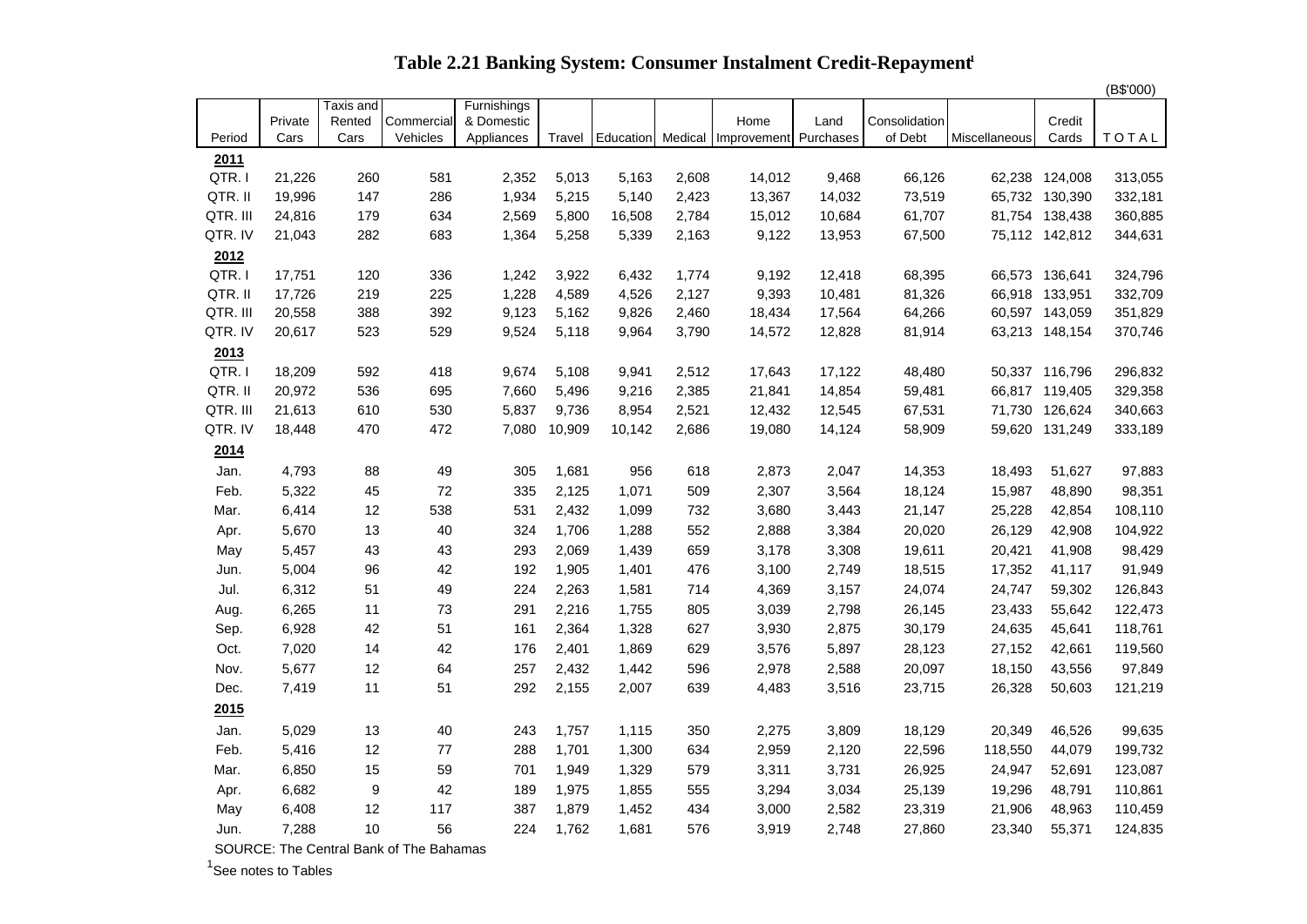|               |         |                           |                          |             |        |        |       |                                               |        |               |               |         | (B\$'000)    |
|---------------|---------|---------------------------|--------------------------|-------------|--------|--------|-------|-----------------------------------------------|--------|---------------|---------------|---------|--------------|
|               |         | Taxis and                 |                          | Furnishings |        |        |       |                                               |        |               |               |         |              |
|               | Private | Rented                    | Commercial               | & Domestic  |        |        |       | Home                                          | Land   | Consolidation |               | Credit  |              |
| Period        | Cars    | Cars                      | Vehicles                 | Appliances  | Travel |        |       | Education   Medical   Improvement   Purchases |        | of Debt       | Miscellaneous | Cards   | <b>TOTAL</b> |
| 2011          |         |                           |                          |             |        |        |       |                                               |        |               |               |         |              |
| QTR.I         | 18,019  | 164                       | 442                      | 1,298       | 2,840  | 3,436  | 1,982 | 9,581                                         | 10,064 | 86,485        | 47,045        | 114,160 | 295,516      |
| QTR. II       | 20,271  | 52                        | 346                      | 993         | 6,467  | 3,042  | 2,381 | 9,288                                         | 12,755 | 104,859       | 62,337        | 127,388 | 350,179      |
| QTR. III      | 16,896  | 523                       | 387                      | 1,048       | 6,518  | 7,105  | 2,064 | 20,075                                        | 13,230 | 92,984        | 66,713        | 141,922 | 369,465      |
| QTR. IV       | 18,602  | 54                        | 166                      | 880         | 4,218  | 3,442  | 1,561 | 9,252                                         | 11,487 | 98,542        | 69,333        | 141,231 | 358,768      |
| 2012          |         |                           |                          |             |        |        |       |                                               |        |               |               |         |              |
| QTR.I         | 15,956  | 197                       | 194                      | 578         | 2,533  | 4,912  | 1,151 | 5,534                                         | 7,417  | 63,877        | 85,989        | 127,011 | 315,349      |
| QTR. II       | 21,847  | 206                       | 156                      | 1,063       | 5,170  | 3,029  | 1,645 | 13,240                                        | 13,539 | 79,079        | 83,133        | 131,206 | 353,313      |
| QTR. III      | 22,703  | 469                       | 306                      | 10,819      | 7,988  | 12,824 | 2,403 | 15,816                                        | 12,866 | 55,202        | 69,581        | 145,640 | 356,617      |
| QTR. IV       | 21,922  | 549                       | 557                      | 9,541       | 7,371  | 8,777  | 1,906 | 17,995                                        | 12,431 | 59,301        | 55,771        | 149,769 | 345,890      |
| 2013<br>QTR.I |         |                           | 353                      |             |        | 8,845  |       |                                               |        |               |               | 109,117 |              |
|               | 17,147  | 481                       |                          | 9,285       | 3,400  |        | 2,272 | 18,495                                        | 13,014 | 46,328        | 49,397        |         | 278,134      |
| QTR. II       | 29,030  | 592                       | 516                      | 6,879       | 7,328  | 8,334  | 2,536 | 18,190                                        | 14,077 | 52,783        | 67,800        | 117,449 | 325,514      |
| QTR. III      | 19,530  | 603                       | 475                      | 8,437       | 16,384 | 15,226 | 3,010 | 16,767                                        | 14,253 | 60,153        | 60,737        | 131,776 | 347,351      |
| QTR. IV       | 17,305  | 570                       | 521                      | 7,848       | 10,557 | 10,640 | 2,881 | 18,167                                        | 16,148 | 59,229        | 80,930        | 135,840 | 360,636      |
| 2014          |         |                           |                          |             |        |        |       |                                               |        |               |               |         |              |
| Jan.          | 4,660   | 76                        | 90                       | 232         | 923    | 1,639  | 544   | 3,045                                         | 2,951  | 13,029        | 16,734        | 49,911  | 93,834       |
| Feb.          | 5,487   | 21                        | 9                        | 141         | 1,116  | 772    | 495   | 3,291                                         | 3,441  | 19,047        | 15,289        | 46,589  | 95,698       |
| Mar.          | 6,593   | $\mathbb{H}^{\mathbb{H}}$ | 489                      | 500         | 1,696  | 1,111  | 572   | 4,638                                         | 3,366  | 21,480        | 22,346        | 41,114  | 103,905      |
| Apr.          | 11,936  | 43                        | 36                       | 270         | 1,159  | 1,290  | 342   | 7,486                                         | 2,120  | 20,054        | 28,966        | 43,690  | 117,392      |
| May           | 7,439   | 28                        | $\overline{\phantom{a}}$ | 133         | 1,674  | 1,111  | 752   | 4,846                                         | 2,166  | 18,291        | 26,641        | 41,760  | 104,841      |
| Jun.          | 5,143   | $\sim$                    | 58                       | 67          | 1,834  | 1,032  | 544   | 4,710                                         | 2,784  | 14,772        | 23,882        | 42,221  | 97,047       |
| Jul.          | 6,361   | $\sim$                    | 49                       | 148         | 3,457  | 1,612  | 813   | 3,327                                         | 2,600  | 21,746        | 32,454        | 60,496  | 133,063      |
| Aug.          | 6,580   | $\overline{7}$            | $\overline{\phantom{a}}$ | 677         | 2,819  | 4,144  | 879   | 2,622                                         | 2,993  | 22,988        | 33,697        | 60,773  | 138,179      |
| Sep.          | 6,252   | 20                        | $\overline{\phantom{a}}$ | 154         | 3,311  | 3,077  | 546   | 2,710                                         | 3,143  | 20,500        | 35,712        | 43,437  | 118,862      |
| Oct.          | 7,312   | $\sim$                    | $\overline{7}$           | 172         | 2,199  | 1,722  | 803   | 4,980                                         | 1,617  | 24,383        | 29,484        | 43,899  | 116,578      |
| Nov.          | 7,144   | 19                        | $\mathbf{L}$             | 513         | 1,421  | 999    | 476   | 2,814                                         | 1,899  | 20,565        | 29,053        | 42,157  | 107,060      |
| Dec.          | 8,698   | $\sim$                    | $\overline{\phantom{a}}$ | 366         | 1,162  | 1,440  | 524   | 3,712                                         | 1,941  | 22,325        | 35,549        | 54,675  | 130,392      |
| 2015          |         |                           |                          |             |        |        |       |                                               |        |               |               |         |              |
| Jan.          | 4,382   | $\sim$                    | 90                       | 227         | 675    | 1,345  | 510   | 3,546                                         | 973    | 14,756        | 20,637        | 42,753  | 89,894       |
| Feb.          | 7,511   | 143                       | 18                       | 218         | 1,047  | 1,706  | 776   | 2,558                                         | 2,434  | 113,735       | 23,978        | 42,238  | 196,362      |
| Mar.          | 6,518   | 31                        | 81                       | 246         | 1,296  | 1,018  | 777   | 3,041                                         | 1,434  | 22,673        | 33,797        | 50,544  | 121,456      |
| Apr.          | 7,696   | 52                        | 10                       | 240         | 1,197  | 967    | 524   | 2,250                                         | 782    | 16,128        | 33,217        | 50,130  | 113,193      |
| May           | 7,861   | 49                        | 25                       | 271         | 2,423  | 1,158  | 665   | 3,856                                         | 1,057  | 19,861        | 30,837        | 51,148  | 119,211      |
| Jun.          | 6,573   | $\sim$                    | 11                       | 290         | 3,123  | 2,120  | 681   | 3,075                                         | 659    | 22,085        | 37,163        | 51,841  | 127,621      |

 **Table 2.22 Banking System: Consumer Instalment Credit-New Credit1**

<sup>1</sup>See notes to Tables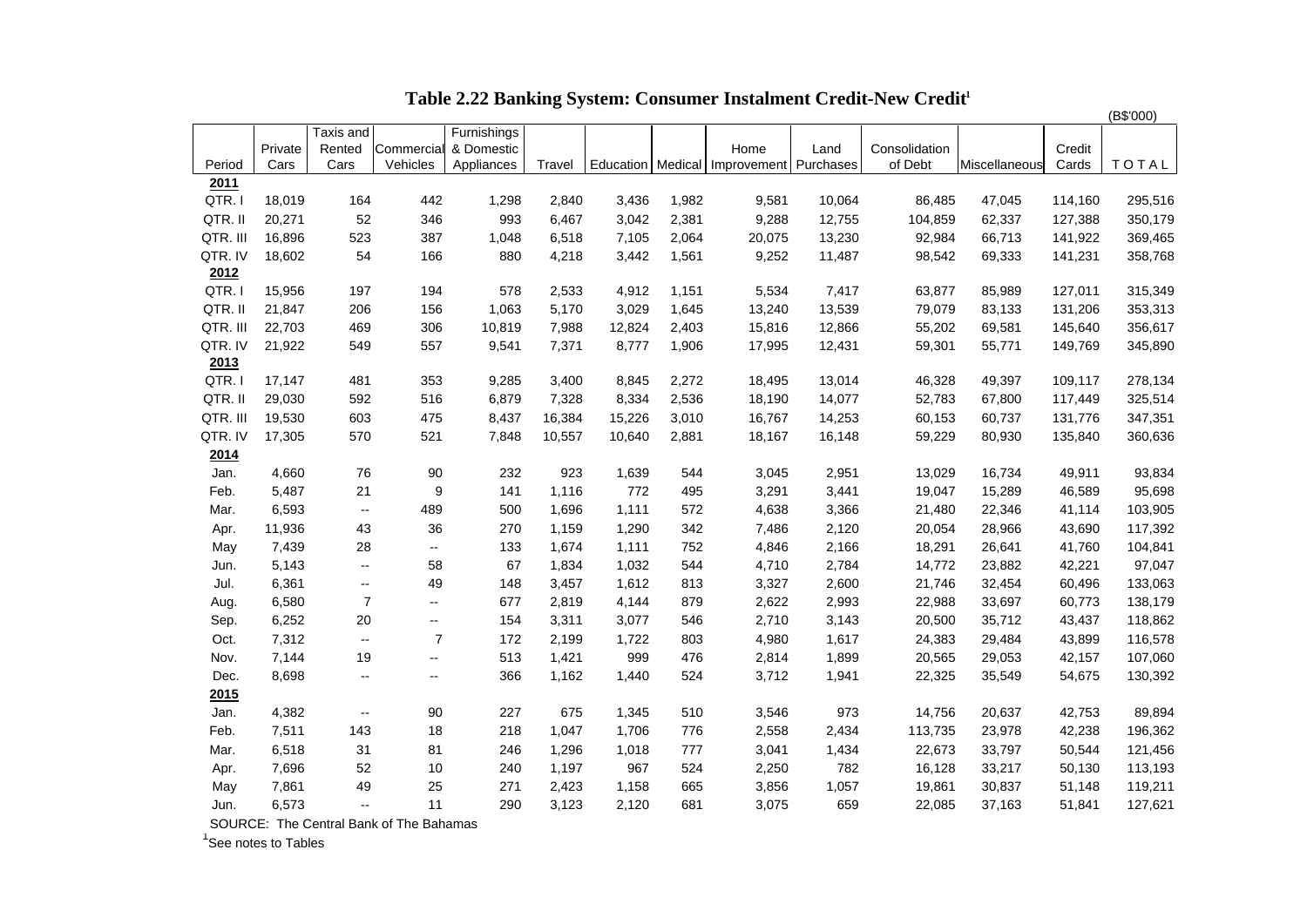## **Table 2.23 Summary of Bank Liquidity**

|          |         |                |                           |          |           |         |         |              |                |                            |             |                                               |           | (B\$'000) |
|----------|---------|----------------|---------------------------|----------|-----------|---------|---------|--------------|----------------|----------------------------|-------------|-----------------------------------------------|-----------|-----------|
|          |         |                | <b>STATUTORY RESERVES</b> |          |           |         |         |              |                | <b>LIQUID ASSETS</b>       |             |                                               |           |           |
|          |         |                |                           |          |           |         |         |              |                | NET ELIGIBLE LIQUID ASSETS |             |                                               |           |           |
|          |         |                |                           | Net      | Minimum   | Balance |         |              | <b>Bahamas</b> |                            | Net         |                                               |           |           |
|          | Average | Average        |                           | Free     | Required  | With    |         |              | Government     |                            | Inter-Bank  | Less: Borrowings                              |           |           |
| End of   | Till    | <b>Balance</b> | Required                  | Cash     | Liquid    | Central | Till    | Treasury     | Long-term      | Specified                  | Demand/Call | From The                                      |           | Surplus/  |
| Period   | Cash    | with CBOB      | Reserves                  | Reserves | Assets    | Bank    | Cash    | <b>Bills</b> | Securities     | Assets                     | Deposits    | <b>Central Bank</b>                           | Total     | (Deficit) |
| 2005     | 86,460  | 332,157        | 226,320                   | 191,497  | 752,214   | 284,683 | 106,277 | 66,088       | 400,488        | 26,009                     | 12,903      | 800                                           | 895,648   | 143,434   |
| 2006     | 96,901  | 265,746        | 244,662                   | 117,185  | 802,547   | 251,138 | 116,695 | 9,954        | 437,139        | 39,854                     | 11,669      | 800                                           | 865,649   | 63,102    |
| 2007     | 92,754  | 363,149        | 264,955                   | 190,148  | 860,030   | 341,185 | 110,624 | 50,758       | 468,478        | 36,639                     | 5,045       | 800                                           | 1,011,929 | 151,899   |
| 2008     | 95,435  | 352,680        | 283,333                   | 164,782  | 911,241   | 322,290 | 118,071 | 180,176      | 513,288        | 36,826                     | (1,320)     | $\overline{\phantom{a}}$                      | 1,169,331 | 258,090   |
| 2009     | 94,761  | 425,066        | 290,336                   | 229,491  | 929,616   | 375,585 | 112,337 | 214,012      | 671,382        | 45,740                     | 4,708       | $\overline{\phantom{a}}$                      | 1,423,764 | 494,148   |
| 2010     | 98,153  | 530,526        | 298,070                   | 330,609  | 946,717   | 518,706 | 113,677 | 293,696      | 774,828        | 53,032                     | 1,210       | $\overline{\phantom{a}}$                      | 1,755,149 | 808,432   |
| 2011     | 118,349 | 557,274        | 305,020                   | 370,603  | 968,737   | 560,079 | 127,379 | 275,400      | 843,728        | 55,192                     | 3,346       | $\overline{\phantom{a}}$                      | 1,865,124 | 896,387   |
| 2012     | 108,941 | 515,820        | 301,941                   | 322,820  | 971,121   | 563,314 | 127,863 | 219,300      | 957,604        | 56,929                     | 13,228      | $\overline{\phantom{a}}$                      | 1,938,238 | 967,117   |
| 2013     | 117,414 | 593,308        | 303,334                   | 407,388  | 988,335   | 513,617 | 138,597 | 392,400      | 962,164        | 56,564                     | 62,740      | $\overline{\phantom{a}}$                      | 2,126,082 | 1,137,747 |
| 2014     | 122,668 | 676,572        | 311,230                   | 488,009  | 1,025,457 | 606,692 | 142,967 | 454,500      | 906,997        | 55,957                     | 15,127      | $\overline{\phantom{a}}$                      | 2,182,240 | 1,156,783 |
| 2013     |         |                |                           |          |           |         |         |              |                |                            |             |                                               |           |           |
| QTR.I    | 93,914  | 539,368        | 302,155                   | 331,127  | 988,086   | 609,752 | 96,087  | 342,118      | 953,721        | 56,738                     | 9,884       | $\overline{\phantom{a}}$                      | 2,068,300 | 1,080,214 |
| QTR. II  | 96,518  | 640,910        | 305,660                   | 431,768  | 994,159   | 659,010 | 94,166  | 378,609      | 950,926        | 56,680                     | 8,054       | $\overline{\phantom{a}}$                      | 2,147,445 | 1,153,286 |
| QTR. III | 99.845  | 552,814        | 307,365                   | 345,294  | 978,305   | 575,674 | 92,359  | 388,049      | 959,139        | 56,617                     | 19,745      | $\overline{\phantom{a}}$                      | 2,091,583 | 1,113,278 |
| QTR. IV  | 117,414 | 593,308        | 303,334                   | 407,388  | 988,335   | 513,617 | 138,597 | 392,400      | 962,164        | 56,564                     | 62,740      | $\overline{\phantom{a}}$                      | 2,126,082 | 1,137,747 |
| 2014     |         |                |                           |          |           |         |         |              |                |                            |             |                                               |           |           |
| Jan.     | 118,140 | 624,821        | 302,052                   | 440,909  | 991,812   | 624,508 | 98,683  | 414,909      | 962,170        | 56,556                     | 54,873      | $\overline{\phantom{a}}$                      | 2,211,699 | 1,219,887 |
| Feb.     | 97,476  | 665,098        | 303,695                   | 458,879  | 989,455   | 656,941 | 97,269  | 430,933      | 930,637        | 56,501                     | 28,658      | $\overline{\phantom{a}}$                      | 2,200,939 | 1,211,484 |
| Mar.     | 98,876  | 683,478        | 304,226                   | 478,128  | 994,851   | 696,909 | 101,483 | 430,933      | 930,668        | 56,312                     | 20,630      | $\overline{\phantom{a}}$                      | 2,236,935 | 1,242,084 |
| Apr.     | 106,982 | 682,216        | 305,474                   | 569,198  | 1,002,407 | 733,617 | 113,481 | 463,433      | 925,624        | 56,175                     | 24,837      | $\overline{\phantom{a}}$                      | 2,317,167 | 1,314,760 |
| May      | 105,748 | 756,782        | 306,931                   | 555,599  | 1,014,606 | 764,965 | 99,014  | 489,284      | 922,234        | 56,161                     | 13,559      | $\overline{\phantom{a}}$                      | 2,345,217 | 1,330,611 |
| Jun.     | 99,338  | 767,690        | 309,371                   | 557,657  | 1,004,876 | 757,487 | 100,662 | 514,284      | 922,294        | 56,115                     | 14,183      | $\overline{\phantom{a}}$                      | 2,365,025 | 1,360,149 |
| Jul.     | 107,346 | 776,734        | 311,195                   | 572,885  | 1,006,551 | 678,929 | 115,029 | 462,756      | 909,027        | 56,092                     | 8,773       | $\overline{\phantom{a}}$                      | 2,230,606 | 1,224,055 |
| Aug.     | 108,607 | 731,658        | 310,916                   | 529,348  | 1,014,624 | 707,647 | 103,184 | 471,500      | 899,030        | 56,073                     | 8,363       | $\overline{\phantom{a}}$                      | 2,245,797 | 1,231,173 |
| Sep.     | 104,158 | 675,879        | 311,411                   | 468,626  | 1,009,204 | 629,934 | 106,132 | 452,500      | 899,032        | 56,070                     | 19,337      | $\overline{\phantom{a}}$                      | 2,163,005 | 1,153,801 |
| Oct.     | 105,175 | 638,163        | 311,321                   | 432,017  | 1,009,145 | 662,471 | 105,217 | 450,500      | 899.032        | 56,063                     | 13,521      | $\overline{\phantom{a}}$                      | 2,186,804 | 1,177,659 |
| Nov.     | 103,793 | 662,884        | 310,706                   | 455,971  | 1,029,882 | 668,891 | 103,368 | 435,500      | 899,037        | 56,053                     | 21,982      | $\overline{\phantom{a}}$                      | 2,184,831 | 1,154,949 |
| Dec.     | 122,668 | 676,572        | 311,230                   | 488,009  | 1,025,457 | 606,692 | 142,967 | 454,500      | 906,997        | 55,957                     | 15,127      | $\mathord{\hspace{1pt}\text{--}\hspace{1pt}}$ | 2,182,240 | 1,156,783 |
| 2015     |         |                |                           |          |           |         |         |              |                |                            |             |                                               |           |           |
| Jan.     | 121,799 | 662,221        | 313,804                   | 470,216  | 1,036,012 | 635,499 | 101,631 | 479,500      | 923,753        | 55,984                     | 87,201      | $\overline{\phantom{a}}$                      | 2,283,568 | 1,247,556 |
| Feb.     | 104,197 | 686,522        | 311,680                   | 479,039  | 1,035,606 | 700,254 | 107,763 | 425,524      | 919,253        | 55,971                     | 18,508      | $\overline{\phantom{a}}$                      | 2,227,273 | 1,191,667 |
| Mar.     | 109,863 | 688,572        | 313,624                   | 484,811  | 1,038,109 | 617,432 | 112,963 | 502,524      | 923,355        | 55,894                     | 38,142      | $\mathord{\hspace{1pt}\text{--}\hspace{1pt}}$ | 2,250,310 | 1,212,201 |
| Apr.     | 113,388 | 680,178        | 314,119                   | 479,447  | 1,060,028 | 693,303 | 114,812 | 548,024      | 922,772        | 55,886                     | 8,748       | $\overline{\phantom{a}}$                      | 2,343,545 | 1,283,517 |
| May      | 112,235 | 699,375        | 314,549                   | 497,061  | 1,056,292 | 684,427 | 110,657 | 548,024      | 928,862        | 55,878                     | 18,190      | $\overline{\phantom{a}}$                      | 2,346,038 | 1,289,746 |
| Jun.     | 109,978 | 696,161        | 318,494                   | 487,645  | 1,052,154 | 682,322 | 110,299 | 556,324      | 940,015        | 55,861                     | 23,127      | $\overline{\phantom{a}}$                      | 2,367,948 | 1,315,794 |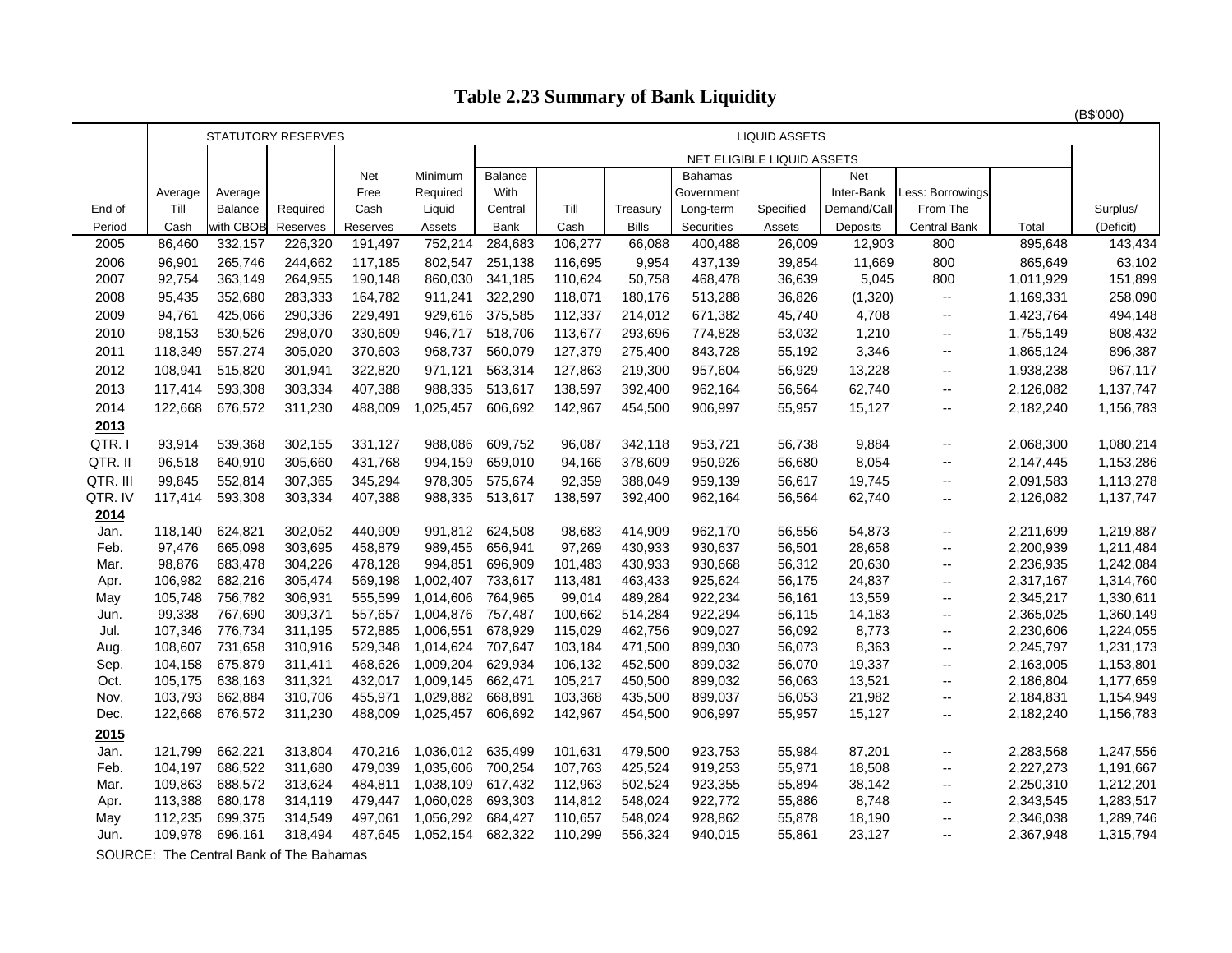|                                           |           |          |            |           |          |           |           |                            |         |          |           |          |            |          |           | (B\$'000) |
|-------------------------------------------|-----------|----------|------------|-----------|----------|-----------|-----------|----------------------------|---------|----------|-----------|----------|------------|----------|-----------|-----------|
|                                           |           |          |            | 2012      |          |           | 2013      |                            |         | 2014     |           |          |            | 2015     |           |           |
|                                           | 2012      | 2013     | 2014       | Qtr. I    | Qtr. II  | Qtr. III  | Qtr. IV   | Qtr. I                     | Qtr. II | Qtr. III | Qtr. IV   | Qtr. I   | Qtr. II    | Qtr. III | Qtr. IV   | Qtr. I    |
| 1. Interest Income                        | 667,055   | 646,083  | 617,808    | 168,204   | 165,179  | 163,140   | 170,532   | 158,479                    | 163,483 | 160,402  | 163,719   | 153,222  | 154,951    | 154,028  | 155,607   | 148,508   |
| 2. Interest Expense                       | 144,897   | 117,811  | 98,321     | 39,034    | 37,892   | 35,607    | 32,364    | 30,765                     | 30,449  | 29,015   | 27,582    | 25,101   | 24,729     | 24,845   | 23,646    | 21,307    |
| 3. Interest Margin (1-2)                  | 522,158   | 528,272  | 519,487    | 129,170   | 127,287  | 127,533   | 138,168   | 127,714                    | 133,034 | 131,387  | 136,137   | 128,121  | 130,222    | 129,183  | 131,961   | 127,201   |
| 4. Commission & Forex Income              | 23,005    | 23,278   | 22,484     | 6,224     | 5,145    | 5,701     | 5,935     | 5,593                      | 5,916   | 5,850    | 5,919     | 3,445    | 6,267      | 6,291    | 6,481     | 5,657     |
| 5. Gross Earnings Margin (3+4)            | 545,163   | 551,550  | 541,971    | 135,394   | 132,432  | 133,234   | 144,103   | 133,307                    | 138,950 | 137,237  | 142,056   | 131,566  | 136,489    | 135,474  | 138,442   | 132,858   |
| 6. Staff Costs                            | 162,348   | 181,910  | 171,579    | 39,136    | 41,456   | 40,230    | 41,526    | 39,139                     | 45,831  | 44,602   | 52,338    | 43,140   | 43,367     | 42,484   | 42,588    | 42,852    |
| 7. Occupancy Costs                        | 29,744    | 30,120   | 27,797     | 7,019     | 7,036    | 8,081     | 7,608     | 7,175                      | 7,797   | 7,157    | 7,991     | 6,341    | 6,836      | 6,714    | 7,906     | 7,043     |
| 8. Other Operating Costs                  | 111,914   | 132,475  | 279,278    | 28,138    | 27,582   | 26,815    | 29,379    | 30,695                     | 33,230  | 35,607   | 32,943    | 41,325   | 155,190    | 40,715   | 42,048    | 38,156    |
| 9. Operating Costs (6+7+8)                | 304,006   | 344,505  | 478,654    | 74,293    | 76,074   | 75,126    | 78,513    | 77,009                     | 86,858  | 87,366   | 93,272    | 90,806   | 205,393    | 89,913   | 92,542    | 88,051    |
| 10. Net Earnings Margin (5-9)             | 241,157   | 207,045  | 63,317     | 61,101    | 56,358   | 58,108    | 65,590    | 56,298                     | 52,092  | 49,871   | 48,784    | 40,760   | (68, 904)  | 45,561   | 45,900    | 44,807    |
| 11. Depreciation Costs                    | 13,364    | 16,969   | 14,637     | 3,521     | 3,469    | 3,041     | 3,333     | 3,378                      | 3,659   | 4,438    | 5,494     | 3,677    | 3,556      | 3,633    | 3,771     | 4,005     |
| 12. Provisions for Bad Debt               | 168,098   | 149,114  | 266,624    | 37,789    | 36,123   | 48,570    | 45,616    | 42.894                     | 27,716  | 24,998   | 53,506    | 27,392   | 149,450    | 32,720   | 57,062    | 42,791    |
| 13. Other Income                          | 88,284    | 98,023   | 103,893    | 21,124    | 20,981   | 23,142    | 23,037    | 22,633                     | 24,737  | 22,878   | 27,775    | 23,592   | 25,032     | 27,297   | 27,972    | 27,284    |
| 14. Other Income (Net) (13-11-12)         | (93, 178) | (68,060) | (177, 368) | (20, 186) | (18,611) | (28, 469) | (25, 912) | (23, 639)                  | (6,638) | (6, 558) | (31, 225) | (7, 477) | (127, 974) | (9,056)  | (32, 861) | (19, 512) |
| 15. Net Income (10+14)                    | 147,979   | 138,985  | $-114,051$ | 40,915    | 37,747   | 29,639    | 39,678    | 32,659                     | 45,454  | 43,313   | 17,559    | 33,283   | (196, 878) | 36,505   | 13,039    | 25,295    |
| <b>Effective Interest Rate Spread (%)</b> | 6.37      | 6.85     | 6.83       | 6.44      | 6.24     | 6.44      | 6.36      | 6.64                       | 7.12    | 6.76     | 6.88      | 6.80     | 6.96       | 6.68     | 6.88      | 6.92      |
|                                           |           |          |            |           |          |           |           | (Ratios To Average Assets) |         |          |           |          |            |          |           |           |
| <b>Interest Margin</b>                    | 5.41      | 5.44     | 5.31       | 5.39      | 5.23     | 5.27      | 5.74      | 5.29                       | 5.47    | 5.41     | 5.57      | 5.24     | 5.32       | 5.27     | 5.40      | 5.21      |
| Commission & Forex Income                 | 0.24      | 0.24     | 0.23       | 0.26      | 0.21     | 0.24      | 0.25      | 0.23                       | 0.24    | 0.24     | 0.24      | 0.14     | 0.26       | 0.26     | 0.27      | 0.23      |
| Gross Earnings Margin                     | 5.65      | 5.67     | 5.54       | 5.65      | 5.45     | 5.51      | 5.99      | 5.52                       | 5.71    | 5.65     | 5.82      | 5.39     | 5.58       | 5.53     | 5.67      | 5.44      |
| <b>Operating Costs</b>                    | 3.15      | 3.54     | 4.89       | 3.10      | 3.13     | 3.11      | 3.26      | 3.19                       | 3.57    | 3.59     | 3.82      | 3.72     | 8.39       | 3.67     | 3.79      | 3.61      |
| Net Earnings Margin                       | 2.50      | 2.13     | 0.65       | 2.55      | 2.32     | 2.40      | 2.72      | 2.33                       | 2.14    | 2.05     | 2.00      | 1.67     | (2.81)     | 1.86     | 1.88      | 1.84      |
| Net Income/(Loss)                         | 1.53      | 1.43     | $-1.16$    | 1.71      | 1.55     | 1.23      | 1.65      | 1.35                       | 1.87    | 1.78     | 0.72      | 1.36     | (8.04)     | 1.49     | 0.53      | 1.04      |
|                                           |           |          |            |           |          |           |           |                            |         |          |           |          |            |          |           |           |

## **Table 2.24 Profit and Loss Accounts of Banks\* in The Bahamas**

**\*Commercial Banks and OLFIs with domestic operations**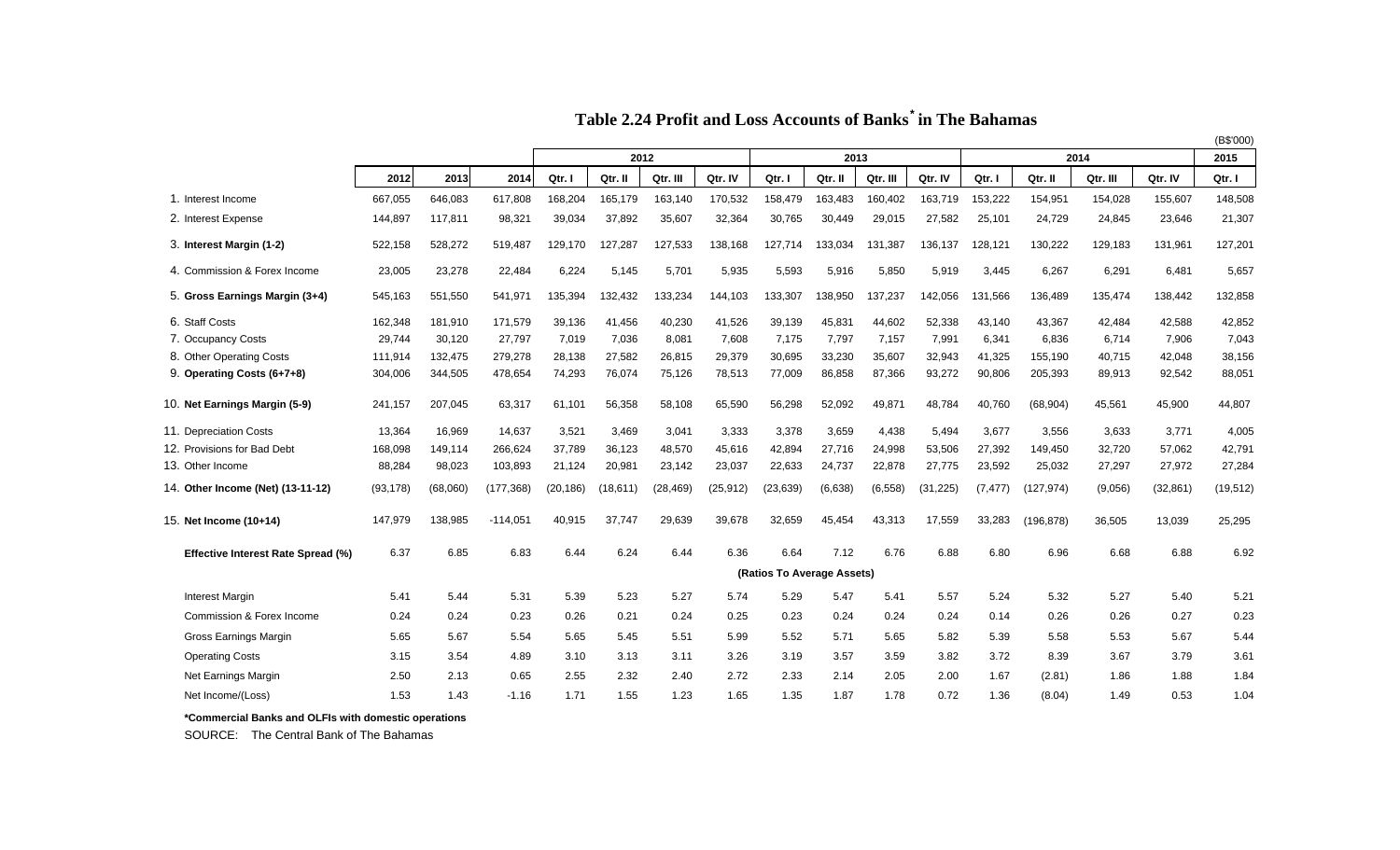|              |           |                  |                         |                    |                 |                  |                    |                    | (B\$'000)        |
|--------------|-----------|------------------|-------------------------|--------------------|-----------------|------------------|--------------------|--------------------|------------------|
|              |           | CENTRAL BANK     |                         |                    | OTHER CUSTOMERS |                  | TOTAL              |                    |                  |
|              |           |                  | <b>Net</b><br>Purchase/ |                    |                 | Net<br>Purchase/ |                    |                    | Net<br>Purchase/ |
| PERIOD       | Purchases | Sales            | (Sale)                  | Purchases          | Sales           | (Sale)           | Purchases          | Sales              | (Sale)           |
| 2005         | 454,029   | 475,185          | (21, 156)               | 2,850,715          | 2,833,555       | 17,160           | 3,304,744          | 3,308,740          | (3,996)          |
| 2006         | 319,364   | 368,276          | (48, 912)               | 3,325,263          | 3,291,314       | 33,949           | 3,644,627          | 3,659,590          | (14, 963)        |
| 2007         | 283,612   | 472,878          | (189, 266)              | 3,722,455          | 3,532,244       | 190,211          | 4,006,067          | 4,005,122          | 945              |
| 2008         | 243,677   | 439,422          | (195, 745)              | 4,512,076          | 4,314,399       | 197,677          | 4,755,753          | 4,753,821          | 1,932            |
| 2009         | 276,020   | 315,126          | (39, 106)               | 3,890,573          | 3,851,835       | 38,738           | 4,166,593          | 4,166,961          | (368)            |
| 2010         | 352,353   | 589,676          | (237, 323)              | 3,928,620          | 3,686,410       | 242,210          | 4,280,973          | 4,276,086          | 4,887            |
| 2011         | 356,271   | 446,383          | (90, 112)               | 3,640,980          | 3,562,023       | 78,957           | 3,997,251          | 4,008,406          | (11, 155)        |
| 2012         | 247,960   | 358,406          | (110, 446)              | 3,646,144          | 3,523,418       | 122,726          | 3,894,104          | 3,881,824          | 12,280           |
| 2013         | 346,302   | 371,256          | (24, 954)               | 3,767,509          | 3,742,120       | 25,389           | 4,113,811          | 4,113,376          | 435              |
| 2014         | 235,502   | 474,605          | (239, 103)              | 4,081,488          | 3,822,667       | 258,821          | 4,316,990          | 4,297,272          | 19,718           |
| 2013         |           |                  |                         |                    |                 |                  |                    |                    |                  |
| QTR.I        | 79,875    | 128,338          | (48, 463)               | 968,884            | 921,922         | 46,962           | 1,048,759          | 1,050,260          | (1,501)          |
| QTR. II      | 43,825    | 130,558          | (86, 733)               | 953,500            | 876,778         | 76,722           | 997,325            | 1,007,336          | (10, 011)        |
| QTR. III     | 102,496   | 62,602           | 39,894                  | 909,939            | 968,754         | (58, 815)        | 1,012,435          | 1,031,356          | (18, 921)        |
| QTR. IV      | 120,106   | 49,758           | 70,348                  | 935,186            | 974,666         | (39, 480)        | 1,055,292          | 1,024,424          | 30,868           |
| 2014         |           |                  |                         |                    |                 |                  |                    |                    |                  |
| Jan.         | 20,400    | 47,013           | (26, 613)               | 330,812            | 302,407         | 28,405           | 351,212            | 349,420            | 1,792            |
| Feb.         | 6,500     | 38,782           | (32, 282)               | 293,013            | 259,286         | 33,727           | 299,513            | 298,068            | 1,445            |
| Mar.         | Ξ.        | 66,889           | (66, 889)               | 356,713            | 292,300         | 64,413           | 356,713            | 359,189            | (2, 476)         |
| Apr.         | --        | 64,049           | (64, 049)               | 350,178            | 283,948         | 66,230           | 350,178            | 347,997            | 2,181            |
| May          | ш.        | 67,816           | (67, 816)               | 368,522            | 292,094         | 76,428           | 368,522            | 359,910            | 8,612            |
| Jun.         | 20,001    | 38,737           | (18, 736)               | 317,922            | 327,762         | (9,840)          | 337,923            | 366,499            | (28, 576)        |
| Jul.         | 37,300    | 30,514           | 6,786                   | 361,304            | 371,252         | (9,948)          | 398,604            | 401,766            | (3, 162)         |
| Aug.         | 61,201    | 13,290           | 47,911                  | 316,603            | 355,364         | (38, 761)        | 377,804            | 368,654            | 9,150            |
| Sep.         | 46,300    | 14,859           | 31,441                  | 293,708            | 325,410         | (31, 702)        | 340,008            | 340,269            | (261)            |
| Oct.         | 26,400    | 17,656           | 8,744                   | 347,317            | 334,137         | 13,180           | 373,717            | 351,793            | 21,924<br>757    |
| Nov.         | 3,000     | 30,731<br>44,269 | (27, 731)<br>(29, 869)  | 322,760<br>422,636 | 294,272         | 28,488<br>38,201 | 325,760<br>437,036 | 325,003<br>428,704 | 8,332            |
| Dec.<br>2015 | 14,400    |                  |                         |                    | 384,435         |                  |                    |                    |                  |
| Jan.         | 14,800    | 52,940           | (38, 140)               | 367,229            | 339,283         | 27,946           | 382,029            | 392,223            | (10, 194)        |
| Feb.         | --        | 36,783           | (36, 783)               | 349,101            | 310,042         | 39,059           | 349,101            | 346,825            | 2,276            |
|              |           |                  |                         |                    |                 |                  |                    |                    |                  |
| Mar.         | 4,300     | 56,134           | (51, 834)               | 429,475            | 376,075         | 53,400           | 433,775            | 432,209            | 1,566            |
| Apr.         | $\sim$    | 121,601          | (121, 601)              | 440,877            | 320,838         | 120,039          | 440,877            | 442,439            | (1, 562)         |
| May          | 5,500     | 40,135           | (34, 635)               | 332,014            | 294,074         | 37,940           | 337,514            | 334,209            | 3,305            |
| Jun.         | 1,500     | 28,689           | (27, 189)               | 380,961            | 371,941         | 9,020            | 382,461            | 400,630            | (18, 169)        |

**Table 2.25 Banking System: Foreign Exchange Transactions**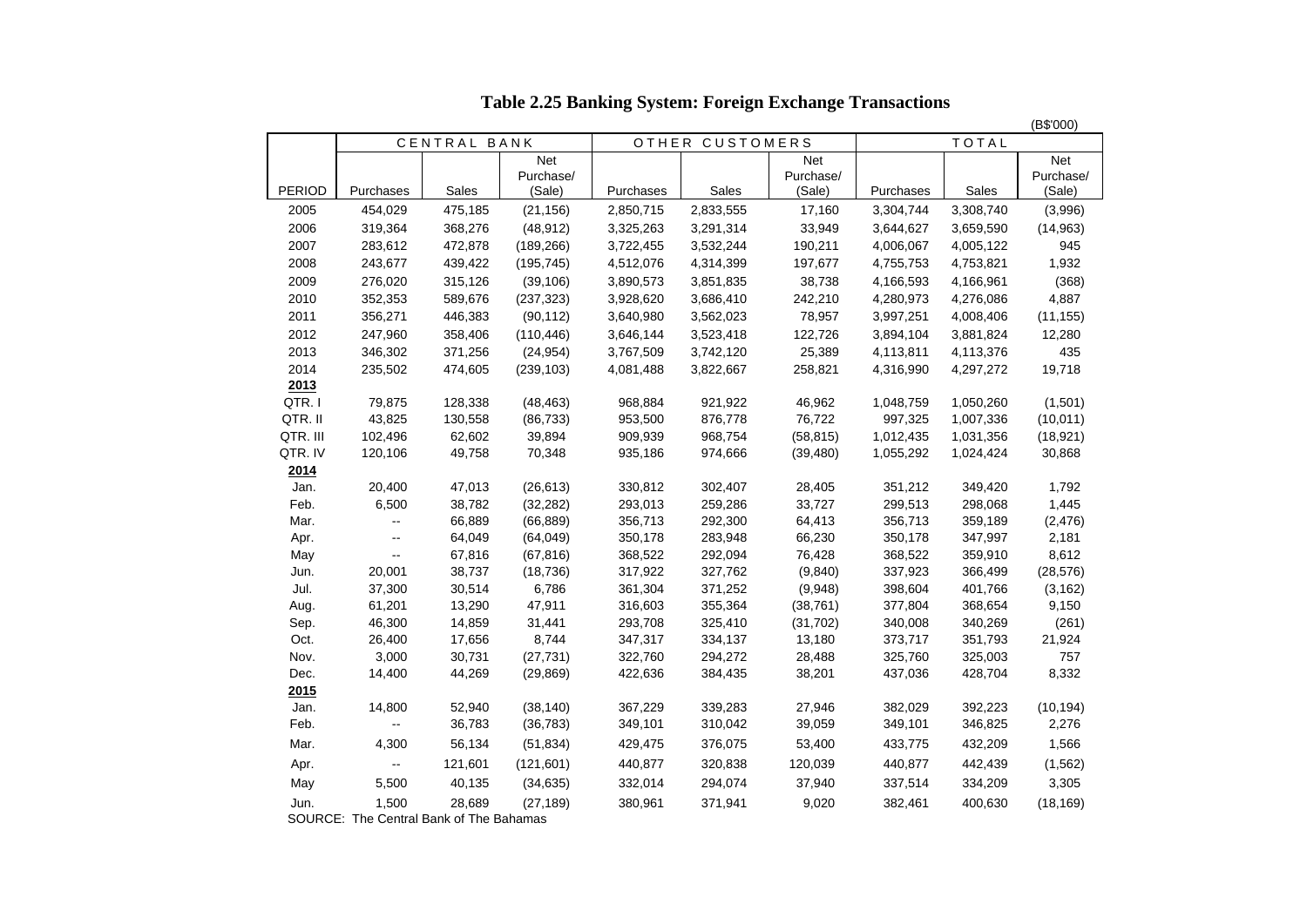|               |           | (Num./B\$'000) |
|---------------|-----------|----------------|
| <b>PERIOD</b> | Number    | Value          |
| 2005          | 3,947,218 | 7,812,597      |
| 2006          | 3,982,332 | 8,710,376      |
| 2007          | 3,921,951 | 8,696,968      |
| 2008          | 3,775,673 | 8,580,759      |
| 2009          | 3,537,873 | 7,253,483      |
| 2010          | 3,526,789 | 6,776,210      |
| 2011          | 3,025,044 | 6,175,829      |
| 2012          | 2,968,908 | 6,238,298      |
| 2013          | 5,059,562 | 11,032,553     |
| 2014          | 2,808,412 | 6,930,832      |
| 2012          |           |                |
| QTR.I         | 769,286   | 1,599,050      |
| QTR. II       | 741,439   | 1,533,634      |
| QTR. III      | 724,629   | 1,544,896      |
| QTR. IV       | 733,554   | 1,560,718      |
| 2013          |           |                |
| QTR.I         | 721,088   | 1,516,783      |
| QTR. II       | 732,198   | 1,588,287      |
| QTR. III      | 714,533   | 1,611,452      |
| QTR. IV       | 723,924   | 1,599,509      |
| 2014          |           |                |
| Jan.          | 247,691   | 585,720        |
| Feb.          | 222,222   | 530,788        |
| Mar.          | 238,607   | 564,334        |
| Apr.          | 232,010   | 574,986        |
| May           | 244,765   | 607,398        |
| Jun.          | 218,760   | 528,110        |
| Jul.          | 241,659   | 587,097        |
| Aug.          | 215,050   | 567,772        |
| Sep.          | 234,889   | 583,623        |
| Oct.          | 240,526   | 583,062        |
| Nov.          | 217,454   | 542,991        |
| Dec.          | 254,779   | 674,951        |
| 2015          | 227,268   | 580,429        |
| Jan.<br>Feb.  | 215,698   | 541,841        |
| Mar.          | 250,879   | 636,845        |
| Apr.          | 229,271   | 593,502        |
| May           | 219,820   | 588,536        |
| Jun.          | 241,712   | 633,604        |
|               |           |                |

# **Table 2.26 Banking System: Cheque Clearing**

SOURCE: The Central Bank of The Bahamas and The Bahamas Automated Clearing House (BACH)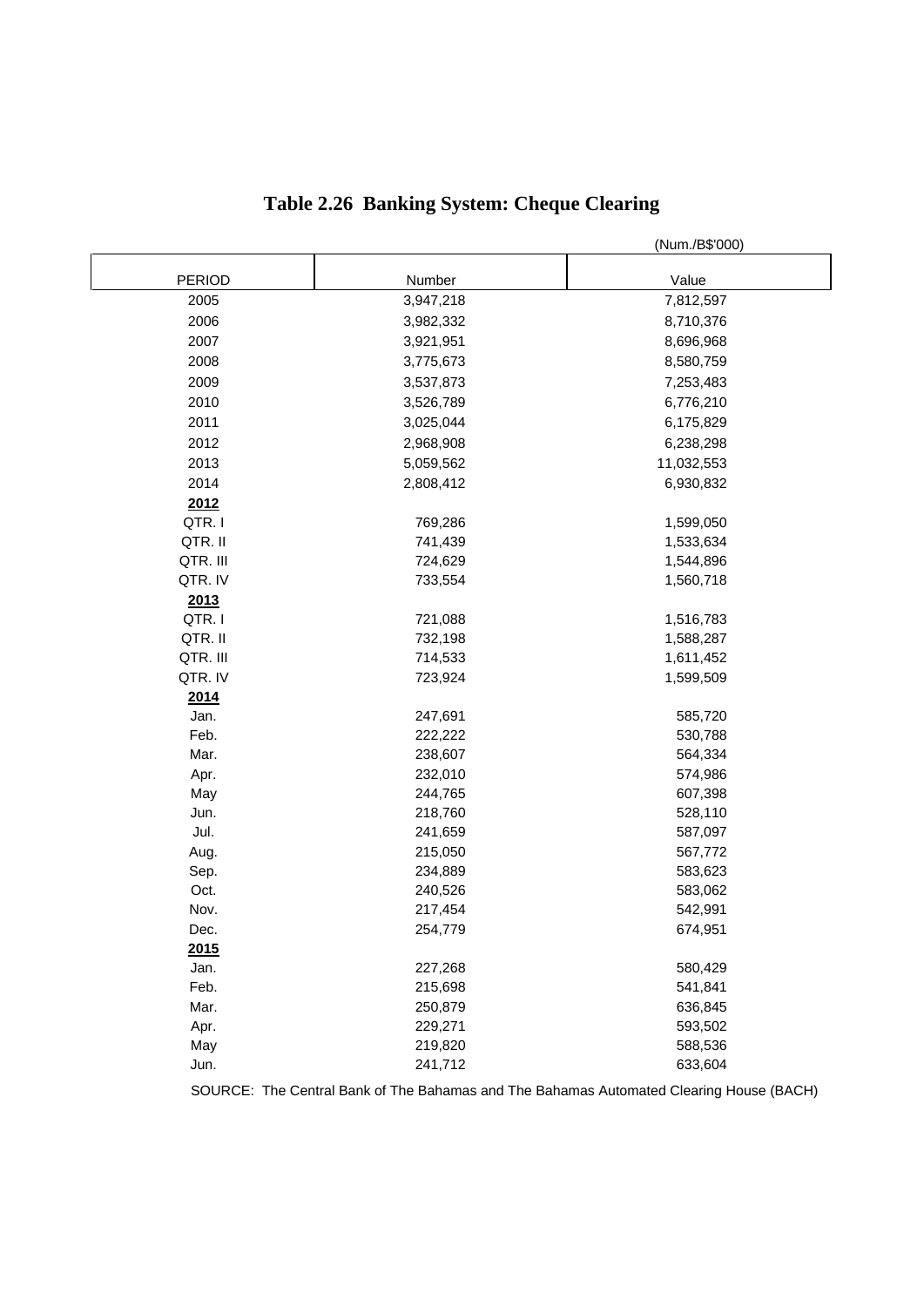|                 |       |                          |       | <b>CLEARING BANKS</b>     |      |                |                             |                          |       | <b>CENTRAL BANK</b>  |      |                     |        | ι ν αιu <del>c</del> . Dψ συσο, |
|-----------------|-------|--------------------------|-------|---------------------------|------|----------------|-----------------------------|--------------------------|-------|----------------------|------|---------------------|--------|---------------------------------|
|                 |       |                          |       | <b>Interbank Payments</b> |      |                |                             |                          |       |                      |      |                     |        | Total                           |
| Period<br>Ended |       |                          |       |                           |      | Retail Cheque  |                             | Interbank<br>Payments    |       | <b>Other Credits</b> |      | <b>Other Debits</b> |        |                                 |
|                 |       | <b>Customer Payments</b> |       | <b>Gross Settlements</b>  |      | Clearing (net) |                             |                          |       |                      |      |                     |        |                                 |
|                 | Vol.  | Value                    | Vol.  | Value                     | Vol. | Value          | Vol.                        | Value                    | Vol.  | Value                | Vol. | Value               | Vol.   | Value                           |
| 2012            |       |                          |       |                           |      |                |                             |                          |       |                      |      |                     |        |                                 |
| QTR.I           | 7,717 | 582,663                  | 4,145 | 988,486                   | 597  | 318,485        | 14                          | 73                       | 1,114 | 637,298              | 575  | 385,524             | 14,162 | 2,912,529                       |
| QTR. II         | 7,645 | 669,442                  | 3,772 | 852,379                   | 550  | 327,964        | $\overline{1}$              | 370                      | 1,117 | 736,401              | 625  | 521,267             | 13,710 | 3,107,823                       |
| QTR. III        | 7,789 | 1,011,845                | 3,526 | 984,098                   | 612  | 361,819        | $\boldsymbol{2}$            | 1,481                    | 1,311 | 649,208              | 667  | 673,148             | 13,907 | 3,681,600                       |
| QTR. IV         | 8,053 | 803,707                  | 3,115 | 797,388                   | 609  | 412,986        | 12                          | 2,281                    | 1,057 | 743,308              | 598  | 586,370             | 13,444 | 3,346,039                       |
| 2013            |       |                          |       |                           |      |                |                             |                          |       |                      |      |                     |        |                                 |
| Jan.            | 2,859 | 255,501                  | 1,249 | 248,053                   | 218  | 136,809        | $\sim$                      | $\sim$                   | 533   | 182,856              | 211  | 186,562             | 5,070  | 1,009,781                       |
| Feb.            | 2,496 | 291,420                  | 1,110 | 281,251                   | 190  | 107,845        | Ξ.                          | $\overline{\phantom{a}}$ | 330   | 171,392              | 173  | 152,968             | 4,299  | 1,004,876                       |
| Mar.            | 2,624 | 307,936                  | 1,120 | 212,687                   | 201  | 129,177        | $\mathbf{1}$                | 2,005                    | 478   | 183,481              | 173  | 76,405              | 4,597  | 911,692                         |
| Apr.            | 2,984 | 267,691                  | 1,145 | 290,388                   | 215  | 139,259        | 2                           | 496                      | 442   | 261,426              | 175  | 143,567             | 4,963  | 1,102,826                       |
| May             | 2,857 | 212,834                  | 1,177 | 317,836                   | 215  | 133,308        | $\mathbf{1}$                | 80                       | 429   | 367,125              | 223  | 354,544             | 4,902  | 1,385,727                       |
| Jun.            | 2,504 | 190,333                  | 1,087 | 249,637                   | 190  | 109,640        | $\overline{\mathbf{c}}$     | 5,370                    | 266   | 134,006              | 158  | 77,791              | 4,207  | 766,777                         |
| Jul.            | 3,041 | 346,816                  | 1,132 | 363,508                   | 223  | 124,958        | Ξ.                          | $\overline{\phantom{a}}$ | 536   | 247,800              | 206  | 191,973             | 5,138  | 1,275,055                       |
| Aug.            | 2,754 | 135,617                  | 1,167 | 238,317                   | 201  | 125,989        | Ξ.                          | $\overline{\phantom{a}}$ | 337   | 258,765              | 191  | 285,941             | 4,650  | 1,044,629                       |
| Sep.            | 2,703 | 262,658                  | 946   | 260,032                   | 211  | 115,940        | $\sim$                      | $\overline{\phantom{a}}$ | 423   | 193,210              | 187  | 92,327              | 4,470  | 924,167                         |
| Oct.            | 2,846 | 211,049                  | 1,064 | 277,458                   | 201  | 130,594        | 16                          | 60                       | 416   | 442,278              | 224  | 397,948             | 4,767  | 1,459,386                       |
| Nov.            | 2,710 | 242,811                  | 989   | 236,743                   | 211  | 134,145        | $\overline{\phantom{a}}$    | $\overline{\phantom{a}}$ | 383   | 231,313              | 180  | 147,840             | 4,473  | 992,852                         |
| Dec.            | 2,733 | 230,795                  | 1,002 | 295,877                   | 192  | 142,445        | $\overline{2}$              | 5,803                    | 382   | 211,343              | 170  | 239,809             | 4,481  | 1,126,073                       |
| 2014            |       |                          |       |                           |      |                |                             |                          |       |                      |      |                     |        |                                 |
| Jan.            | 2,804 | 220,509                  | 900   | 219,965                   | 220  | 158,863        | $\mathcal{L}_{\mathcal{F}}$ | $\overline{\phantom{a}}$ | 632   | 357,297              | 205  | 187,643             | 4,761  | 1,144,277                       |
| Feb.            | 2,523 | 149,240                  | 967   | 284,477                   | 198  | 167,059        | н.                          | $\overline{\phantom{a}}$ | 396   | 246,073              | 179  | 146,673             | 4,263  | 993,522                         |
| Mar.            | 2,819 | 178,047                  | 969   | 229,442                   | 196  | 172,583        | $\mathbf{1}$                | 5,003                    | 482   | 165,808              | 169  | 52,247              | 4,636  | 803,131                         |
| Apr.            | 2,972 | 254,126                  | 856   | 262,958                   | 192  | 153,948        | $\mathbf{1}$                | 7,255                    | 496   | 296,443              | 187  | 208,050             | 4,704  | 1,182,780                       |
| May             | 3,224 | 260,803                  | 820   | 276,835                   | 219  | 169,871        | $\overline{\phantom{a}}$    | $\overline{\phantom{a}}$ | 488   | 525,001              | 201  | 414,984             | 4,952  | 1,647,494                       |
| Jun.            | 2,932 | 169,916                  | 854   | 224,408                   | 185  | 147,232        | $\mathbf{1}$                | 5,000                    | 340   | 141,954              | 175  | 95,830              | 4,487  | 784,340                         |
| Jul.            | 3,365 | 427,248                  | 984   | 272,243                   | 466  | 151,540        | щ.                          | $\overline{\phantom{a}}$ | 1,860 | 1,036,617            | 214  | 335,712             | 6,889  | 2,223,360                       |
| Aug.            | 3,275 | 332,005                  | 899   | 204,897                   | 453  | 154,695        | Ξ.                          | $\mathbf{L}$             | 961   | 703,066              | 185  | 260,264             | 5,773  | 1,654,927                       |
| Sep.            | 3,352 | 303,793                  | 861   | 218,141                   | 503  | 152,378        | --                          | $\overline{\phantom{a}}$ | 1,659 | 788,613              | 190  | 204,618             | 6,565  | 1,667,543                       |
| Oct.            | 3,251 | 348,462                  | 865   | 261,315                   | 522  | 152,740        | --                          | --                       | 1,207 | 1,329,306            | 200  | 301,533             | 6,045  | 2,393,356                       |
| Nov.            | 2,934 | 221,404                  | 837   | 270,671                   | 483  | 147,597        | $\mathbb{H}^{\mathbb{H}}$   | $\overline{\phantom{a}}$ | 1,035 | 752,975              | 160  | 186,128             | 5,449  | 1,578,775                       |
| Dec.            | 3,650 | 348,825                  | 878   | 353,995                   | 527  | 191,625        | --                          | $\overline{\phantom{a}}$ | 1,447 | 745,559              | 228  | 252,344             | 6,730  | 1,892,348                       |
| 2015            |       |                          |       |                           |      |                |                             |                          |       |                      |      |                     |        |                                 |
| Jan.            | 3,076 | 341,050                  | 902   | 273,704                   | 471  | 170,686        | ۰.                          | $-$                      | 1,492 | 775,119              | 192  | 142,932             | 6,133  | 1,703,489                       |
| Feb.            | 3,086 | 364,634                  | 717   | 239,617                   | 488  | 155,234        | --                          | $-$                      | 1,031 | 897,725              | 200  | 198,862             | 5,522  | 1,856,072                       |
| Mar.            | 3,612 | 343,127                  | 863   | 233,354                   | 499  | 171,944        | $\mathbb{H}^{\mathbb{H}}$   | $\overline{\phantom{a}}$ | 1,343 | 630,833              | 246  | 217,982             | 6,563  | 1,597,240                       |
| Apr.            | 3,367 | 284,490                  | 929   | 303,944                   | 465  | 170,685        | ۰.                          | ۰.                       | 1,279 | 1,175,096            | 232  | 321,875             | 6,272  | 2,256,090                       |
| May             | 3,269 | 224,560                  | 884   | 253,865                   | 505  | 158,764        | --                          | $-$                      | 996   | 716,068              | 185  | 212,958             | 5,839  | 1,566,214                       |
| Jun.            | 3,477 | 318,567                  | 708   | 276,487                   | 499  | 175,919        | $\overline{\phantom{a}}$    | $\overline{\phantom{a}}$ | 1,023 | 683,240              | 235  | 209,168             | 5,942  | 1,663,381                       |

### **Table 2.27 Real Time Gross Settlement (RTGS) Transactions**

(Value: B\$ '000s)

SOURCE: The Central Bank of The Bahamas and The Bahamas Automated Clearing House (BACH)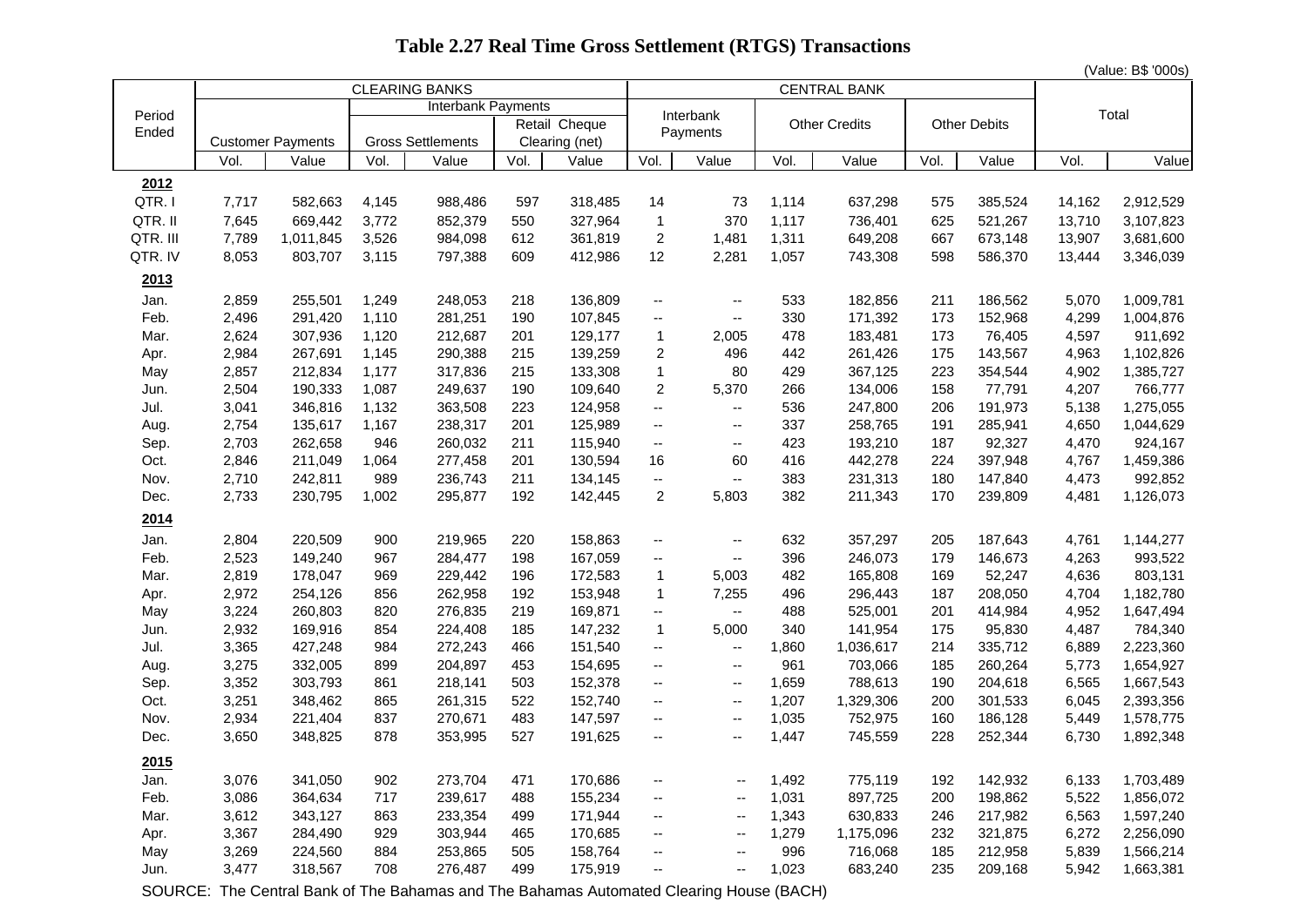|          |        | PUBLIC | <b>RESTRICTED</b> |       |                         | NONACTIVE               |       |              |       |                         |                           |                  |                  |                             |          |
|----------|--------|--------|-------------------|-------|-------------------------|-------------------------|-------|--------------|-------|-------------------------|---------------------------|------------------|------------------|-----------------------------|----------|
|          |        |        |                   |       |                         |                         |       |              |       |                         |                           |                  |                  |                             | Number   |
|          | Bank & |        |                   |       | Bank &                  |                         |       | Nominee      |       | Bank &                  |                           |                  |                  | Licences                    | of       |
| Period   | Trust  | Bank   | Trust             | Total | Trust                   | Bank                    | Trust | <b>Trust</b> | Total | Trust                   | Bank                      | Trust            | Total            | Ceased                      | Licences |
| 2005     | 82     | 48     | 19                | 149   | $\overline{4}$          | 3                       | 25    | 59           | 91    | 5                       | 3                         | $\overline{2}$   | 10               | 25                          | 250      |
| 2006     | 81     | 43     | 19                | 143   | 4                       | 3                       | 25    | 61           | 93    | 5                       | $\overline{4}$            | 3                | 12               | 12                          | 248      |
| 2007     | 79     | 41     | 18                | 138   | 3                       | 3                       | 25    | 64           | 95    | 5                       | 4                         | 3                | 12               | 8                           | 245      |
| 2008     | 75     | 38     | 18                | 131   | $\overline{c}$          | 3                       | 26    | 99           | 130   | 5                       | 4                         | $\mathbf{1}$     | 10               | 16                          | 271      |
| 2009     | 66     | 40     | 18                | 142   | $\overline{c}$          | 3                       | 21    | 113          | 139   | $\overline{4}$          | $\overline{4}$            | $\mathbf{1}$     | $\boldsymbol{9}$ | 19                          | 272      |
| 2010     | 67     | 36     | 15                | 118   | $\overline{c}$          | $\overline{\mathbf{c}}$ | 18    | 128          | 150   | 3                       | 3                         | $\boldsymbol{2}$ | 8                | 9                           | 276      |
| 2011     | 65     | 35     | 16                | 116   | $\overline{c}$          | $\overline{c}$          | 17    | 134          | 155   | 3                       | 3                         | $\mathbf{1}$     | $\overline{7}$   | 8                           | 278      |
| 2012     | 64     | 33     | 16                | 113   | $\overline{c}$          | $\boldsymbol{2}$        | 18    | 125          | 147   | 4                       | 3                         | $\mathbf{1}$     | 8                | 11                          | 268      |
| 2013     | 62     | 31     | 16                | 109   | $\overline{c}$          | $\boldsymbol{2}$        | 16    | 132          | 152   | $\overline{c}$          | 3                         | $\mathbf{1}$     | 6                | $\boldsymbol{9}$            | 267      |
| 2014     | 60     | 29     | 12                | 101   | $\overline{2}$          | $\mathbf{1}$            | 14    | 129          | 146   | $\overline{c}$          | 3                         | $\overline{c}$   | $\overline{7}$   | 18                          | 254      |
| 2013     |        |        |                   |       |                         |                         |       |              |       |                         |                           |                  |                  |                             |          |
| QTR.I    | 64     | 33     | 16                | 113   | $\boldsymbol{2}$        | $\boldsymbol{2}$        | 18    | 128          | 150   | 4                       | 3                         | 1                | 8                | $\mathcal{L}_{\mathcal{F}}$ | 271      |
| QTR. II  | 62     | 32     | 16                | 110   | $\overline{c}$          | $\boldsymbol{2}$        | 16    | 131          | 151   | 3                       | 3                         | $\mathbf{1}$     | $\overline{7}$   | 6                           | 268      |
| QTR. III | 62     | 32     | 16                | 110   | $\overline{c}$          | $\boldsymbol{2}$        | 16    | 132          | 152   | $\overline{c}$          | 3                         | 1                | 6                | $\overline{\mathbf{c}}$     | 268      |
| QTR. IV  | 62     | 31     | 16                | 109   | $\overline{c}$          | $\overline{\mathbf{c}}$ | 16    | 132          | 152   | $\boldsymbol{2}$        | 3                         | $\mathbf{1}$     | 6                | $\mathbf{1}$                | 267      |
| 2014     |        |        |                   |       |                         |                         |       |              |       |                         |                           |                  |                  |                             |          |
| Jan.     | 62     | 31     | 14                | 107   | $\overline{c}$          | $\overline{2}$          | 16    | 130          | 150   | 2                       | 3                         | 3                | 8                | 2                           | 265      |
| Feb.     | 63     | 32     | 13                | 108   | $\overline{c}$          | $\overline{c}$          | 15    | 129          | 148   | $\overline{c}$          | 3                         | 3                | 8                | $\overline{\mathbf{c}}$     | 264      |
| Mar.     | 62     | 32     | 13                | 107   | $\overline{c}$          | $\boldsymbol{2}$        | 15    | 129          | 148   | $\overline{c}$          | 3                         | 3                | 8                | $\mathbf{1}$                | 263      |
| Apr.     | 62     | 32     | 13                | 107   | $\overline{c}$          | $\overline{c}$          | 15    | 129          | 148   | $\overline{2}$          | 3                         | 3                | 8                | --                          | 263      |
| May      | 62     | 32     | 13                | 107   | $\overline{c}$          | $\mathbf 2$             | 15    | 129          | 148   | $\overline{c}$          | $\ensuremath{\mathsf{3}}$ | 3                | 8                | $\overline{\phantom{a}}$    | 263      |
| Jun.     | 62     | 32     | 14                | 108   | $\overline{c}$          | $\overline{c}$          | 15    | 129          | 148   | $\boldsymbol{2}$        | 3                         | 3                | 8                | $\overline{\phantom{a}}$    | 264      |
| Jul.     | 62     | 32     | 14                | 108   | $\boldsymbol{2}$        | $\boldsymbol{2}$        | 14    | 129          | 147   | $\boldsymbol{2}$        | 3                         | 3                | 8                | 1                           | 263      |
| Aug.     | 61     | 32     | 14                | 107   | $\overline{\mathbf{c}}$ | $\overline{2}$          | 14    | 131          | 149   | $\boldsymbol{2}$        | $\overline{2}$            | 3                | $\overline{7}$   | 3                           | 263      |
| Sep.     | 61     | 32     | 14                | 107   | $\overline{c}$          | $\overline{\mathbf{c}}$ | 14    | 131          | 149   | $\overline{\mathbf{c}}$ | $\boldsymbol{2}$          | $\boldsymbol{2}$ | 6                | 1                           | 262      |
| Oct.     | 61     | 30     | 12                | 103   | $\overline{\mathbf{c}}$ | $\mathbf{1}$            | 14    | 131          | 148   | $\overline{\mathbf{c}}$ | 3                         | $\boldsymbol{2}$ | $\overline{7}$   | 4                           | 258      |
| Nov.     | 61     | 29     | 12                | 102   | $\overline{c}$          | $\mathbf{1}$            | 14    | 129          | 146   | $\boldsymbol{2}$        | 3                         | $\mathbf 2$      | $\overline{7}$   | 3                           | 255      |
| Dec.     | 60     | 29     | 12                | 101   | $\overline{2}$          | $\mathbf{1}$            | 14    | 129          | 146   | $\boldsymbol{2}$        | 3                         | $\overline{c}$   | $\overline{7}$   | $\mathbf{1}$                | 254      |
| 2015     |        |        |                   |       |                         |                         |       |              |       |                         |                           |                  |                  |                             |          |
| Jan.     | 61     | 28     | 12                | 101   | 2                       | $\mathbf{1}$            | 13    | 129          | 145   | $\boldsymbol{2}$        | 2                         | $\overline{2}$   | 6                | 2                           | 252      |
| Feb.     | 61     | 28     | 12                | 101   | $\overline{c}$          | $\mathbf{1}$            | 13    | 129          | 145   | $\overline{c}$          | $\overline{2}$            | $\mathbf{1}$     | 5                | $\mathbf{1}$                | 251      |
| Mar.     | 61     | 28     | 12                | 101   | $\overline{c}$          | $\mathbf{1}$            | 13    | 130          | 146   | $\mathbf{2}$            | 2                         | $\mathbf 1$      | 5                | $\overline{\phantom{a}}$    | 252      |
| Apr.     | 61     | 29     | 12                | 102   | $\overline{c}$          | $\mathbf{1}$            | 13    | 130          | 146   | $\overline{c}$          | 2                         | 1                | 5                | 1                           | 253      |
| May      | 61     | 29     | 12                | 102   | $\overline{c}$          | $\mathbf{1}$            | 13    | 130          | 146   | $\boldsymbol{2}$        | $\boldsymbol{2}$          | $\mathbf{1}$     | 5                | --                          | 253      |
| Jun.     | 61     | 29     | 11                | 101   | $\overline{2}$          | $\mathbf{1}$            | 13    | 130          | 146   | $\overline{2}$          | $\overline{c}$            | $\mathbf{1}$     | 5                | $\mathbf{1}$                | 252      |

 **Table 2.28 Banks and Trust Companies Licenced in The Bahamas**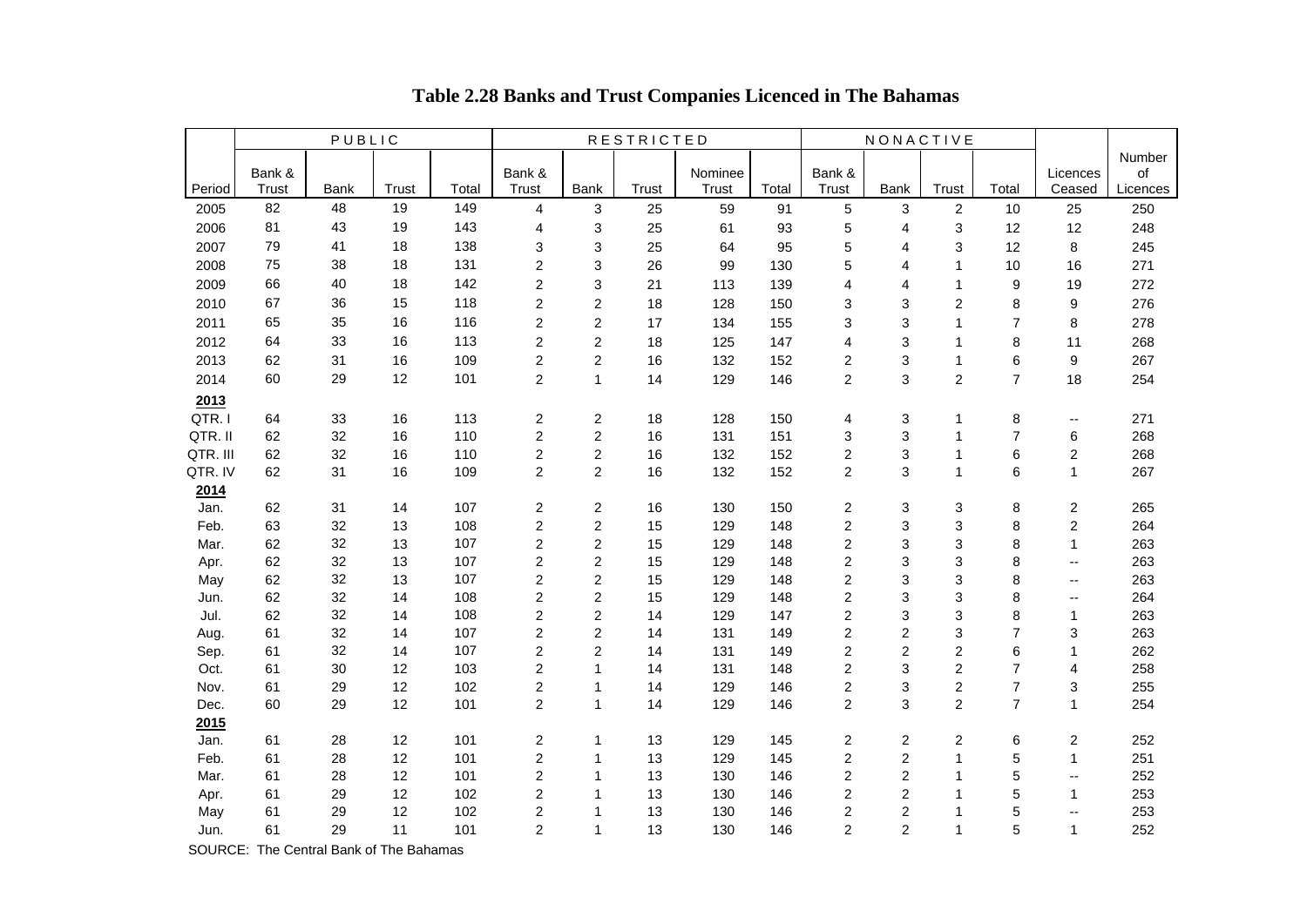### Banks and Trust Companies Licensed in The Bahamas As at 30th June, 2015



\*1 dormant **Authorised Agent** is counted here, holding a Restricted licence.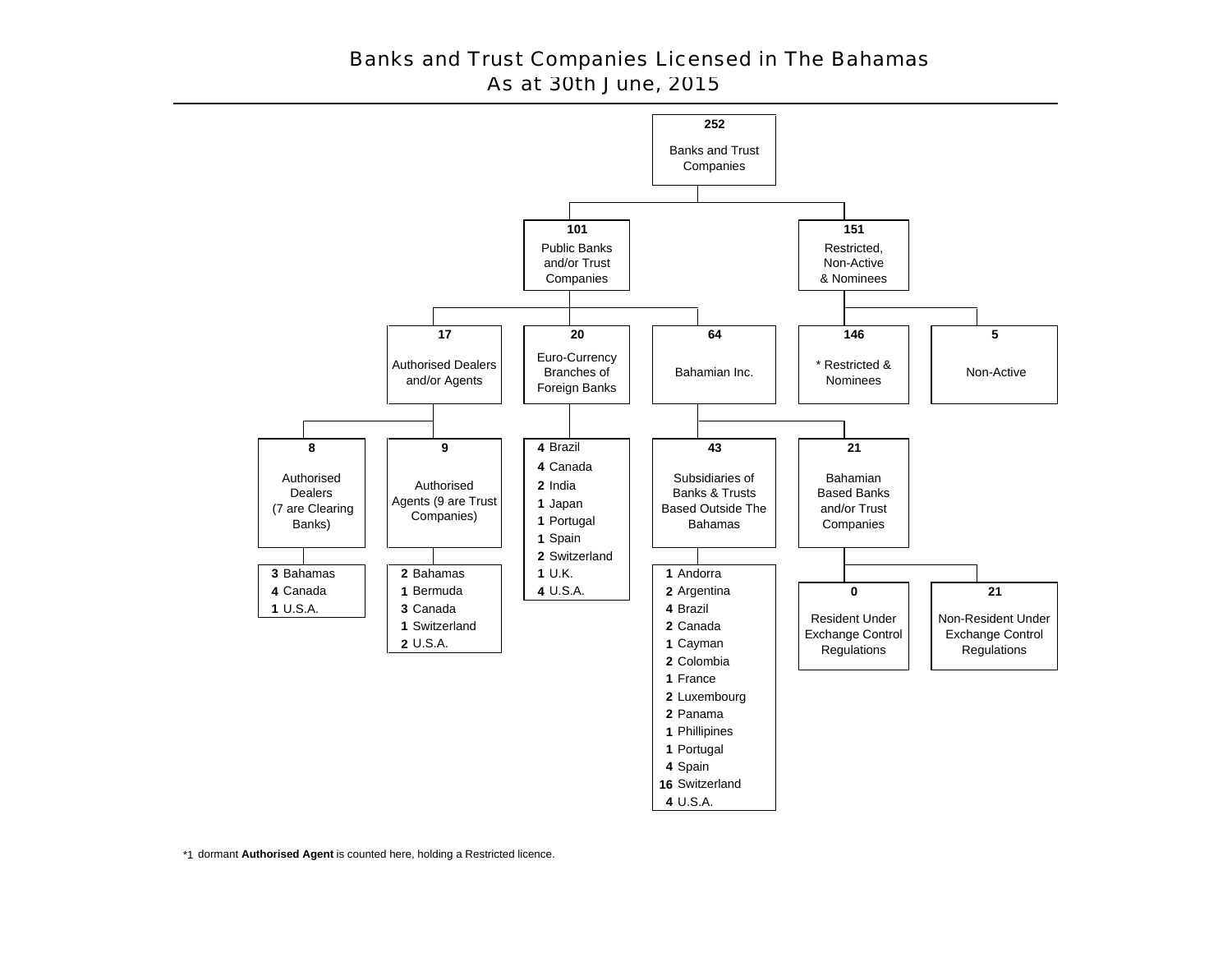|          |                         |              |          |                          |                                          |                                             |        |                              |        | (B\$'000) |
|----------|-------------------------|--------------|----------|--------------------------|------------------------------------------|---------------------------------------------|--------|------------------------------|--------|-----------|
|          |                         | D<br>U       | E        | F R O M                  |                                          |                                             |        |                              |        |           |
|          |                         |              |          | <b>Commercial Banks</b>  | Due from Other<br><b>Local Financial</b> | Due from Other<br>Financial<br>Institutions |        | <b>Bahamas</b><br>Government |        |           |
| Period   | Till                    |              | Demand   | Fixed                    | Institutions                             | Outside The                                 | Total  | Long-Term                    | Other  | Total     |
| Ended    | Cash                    | Central Bank | Deposits | Deposits                 | in The Bahamas                           | <b>Bahamas</b>                              | Loans  | Securities                   | Assets | Assets    |
| 2005     | 2                       | $\mathbf{1}$ | 6,622    | $\overline{\phantom{a}}$ | 1,055                                    |                                             | 53,341 | --                           | 786    | 61,807    |
| 2006     | $\boldsymbol{2}$        | 1            | 7,080    | $- -$                    | 45                                       | $\overline{\phantom{a}}$                    | 54,846 | $\overline{\phantom{a}}$     | 1,088  | 63,062    |
| 2007     | $\overline{\mathbf{c}}$ | 1            | 9,440    |                          | 1,204                                    | $\overline{\phantom{a}}$                    | 56,402 | $\overline{\phantom{m}}$     | 1,068  | 68,117    |
| 2008     | $\overline{\mathbf{c}}$ | 1            | 12,406   | --                       | 1,705                                    | $\overline{\phantom{a}}$                    | 55,086 | $\overline{\phantom{a}}$     | 1,026  | 70,226    |
| 2009     | $\boldsymbol{2}$        | 1            | 15,048   | --                       | 530                                      | $\overline{\phantom{a}}$                    | 53,008 | --                           | 908    | 69,497    |
| 2010     | $\mathbf{1}$            | 1            | 15,767   | --                       | 2,347                                    | $\overline{\phantom{a}}$                    | 48,698 | $\overline{\phantom{a}}$     | 1,645  | 68,459    |
| 2011     | 1                       | 1            | 16,578   | --                       | 2,679                                    | $\overline{\phantom{a}}$                    | 41,569 | --                           | 1,774  | 62,602    |
| 2012     | $\overline{2}$          | 1            | 17,765   | $-$                      | 5,032                                    | $\overline{\phantom{a}}$                    | 41,087 | 364                          | 1,125  | 65,376    |
| 2013     | 4                       | 1            | 18,438   | --                       | 2,567                                    | $\overline{\phantom{a}}$                    | 38,949 | 364                          | 1,347  | 61,670    |
| 2014     | $\mathbf{1}$            | $\mathbf 1$  | 19,085   | $\overline{\phantom{a}}$ | 2,577                                    | $\overline{\phantom{a}}$                    | 37,981 | 364                          | 1,579  | 61,588    |
| 2012     |                         |              |          |                          |                                          |                                             |        |                              |        |           |
| QTR.I    | $\mathbf{1}$            | 1            | 16,899   | $-$                      | 2,667                                    | $\overline{\phantom{a}}$                    | 41,396 | $\mathcal{L}_{\mathcal{F}}$  | 1,839  | 62,803    |
| QTR. II  | $\boldsymbol{2}$        | 1            | 17,406   |                          | 3,686                                    | $\overline{\phantom{a}}$                    | 40,884 | 364                          | 1,067  | 63,410    |
| QTR. III | $\overline{\mathbf{c}}$ | 1            | 17,535   |                          | 3,331                                    | $\overline{\phantom{a}}$                    | 41,155 | 364                          | 943    | 63,331    |
| QTR. IV  | $\overline{c}$          | 1            | 17,765   |                          | 5,032                                    | $\overline{\phantom{a}}$                    | 41,087 | 364                          | 1,125  | 65,376    |
| 2013     |                         |              |          |                          |                                          |                                             |        |                              |        |           |
| QTR.I    | $\mathbf 1$             | 1            | 17,924   | --                       | 3,999                                    | $\overline{\phantom{a}}$                    | 42,111 | 364                          | 1,188  | 65,588    |
| QTR. II  | $\mathbf{1}$            | 1            | 18,094   | $-$                      | 3,470                                    | $\overline{\phantom{a}}$                    | 42,062 | 364                          | 1,273  | 65,265    |
| QTR. III | $\overline{\mathbf{c}}$ | 1            | 18,285   | --                       | 2,555                                    | $\overline{\phantom{a}}$                    | 39,153 | 364                          | 1,340  | 61,700    |
| QTR. IV  | $\overline{\mathbf{4}}$ | 1            | 18,438   | --                       | 2,567                                    | $\overline{\phantom{a}}$                    | 38,949 | 364                          | 1,347  | 61,670    |
| 2014     |                         |              |          |                          |                                          |                                             |        |                              |        |           |
| QTR.I    | 1                       | 1            | 18,585   | $- -$                    | 2,530                                    | $\overline{\phantom{m}}$                    | 38,785 | 364                          | 1,431  | 61,697    |
| QTR. II  | $\mathbf{1}$            | 1            | 18,741   |                          | 2,757                                    | $\overline{\phantom{m}}$                    | 38,368 | 364                          | 1,482  | 61,714    |
| QTR. III | $\mathbf{1}$            | 1            | 18,924   |                          | 2,544                                    | $\overline{\phantom{a}}$                    | 38,215 | 364                          | 1,598  | 61,647    |
| QTR. IV  | $\mathbf{1}$            | 1            | 19,085   | --                       | 2,577                                    | $\overline{\phantom{a}}$                    | 37,981 | 364                          | 1,579  | 61,588    |
| 2015     |                         |              |          |                          |                                          |                                             |        |                              |        |           |
| QTR.I    | $\mathbf 1$             | 29           | 19,237   |                          | 2,398                                    | $\overline{\phantom{m}}$                    | 37,794 | 364                          | 1,650  | 61,473    |
| QTR. II  | $\mathbf 1$             | $\mathbf 1$  | 19,398   | $-$                      | 2,043                                    | $\overline{\phantom{a}}$                    | 38,063 | 364                          | 1,556  | 61,426    |
|          |                         |              |          |                          |                                          |                                             |        |                              |        |           |

## **Table 3.1 Bahamas Development Bank: Assets**

SOURCE: Bahamas Development Bank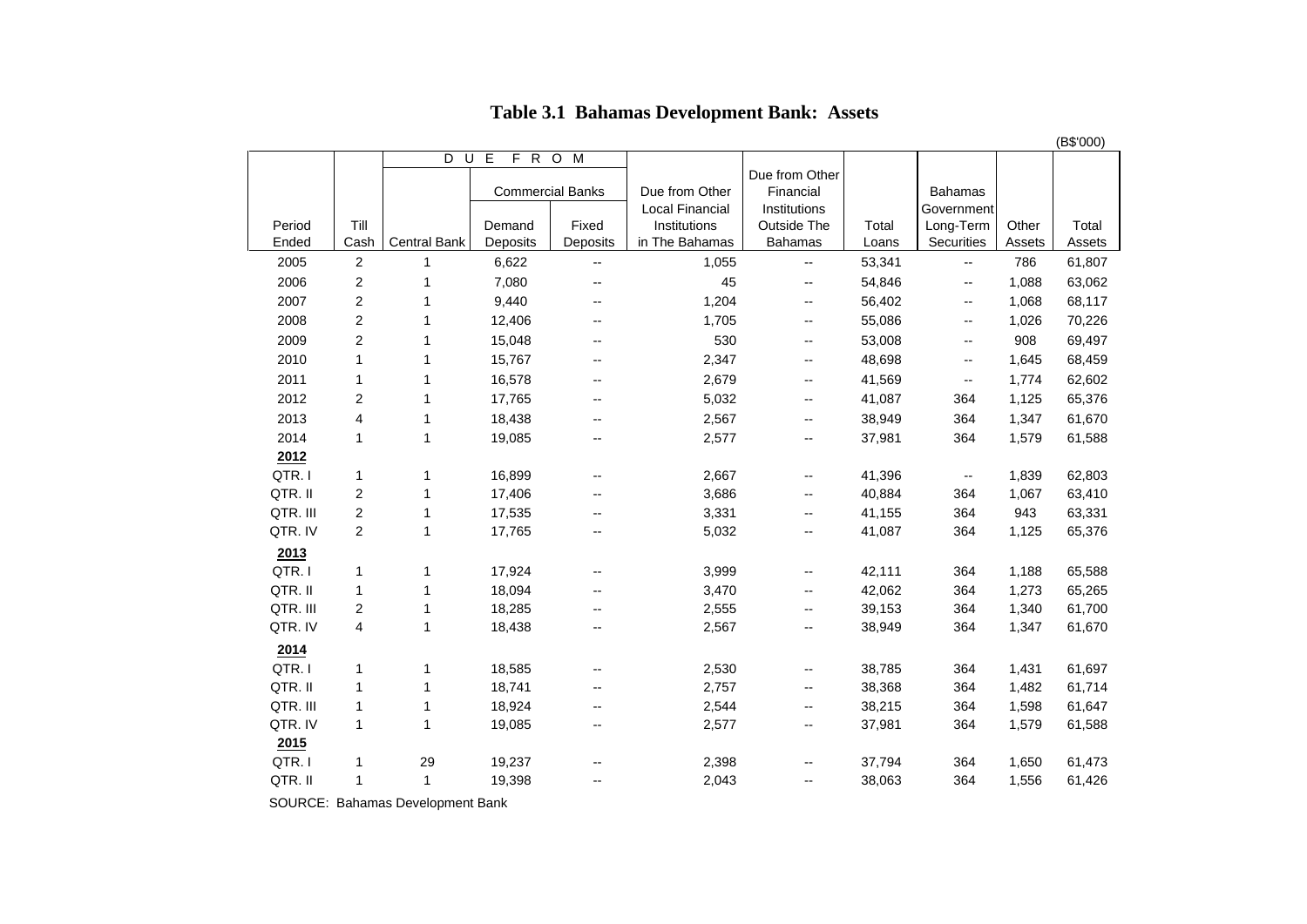|          |                          |                          |                |                          |                        |             |         |          |           | (B\$'000)   |
|----------|--------------------------|--------------------------|----------------|--------------------------|------------------------|-------------|---------|----------|-----------|-------------|
|          |                          |                          | D<br>U E<br>T. | $\circ$                  |                        |             |         |          |           |             |
|          |                          |                          |                |                          | <b>Other Financial</b> |             |         |          | Surplus   |             |
|          |                          | National                 |                | Caribbean                | Institutions           |             |         |          | Provision |             |
| Period   |                          | Insurance                | Central        | Development              | Outside The            | Other       |         | General  | & Other   | Total       |
| Ended    | Government               | Board                    | <b>Bank</b>    | <b>Bank</b>              | <b>Bahamas</b>         | Liabilities | Capital | Reserves | Reserves  | Liabilities |
| 2005     | $\overline{\phantom{a}}$ | $\overline{\phantom{a}}$ | 7,330          | 11,106                   | 4,104                  | 29,161      | 24,085  | 273      | (14, 252) | 61,807      |
| 2006     | $\overline{\phantom{a}}$ | $\overline{\phantom{a}}$ | 7,051          | 9,520                    | 3,635                  | 34,851      | 25,585  | 273      | (17, 853) | 63,062      |
| 2007     | $ -$                     | $\overline{\phantom{a}}$ | 6,777          | 7,935                    | 3,163                  | 43,352      | 26,585  | 273      | (19,968)  | 68,117      |
| 2008     | $\overline{\phantom{a}}$ | $\overline{\phantom{a}}$ | 6,499          | 6,349                    | 2,607                  | 49,316      | 27,460  | 273      | (22, 278) | 70,226      |
| 2009     | --                       | $\overline{\phantom{a}}$ | 6,233          | 5,258                    | 2,097                  | 51,544      | 28,960  | 273      | (24, 868) | 69,497      |
| 2010     | $ -$                     | $\overline{\phantom{a}}$ | 5,569          | 3,682                    | 1,601                  | 50,861      | 33,345  | 273      | (26, 872) | 68,459      |
| 2011     | $\overline{\phantom{a}}$ | $\overline{\phantom{a}}$ | 5,170          | 2,111                    | 1,012                  | 50,399      | 37,805  | 273      | (34, 168) | 62,602      |
| 2012     | $\overline{\phantom{a}}$ | 3,000                    | 4,767          | 545                      | 496                    | 51,270      | 41,689  | 273      | (36, 664) | 65,376      |
| 2013     | 15,702                   | $\overline{\phantom{a}}$ | 4,365          | $\overline{\phantom{a}}$ | 233                    | 51,337      | 28,960  | 273      | (39,200)  | 61,670      |
| 2014     | 17,413                   | $\overline{\phantom{a}}$ | 3,964          | $\overline{\phantom{a}}$ | 173                    | 51,862      | 28,961  | 273      | (41, 058) | 61,588      |
| 2012     |                          |                          |                |                          |                        |             |         |          |           |             |
| QTR.I    | $\overline{\phantom{a}}$ | $\overline{\phantom{a}}$ | 5,196          | 1,719                    | 751                    | 50,533      | 38,811  | 273      | (34, 480) | 62,803      |
| QTR. II  | $\overline{\phantom{a}}$ | $\overline{\phantom{a}}$ | 4,969          | 1,325                    | 753                    | 52,075      | 39,450  | 273      | (35, 435) | 63,410      |
| QTR. III | $\overline{\phantom{a}}$ | $\overline{a}$           | 4,994          | 934                      | 493                    | 51,806      | 40,669  | 273      | (35, 838) | 63,331      |
| QTR. IV  | $\overline{\phantom{a}}$ | 3,000                    | 4,767          | 545                      | 496                    | 51,270      | 41,689  | 273      | (36,664)  | 65,376      |
| 2013     |                          |                          |                |                          |                        |             |         |          |           |             |
| QTR.I    | $\overline{\phantom{a}}$ | 3,000                    | 4,791          | 273                      | 235                    | 51,712      | 42,622  | 273      | (37, 318) | 65,588      |
| QTR. II  | $\overline{\phantom{a}}$ | 3,060                    | 4,567          | $\overline{\phantom{a}}$ | 236                    | 51,721      | 43,218  | 273      | (37, 810) | 65,265      |
| QTR. III | 14,771                   | --                       | 4,589          | $\overline{\phantom{a}}$ | 218                    | 51,618      | 28,960  | 273      | (38, 729) | 61,700      |
| QTR. IV  | 15,702                   | --                       | 4,365          | $\overline{\phantom{m}}$ | 233                    | 51,337      | 28,960  | 273      | (39, 200) | 61,670      |
| 2014     |                          |                          |                |                          |                        |             |         |          |           |             |
| QTR.I    | 16,071                   | $\overline{\phantom{a}}$ | 4,388          | $\overline{\phantom{a}}$ | 214                    | 51,415      | 28,960  | 273      | (39, 624) | 61,697      |
| QTR. II  | 16,848                   | $\overline{\phantom{a}}$ | 4,164          | $\overline{\phantom{a}}$ | 215                    | 51,387      | 28,961  | 273      | (40, 134) | 61,714      |
| QTR. III | 17,115                   | $\overline{\phantom{a}}$ | 4,185          | $\overline{\phantom{a}}$ | 197                    | 51,579      | 28,961  | 273      | (40, 663) | 61,647      |
| QTR. IV  | 17,413                   | $\overline{\phantom{a}}$ | 3,964          | $\overline{\phantom{a}}$ | 173                    | 51,862      | 28,961  | 273      | (41, 058) | 61,588      |
|          |                          |                          |                |                          |                        |             |         |          |           |             |
| 2015     |                          |                          |                |                          |                        |             |         |          |           |             |
| QTR.I    | 17,327                   | $\overline{\phantom{a}}$ | 3,983          |                          | 159                    | 52,225      | 28,961  | 273      | (41, 455) | 61,473      |
| QTR. II  | 18,137                   | $\overline{a}$           | 4,084          |                          | 159                    | 51,854      | 28,960  | 273      | (42, 041) | 61,426      |
|          |                          |                          |                |                          |                        |             |         |          |           |             |

## **Table 3.2 Bahamas Development Bank: Liabilities**

SOURCE: Bahamas Development Bank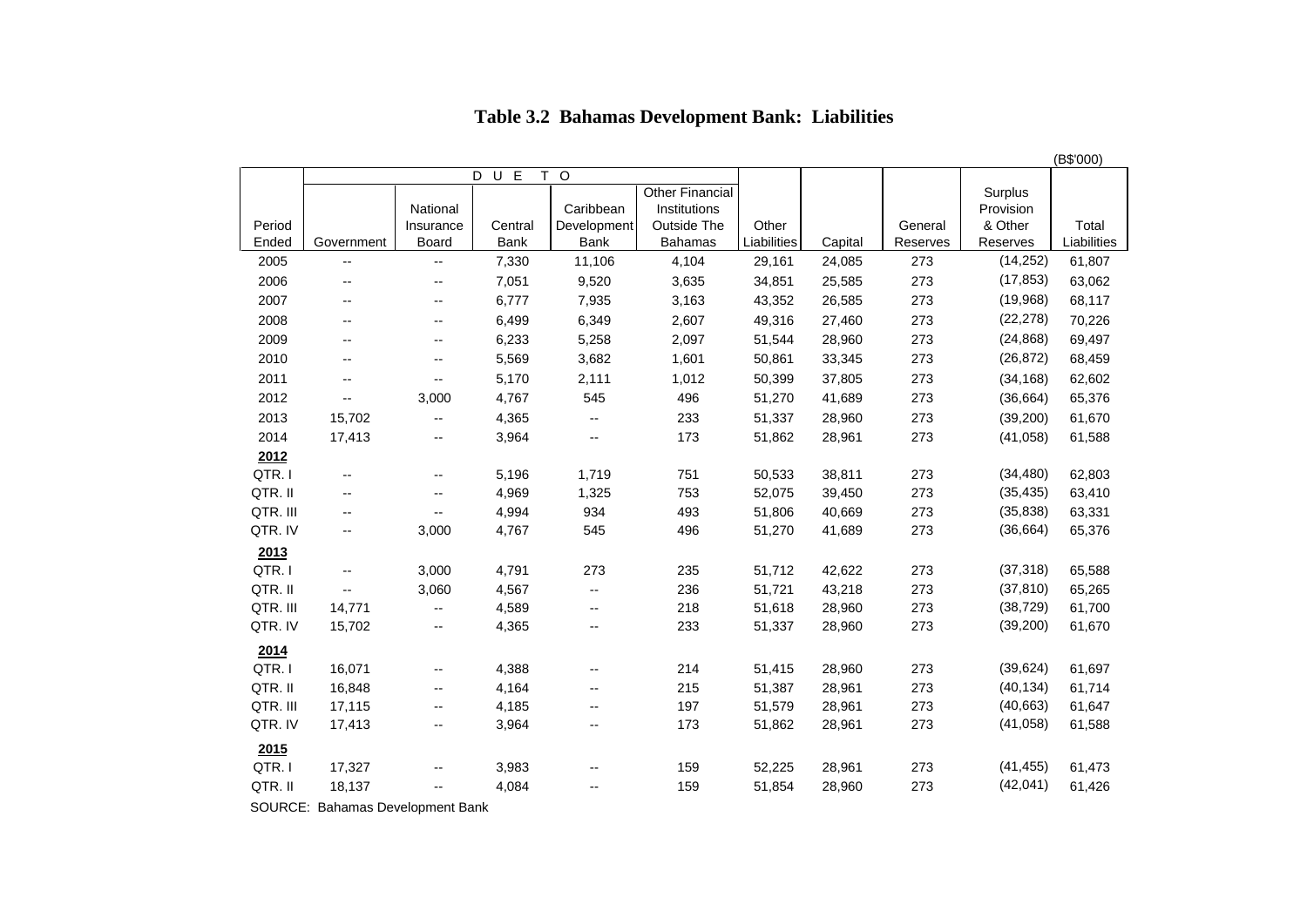| Tourism<br>Other<br><b>GRAND</b><br>Period<br>Hotel<br><b>TOTAL</b><br><b>TOTAL</b><br>Ended<br>Agriculture<br>Fisheries<br>Manufacturing<br>Transportation<br>Industries<br>Hotels<br>Apartments<br>Other<br>8,156<br>2,521<br>2,483<br>2005<br>1,761<br>8,608<br>22,576<br>5,408<br>1,828<br>9,719<br>53,341<br>2006<br>1,869<br>7,104<br>2,896<br>9,339<br>23,910<br>2,394<br>5,240<br>2,094<br>9,728<br>54,846<br>3,117<br>2007<br>1,960<br>7,207<br>9,002<br>24,945<br>2,309<br>5,322<br>2,541<br>10,172<br>56,402<br>2008<br>1,875<br>6,955<br>3,219<br>24,048<br>2,209<br>5,802<br>2,315<br>55,086<br>8,663<br>10,326<br>2,024<br>2009<br>6,590<br>3,413<br>8,104<br>22,819<br>2,135<br>5,768<br>2,155<br>10,058<br>53,008<br>2010<br>1,898<br>6,231<br>3,159<br>5,114<br>2,126<br>5,677<br>1,996<br>9,800<br>48,698<br>22,496<br>2011<br>1,789<br>4,524<br>16,000<br>4,334<br>5,728<br>1,455<br>5,270<br>2,469<br>9,194<br>41,569<br>2012<br>1,697<br>4,596<br>3,831<br>17,609<br>2,100<br>4,670<br>1,410<br>8,180<br>41,087<br>5,173<br>3,823<br>2,300<br>2013<br>1,043<br>4,293<br>4,756<br>16,981<br>1,581<br>4,173<br>8,054<br>38,949<br>2014<br>992<br>4,223<br>3,735<br>16,948<br>1,539<br>3,573<br>2,224<br>7,336<br>37,981<br>4,747<br>2012<br>QTR.I<br>1,783<br>4,546<br>4,261<br>5,594<br>15,762<br>2,122<br>5,251<br>2,077<br>9,450<br>41,396<br>QTR. II<br>1,693<br>4,186<br>5,139<br>16,976<br>2,113<br>4,649<br>4,693<br>1,435<br>8,242<br>40,884<br>QTR. III<br>1,684<br>4,657<br>4,156<br>5,115<br>17,342<br>2,105<br>4,680<br>1,417<br>8,202<br>41,155<br>QTR. IV<br>3,831<br>4,670<br>1,410<br>8,180<br>41,087<br>1,697<br>4,596<br>5,173<br>17,609<br>2,100<br>2013<br>1,717<br>3,833<br>QTR.I<br>4,548<br>5,132<br>18,741<br>2,090<br>4,581<br>1,469<br>8,140<br>42,111<br>QTR. II<br>3,843<br>1,057<br>4,408<br>19,072<br>1,914<br>4,186<br>2,025<br>8,125<br>41,496<br>4,991<br>QTR. III<br>1,052<br>3,737<br>17,023<br>1,999<br>8,101<br>39,153<br>4,363<br>4,877<br>1,904<br>4,198<br>QTR. IV<br>3,823<br>1,043<br>4,293<br>4,756<br>16,981<br>1,581<br>4,173<br>2,300<br>8,054<br>38,949<br>2014<br>1,562<br>QTR.I<br>1,035<br>4,300<br>3,765<br>4,702<br>17,111<br>2,269<br>7,872<br>38,785<br>4,041<br>QTR. II<br>1,028<br>3,715<br>1,559<br>4,034<br>2,247<br>4,267<br>4,602<br>16,916<br>7,840<br>38,368<br>QTR. III<br>1,021<br>3,649<br>4,898<br>16,776<br>1,543<br>3,764<br>2,307<br>7,614<br>38,215<br>4,257<br>QTR. IV<br>992<br>3,735<br>1,539<br>3,573<br>2,224<br>37,981<br>4,223<br>4,747<br>16,948<br>7,336<br>2015<br>QTR.I<br>986<br>3,761<br>1,520<br>37,794<br>4,192<br>4,662<br>16,844<br>3,574<br>2,255<br>7,349 |  |  |  |       |  |       |  | (B\$'000) |
|-----------------------------------------------------------------------------------------------------------------------------------------------------------------------------------------------------------------------------------------------------------------------------------------------------------------------------------------------------------------------------------------------------------------------------------------------------------------------------------------------------------------------------------------------------------------------------------------------------------------------------------------------------------------------------------------------------------------------------------------------------------------------------------------------------------------------------------------------------------------------------------------------------------------------------------------------------------------------------------------------------------------------------------------------------------------------------------------------------------------------------------------------------------------------------------------------------------------------------------------------------------------------------------------------------------------------------------------------------------------------------------------------------------------------------------------------------------------------------------------------------------------------------------------------------------------------------------------------------------------------------------------------------------------------------------------------------------------------------------------------------------------------------------------------------------------------------------------------------------------------------------------------------------------------------------------------------------------------------------------------------------------------------------------------------------------------------------------------------------------------------------------------------------------------------------------------------------------------------------------------------------------------------------------------------------------------------------------------------------------------------------------------------------------------------------------------------------------------------------------------------------------------------------------------------------------------------------------------------------------------------------------------------------------------|--|--|--|-------|--|-------|--|-----------|
|                                                                                                                                                                                                                                                                                                                                                                                                                                                                                                                                                                                                                                                                                                                                                                                                                                                                                                                                                                                                                                                                                                                                                                                                                                                                                                                                                                                                                                                                                                                                                                                                                                                                                                                                                                                                                                                                                                                                                                                                                                                                                                                                                                                                                                                                                                                                                                                                                                                                                                                                                                                                                                                                       |  |  |  |       |  |       |  |           |
|                                                                                                                                                                                                                                                                                                                                                                                                                                                                                                                                                                                                                                                                                                                                                                                                                                                                                                                                                                                                                                                                                                                                                                                                                                                                                                                                                                                                                                                                                                                                                                                                                                                                                                                                                                                                                                                                                                                                                                                                                                                                                                                                                                                                                                                                                                                                                                                                                                                                                                                                                                                                                                                                       |  |  |  |       |  |       |  |           |
|                                                                                                                                                                                                                                                                                                                                                                                                                                                                                                                                                                                                                                                                                                                                                                                                                                                                                                                                                                                                                                                                                                                                                                                                                                                                                                                                                                                                                                                                                                                                                                                                                                                                                                                                                                                                                                                                                                                                                                                                                                                                                                                                                                                                                                                                                                                                                                                                                                                                                                                                                                                                                                                                       |  |  |  |       |  |       |  |           |
|                                                                                                                                                                                                                                                                                                                                                                                                                                                                                                                                                                                                                                                                                                                                                                                                                                                                                                                                                                                                                                                                                                                                                                                                                                                                                                                                                                                                                                                                                                                                                                                                                                                                                                                                                                                                                                                                                                                                                                                                                                                                                                                                                                                                                                                                                                                                                                                                                                                                                                                                                                                                                                                                       |  |  |  |       |  |       |  |           |
|                                                                                                                                                                                                                                                                                                                                                                                                                                                                                                                                                                                                                                                                                                                                                                                                                                                                                                                                                                                                                                                                                                                                                                                                                                                                                                                                                                                                                                                                                                                                                                                                                                                                                                                                                                                                                                                                                                                                                                                                                                                                                                                                                                                                                                                                                                                                                                                                                                                                                                                                                                                                                                                                       |  |  |  |       |  |       |  |           |
|                                                                                                                                                                                                                                                                                                                                                                                                                                                                                                                                                                                                                                                                                                                                                                                                                                                                                                                                                                                                                                                                                                                                                                                                                                                                                                                                                                                                                                                                                                                                                                                                                                                                                                                                                                                                                                                                                                                                                                                                                                                                                                                                                                                                                                                                                                                                                                                                                                                                                                                                                                                                                                                                       |  |  |  |       |  |       |  |           |
|                                                                                                                                                                                                                                                                                                                                                                                                                                                                                                                                                                                                                                                                                                                                                                                                                                                                                                                                                                                                                                                                                                                                                                                                                                                                                                                                                                                                                                                                                                                                                                                                                                                                                                                                                                                                                                                                                                                                                                                                                                                                                                                                                                                                                                                                                                                                                                                                                                                                                                                                                                                                                                                                       |  |  |  |       |  |       |  |           |
|                                                                                                                                                                                                                                                                                                                                                                                                                                                                                                                                                                                                                                                                                                                                                                                                                                                                                                                                                                                                                                                                                                                                                                                                                                                                                                                                                                                                                                                                                                                                                                                                                                                                                                                                                                                                                                                                                                                                                                                                                                                                                                                                                                                                                                                                                                                                                                                                                                                                                                                                                                                                                                                                       |  |  |  |       |  |       |  |           |
|                                                                                                                                                                                                                                                                                                                                                                                                                                                                                                                                                                                                                                                                                                                                                                                                                                                                                                                                                                                                                                                                                                                                                                                                                                                                                                                                                                                                                                                                                                                                                                                                                                                                                                                                                                                                                                                                                                                                                                                                                                                                                                                                                                                                                                                                                                                                                                                                                                                                                                                                                                                                                                                                       |  |  |  |       |  |       |  |           |
|                                                                                                                                                                                                                                                                                                                                                                                                                                                                                                                                                                                                                                                                                                                                                                                                                                                                                                                                                                                                                                                                                                                                                                                                                                                                                                                                                                                                                                                                                                                                                                                                                                                                                                                                                                                                                                                                                                                                                                                                                                                                                                                                                                                                                                                                                                                                                                                                                                                                                                                                                                                                                                                                       |  |  |  |       |  |       |  |           |
|                                                                                                                                                                                                                                                                                                                                                                                                                                                                                                                                                                                                                                                                                                                                                                                                                                                                                                                                                                                                                                                                                                                                                                                                                                                                                                                                                                                                                                                                                                                                                                                                                                                                                                                                                                                                                                                                                                                                                                                                                                                                                                                                                                                                                                                                                                                                                                                                                                                                                                                                                                                                                                                                       |  |  |  |       |  |       |  |           |
|                                                                                                                                                                                                                                                                                                                                                                                                                                                                                                                                                                                                                                                                                                                                                                                                                                                                                                                                                                                                                                                                                                                                                                                                                                                                                                                                                                                                                                                                                                                                                                                                                                                                                                                                                                                                                                                                                                                                                                                                                                                                                                                                                                                                                                                                                                                                                                                                                                                                                                                                                                                                                                                                       |  |  |  |       |  |       |  |           |
|                                                                                                                                                                                                                                                                                                                                                                                                                                                                                                                                                                                                                                                                                                                                                                                                                                                                                                                                                                                                                                                                                                                                                                                                                                                                                                                                                                                                                                                                                                                                                                                                                                                                                                                                                                                                                                                                                                                                                                                                                                                                                                                                                                                                                                                                                                                                                                                                                                                                                                                                                                                                                                                                       |  |  |  |       |  |       |  |           |
|                                                                                                                                                                                                                                                                                                                                                                                                                                                                                                                                                                                                                                                                                                                                                                                                                                                                                                                                                                                                                                                                                                                                                                                                                                                                                                                                                                                                                                                                                                                                                                                                                                                                                                                                                                                                                                                                                                                                                                                                                                                                                                                                                                                                                                                                                                                                                                                                                                                                                                                                                                                                                                                                       |  |  |  |       |  |       |  |           |
|                                                                                                                                                                                                                                                                                                                                                                                                                                                                                                                                                                                                                                                                                                                                                                                                                                                                                                                                                                                                                                                                                                                                                                                                                                                                                                                                                                                                                                                                                                                                                                                                                                                                                                                                                                                                                                                                                                                                                                                                                                                                                                                                                                                                                                                                                                                                                                                                                                                                                                                                                                                                                                                                       |  |  |  |       |  |       |  |           |
|                                                                                                                                                                                                                                                                                                                                                                                                                                                                                                                                                                                                                                                                                                                                                                                                                                                                                                                                                                                                                                                                                                                                                                                                                                                                                                                                                                                                                                                                                                                                                                                                                                                                                                                                                                                                                                                                                                                                                                                                                                                                                                                                                                                                                                                                                                                                                                                                                                                                                                                                                                                                                                                                       |  |  |  |       |  |       |  |           |
|                                                                                                                                                                                                                                                                                                                                                                                                                                                                                                                                                                                                                                                                                                                                                                                                                                                                                                                                                                                                                                                                                                                                                                                                                                                                                                                                                                                                                                                                                                                                                                                                                                                                                                                                                                                                                                                                                                                                                                                                                                                                                                                                                                                                                                                                                                                                                                                                                                                                                                                                                                                                                                                                       |  |  |  |       |  |       |  |           |
|                                                                                                                                                                                                                                                                                                                                                                                                                                                                                                                                                                                                                                                                                                                                                                                                                                                                                                                                                                                                                                                                                                                                                                                                                                                                                                                                                                                                                                                                                                                                                                                                                                                                                                                                                                                                                                                                                                                                                                                                                                                                                                                                                                                                                                                                                                                                                                                                                                                                                                                                                                                                                                                                       |  |  |  |       |  |       |  |           |
|                                                                                                                                                                                                                                                                                                                                                                                                                                                                                                                                                                                                                                                                                                                                                                                                                                                                                                                                                                                                                                                                                                                                                                                                                                                                                                                                                                                                                                                                                                                                                                                                                                                                                                                                                                                                                                                                                                                                                                                                                                                                                                                                                                                                                                                                                                                                                                                                                                                                                                                                                                                                                                                                       |  |  |  |       |  |       |  |           |
|                                                                                                                                                                                                                                                                                                                                                                                                                                                                                                                                                                                                                                                                                                                                                                                                                                                                                                                                                                                                                                                                                                                                                                                                                                                                                                                                                                                                                                                                                                                                                                                                                                                                                                                                                                                                                                                                                                                                                                                                                                                                                                                                                                                                                                                                                                                                                                                                                                                                                                                                                                                                                                                                       |  |  |  |       |  |       |  |           |
|                                                                                                                                                                                                                                                                                                                                                                                                                                                                                                                                                                                                                                                                                                                                                                                                                                                                                                                                                                                                                                                                                                                                                                                                                                                                                                                                                                                                                                                                                                                                                                                                                                                                                                                                                                                                                                                                                                                                                                                                                                                                                                                                                                                                                                                                                                                                                                                                                                                                                                                                                                                                                                                                       |  |  |  |       |  |       |  |           |
|                                                                                                                                                                                                                                                                                                                                                                                                                                                                                                                                                                                                                                                                                                                                                                                                                                                                                                                                                                                                                                                                                                                                                                                                                                                                                                                                                                                                                                                                                                                                                                                                                                                                                                                                                                                                                                                                                                                                                                                                                                                                                                                                                                                                                                                                                                                                                                                                                                                                                                                                                                                                                                                                       |  |  |  |       |  |       |  |           |
|                                                                                                                                                                                                                                                                                                                                                                                                                                                                                                                                                                                                                                                                                                                                                                                                                                                                                                                                                                                                                                                                                                                                                                                                                                                                                                                                                                                                                                                                                                                                                                                                                                                                                                                                                                                                                                                                                                                                                                                                                                                                                                                                                                                                                                                                                                                                                                                                                                                                                                                                                                                                                                                                       |  |  |  |       |  |       |  |           |
|                                                                                                                                                                                                                                                                                                                                                                                                                                                                                                                                                                                                                                                                                                                                                                                                                                                                                                                                                                                                                                                                                                                                                                                                                                                                                                                                                                                                                                                                                                                                                                                                                                                                                                                                                                                                                                                                                                                                                                                                                                                                                                                                                                                                                                                                                                                                                                                                                                                                                                                                                                                                                                                                       |  |  |  |       |  |       |  |           |
|                                                                                                                                                                                                                                                                                                                                                                                                                                                                                                                                                                                                                                                                                                                                                                                                                                                                                                                                                                                                                                                                                                                                                                                                                                                                                                                                                                                                                                                                                                                                                                                                                                                                                                                                                                                                                                                                                                                                                                                                                                                                                                                                                                                                                                                                                                                                                                                                                                                                                                                                                                                                                                                                       |  |  |  |       |  |       |  |           |
|                                                                                                                                                                                                                                                                                                                                                                                                                                                                                                                                                                                                                                                                                                                                                                                                                                                                                                                                                                                                                                                                                                                                                                                                                                                                                                                                                                                                                                                                                                                                                                                                                                                                                                                                                                                                                                                                                                                                                                                                                                                                                                                                                                                                                                                                                                                                                                                                                                                                                                                                                                                                                                                                       |  |  |  |       |  |       |  |           |
|                                                                                                                                                                                                                                                                                                                                                                                                                                                                                                                                                                                                                                                                                                                                                                                                                                                                                                                                                                                                                                                                                                                                                                                                                                                                                                                                                                                                                                                                                                                                                                                                                                                                                                                                                                                                                                                                                                                                                                                                                                                                                                                                                                                                                                                                                                                                                                                                                                                                                                                                                                                                                                                                       |  |  |  |       |  |       |  |           |
|                                                                                                                                                                                                                                                                                                                                                                                                                                                                                                                                                                                                                                                                                                                                                                                                                                                                                                                                                                                                                                                                                                                                                                                                                                                                                                                                                                                                                                                                                                                                                                                                                                                                                                                                                                                                                                                                                                                                                                                                                                                                                                                                                                                                                                                                                                                                                                                                                                                                                                                                                                                                                                                                       |  |  |  |       |  |       |  |           |
|                                                                                                                                                                                                                                                                                                                                                                                                                                                                                                                                                                                                                                                                                                                                                                                                                                                                                                                                                                                                                                                                                                                                                                                                                                                                                                                                                                                                                                                                                                                                                                                                                                                                                                                                                                                                                                                                                                                                                                                                                                                                                                                                                                                                                                                                                                                                                                                                                                                                                                                                                                                                                                                                       |  |  |  |       |  |       |  |           |
|                                                                                                                                                                                                                                                                                                                                                                                                                                                                                                                                                                                                                                                                                                                                                                                                                                                                                                                                                                                                                                                                                                                                                                                                                                                                                                                                                                                                                                                                                                                                                                                                                                                                                                                                                                                                                                                                                                                                                                                                                                                                                                                                                                                                                                                                                                                                                                                                                                                                                                                                                                                                                                                                       |  |  |  |       |  |       |  |           |
|                                                                                                                                                                                                                                                                                                                                                                                                                                                                                                                                                                                                                                                                                                                                                                                                                                                                                                                                                                                                                                                                                                                                                                                                                                                                                                                                                                                                                                                                                                                                                                                                                                                                                                                                                                                                                                                                                                                                                                                                                                                                                                                                                                                                                                                                                                                                                                                                                                                                                                                                                                                                                                                                       |  |  |  |       |  |       |  |           |
| QTR. II<br>980<br>3,743<br>4,142<br>4,540<br>17,459<br>3,402<br>7,199<br>38,063                                                                                                                                                                                                                                                                                                                                                                                                                                                                                                                                                                                                                                                                                                                                                                                                                                                                                                                                                                                                                                                                                                                                                                                                                                                                                                                                                                                                                                                                                                                                                                                                                                                                                                                                                                                                                                                                                                                                                                                                                                                                                                                                                                                                                                                                                                                                                                                                                                                                                                                                                                                       |  |  |  | 1,502 |  | 2,295 |  |           |

## **Table 3.3 Bahamas Development Bank: Sectoral Distribution of Credit**

SOURCE: Bahamas Development Bank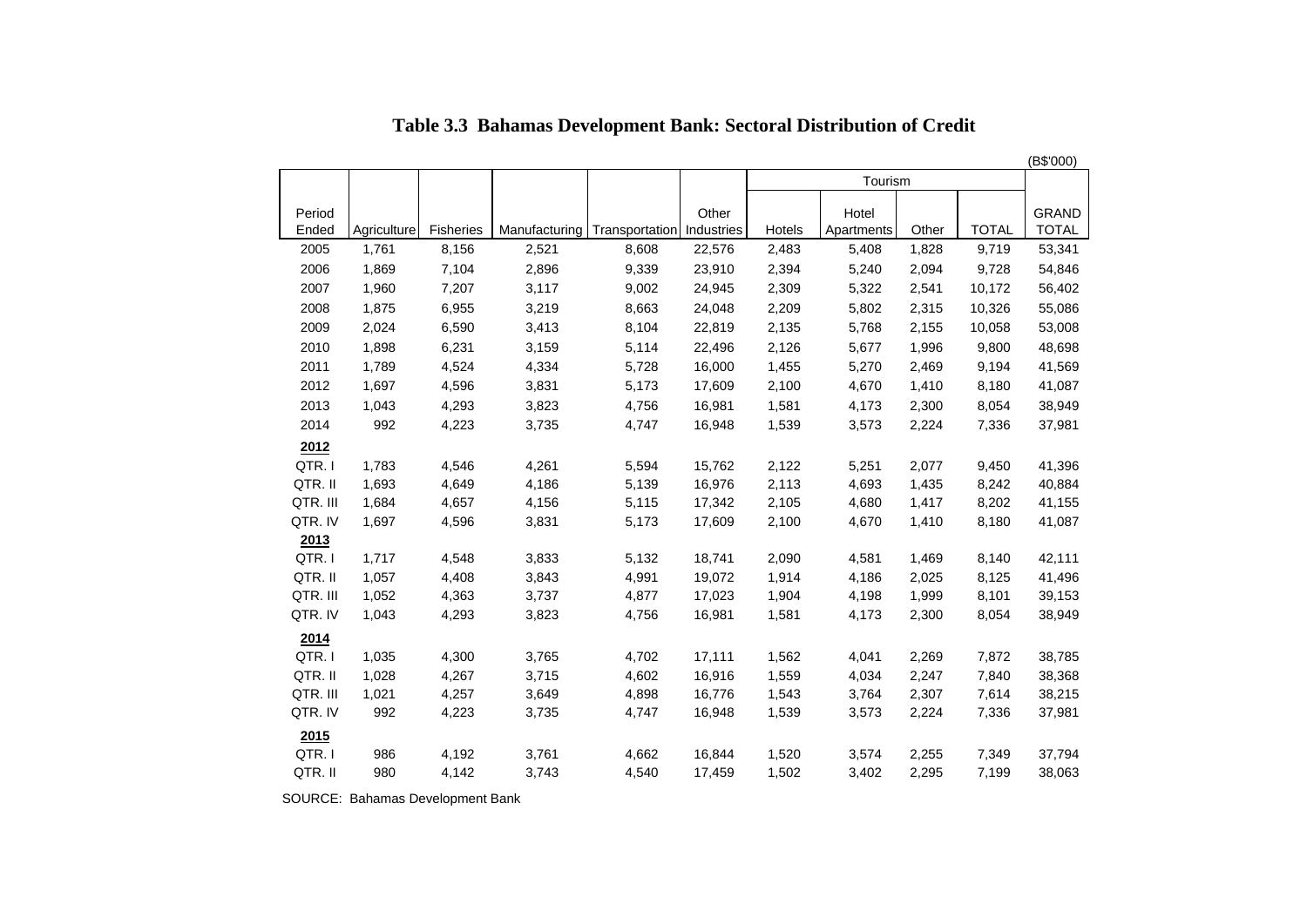### **Table 3.4 Post Office Savings Bank: Assets & Liabilities**

|                 |                     |                         |                                               |                      |                              |                                               |                               |                                 |                          | (B\$'000)       |
|-----------------|---------------------|-------------------------|-----------------------------------------------|----------------------|------------------------------|-----------------------------------------------|-------------------------------|---------------------------------|--------------------------|-----------------|
|                 |                     | L I A B I L I T         | E S<br>$\perp$                                |                      |                              | A                                             | S<br>S<br>E                   | T.<br>S                         |                          |                 |
| Period<br>Ended | Savings<br>Deposits | Other<br>Liabilities    | Reserves,<br>Provisions,<br>Profit/<br>(Loss) | Total<br>Liabilities | <b>Notes</b><br>and<br>Coins | Balance<br>with<br>Commercial<br><b>Banks</b> | Balance<br>with<br>Government | Local/<br>Foreign<br>Investment | Other<br>Assets          | Total<br>Assets |
| 1958            | 1,935               | $\mathbf{1}$            | (132)                                         | 1,804                | 3                            | 18                                            | 45                            | 1,738                           | $\overline{\phantom{a}}$ | 1,804           |
| 1959            | 2,177               | 1                       | (70)                                          | 2,108                | 9                            | 44                                            | 15                            | 2,040                           | --                       | 2,108           |
| 1960            | 2,407               | $\mathbf{1}$            | (124)                                         | 2,284                | 8                            | 22                                            | 14                            | 2,240                           | $-$                      | 2,284           |
| 1961            | 2,477               | $\mathbf{1}$            | (130)                                         | 2,348                | 7                            | 27                                            | $\overline{7}$                | 2,307                           | $-$                      | 2,348           |
| 1962            | 2,319               | $\mathbf{1}$            | (73)                                          | 2,247                | 1                            | 21                                            | 12                            | 2,213                           | $-$                      | 2,247           |
| 1963            | 2,250               | 1                       | 57                                            | 2,308                | $\mathbf{1}$                 | 14                                            | 22                            | 2,271                           | $\overline{\phantom{a}}$ | 2,308           |
| 1964            | 2,291               | $\mathbf{1}$            | 62                                            | 2,354                | 3                            | 87                                            | 25                            | 2,239                           | $\overline{a}$           | 2,354           |
| 1965            | 2,361               | $\mathbf{1}$            | 53                                            | 2,415                | 29                           | 165                                           | 38                            | 2,183                           | --                       | 2,415           |
| 1966            | 2,411               | $\mathbf{1}$            | 97                                            | 2,509                | 5                            | 191                                           | 140                           | 2,173                           | --                       | 2,509           |
| 1967            | 2,539               | $\mathbf{1}$            | (19)                                          | 2,521                | 14                           | 259                                           | 258                           | 1,990                           | $-$                      | 2,521           |
| 1968            | 2,576               | $\mathbf{1}$            | (332)                                         | 2,245                | 3                            | 256                                           | 329                           | 1,657                           | $\overline{a}$           | 2,245           |
| 1969            | 2,728               | $\overline{\mathbf{c}}$ | (349)                                         | 2,381                | 65                           | 291                                           | 405                           | 1,620                           | $-$                      | 2,381           |
| 1970            | 2,753               | $\overline{\mathbf{c}}$ | (429)                                         | 2,326                | 40                           | 397                                           | 468                           | 1,421                           | --                       | 2,326           |
| 1971            | 2,633               | $\overline{c}$          | (119)                                         | 2,516                | 1                            | 279                                           | 627                           | 1,609                           | --                       | 2,516           |
| 1972            | 2,404               | $\overline{c}$          | (43)                                          | 2,363                | 8                            | 498                                           | 195                           | 1,662                           | $\overline{\phantom{a}}$ | 2,363           |
| 1973            | 2,286               | $\overline{c}$          | (57)                                          | 2,231                | 6                            | 353                                           | 270                           | 1,602                           | $\overline{a}$           | 2,231           |
| 1974            | 2,237               | $\overline{c}$          | (272)                                         | 1,967                | 13                           | 246                                           | 353                           | 1,353                           | $\sqrt{2}$               | 1,967           |
| 1975            | 2,158               | $\overline{c}$          | 134                                           | 2,294                | 12                           | 305                                           | 246                           | 1,729                           | $\overline{2}$           | 2,294           |
| 1976            | 2,119               | $\mathbf{1}$            | (1)                                           | 2,119                | 11                           | 236                                           | 317                           | 1,554                           | $\mathbf 1$              | 2,119           |
| 1977            | 2,060               | $\overline{\mathbf{c}}$ | (26)                                          | 2,036                | 4                            | 153                                           | 397                           | 1,482                           | --                       | 2,036           |
| 1978            | 2,075               | $\overline{c}$          | (204)                                         | 1,873                | 5                            | 131                                           | 415                           | 1,322                           | --                       | 1,873           |
| 1979            | 2,176               | $\overline{c}$          | 297                                           | 2,475                | 19                           | 173                                           | 498                           | 1,783                           | $\overline{2}$           | 2,475           |
| 1980            | 2,323               | $\overline{c}$          | 706                                           | 3,031                | 22                           | 273                                           | 627                           | 2,109                           | $\overline{a}$           | 3,031           |
| 1981            | 2,455               | $\overline{c}$          | 766                                           | 3,223                | 45                           | 338                                           | 740                           | 2,100                           | $\overline{a}$           | 3,223           |
| 1982            | 2,516               | $\overline{\mathbf{c}}$ | 1,114                                         | 3,632                | 17                           | 384                                           | 860                           | 2,369                           | $\overline{2}$           | 3,632           |
| 1983            | 2,551               | $\overline{c}$          | 846                                           | 3,399                | 8                            | 408                                           | 879                           | 2,103                           | $\mathbf{1}$             | 3,399           |
| 1984            | 2,732               | 242                     | 1,088                                         | 4,062                | 36                           | 529                                           | 847                           | 2,650                           | --                       | 4,062           |
| 1985            | 2,737               | 385                     | 928                                           | 4,050                | 15                           | 527                                           | 958                           | 2,550                           | --                       | 4,050           |
| 1986            | 2,881               | 546                     | 1,555                                         | 4,982                | 24                           | 611                                           | 1,227                         | 3,120                           | --                       | 4,982           |
| 1987            | 3,035               | 182                     | 1,867                                         | 5,084                | 72                           | 614                                           | 991                           | 3,407                           | $-$                      | 5,084           |
| 1988            | 3,128               | 206                     | 2,143                                         | 5,477                | 17                           | 652                                           | 1,101                         | 3,707                           | $-$                      | 5,477           |
| 1989            | 3,078               | 211                     | 2,202                                         | 5,491                | 34                           | 469                                           | 924                           | 4,064                           | --                       | 5,491           |
|                 |                     |                         |                                               |                      |                              |                                               |                               |                                 |                          |                 |

SOURCE: Post Office Savings Bank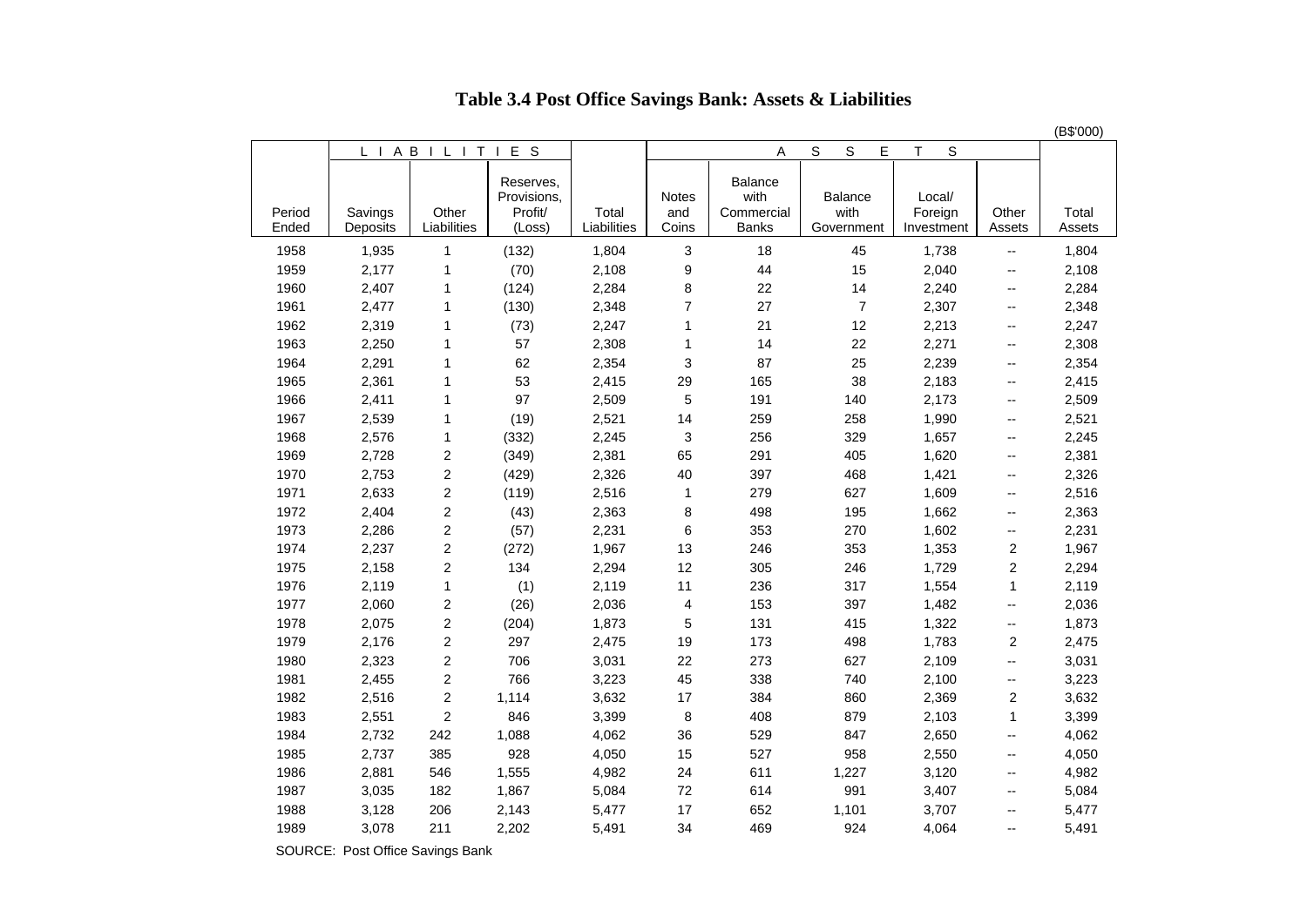|                                                                                                                                                                                                    |                                                                                                                                                              |                                                                                                                                                              |                                                                                                                                                              |                                                                                                                                                                                  | (%)                                                                                                                                                          |
|----------------------------------------------------------------------------------------------------------------------------------------------------------------------------------------------------|--------------------------------------------------------------------------------------------------------------------------------------------------------------|--------------------------------------------------------------------------------------------------------------------------------------------------------------|--------------------------------------------------------------------------------------------------------------------------------------------------------------|----------------------------------------------------------------------------------------------------------------------------------------------------------------------------------|--------------------------------------------------------------------------------------------------------------------------------------------------------------|
|                                                                                                                                                                                                    |                                                                                                                                                              |                                                                                                                                                              |                                                                                                                                                              | <b>Treasury Bill Rates</b>                                                                                                                                                       |                                                                                                                                                              |
|                                                                                                                                                                                                    |                                                                                                                                                              |                                                                                                                                                              |                                                                                                                                                              | Average                                                                                                                                                                          | Average                                                                                                                                                      |
| Period                                                                                                                                                                                             | Bank                                                                                                                                                         | Prime                                                                                                                                                        | Re-Discount                                                                                                                                                  | Tender                                                                                                                                                                           | Rate of                                                                                                                                                      |
| Ended                                                                                                                                                                                              | Rate                                                                                                                                                         | Rate                                                                                                                                                         | Rate                                                                                                                                                         | Rate                                                                                                                                                                             | Discount                                                                                                                                                     |
| 2005                                                                                                                                                                                               | 5.25                                                                                                                                                         | 5.50                                                                                                                                                         | 0.85                                                                                                                                                         | 99.85                                                                                                                                                                            | 0.35                                                                                                                                                         |
| 2006                                                                                                                                                                                               | 5.25                                                                                                                                                         | 5.50                                                                                                                                                         | 3.50                                                                                                                                                         | 98.81                                                                                                                                                                            | 3.00                                                                                                                                                         |
| 2007                                                                                                                                                                                               | 5.25                                                                                                                                                         | 5.50                                                                                                                                                         | 3.54                                                                                                                                                         | 98.81                                                                                                                                                                            | 3.04                                                                                                                                                         |
| 2008                                                                                                                                                                                               | 5.25                                                                                                                                                         | 5.50                                                                                                                                                         | 3.42                                                                                                                                                         | 98.87                                                                                                                                                                            | 2.92                                                                                                                                                         |
| 2009                                                                                                                                                                                               | 5.25                                                                                                                                                         | 5.50                                                                                                                                                         | 3.31                                                                                                                                                         | 98.89                                                                                                                                                                            | 2.81                                                                                                                                                         |
| 2010                                                                                                                                                                                               | 5.25                                                                                                                                                         | 5.50                                                                                                                                                         | 2.94                                                                                                                                                         | 99.02                                                                                                                                                                            | 2.44                                                                                                                                                         |
| 2011                                                                                                                                                                                               | 4.50                                                                                                                                                         | 4.75                                                                                                                                                         | 1.47                                                                                                                                                         | 99.59                                                                                                                                                                            | 0.97                                                                                                                                                         |
| 2012                                                                                                                                                                                               | 4.50                                                                                                                                                         | 4.75                                                                                                                                                         | 1.08                                                                                                                                                         | 99.73                                                                                                                                                                            | 0.58                                                                                                                                                         |
| 2013                                                                                                                                                                                               | 4.50                                                                                                                                                         | 4.75                                                                                                                                                         | 1.15                                                                                                                                                         | 99.72                                                                                                                                                                            | 0.65                                                                                                                                                         |
| 2014                                                                                                                                                                                               | 4.50                                                                                                                                                         | 4.75                                                                                                                                                         | 1.22                                                                                                                                                         | 99.71                                                                                                                                                                            | 0.72                                                                                                                                                         |
|                                                                                                                                                                                                    |                                                                                                                                                              |                                                                                                                                                              |                                                                                                                                                              |                                                                                                                                                                                  |                                                                                                                                                              |
|                                                                                                                                                                                                    |                                                                                                                                                              |                                                                                                                                                              |                                                                                                                                                              |                                                                                                                                                                                  |                                                                                                                                                              |
|                                                                                                                                                                                                    |                                                                                                                                                              |                                                                                                                                                              |                                                                                                                                                              |                                                                                                                                                                                  |                                                                                                                                                              |
|                                                                                                                                                                                                    |                                                                                                                                                              |                                                                                                                                                              |                                                                                                                                                              |                                                                                                                                                                                  |                                                                                                                                                              |
|                                                                                                                                                                                                    |                                                                                                                                                              |                                                                                                                                                              |                                                                                                                                                              |                                                                                                                                                                                  |                                                                                                                                                              |
|                                                                                                                                                                                                    |                                                                                                                                                              |                                                                                                                                                              |                                                                                                                                                              |                                                                                                                                                                                  |                                                                                                                                                              |
|                                                                                                                                                                                                    |                                                                                                                                                              |                                                                                                                                                              |                                                                                                                                                              |                                                                                                                                                                                  |                                                                                                                                                              |
|                                                                                                                                                                                                    |                                                                                                                                                              |                                                                                                                                                              |                                                                                                                                                              |                                                                                                                                                                                  |                                                                                                                                                              |
| QTR. III                                                                                                                                                                                           | 4.50                                                                                                                                                         | 4.75                                                                                                                                                         | 0.77                                                                                                                                                         | 99.93                                                                                                                                                                            | 0.27                                                                                                                                                         |
| QTR. IV                                                                                                                                                                                            | 4.50                                                                                                                                                         | 4.75                                                                                                                                                         | 1.15                                                                                                                                                         | 99.72                                                                                                                                                                            | 0.65                                                                                                                                                         |
|                                                                                                                                                                                                    |                                                                                                                                                              |                                                                                                                                                              |                                                                                                                                                              |                                                                                                                                                                                  |                                                                                                                                                              |
|                                                                                                                                                                                                    |                                                                                                                                                              |                                                                                                                                                              |                                                                                                                                                              |                                                                                                                                                                                  |                                                                                                                                                              |
| Feb.                                                                                                                                                                                               | 4.50                                                                                                                                                         | 4.75                                                                                                                                                         | 0.99                                                                                                                                                         | 99.88                                                                                                                                                                            | 0.49                                                                                                                                                         |
| Mar.                                                                                                                                                                                               | 4.50                                                                                                                                                         | 4.75                                                                                                                                                         | 0.89                                                                                                                                                         | 99.90                                                                                                                                                                            | 0.39                                                                                                                                                         |
| Apr.                                                                                                                                                                                               | 4.50                                                                                                                                                         | 4.75                                                                                                                                                         | 1.05                                                                                                                                                         | 99.86                                                                                                                                                                            | 0.55                                                                                                                                                         |
| May                                                                                                                                                                                                | 4.50                                                                                                                                                         | 4.75                                                                                                                                                         | 1.05                                                                                                                                                         | 99.86                                                                                                                                                                            | 0.55                                                                                                                                                         |
| Jun.                                                                                                                                                                                               |                                                                                                                                                              |                                                                                                                                                              |                                                                                                                                                              |                                                                                                                                                                                  |                                                                                                                                                              |
|                                                                                                                                                                                                    |                                                                                                                                                              |                                                                                                                                                              |                                                                                                                                                              |                                                                                                                                                                                  |                                                                                                                                                              |
|                                                                                                                                                                                                    |                                                                                                                                                              |                                                                                                                                                              |                                                                                                                                                              |                                                                                                                                                                                  |                                                                                                                                                              |
|                                                                                                                                                                                                    |                                                                                                                                                              |                                                                                                                                                              |                                                                                                                                                              |                                                                                                                                                                                  |                                                                                                                                                              |
|                                                                                                                                                                                                    |                                                                                                                                                              |                                                                                                                                                              |                                                                                                                                                              |                                                                                                                                                                                  |                                                                                                                                                              |
|                                                                                                                                                                                                    |                                                                                                                                                              |                                                                                                                                                              |                                                                                                                                                              |                                                                                                                                                                                  |                                                                                                                                                              |
|                                                                                                                                                                                                    |                                                                                                                                                              |                                                                                                                                                              |                                                                                                                                                              |                                                                                                                                                                                  |                                                                                                                                                              |
|                                                                                                                                                                                                    |                                                                                                                                                              |                                                                                                                                                              |                                                                                                                                                              |                                                                                                                                                                                  |                                                                                                                                                              |
|                                                                                                                                                                                                    |                                                                                                                                                              |                                                                                                                                                              |                                                                                                                                                              |                                                                                                                                                                                  |                                                                                                                                                              |
|                                                                                                                                                                                                    |                                                                                                                                                              |                                                                                                                                                              |                                                                                                                                                              |                                                                                                                                                                                  |                                                                                                                                                              |
|                                                                                                                                                                                                    |                                                                                                                                                              |                                                                                                                                                              |                                                                                                                                                              |                                                                                                                                                                                  |                                                                                                                                                              |
|                                                                                                                                                                                                    |                                                                                                                                                              |                                                                                                                                                              |                                                                                                                                                              |                                                                                                                                                                                  |                                                                                                                                                              |
|                                                                                                                                                                                                    |                                                                                                                                                              |                                                                                                                                                              |                                                                                                                                                              |                                                                                                                                                                                  |                                                                                                                                                              |
| 2012<br>QTR.I<br>QTR. II<br>QTR. III<br>QTR. IV<br>2013<br>QTR.I<br>QTR. II<br>2014<br>Jan.<br>Jul.<br>Aug.<br>Sep.<br>Oct.<br>Nov.<br>Dec.<br>2015<br>Jan.<br>Feb.<br>Mar.<br>Apr.<br>May<br>Jun. | 4.50<br>4.50<br>4.50<br>4.50<br>4.50<br>4.50<br>4.50<br>4.50<br>4.50<br>4.50<br>4.50<br>4.50<br>4.50<br>4.50<br>4.50<br>4.50<br>4.50<br>4.50<br>4.50<br>4.50 | 4.75<br>4.75<br>4.75<br>4.75<br>4.75<br>4.75<br>4.75<br>4.75<br>4.75<br>4.75<br>4.75<br>4.75<br>4.75<br>4.75<br>4.75<br>4.75<br>4.75<br>4.75<br>4.75<br>4.75 | 0.64<br>1.12<br>0.56<br>1.08<br>0.65<br>1.00<br>0.98<br>1.19<br>1.01<br>0.98<br>0.98<br>1.05<br>1.01<br>1.22<br>1.11<br>1.07<br>1.07<br>1.14<br>1.16<br>1.28 | 99.97<br>99.71<br>99.98<br>99.73<br>99.96<br>99.77<br>99.88<br>99.71<br>99.87<br>99.88<br>99.88<br>99.86<br>99.87<br>99.71<br>99.85<br>99.86<br>99.86<br>99.84<br>99.84<br>99.69 | 0.14<br>0.62<br>0.06<br>0.58<br>0.15<br>0.50<br>0.48<br>0.69<br>0.51<br>0.48<br>0.48<br>0.55<br>0.51<br>0.72<br>0.61<br>0.57<br>0.57<br>0.64<br>0.66<br>0.78 |

### **Table 4.1 Selected Interest Rates**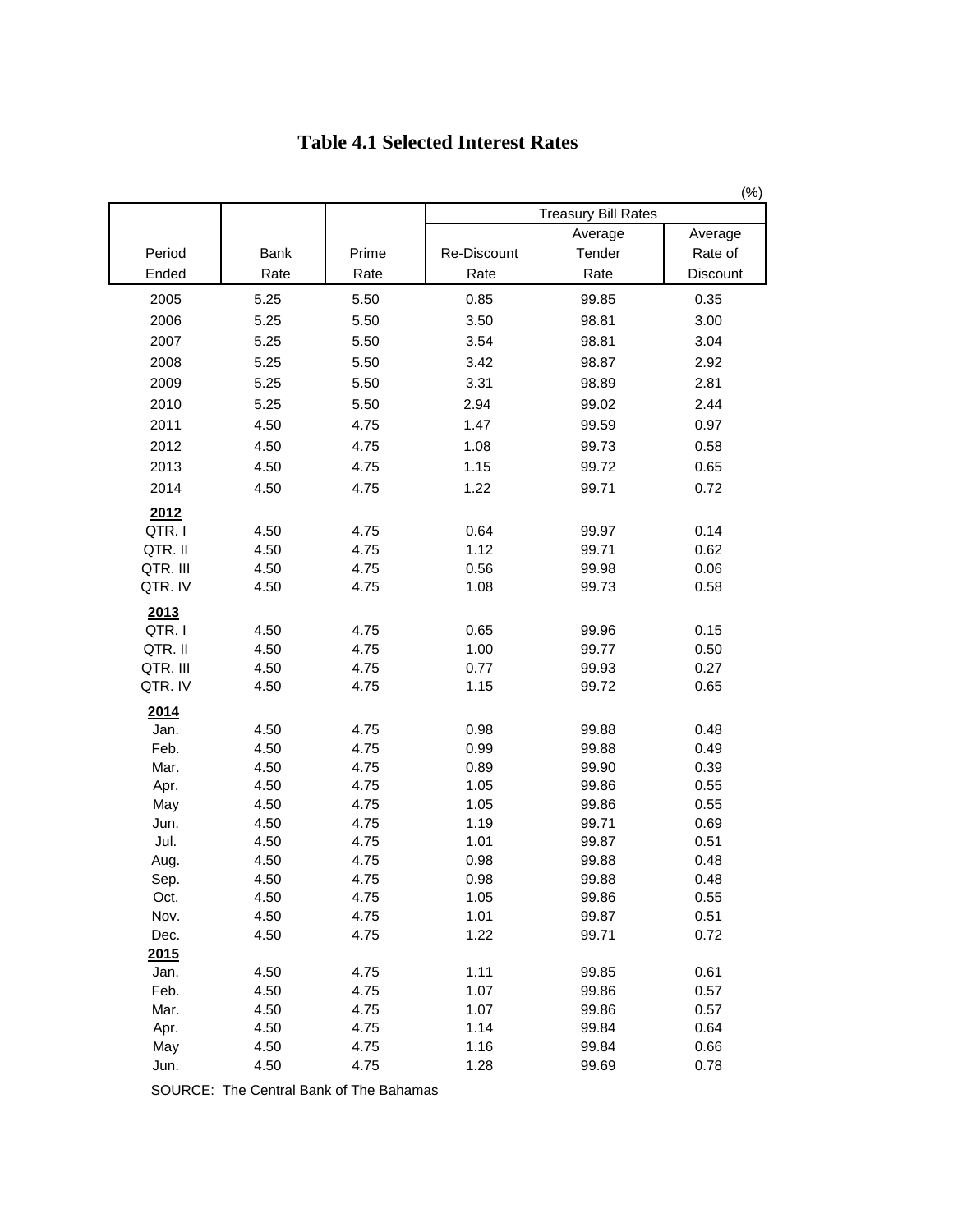|          |          |                |             |            |            | $(\% )$                                                         |
|----------|----------|----------------|-------------|------------|------------|-----------------------------------------------------------------|
| Period   | Consumer | Other<br>Local | Residential | Commercial |            | Weighted Average<br>Rate of Interest on<br>Loans and Overdrafts |
|          | Loans    | Loans          | Mortgages   | Mortgages  | Overdrafts |                                                                 |
| 2005     | 12.22    | 7.73           | 8.07        | 8.10       | 10.85      | 10.34                                                           |
| 2006     | 11.96    | 7.59           | 7.84        | 8.37       | 10.56      | 9.97                                                            |
| 2007     | 12.69    | 7.97           | 8.16        | 8.75       | 11.44      | 10.63                                                           |
| 2008     | 13.03    | 8.62           | 8.36        | 8.71       | 11.45      | 10.95                                                           |
| 2009     | 12.69    | 8.08           | 8.25        | 8.61       | 11.65      | 10.59                                                           |
| 2010     | 13.21    | 8.39           | 8.15        | 8.79       | 10.87      | 11.05                                                           |
| 2011     | 13.35    | 7.80           | 7.77        | 8.37       | 10.03      | 10.98                                                           |
| 2012     | 13.43    | 8.10           | 7.50        | 8.29       | 9.81       | 10.88                                                           |
| 2013     | 13.65    | 7.64           | 7.26        | 8.21       | 9.32       | 11.10                                                           |
| 2014     | 13.91    | 7.89           | 7.16        | 8.02       | 9.76       | 11.81                                                           |
| 2013     |          |                |             |            |            |                                                                 |
| QTR.I    | 13.55    | 7.58           | 7.51        | 8.06       | 9.07       | 10.91                                                           |
| QTR. II  | 13.51    | 8.14           | 7.13        | 7.57       | 9.48       | 10.84                                                           |
| QTR. III | 13.90    | 6.99           | 7.16        | 8.40       | 9.71       | 11.28                                                           |
| QTR. IV  | 13.63    | 7.86           | 7.26        | 8.81       | 9.02       | 11.36                                                           |
| 2014     |          |                |             |            |            |                                                                 |
| Jan.     | 13.68    | 8.26           | 7.21        | 7.37       | 9.32       | 10.60                                                           |
| Feb.     | 13.52    | 6.96           | 7.24        | 8.42       | 9.82       | 11.06                                                           |
| Mar.     | 14.09    | 8.27           | 7.27        | 8.00       | 9.21       | 11.66                                                           |
| Apr.     | 13.50    | 7.95           | 7.39        | 8.82       | 9.32       | 11.91                                                           |
| May      | 13.58    | 9.67           | 7.47        | 7.72       | 10.61      | 11.96                                                           |
| Jun.     | 13.73    | 7.18           | 7.29        | 8.25       | 9.85       | 12.01                                                           |
| Jul.     | 13.76    | 6.81           | 7.15        | 7.57       | 10.09      | 11.74                                                           |
| Aug.     | 14.33    | 7.04           | 7.11        | 8.18       | 8.99       | 11.67                                                           |
| Sep.     | 14.57    | 7.04           | 6.95        | 7.27       | 10.50      | 12.79                                                           |
| Oct.     | 14.02    | 8.53           | 6.96        | 8.03       | 9.35       | 12.02                                                           |
| Nov.     | 14.22    | 9.60           | 6.99        | 8.33       | 10.56      | 12.76                                                           |
| Dec.     | 13.86    | 7.36           | 6.88        | 8.24       | 9.44       | 11.55                                                           |
| 2015     |          |                |             |            |            |                                                                 |
| Jan.     | 14.39    | 7.94           | 6.89        | 6.75       | 10.43      | 12.05                                                           |
| Feb.     | 14.11    | 6.85           | 6.71        | 8.61       | 11.06      | 12.07                                                           |
| Mar.     | 13.66    | 7.82           | 7.08        | 7.48       | 9.94       | 11.70                                                           |
| Apr.     | 14.01    | 8.67           | 6.71        | 7.35       | 10.54      | 12.17                                                           |
| May      | 14.15    | 7.62           | 6.31        | 7.78       | 10.08      | 12.29                                                           |
| Jun.     | 14.07    | 7.61           | 6.32        | 7.92       | 9.99       | 12.60                                                           |

## **Table 4.2 Loan Rates of the Banking System**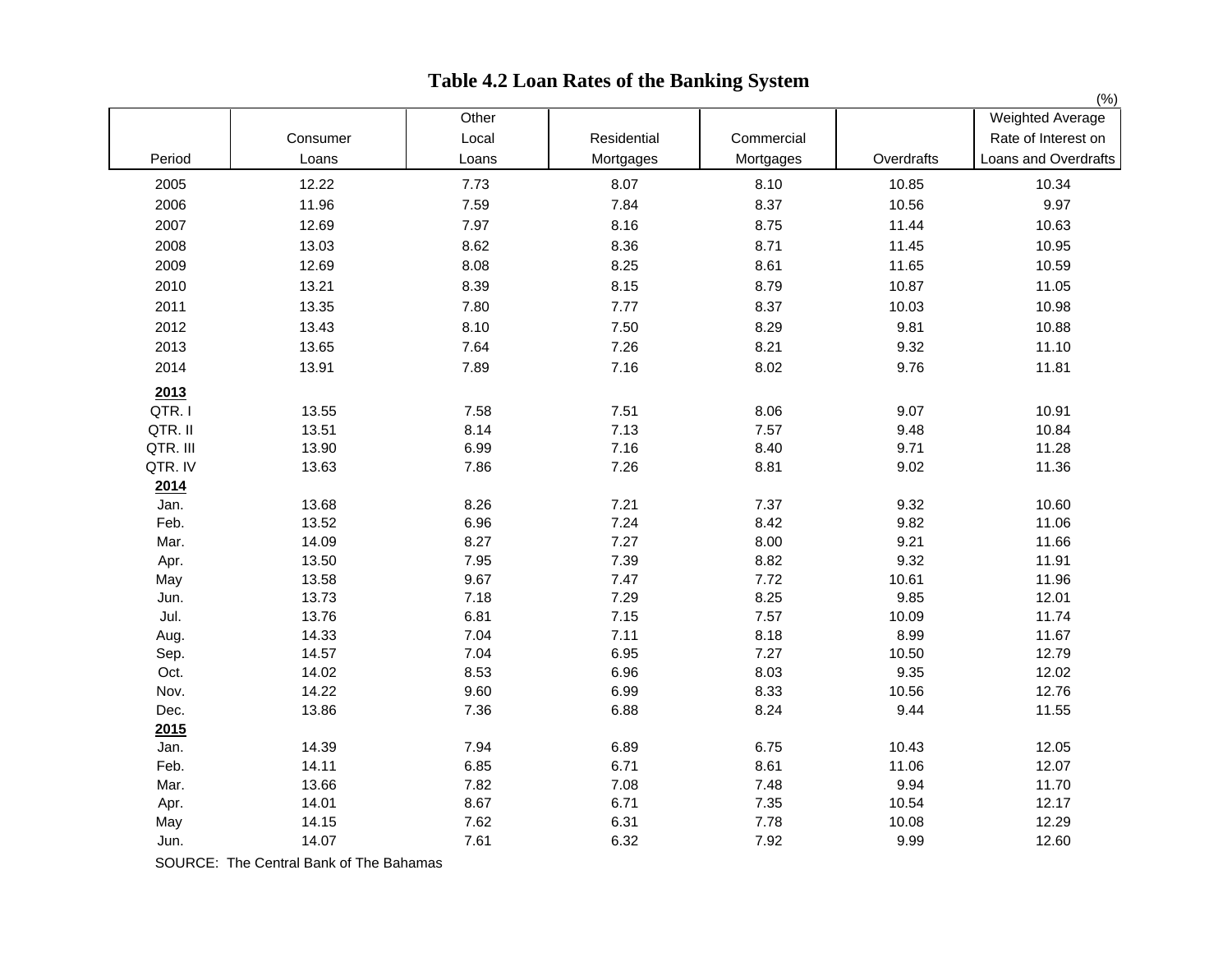|                   |                     |                |                                                                                                        | o                                                                                                                                 |                | (% )                                                       |
|-------------------|---------------------|----------------|--------------------------------------------------------------------------------------------------------|-----------------------------------------------------------------------------------------------------------------------------------|----------------|------------------------------------------------------------|
|                   |                     |                | $\overline{E}$<br>$\overline{F}$<br>$\overline{X}$<br>$\overline{D}$<br>$\overline{D}$<br>$\mathbf{I}$ | $\overline{s}$<br>$\overline{E}$<br>$\overline{P}$<br>$\overline{O}$<br>$\overline{s}$<br>$\overline{\mathsf{T}}$<br>$\mathbf{I}$ |                |                                                            |
| Period            | Savings<br>Deposits | Up to 3 Months | Up to 6 Months                                                                                         | Up to 12 Months                                                                                                                   | Over 12 Months | <b>Weighted Average</b><br>Rate of Interest<br>On Deposits |
| 2005              | 2.26                | 3.13           | 3.41                                                                                                   | 3.58                                                                                                                              | 3.62           | 3.22                                                       |
| 2006              | 2.16                | 3.17           | 3.63                                                                                                   | 3.93                                                                                                                              | 4.17           | 3.36                                                       |
| 2007              | 2.05                | 3.51           | 3.89                                                                                                   | 4.28                                                                                                                              | 4.52           | 3.69                                                       |
| 2008              | 2.20                | 3.70           | 4.08                                                                                                   | 4.56                                                                                                                              | 4.44           | 3.79                                                       |
| 2009              | 2.14                | 3.55           | 3.94                                                                                                   | 4.26                                                                                                                              | 4.37           | 3.79                                                       |
| 2010              | 1.94                | 3.19           | 3.56                                                                                                   | 3.99                                                                                                                              | 4.03           | 3.44                                                       |
| 2011              | 1.75                | 2.33           | 2.67                                                                                                   | 3.24                                                                                                                              | 3.20           | 2.63                                                       |
| 2012              | 1.53                | 1.60           | 1.95                                                                                                   | 2.54                                                                                                                              | 2.65           | 2.02                                                       |
| 2013              | 0.97                | 1.37           | 1.35                                                                                                   | 2.15                                                                                                                              | 2.20           | 1.68                                                       |
| 2014              | 0.89                | 1.16           | 1.22                                                                                                   | 1.76                                                                                                                              | 1.64           | 1.42                                                       |
|                   |                     |                |                                                                                                        |                                                                                                                                   |                |                                                            |
| 2013              |                     |                |                                                                                                        |                                                                                                                                   |                |                                                            |
| QTR. I<br>QTR. II | 1.11<br>0.96        | 1.48<br>1.41   | 1.63<br>1.59                                                                                           | 2.59<br>2.05                                                                                                                      | 2.49<br>2.29   | 1.92<br>1.69                                               |
| QTR. III          | 0.87                | 1.44           | 1.21                                                                                                   | 2.07                                                                                                                              | 2.12           | 1.68                                                       |
| QTR. IV           | 0.94                | 1.12           | 0.97                                                                                                   | 1.87                                                                                                                              | 1.92           | 1.43                                                       |
|                   |                     |                |                                                                                                        |                                                                                                                                   |                |                                                            |
| 2014              |                     |                |                                                                                                        |                                                                                                                                   |                |                                                            |
| Jan.              | 1.03                | 1.07           | 1.25                                                                                                   | 1.47                                                                                                                              | 1.79           | 1.28                                                       |
| Feb.              | 1.34                | 1.28           | 1.76                                                                                                   | 2.27                                                                                                                              | 1.55           | 1.69                                                       |
| Mar.              | 0.80                | 1.23           | 1.36                                                                                                   | 2.20                                                                                                                              | 2.17           | 1.68                                                       |
| Apr.              | 0.96                | 1.37           | 1.37                                                                                                   | 1.87                                                                                                                              | 1.85           | 1.56                                                       |
| May               | 0.87                | 1.10           | 0.94                                                                                                   | 1.87                                                                                                                              | 1.96           | 1.46                                                       |
| Jun.              | 0.82                | 1.33           | 1.35                                                                                                   | 1.78                                                                                                                              | 2.20           | 1.66                                                       |
| Jul.<br>Aug.      | 0.79<br>0.67        | 1.43<br>1.01   | 1.41<br>1.30                                                                                           | 1.50<br>1.80                                                                                                                      | 1.64<br>1.24   | 1.46<br>1.27                                               |
| Sep.              | 0.82                | 1.14           | 1.06                                                                                                   | 1.81                                                                                                                              | 1.44           | 1.38                                                       |
| Oct.              | 0.83                | 0.92           | 1.12                                                                                                   | 1.30                                                                                                                              | 1.21           | 1.12                                                       |
| Nov.              | 0.86                | 1.04           | 0.91                                                                                                   | 1.61                                                                                                                              | 1.27           | 1.24                                                       |
| Dec.              | 0.88                | 1.01           | 0.84                                                                                                   | 1.59                                                                                                                              | 1.39           | 1.28                                                       |
| 2015              |                     |                |                                                                                                        |                                                                                                                                   |                |                                                            |
| Jan.              | 0.96                | 0.98           | 0.88                                                                                                   | 1.71                                                                                                                              | 1.47           | 1.25                                                       |
| Feb.              | 0.86                | 0.93           | 1.15                                                                                                   | 2.00                                                                                                                              | 1.53           | 1.44                                                       |
| Mar.              | 1.07                | 1.31           | 1.02                                                                                                   | 2.00                                                                                                                              | 1.64           | 1.68                                                       |
| Apr.              | 0.86                | 1.28           | 0.89                                                                                                   | 1.66                                                                                                                              | 1.12           | 1.34                                                       |
| May               | 0.82                | 1.09           | 1.22                                                                                                   | 1.87                                                                                                                              | 1.94           | 1.41                                                       |
| Jun.              | 0.78                | 1.22           | 0.97                                                                                                   | 1.59                                                                                                                              | 1.21           | 1.46                                                       |

**Table 4.3 Deposit Rates of the Banking System<sup>1</sup>**

SOURCE: The Central Bank of The Bahamas

<sup>1</sup>See notes to Table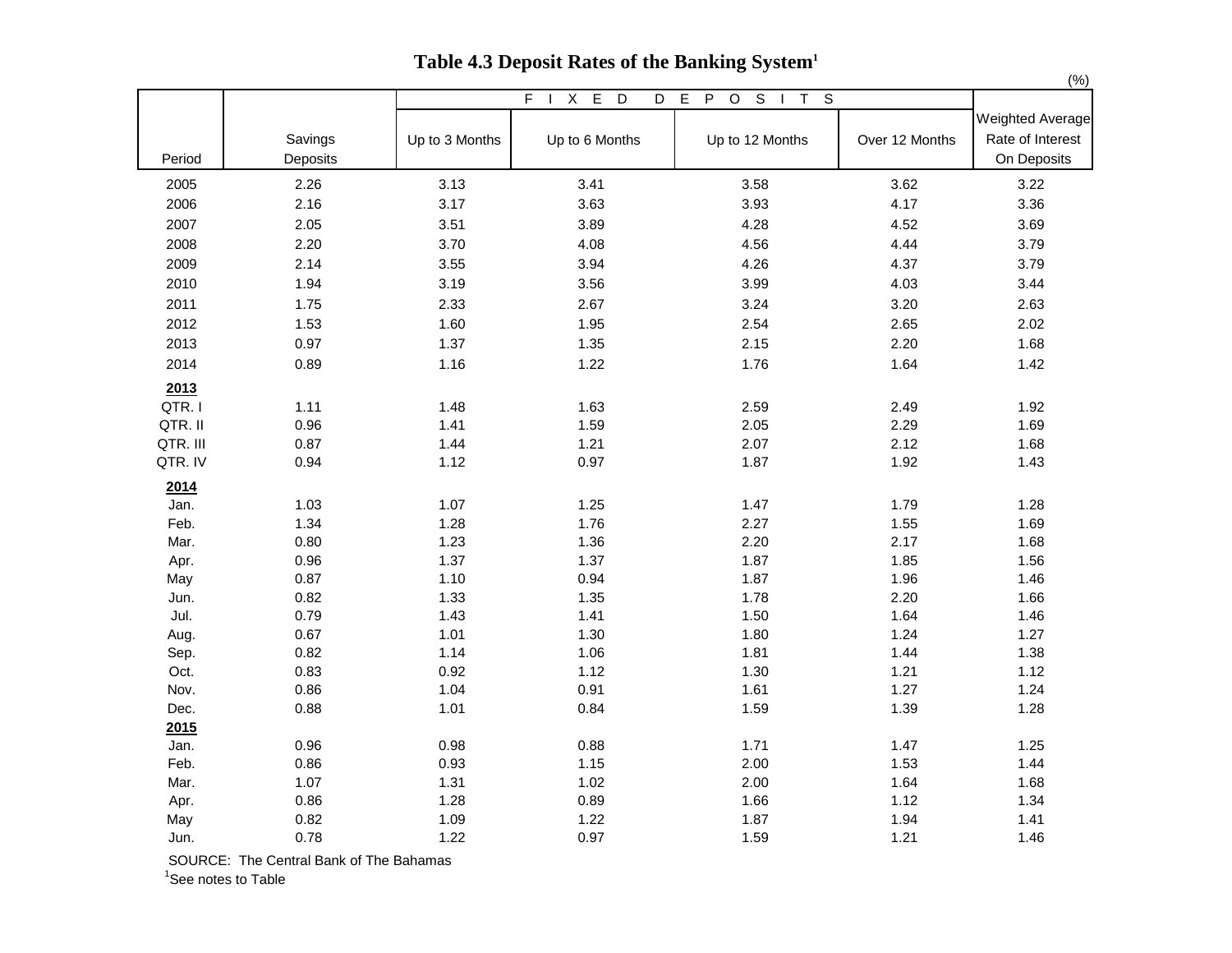**Table 4.4 Comparative Treasury Bills and Bank Rates**

|              |              |              |                 |              |                |              |                              |              |              |              |              |              |              | (% )         |
|--------------|--------------|--------------|-----------------|--------------|----------------|--------------|------------------------------|--------------|--------------|--------------|--------------|--------------|--------------|--------------|
|              | BAHAMAS      |              | <b>BARBADOS</b> |              | <b>JAMAICA</b> |              | <b>TRINIDAD &amp; TOBAGO</b> |              | CANADA       |              |              | <b>U.K.</b>  | U. S. A.     |              |
| Period       | Treasury     | <b>Bank</b>  | Treasury        | Bank         | Treasury       | Bank         | Treasury                     | <b>Bank</b>  | Treasury     | <b>Bank</b>  | Treasury     | Lending      | Treasury     | <b>Bank</b>  |
| Ended        | Bill         | Rate         | Bill            | Rate         | Bill**         | Rate*        | Bill                         | Rate         | Bill         | Rate         | Bill         | Rate         | Bill         | Rate         |
| 2005         | 0.35         | 5.25         | 6.22            | 10.00        | 13.55          | 12.60        | 5.01                         | 8.00         | 3.40         | 3.50         | 4.43         | 4.50         | 3.89         | 5.25         |
| 2006         | 3.00         | 5.25         | 6.56            | 12.00        | 12.31          | 11.65        | 6.74                         | 10.00        | 4.16         | 4.50         | 5.08         | 5.00         | 4.85         | 6.25         |
| 2007         | 3.04         | 5.25         | 4.90            | 12.00        | 13.34          | 11.65        | 7.00                         | 10.00        | 3.86         | 4.50         | 5.30         | 5.50         | 3.00         | 4.75         |
| 2008         | 2.92         | 5.25         | 4.81            | 10.00        | 24.45          | 17.00        | 6.94                         | 10.75        | 0.95         | 1.75         | 1.29         | 2.00         | 0.03         | 0.50         |
| 2009         | 2.81         | 5.25         | 3.44            | 7.00         | 16.80          | 10.50        | 1.36                         | 7.25         | 0.20         | 0.50         | 0.36         | 0.50         | 0.05         | 0.50         |
| 2010         | 2.44         | 5.25         | 3.35            | 7.00         | 7.48           | 7.50         | 0.37                         | 5.75         | 1.00         | 1.25         | 0.49         | 0.50         | 0.14         | 0.75         |
| 2011         | 0.97         | 4.50         | 3.43            | 7.00         | 6.46           | 6.25         | 0.28                         | 5.00         | 0.83         | 1.25         | 0.30         | 0.50         | 0.01         | 0.75         |
| 2012         | 0.58         | 4.50         | 3.61            | 7.00         | 7.18           | 6.25         | 0.39                         | 4.75         | 0.98         | 1.25         | 0.25         | 0.50         | 0.07         | 0.75         |
| 2013         | 0.65         | 4.50         | 3.24            | 7.00         | 8.25           | 5.75         | 0.06                         | 4.75         | 0.89         | 1.25         | 0.26         | 0.50         | 0.07         | 0.75         |
| 2014         | 0.72         | 4.50         | 2.55            | 7.00         | 7.14           | 5.75         | 0.10                         | 4.75         | 0.91         | 1.25         | 0.41         | 0.50         | 0.03         | 0.75         |
| 2013         |              |              |                 |              |                |              |                              |              |              |              |              |              |              |              |
| QTR.I        | 0.15         | 4.50         | 3.60            | 7.00         | 6.22           | 5.75         | 0.18                         | 4.75         | 0.98         | 1.25         | 0.34         | 0.50         | 0.09         | 0.75         |
| QTR. II      | 0.50         | 4.50         | 3.36            | 7.00         | 7.12           | 5.75         | 0.15                         | 4.75         | 1.02         | 1.25         | 0.31         | 0.50         | 0.05         | 0.75         |
| QTR. III     | 0.27         | 4.50         | 3.13            | 7.00         | 7.95           | 5.75         | 0.14                         | 4.75         | 0.99         | 1.25         | 0.29         | 0.50         | 0.02         | 0.75         |
| QTR. IV      | 0.65         | 4.50         | 3.24            | 7.00         | 8.25           | 5.75         | 0.06                         | 4.75         | 0.89         | 1.25         | 0.26         | 0.50         | 0.07         | 0.75         |
| 2014         |              |              |                 |              |                |              |                              |              |              |              |              |              |              |              |
| Jan.         | 0.48         | 4.50         | 3.29            | 7.00         | 8.72           | 5.75         | 0.05                         | 4.75         | 0.89         | 1.25         | 0.32         | 0.50         | 0.04         | 0.75         |
| Feb.         | 0.49         | 4.50         | 3.19            | 7.00         | 8.78           | 5.75         | 0.05                         | 4.75         | 0.87         | 1.25         | 0.36         | 0.50         | 0.05         | 0.75         |
| Mar.         | 0.39         | 4.50         | 3.34            | 7.00         | 9.11           | 5.75         | 0.06                         | 4.75         | 0.88         | 1.25         | 0.39         | 0.50         | 0.05         | 0.75         |
| Apr.         | 0.55         | 4.50         | 3.32            | 7.00         | 9.03           | 5.75         | 0.06                         | 4.75         | 0.94         | 1.25         | 0.37         | 0.50         | 0.03         | 0.75         |
| May          | 0.55         | 4.50         | 3.43            | 7.00         | 8.93           | 5.75         | 0.14                         | 4.75         | 0.92         | 1.25         | 0.28         | 0.50         | 0.03         | 0.75         |
| Jun.         | 0.69         | 4.50         | 3.38            | 7.00         | 8.37           | 5.75         | 0.12                         | 4.75         | 0.93         | 1.25         | 0.36         | 0.50         | 0.04         | 0.75         |
| Jul.         | 0.51         | 4.50         | 3.23            | 7.00         | 8.22           | 5.75         | 0.13                         | 4.75         | 0.95         | 1.25         | 0.43         | 0.50         | 0.03         | 0.75         |
| Aug.         | 0.48         | 4.50         | 3.39            | 7.00         | 8.12           | 5.75         | 0.10                         | 4.75         | 0.94         | 1.25         | 0.40         | 0.50         | 0.03         | 0.75         |
| Sep.         | 0.48         | 4.50         | 3.17            | 7.00         | 8.00           | 5.75         | 0.11                         | 4.75         | 0.92         | 1.25         | 0.44         | 0.50         | 0.02         | 0.75         |
| Oct.         | 0.55         | 4.50         | 3.29            | 7.00         | 7.73           | 5.75         | 0.12                         | 4.75         | 0.88         | 1.25         | 0.40         | 0.50         | 0.02         | 0.75         |
| Nov.         | 0.51         | 4.50         | 3.04            | 7.00         | 7.39           | 5.75         | 0.12                         | 4.75         | 0.90         | 1.25         | 0.41         | 0.50         | 0.02         | 0.75         |
| Dec.         | 0.72         | 4.50         | 2.55            | 7.00         | 7.14           | 5.75         | 0.10                         | 4.75         | 0.91         | 1.25         | 0.41         | 0.50         | 0.03         | 0.75         |
| 2015         |              |              |                 |              |                |              |                              |              |              |              |              |              |              |              |
| Jan.<br>Feb. | 0.61<br>0.57 | 4.50         | 3.04<br>3.10    | 7.00<br>7.00 | 6.99<br>7.16   | 5.75<br>5.75 | 0.10<br>0.16                 | 4.75<br>4.75 | 0.59         | 1.00<br>1.00 | 0.38         | 0.50<br>0.50 | 0.03<br>0.02 | 0.75<br>0.75 |
| Mar.         | 0.57         | 4.50<br>4.50 | 3.34            | 7.00         | 7.00           | 5.75         | 0.11                         | 4.75         | 0.47<br>0.53 | 1.00         | 0.34<br>0.43 | 0.50         | 0.03         | 0.75         |
| Apr.         | 0.64         | 4.50         | 2.89            | 7.00         | 6.79           | 5.50         | 0.04                         | 4.75         | 0.65         | 1.00         | 0.43         | 0.50         | 0.02         | 0.75         |
| May          | 0.66         | 4.50         | 3.07            | 7.00         | 6.71           | 5.50         | 0.60                         | 4.75         | 0.67         | 1.00         | 0.45         | 0.50         | 0.02         | 0.75         |
| Jun.         | 0.78         | 4.50         | 2.78            | 7.00         | 6.63           | 5.50         | 0.58                         | 4.75         | 0.58         | 1.00         | 0.47         | 0.50         | 0.02         | 0.75         |
|              |              |              |                 |              |                |              |                              |              |              |              |              |              |              |              |

SOURCE: IMF-International Financial Statistics, The Federal Reserve, Bank of Canada, and other Central Banks.

\*The rate reflects the 30 day reverse repurchase rate, comparable to Bank Rate for regional central banks.

\*\* The rate reflects the 6-mth Treasury bill rate.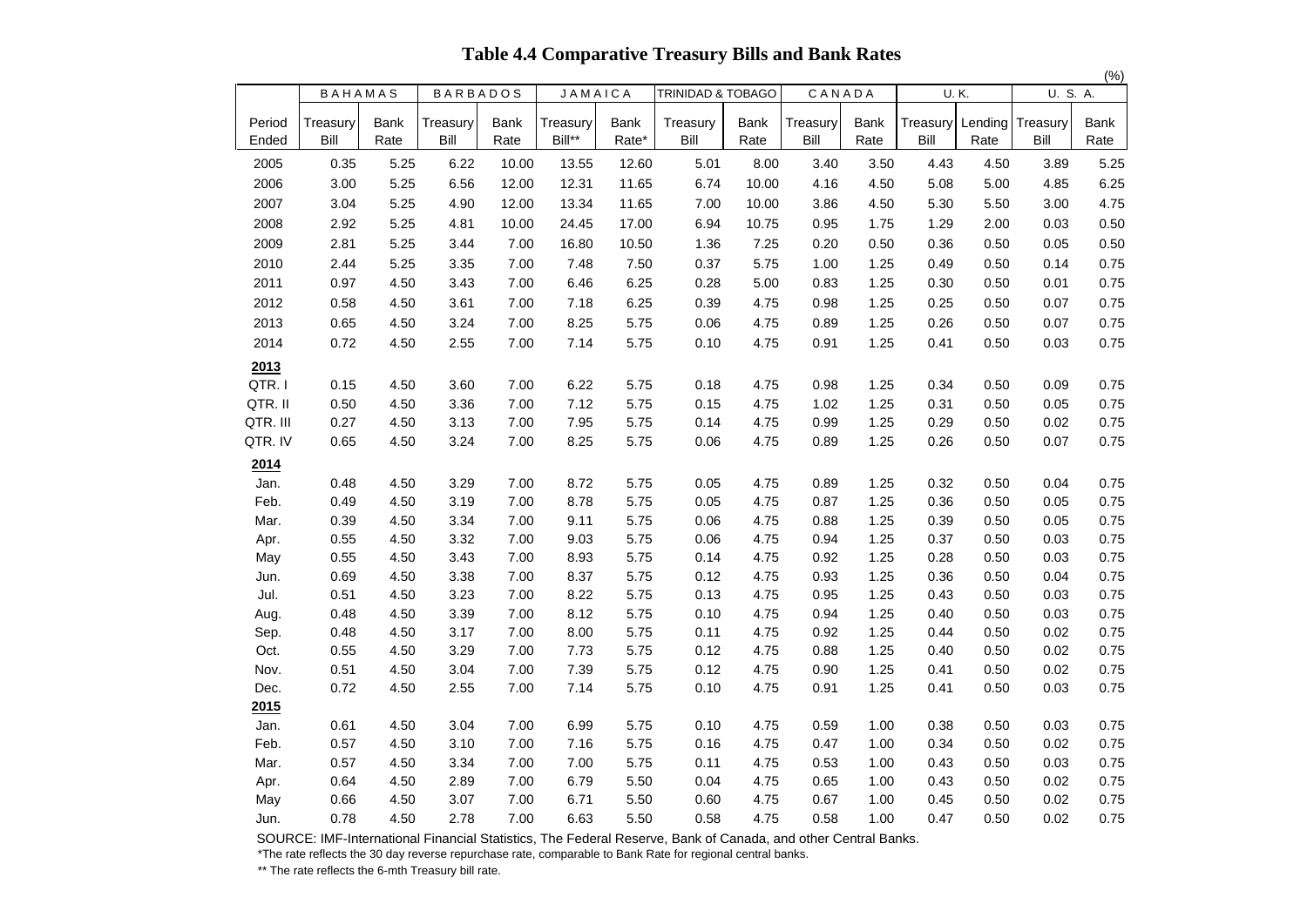|                                           |                          |                      |                      |                          |                          |                          | (B\$'000)                |
|-------------------------------------------|--------------------------|----------------------|----------------------|--------------------------|--------------------------|--------------------------|--------------------------|
|                                           |                          |                      |                      |                          |                          | <b>Budget</b>            |                          |
|                                           | 2009/10                  | 2010/11 <sup>p</sup> | 2011/12 <sup>p</sup> | $2012/13^{p}$            | $2013/14^{p}$            | 2014/15 <sup>p</sup>     | 2015/16 <sup>p</sup>     |
| A. REVENUE & GRANTS $(i + ii + iii + iv)$ | 1,302,542                | 1,432,978            | 1,446,733            | 1,354,620                | 1,450,764                | 1,763,304                | 2,039,791                |
| i) Tax Revenue                            | 1,109,025                | 1,296,903            | 1,276,576            | 1,215,544                | 1,245,545                | 1,581,169                | 1,857,394                |
| ii) Non-Tax Revenue                       | 193,454                  | 135,995              | 150,669              | 138,954                  | 204,795                  | 178,834                  | 178,916                  |
| iii) Capital Revenue                      | 63                       | 30                   | 19,336               | 6                        | 43                       |                          | 2                        |
| iv) Grants                                |                          | 50                   | 152                  | 116                      | 381                      | 3,300                    | 3,479                    |
| <b>B. EXPENDITURE (i + ii + iii)</b>      | 1,642,071                | 1,803,654            | 1,897,376            | 1,900,764                | 1,930,779                | 2,046,769                | 2,178,878                |
| i) Current Expenditure                    | 1,395,889                | 1,524,511            | 1,549,658            | 1,546,031                | 1,596,751                | 1,714,358                | 1,872,797                |
| ii) Capital Expenditure                   | 156,757                  | 206,288              | 245,351              | 258,305                  | 252,373                  | 273,274                  | 243,245                  |
| iii) Net Lending $[( ) =$ repayment]      | 89,425                   | 72,852               | 102,367              | 96,428                   | 81,655                   | 59,137                   | 62,836                   |
| C. GFS Surplus/(Deficit) (A-B)            | (339, 529)               | (370, 673)           | (450, 643)           | (546, 144)               | (480, 015)               | (283, 465)               | (139,087)                |
| <b>INTERNAL BORROWING</b>                 | 282,024                  | 363,593              | 354,944              | 792,034                  | 531,000                  | 343,189                  | 182,390                  |
| i) Bahamian Dollars                       | 282,024                  | 293,593              | 354,944              | 792,034                  | 340,000                  | 343,189                  | 182,390                  |
| Treasury Bills (Net)                      | 57,300                   | $\overline{a}$       | 90,609               | 294,064                  | 81,000                   | $\overline{\phantom{a}}$ | $-$                      |
| Loans/Advances                            | 15,000                   | 58,600               | 93,699               | 122,970                  | 144,000                  | $- -$                    | $-$                      |
| <b>Government Securities</b>              | 209,724                  | 234,993              | 170,636              | 375,000                  | 115,000                  | $-$                      |                          |
| ii) Foreign Currency                      | $\overline{\phantom{a}}$ | 70,000               | $\overline{a}$       | $-$                      | 191,000                  | $\overline{\phantom{a}}$ | $\overline{\phantom{m}}$ |
| Loans                                     | $\overline{\phantom{a}}$ | 70,000               | $-$                  | $\overline{\phantom{a}}$ | 191,000                  | $-$                      |                          |
| <b>Government Securities</b>              |                          | $\overline{a}$       | $-$                  | $-$                      | $\overline{a}$           |                          |                          |
| <b>EXTERNAL BORROWING</b>                 | 318,259                  | 73,742               | 80,253               | 239,800                  | 442,243                  | 103,500                  | 103,610                  |
| <b>Government Securities</b>              | 300,000                  | $\overline{a}$       | $\overline{a}$       | $\overline{a}$           | 300,000                  |                          | $\overline{a}$           |
| Loans                                     | 18,259                   | 73,742               | 80,253               | 239,800                  | 142,243                  | 103,500                  | 103,610                  |
| <b>OTHER FINANCING [() = decrease]</b>    | (3,004)                  | 176,152              | 94,029               | (207, 585)               | 63,227                   | (5,401)                  | (1, 260)                 |
| Change in Short-term advances             | 144,635                  | (59,909)             | 116,685              | (90, 572)                | 7,504                    | $- -$                    | $-$                      |
| Net Sale of Shares & Other Equity         | $\overline{\phantom{a}}$ | 203,701              | $-$                  | $\overline{\phantom{a}}$ | $\overline{\phantom{a}}$ |                          |                          |
| Other                                     | (147, 639)               | 32,360               | (22, 656)            | (117, 013)               | 55,723                   | (5,401)                  | (1,260)                  |
| <b>DEBT REPAYMENT</b>                     | 284,211                  | 269,256              | 84,065               | 250,542                  | 505,700                  | 157,823                  | 145,653                  |
| Internal                                  | 251,806                  | 260,503              | 75,000               | 237,000                  | 491,800                  | 141,000                  | 125,000                  |
| i) Bahamian Dollars                       | 90,000                   | 189,600              | 75,000               | 237,000                  | 366,800                  | 75,000                   | 125,000                  |
| ii) Foreign Currency                      | 161,806                  | 70,903               | --                   | $ -$                     | 125,000                  | 66,000                   | $\overline{\phantom{a}}$ |
| External                                  | 32,405                   | 8,753                | 9,065                | 13,542                   | 13,900                   | 16,823                   | 20,653                   |
| Cash Balance Change                       | 26,461                   | 26,442               | 5,482                | (27, 563)                | (50, 755)                |                          |                          |
| $[() = increase]$                         |                          |                      |                      |                          |                          |                          |                          |

## **Table 5.1 Central Government: Operations and Financing<sup>1</sup>**

SOURCE: Treasury Accounts and Treasury Statistical Summary Printouts.<br><sup>1</sup> See notes to table.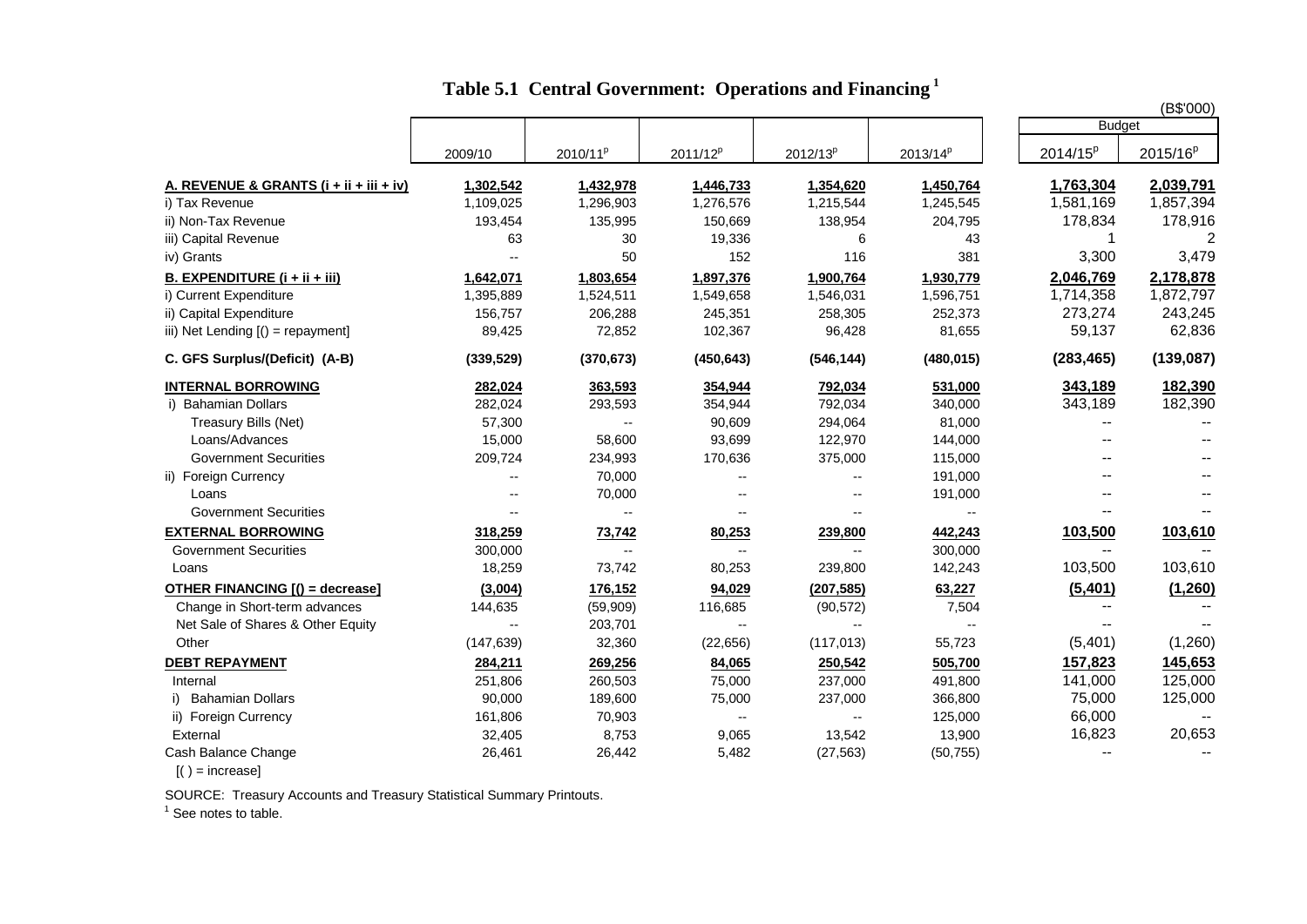# **Table 5.1 Central Government: Operations and Financing <sup>1</sup>**

|                                         |                          |                          |                          |                | (B\$'000)                |
|-----------------------------------------|--------------------------|--------------------------|--------------------------|----------------|--------------------------|
|                                         | $2013/14^{p}$            | 2013/14 <sup>p</sup>     | $2014/15^{p}$            | $2014/15^{p}$  | $2014/15^{p}$            |
|                                         | 3rd Qtr.                 | 4th Qtr.                 | 1st Qtr.                 | 2nd Qtr.       | 3rd Qtr.                 |
| A. REVENUE & GRANTS (i + ii + iii + iv) | 391,244                  | 397,277                  | 316,471                  | 369,463        | 488,429                  |
| i) Tax Revenue                          | 351,978                  | 342,582                  | 278,543                  | 309,114        | 438,124                  |
| ii) Non-Tax Revenue                     | 39,259                   | 54,437                   | 34,926                   | 60,347         | 49,926                   |
| iii) Capital Revenue                    | $\overline{7}$           | $\overline{\phantom{a}}$ | 3,002                    | 2              | 17                       |
| iv) Grants                              | $\overline{\phantom{a}}$ | 258                      | $\overline{\phantom{a}}$ | $\overline{a}$ | 362                      |
| <b>B. EXPENDITURE (i + ii + iii)</b>    | 440,677                  | 497,388                  | 468,386                  | 477,721        | 479,903                  |
| i) Current Expenditure                  | 388,082                  | 351,111                  | 388,028                  | 423,971        | 412,975                  |
| ii) Capital Expenditure                 | 38,719                   | 111,065                  | 60,304                   | 33,496         | 46,640                   |
| iii) Net Lending [() = repayment]       | 13,876                   | 35,212                   | 20,054                   | 20,254         | 20,288                   |
| C. GFS Surplus/(Deficit) (A-B)          | (49, 433)                | (100, 111)               | (151, 915)               | (108, 258)     | 8,526                    |
| <b>INTERNAL BORROWING</b>               | 20,000                   | 161,000                  | 239,000                  | 216,000        | 70,000                   |
| i) Bahamian Dollars                     | 20,000                   | 95,000                   | 239,000                  | 216,000        | 70,000                   |
| Treasury Bills (Net)                    |                          | 30,000                   | 30,000                   |                |                          |
| Loans/Advances                          | 20,000                   | 65,000                   | 209,000                  | 66,000         | $\sim$ $\sim$            |
| <b>Government Securities</b>            |                          | $\overline{\phantom{a}}$ |                          | 150,000        | 70,000                   |
| ii) Foreign Currency                    |                          | 66,000                   | $\overline{a}$           |                |                          |
| Loans/Advances                          |                          | 66,000                   | --                       |                |                          |
| <b>Government Securities</b>            |                          | $- -$                    | $\overline{a}$           |                |                          |
| <b>EXTERNAL BORROWING</b>               | 306,042                  | 358                      | 356                      | 113,262        | 12,437                   |
| <b>Government Securities</b>            | 300,000                  | $\overline{\phantom{a}}$ | $\overline{\phantom{a}}$ | $\overline{a}$ | $\overline{\phantom{a}}$ |
| Loans                                   | 6,042                    | 358                      | 356                      | 113,262        | 12,437                   |
| <b>OTHER FINANCING [() = decrease]</b>  | 12,014                   | (40, 617)                | (54, 404)                | (74, 706)      | (18, 111)                |
| Change in Short-term advances           | 25,240                   | 11,206                   | 34,864                   | (54, 988)      | 12,868                   |
| Net Sale of Shares & Other Equity       |                          |                          |                          |                |                          |
| Other                                   | (13, 226)                | (51, 823)                | (89, 268)                | (19, 718)      | (30, 979)                |
| <b>DEBT REPAYMENT</b>                   | 286,458                  | 26,537                   | 51,528                   | 71,536         | 82,171                   |
| Internal                                | 285,000                  | 21,000                   | 50,000                   | 66,000         | 80,000                   |
| <b>Bahamian Dollars</b>                 | 160,000                  | 21,000                   | 50,000                   |                | 80,000                   |
| ii) Foreign Currency                    | 125,000                  | --                       | $\overline{\phantom{a}}$ | 66,000         | $\overline{\phantom{a}}$ |
| External                                | 1,458                    | 5,537                    | 1,528                    | 5,536          | 2,171                    |
| Cash Balance Change                     |                          |                          |                          |                |                          |
| $[() = increase]$                       | (2, 165)                 | 5,907                    | 18,491                   | (74, 762)      | 9,319                    |
|                                         |                          |                          |                          |                |                          |

SOURCE: Treasury Accounts and Treasury Statistical Summary Printouts.

<sup>1</sup>See notes to table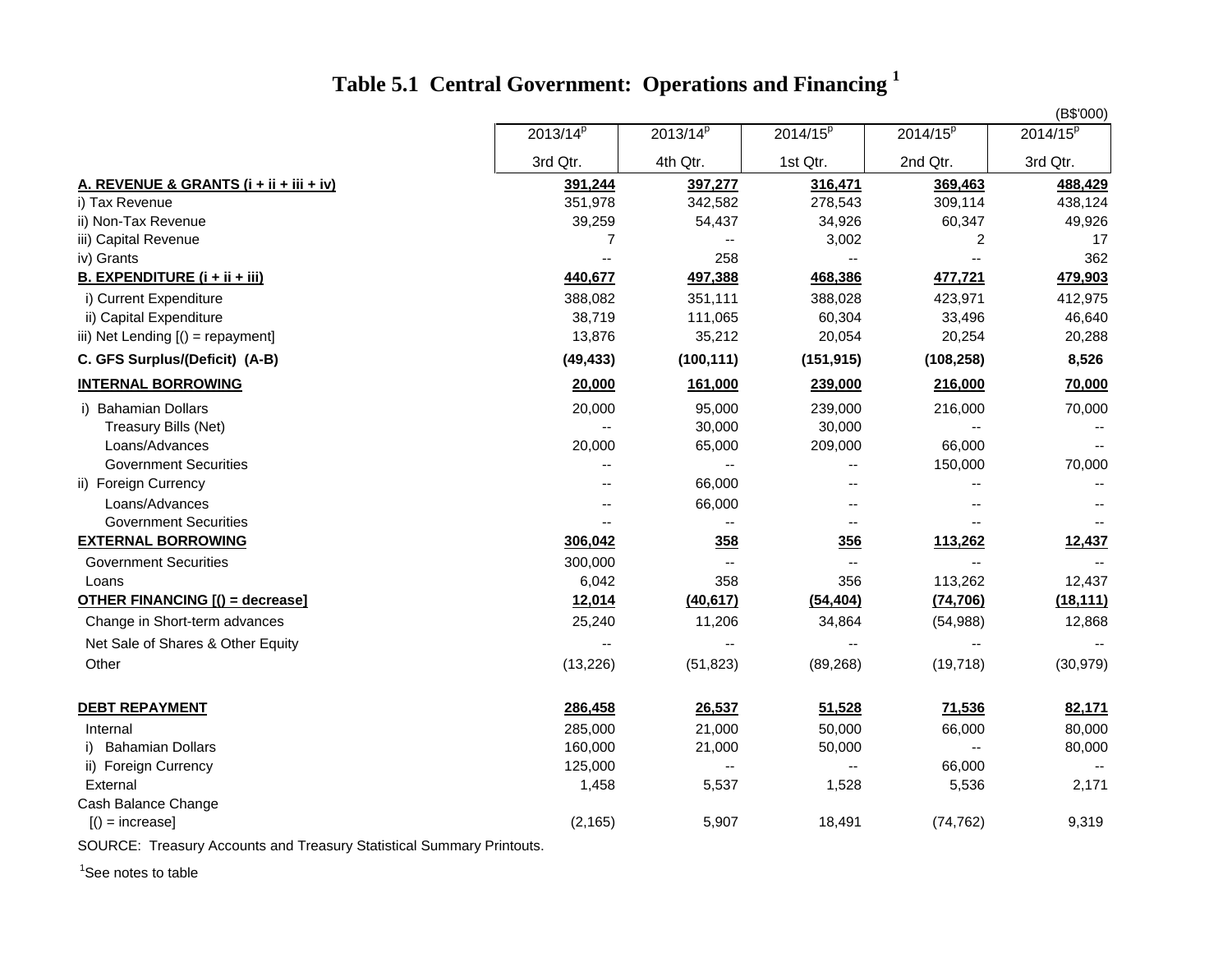### **Table 5.2 Central Government: Revenue<sup>1</sup>**

|                                                                                                   |                              |                              |                              |                              |                    |                         | (B\$'000)<br><b>BUDGET</b> |
|---------------------------------------------------------------------------------------------------|------------------------------|------------------------------|------------------------------|------------------------------|--------------------|-------------------------|----------------------------|
|                                                                                                   |                              |                              |                              |                              |                    |                         |                            |
|                                                                                                   | 2009/10                      | 2010/11 <sup>p</sup>         | $2011/12^{p}$                | $2012/13^{p}$                | $2013/14^{p}$      | 2014/15 <sup>p</sup>    | $2015/16^{p}$              |
| <b>TAX REVENUE *</b>                                                                              | 1,109,025                    | 1,296,903                    | 1,276,576                    | 1,215,544                    | 1,245,545          | 1,581,169               | 1,857,394                  |
| Property Tax                                                                                      | 91,733                       | 92,115                       | 95,225                       | 115,221                      | 103,954            | 146,613                 | 151,217                    |
| Selective Tax on Services                                                                         | 35,439                       | 58,789                       | 53,958                       | 51,587                       | 52,615             | 41,296                  | 50,000                     |
| of which: Gaming Tax                                                                              | 10,319                       | 17,889                       | 10,624                       | 9,757                        | 7,596              | 20,000                  | 50,000                     |
| <b>Hotel Occupancy Tax</b>                                                                        | 25,120                       | 40,900                       | 43,334                       | 41,830                       | 45,019             | 21,296                  |                            |
| <b>Business and Professional Licence</b>                                                          | 102,309                      | 117,574                      | 120,726                      | 120,778                      | 184,814            | 184,995                 | 197,289                    |
| of which: Company Fees & Registration                                                             | 5,244                        | 5,444                        | 4,895                        | 4,835                        | 5,096              | 4,726                   | 5,667                      |
| <b>Int'l Business Companies</b>                                                                   | 18,571                       | 17,250                       | 17,178                       | 16,874                       | 16,687             | 17,345                  | 17,695                     |
| Motor Vehicle Tax                                                                                 | 20,551                       | 27,355                       | 29,289                       | 28,285                       | 29,315             | 28,891                  | 29,150                     |
| Departure Tax                                                                                     | 70,452                       | 103,162                      | 101,839                      | 144,092                      | 124,900            | 125,295                 | 141,053                    |
| of which: Passenger Ticket Tax                                                                    | 1,940                        | 693                          | 267                          | 13,741                       | 21                 | --                      |                            |
| Taxes on International Trade & Transactions<br><b>Import Tax</b><br><b>Stamp Tax from Imports</b> | 566.039<br>348,483<br>15,110 | 636.704<br>354,119<br>16,001 | 712.151<br>347,912<br>17,635 | 610.275<br>332,022<br>17,589 | 594.549<br>335,769 | 714,221<br>400,532      | 647.020<br>335,000         |
| <b>Excise Tax</b><br><b>Export Tax</b><br><b>Stamp Tax from Exports</b>                           | 188,431<br>13,997<br>18      | 253,721<br>12,860<br>3       | 331,291<br>15,291<br>22      | 246,181<br>14,394<br>89      | 248,813<br>9,967   | 299,320<br>14,273<br>96 | 299,320<br>12,700          |
| All Other Stamp Tax                                                                               | 162,228                      | 257,992                      | 174,013                      | 160,154                      | 163,709            | 189,858                 | 97,423                     |
| Value Added Tax                                                                                   | $\overline{\phantom{a}}$     | $\overline{a}$               | $\overline{\phantom{a}}$     | --                           |                    | 150,000                 | 544,236                    |
| Other Tax                                                                                         | 49,352                       | 11,962                       | 1                            |                              | $-2$               | $\mathbf{u}$            | 6                          |
| <b>NON-TAX REVENUE</b>                                                                            | 193,454                      | 135,995                      | 150,669                      | 138,954                      | 204,795            | 178,834                 | 178,916                    |
| Income                                                                                            | 105,732                      | 40,919                       | 54,293                       | 41,906                       | 66,303             | 50,676                  | 48,508                     |
| <b>Public Enterprises</b>                                                                         | 1,984                        | 2,827                        | 1,693                        | 9,798                        | 3,886              | 2,563                   | 3,897                      |
| <b>Other Sources</b>                                                                              | 103,748                      | 38,093                       | 52,600                       | 32,108                       | 62,417             | 48,113                  | 44,611                     |
| Fines, Forfeits & Admin. Fees                                                                     | 87,307                       | 94,236                       | 95,055                       | 95,261                       | 137,113            | 127,072                 | 129,222                    |
| Sales of Government Property                                                                      | 351                          | 796                          | 1,277                        | 1.737                        | 1,332              | 1,086                   | 1,126                      |
| Other                                                                                             | 64                           | 44                           | 44                           | 50                           | 47                 | $-$                     | 60                         |
| <b>CAPITAL REVENUE</b>                                                                            | 63                           | 30                           | 19,336                       | 6                            | 43                 | 1                       | $\overline{2}$             |
| <b>GRANTS</b><br><b>TOTAL REVENUE &amp; GRANTS*</b>                                               | $-$<br>1,302,542             | 50<br>1,432,978              | 152<br>1,446,733             | 116<br>1,354,620             | 381<br>1,450,764   | 3,300<br>1,763,304      | 3,479<br>2,039,791         |
| * Excludes Refunds in Respect of                                                                  |                              |                              |                              |                              |                    |                         |                            |
| Incentive Acts and Other Refunds                                                                  | (10, 922)                    | 8.750                        | 10.626                       | 14,848                       | 8,309              |                         |                            |

SOURCE: Treasury Accounts and Treasury Statistical Summary Printouts.<br>'See notes to table.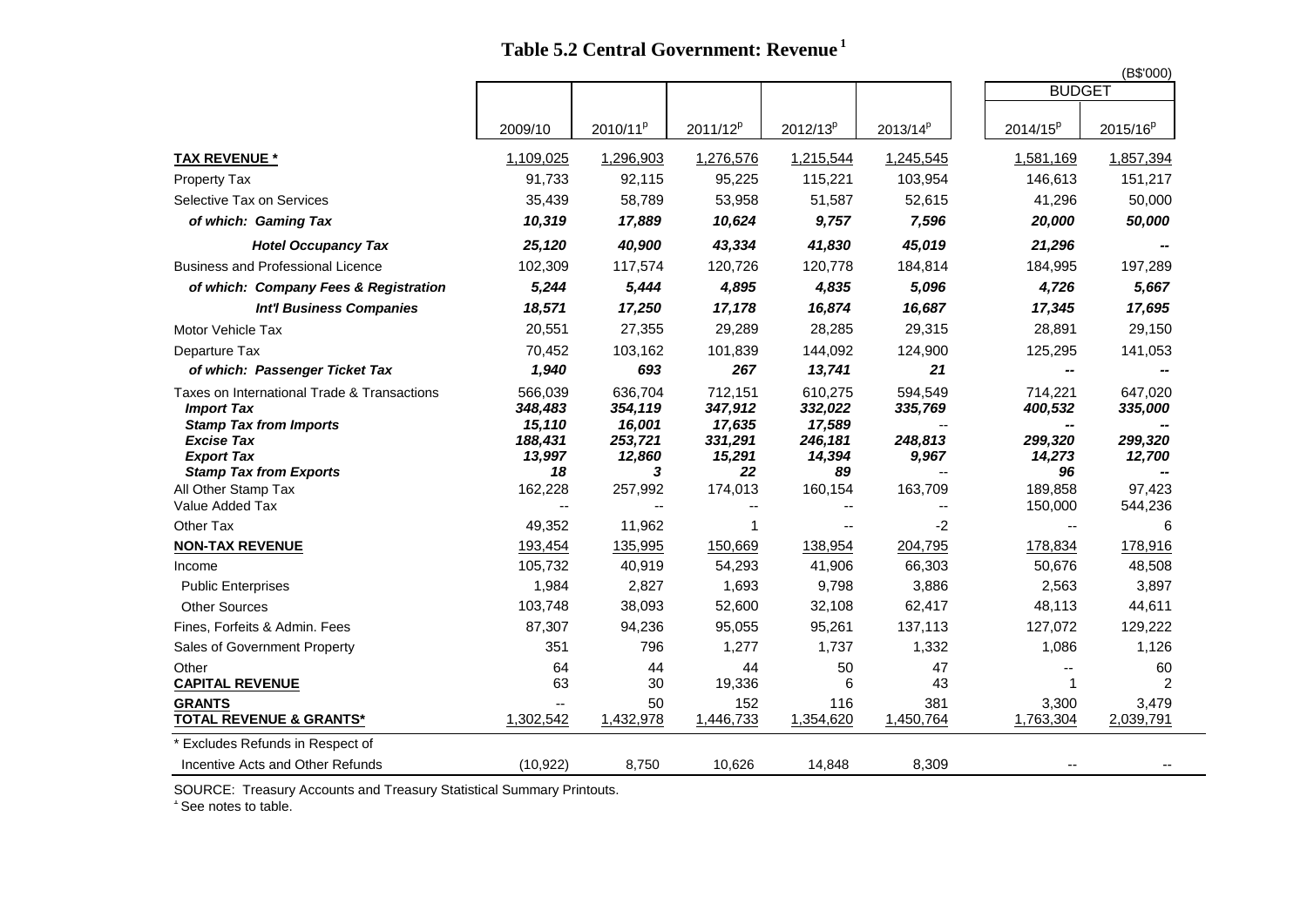|  |  | Table 5.2 Central Government: Revenue <sup>1</sup> |
|--|--|----------------------------------------------------|
|--|--|----------------------------------------------------|

|                                                    |                      |                          |                      |                          |                      |                          | (B\$'000)                |
|----------------------------------------------------|----------------------|--------------------------|----------------------|--------------------------|----------------------|--------------------------|--------------------------|
|                                                    | 2013/14 <sup>p</sup> | 2013/14 <sup>p</sup>     | 2014/15 <sup>p</sup> | 2014/15 <sup>p</sup>     | 2014/15 <sup>p</sup> | 2013/14 <sup>p</sup>     | 2014/15 <sup>p</sup>     |
|                                                    | 3rd Qtr.             | 4th Qtr.                 | 1st Qtr.             | 2nd Qtr.                 | 3rd Qtr.             | Ytd-May                  | Ytd-May                  |
| <b>TAX REVENUE*</b>                                | 351,978              | 340,467                  | 278,543              | 309,114                  | 438,124              | 1,150,016                | 1,359,903                |
| Property Tax                                       | 31,548               | 16,324                   | 11,781               | 38,397                   | 33,004               | 96,667                   | 92,528                   |
| Selective Tax on Services                          | 15,002               | 19,261                   | 12,508               | 12,547                   | 23,973               | 47,487                   | 49,914                   |
| of which: Gaming Tax                               | 4,820                | 2,385                    | 1,718                | 5,631                    | 17,644               | 6.431                    | 25,035                   |
| <b>Hotel Occupancy Tax</b>                         | 10,182               | 16,876                   | 10,790               | 6,916                    | 6,329                | 41,056                   | 24,879                   |
| <b>Business and Professional Licence</b>           | 90,325               | 70,135                   | 15,895               | 14,433                   | 78,708               | 179,885                  | 169,364                  |
| of which: Company Fees & Registration              | 2,571                | 913                      | 728                  | 1,054                    | 2,613                | 4,869                    | 5,096                    |
| <b>Int'l Business Companies</b>                    | 11,170               | 1,839                    | 1,206                | 2,116                    | 10,704               | 14,848                   | 15,591                   |
| Motor Vehicle Tax                                  | 9,067                | 8,948                    | 5.176                | 6,088                    | 8,430                | 25,816                   | 24,858                   |
| Departure Tax                                      | 34,409               | 39,915                   | 29,005               | 33,223                   | 40,906               | 111,052                  | 127,292                  |
| of which: Passenger Ticket Tax                     | 11                   | 4                        | --                   | $\overline{\phantom{a}}$ | --                   | 25                       | $\overline{\phantom{a}}$ |
| Taxes on International Trade & Transactions        | 140,341              | 168,687                  | 143,146              | 158,226                  | 124,833              | 526,660                  | 518,510                  |
| <b>Import Tax</b>                                  | 76,402               | 91,230                   | 75,815               | 85,214                   | 68,338               | 299,204                  | 275,435                  |
| <b>Stamp Tax from Imports</b><br><b>Excise Tax</b> | 4<br>63,449          | (39)<br>75,316           | 67,235               | 69,499                   | 53,055               | 39<br>219,284            | 235,706                  |
| <b>Export Tax</b>                                  | 486                  | 2,180                    | 96                   | 3,513                    | 3,440                | 8,133                    | 7,368                    |
| <b>Stamp Duty on Exports</b>                       | --                   | $\overline{\phantom{a}}$ | --                   | --                       | --                   | $\overline{\phantom{m}}$ |                          |
| All Other Stamp Tax                                | 41,485               | 55,472                   | 34,722               | 39,246                   | 64,494               | 130,826                  | 161,068                  |
| Value Added Tax                                    | $-$                  | $\overline{\phantom{a}}$ | $-$                  | $\overline{\phantom{a}}$ | 74,850               | $\overline{\phantom{a}}$ | 181,991                  |
| Other Tax                                          | (7, 171)             | $-35,435$                | 27,036               | 7,716                    | (999)                | 37,664                   | 46,649                   |
| <b>NON-TAX REVENUE</b>                             | 39,259               | 57,309                   | 34,926               | 60,347                   | 49,926               | 176,949                  | 170,254                  |
| Income                                             | 4,336                | 16,964                   | 3,284                | 25,275                   | 7,235                | 53,134                   | 38,949                   |
| <b>Public Enterprises</b>                          | 1,394                | 1,292                    | 1,160                | 809                      | 1,596                | 3,350                    | 4,200                    |
| <b>Other Sources</b>                               | 2,942                | 15,672                   | 2,124                | 24,466                   | 5,639                | 49,784                   | 34,749                   |
| Fines, Forfeits & Admin. Fees                      | 34,860               | 39,167                   | 31,348               | 34,697                   | 42,605               | 122,445                  | 130,528                  |
| Sales of Government Property                       | 50                   | 1.168                    | 289                  | 359                      | 48                   | 1.324                    | 711                      |
| Other                                              | 13                   | 10                       | 5                    | 16                       | 38                   | 46                       | 66                       |
| <b>CAPITAL REVENUE</b>                             | $\overline{7}$       | 1                        | 3,002                | $\overline{c}$           | 17                   | 42                       | 3,037                    |
| <b>GRANTS</b>                                      |                      | 258                      | $-$                  | $\overline{a}$           | 362                  | 381                      | 362                      |
| <b>TOTAL REVENUE &amp; GRANTS*</b>                 | 391,244              | 398,035                  | 316,471              | 369,463                  | 488,429              | 1,327,388                | 1,533,556                |
| *Excludes Refunds in Respect of                    |                      |                          |                      |                          |                      |                          |                          |
| Incentive Acts and Other Refunds                   | 3,028                | 2,840                    | 726                  | 762                      | 10,075               | 6,041                    | 12,270                   |

SOURCE: Treasury Accounts and Treasury Statistical Summary Printouts.

 $1$  See notes to table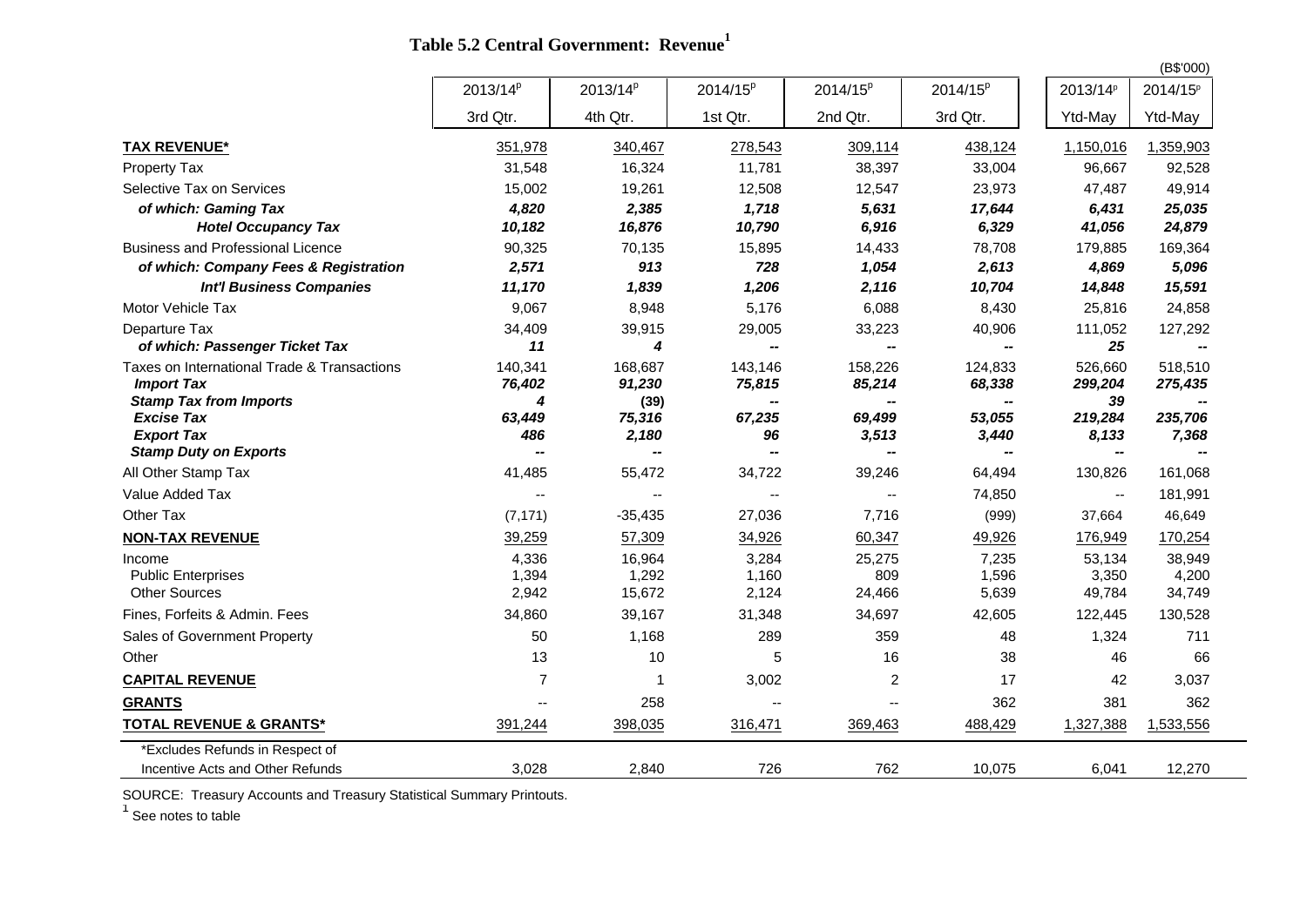|                                                      |                          |                      |                          |                      |                      | <b>BUDGET</b> | (B\$'000)            |
|------------------------------------------------------|--------------------------|----------------------|--------------------------|----------------------|----------------------|---------------|----------------------|
|                                                      |                          |                      |                          |                      |                      |               |                      |
|                                                      | 2009/10                  | 2010/11 <sup>p</sup> | 2011/12 <sup>p</sup>     | 2012/13 <sup>p</sup> | 2013/14 <sup>p</sup> | $2014/15^{p}$ | 2015/16 <sup>p</sup> |
| <b>CURRENT EXPENDITURE</b>                           | 1,395,889                | 1,524,511            | 1,549,658                | 1,546,031            | 1,596,751            | 1,714,358     | 1,872,797            |
| Consumption                                          | 844,800                  | 895,105              | 964,823                  | 948,028              | 932,540              | 969,836       | 1,016,841            |
| <b>Purchases of Goods &amp; Services</b>             | 264,565                  | 313,322              | 356,609                  | 354,039              | 308,468              | 324,792       | 349,014              |
| <b>Personal Emoluments</b>                           | 580,235                  | 581,783              | 608,214                  | 593,989              | 624,072              | 645,044       | 667,827              |
| Transfer Payments (1+2)                              | 551,089                  | 629,407              | 584,835                  | 598,003              | 664,211              | 744,522       | 855,956              |
| 1. Interest Payments                                 | 178,463                  | 210,761              | 186,101                  | 198,024              | 211,791              | 259,339       | 266,361              |
| Internal                                             | 142,394                  | 163,362              | 137,878                  | 142,259              | 148,734              | 168,311       | 177,995              |
| i) Bahamian Dollars                                  | 140,288                  | 162,660              | 137,878                  | 142,259              | 148,324              | 168,311       | 177,995              |
| ii) Foreign Currency                                 | 2,106                    | 702                  | $\overline{\phantom{a}}$ |                      | 410                  |               |                      |
| External                                             | 36,069                   | 47,399               | 48,223                   | 55,765               | 63,057               | 91,028        | 88,366               |
| 2. Subsidies & Other Transfers                       | 372,626                  | 418,646              | 398,734                  | 399,979              | 452,420              | 485,183       | 589,595              |
| <b>Subsidies</b>                                     | 207,867                  | 205,686              | 212,173                  | 212,317              | 249,647              | 300,725       | 360,836              |
| <b>Transfers to Nonfinancial Public Enterprise</b>   | 12,505                   | 16,711               | 15,538                   | 14,907               | 15,583               | 16,164        | 17,186               |
| <b>Transfers to Public Corporations</b>              | 5,090                    | 4,054                | 15,818                   | 14,898               | 8,427                | 5,454         | 6,154                |
| <b>Transfers to Households</b>                       | 98,029                   | 125,159              | 101,614                  | 105,044              | 114,985              | 102,867       | 119,067              |
| <b>Transfers to Non-Profit Institutions</b>          | 40,173                   | 54,900               | 43,151                   | 42,396               | 34,789               | 46,777        | 66,278               |
| <b>Transfers Abroad</b>                              | 8,962                    | 12,136               | 10,440                   | 10,417               | 28,989               | 13,196        | 20,074               |
| <b>CAPITAL EXPENDITURE</b>                           | 156,757                  | 206,288              | 245,351                  | 258,305              | 252,373              | 273,274       | 243,245              |
| <b>Capital Formation</b>                             | 143,398                  | 171,871              | 201,971                  | 208,443              | 155,928              | 197,834       | 153,454              |
| <b>Acquisition of Assets</b>                         | 9,299                    | 31,595               | 40,071                   | 31,000               | 93,856               | 72,334        | 88,660               |
| Land                                                 | 4,630                    | 12,862               | 17,943                   | 5,161                | 12,031               | 13,050        | 11,500               |
| Equities                                             | $\overline{\phantom{a}}$ | 8,601                | 10,449                   | 6,843                | 1,194                | 13,000        | 38,000               |
| Other                                                | 4,670                    | 10,133               | 11,679                   | 18,996               | 80,631               | 46,284        | 39,160               |
| <b>Transfers to Non-Financial Public Enterprises</b> | 760                      | 622                  | 1,109                    | 16,662               | 1,489                | 1,975         |                      |
| <b>Transfers to Public Corporations</b>              | 3,300                    | 2,200                | 2,200                    | 2,200                | 1,100                | 1,131         | 1,131                |
| <b>TOTAL EXPENDITURE</b>                             | 1,552,646                | 1,730,799            | 1,795,009                | 1,804,336            | 1,849,124            | 1,987,632     | 2,116,042            |

## **Table 5.3 Central Government: Expenditure by Economic Classification <sup>1</sup>**

SOURCE: Treasury Accounts and Treasury Statistical Summary Printouts.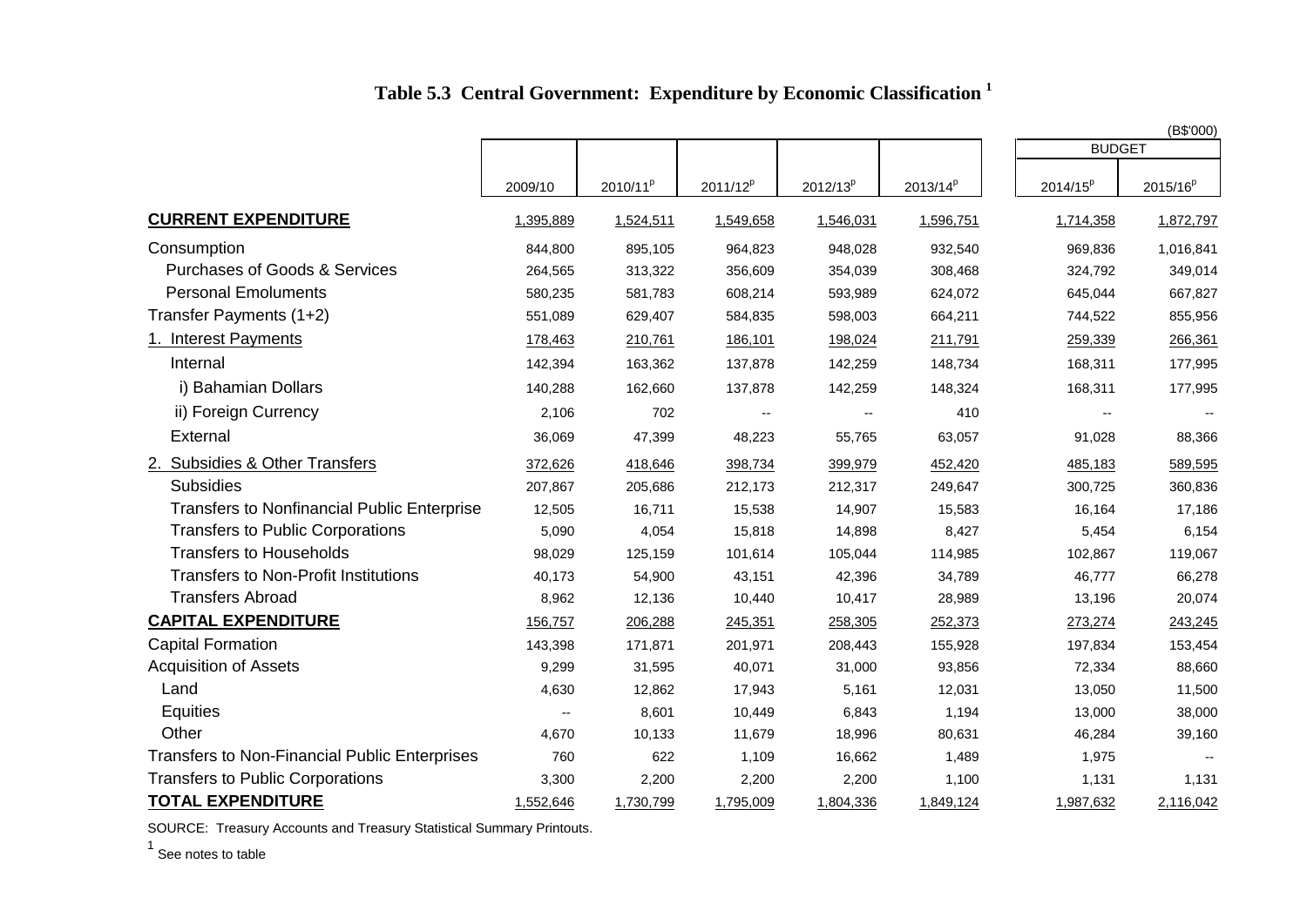| Table 5.3 Central Government: Expenditure by Economic Classification <sup>1</sup> |  |  |  |
|-----------------------------------------------------------------------------------|--|--|--|
|-----------------------------------------------------------------------------------|--|--|--|

|                                              |                          |                          |                          |               |               |                      | (B\$'000)                |
|----------------------------------------------|--------------------------|--------------------------|--------------------------|---------------|---------------|----------------------|--------------------------|
|                                              | $2013/14^{p}$            | $2013/14^{p}$            | $2014/15^{p}$            | $2014/15^{p}$ | $2014/15^{p}$ | 2013/14 <sup>p</sup> | 2014/15 <sup>p</sup>     |
|                                              | 3rd Qtr.                 | 4th Qtr.                 | 1st Qtr.                 | 2nd Qtr.      | 3rd Qtr.      | Ytd-May              | Ytd-May                  |
| <b>CURRENT EXPENDITURE</b>                   | 388,082                  | 444,668                  | 388,028                  | 423,971       | 412,975       | 1,430,520            | 1,523,217                |
| Consumption                                  | 227,575                  | 258,833                  | 211,235                  | 232,321       | 234,295       | 826,783              | 843,052                  |
| Purchases of Goods & Services                | 79,544                   | 86,660                   | 49,950                   | 71,460        | 74,340        | 268,615              | 251,074                  |
| <b>Personal Emoluments</b>                   | 148,031                  | 172,173                  | 161,285                  | 160,861       | 159,955       | 558,168              | 591,978                  |
| Transfer Payments (1+2)                      | 160,507                  | 185,835                  | 176,793                  | 191,650       | 178,680       | 603,737              | 680,165                  |
| <b>Interest Payments</b>                     | 52,495                   | 56,487                   | 61,764                   | 53,865        | 66,710        | 201,417              | 223,469                  |
| Internal                                     | 47,641                   | 27,176                   | 47,452                   | 28,515        | 48,874        | 143,152              | 147,728                  |
| i) Bahamian Dollars                          | 47,231                   | 27,176                   | 46,482                   | 28,347        | 48,874        | 142,742              | 146,590                  |
| ii) Foreign Currency                         | 410                      | $\overline{\phantom{a}}$ | 970                      | 168           | $\sim$        | 410                  | 1,138                    |
| External                                     | 4,854                    | 29,311                   | 14,312                   | 25,350        | 17,836        | 58,265               | 75,741                   |
| 2. Subsidies & Other Transfers               | 108,012                  | 129,348                  | 115,029                  | 137,785       | 111,970       | 402,320              | 456,696                  |
| <b>Subsidies</b>                             | 58,317                   | 69,037                   | 65,885                   | 88,984        | 64,001        | 226,256              | 277,241                  |
| Transfers to Nonfinancial Public Enterprises | 2,423                    | 5,297                    | 3,223                    | 5,067         | 3,135         | 13,019               | 14,264                   |
| Transfers to Public Corporations             | 1,459                    | 5,609                    | 3,652                    | 980           | (1,649)       | 4,833                | 4,812                    |
| <b>Transfers to Households</b>               | 24,683                   | 30,567                   | 30,831                   | 30,350        | 26,829        | 103,122              | 108,726                  |
| <b>Transfers to Non-Profit Institutions</b>  | 8,572                    | 8,970                    | 9,142                    | 9,954         | 15,535        | 31,681               | 41,663                   |
| <b>Transfers Abroad</b>                      | 12,558                   | 9,868                    | 2,296                    | 2,450         | 4,119         | 23,409               | 9,990                    |
| <b>CAPITAL EXPENDITURE</b>                   | 38,719                   | 137,299                  | 60,304                   | 33,496        | 46,640        | 208,523              | 185,429                  |
| <b>Capital Formation</b>                     | 31,179                   | 58,168                   | 41,846                   | 28,032        | 35,707        | 119,776              | 140,176                  |
| <b>Acquisition of Assets</b>                 | 6,944                    | 78,355                   | 18,414                   | 5,160         | 10,869        | 86,833               | 44,608                   |
| Land                                         | 3,482                    | 4,940                    | 1,051                    | 2,169         | 1,767         | 9,266                | 11,251                   |
| Equities                                     | 275                      | 521                      | 12                       | 9             | 8             | 933                  | 45                       |
| Other                                        | 3,187                    | 72,894                   | 17,351                   | 2,982         | 9,094         | 76,634               | 33,312                   |
| Transfers to Nonfinancial Public Enterprises | 596                      | 776                      | 44                       | 304           | 64            | 814                  | 645                      |
| <b>Transfers to Public Corporations</b>      | $\overline{\phantom{a}}$ | $\overline{\phantom{a}}$ | $\overline{\phantom{a}}$ |               | $\sim$        | 1,100                | $\overline{\phantom{a}}$ |
| <b>TOTAL EXPENDITURE</b>                     | 426,801                  | 581,967                  | 448,332                  | 457,467       | 459,615       | 1,639,043            | 1,708,646                |

SOURCE: Treasury Accounts and Treasury Statistical Summary Printouts.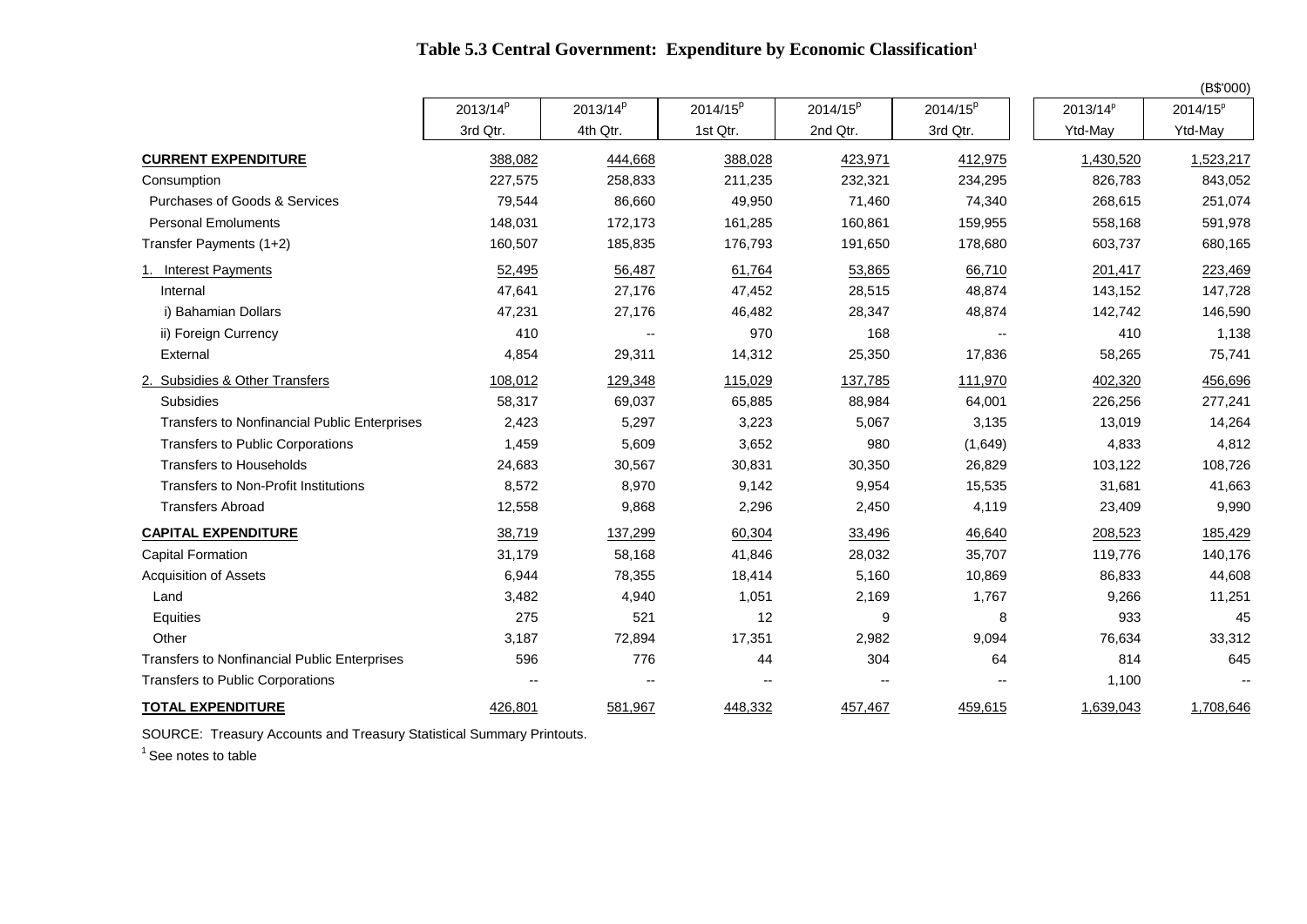| <b>BUDGET</b><br><b>FUNCTION</b><br>$2014/15^{p}$<br>2010/11 <sup>p</sup><br>$2011/12^{p}$<br>$2012/13^{p}$<br>$2013/14^{p}$<br>2009/10<br>1. GENERAL PUBLIC SERVICE<br>399,999<br>484,324<br>512,345<br>516,200<br>517,079<br>598,214 | $2015/16^{p}$<br>675,981<br>485,175<br>190,806<br>107,642<br>283,281 |
|----------------------------------------------------------------------------------------------------------------------------------------------------------------------------------------------------------------------------------------|----------------------------------------------------------------------|
|                                                                                                                                                                                                                                        |                                                                      |
|                                                                                                                                                                                                                                        |                                                                      |
|                                                                                                                                                                                                                                        |                                                                      |
| i) General Administration<br>308,235<br>324,868<br>328,566<br>229,830<br>318,810<br>406,638                                                                                                                                            |                                                                      |
| ii) Public Order & Safety<br>170,169<br>176,089<br>187,477<br>197,390<br>188,513<br>191,576                                                                                                                                            |                                                                      |
| 45,578<br>48,131<br>52,083<br>2. DEFENSE<br>54,390<br>118,872<br>96,703                                                                                                                                                                |                                                                      |
| 3. EDUCATION<br>266,561<br>278,778<br>276,207<br>275,616<br>287,762<br>268,111                                                                                                                                                         |                                                                      |
| 4. HEALTH<br>267,222<br>265,028<br>276,177<br>271,553<br>270,630<br>281,830                                                                                                                                                            | 302,735                                                              |
| 5. SOCIAL BENEFITS & SERVICES<br>114,226<br>116,829<br>119,338<br>130,944<br>138,577<br>130,642                                                                                                                                        | 142,067                                                              |
| 32,709<br>i) General Admin. Reg. Research<br>28,048<br>31,170<br>40,020<br>41,644<br>39,411                                                                                                                                            | 37,323                                                               |
| ii) Old Age, Disability & Services<br>60,813<br>59,862<br>63,460<br>67,740<br>73,156<br>62,522                                                                                                                                         | 77,690                                                               |
| iii) Other Public Assistance<br>23,205<br>25,363<br>25,783<br>22,579<br>22,576<br>27,152                                                                                                                                               | 25,477                                                               |
| iv) Collective Social Services<br>2<br>590<br>608<br>572<br>1,557<br>14                                                                                                                                                                | 1,577                                                                |
| 6. HOUSING<br>4,407<br>3,863<br>3,770<br>3,733<br>3,925<br>4,959                                                                                                                                                                       | 6,139                                                                |
| 22,217<br>7. OTHER COMMUNITY & SOCIAL SERVICES<br>22,167<br>20,204<br>21,118<br>19,483<br>22,573                                                                                                                                       | 23,102                                                               |
| 8. ECONOMIC SERVICES<br>322,247<br>244,967<br>315,098<br>345,299<br>289,826<br>325,261                                                                                                                                                 | 308,734                                                              |
| 15,101<br>14,290<br>i) Agriculture & Fisheries<br>14,397<br>14,080<br>14,804<br>15,650                                                                                                                                                 | 20,542                                                               |
| 4,563<br>4,420<br>ii) Land Survey & Meterological<br>4,321<br>4,687<br>3,902<br>4,213                                                                                                                                                  | 3,813                                                                |
| 19,923<br>29,532<br>21,298<br>45,518<br>29,336<br>28,930<br>iii) Transportation                                                                                                                                                        | 28,089                                                               |
| <b>Central Ministry</b><br>9,749<br>9,172<br>9,408<br>a)<br>$\overline{\phantom{a}}$<br>$\overline{\phantom{a}}$<br>$\overline{\phantom{a}}$                                                                                           | 9,269                                                                |
| Road Transportation Division<br>5,119<br>4,979<br>5,320<br>5,309<br>4,634<br>4,853<br>b)                                                                                                                                               | 4,473                                                                |
| Air Transportation<br>14,385<br>15,267<br>24,066<br>15,848<br>30,459<br>14,670<br>C)                                                                                                                                                   | 14,348                                                               |
| <b>Water Transportation</b><br>419<br>487<br>130<br>d)<br>$\overline{\phantom{a}}$<br>ш.<br>$\overline{\phantom{a}}$                                                                                                                   | $\overline{\phantom{a}}$                                             |
| iv) Post Office<br>2,762<br>3,522<br>3,844<br>3,499<br>3,359<br>3,469                                                                                                                                                                  | 2,839                                                                |
| v) Labour Employment Services<br>8,338<br>8,344<br>8,170<br>4,975<br>5,400<br>5,741                                                                                                                                                    | 5,402                                                                |
| vi) Communications<br>$\overline{a}$<br>--<br>--<br>$\overline{\phantom{a}}$<br>$\overline{a}$                                                                                                                                         | $\overline{\phantom{a}}$                                             |
| vii) Hotel Affairs & Services<br>1,069<br>ш.<br>Ξ.<br>$\overline{\phantom{a}}$<br>$\overline{\phantom{a}}$<br>$\overline{\phantom{a}}$                                                                                                 | 1,069                                                                |
| 69,314<br>viii) Tourism<br>60,318<br>80,278<br>70,736<br>82,600<br>84,413                                                                                                                                                              | 82,094                                                               |
| 133,963<br>213,264<br>181,776<br>ix) Public Works & Water Supply<br>185,691<br>178,464<br>150,425                                                                                                                                      | 164,886                                                              |
| x) Other                                                                                                                                                                                                                               |                                                                      |
| 9. UNALLOCABLE<br>210,761<br>186,101<br>198,024<br>211,791<br>259,339<br>178,463                                                                                                                                                       | 266,361                                                              |
| 210,761<br>186,101<br>198,024<br>211,791<br>i) Public Debt (Interest)<br>178,463<br>259,339                                                                                                                                            | 266,361                                                              |
| 148,734<br>142,394<br>163,362<br>137,878<br>142,259<br>168,311<br>1.Internal                                                                                                                                                           | 177,995                                                              |
| a) Bahamian Dollar<br>140,288<br>162,660<br>137,878<br>142,259<br>148,324<br>168,311                                                                                                                                                   | 177,995                                                              |
| 2,106<br>702<br>410<br>b) Foreign Currency<br>۰.<br>۰.<br>--                                                                                                                                                                           | $\overline{\phantom{a}}$                                             |
| 36,069<br>63,057<br>2.External<br>47,399<br>48,223<br>55,765<br>91,028                                                                                                                                                                 | 88,366                                                               |
| ii) Other<br>$\overline{\phantom{a}}$<br>--<br>--<br>--<br>$-$<br>--                                                                                                                                                                   |                                                                      |
| TOTAL EXPENDITURE<br>1,552,646<br>1,730,799<br>1,795,009<br>1,987,632<br>1,804,336<br>1,849,124                                                                                                                                        | 2,116,042                                                            |

SOURCE: Treasury Accounts and Treasury Statistical Summary Printouts. 1 See notes to table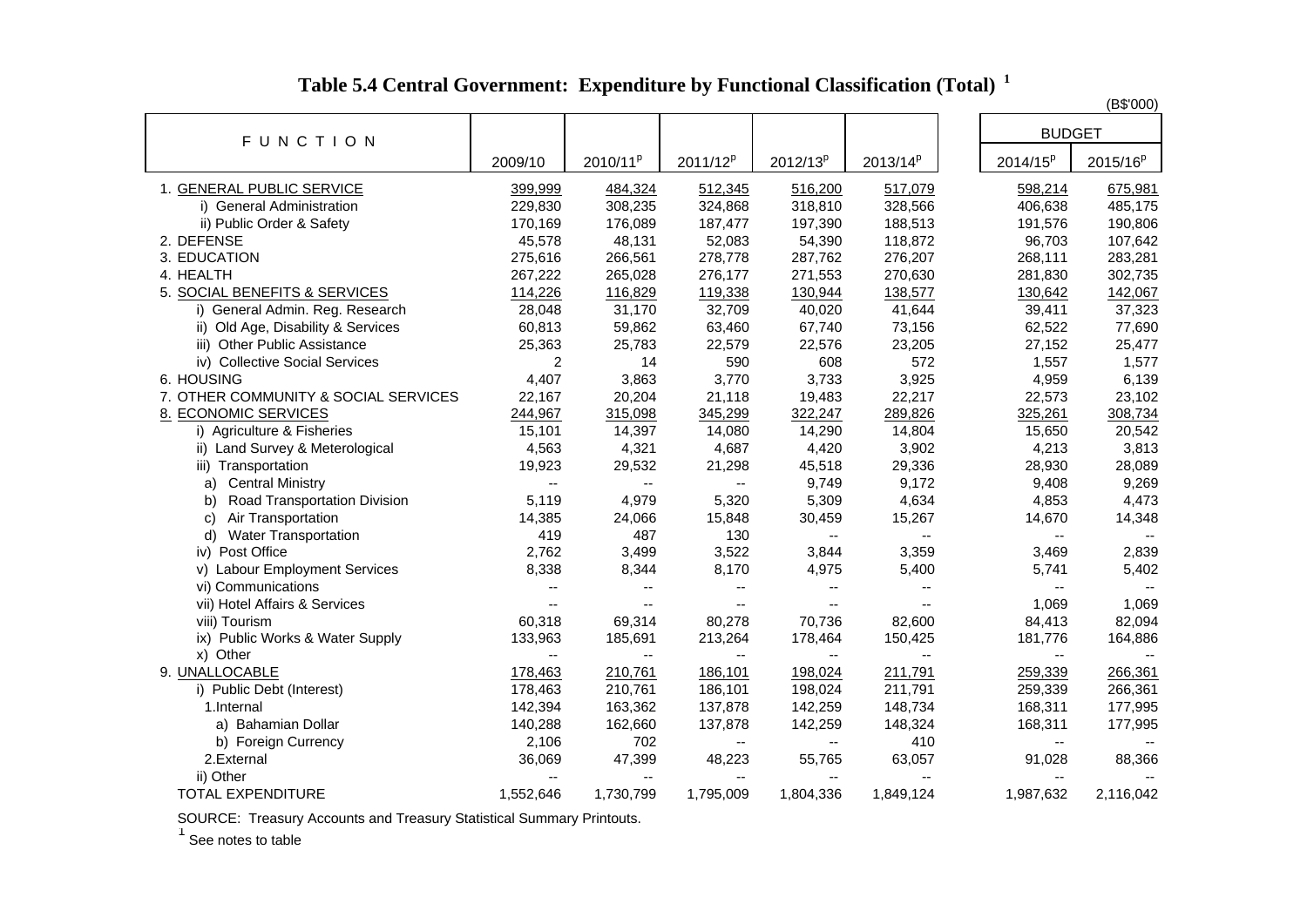# **Table 5.4 Central Government: Expenditure by Functional Classification (Total)<sup>1</sup>**

|                                      |                             |                          |                          |                          |                          |                          | (B\$'000)            |
|--------------------------------------|-----------------------------|--------------------------|--------------------------|--------------------------|--------------------------|--------------------------|----------------------|
| <b>FUNCTION</b>                      | $2013/14^{p}$               | $2013/14^{p}$            | 2014/15 <sup>p</sup>     | $2014/15^{p}$            | $2014/15^{p}$            | 2013/14 <sup>p</sup>     | 2013/14 <sup>p</sup> |
|                                      | 3rd Qtr.                    | 4th Qtr.                 | 1st Qtr.                 | 2nd Qtr.                 | 3rd Qtr.                 | Ytd-May                  | Ytd-May              |
| 1. GENERAL PUBLIC SERVICE            | 121,816                     | 155,968                  | 120,309                  | 129,019                  | 143,864                  | 445,290                  | 501,428              |
| i) General Administration            | 75,193                      | 105,353                  | 74,208                   | 81,330                   | 96,673                   | 277,342                  | 330,025              |
| ii) Public Order & Safety            | 46,623                      | 50,615                   | 46,101                   | 47,689                   | 47,191                   | 167,948                  | 171,403              |
| 2. DEFENSE                           | 13,237                      | 81,336                   | 29,401                   | 13,127                   | 18,914                   | 112,880                  | 73,416               |
| 3. EDUCATION                         | 63,080                      | 73,343                   | 63,590                   | 69,158                   | 62,762                   | 246,058                  | 243,920              |
| 4. HEALTH                            | 66,332                      | 66,925                   | 61,906                   | 79,329                   | 45,424                   | 246,186                  | 229,975              |
| 5. SOCIAL BENEFITS & SERVICES        | 34,606                      | 38,897                   | 31,127                   | 35,428                   | 35,669                   | 121,744                  | 130,331              |
| i) General Admin. Reg. Research      | 10,671                      | 14,587                   | 6,768                    | 9,332                    | 9,901                    | 33,517                   | 35,777               |
| ii) Old Age, Disability & Services   | 18,742                      | 18,859                   | 19,186                   | 19,473                   | 19,582                   | 66,411                   | 71,632               |
| iii) Other Public Assistance         | 4,993                       | 5,327                    | 4,980                    | 6,432                    | 5,841                    | 21,291                   | 21,940               |
| iv) Collective Social Services       | 200                         | 124                      | 194                      | 191                      | 345                      | 525                      | 982                  |
| 6. HOUSING                           | 1,058                       | 1,231                    | 818                      | 1,084                    | 964                      | 3,383                    | 3,835                |
| 7. OTHER COMMUNITY & SOCIAL SERVICES | 5,538                       | 6,999                    | 11,757                   | 3,335                    | 6,204                    | 21,309                   | 25,565               |
| 8. ECONOMIC SERVICES                 | 68,639                      | 100,780                  | 67,660                   | 73,121                   | 79,103                   | 240,776                  | 276,707              |
| i) Agriculture & Fisheries           | 3,516                       | 4,345                    | 2,875                    | 3,148                    | 3,139                    | 13,328                   | 10,932               |
| ii) Land Survey & Meterological      | 965                         | 1,011                    | 961                      | 971                      | 925                      | 3,498                    | 3,436                |
| iii) Transportation                  | 5,953                       | 9,853                    | 5,468                    | 8,044                    | 6,049                    | 23,878                   | 24,016               |
| <b>Central Ministry</b><br>a)        | 2,054                       | 2,877                    | 2,114                    | 2,330                    | 1,981                    | 7,085                    | 8,030                |
| Road Transportation Division<br>b)   | 1,142                       | 1,048                    | 1,154                    | 1,274                    | 1,069                    | 4,288                    | 4,354                |
| Air Transportation<br>C)             | 2,757                       | 5,671                    | 2,200                    | 4,366                    | 2,999                    | 12,242                   | 11,558               |
| <b>Water Transportation</b><br>d)    | $\mathcal{L}_{\mathcal{F}}$ | ۰.                       | $\overline{\phantom{a}}$ | $\overline{\phantom{a}}$ | $\overline{\phantom{a}}$ | 263                      | 74                   |
| iv) Post Office                      | 262                         | 861                      | 1,068                    | 931                      | 200                      | 2,934                    | 3,278                |
| v) Labour Employment Services        | 1,181                       | 1,570                    | 1,351                    | 1,235                    | 1,231                    | 4,935                    | 4,525                |
| vi) Communications                   |                             |                          |                          |                          |                          |                          |                      |
| vii) Hotel Affairs & Services        |                             |                          |                          |                          |                          |                          |                      |
| viii) Tourism                        | 20,566                      | 37,896                   | 17,483                   | 24,816                   | 33,600                   | 65,684                   | 101,688              |
| ix) Public Works & Water Supply      | 36,196                      | 45,244                   | 38,453                   | 33,977                   | 33,959                   | 126,519                  | 128,832              |
| x) Other                             | $\overline{\phantom{a}}$    | $\overline{\phantom{a}}$ | $\overline{\phantom{a}}$ |                          | $\overline{\phantom{a}}$ | $\overline{\phantom{a}}$ |                      |
| 9. UNALLOCABLE                       | 52,495                      | 56,487                   | 61,764                   | 53,865                   | 66,710                   | 201,417                  | 223,469              |
| i) Public Debt (Interest)            | 52,495                      | 56,487                   | 61,764                   | 53,865                   | 66,710                   | 201,417                  | 223,469              |
| 1.Internal                           | 47,641                      | 27,176                   | 47,452                   | 28,515                   | 48,874                   | 143,152                  | 147,728              |
| a) Bahamian Dollar                   | 47,231                      | 27,176                   | 46,482                   | 28,347                   | 48,874                   | 142,742                  | 146,590              |
| b) Foreign Currency                  | 410                         | --                       | 970                      | 168                      | $\overline{\phantom{a}}$ | 410                      | 1,138                |
| 2.External                           | 4,854                       | 29,311                   | 14,312                   | 25,350                   | 17,836                   | 58,265                   | 75,741               |
| ii) Other                            | $-$                         | $\overline{a}$           | $\overline{\phantom{a}}$ |                          | $\overline{\phantom{a}}$ | $\overline{\phantom{a}}$ | $\overline{a}$       |
| TOTAL EXPENDITURE                    | 426,801                     | 581,967                  | 448,332                  | 457,467                  | 459,615                  | 1,639,043                | 1,708,646            |

SOURCE: Treasury Accounts and Treasury Statistical Summary Printouts. <sup>1</sup> See notes to table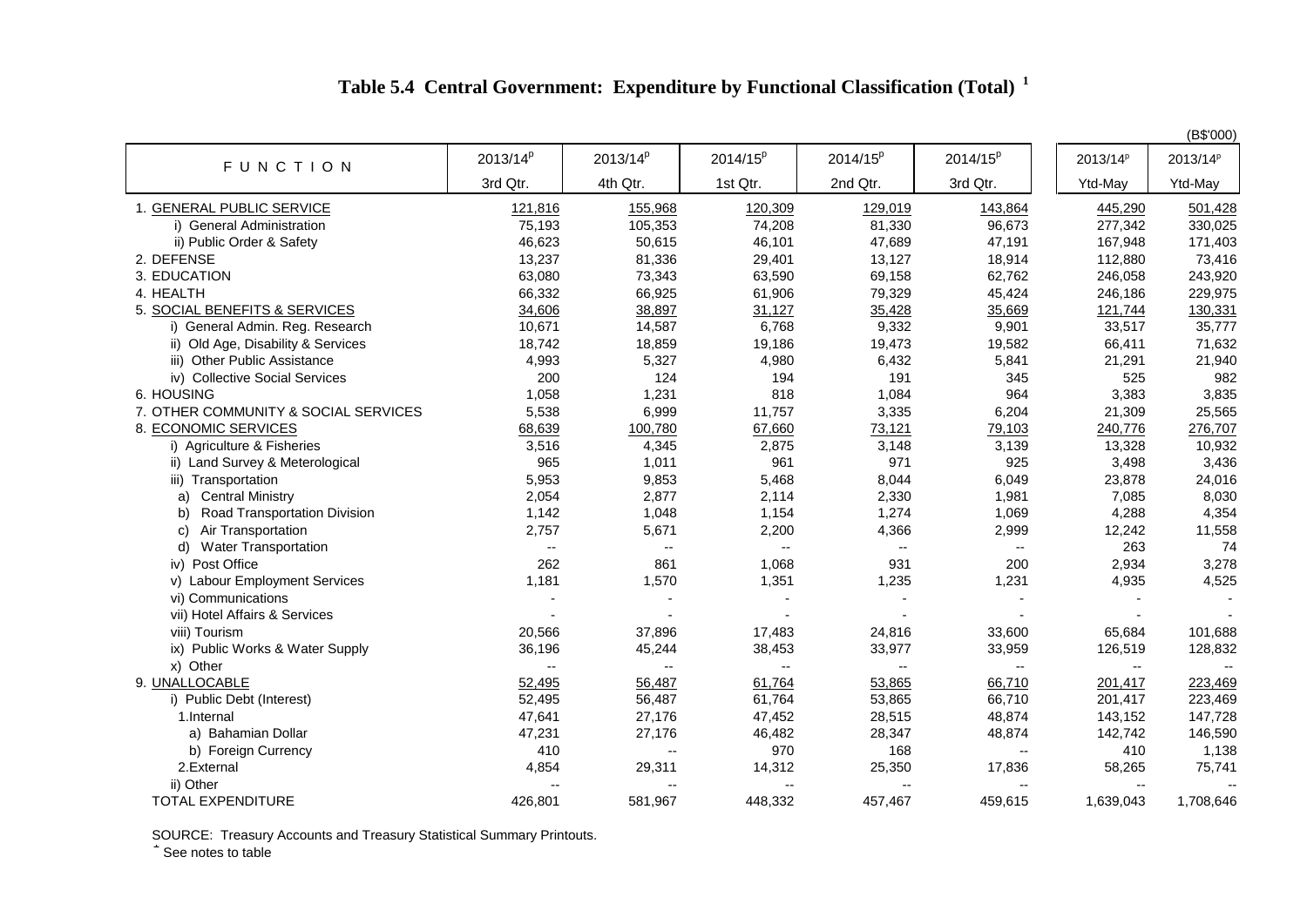# **Table 5.5 Central Government: Expenditure by Functional Classification (Current)<sup>1</sup>**

(B\$'000)

| <b>FUNCTION</b>                      |                          |                          |                          |                          |               | <b>BUDGET</b>               |                          |
|--------------------------------------|--------------------------|--------------------------|--------------------------|--------------------------|---------------|-----------------------------|--------------------------|
|                                      | 2009/10                  | 2010/11 <sup>p</sup>     | 2011/12 <sup>p</sup>     | $2012/13^{p}$            | $2013/14^{p}$ | $2014/15^{p}$               | $2015/16^{p}$            |
| 1. GENERAL PUBLIC SERVICE            | 378,352                  | 445,964                  | 466,913                  | 448,777                  | 476,062       | 528,828                     | 611,750                  |
| i) General Administration            | 210,449                  | 271,408                  | 282,671                  | 262,794                  | 292,527       | 340,257                     | 420,944                  |
| ii) Public Order & Safety            | 167,903                  | 174,556                  | 184,242                  | 185,983                  | 183,535       | 188,571                     | 190,806                  |
| 2. DEFENSE                           | 44,313                   | 46,184                   | 50,213                   | 51,614                   | 50,303        | 57,453                      | 60,042                   |
| 3. EDUCATION                         | 257,198                  | 253,772                  | 262,293                  | 266,638                  | 256,526       | 243,192                     | 263,831                  |
| 4. HEALTH                            | 263,249                  | 260,474                  | 267,375                  | 262,312                  | 263,222       | 281,330                     | 302,735                  |
| 5. SOCIAL BENEFITS & SERVICES        | 114,226                  | 116,829                  | 119,338                  | 130,944                  | 138,577       | 130,642                     | 142,067                  |
| i) General Admin. Reg. Research      | 28,048                   | 31,170                   | 32,709                   | 40,020                   | 41,644        | 39,411                      | 37,323                   |
| ii) Old Age, Disability & Services   | 60,813                   | 59,862                   | 63,460                   | 67,740                   | 73,156        | 62,522                      | 77,690                   |
| iii) Other Public Assistance         | 25,363                   | 25,783                   | 22,579                   | 22,576                   | 23,205        | 27,152                      | 25,477                   |
| iv) Collective Social Services       | 2                        | 14                       | 590                      | 608                      | 572           | 1,557                       | 1,577                    |
| 6. HOUSING                           | 2,781                    | 2,584                    | 2,955                    | 2,661                    | 3,315         | 3,759                       | 6,139                    |
| 7. OTHER COMMUNITY & SOCIAL SERVICES | 19,515                   | 19,149                   | 19,372                   | 17,191                   | 15,389        | 14,143                      | 23,102                   |
| 8. ECONOMIC SERVICES                 | 137,791                  | 168,794                  | 175,098                  | 167,870                  | 181,566       | 195,672                     | 196,770                  |
| i) Agriculture & Fisheries           | 13,475                   | 13,059                   | 13,692                   | 13,515                   | 12,842        | 13,970                      | 20,542                   |
| ii) Land Survey & Meterological      | 4,563                    | 4,321                    | 4,610                    | 4,361                    | 3,902         | 4,213                       | 3,813                    |
| iii) Transportation                  | 15,864                   | 26,710                   | 17,989                   | 26,657                   | 26,746        | 26,955                      | 28,089                   |
| <b>Central Ministry</b><br>a)        | $\overline{\phantom{a}}$ | $\overline{\phantom{a}}$ | $\overline{\phantom{a}}$ | 9,749                    | 9,172         | 9,408                       | 9,269                    |
| Road Transportation Division<br>b)   | 5,119                    | 4,979                    | 5,320                    | 5,309                    | 4,634         | 4,853                       | 4,473                    |
| Air Transportation<br>C)             | 10,506                   | 21,244                   | 12,539                   | 11,598                   | 12,677        | 12,695                      | 14,348                   |
| <b>Water Transportation</b><br>d)    | 239                      | 487                      | 130                      | --                       | 263           | $\mathcal{L}_{\mathcal{F}}$ | $\overline{\phantom{a}}$ |
| iv) Post Office                      | 2,762                    | 3,499                    | 3,522                    | 3,844                    | 3,359         | 3,469                       | 2,839                    |
| v) Labour Employment Services        | 8,338                    | 8,344                    | 8,170                    | 4,975                    | 5,400         | 5,741                       | 5,402                    |
| vi) Communications                   | $\overline{\phantom{a}}$ | $\overline{\phantom{a}}$ | $\mathbf{u}$             | --                       | $\mathbf{u}$  | $\mathbf{u}$                | $\overline{\phantom{a}}$ |
| vii) Hotel Affairs & Services        | $\overline{\phantom{a}}$ | $\overline{\phantom{a}}$ | $\overline{\phantom{a}}$ | $\overline{\phantom{a}}$ | $\mathbf{u}$  | 1,069                       | 1,069                    |
| viii) Tourism                        | 60,318                   | 69,314                   | 80,278                   | 70,736                   | 82,600        | 84,413                      | 82,094                   |
| ix) Public Works & Water Supply      | 32,472                   | 43,547                   | 46,837                   | 43,782                   | 46,717        | 55,842                      | 52,922                   |
| x) Other                             | $\overline{\phantom{a}}$ | $\mathbf{u}$             | $-$                      | Ξ.                       |               | $\overline{\phantom{a}}$    | $\sim$ $\sim$            |
| 9. UNALLOCABLE                       | 178,463                  | 210,761                  | 186,101                  | 198,024                  | 211,791       | 259,339                     | 266,361                  |
| i) Public Debt (Interest)            | 178,463                  | 210,761                  | 186,101                  | 198,024                  | 211,791       | 259,339                     | 266,361                  |
| 1.Internal                           | 142,394                  | 163,362                  | 137,878                  | 142,259                  | 148,734       | 168,311                     | 177,995                  |
| a) Bahamian Dollar                   | 140,288                  | 162,660                  | 137,878                  | 142,259                  | 148,324       | 168,311                     | 177,995                  |
| b) Foreign Currency                  | 2,106                    | 702                      | $\overline{\phantom{a}}$ | $\overline{\phantom{a}}$ | 410           | $\overline{\phantom{a}}$    | $\overline{\phantom{a}}$ |
| 2.External                           | 36,069                   | 47,399                   | 48,223                   | 55,765                   | 63,057        | 91,028                      | 88,366                   |
| ii) Other                            | --                       | $\overline{\phantom{a}}$ |                          | $\overline{a}$           |               | $\overline{\phantom{a}}$    | $\sim$                   |
| <b>CURRENT EXPENDITURE</b>           | 1,395,889                | 1,524,511                | 1,549,658                | 1,546,031                | 1,596,751     | 1,714,358                   | 1,872,797                |

SOURCE: Treasury Accounts and Treasury Statistical Summary Printouts.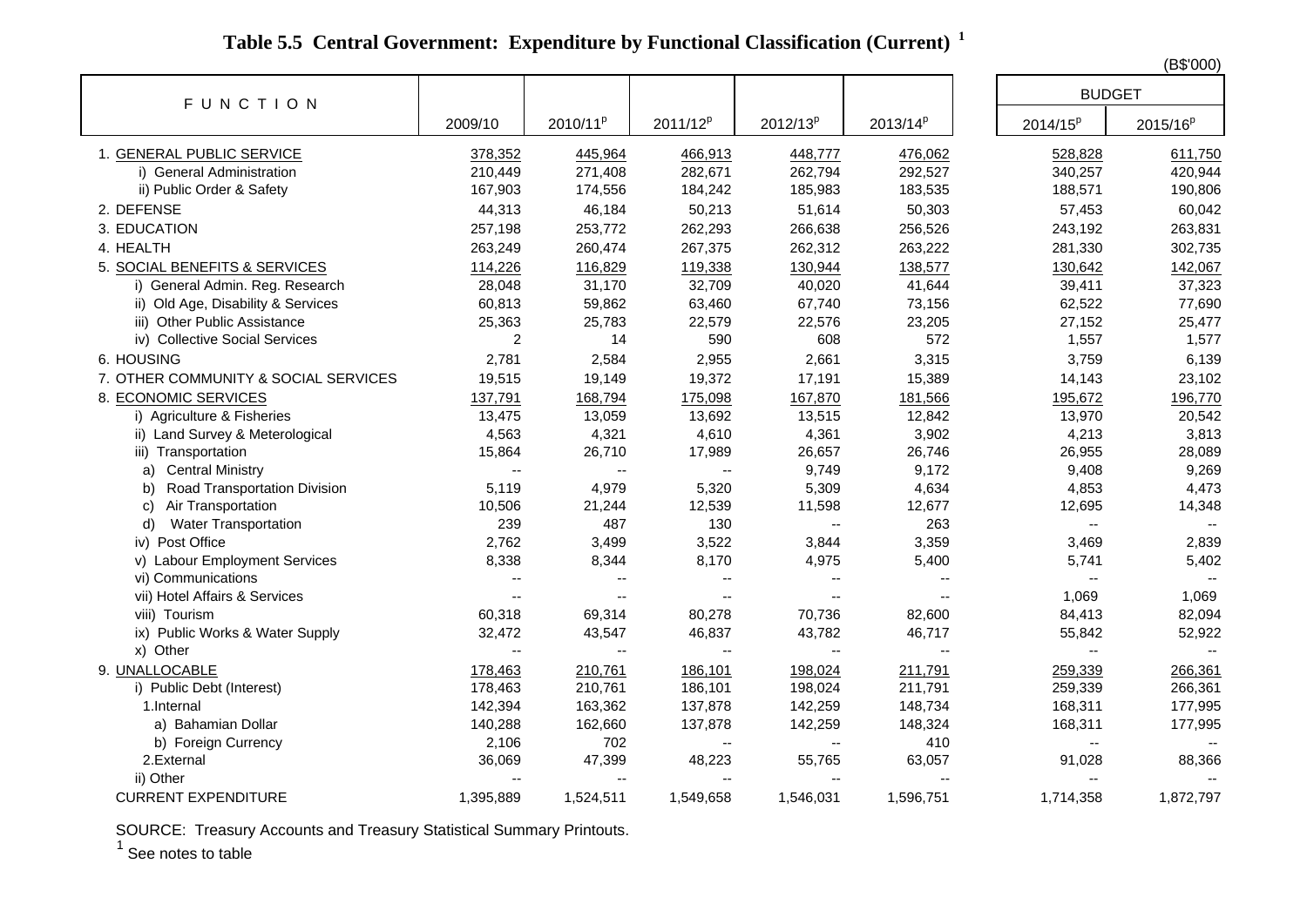## **Table 5.5 Central Government: Expenditure by Functional Classification (Current)<sup>1</sup>**

|                                      |                          |                          |                          |                          |                          |                          | (B\$'000)            |
|--------------------------------------|--------------------------|--------------------------|--------------------------|--------------------------|--------------------------|--------------------------|----------------------|
| FUNCTION                             | $2013/14^{p}$            | $2013/14^{p}$            | $2014/15^{p}$            | 2014/15p                 | 2014/15p                 | $2013/14^{p}$            | 2014/15 <sup>p</sup> |
|                                      | 3rd Qtr.                 | 4th Qtr.                 | 1st Qtr.                 | 2nd Qtr.                 | 3rd Qtr.                 | Ytd-May                  | Ytd-May              |
| 1. GENERAL PUBLIC SERVICE            | 115,521                  | 133,268                  | 114,486                  | 119,999                  | 128,051                  | 421,441                  | 446,354              |
| i) General Administration            | 69,989                   | 84,519                   | 68,610                   | 72,926                   | 81,461                   | 257,321                  | 276,536              |
| ii) Public Order & Safety            | 45,532                   | 48,749                   | 45,876                   | 47,073                   | 46,590                   | 164,120                  | 169,818              |
| 2. DEFENSE                           | 12,799                   | 13,904                   | 12,762                   | 12,208                   | 12,967                   | 45,106                   | 47,031               |
| 3. EDUCATION                         | 61,223                   | 67,009                   | 58,595                   | 66,225                   | 61,797                   | 231,938                  | 234,533              |
| 4. HEALTH                            | 63,951                   | 63,231                   | 61,848                   | 79,267                   | 45,355                   | 240,760                  | 229,688              |
| 5. SOCIAL BENEFITS & SERVICES        | 34,606                   | 38,897                   | 31,127                   | 35,428                   | 35,669                   | 121,744                  | 130,331              |
| i) General Admin. Reg. Research      | 10,671                   | 14,587                   | 6,768                    | 9,332                    | 9,901                    | 33,517                   | 35,777               |
| ii) Old Age, Disability & Services   | 18,742                   | 18,859                   | 19,186                   | 19,473                   | 19,582                   | 66,411                   | 71,632               |
| iii) Other Public Assistance         | 4,993                    | 5,327                    | 4,980                    | 6,432                    | 5,841                    | 21,291                   | 21,940               |
| iv) Collective Social Services       | 200                      | 124                      | 194                      | 191                      | 345                      | 525                      | 982                  |
| 6. HOUSING                           | 816                      | 1,063                    | 760                      | 778                      | 773                      | 2,798                    | 2,959                |
| 7. OTHER COMMUNITY & SOCIAL SERVICES | 3,972                    | 3,384                    | 4,737                    | 3,306                    | 4,201                    | 14,482                   | 14,471               |
| 8. ECONOMIC SERVICES                 | 42,699                   | 67,424                   | 41,949                   | 52,894                   | 57,451                   | 150,834                  | 194,381              |
| i) Agriculture & Fisheries           | 3,142                    | 3,374                    | 2,710                    | 2,505                    | 3,044                    | 11,788                   | 9,996                |
| ii) Land Survey & Meterological      | 965                      | 1,011                    | 961                      | 971                      | 925                      | 3,498                    | 3,436                |
| iii) Transportation                  | 5,357                    | 9,076                    | 5,424                    | 7,740                    | 5,985                    | 21,964                   | 23,371               |
| a) Central Ministry                  | 2,054                    | 2,877                    | 2,114                    | 2,330                    | 1,981                    | 7,085                    | 8,030                |
| b) Road Transportation Division      | 1,142                    | 1,048                    | 1,154                    | 1,274                    | 1,069                    | 4,288                    | 4,354                |
| Air Transportation<br>C)             | 2,161                    | 4,894                    | 2,156                    | 4,062                    | 2,935                    | 10,328                   | 10,913               |
| <b>Water Transportation</b><br>d)    | $\overline{\phantom{a}}$ | 257                      | $\mathbf{L}$             | 74                       | $\overline{\phantom{a}}$ | 263                      | 74                   |
| iv) Post Office                      | 262                      | 861                      | 1,068                    | 931                      | 200                      | 2,934                    | 3,278                |
| v) Labour Employment Services        | 1,181                    | 1,570                    | 1,351                    | 1,235                    | 1,231                    | 4,936                    | 4,525                |
| vi) Communications                   | $\overline{\phantom{a}}$ | $\overline{\phantom{a}}$ | $\sim$                   | $\overline{\phantom{a}}$ | $\overline{\phantom{a}}$ | $\overline{\phantom{a}}$ | --                   |
| vii) Hotel Affairs & Services        | $\overline{a}$           | $\overline{\phantom{a}}$ | $\sim$                   | --                       | $\overline{\phantom{a}}$ | $\sim$                   |                      |
| viii) Tourism                        | 20,566                   | 37,896                   | 17,483                   | 24,816                   | 33,600                   | 65,684                   | 101,688              |
| ix) Public Works & Water Supply      | 11,226                   | 13,636                   | 12,951                   | 14,697                   | 12,466                   | 40,030                   | 48,087               |
| x) Other                             | $\overline{\phantom{a}}$ | $\overline{\phantom{a}}$ | $\overline{\phantom{a}}$ | $\overline{\phantom{a}}$ | $\overline{\phantom{a}}$ | $\mathbf{u}$             |                      |
| 9. UNALLOCABLE                       | 52,495                   | 56,487                   | 61,764                   | 53,865                   | 66,710                   | 201,417                  | 223,469              |
| i) Public Debt (Interest)            | 52,495                   | 56,487                   | 61,764                   | 53,865                   | 66,710                   | 201,417                  | 223,469              |
| 1.Internal                           | 47,641                   | 27,176                   | 47,452                   | 28,515                   | 48,874                   | 143,152                  | 147,728              |
| a) Bahamian Dollar                   | 47,231                   | 27,176                   | 46,482                   | 28,347                   | 48,874                   | 142,742                  | 146,590              |
| b) Foreign Currency                  | 410                      | --                       | 970                      | 168                      | $\overline{\phantom{a}}$ | 410                      | 1,138                |
| 2.External                           | 4,854                    | 29,311                   | 14,312                   | 25,350                   | 17,836                   | 58,265                   | 75,741               |
| ii) Other                            | $\overline{\phantom{a}}$ | $-$                      | $\overline{\phantom{a}}$ | $-$                      | $\overline{\phantom{a}}$ | $\sim$ $\sim$            | $\overline{a}$       |
| <b>CURRENT EXPENDITURE</b>           | 388,082                  | 444,668                  | 388,028                  | 423,971                  | 412,975                  | 1,430,520                | 1,523,217            |

SOURCE: Treasury Accounts and Treasury Statistical Summary Printouts.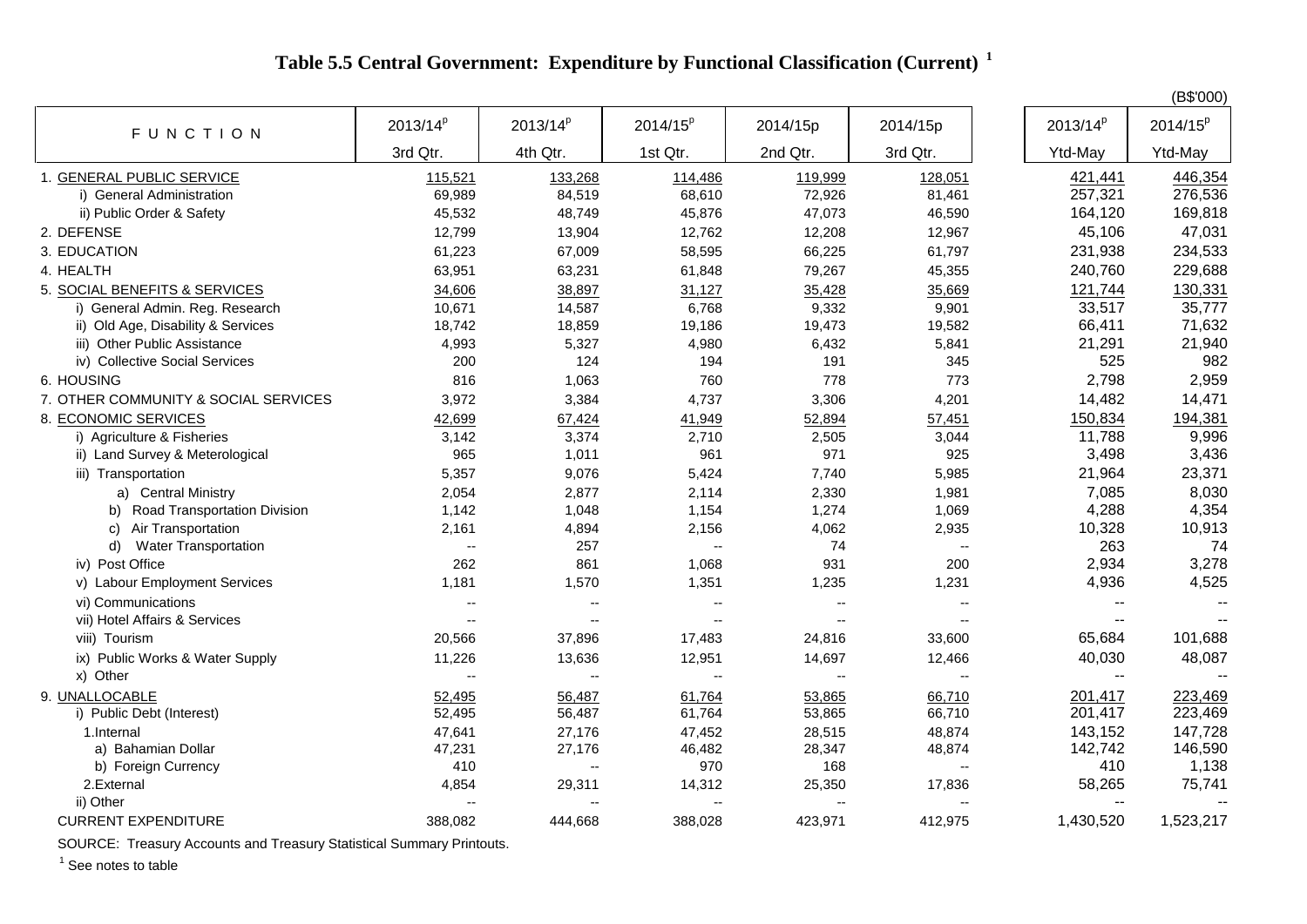|  | Table 5.6 Central Government: Expenditure by Functional Classification (Capital) <sup>1</sup> |  |
|--|-----------------------------------------------------------------------------------------------|--|
|--|-----------------------------------------------------------------------------------------------|--|

(B\$'000)

| <b>FUNCTION</b>                      |                          |                          |                          |                          |                          | <b>BUDGET</b>            |                          |
|--------------------------------------|--------------------------|--------------------------|--------------------------|--------------------------|--------------------------|--------------------------|--------------------------|
|                                      | 2009/10                  | 2010/11 <sup>p</sup>     | 2011/12 <sup>p</sup>     | $2012/13^{p}$            | 2013/14 <sup>p</sup>     | $2014/15^{p}$            | $2015/16^{p}$            |
| 1. GENERAL PUBLIC SERVICE            | 21,647                   | 38,360                   | 45,432                   | 67,423                   | 41,017                   | 69,386                   | 64,231                   |
| i) General Administration            | 19,381                   | 36,827                   | 42,197                   | 56,016                   | 36,039                   | 66,381                   | 64,231                   |
| ii) Public Order & Safety            | 2,266                    | 1,533                    | 3,235                    | 11,407                   | 4,978                    | 3,005                    | $\overline{\phantom{a}}$ |
| 2. DEFENSE                           | 1,265                    | 1,947                    | 1,870                    | 2,776                    | 68,569                   | 39,250                   | 47,600                   |
| 3. EDUCATION                         | 18,418                   | 12,789                   | 16,485                   | 21,124                   | 19,681                   | 24,919                   | 19,450                   |
| 4. HEALTH                            | 3,973                    | 4,554                    | 8,802                    | 9,241                    | 7,408                    | 500                      | --                       |
| 5. SOCIAL BENEFITS & SERVICES        | --                       | $\overline{\phantom{a}}$ | $\overline{\phantom{a}}$ | $-$                      | $\overline{\phantom{a}}$ | --                       | $\overline{\phantom{a}}$ |
| General Admin. Reg. Research<br>i).  | $\overline{a}$           | $-$                      | $\overline{a}$           | $-$                      | $\overline{a}$           | $-$                      | $-$                      |
| ii) Old Age, Disability & Services   | --                       | $\overline{a}$           | $\overline{a}$           | $-$                      | $\overline{a}$           | $-$                      |                          |
| iii) Other Public Assistance         | $\overline{a}$           | $-$                      | $\overline{a}$           | $-$                      | $-$                      | $-$                      |                          |
| iv) Collective Social Services       | --                       | $\overline{\phantom{a}}$ | --                       | $-$                      | --                       | --                       |                          |
| 6. HOUSING                           | 1,626                    | 1,279                    | 815                      | 1,072                    | 610                      | 1,200                    | $-$                      |
| 7. OTHER COMMUNITY & SOCIAL SERVICES | 2,652                    | 1,055                    | 1,746                    | 2,292                    | 6,828                    | 8,430                    | $-$                      |
| 8. ECONOMIC SERVICES                 | 107,176                  | 146,304                  | 170,201                  | 154,377                  | 108,260                  | 129,589                  | 111,964                  |
| Agriculture & Fisheries<br>i)        | 1,626                    | 1,338                    | 388                      | 775                      | 1,962                    | 1,680                    | $-$                      |
| Land Survey & Meterological<br>ii)   | $\overline{\phantom{a}}$ | $\overline{\phantom{a}}$ | 77                       | 59                       | $\overline{\phantom{a}}$ | $\overline{\phantom{a}}$ | $-$                      |
| Transportation<br>iii)               | 4,059                    | 2,822                    | 3,309                    | 18,861                   | 2,590                    | 1,975                    |                          |
| <b>Central Ministry</b><br>a)        | --                       | $\overline{\phantom{a}}$ | --                       | $\overline{\phantom{a}}$ | $\overline{\phantom{a}}$ | $\overline{\phantom{a}}$ | --                       |
| Road Transportation Division<br>b)   | --                       | $\overline{\phantom{a}}$ | --                       | $\sim$                   | $\overline{\phantom{a}}$ | $\overline{a}$           |                          |
| Air Transportation<br>C)             | 3,879                    | 2,822                    | 3,309                    | 18,861                   | 2,590                    | 1,975                    | $- -$                    |
| <b>Water Transportation</b><br>d)    | 180                      | $\sim$                   | $\overline{a}$           | $\sim$                   | $\overline{a}$           | $-$                      | $-$                      |
| iv) Post Office                      | $\overline{\phantom{a}}$ | $\sim$                   | $\overline{a}$           | $-$                      | $\overline{a}$           |                          |                          |
| v) Labour Employment Services        | --                       | $\overline{\phantom{m}}$ | $\overline{a}$           | $\overline{\phantom{a}}$ | $\overline{\phantom{a}}$ | --                       | $- -$                    |
| vi) Communications                   | --                       | $\overline{\phantom{a}}$ | --                       | $\overline{a}$           | $-$                      |                          |                          |
| vii) Hotel Affairs & Services        | --                       | $-$                      | $\overline{a}$           | $-$                      | $\overline{a}$           | $-$                      | $- -$                    |
| viii) Tourism                        | --                       | $\overline{\phantom{a}}$ | $-$                      | $-$                      | $\overline{a}$           | $\overline{a}$           |                          |
| Public Works & Water Supply<br>ix)   | 101,491                  | 142,144                  | 166,427                  | 134,682                  | 103,708                  | 125,934                  | 111,964                  |
| x) Other                             |                          | $-$                      | --                       | --                       |                          |                          |                          |
| 9. UNALLOCABLE                       | $\overline{a}$           | $\overline{a}$           | $\overline{\phantom{a}}$ | $-$                      | $\overline{a}$           | $-$                      | $-$                      |
| <b>Public Debt (Interest)</b><br>i)  | --                       | $\overline{a}$           | $\overline{a}$           | $-$                      | $\overline{a}$           | $-$                      | $-$                      |
| 1.Internal                           | $\overline{a}$           | $-$                      | $-$                      | $-$                      | $\overline{a}$           | $-$                      | $-$                      |
| <b>Bahamian Dollar</b><br>a)         | $\overline{a}$           | $\overline{\phantom{a}}$ | $\overline{a}$           | $-$                      | $\overline{a}$           | --                       |                          |
| b)<br>Foreign Currency               |                          |                          | --                       |                          |                          |                          |                          |
| 2.External                           | $-$                      | $\overline{a}$           | $-$                      | $-$                      | $\overline{a}$           | $\overline{\phantom{a}}$ | $-$                      |
| ii) Other                            | ٠.                       | н.                       | --                       | --                       |                          | --                       | --                       |
| <b>CAPITAL EXPENDITURE</b>           | 156,757                  | 206,288                  | 245,351                  | 258,305                  | 252,373                  | 273,274                  | 243,245                  |

SOURCE: Treasury Accounts and Treasury Statistical Summary Printouts.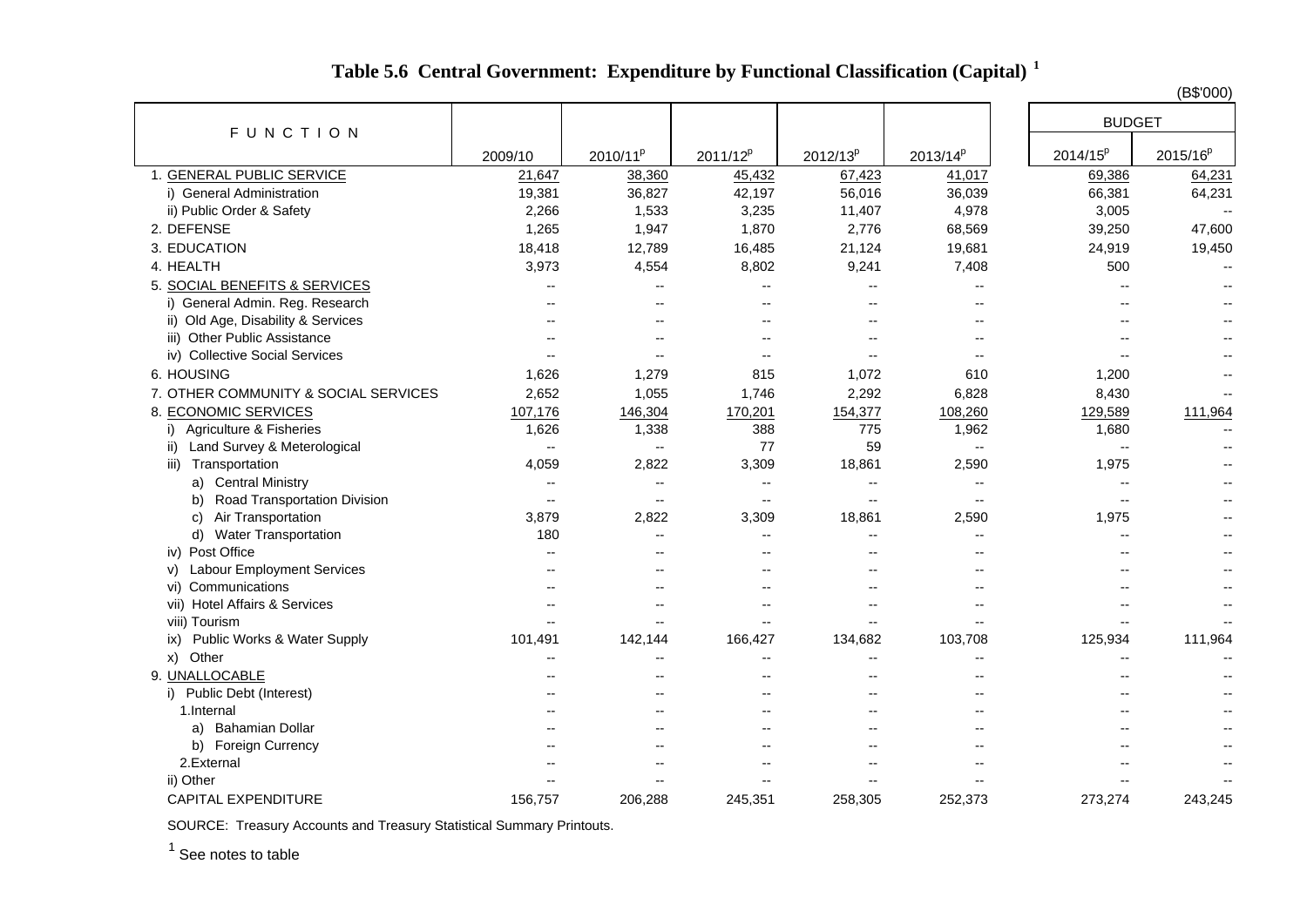## **Table 5.6 Central Government: Expenditure by Functional Classification (Capital)<sup>1</sup>**

|                                      |                          |                          |                          |                          |                          |                          | (B\$'000)                |
|--------------------------------------|--------------------------|--------------------------|--------------------------|--------------------------|--------------------------|--------------------------|--------------------------|
| FUNCTION                             | 2013/14 <sup>p</sup>     | $2013/14^{p}$            | $2014/15^{p}$            | 2014/15 <sup>p</sup>     | $2014/15^{p}$            | 2013/14 <sup>p</sup>     | $2014/15^{p}$            |
|                                      | 3rd Qtr.                 | 4th Qtr.                 | 1st Qtr.                 | 2nd Qtr.                 | 3rd Qtr.                 | Ytd-May                  | Ytd-May                  |
| 1. GENERAL PUBLIC SERVICE            | 6,295                    | 22,700                   | 5,823                    | 9,020                    | 15,813                   | 23,849                   | 55,074                   |
| i) General Administration            | 5,204                    | 20,834                   | 5,598                    | 8,404                    | 15,212                   | 20,021                   | 53,489                   |
| ii) Public Order & Safety            | 1,091                    | 1,866                    | 225                      | 616                      | 601                      | 3,828                    | 1,585                    |
| 2. DEFENSE                           | 438                      | 67,432                   | 16,639                   | 919                      | 5,947                    | 67,774                   | 26,385                   |
| 3. EDUCATION                         | 1,857                    | 6,334                    | 4,995                    | 2,933                    | 965                      | 14,120                   | 9,387                    |
| 4. HEALTH                            | 2,381                    | 3,694                    | 58                       | 62                       | 69                       | 5,426                    | 287                      |
| 5. SOCIAL BENEFITS & SERVICES        | $\overline{\phantom{a}}$ | $-$                      | $-$                      | $\overline{\phantom{a}}$ | $-$                      |                          |                          |
| i) General Admin. Reg. Research      | $-$                      | $-$                      | $-$                      |                          | $-$                      | $-$                      | $-$                      |
| ii) Old Age, Disability & Services   |                          |                          |                          |                          | $\overline{\phantom{a}}$ |                          |                          |
| iii) Other Public Assistance         |                          |                          |                          |                          | ٠.                       |                          |                          |
| iv) Collective Social Services       | $\sim$                   | $\overline{\phantom{a}}$ | $\overline{\phantom{a}}$ | $\sim$                   | $\overline{\phantom{a}}$ | $-$                      |                          |
| 6. HOUSING                           | 242                      | 168                      | 58                       | 306                      | 191                      | 585                      | 876                      |
| 7. OTHER COMMUNITY & SOCIAL SERVICES | 1,566                    | 3,615                    | 7,020                    | 29                       | 2,003                    | 6,827                    | 11,094                   |
| 8. ECONOMIC SERVICES                 | 25,940                   | 33,356                   | 25,711                   | 20,227                   | 21,652                   | 89,942                   | 82,326                   |
| i) Agriculture & Fisheries           | 374                      | 971                      | 165                      | 643                      | 95                       | 1,540                    | 936                      |
| ii) Land Survey & Meterological      | $\overline{\phantom{a}}$ | $-$                      | $\overline{\phantom{a}}$ | $\sim$                   | $\qquad \qquad -$        | $-$                      |                          |
| iii) Transportation                  | 596                      | 777                      | 44                       | 304                      | 64                       | 1,914                    | 645                      |
| <b>Central Ministry</b><br>a)        | $\overline{\phantom{m}}$ | $\overline{\phantom{a}}$ | $\sim$                   | $\sim$                   | $\overline{\phantom{m}}$ | $\qquad \qquad -$        | --                       |
| Road Transportation Division<br>b)   | $\overline{\phantom{m}}$ | $\overline{\phantom{m}}$ | $\overline{\phantom{a}}$ | $\sim$                   | $\overline{\phantom{a}}$ | $\overline{\phantom{m}}$ | $\overline{\phantom{m}}$ |
| Air Transportation<br>C)             | 596                      | 777                      | 44                       | 304                      | 64                       | 1,914                    | 645                      |
| <b>Water Transportation</b><br>d)    | $\overline{a}$           | $-$                      | $-$                      | --                       | $-$                      | $-$                      |                          |
| iv) Post Office                      | $-$                      | $-$                      | $-$                      | --                       | $\overline{\phantom{a}}$ | $\overline{\phantom{a}}$ |                          |
| v) Labour Employment Services        |                          |                          |                          |                          | $\overline{\phantom{a}}$ | (1)                      |                          |
| vi) Communications                   | $\overline{\phantom{a}}$ | $- -$                    | $- -$                    | $\overline{\phantom{a}}$ | $-$                      | $\mathbf{u}$             | --                       |
| vii) Hotel Affairs & Services        | $-$                      | $-$                      | $\overline{\phantom{a}}$ | $\overline{\phantom{a}}$ | $\overline{\phantom{a}}$ | $-$                      |                          |
| viii) Tourism                        | $\overline{\phantom{a}}$ | --                       |                          |                          | $-$                      | $-$                      |                          |
| ix) Public Works & Water Supply      | 24,970                   | 31,608                   | 25,502                   | 19,280                   | 21,493                   | 86,489                   | 80,745                   |
| x) Other                             |                          | --                       | --                       | $\overline{\phantom{a}}$ | $\overline{\phantom{a}}$ | $-$                      |                          |
| 9. UNALLOCABLE                       | $\overline{\phantom{a}}$ | $\overline{\phantom{a}}$ | --                       | $\overline{\phantom{a}}$ | $\overline{\phantom{a}}$ | $-$                      |                          |
| i) Public Debt (Interest)            | $-$                      | $-$                      | $-$                      | --                       | $\overline{\phantom{a}}$ | $-$                      | $-$                      |
| 1.Internal                           | $\overline{\phantom{a}}$ | $\overline{\phantom{a}}$ | $\overline{\phantom{a}}$ | $\overline{\phantom{a}}$ | $\overline{\phantom{a}}$ | $-$                      |                          |
| a) Bahamian Dollar                   |                          |                          |                          | $-$                      | $-$                      |                          |                          |
| b) Foreign Currency                  |                          |                          |                          |                          | $-$                      |                          |                          |
| 2.External                           |                          |                          |                          |                          | $\overline{\phantom{a}}$ |                          |                          |
| ii) Other                            |                          |                          |                          |                          |                          |                          |                          |
| <b>CAPITAL EXPENDITURE</b>           | 38,719                   | 137,299                  | 60,304                   | 33,496                   | 46,640                   | 208,523                  | 185,429                  |

SOURCE: Treasury Accounts and Treasury Statistical Summary Printouts.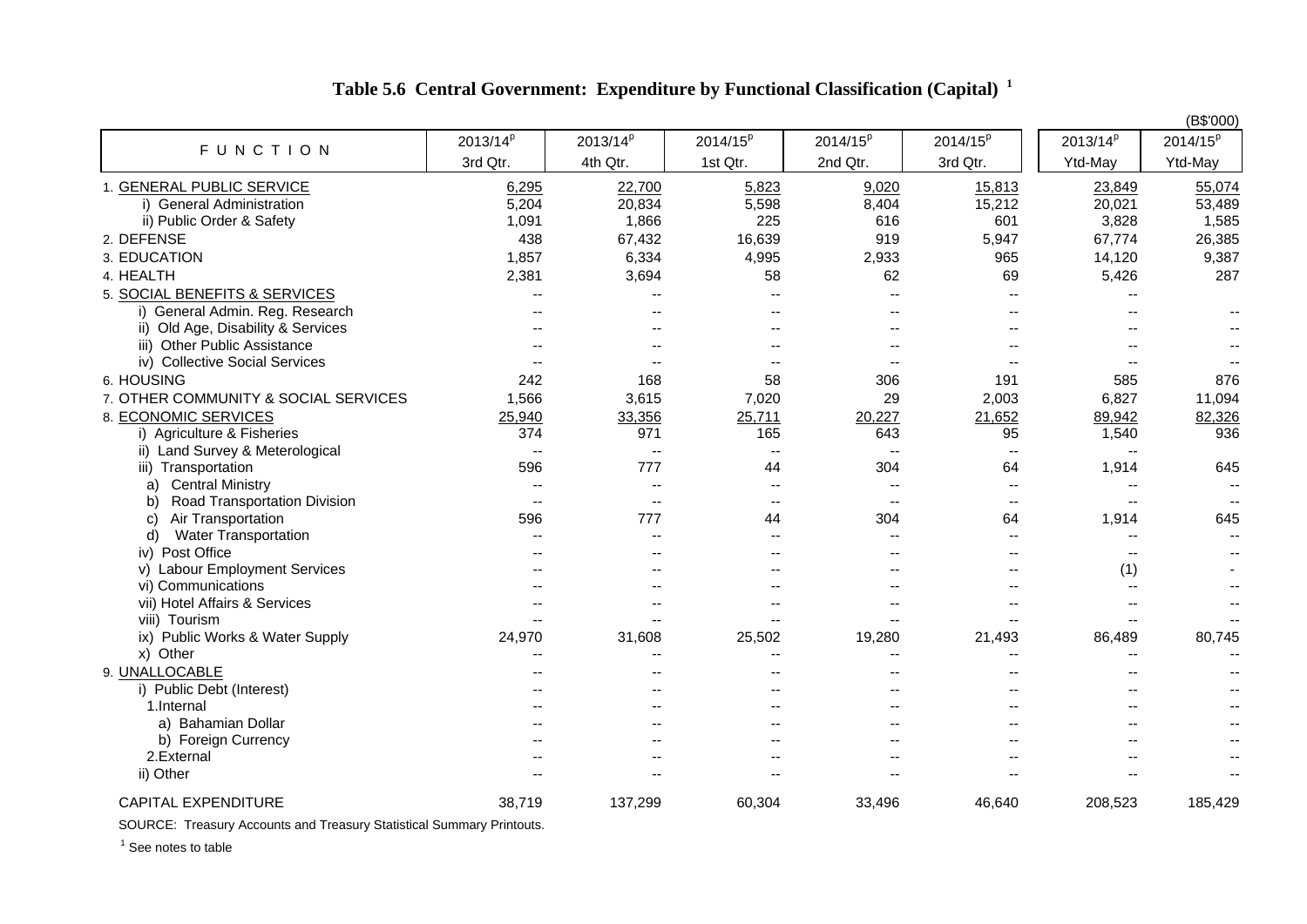#### **Table 6.1 Central Government: National Debt**

|                                                           |                   |                |                      |                    | (B\$'000) |
|-----------------------------------------------------------|-------------------|----------------|----------------------|--------------------|-----------|
|                                                           | 2010 <sub>p</sub> | 2011p          | 2012p                | 2013p              | 2014p     |
| EXTERNAL DEBT BY INSTRUMENT                               |                   |                |                      |                    |           |
| <b>Government Securities</b>                              | 600,000           | 600,000        | 600,000              | 600,000            | 900,000   |
| Loans                                                     | 128,632           | 200,235        | 442,602              | 588,357            | 692,625   |
| <b>Total External Debt</b>                                | 728,632           | 800,235        | 1,042,602            | 1,188,357          | 1,592,625 |
| EXTERNAL DEBT BY HOLDER                                   |                   |                |                      |                    |           |
| <b>Bilateral Financial Institutions</b>                   | 4,935             | 28,441         | 46,061               | 67,103             | 70,732    |
| International Financial Institutions                      | 123,697           | 171,794        | 216,541              | 239,712            | 236,990   |
| <b>Private Capital Markets</b>                            | 600,000           | 600,000        | 600,000              | 600,000            | 900,000   |
| <b>Other Financial Institutions</b>                       |                   |                | 180,000              | 281,542            | 384,903   |
| <b>Total External Debt</b><br>INTERNAL DEBT BY INSTRUMENT | 728,632           | 800,235        | 1,042,602            | 1,188,357          | 1,592,625 |
|                                                           |                   |                |                      |                    |           |
| <b>Foreign Currency</b><br>Loans                          | 70,000<br>70,000  |                | --<br>$\overline{a}$ | 125,000<br>125,000 |           |
| <b>Bahamian Dollars</b>                                   | 2,922,479         | 3,006,080      | 3,357,317            | 3,670,658          | 4,009,658 |
| Advances                                                  | 111,988           | 110,588        | 105,657              | 134,657            | 134,657   |
| <b>Treasury Bills</b>                                     | 301,609           | 301,609        | 349,142              | 579,282            | 579,282   |
| <b>Government Securities</b>                              | 2,503,637         | 2,593,637      | 2,872,273            | 2,956,473          | 3,025,473 |
| Loans                                                     | 5,246             | 246            | 30,246               | 246                | 270,246   |
| <b>Total Internal Debt</b>                                | 2,992,479         | 3,006,080      | 3,357,317            | 3,795,658          | 4,009,658 |
| INTERNAL DEBT BY HOLDER                                   |                   |                |                      |                    |           |
| <b>Foreign Currency</b>                                   | 70,000            |                | $-$                  | 125,000            |           |
| <b>Commercial Banks</b>                                   | 70,000            |                | $\overline{a}$       | 125,000            |           |
| <b>Bahamian Dollars</b>                                   | 2,922,479         | 3,006,080      | 3,357,317            | 3,670,658          | 4,009,658 |
| The Central Bank                                          | 274,275           | 292,802        | 404,992              | 542,419            | 567,399   |
| <b>Commercial Banks</b>                                   | 1,066,784         | 1,118,286      | 1,187,797            | 1,345,740          | 1,585,768 |
| <b>Other Local Financial Institutions</b>                 | 6,996             | 9,357          | 9,357                | 9,357              | 10,217    |
| <b>Public Corporations</b>                                | 702,541           | 684,963        | 730,169              | 684,911            | 665,267   |
| Other                                                     | 871,883           | 900,672        | 1,025,002            | 1,088,231          | 1,181,007 |
| <b>Total Internal Debt</b>                                | 2,992,479         | 3,006,080      | 3,357,317            | 3,795,658          | 4,009,658 |
| Total Foreign Currency Debt*                              | 798,632           | 800,235        | 1,042,602            | 1,313,357          | 1,592,625 |
| <b>TOTAL DIRECT CHARGE</b>                                | 3,721,111         | 3,806,315      | 4,399,919            | 4,984,015          | 5,602,283 |
| <b>CONTINGENT LIABILITIES</b>                             |                   |                |                      |                    |           |
| <b>Bahamas Development Bank</b>                           | 54,998            | 52,927         | 50,863               | 50,047             | 50,013    |
| <b>Bahamas Electricity Corporation</b>                    | 206,668           | 198,340        | 224,900              | 218,570            | 246,000   |
| Bahamas Water & Sewerage Corporation                      | 14,416            | 12,490         | 21,703               | 33,182             | 51,682    |
| <b>Bridge Authority</b>                                   | 28,000            | 28,000         | 28,000               | 28,000             | 23,000    |
| Bahamasair                                                | $-$               | $\overline{a}$ | 6,964                | 5,893              | 4,822     |
| <b>Bahamas Mortgage Corporation</b>                       | 155,800           | 156,600        | 166,500              | 166,500            | 165,000   |
| <b>Educational Guarantee Fund</b>                         | 7,147             | 6,970          | 6,686                | 6,491              | 6,270     |
| <b>Education Loan Authority</b>                           | 67,000            | 67,000         | 67,000               | 67,000             | 67,000    |
| <b>Airport Authority</b>                                  | 6,600             | 4,400          | 2,200                |                    |           |
| The Clifton Heritage Authority                            | 24,000            | 24,000         | 24,000               | 24,000             | 24,000    |
| <b>Public Hospitals Authority</b>                         | 10,500            | 7,500          | 4,500                | 1,500              | 61,600    |
| <b>Total Contingent Liabilities</b>                       | 575,129           | 558,227        | 603,316              | 601,183            | 699,387   |
| <b>TOTAL NATIONAL DEBT</b>                                | 4,296,240         | 4,364,542      | 5,003,236            | 5,585,198          | 6,301,670 |

\*External plus internal foreign currency debt.

SOURCE: Treasury Accounts and Treasury Statistical Summary Printouts.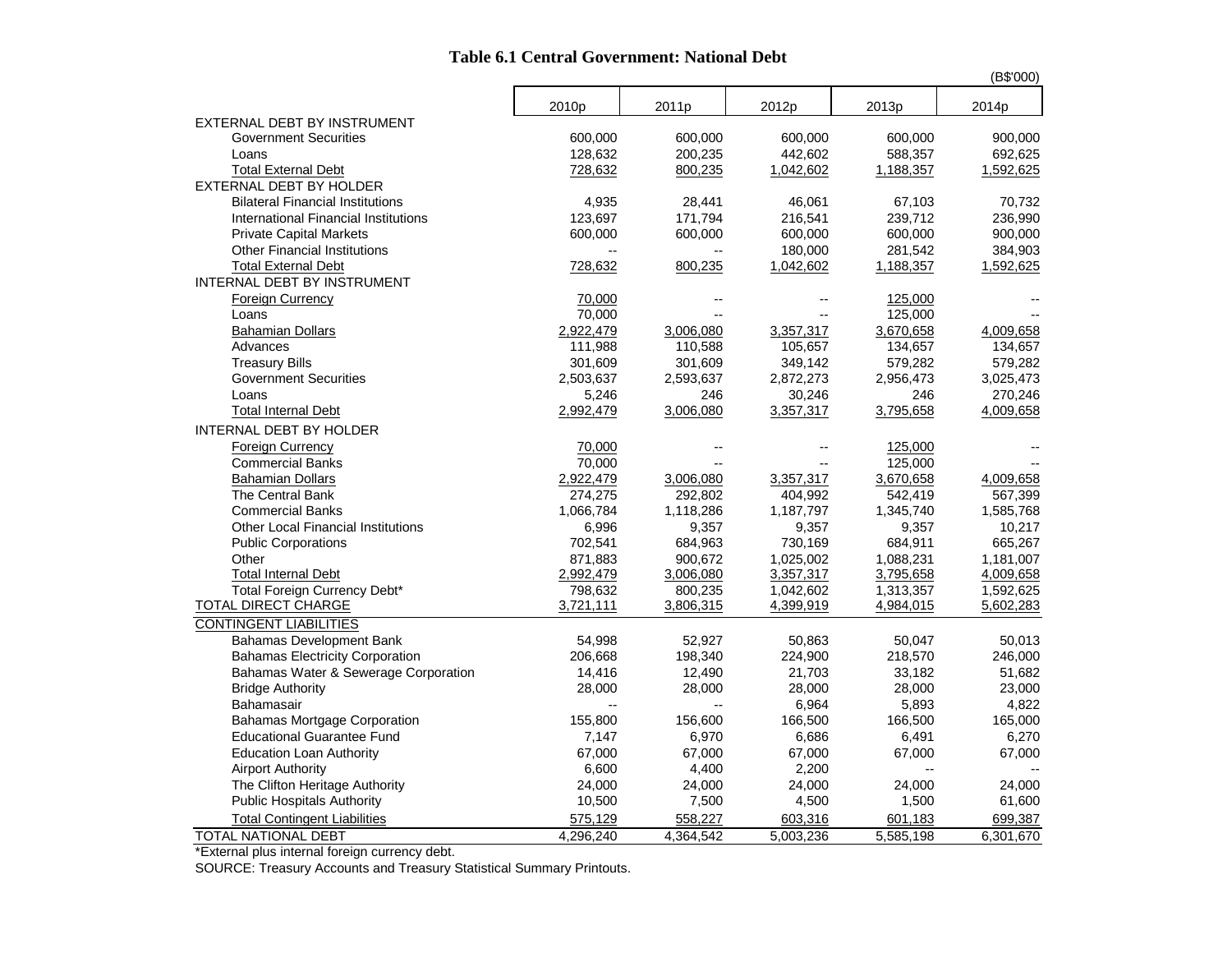### **Table 6.1 Central Government: National Debt**

|                                                                                |                      |                      |                      |                      | (B\$'000)            |
|--------------------------------------------------------------------------------|----------------------|----------------------|----------------------|----------------------|----------------------|
|                                                                                | 2014p                | 2014p                | 2014p                | 2015p                | 2015p                |
|                                                                                | 2nd Qtr.             | 3rd Qtr.             | 4th Qtr.             | 1st Qtr.             | 2nd Qtr.             |
| EXTERNAL DEBT BY INSTRUMENT                                                    |                      |                      |                      |                      |                      |
| <b>Government Securities</b>                                                   | 900,000              | 900,000              | 900,000              | 900,000              | 900,000              |
| Loans                                                                          | 587,762              | 586,590              | 692,625              | 702,891              | 710,492              |
| <b>Total External Debt</b>                                                     | 1,487,762            | 1,486,590            | 1,592,625            | 1,602,891            | 1,610,492            |
| EXTERNAL DEBT BY HOLDER                                                        |                      |                      |                      |                      |                      |
| <b>Bilateral Financial Institutions</b>                                        | 70,495               | 70,322               | 70,732               | 70,561               | 70,561               |
| International Financial Institutions                                           | 235,724              | 234,725              | 236,990              | 235,650              | 229,470              |
| <b>Private Capital Markets</b>                                                 | 900,000              | 900,000              | 900,000              | 900,000              | 900,000              |
| <b>Other Financial Institutions</b>                                            | 281,543              | 281,543              | 384,903              | 396,680              | 410,461              |
| <b>Total External Debt</b>                                                     | 1,487,762            | 1,486,590            | 1,592,625            | 1,602,891            | 1,610,492            |
| INTERNAL DEBT BY INSTRUMENT                                                    |                      |                      |                      |                      |                      |
| <b>Foreign Currency</b>                                                        | 66,000               | 66,000               |                      |                      |                      |
| Loans                                                                          | 66,000               | 66,000               |                      |                      |                      |
| <b>Bahamian Dollars</b><br>Advances                                            | 3,604,658<br>129,657 | 3,793,658<br>134,657 | 4,009,658<br>134,657 | 3,999,658<br>134,657 | 4,044,658<br>134,657 |
| <b>Treasury Bills</b>                                                          | 549,282              | 579,282              | 579,282              | 579,282              | 579,282              |
| <b>Government Securities</b>                                                   | 2,925,473            | 2,875,473            | 3,025,473            | 3,040,473            | 3,085,473            |
| Loans                                                                          | 246                  | 204,246              | 270,246              | 245,246              | 245,246              |
| <b>Total Internal Debt</b>                                                     | 3,670,658            | 3,859,658            | 4,009,658            | 3,999,658            | 4,044,658            |
| INTERNAL DEBT BY HOLDER                                                        |                      |                      |                      |                      |                      |
| <b>Foreign Currency</b>                                                        | 66,000               | 66,000               |                      |                      |                      |
| <b>Commercial Banks</b>                                                        | 66,000               | 66,000               |                      |                      |                      |
| <b>Bahamian Dollars</b>                                                        | 3,604,658            | 3,793,658            | 4,009,658            | 3,999,658            | 4,044,658            |
| The Central Bank                                                               | 412,729              | 501,574              | 567,399              | 481,154              | 424,900              |
| <b>Commercial Banks</b>                                                        | 1,427,760            | 1,505,759            | 1,585,768            | 1,619,069            | 1,680,410            |
| <b>Other Local Financial Institutions</b>                                      | 6,885                | 6,885                | 10,217               | 12,174               | 21,084               |
| <b>Public Corporations</b>                                                     | 673.079              | 665,276              | 665,267              | 661,167              | 655,034              |
| Other                                                                          | 1,084,205            | 1,114,164            | 1,181,007            | 1,226,094            | 1,263,230            |
| <b>Total Internal Debt</b>                                                     | 3,670,658            | 3,859,658            | 4,009,658            | 3,999,658            | 4,044,658            |
| Total Foreign Currency Debt*                                                   | 1,553,762            | 1,552,590            | 1,592,625            | 1,602,891            | 1,610,492            |
| <b>TOTAL DIRECT CHARGE</b>                                                     | 5,158,420            | 5,346,248            | 5,602,283            | 5,602,549            | 5,655,150            |
| <b>CONTINGENT LIABILITIES</b>                                                  |                      |                      |                      |                      |                      |
| <b>Bahamas Development Bank</b>                                                | 50,030               | 50,013               | 50,013               | 50,000               | 50,000               |
| <b>Bahamas Electricity Corporation</b><br>Bahamas Water & Sewerage Corporation | 214,350<br>38,269    | 212,240              | 246,000<br>51,682    | 246,000              | 246,000              |
| <b>Bridge Authority</b>                                                        | 23,000               | 43,897<br>23,000     | 23,000               | 51,428<br>23,000     | 58,487<br>23,000     |
| Bahamasair                                                                     | 5,357                | 5,357                | 4,822                | 4,822                | 4,286                |
| <b>Bahamas Mortgage Corporation</b>                                            | 165,000              | 165,000              | 165,000              | 165,000              | 165,000              |
| <b>Educational Guarantee Fund</b>                                              | 6,366                | 6,314                | 6,270                | 6,237                | 6,210                |
| <b>Education Loan Authority</b>                                                | 67,000               | 67,000               | 67,000               | 67,000               | 67,000               |
| The Clifton Heritage Authority                                                 | 24,000               | 24,000               | 24,000               | 24,000               | 24,000               |
| <b>Public Hospitals Authority</b>                                              | 45,000               | 54,500               | 61,600               | 79,549               | 79,097               |
| <b>Total Contingent Liabilities</b>                                            | 638,372              | 651,321              | 699,387              | 717,036              | 723,080              |
| TOTAL NATIONAL DEBT                                                            | 5,796,792            | 5,997,569            | 6,301,670            | 6,319,585            | 6,378,230            |
|                                                                                |                      |                      |                      |                      |                      |

\*External plus internal foreign currency debt.

SOURCE: Treasury Accounts and Treasury Statistical Summary Printouts.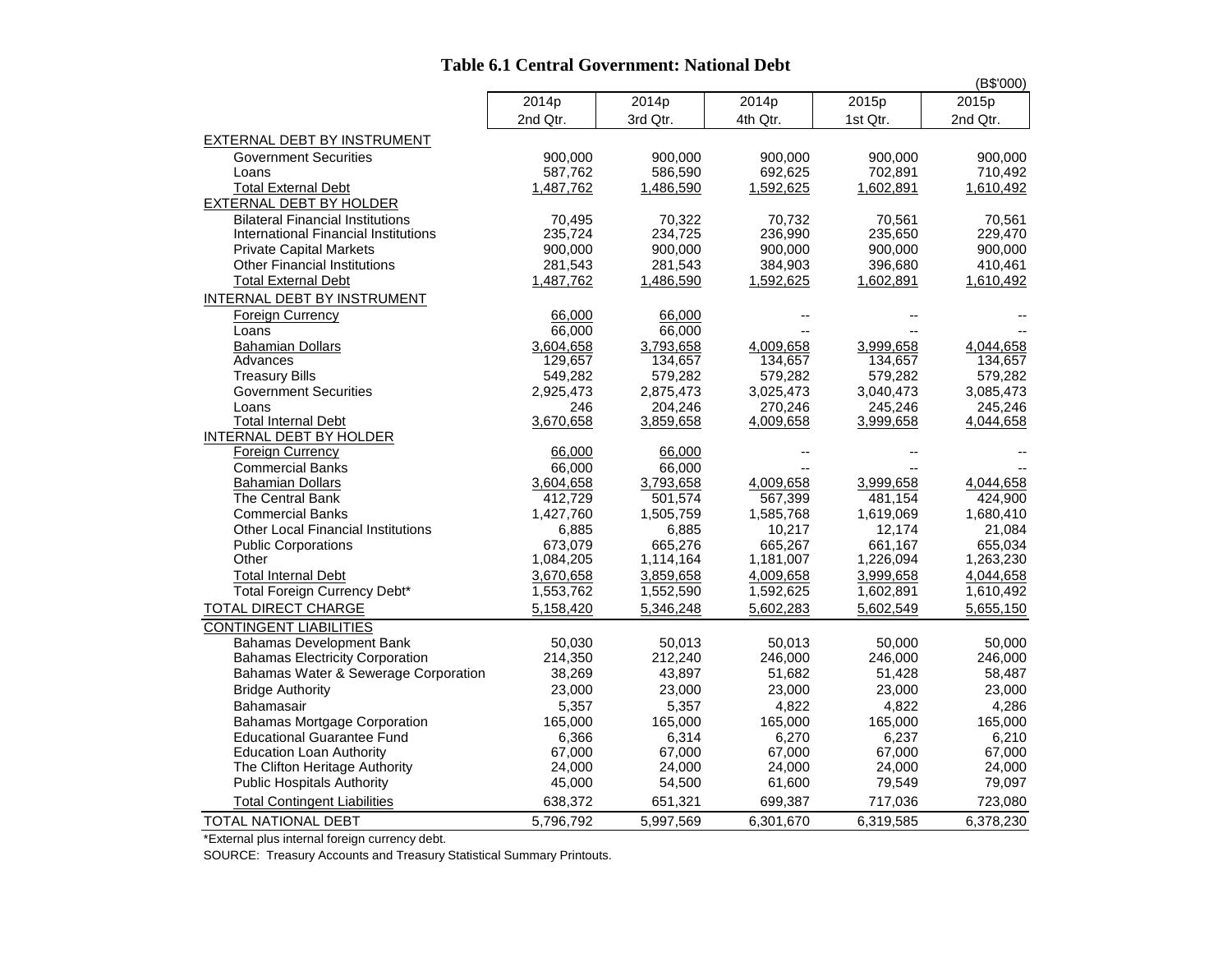**Table 6.2 Central Government: Treasury Bills<sup>1</sup>**

| (Vol./B\$'000) |  |
|----------------|--|
|----------------|--|

|          | <b>AT TENDER</b> |           |               |                          |                 |                                               |                          |             |
|----------|------------------|-----------|---------------|--------------------------|-----------------|-----------------------------------------------|--------------------------|-------------|
|          | Amount           |           | Avg. Discount | Central                  | Commercial      | Public                                        |                          |             |
|          | Applied          | Amount    | Rate (%)      | <b>Bank</b>              | <b>Banks</b>    | Corporations                                  | Other                    | Total       |
| Period   | for              | Allotted  |               |                          | (End of Period) |                                               |                          | Outstanding |
| 2005     | 1,456,807        | 690,807   | 0.35          | $\overline{\phantom{a}}$ | 66,100          | 126,369                                       | $\overline{\phantom{a}}$ | 192,469     |
| 2006     | 1,053,307        | 670,876   | 3.00          | 52,469                   | 10,000          | 130,000                                       | $\overline{a}$           | 192,469     |
| 2007     | 509,000          | 723,876   | 3.04          | 144,469                  | 51,000          | 35,000                                        | --                       | 230,469     |
| 2008     | 738,100          | 855,876   | 2.92          | 6,369                    | 180,698         | 43,402                                        | --                       | 230,469     |
| 2009     | 1,130,575        | 892,396   | 2.81          | $-$                      | 214,709         | 29,600                                        | $-$                      | 244,309     |
| 2010     | 1,529,950        | 912,536   | 2.44          | $\overline{\phantom{a}}$ | 294,593         | 7,016                                         | --                       | 301,609     |
| 2011     | 2,299,427        | 1,022,436 | 0.97          | 18,209                   | 283,400         | --                                            | $\overline{a}$           | 301,609     |
| 2012     | 1,696,230        | 1,147,045 | 0.58          | 129,842                  | 219,300         | $\overline{\phantom{a}}$                      | --                       | 349,142     |
| 2013     | 1,320,700        | 1,704,490 | 0.65          | 186,882                  | 392,400         | $\overline{\phantom{a}}$                      | --                       | 579,282     |
| 2014     | 1,673,340        | 1,956,629 | 0.72          | 119,782                  | 459,500         | --                                            | --                       | 579,282     |
| 2013     |                  |           |               |                          |                 |                                               |                          |             |
| QTR.I    | 236,000          | 258,533   | 0.15          | 187,024                  | 342,118         | --                                            |                          | 529,142     |
| QTR. II  | 435,000          | 454,142   | 0.50          | 209,673                  | 378,609         | --                                            | --                       | 588,282     |
| QTR. III | 277,000          | 423,533   | 0.27          | 200,233                  | 388,049         | $\overline{\phantom{a}}$                      | $-$                      | 588,282     |
| QTR. IV  | 372,700          | 568,282   | 0.65          | 186,882                  | 392,400         | $\overline{\phantom{0}}$                      | $\overline{a}$           | 579,282     |
|          |                  |           |               |                          |                 |                                               |                          |             |
| 2014     |                  |           |               |                          |                 |                                               |                          |             |
| Jan.     | 79,000           | 162,024   | 0.48          | 104,373                  | 414,909         | $-$                                           | $-$                      | 519,282     |
| Feb.     | 127,000          | 146,300   | 0.49          | 88,349                   | 430,933         |                                               |                          | 519,282     |
| Mar.     | 141,000          | 129,209   | 0.39          | 88,349                   | 430,933         | $\overline{\phantom{0}}$                      | $\overline{a}$           | 519,282     |
| Apr.     | 74,350           | 149,024   | 0.55          | 55,849                   | 463,433         | --                                            | $\overline{\phantom{a}}$ | 519,282     |
| May      | 164,471          | 127,300   | 0.55          | 59,998                   | 489,284         | $\overline{\phantom{a}}$                      | $-$                      | 549,282     |
| Jun.     | 227,751          | 242,958   | 0.69          | 34,998                   | 514,284         | --                                            | $\overline{\phantom{a}}$ | 549,282     |
| Jul.     | 169,768          | 149,024   | 0.51          | 116,526                  | 462,756         | $-$                                           | $-$                      | 579,282     |
| Aug.     | 102,000          | 132,300   | 0.48          | 107,782                  | 471,500         | $\overline{\phantom{a}}$                      | $-$                      | 579,282     |
| Sep.     | 137,500          | 139,209   | 0.48          | 126,782                  | 452,500         | --                                            | $\overline{a}$           | 579,282     |
| Oct.     | 148,000          | 149,024   | 0.55          | 128,782                  | 450,500         | $-$                                           | $\qquad \qquad -$        | 579,282     |
| Nov.     | 83,000           | 142,300   | 0.51          | 143,782                  | 435,500         | $\overline{\phantom{a}}$                      | $\overline{\phantom{a}}$ | 579,282     |
| Dec.     | 219,500          | 287,957   | 0.72          | 119,782                  | 459,500         | $\overline{\phantom{a}}$                      | $\qquad \qquad -$        | 579,282     |
| 2015     |                  |           |               |                          |                 |                                               |                          |             |
| Jan.     | 133,000          | 149,024   | 0.61          | 99,782                   | 479,500         | $\overline{\phantom{0}}$                      | $-$                      | 579,282     |
| Feb.     | 127,000          | 142,300   | 0.57          | 153,758                  | 425,524         | $\overline{\phantom{a}}$                      | $\overline{\phantom{a}}$ | 579,282     |
| Mar.     | 91,250           | 139,209   | 0.57          | 76,758                   | 502,524         | $\mathord{\hspace{1pt}\text{--}\hspace{1pt}}$ | $\qquad \qquad -$        | 579,282     |
|          |                  |           |               |                          |                 |                                               |                          |             |
| Apr.     | 171,000          | 149,024   | 0.64          | 31,258                   | 548,024         | $\overline{\phantom{a}}$                      | $\overline{\phantom{a}}$ | 579,282     |
| May      | 134,000          | 142,300   | 0.66          | 31,258                   | 548,024         | --                                            | $\overline{\phantom{a}}$ | 579,282     |
| Jun.     | 275,000          | 287,958   | 0.78          | 22,958                   | 556,324         | $\overline{\phantom{0}}$                      | $\overline{\phantom{a}}$ | 579,282     |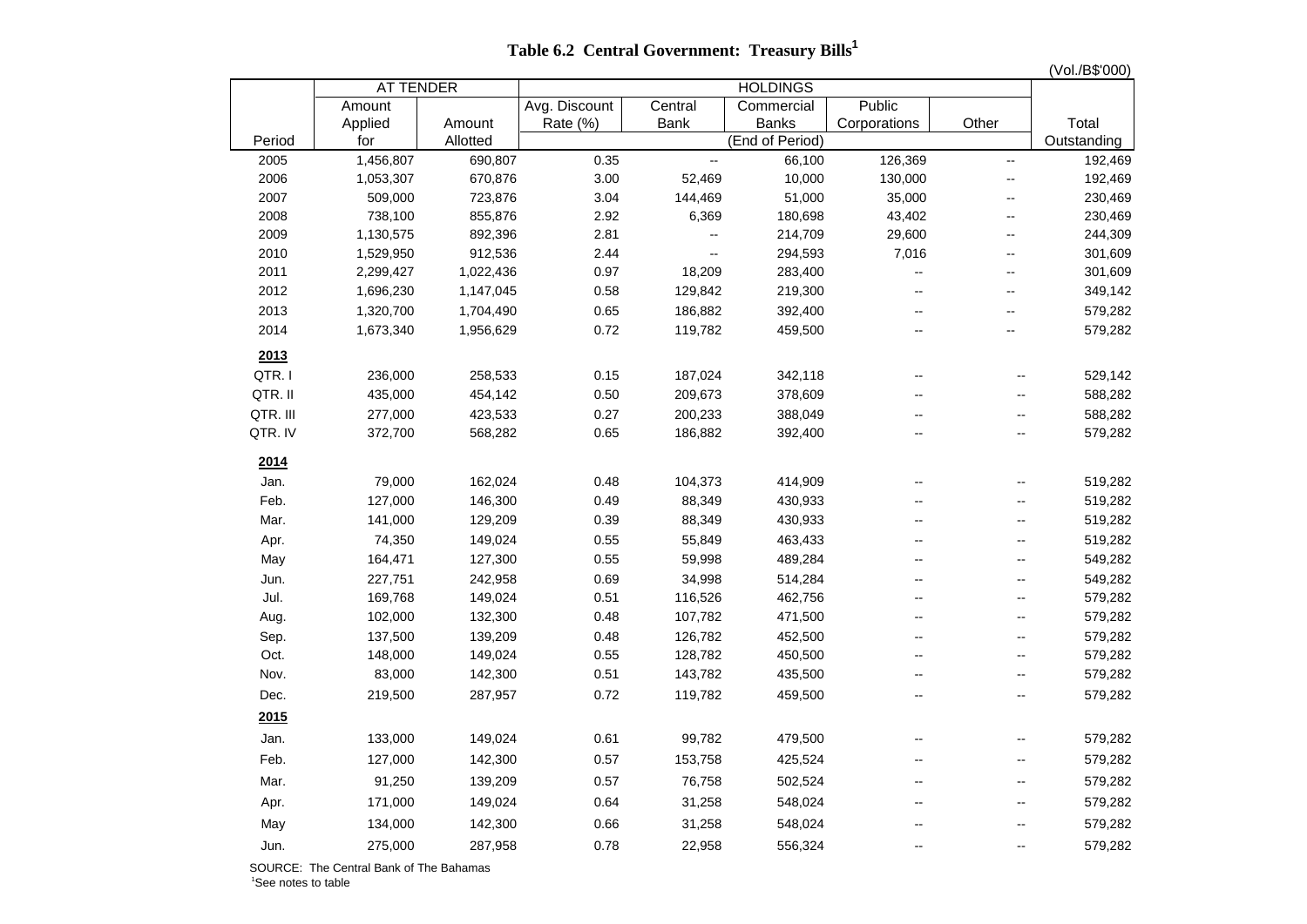| Other<br>Public<br>End of<br>Local Financial<br>Private<br>Central<br>Commercial<br>Insurance<br>TOTAL<br><b>Bank</b><br>Institutions<br>Other<br>Period<br>Sector<br>Corporations<br><b>Banks</b><br>Companies<br>2005<br>440,728<br>636,723<br>72,695<br>387,039<br>126,997<br>4,811<br>225,000<br>1,893,993<br>2006<br>76,367<br>136,084<br>5,271<br>544,971<br>634,486<br>432,729<br>225,000<br>2,054,908<br>694,259<br>132,385<br>138,442<br>3,032<br>2,231,693<br>2007<br>599,417<br>464,158<br>200,000<br>85,857<br>2,932<br>2008<br>675,092<br>677,381<br>124,636<br>505,795<br>300,000<br>2,371,693<br>95,030<br>2009<br>705,399<br>693,399<br>104,521<br>666,403<br>4,167<br>600,000<br>2,868,919<br>2010<br>745,790<br>695,525<br>162,288<br>766,945<br>126,094<br>6,996<br>600,000<br>3,103,637<br>2011<br>116,508<br>9,357<br>784,163<br>684,963<br>164,006<br>834,640<br>600,000<br>3,193,637<br>2012<br>938,251<br>125,869<br>9,357<br>3,652,273<br>899,133<br>730,169<br>169,493<br>780,000<br>2013<br>953,094<br>9,357<br>3,556,473<br>953,305<br>684,911<br>220,880<br>134,926<br>600,000<br>2014<br>896,982<br>141,005<br>10,217<br>900,000<br>1,006,183<br>658,126<br>312,960<br>3,925,473<br>2013<br>QTR.I<br>895,332<br>709,637<br>168,050<br>934,027<br>125,869<br>9,357<br>600,000<br>3,442,273<br>QTR. II<br>700,106<br>128,208<br>9,357<br>919,357<br>169,746<br>940,499<br>600,000<br>3,467,273<br>QTR. III<br>134,095<br>9,357<br>958,235<br>687,546<br>222,970<br>950,070<br>600,000<br>3,562,273<br>QTR. IV<br>953,305<br>684,911<br>220,880<br>953,094<br>134,926<br>9,357<br>600,000<br>3,556,473<br>2014<br>684,911<br>220,677<br>953,101<br>134,926<br>9,357<br>3,856,473<br>Jan.<br>953,501<br>900,000<br>9,357<br>Feb.<br>951,365<br>679,316<br>248,487<br>921,567<br>136,380<br>900,000<br>3,846,473<br>Mar.<br>952,783<br>679,316<br>247,527<br>921,727<br>136,380<br>8,739<br>3,846,473<br>900,000<br>136,380<br>676,682<br>246,307<br>916,554<br>8,121<br>900,000<br>3,835,473<br>Apr.<br>951,429<br>3,825,473<br>May<br>944,725<br>673,078<br>250,617<br>913,170<br>136,380<br>7,503<br>900,000<br>138,230<br>945,976<br>673,078<br>248,074<br>913,230<br>6,885<br>900,000<br>3,825,473<br>Jun.<br>137,730<br>Jul.<br>942,408<br>665,794<br>247,648<br>900,008<br>6,885<br>900,000<br>3,800,473<br>948,918<br>666,294<br>240,588<br>889,973<br>137,815<br>6,885<br>900,000<br>3,790,473<br>Aug.<br>6,885<br>Sep.<br>658,134<br>889,973<br>137,950<br>900,000<br>3,775,473<br>942,396<br>240,136<br>Oct.<br>6,885<br>942,528<br>658,126<br>295,011<br>889,973<br>137,950<br>900,000<br>3,830,473<br>943,049<br>658,126<br>314,430<br>889,978<br>138,005<br>6,885<br>900,000<br>3,850,473<br>Nov.<br>658,126<br>312,960<br>896,982<br>141,005<br>10,217<br>3,925,473<br>Dec.<br>1,006,183<br>900,000<br>2015<br>658,126<br>296,798<br>1,061,665<br>905,992<br>145,718<br>12,174<br>900,000<br>3,980,473<br>Jan.<br>Feb.<br>146,021<br>12,174<br>1,049,245<br>654,026<br>270,770<br>908,237<br>900,000<br>3,940,473<br>Mar.<br>146,021<br>12,174<br>1,046,254<br>654,026<br>269,739<br>912,259<br>900,000<br>3,940,473<br>146,329<br>19,374<br>Apr.<br>1,039,972<br>654,026<br>268,514<br>912,259<br>900,000<br>3,940,473<br>647,892<br>268,104<br>145,529<br>19,374<br>3,930,473<br>May<br>1,038,927<br>910,646<br>900,000 |      |           |         |         |         |         |        |         | (B\$'000) |
|-------------------------------------------------------------------------------------------------------------------------------------------------------------------------------------------------------------------------------------------------------------------------------------------------------------------------------------------------------------------------------------------------------------------------------------------------------------------------------------------------------------------------------------------------------------------------------------------------------------------------------------------------------------------------------------------------------------------------------------------------------------------------------------------------------------------------------------------------------------------------------------------------------------------------------------------------------------------------------------------------------------------------------------------------------------------------------------------------------------------------------------------------------------------------------------------------------------------------------------------------------------------------------------------------------------------------------------------------------------------------------------------------------------------------------------------------------------------------------------------------------------------------------------------------------------------------------------------------------------------------------------------------------------------------------------------------------------------------------------------------------------------------------------------------------------------------------------------------------------------------------------------------------------------------------------------------------------------------------------------------------------------------------------------------------------------------------------------------------------------------------------------------------------------------------------------------------------------------------------------------------------------------------------------------------------------------------------------------------------------------------------------------------------------------------------------------------------------------------------------------------------------------------------------------------------------------------------------------------------------------------------------------------------------------------------------------------------------------------------------------------------------------------------------------------------------------------------------------------------------------------------------------------------------------------------------------------------------------------------------------------------------------------------------------------------------------------------------------------------------------------------------------------------------------------------------------------------------------------------------------------------------------------------------------------------------------------------------------------------------|------|-----------|---------|---------|---------|---------|--------|---------|-----------|
|                                                                                                                                                                                                                                                                                                                                                                                                                                                                                                                                                                                                                                                                                                                                                                                                                                                                                                                                                                                                                                                                                                                                                                                                                                                                                                                                                                                                                                                                                                                                                                                                                                                                                                                                                                                                                                                                                                                                                                                                                                                                                                                                                                                                                                                                                                                                                                                                                                                                                                                                                                                                                                                                                                                                                                                                                                                                                                                                                                                                                                                                                                                                                                                                                                                                                                                                                                   |      |           |         |         |         |         |        |         |           |
|                                                                                                                                                                                                                                                                                                                                                                                                                                                                                                                                                                                                                                                                                                                                                                                                                                                                                                                                                                                                                                                                                                                                                                                                                                                                                                                                                                                                                                                                                                                                                                                                                                                                                                                                                                                                                                                                                                                                                                                                                                                                                                                                                                                                                                                                                                                                                                                                                                                                                                                                                                                                                                                                                                                                                                                                                                                                                                                                                                                                                                                                                                                                                                                                                                                                                                                                                                   |      |           |         |         |         |         |        |         |           |
|                                                                                                                                                                                                                                                                                                                                                                                                                                                                                                                                                                                                                                                                                                                                                                                                                                                                                                                                                                                                                                                                                                                                                                                                                                                                                                                                                                                                                                                                                                                                                                                                                                                                                                                                                                                                                                                                                                                                                                                                                                                                                                                                                                                                                                                                                                                                                                                                                                                                                                                                                                                                                                                                                                                                                                                                                                                                                                                                                                                                                                                                                                                                                                                                                                                                                                                                                                   |      |           |         |         |         |         |        |         |           |
|                                                                                                                                                                                                                                                                                                                                                                                                                                                                                                                                                                                                                                                                                                                                                                                                                                                                                                                                                                                                                                                                                                                                                                                                                                                                                                                                                                                                                                                                                                                                                                                                                                                                                                                                                                                                                                                                                                                                                                                                                                                                                                                                                                                                                                                                                                                                                                                                                                                                                                                                                                                                                                                                                                                                                                                                                                                                                                                                                                                                                                                                                                                                                                                                                                                                                                                                                                   |      |           |         |         |         |         |        |         |           |
|                                                                                                                                                                                                                                                                                                                                                                                                                                                                                                                                                                                                                                                                                                                                                                                                                                                                                                                                                                                                                                                                                                                                                                                                                                                                                                                                                                                                                                                                                                                                                                                                                                                                                                                                                                                                                                                                                                                                                                                                                                                                                                                                                                                                                                                                                                                                                                                                                                                                                                                                                                                                                                                                                                                                                                                                                                                                                                                                                                                                                                                                                                                                                                                                                                                                                                                                                                   |      |           |         |         |         |         |        |         |           |
|                                                                                                                                                                                                                                                                                                                                                                                                                                                                                                                                                                                                                                                                                                                                                                                                                                                                                                                                                                                                                                                                                                                                                                                                                                                                                                                                                                                                                                                                                                                                                                                                                                                                                                                                                                                                                                                                                                                                                                                                                                                                                                                                                                                                                                                                                                                                                                                                                                                                                                                                                                                                                                                                                                                                                                                                                                                                                                                                                                                                                                                                                                                                                                                                                                                                                                                                                                   |      |           |         |         |         |         |        |         |           |
|                                                                                                                                                                                                                                                                                                                                                                                                                                                                                                                                                                                                                                                                                                                                                                                                                                                                                                                                                                                                                                                                                                                                                                                                                                                                                                                                                                                                                                                                                                                                                                                                                                                                                                                                                                                                                                                                                                                                                                                                                                                                                                                                                                                                                                                                                                                                                                                                                                                                                                                                                                                                                                                                                                                                                                                                                                                                                                                                                                                                                                                                                                                                                                                                                                                                                                                                                                   |      |           |         |         |         |         |        |         |           |
|                                                                                                                                                                                                                                                                                                                                                                                                                                                                                                                                                                                                                                                                                                                                                                                                                                                                                                                                                                                                                                                                                                                                                                                                                                                                                                                                                                                                                                                                                                                                                                                                                                                                                                                                                                                                                                                                                                                                                                                                                                                                                                                                                                                                                                                                                                                                                                                                                                                                                                                                                                                                                                                                                                                                                                                                                                                                                                                                                                                                                                                                                                                                                                                                                                                                                                                                                                   |      |           |         |         |         |         |        |         |           |
|                                                                                                                                                                                                                                                                                                                                                                                                                                                                                                                                                                                                                                                                                                                                                                                                                                                                                                                                                                                                                                                                                                                                                                                                                                                                                                                                                                                                                                                                                                                                                                                                                                                                                                                                                                                                                                                                                                                                                                                                                                                                                                                                                                                                                                                                                                                                                                                                                                                                                                                                                                                                                                                                                                                                                                                                                                                                                                                                                                                                                                                                                                                                                                                                                                                                                                                                                                   |      |           |         |         |         |         |        |         |           |
|                                                                                                                                                                                                                                                                                                                                                                                                                                                                                                                                                                                                                                                                                                                                                                                                                                                                                                                                                                                                                                                                                                                                                                                                                                                                                                                                                                                                                                                                                                                                                                                                                                                                                                                                                                                                                                                                                                                                                                                                                                                                                                                                                                                                                                                                                                                                                                                                                                                                                                                                                                                                                                                                                                                                                                                                                                                                                                                                                                                                                                                                                                                                                                                                                                                                                                                                                                   |      |           |         |         |         |         |        |         |           |
|                                                                                                                                                                                                                                                                                                                                                                                                                                                                                                                                                                                                                                                                                                                                                                                                                                                                                                                                                                                                                                                                                                                                                                                                                                                                                                                                                                                                                                                                                                                                                                                                                                                                                                                                                                                                                                                                                                                                                                                                                                                                                                                                                                                                                                                                                                                                                                                                                                                                                                                                                                                                                                                                                                                                                                                                                                                                                                                                                                                                                                                                                                                                                                                                                                                                                                                                                                   |      |           |         |         |         |         |        |         |           |
|                                                                                                                                                                                                                                                                                                                                                                                                                                                                                                                                                                                                                                                                                                                                                                                                                                                                                                                                                                                                                                                                                                                                                                                                                                                                                                                                                                                                                                                                                                                                                                                                                                                                                                                                                                                                                                                                                                                                                                                                                                                                                                                                                                                                                                                                                                                                                                                                                                                                                                                                                                                                                                                                                                                                                                                                                                                                                                                                                                                                                                                                                                                                                                                                                                                                                                                                                                   |      |           |         |         |         |         |        |         |           |
|                                                                                                                                                                                                                                                                                                                                                                                                                                                                                                                                                                                                                                                                                                                                                                                                                                                                                                                                                                                                                                                                                                                                                                                                                                                                                                                                                                                                                                                                                                                                                                                                                                                                                                                                                                                                                                                                                                                                                                                                                                                                                                                                                                                                                                                                                                                                                                                                                                                                                                                                                                                                                                                                                                                                                                                                                                                                                                                                                                                                                                                                                                                                                                                                                                                                                                                                                                   |      |           |         |         |         |         |        |         |           |
|                                                                                                                                                                                                                                                                                                                                                                                                                                                                                                                                                                                                                                                                                                                                                                                                                                                                                                                                                                                                                                                                                                                                                                                                                                                                                                                                                                                                                                                                                                                                                                                                                                                                                                                                                                                                                                                                                                                                                                                                                                                                                                                                                                                                                                                                                                                                                                                                                                                                                                                                                                                                                                                                                                                                                                                                                                                                                                                                                                                                                                                                                                                                                                                                                                                                                                                                                                   |      |           |         |         |         |         |        |         |           |
|                                                                                                                                                                                                                                                                                                                                                                                                                                                                                                                                                                                                                                                                                                                                                                                                                                                                                                                                                                                                                                                                                                                                                                                                                                                                                                                                                                                                                                                                                                                                                                                                                                                                                                                                                                                                                                                                                                                                                                                                                                                                                                                                                                                                                                                                                                                                                                                                                                                                                                                                                                                                                                                                                                                                                                                                                                                                                                                                                                                                                                                                                                                                                                                                                                                                                                                                                                   |      |           |         |         |         |         |        |         |           |
|                                                                                                                                                                                                                                                                                                                                                                                                                                                                                                                                                                                                                                                                                                                                                                                                                                                                                                                                                                                                                                                                                                                                                                                                                                                                                                                                                                                                                                                                                                                                                                                                                                                                                                                                                                                                                                                                                                                                                                                                                                                                                                                                                                                                                                                                                                                                                                                                                                                                                                                                                                                                                                                                                                                                                                                                                                                                                                                                                                                                                                                                                                                                                                                                                                                                                                                                                                   |      |           |         |         |         |         |        |         |           |
|                                                                                                                                                                                                                                                                                                                                                                                                                                                                                                                                                                                                                                                                                                                                                                                                                                                                                                                                                                                                                                                                                                                                                                                                                                                                                                                                                                                                                                                                                                                                                                                                                                                                                                                                                                                                                                                                                                                                                                                                                                                                                                                                                                                                                                                                                                                                                                                                                                                                                                                                                                                                                                                                                                                                                                                                                                                                                                                                                                                                                                                                                                                                                                                                                                                                                                                                                                   |      |           |         |         |         |         |        |         |           |
|                                                                                                                                                                                                                                                                                                                                                                                                                                                                                                                                                                                                                                                                                                                                                                                                                                                                                                                                                                                                                                                                                                                                                                                                                                                                                                                                                                                                                                                                                                                                                                                                                                                                                                                                                                                                                                                                                                                                                                                                                                                                                                                                                                                                                                                                                                                                                                                                                                                                                                                                                                                                                                                                                                                                                                                                                                                                                                                                                                                                                                                                                                                                                                                                                                                                                                                                                                   |      |           |         |         |         |         |        |         |           |
|                                                                                                                                                                                                                                                                                                                                                                                                                                                                                                                                                                                                                                                                                                                                                                                                                                                                                                                                                                                                                                                                                                                                                                                                                                                                                                                                                                                                                                                                                                                                                                                                                                                                                                                                                                                                                                                                                                                                                                                                                                                                                                                                                                                                                                                                                                                                                                                                                                                                                                                                                                                                                                                                                                                                                                                                                                                                                                                                                                                                                                                                                                                                                                                                                                                                                                                                                                   |      |           |         |         |         |         |        |         |           |
|                                                                                                                                                                                                                                                                                                                                                                                                                                                                                                                                                                                                                                                                                                                                                                                                                                                                                                                                                                                                                                                                                                                                                                                                                                                                                                                                                                                                                                                                                                                                                                                                                                                                                                                                                                                                                                                                                                                                                                                                                                                                                                                                                                                                                                                                                                                                                                                                                                                                                                                                                                                                                                                                                                                                                                                                                                                                                                                                                                                                                                                                                                                                                                                                                                                                                                                                                                   |      |           |         |         |         |         |        |         |           |
|                                                                                                                                                                                                                                                                                                                                                                                                                                                                                                                                                                                                                                                                                                                                                                                                                                                                                                                                                                                                                                                                                                                                                                                                                                                                                                                                                                                                                                                                                                                                                                                                                                                                                                                                                                                                                                                                                                                                                                                                                                                                                                                                                                                                                                                                                                                                                                                                                                                                                                                                                                                                                                                                                                                                                                                                                                                                                                                                                                                                                                                                                                                                                                                                                                                                                                                                                                   |      |           |         |         |         |         |        |         |           |
|                                                                                                                                                                                                                                                                                                                                                                                                                                                                                                                                                                                                                                                                                                                                                                                                                                                                                                                                                                                                                                                                                                                                                                                                                                                                                                                                                                                                                                                                                                                                                                                                                                                                                                                                                                                                                                                                                                                                                                                                                                                                                                                                                                                                                                                                                                                                                                                                                                                                                                                                                                                                                                                                                                                                                                                                                                                                                                                                                                                                                                                                                                                                                                                                                                                                                                                                                                   |      |           |         |         |         |         |        |         |           |
|                                                                                                                                                                                                                                                                                                                                                                                                                                                                                                                                                                                                                                                                                                                                                                                                                                                                                                                                                                                                                                                                                                                                                                                                                                                                                                                                                                                                                                                                                                                                                                                                                                                                                                                                                                                                                                                                                                                                                                                                                                                                                                                                                                                                                                                                                                                                                                                                                                                                                                                                                                                                                                                                                                                                                                                                                                                                                                                                                                                                                                                                                                                                                                                                                                                                                                                                                                   |      |           |         |         |         |         |        |         |           |
|                                                                                                                                                                                                                                                                                                                                                                                                                                                                                                                                                                                                                                                                                                                                                                                                                                                                                                                                                                                                                                                                                                                                                                                                                                                                                                                                                                                                                                                                                                                                                                                                                                                                                                                                                                                                                                                                                                                                                                                                                                                                                                                                                                                                                                                                                                                                                                                                                                                                                                                                                                                                                                                                                                                                                                                                                                                                                                                                                                                                                                                                                                                                                                                                                                                                                                                                                                   |      |           |         |         |         |         |        |         |           |
|                                                                                                                                                                                                                                                                                                                                                                                                                                                                                                                                                                                                                                                                                                                                                                                                                                                                                                                                                                                                                                                                                                                                                                                                                                                                                                                                                                                                                                                                                                                                                                                                                                                                                                                                                                                                                                                                                                                                                                                                                                                                                                                                                                                                                                                                                                                                                                                                                                                                                                                                                                                                                                                                                                                                                                                                                                                                                                                                                                                                                                                                                                                                                                                                                                                                                                                                                                   |      |           |         |         |         |         |        |         |           |
|                                                                                                                                                                                                                                                                                                                                                                                                                                                                                                                                                                                                                                                                                                                                                                                                                                                                                                                                                                                                                                                                                                                                                                                                                                                                                                                                                                                                                                                                                                                                                                                                                                                                                                                                                                                                                                                                                                                                                                                                                                                                                                                                                                                                                                                                                                                                                                                                                                                                                                                                                                                                                                                                                                                                                                                                                                                                                                                                                                                                                                                                                                                                                                                                                                                                                                                                                                   |      |           |         |         |         |         |        |         |           |
|                                                                                                                                                                                                                                                                                                                                                                                                                                                                                                                                                                                                                                                                                                                                                                                                                                                                                                                                                                                                                                                                                                                                                                                                                                                                                                                                                                                                                                                                                                                                                                                                                                                                                                                                                                                                                                                                                                                                                                                                                                                                                                                                                                                                                                                                                                                                                                                                                                                                                                                                                                                                                                                                                                                                                                                                                                                                                                                                                                                                                                                                                                                                                                                                                                                                                                                                                                   |      |           |         |         |         |         |        |         |           |
|                                                                                                                                                                                                                                                                                                                                                                                                                                                                                                                                                                                                                                                                                                                                                                                                                                                                                                                                                                                                                                                                                                                                                                                                                                                                                                                                                                                                                                                                                                                                                                                                                                                                                                                                                                                                                                                                                                                                                                                                                                                                                                                                                                                                                                                                                                                                                                                                                                                                                                                                                                                                                                                                                                                                                                                                                                                                                                                                                                                                                                                                                                                                                                                                                                                                                                                                                                   |      |           |         |         |         |         |        |         |           |
|                                                                                                                                                                                                                                                                                                                                                                                                                                                                                                                                                                                                                                                                                                                                                                                                                                                                                                                                                                                                                                                                                                                                                                                                                                                                                                                                                                                                                                                                                                                                                                                                                                                                                                                                                                                                                                                                                                                                                                                                                                                                                                                                                                                                                                                                                                                                                                                                                                                                                                                                                                                                                                                                                                                                                                                                                                                                                                                                                                                                                                                                                                                                                                                                                                                                                                                                                                   |      |           |         |         |         |         |        |         |           |
|                                                                                                                                                                                                                                                                                                                                                                                                                                                                                                                                                                                                                                                                                                                                                                                                                                                                                                                                                                                                                                                                                                                                                                                                                                                                                                                                                                                                                                                                                                                                                                                                                                                                                                                                                                                                                                                                                                                                                                                                                                                                                                                                                                                                                                                                                                                                                                                                                                                                                                                                                                                                                                                                                                                                                                                                                                                                                                                                                                                                                                                                                                                                                                                                                                                                                                                                                                   |      |           |         |         |         |         |        |         |           |
|                                                                                                                                                                                                                                                                                                                                                                                                                                                                                                                                                                                                                                                                                                                                                                                                                                                                                                                                                                                                                                                                                                                                                                                                                                                                                                                                                                                                                                                                                                                                                                                                                                                                                                                                                                                                                                                                                                                                                                                                                                                                                                                                                                                                                                                                                                                                                                                                                                                                                                                                                                                                                                                                                                                                                                                                                                                                                                                                                                                                                                                                                                                                                                                                                                                                                                                                                                   |      |           |         |         |         |         |        |         |           |
|                                                                                                                                                                                                                                                                                                                                                                                                                                                                                                                                                                                                                                                                                                                                                                                                                                                                                                                                                                                                                                                                                                                                                                                                                                                                                                                                                                                                                                                                                                                                                                                                                                                                                                                                                                                                                                                                                                                                                                                                                                                                                                                                                                                                                                                                                                                                                                                                                                                                                                                                                                                                                                                                                                                                                                                                                                                                                                                                                                                                                                                                                                                                                                                                                                                                                                                                                                   |      |           |         |         |         |         |        |         |           |
|                                                                                                                                                                                                                                                                                                                                                                                                                                                                                                                                                                                                                                                                                                                                                                                                                                                                                                                                                                                                                                                                                                                                                                                                                                                                                                                                                                                                                                                                                                                                                                                                                                                                                                                                                                                                                                                                                                                                                                                                                                                                                                                                                                                                                                                                                                                                                                                                                                                                                                                                                                                                                                                                                                                                                                                                                                                                                                                                                                                                                                                                                                                                                                                                                                                                                                                                                                   |      |           |         |         |         |         |        |         |           |
|                                                                                                                                                                                                                                                                                                                                                                                                                                                                                                                                                                                                                                                                                                                                                                                                                                                                                                                                                                                                                                                                                                                                                                                                                                                                                                                                                                                                                                                                                                                                                                                                                                                                                                                                                                                                                                                                                                                                                                                                                                                                                                                                                                                                                                                                                                                                                                                                                                                                                                                                                                                                                                                                                                                                                                                                                                                                                                                                                                                                                                                                                                                                                                                                                                                                                                                                                                   |      |           |         |         |         |         |        |         |           |
|                                                                                                                                                                                                                                                                                                                                                                                                                                                                                                                                                                                                                                                                                                                                                                                                                                                                                                                                                                                                                                                                                                                                                                                                                                                                                                                                                                                                                                                                                                                                                                                                                                                                                                                                                                                                                                                                                                                                                                                                                                                                                                                                                                                                                                                                                                                                                                                                                                                                                                                                                                                                                                                                                                                                                                                                                                                                                                                                                                                                                                                                                                                                                                                                                                                                                                                                                                   |      |           |         |         |         |         |        |         |           |
|                                                                                                                                                                                                                                                                                                                                                                                                                                                                                                                                                                                                                                                                                                                                                                                                                                                                                                                                                                                                                                                                                                                                                                                                                                                                                                                                                                                                                                                                                                                                                                                                                                                                                                                                                                                                                                                                                                                                                                                                                                                                                                                                                                                                                                                                                                                                                                                                                                                                                                                                                                                                                                                                                                                                                                                                                                                                                                                                                                                                                                                                                                                                                                                                                                                                                                                                                                   |      |           |         |         |         |         |        |         |           |
|                                                                                                                                                                                                                                                                                                                                                                                                                                                                                                                                                                                                                                                                                                                                                                                                                                                                                                                                                                                                                                                                                                                                                                                                                                                                                                                                                                                                                                                                                                                                                                                                                                                                                                                                                                                                                                                                                                                                                                                                                                                                                                                                                                                                                                                                                                                                                                                                                                                                                                                                                                                                                                                                                                                                                                                                                                                                                                                                                                                                                                                                                                                                                                                                                                                                                                                                                                   | Jun. | 1,079,892 | 647,892 | 267,285 | 919,800 | 149,519 | 21,084 | 900,000 | 3,985,473 |

## **Table 6.3 Central Government: Long-term Securities1**

SOURCE: The Central Bank of The Bahamas

<sup>1</sup>See notes to table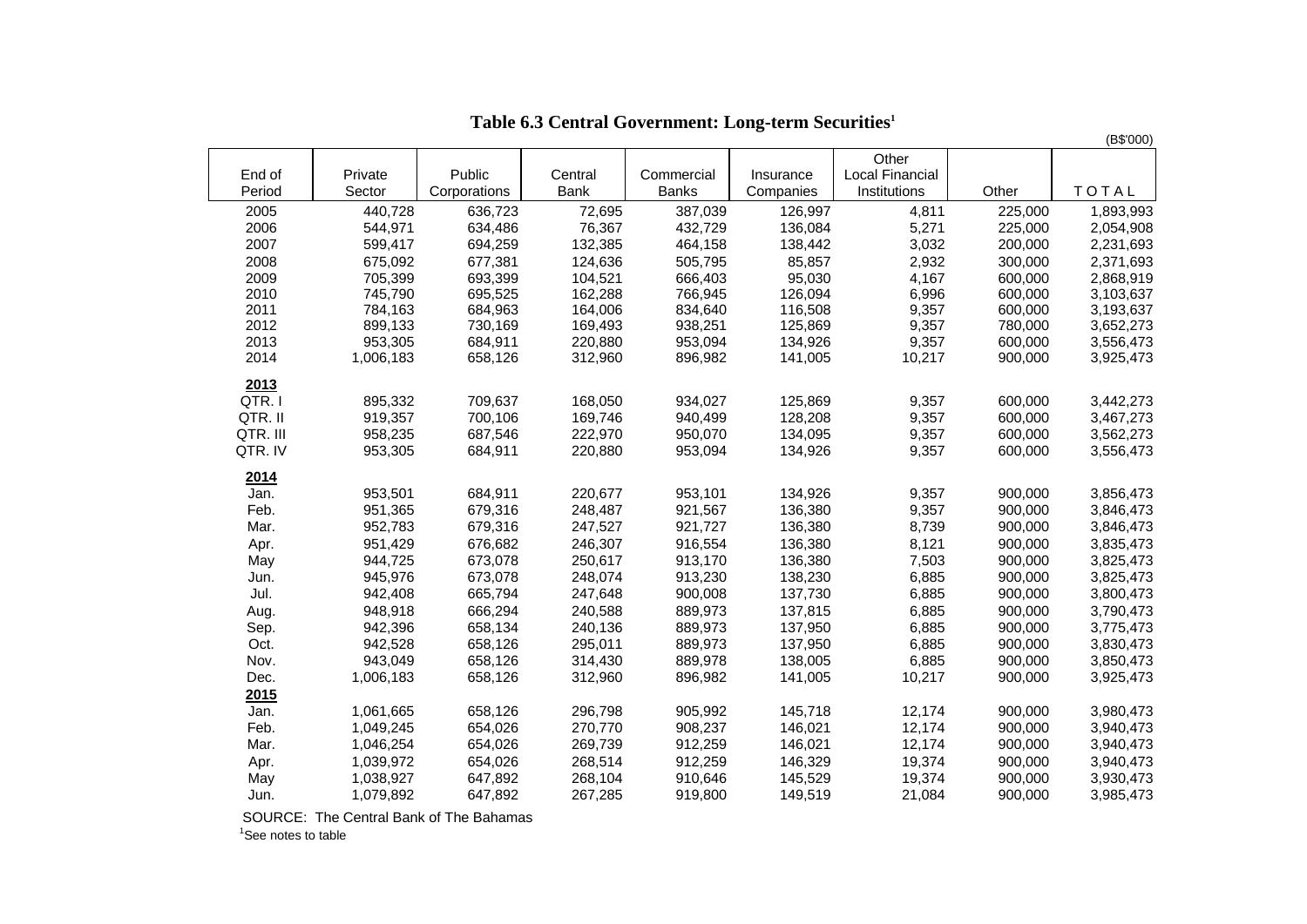|              | <b>AMOUNT (B\$'000)</b> |                       |  |  |  |  |
|--------------|-------------------------|-----------------------|--|--|--|--|
| <b>YEAR</b>  | <b>Internal Bonds</b>   | <b>External Bonds</b> |  |  |  |  |
| 2015         | 100,000                 |                       |  |  |  |  |
| 2016         | 153,000                 |                       |  |  |  |  |
| 2017         | 159,500                 |                       |  |  |  |  |
| 2018         | 168,574                 |                       |  |  |  |  |
| 2019         | 167,900                 |                       |  |  |  |  |
| 2020         | 174,203                 |                       |  |  |  |  |
| 2021         | 176,813                 |                       |  |  |  |  |
| 2022         | 223,326                 |                       |  |  |  |  |
| 2023         | 131,100                 |                       |  |  |  |  |
| 2024         | 139,935                 | 300,000               |  |  |  |  |
| 2025         | 130,894                 |                       |  |  |  |  |
| 2026         | 139,993                 |                       |  |  |  |  |
| 2027         | 145,284                 |                       |  |  |  |  |
| 2028         | 160,000                 |                       |  |  |  |  |
| 2029         | 135,724                 | 300,000               |  |  |  |  |
| 2030         | 146,226                 |                       |  |  |  |  |
| 2031         | 150,000                 |                       |  |  |  |  |
| 2032         | 150,000                 |                       |  |  |  |  |
| 2033         | 135,000                 | 200,000               |  |  |  |  |
| 2034         | 50,000                  |                       |  |  |  |  |
| 2035         | 40,000                  |                       |  |  |  |  |
| 2036         | 40,000                  |                       |  |  |  |  |
| 2037         | 50,000                  |                       |  |  |  |  |
| 2038         |                         | 100,000               |  |  |  |  |
| 2044         | 7,500                   |                       |  |  |  |  |
| 2045         | 10,500                  |                       |  |  |  |  |
| <b>TOTAL</b> | 3,085,473               | 900,000               |  |  |  |  |

### **Table 6.4 Central Government: Long-term Securities by Maturity as at June 30th, 2015**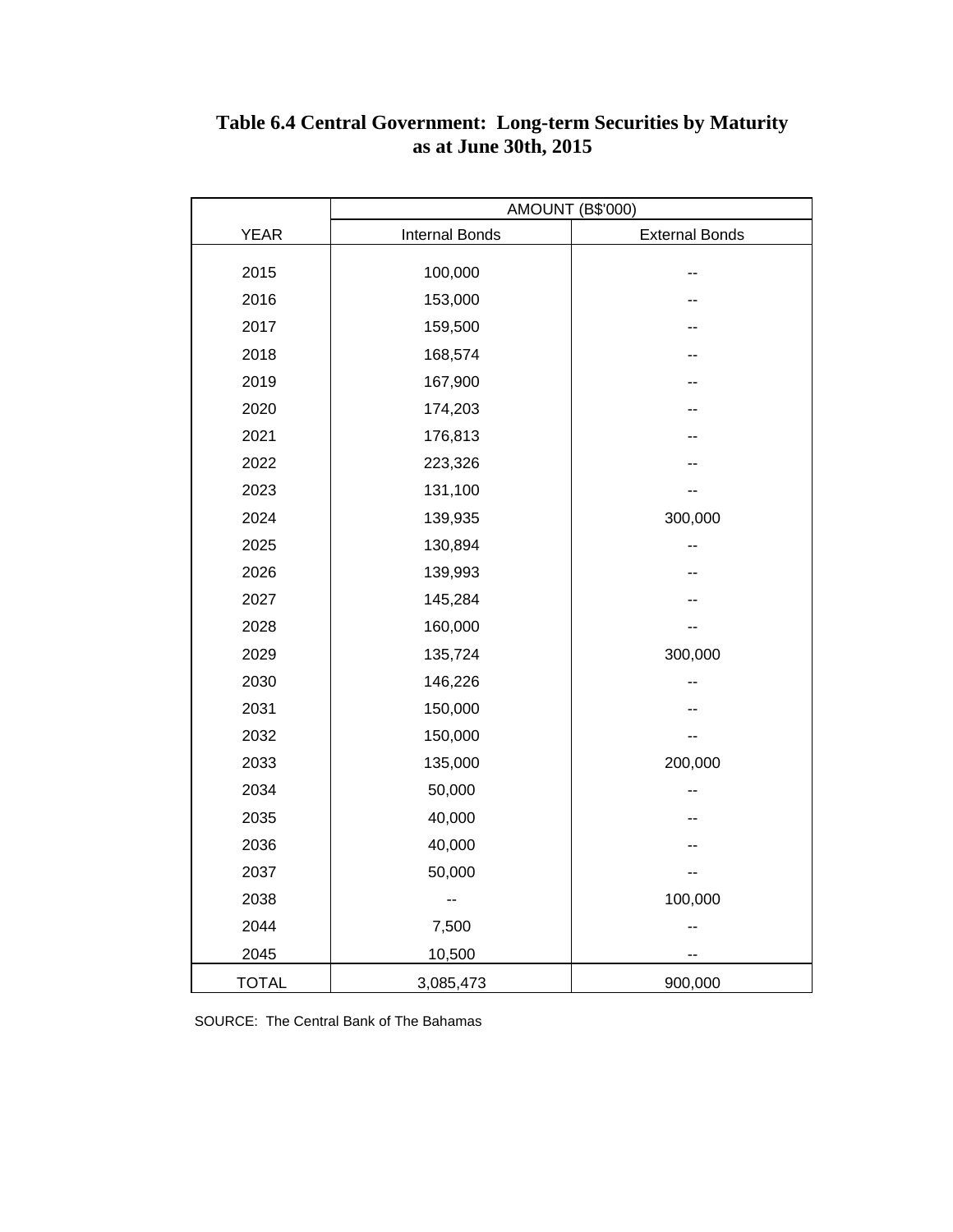|                                         |                          |                          |                          |                    | (B\$'000)      |
|-----------------------------------------|--------------------------|--------------------------|--------------------------|--------------------|----------------|
|                                         | 2010p                    | 2011p                    | 2012p                    | 2013p              | 2014p          |
| A. EXTERNAL DEBT                        | 187,258                  | 244,295                  | 421,736                  | 425,854            | 527,937        |
| <b>GOVERNMENT GUARANTEED</b>            | 21,412                   | 15,417                   | 22,566                   | 33,229             | 134,895        |
| Bahamas Electricity Corp.               | 1,998                    | $\overline{\phantom{a}}$ | $\overline{\phantom{a}}$ | $\overline{a}$     | 83,200         |
| Water and Sewerage Corp.                | 14,416                   | 12,490                   | 21,703                   | 33,182             | 51,682         |
| <b>Bahamas Development Bank</b>         | 4,998                    | 2,927                    | 863                      | 47                 | 13             |
| OTHER EXTERNAL                          | 165,846                  | 228,878                  | 399,170                  | 392,625            | 393,042        |
| Bahamas Telecommunication Corp.         | 1,814                    |                          |                          |                    |                |
| Water and Sewerage Corp.                | 32                       |                          |                          |                    |                |
| Nassau Airport Development Company      | 164,000                  | 228,878                  | 399,170                  | 392,625            | 393,042        |
| <b>B. INTERNAL DEBT</b>                 | 891,283                  | 897,381                  | 948,592                  | 935,051            | 991,621        |
| I. FOREIGN CURRENCY                     | 438,934                  | 417,201                  | 429,557                  | 398,550            | 352,526        |
| <b>GOVERNMENT GUARANTEED</b>            | 213,020                  | 203,990                  | 234,814                  | 224,713            | 184,222        |
|                                         |                          | 198,340                  | 224,900                  | 218,570            | 162,800        |
| Bahamas Electricity Corp.<br>Bahamasair | 204,670                  | $\overline{a}$           | 6,964                    | 5,893              | 4,822          |
|                                         | 6,600                    | 4,400                    | 2,200                    |                    |                |
| <b>Airport Authority</b>                |                          |                          |                          |                    |                |
| <b>Public Hospitals Authority</b>       | 1,750                    | 1,250                    | 750                      | 250                | 16,600         |
| <b>OTHER</b>                            | 225,914                  | 213,211                  | 194,743                  | 173,837<br>105,214 | 168,304        |
| Bahamas Electricity Corp.               | 104,500                  | 124,500                  | 114,857                  |                    | 95,571         |
| Bahamas Telecommunication Corp.         | 33,750                   | $\overline{\phantom{a}}$ | $\overline{\phantom{a}}$ | Ξ.                 | Ξ.             |
| Nassau Airport Development Company      | 87,664                   | 88,711                   | 76,549                   | 65,286             | 69,396         |
| <b>Public Hospitals Authority</b>       |                          |                          | 3,337                    | 3,337              | 3,337          |
| <b>II. BAHAMIAN DOLLARS</b>             | 452,349                  | 480,180                  | 519,035                  | 536,501            | 639,095        |
| <b>GOVERNMENT GUARANTEED</b>            | 333,550                  | 331,850                  | 339,250                  | 336,750            | 374,000        |
| <b>Bridge Authority</b>                 | 28,000                   | 28,000                   | 28,000                   | 28,000             | 23,000         |
| <b>Bahamas Development Bank</b>         | 50,000                   | 50,000                   | 50,000                   | 50,000             | 50,000         |
| Bahamas Mortgage Corp.                  | 155,800                  | 156,600                  | 166,500                  | 166,500            | 165,000        |
| <b>Education Loan Authority</b>         | 67,000                   | 67,000                   | 67,000                   | 67,000             | 67,000         |
| The Clifton Heritage Authority          | 24,000                   | 24,000                   | 24,000                   | 24,000             | 24,000         |
| <b>Public Hospitals Authority</b>       | 8,750                    | 6,250                    | 3,750                    | 1,250              | 45,000         |
| <b>OTHER</b>                            | 118,799                  | 148,330                  | 179,785                  | 199,751            | 265,095        |
| Bahamas Electricity Corp.               | 43,503                   | 43,000                   | 43,000                   | 43,000             | 43,000         |
| Water and Sewerage Corp.                | 158                      | 106                      | 48                       | 4,700              | 9,200          |
| <b>Bahamas Development Bank</b>         | 5,550                    | 5,150                    | 4,750                    | 4,350              | 3,950          |
| <b>Hotel Corporation</b>                | 500                      | 500                      | 500                      | 500                | 500            |
| Bahamasair                              | 270                      | 158                      | 37                       | Ξ.                 | $\overline{a}$ |
| Nassau Airport Development Company      | 42,095                   | 62,481                   | 66,727                   | 61,100             | 62,975         |
| College of The Bahamas                  | 26,723                   | 31,700                   | 31,700                   | 29,436             | 27,171         |
| <b>Public Hospitals Authority</b>       | $\overline{\phantom{a}}$ | 5,235                    | 33,023                   | 56,665             | 18,299         |
| <b>Resolve Bahamas Limited</b>          | $\overline{a}$           | $\overline{a}$           |                          |                    | 100,000        |
| C. TOTAL FOREIGN CURRENCY DEBT          | 626,192                  | 661,496                  | 851,293                  | 824,404            | 880,463        |
| D.TOTAL GOVERNMENT GUARANTEED DEBT      | 567,982                  | 551,257                  | 596,630                  | 594,692            | 693,117        |
| E. TOTAL DEBT                           | 1,078,541                | 1,141,676                | 1,370,328                | 1,360,905          | 1,519,558      |

## **Table 6.5 Public Corporations: Debt Operations**

SOURCE: Quarterly Reports from Public Corporations.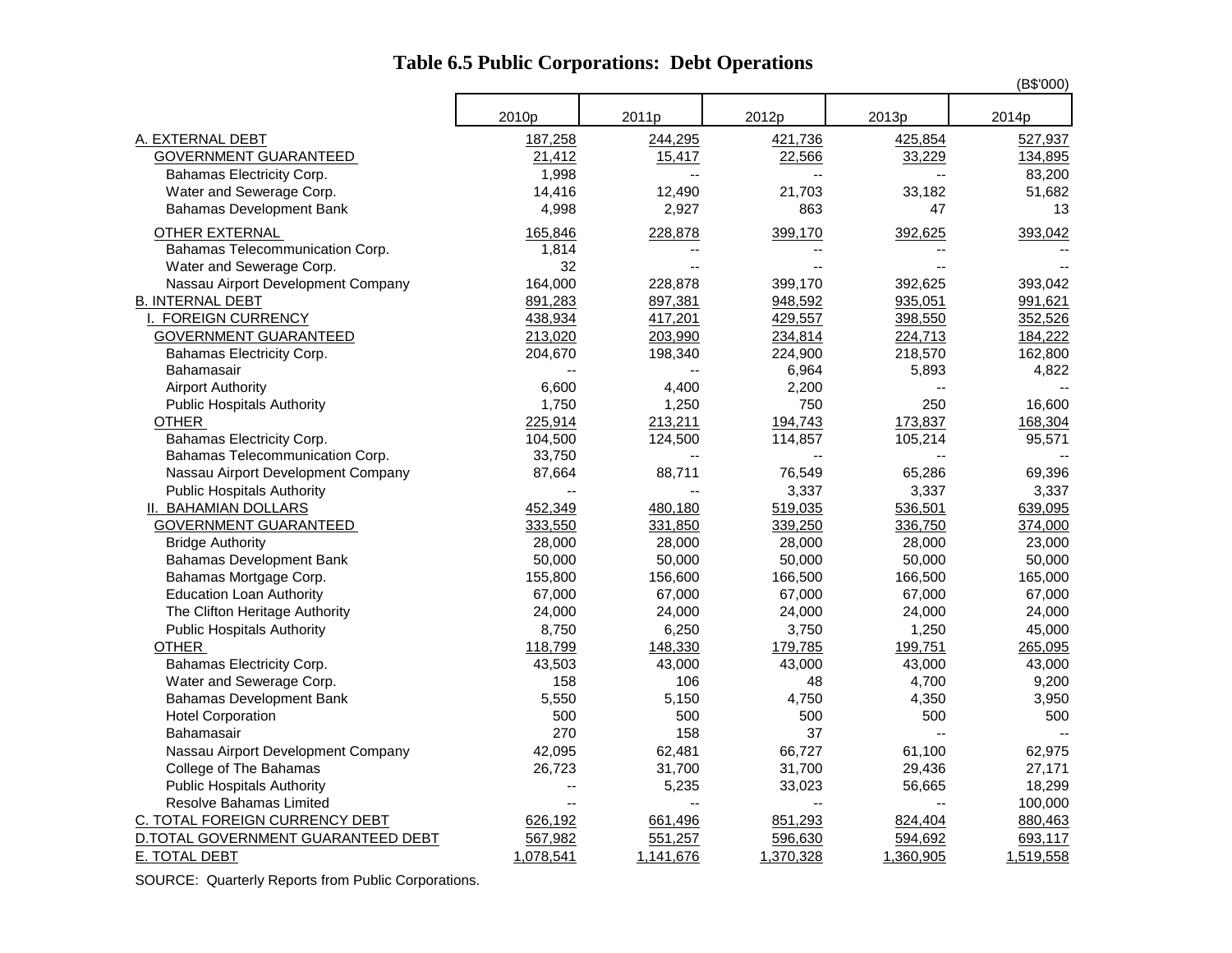## **Table 6.5 Public Corporations: Debt Operations**

|                                     |                          |                |                |           | (B\$'000)      |
|-------------------------------------|--------------------------|----------------|----------------|-----------|----------------|
|                                     | 2014p                    | 2014p          | 2014p          | 2015p     | 2015p          |
|                                     | 2nd Qtr.                 | 3rd Qtr.       | 4th Qtr.       | 1st Qtr.  | 2nd Qtr.       |
| A. EXTERNAL DEBT                    | 431,685                  | 436,550        | 527,937        | 527,882   | 533,835        |
| GOVERNMENT GUARANTEED               | 38,299                   | 43,910         | 134,895        | 134,628   | 141,687        |
| Bahamas Electricity Corp.           | $\overline{\phantom{a}}$ | $\overline{a}$ | 83,200         | 83,200    | 83,200         |
| Water and Sewerage Corp.            | 38,269                   | 43,897         | 51,682         | 51,428    | 58,487         |
| <b>Bahamas Development Bank</b>     | 30                       | 13             | 13             |           |                |
| <b>OTHER EXTERNAL</b>               | 393,386                  | 392,640        | 393,042        | 393,254   | 392,148        |
| Nassau Airport Development Company  | 393,386                  | 392,640        | 393,042        | 393,254   | 392,148        |
| <b>B. INTERNAL DEBT</b>             | 933,608                  | 936,160        | 991,621        | 1,011,141 | 1,006,003      |
| I. FOREIGN CURRENCY                 | 392,492                  | 396,923        | 352,526        | 369,193   | 365,268        |
| <b>GOVERNMENT GUARANTEED</b>        | 219,707                  | 227,097        | 184,222        | 202,171   | 201,183        |
| Bahamas Electricity Corp.           | 214,350                  | 212,240        | 162,800        | 162,800   | 162,800        |
| Bahamasair                          | 5,357                    | 5,357          | 4,822          | 4,822     | 4,286          |
| <b>Airport Authority</b>            | $\overline{a}$           |                |                |           | $-$            |
| <b>Public Hospitals Authority</b>   |                          | 9,500          | 16,600         | 34,549    | 34,097         |
| <b>OTHER</b>                        | 172,785                  | 169,826        | 168,304        | 167,022   | 164,085        |
| Bahamas Electricity Corp.           | 100,393                  | 97,982         | 95,571         | 93,161    | 90,750         |
| Nassau Airport Development Company  | 69,055                   | 68,507         | 69,396         | 70,524    | 69,998         |
| <b>Public Hospitals Authority</b>   | 3,337                    | 3,337          | 3,337          | 3,337     | 3,337          |
| <b>II. BAHAMIAN DOLLARS</b>         | 541,116                  | 539,237        | 639,095        | 641,948   | 640,735        |
| GOVERNMENT GUARANTEED               | 374,000                  | 374,000        | 374,000        | 374,000   | 374,000        |
| <b>Bridge Authority</b>             | 23,000                   | 23,000         | 23,000         | 23,000    | 23,000         |
| <b>Bahamas Development Bank</b>     | 50,000                   | 50,000         | 50,000         | 50,000    | 50,000         |
| Bahamas Mortgage Corp.              | 165,000                  | 165,000        | 165,000        | 165,000   | 165,000        |
| <b>Education Loan Authority</b>     | 67,000                   | 67,000         | 67,000         | 67,000    | 67,000         |
| The Clifton Heritage Authority      | 24,000                   | 24,000         | 24,000         | 24,000    | 24,000         |
| <b>Public Hospitals Authority</b>   | 45,000                   | 45,000         | 45,000         | 45,000    | 45,000         |
| <b>OTHER</b>                        | 167,116                  | 165,237        | 265,095        | 267,948   | 266,735        |
| Bahamas Electricity Corp.           | 43,000                   | 43,000         | 43,000         | 43,000    | 43,000         |
| Water and Sewerage Corp.            | 6,700                    | 9,200          | 9,200          | 12,000    | 13,500         |
| <b>Bahamas Development Bank</b>     | 4,150                    | 4,150          | 3,950          | 3,950     | 3,950          |
| <b>Hotel Corporation</b>            | 500                      | 500            | 500            | 500       | 500            |
| Bahamasair                          |                          |                | $\overline{a}$ |           | $\overline{a}$ |
| Nassau Airport Development Company  | 63,246                   | 62,917         | 62,975         | 63,028    | 62,579         |
| College of The Bahamas              | 27,171                   | 27,171         | 27,171         | 27,171    | 24,907         |
| <b>Public Hospitals Authority</b>   | 17,560                   | 18,299         | 18,299         | 18,299    | 18,299         |
| <b>National Sports Authority</b>    | 4,789                    |                | $\overline{a}$ |           |                |
| <b>Resolve Bahamas Limited</b>      | $\mathbf{u}$             | $\sim$         | 100,000        | 100,000   | 100,000        |
| C. TOTAL FOREIGN CURRENCY DEBT      | 824,177                  | 833,473        | 880,463        | 897,075   | 899,103        |
| D. TOTAL GOVERNMENT GUARANTEED DEBT | 632,006                  | 645,007        | 693,117        | 710,799   | 716,870        |
| E. TOTAL DEBT                       | 1,365,293                | 1,372,710      | 1,519,558      | 1,539,023 | 1,539,838      |

SOURCE: Quarterly Reports from Public Corporations.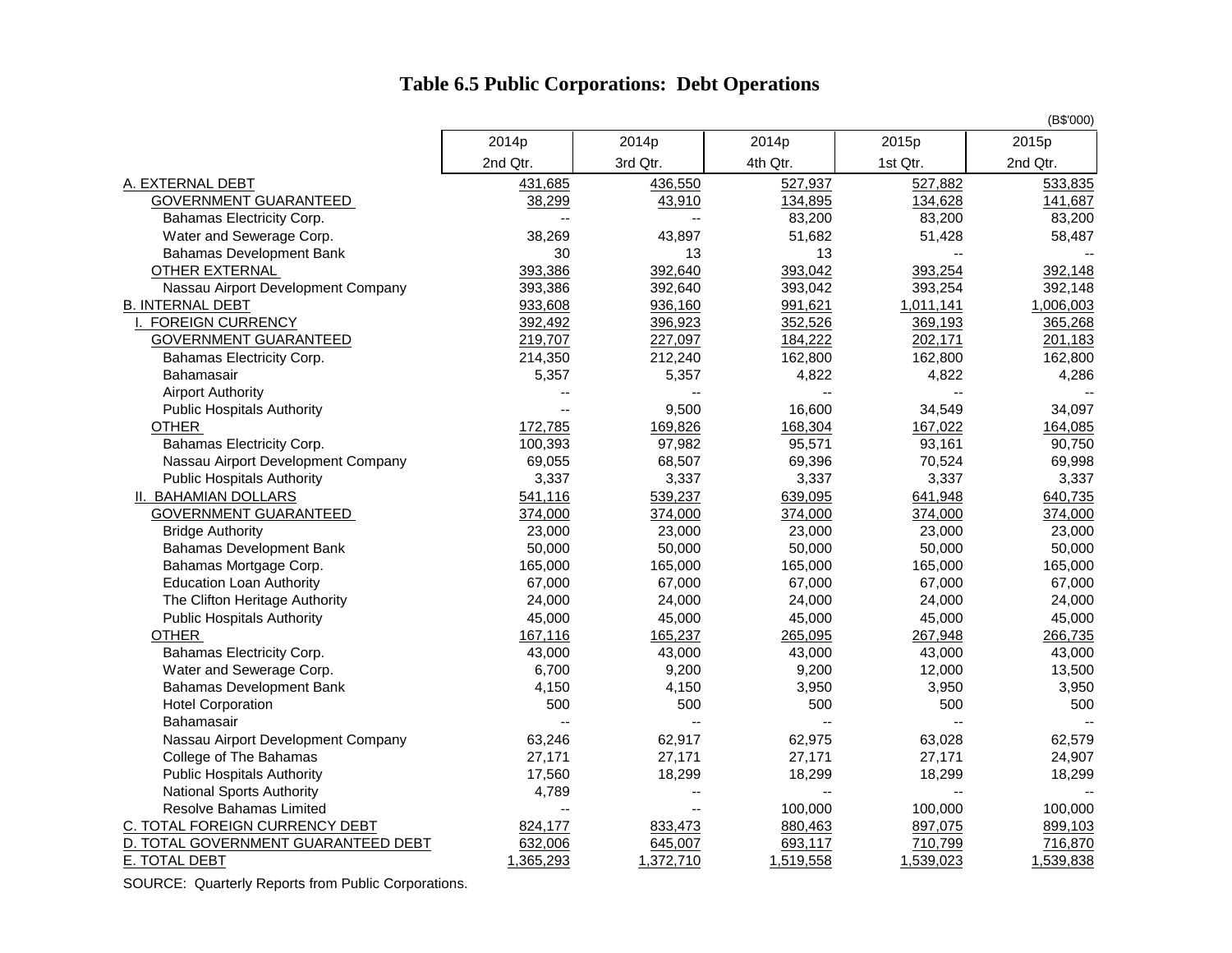### **Table 6.6 Public Sector: Foreign Currency Debt Operations**

|                                                                                          | (B\$'000)                       |                                 |                                   |                                   |                                   |  |  |  |
|------------------------------------------------------------------------------------------|---------------------------------|---------------------------------|-----------------------------------|-----------------------------------|-----------------------------------|--|--|--|
|                                                                                          | 2010p*                          | 2011p                           | 2012p                             | 2013p                             | 2014p**                           |  |  |  |
| <b>Outstanding Debt at Beginning of Year</b><br>Government<br><b>Public Corporations</b> | 1,148,301<br>705,522<br>442,779 | 1,374,824<br>798,632<br>576,192 | 1,461,731<br>800,235<br>661,496   | 1,893,895<br>1,042,602<br>851,293 | 2,137,761<br>1,313,357<br>824,404 |  |  |  |
| <b>Plus: New Drawings</b><br>Government<br><b>Public Corporations</b>                    | 397,565<br>102,807<br>294,758   | 244,312<br>79,519<br>164,793    | 537,014<br>253,130<br>283,884     | 309,225<br>282,868<br>26,357      | 781,791<br>486,018<br>295,773     |  |  |  |
| <b>Less: Amortization</b>                                                                | 171,214                         | 174,537                         | 105,438                           | 66,970                            | 444,773                           |  |  |  |
| Government                                                                               | 9,869                           | 78,861                          | 11,351                            | 13,724                            | 205,059                           |  |  |  |
| <b>Public Corporations</b>                                                               | 161,345                         | 95,676                          | 94,087                            | 53,246                            | 239,714                           |  |  |  |
| <b>Other Changes in Debt Stock</b>                                                       | <u>172</u>                      | 17,132                          | 588                               | 1,611                             | (1,691)                           |  |  |  |
| Government                                                                               | 172                             | 945                             | 588                               | 1,611                             | (1,691)                           |  |  |  |
| <b>Public Corporations</b>                                                               | --                              | 16,187                          | $\overline{\phantom{a}}$          |                                   |                                   |  |  |  |
| <b>Outstanding Debt at End of Year</b><br>Government<br><b>Public Corporations</b>       | 1,374,824<br>798,632<br>576,192 | 1,461,731<br>800,235<br>661,496 | 1,893,895<br>1,042,602<br>851,293 | 2,137,761<br>1,313,357<br>824,404 | 2,473,088<br>1,592,625<br>880,463 |  |  |  |
| <b>Interest Charges</b><br>Government<br><b>Public Corporations</b>                      | 75,740<br>47,055<br>28,685      | 73,657<br>48,002<br>25,655      | 98,494<br>51,053<br>47,441        | 109,931<br>57,758<br>52,173       | 115,886<br>75,373<br>40,513       |  |  |  |
| <b>Debt Service</b><br>Government<br><b>Public Corporations</b>                          | 246,954<br>56,924<br>190,030    | 248,194<br>126,863<br>121,331   | 203,932<br>62,404<br>141,528      | 176,901<br>71,482<br>105,419      | 560,659<br>280,432<br>280,227     |  |  |  |
| <b>Debt Service Ratio</b>                                                                | 7.7                             | 7.5                             | 5.5                               | 4.9                               | 15.7                              |  |  |  |
| <b>Government Debt Service/</b><br><b>Government Revenue (%)</b>                         | 4.5                             | 8.1                             | 4.5                               | 5.3                               | 19.0                              |  |  |  |

SOURCE: Treasury Accounts, Treasury Statistical Printout and Quarterly Reports from Public Corporations

**Notes:**

**\*** Debt servicing for 2010 includes the refinancing of \$131 million in Public Corporations' debt. Net of this transaction, the Debt Service Ratio was 3.6%.

**\*\*** Debt servicing for 2014 includes the refinancing of \$191 million & \$210.2 million in Government's & Public Corporations' debt. Net of these transactions, the Debt Service Ratio was 4.5% and the Government Debt Service/Revenue Ratio was 6.1%.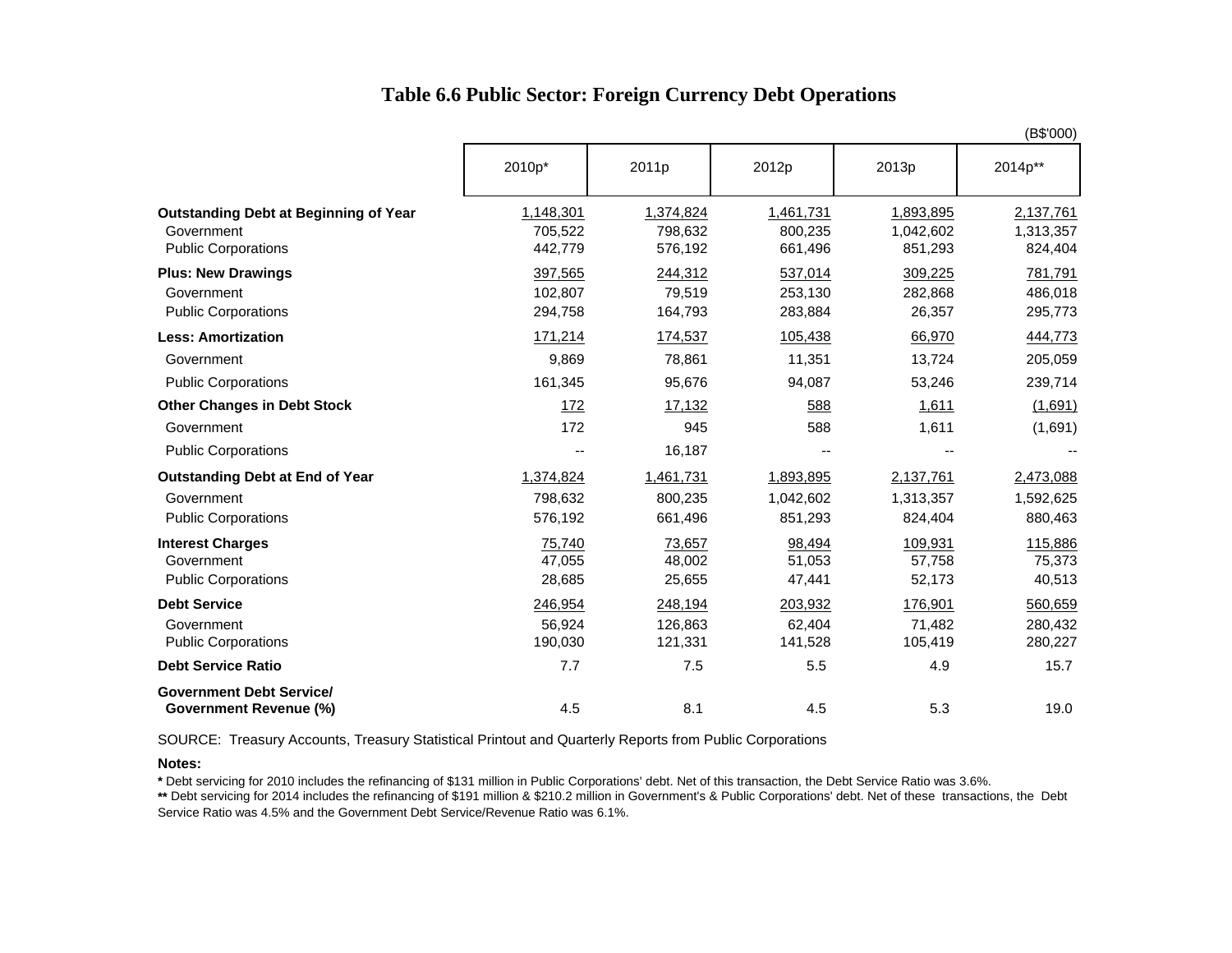|                                                 |                                        |                          |                    |                   | (B\$'000)         |  |
|-------------------------------------------------|----------------------------------------|--------------------------|--------------------|-------------------|-------------------|--|
|                                                 | 2014p<br>2014p<br>2nd Qtr.<br>3rd Qtr. |                          | 2014p<br>4th Qtr.* | 2015p<br>1st Qtr. | 2015p<br>2nd Qtr. |  |
| <b>Outstanding Debt at Beginning of Quarter</b> | 2,317,712                              | 2,377,939                | 2,386,063          | 2,473,088         | 2,499,966         |  |
| Government                                      | 1,492,941                              | 1,553,762                | 1,552,590          | 1,592,625         | 1,602,891         |  |
| <b>Public Corporations</b>                      | 824,771                                | 824,177                  | 833,473            | 880,463           | 897,075           |  |
| <b>Plus: New Drawings</b>                       | 73,738                                 | 18,515                   | 377,496            | 33,527            | 24,209            |  |
| Government                                      | 66,358                                 | 356                      | 113,262            | 12,437            | 13,781            |  |
| <b>Public Corporations</b>                      | 7,380                                  | 18,159                   | 264,234            | 21,090            | 10,428            |  |
| <b>Less: Amortization</b>                       | 13,511                                 | 10,391                   | 288,780            | 6,649             | 14,580            |  |
| Government                                      | 5,537                                  | 1,528                    | 71,536             | 2,171             | 6,180             |  |
| <b>Public Corporations</b>                      | 7,974                                  | 8,863                    | 217,244            | 4,478             | 8,400             |  |
| <b>Other Changes in Debt Stock</b>              |                                        |                          | (1,691)            |                   |                   |  |
| Government                                      | $-$                                    | $\overline{\phantom{a}}$ | (1,691)            |                   |                   |  |
| <b>Public Corporations</b>                      | $\overline{a}$                         | $\overline{\phantom{a}}$ |                    |                   |                   |  |
| <b>Outstanding Debt at End of Quarter</b>       | 2,377,939                              | 2,386,063                | 2,473,088          | 2,499,966         | 2,509,595         |  |
| Government                                      | 1,553,762                              | 1,552,590                | 1,592,625          | 1,602,891         | 1,610,492         |  |
| <b>Public Corporations</b>                      | 824,177                                | 833,473                  | 880,463            | 897,075           | 899,103           |  |
| <b>Interest Charges</b>                         | 40,187                                 | 24,087                   | 37,325             | 27,420            | 33,485            |  |
| Government                                      | 29,311                                 | 15,281                   | 25,518             | 17,836            | 21,513            |  |
| <b>Public Corporations</b>                      | 10,876                                 | 8,806                    | 11,807             | 9,584             | 11,972            |  |
| <b>Debt Service</b>                             | 53,698                                 | 34,478                   | 326,105            | 34,069            | 48,065            |  |
| Government                                      | 34,848                                 | 16,809                   | 97,054             | 20,007            | 27,693            |  |
| <b>Public Corporations</b>                      | 18,850                                 | 17,669                   | 229,051            | 14,062            | 20,372            |  |
| <b>Debt Service Ratio</b>                       | 5.2                                    | 4.0                      | 43.1               | 3.9               | 5.1               |  |
| <b>Government Debt Service/</b>                 |                                        |                          |                    |                   |                   |  |

### **Table 6.6 Public Sector: Foreign Currency Debt Operations <sup>1</sup>**

SOURCE: Treasury Accounts, Treasury Statistical Printout and Quarterly Reports from Public Corporations.

<sup>1</sup> See notes to table

\* Debt servicing for the 4th quarter of 2014 includes the refinancing of \$66 million in Government's debt & \$210.1 million in Public Corporations' Debt. Net of these transactions, the Debt Service Ratio was 6.6% and the Government Debt Service/Revenue Ratio was 8.4%.

**Government Revenue (%)** 8.8 5.3 26.3 4.1 n.a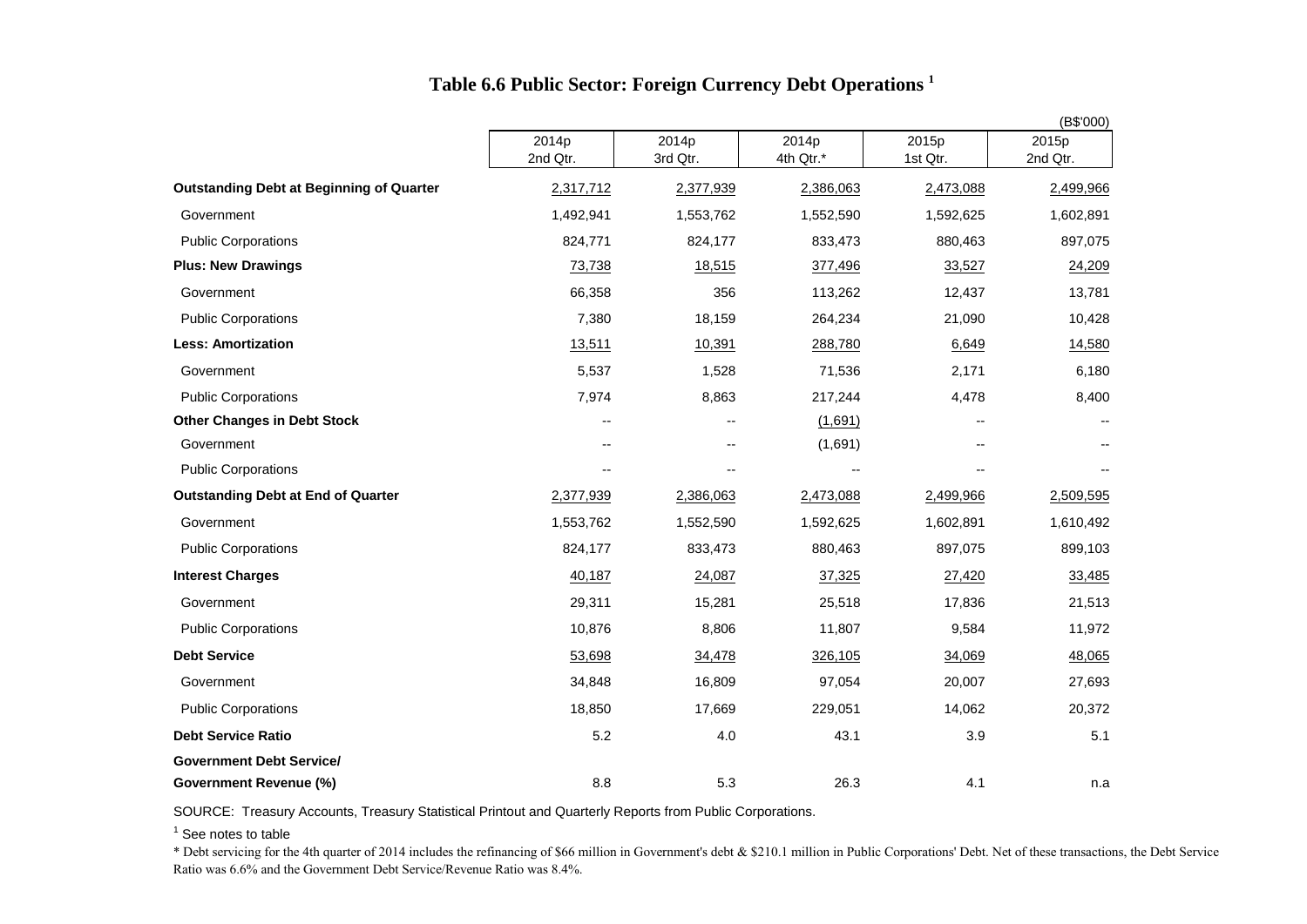### **Table 7.1 Balance of Payments**

|                                                                               | (B\$ Millions)    |                  |              |                  |                |                  |               |                  |                   |                  |
|-------------------------------------------------------------------------------|-------------------|------------------|--------------|------------------|----------------|------------------|---------------|------------------|-------------------|------------------|
|                                                                               | 2010 <sub>p</sub> |                  | 2011p        |                  | 2012p          |                  | 2013p         |                  | 2014 <sub>p</sub> |                  |
|                                                                               | Credit            | Debit            | Credit       | Debit            | Credit         | Debit            | Credit        | Debit            | Credit            | Debit            |
| <b>1. CURRENT ACCOUNT</b>                                                     | 3,350.5           | 4,147.2          | 3,506.6      | 4,699.3          | 3,856.6        | 5,361.2          | 3,812.4       | 5,306.3          | 3,776.5           | 5,667.3          |
| A. Goods & Services                                                           | 3,212.4           | 3,771.7          | 3.327.1      | 4,258.1          | 3,675.6        | 4,923.1          | 3,626.2       | 4,794.2          | 3,575.4           | 5,028.9          |
| a. Goods                                                                      | 702.4             | 2,590.6          | 833.5        | 2,965.7          | 984.0          | 3,385.5          | 954.9         | 3,165.9          | 859.0             | 3,309.1          |
| 1. Merchandise<br>i. Oil Trade (local Consumption)                            | 459.2<br>0.0      | 2,575.3<br>695.8 | 510.8<br>0.0 | 2,947.1<br>805.6 | 508.0<br>0.0   | 3,361.9<br>972.0 | 573.9<br>0.0  | 3,144.1<br>866.0 | 548.9<br>0.0      | 3,287.1<br>791.5 |
| ii. Non-Oil Merchandise                                                       | 459.2             | 1,879.5          | 510.8        | 2,141.6          | 508.0          | 2,389.9          | 573.9         | 2,278.1          | 548.9             | 2,495.6          |
| 2. Goods procured in port by carrier                                          | 243.3             | 15.3             | 322.7        | 18.5             | 476.0          | 23.6             | 381.0         | 21.9             | 310.1             | 22.0             |
| b. Services                                                                   | 2,509.9           | 1,181.1          | 2,493.6      | 1,292.4          | 2,691.6        | 1.537.7          | 2,671.2       | 1,628.3          | 2,716.4           | 1,719.8          |
| 1. Transportation                                                             | 118.2             | 342.0            | 131.5        | 327.3            | 123.7          | 388.3            | 127.4         | 372.2            | 122.3             | 407.7            |
| i. Passenger Services<br>ii. Air and Sea Freight Services                     | 11.7<br>0.0       | 141.2<br>169.3   | 15.0<br>0.0  | 101.4<br>179.1   | 22.3<br>0.0    | 97.5<br>215.3    | 20.3<br>0.0   | 100.0<br>205.3   | 20.3<br>0.0       | 115.7<br>224.9   |
| iii. Port & Airport Charges                                                   | 106.6             | 31.5             | 116.6        | 46.9             | 101.4          | 75.4             | 107.2         | 67.0             | 102.1             | 67.1             |
| 2. Travel                                                                     | 2,163.2           | 227.6            | 2,141.6      | 246.3            | 2,311.6        | 285.7            | 2,284.7       | 262.5            | 2,308.3           | 211.5            |
| 3. Insurance Services                                                         | 0.0               | 165.2            | 0.0          | 185.9            | 0.0            | 193.7            | 0.0           | 158.0            | 0.0               | 143.5            |
| i. Freight Insurance                                                          | 0.0               | 18.8             | 0.0          | 19.9             | 0.0            | 23.9             | 0.0           | 22.8             | 0.0               | 25.0             |
| ii. Non-Merchandise Insurance<br>4. Construction Services                     | 0.0<br>0.0        | 146.4<br>15.7    | 0.0<br>0.0   | 166.0<br>163.0   | 0.0<br>0.0     | 169.7<br>266.2   | 0.0<br>0.0    | 135.2<br>482.6   | 0.0<br>0.0        | 118.5<br>643.1   |
| 5. Royalty and License Fees                                                   | 0.0               | 10.6             | 0.0          | 15.3             | 0.0            | 16.8             | 0.0           | 19.2             | 0.0               | 19.5             |
| 6. Offshore companies local expenses                                          | 157.8             | 0.0              | 138.9        | 0.0              | 176.4          | 0.0              | 180.3         | 0.0              | 200.6             | 0.0              |
| <b>Other Services</b><br>7.                                                   | 33.3              | 339.5            | 33.7         | 320.2            | 36.5           | 371.3            | 38.3          | 320.8            | 39.9              | 285.4            |
| 8. Government Services                                                        | 37.4              | 80.5             | 47.9         | 34.6             | 43.5           | 15.8             | 40.6          | 13.0             | 45.3              | 9.1              |
| i. Resident government                                                        | 4.6<br>32.8       | 80.5<br>0.0      | 5.1<br>42.8  | 34.6<br>0.0      | 6.2<br>37.3    | 15.8<br>0.0      | 6.1<br>34.4   | 13.0<br>0.0      | 5.4<br>39.9       | 9.1<br>0.0       |
| ii. Foreign government<br><b>B.</b> Income                                    | 38.8              | 273.6            | 55.4         | 281.0            | 49.7           | 317.3            | 48.0          | 377.1            | 55.1              | 492.9            |
| a. Compensation of Employees                                                  | 0.0               | 27.4             | 0.0          | 47.9             | 0.0            | 45.1             | 0.0           | 35.8             | 0.0               | 64.4             |
| 1. Labour Income                                                              | 0.0               | 27.4             | 0.0          | 47.9             | 0.0            | 45.1             | 0.0           | 35.8             | 0.0               | 64.4             |
| b. Investment Income                                                          | 38.8              | 246.3            | 55.4         | 233.1            | 49.7           | 272.2            | 48.0          | 341.3            | 55.1              | 428.5            |
| 1. Direct Investment<br>2. Official Transactions                              | 0.0<br>14.7       | 0.0<br>46.4      | 0.0<br>16.6  | 0.0<br>48.0      | 0.0<br>16.2    | 0.0<br>51.1      | 0.0           | 0.0<br>57.8      | 0.0<br>14.6       | 0.0<br>73.8      |
| i. Central Bank Investment Income                                             | 14.7              | 0.0              | 16.6         | 0.0              | 16.2           | 0.0              | 15.5<br>15.5  | 0.0              | 14.6              | 0.0              |
| ii. Interest on Government Transactions                                       | 0.0               | 46.4             | 0.0          | 48.0             | 0.0            | 51.1             | 0.0           | 57.8             | 0.0               | 73.8             |
| 3. Other Private Interest and Dividends                                       | 24.0              | 199.9            | 38.8         | 185.2            | 33.5           | 221.1            | 32.5          | 283.5            | 40.5              | 354.7            |
| i. Commercial Banks                                                           | 23.4              | 101.9            | 38.2         | 51.9             | 32.9           | 40.0             | 31.9          | 28.6             | 39.9              | 67.7             |
| ii. Other Companies<br><b>C. Current Transfers</b>                            | 0.6<br>99.3       | 98.0<br>101.9    | 0.6<br>124.0 | 133.3<br>160.2   | 0.6<br>131.3   | 181.1<br>120.8   | 0.6<br>138.2  | 254.9<br>135.0   | 0.6<br>145.9      | 287.0<br>145.5   |
| a. General Government                                                         | 98.1              | 10.8             | 123.4        | 10.0             | 130.1          | 9.4              | 137.0         | 14.5             | 144.7             | 26.0             |
| b. Other Sectors                                                              | 1.2               | 91.1             | 0.6          | 150.2            | 1.2            | 111.4            | 1.2           | 120.5            | $1.2$             | 119.5            |
| 1. Workers Remittances                                                        | 0.0               | 60.6             | 0.0          | 71.8             | 0.0            | 94.6             | 0.0           | 102.9            | 0.0               | 86.4             |
| 2. Other Transfers                                                            | 1.2               | 30.5             | 0.6          | 78.4             | 1.2            | 16.8             | 1.2           | 17.6             | 1.2               | 33.0             |
| 2. CAPITAL AND FINANCIAL ACCOUNT                                              | 1,556.6           | 412.9            | 1,777.2      | 789.6            | 1.590.2        | 283.8            | 1,458.5       | 462.5            | 2,150.7           | 650.2            |
| A. Capital Account                                                            | 0.0               | 3.6              | 0.0          | 5.5              | 0.0            | 7.3<br>7.3       | 0.0           | 9.6<br>9.6       | 0.0               | 8.9              |
| a. Capital Transfers<br>1. Migrants' Transfers                                | 0.0<br>0.0        | 3.6<br>3.6       | 0.0<br>0.0   | 5.5<br>5.5       | 0.0<br>0.0     | 7.3              | 0.0<br>0.0    | 9.6              | 0.0<br>0.0        | 8.9<br>8.9       |
| <b>B. FINANCIAL ACCOUNT</b>                                                   | 1,556.6           | 409.3            | 1,777.2      | 784.0            | 1,590.2        | 276.6            | 1,458.5       | 452.9            | 2,150.7           | 641.3            |
| a. Direct Investment                                                          | 960.2             | 88.3             | 970.5        | 303.9            | 575.3          | 49.1             | 410.1         | 27.8             | 373.6             | 122.3            |
| 1. Equity                                                                     | 785.5             | 61.9             | 880.9        | 237.5            | 492.4          | $-20.3$          | 304.2         | 0.0              | 324.7             | 76.4             |
| 2. Re-Invested Earnings                                                       | 0.0               | 0.0              | 0.0          | 0.0              | 0.0            | 0.0              | 0.0           | 0.0              | 0.0               | 0.0              |
| 3. Land Purchases/Sales<br>4. Other                                           | 174.7             | 26.4<br>0.0      | 89.6         | 66.4             | 82.9<br>0.0    | 69.5             | 105.9         | 27.8<br>0.0      | 48.9              | 45.9             |
| b. Portfolio Investment                                                       | 0.0<br>0.0        | 22.4             | 0.0<br>0.0   | 0.0<br>44.2      | 0.0            | 0.0<br>37.0      | 0.0<br>0.0    | 34.0             | 0.0<br>0.0        | 0.0<br>26.9      |
| 1. Equity Security                                                            | 0.0               | 13.0             | 0.0          | 22.3             | 0.0            | 12.0             | 0.0           | 15.3             | 0.0               | 20.6             |
| 2. Debt Security                                                              | 0.0               | 9.4              | 0.0          | 21.9             | 0.0            | 25.0             | 0.0           | 18.8             | 0.0               | 6.3              |
| i. Bonds                                                                      | 0.0               | 0.0              | 0.0          | 0.0              | 0.0            | 0.0              | 0.0           | 0.0              | 0.0               | 0.0              |
| ii. Money Market Instruments                                                  | 0.0               | 9.4              | 0.0          | 21.9             | 0.0            | 25.0             | 0.0           | 18.8             | 0.0               | 6.3              |
| c. Other Investments                                                          | 596.4             | 298.6            | 806.7        | 435.9            | 1,014.9        | 190.5            | 1,048.5       | 391.0            | 1,777.1           | 492.1            |
| 1. Central Goverment<br>2. Other Public Sector Capital                        | 32.7<br>195.0     | 8.1<br>71.3      | 79.5<br>64.9 | 8.9<br>6.0       | 250.1<br>210.5 | 11.4<br>38.1     | 157.1<br>19.4 | 17.4<br>15.2     | 420.0<br>100.3    | 14.1<br>6.5      |
| 3. Domestic Banks                                                             | 181.3             | 157.7            | 99.5         | 200.9            | 56.2           | 58.5             | 171.3         | 109.1            | 34.4              | 196.3            |
| 4. Other Private                                                              | 187.4             | 61.6             | 562.8        | 220.1            | 498.1          | 82.5             | 700.7         | 249.3            | 1,222.3           | 275.2            |
| <b>3. NET ERRORS AND OMISSIONS</b>                                            | 0.0               | 302.5            | 229.5        | 0.0              | 123.6          | 0.0              | 429.4         | 0.0              | 436.3             | 0.0              |
| <b>4. OVERALL BALANCE</b>                                                     | 44.5              | 0.0              | 24.4         | 0.0              | 0.0            | 74.7             | 0.0           | 68.5             | 46.0              | 0.0              |
| 5. FINANCING                                                                  | 0.0               | 44.5             | 0.0          | 24.4             | 74.7           | 0.0              | 68.5          | 0.0              | 0.0               | <u>46.0</u>      |
| Change in SDR holdings                                                        | 3.1               | 0.0              | 0.7          | 0.0              | 146.8          | 0.0              | 0.0           | 30.1             | 0.0               | 19.9             |
| Change in Reserve Position with the Fund<br>Change in External Foreign Assets | 0.2<br>0.0        | 0.0<br>47.8      | 0.0          | 0.0<br>25.1      | 0.0<br>0.0     | 0.0              | 0.0           | 0.0              | 0.6<br>0.0        | 0.0<br>26.7      |
| $(increase = debt)$                                                           |                   |                  | 0.0          |                  |                | 72.1             | 98.7          | 0.0              |                   |                  |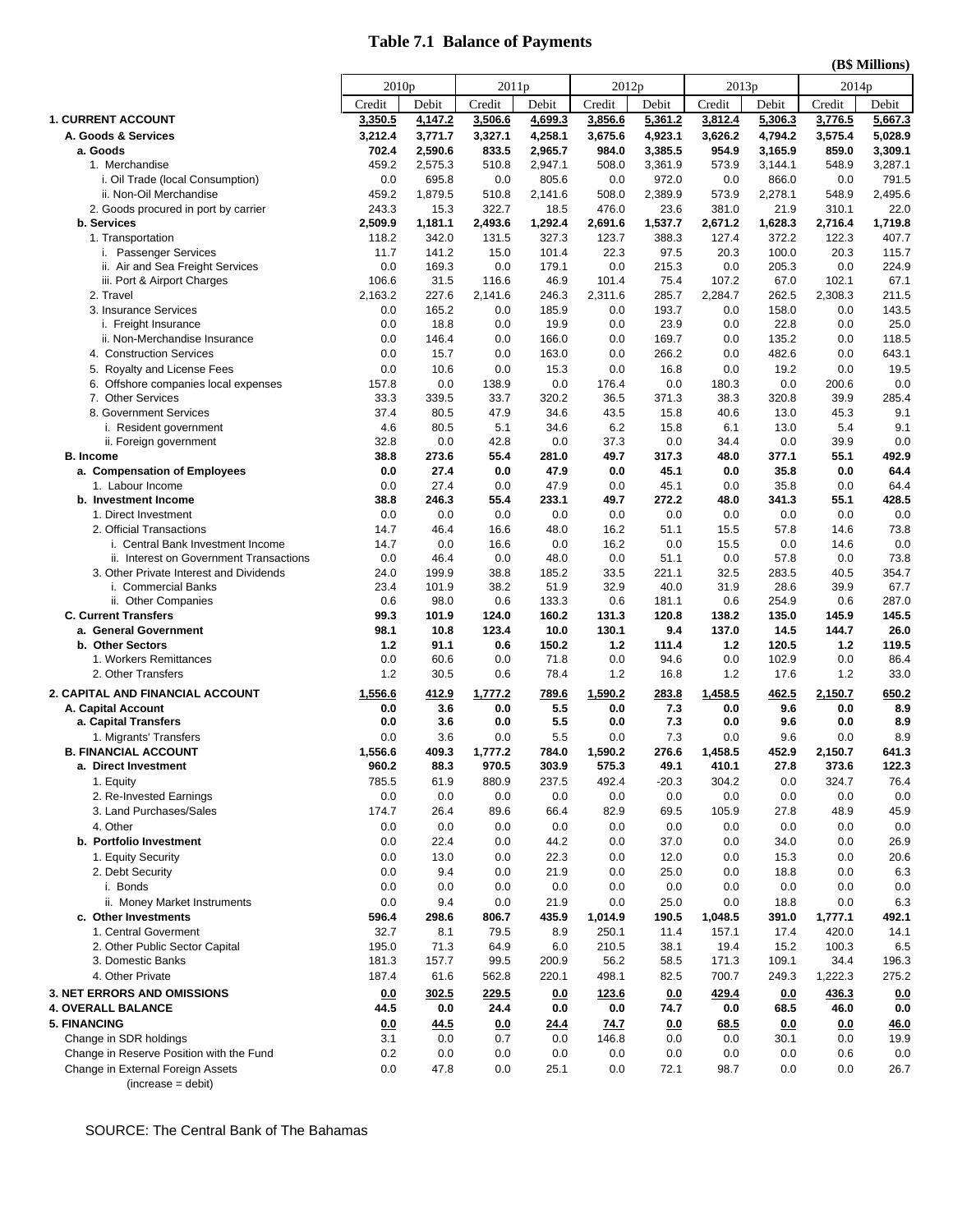### **Table 7.1 Balance of Payments**

|                                                          | (B\$ Millions)                                               |              |              |              |              |               |              |               |              |               |
|----------------------------------------------------------|--------------------------------------------------------------|--------------|--------------|--------------|--------------|---------------|--------------|---------------|--------------|---------------|
|                                                          | 2014 Qtr.IIIp<br>2014 Qtr.IVp<br>2014 Qtr.lp<br>2014 Qtr.IIp |              |              |              |              |               | 2015 Qtr.lp  |               |              |               |
|                                                          | Credit                                                       | Debit        | Credit       | Debit        | Credit       | Debit         | Credit       | Debit         | Credit       | Debit         |
| 1. CURRENT ACCOUNT                                       | 966.8                                                        | 1,291.2      | 1,082.5      | 1,433.9      | 933.6        | 1,462.6       | 793.6        | 1,479.6       |              | 889.5 1,263.3 |
| A. Goods & Services                                      | 920.2                                                        | 1,144.9      | 1,030.1      | 1,271.2      | 868.3        | 1,291.6       | 756.8        | 1.321.2       | 838.2        | 1,057.3       |
| a. Goods                                                 | 211.4                                                        | 782.0        | 240.9        | 824.4        | 215.6        | 792.5         | 191.1        | 910.3         | 132.4        | 683.1         |
| 1. Merchandise                                           | 126.5                                                        | 776.0        | 150.1        | 819.6        | 144.8        | 786.3         | 127.5        | 905.2         | 91.8         | 677.0         |
| i. Oil Trade (local Consumption)                         | 0.0                                                          | 190.6        | 0.0          | 233.6        | 0.0          | 186.5         | 0.0          | 180.9         | 0.0          | 115.5         |
| ii. Non-Oil Merchandise                                  | 126.5                                                        | 585.4        | 150.1        | 586.1        | 144.8        | 599.8         | 127.5        | 724.4         | 91.8         | 561.6         |
| 2. Goods procured in port by carrier                     | 84.9                                                         | 6.0          | 90.8         | 4.8          | 70.8         | 6.1           | 63.6         | 5.1           | 40.6         | 6.0           |
| b. Services                                              | 708.8                                                        | 362.9        | 789.2        | 446.8        | 652.7        | 499.1         | 565.7        | 410.9         | 705.7        | 374.2         |
| 1. Transportation                                        | 31.7                                                         | 105.4        | 32.7         | 94.1         | 31.7         | 106.7         | 26.2         | 101.5         | 26.1         | 96.9          |
| i. Passenger Services                                    | 6.3                                                          | 30.4         | 4.2          | 28.7         | 6.3          | 30.4          | 3.5          | 26.2          | 6.3          | 24.1          |
| ii. Air and Sea Freight Services                         | 0.0                                                          | 52.7         | 0.0          | 52.8         | 0.0          | 54.0          | 0.0          | 65.3          | 0.0          | 50.6          |
| iii. Port & Airport Charges                              | 25.4                                                         | 22.2         | 28.5         | 12.5         | 25.5         | 22.3          | 22.7         | 10.0          | 19.8         | 22.2          |
| 2. Travel                                                | 615.0                                                        | 54.3         | 687.6        | 50.9         | 529.7        | 77.5          | 475.9        | 28.8          | 639.6        | 51.3          |
| 3. Insurance Services                                    | 0.0<br>0.0                                                   | 30.0<br>5.9  | 0.0<br>0.0   | 43.6<br>5.9  | 0.0<br>0.0   | 42.7<br>6.0   | 0.0          | 27.2<br>7.3   | 0.0<br>0.0   | 30.5<br>5.6   |
| i. Freight Insurance<br>ii. Non-Merchandise Insurance    | 0.0                                                          | 24.1         | 0.0          | 37.7         | 0.0          | 36.7          | 0.0<br>0.0   | 20.0          | 0.0          | 24.9          |
|                                                          |                                                              | 83.3         | 0.0          | 178.7        | 0.0          | 189.3         |              |               | 0.0          | 89.9          |
| 4. Construction Services<br>5. Royalty and License Fees  | 0.0<br>0.0                                                   | 7.1          | 0.0          | 4.7          | 0.0          | 4.6           | 0.0<br>0.0   | 191.7<br>3.2  | 0.0          | 12.1          |
| 6. Offshore companies local expenses                     | 43.0                                                         | 0.0          | 43.7         | 0.0          | 68.6         | 0.0           | 45.3         | 0.0           | 19.4         | 0.0           |
| 7. Other Services                                        | 8.4                                                          | 79.0         | 12.0         | 72.8         | 9.8          | 76.7          | 9.7          | 56.9          | 8.4          | 93.6          |
| 8. Government Services                                   | 10.7                                                         | 3.9          | 13.2         | 2.0          | 12.8         | 1.6           | 8.6          | 1.6           | 12.2         | 0.0           |
| i. Resident government                                   | 1.4                                                          | 3.9          | 1.7          | 2.0          | 1.3          | 1.6           | 1.1          | 1.6           | 1.5          | 0.0           |
| ii. Foreign government                                   | 9.4                                                          | 0.0          | 11.5         | 0.0          | 11.5         | 0.0           | 7.5          | 0.0           | 10.6         | 0.0           |
| <b>B.</b> Income                                         | 8.5                                                          | 93.3         | 10.3<br>0.0  | 133.4        | 32.3<br>0.0  | 127.6<br>16.9 | 4.1          | 138.5<br>15.0 | 5.8<br>0.0   | 146.7         |
| a. Compensation of Employees<br>1. Labour Income         | 0.0<br>0.0                                                   | 14.0<br>14.0 | 0.0          | 18.5<br>18.5 | 0.0          | 16.9          | 0.0<br>0.0   | 15.0          | 0.0          | 20.5<br>20.5  |
| b. Investment Income                                     | 8.5                                                          | 79.4         | 10.3         | 114.9        | 32.3         | 110.7         | 4.1          | 123.6         | 5.8          | 126.1         |
| 1. Direct Investment                                     | 0.0                                                          | 0.0          | 0.0          | 0.0          | 0.0          | 0.0           | 0.0          | 0.0           | 0.0          | 0.0           |
| 2. Official Transactions                                 | 2.6                                                          | 4.9          | 4.0          | 29.3         | 4.0          | 14.3          | 3.9          | 25.3          | 0.0          | 17.8          |
| i. Central Bank Investment Income                        | 2.6                                                          | 0.0          | 4.0          | 0.0          | 4.0          | 0.0           | 3.9          | 0.0           | 0.0          | 0.0           |
| ii. Interest on Government Transactions                  | 0.0                                                          | 4.9          | 0.0          | 29.3         | 0.0          | 14.3          | 0.0          | 25.3          | 0.0          | 17.8          |
| 3. Other Private Interest and Dividends                  | 5.8                                                          | 74.5         | 6.3          | 85.6         | 28.2         | 96.4          | 0.2          | 98.2          | 5.8          | 108.3         |
| i. Commercial Banks                                      | 5.7                                                          | 19.9         | 6.1          | 13.7         | 28.1         | 25.8          | 0.0          | 8.3           | 5.7          | 45.4          |
| ii. Other Companies                                      | 0.2                                                          | 54.6         | 0.2          | 71.9         | 0.2          | 70.5          | 0.2          | 89.9          | 0.2          | 62.9          |
| <b>C. Current Transfers</b>                              | 38.1                                                         | 52.9         | 42.1         | 29.3         | 33.1         | 43.4          | 32.7         | 19.8          | 45.5         | 59.4          |
| a. General Government                                    | 37.8                                                         | 12.6         | 41.8         | 8.7          | 32.8         | 2.3           | 32.4         | 2.5           | 45.2         | 12.6          |
| b. Other Sectors                                         | 0.3                                                          | 40.3         | 0.3          | 20.6         | 0.3          | 41.1          | 0.3          | 17.4          | 0.3          | 46.8          |
| 1. Workers Remittances                                   | 0.0                                                          | 28.6         | 0.0          | 12.6         | 0.0          | 30.9          | 0.0          | 14.3          | 0.0          | 27.4          |
| 2. Other Transfers                                       | 0.3                                                          | 11.7         | 0.3          | 8.0          | 0.3          | 10.2          | 0.3          | 3.1           | 0.3          | 19.5          |
| 2. CAPITAL AND FINANCIAL ACCOUNT                         | 510.1                                                        | 119.6        | 637.3        | 217.7        | 350.0        | 103.6         | 653.2        | 209.3         | 211.4        | 100.7         |
| A. Capital Account                                       | 0.0<br>0.0                                                   | 1.9<br>1.9   | 0.0<br>0.0   | 2.7<br>2.7   | 0.0<br>0.0   | 3.5<br>3.5    | 0.0<br>0.0   | 0.8<br>0.8    | 0.0<br>0.0   | 7.4<br>7.4    |
| a. Capital Transfers<br>1. Migrants' Transfers           | 0.0                                                          | 1.9          | 0.0          | 2.7          | 0.0          | 3.5           | 0.0          | 0.8           | 0.0          | 7.4           |
| <b>B. FINANCIAL ACCOUNT</b>                              | 510.1                                                        | 117.6        | 637.3        | 215.0        | 350.0        | 100.1         | 653.2        | 208.6         | 211.4        | 93.3          |
| a. Direct Investment                                     | 49.3                                                         | 34.9         | 229.1        | 29.9         | 78.5         | 40.1          | 16.7         | 17.4          | 22.3         | 12.7          |
| 1. Equity                                                | 18.6                                                         | 24.7         | 221.4        | 12.0         | 69.4         | 29.2          | 15.3         | 10.4          | 17.3         | 7.7           |
| 2. Re-Invested Earnings                                  | 0.0                                                          | 0.0          | 0.0          | 0.0          | 0.0          | 0.0           | 0.0          | 0.0           | 0.0          | 0.0           |
| 3. Land Purchases/Sales                                  | 30.8                                                         | 10.2         | 7.7          | 17.8         | 9.0          | 10.8          | 1.4          | 7.0           | 5.0          | 5.0           |
| 4. Other                                                 | 0.0                                                          | 0.0          | 0.0          | 0.0          | 0.0          | 0.0           | 0.0          | 0.0           | 0.0          | 0.0           |
| b. Portfolio Investment                                  | 0.0                                                          | 10.5         | 0.0          | 3.1          | 0.0          | 8.1           | 0.0          | 5.2           | 0.0          | 4.2           |
| 1. Equity Security                                       | 0.0                                                          | 4.3          | 0.0          | 3.1          | 0.0          | 8.1           | 0.0          | 5.2           | 0.0          | 4.2           |
| 2. Debt Security                                         | 0.0                                                          | 6.3          | 0.0          | 0.0          | 0.0          | 0.0           | 0.0          | 0.0           | 0.0          | 0.0           |
| i. Bonds                                                 | 0.0                                                          | 0.0          | 0.0          | 0.0          | 0.0          | 0.0           | 0.0          | 0.0           | 0.0          | 0.0           |
| ii. Money Market Instruments<br>c. Other Investments     | 0.0<br>460.8                                                 | 6.3<br>72.2  | 0.0<br>408.3 | 0.0          | 0.0<br>271.5 | 0.0<br>51.9   | 0.0<br>636.5 | 0.0<br>186.0  | 0.0<br>189.1 | 0.0<br>76.5   |
| 1. Central Goverment                                     | 306.0                                                        | 1.5          | 0.4          | 182.1<br>5.5 | 0.4          | 1.5           | 113.3        | 5.5           | 12.4         | 2.2           |
| 2. Other Public Sector Capital                           | 6.0                                                          | 0.8          | 2.5          | 1.9          | 7.2          | 2.3           | 84.6         | 1.5           | 1.2          | 1.3           |
| 3. Domestic Banks                                        | 0.0                                                          | 54.9         | 34.4         | 0.0          | 0.0          | 17.2          | 0.0          | 124.3         | 0.0          | 33.4          |
| 4. Other Private                                         | 148.7                                                        | 15.1         | 371.0        | 174.6        | 264.0        | 30.8          | 438.7        | 54.7<br>175.5 |              | 39.6          |
| <b>3. NET ERRORS AND OMISSIONS</b>                       | <u>149.6</u>                                                 | 0.0          | 0.0          | 8.8          | 68.3         | 0.0           | 227.2        | 0.0           | 304.5        | 0.0           |
| <b>4. OVERALL BALANCE</b>                                | 215.8                                                        | 0.0          | 59.4         | 0.0          | 0.0          | 214.2         | 0.0          | 14.9          | 41.4         | $0.0\,$       |
| 5. FINANCING                                             | <u>0.0</u>                                                   | 215.8        | 0.0          | 59.4         | 214.2        | <u>0.0</u>    | <u>14.9</u>  | <u>0.0</u>    | 0.0          | <u>41.4</u>   |
| Change in SDR holdings                                   | 0.0                                                          | 0.2          | 0.0          | 25.0         | 3.5          | 0.0           | 1.8          | 0.0           | 3.8          | 0.0           |
| Change in Reserve Position with the Fund                 | 0.0                                                          | 0.0          | 0.0          | 0.0          | 0.4          | 0.0           | 0.2          | 0.0           | 0.4          | 0.0           |
| Change in External Foreign Assets<br>$(increase = debt)$ | 0.0                                                          | 215.6        | 0.0          | 34.3         | 210.4        | 0.0           | 12.8         | 0.0           | 0.0          | 45.6          |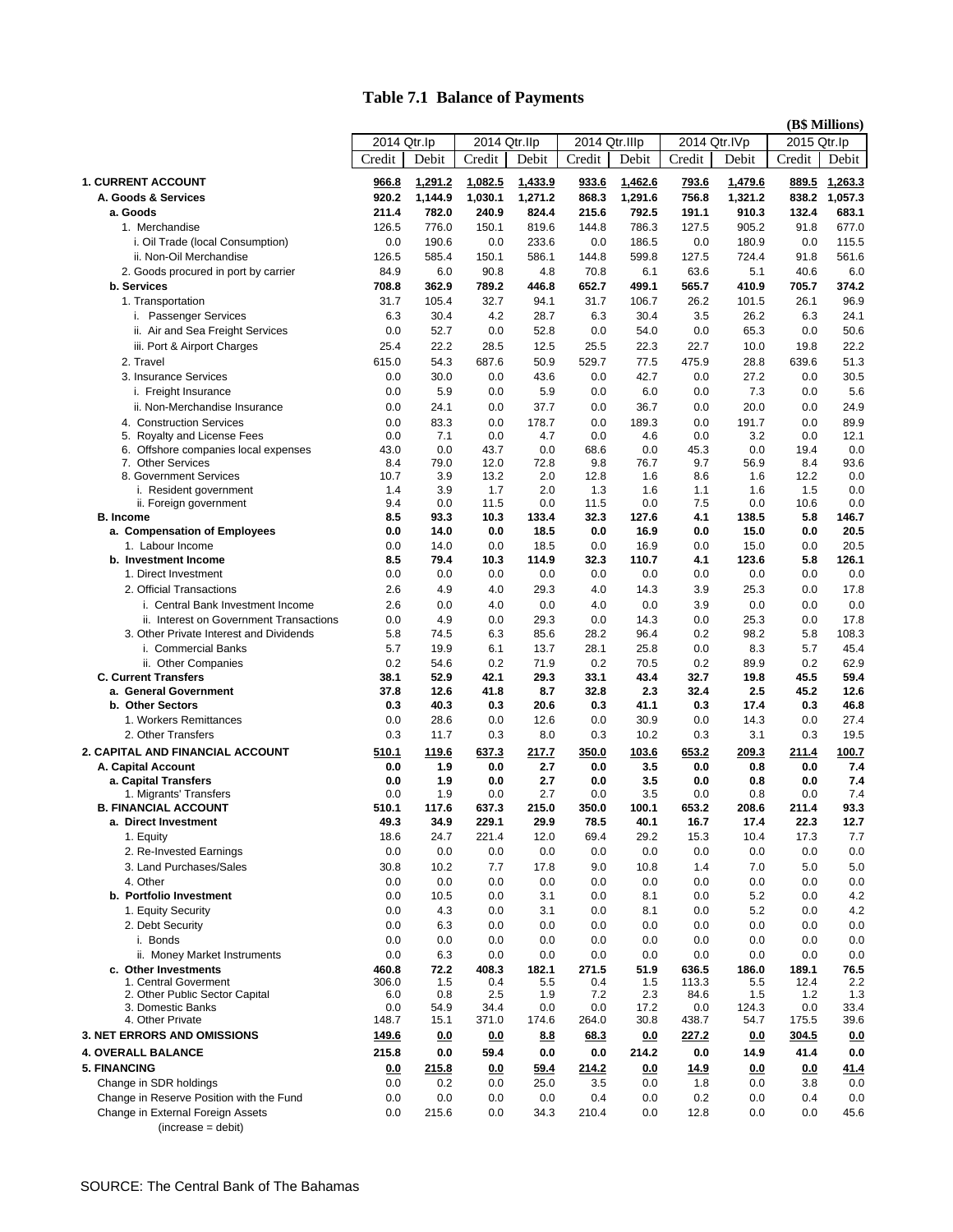### **Table 7.2 External Trade**

(B\$'000)

|          | OIL TRADE      |                | OTHER<br>MERCHANDISE TRADE |                |                |                |                 |                    |  |  |  |
|----------|----------------|----------------|----------------------------|----------------|----------------|----------------|-----------------|--------------------|--|--|--|
|          | (1)            | (2)            | (3)                        | (4)            | (5)            | (6)            | (7)             | (8)                |  |  |  |
|          |                |                |                            |                | <b>TOTAL</b>   |                | <b>RETAINED</b> | <b>TRADE</b>       |  |  |  |
|          |                |                | <b>DOMESTIC</b>            | <b>RE</b>      | <b>EXPORTS</b> |                | <b>IMPORTS</b>  | <b>BALANCE</b>     |  |  |  |
| Period   | <b>EXPORTS</b> | <b>IMPORTS</b> | <b>EXPORTS</b>             | <b>EXPORTS</b> | $(5 = 3+4)$    | <b>IMPORTS</b> | $(7 = 6-4)$     | $(3-7)$ or $(5-6)$ |  |  |  |
| 2005     | 40,583         | 507,844        | 270,849                    | 117,233        | 388,082        | 2,059,318      | 1,942,085       | (1,671,236)        |  |  |  |
| 2006     | 92,997         | 605,442        | 343,551                    | 110,867        | 454,418        | 2,379,025      | 2,268,158       | (1,924,607)        |  |  |  |
| 2007     | 167,600        | 615,782        | 379,090                    | 123,398        | 502,488        | 2,488,023      | 2,364,625       | (1,985,535)        |  |  |  |
| 2008     | 141,524        | 847,041        | 404,182                    | 150,366        | 554,548        | 2,354,064      | 2,203,698       | (1,799,516)        |  |  |  |
| 2009     | 112,077        | 557,133        | 333,707                    | 139,096        | 472,803        | 2,141,833      | 2,002,737       | (1,669,030)        |  |  |  |
| 2010     | 159,707        | 687,074        | 303,817                    | 156,969        | 460,786        | 2,175,688      | 2,018,719       | (1,714,902)        |  |  |  |
| 2011     | 216,129        | 930,047        | 326,443                    | 184,371        | 510,814        | 2,480,809      | 2,296,438       | (1,969,995)        |  |  |  |
| 2012     | 319,713        | 874,839        | 336,521                    | 171,450        | 507,971        | 2,772,176      | 2,600,727       | (2,264,205)        |  |  |  |
| 2013     | 189,075        | 560,610        | 255,564                    | 174,977        | 430,541        | 1,912,736      | 1,737,760       | (2,065,100)        |  |  |  |
| 2014     | 165,336        | 868,460        | 353,216                    | 170,627        | 523,843        | 2,921,525      | 2,750,898       | (2, 397, 682)      |  |  |  |
| 2010     |                |                |                            |                |                |                |                 |                    |  |  |  |
| QTR.I    | 45,718         | 144,343        | 52,909                     | 37,419         | 90,328         | 470,455        | 433,036         | (380, 127)         |  |  |  |
| QTR. II  | 39,746         | 195,178        | 78,464                     | 45,317         | 123,781        | 517,967        | 472,650         | (394, 186)         |  |  |  |
| QTR. III | 30,702         | 191,175        | 74,962                     | 30,450         | 105,412        | 567,005        | 536,555         | (461, 593)         |  |  |  |
| QTR. IV  | 43,540         | 156,377        | 97,482                     | 43,783         | 141,265        | 620,261        | 576,478         | (478, 996)         |  |  |  |
| 2011     |                |                |                            |                |                |                |                 |                    |  |  |  |
| QTR.I    | 61,039         | 206,992        | 70,448                     | 34,715         | 105,163        | 519,926        | 485,211         | (414, 763)         |  |  |  |
| QTR. II  | 64,338         | 267,666        | 84,213                     | 55,328         | 139,540        | 594,742        | 539,414         | (455, 202)         |  |  |  |
| QTR. III | 42,222         | 251,101        | 83,098                     | 52,302         | 135,400        | 645,961        | 593,659         | (510, 561)         |  |  |  |
| QTR. IV  | 48,530         | 204,288        | 88,684                     | 42,026         | 130,711        | 720,180        | 678,154         | (589, 469)         |  |  |  |
|          |                |                |                            |                |                |                |                 |                    |  |  |  |
| 2012     |                |                |                            |                |                |                |                 |                    |  |  |  |
| QTR.I    | 59,996         | 233,012        | 84,933                     | 58,476         | 143,408        | 788,696        | 730,220         | (645, 288)         |  |  |  |
| QTR. II  | 71,162         | 215,571        | 78,371                     | 40,841         | 119,213        | 652,039        | 611,197         | (532, 826)         |  |  |  |
| QTR. III | 97,536         | 211,509        | 79,218                     | 37,424         | 116,643        | 652,799        | 615,374         | (536, 156)         |  |  |  |
| QTR. IV  | 91,019         | 214,747        | 94,000                     | 34,708         | 128,708        | 678,643        | 643,935         | (549, 935)         |  |  |  |
| 2013     |                |                |                            |                |                |                |                 |                    |  |  |  |
| QTR.I    | 80,629         | 211,386        | 66,840                     | 46,555         | 113,396        | 621,868        | 575,313         | (508, 473)         |  |  |  |
| QTR. II  | 60,271         | 139,758        | 85,514                     | 68,906         | 154,420        | 670,844        | 601,938         | (516, 424)         |  |  |  |
| QTR. III | 48,176         | 209,467        | 103,210                    | 59,515         | 162,725        | 620,024        | 560,509         | (457, 299)         |  |  |  |
| QTR. IV  | 48,733         | 166,291        | 108,860                    | 34,502         | 143,362        | 726,266        | 691,764         | (582, 905)         |  |  |  |
| 2014     |                |                |                            |                |                |                |                 |                    |  |  |  |
| QTR.I    | 50,517         | 198,337        | 90,159                     | 32,363         | 122,522        | 653,982        | 621,619         | (531, 460)         |  |  |  |
| QTR. II  | 48,123         | 205,244        | 74,368                     | 53,070         | 127,437        | 692,436        | 639,367         | (564, 999)         |  |  |  |
| QTR. III | 32,626         | 263,155        | 90,826                     | 48,970         | 139,796        | 756,416        | 707,446         | (616, 619)         |  |  |  |
| QTR. IV  | 34,070         | 201,724        | 97,863                     | 36,224         | 134,088        | 818,691        | 782,467         | (684, 604)         |  |  |  |
|          |                |                |                            |                |                |                |                 |                    |  |  |  |

<sup>1</sup>See notes to table.

SOURCE: Department of Statistics, Quarterly Statistical Summaries and unpublished reports.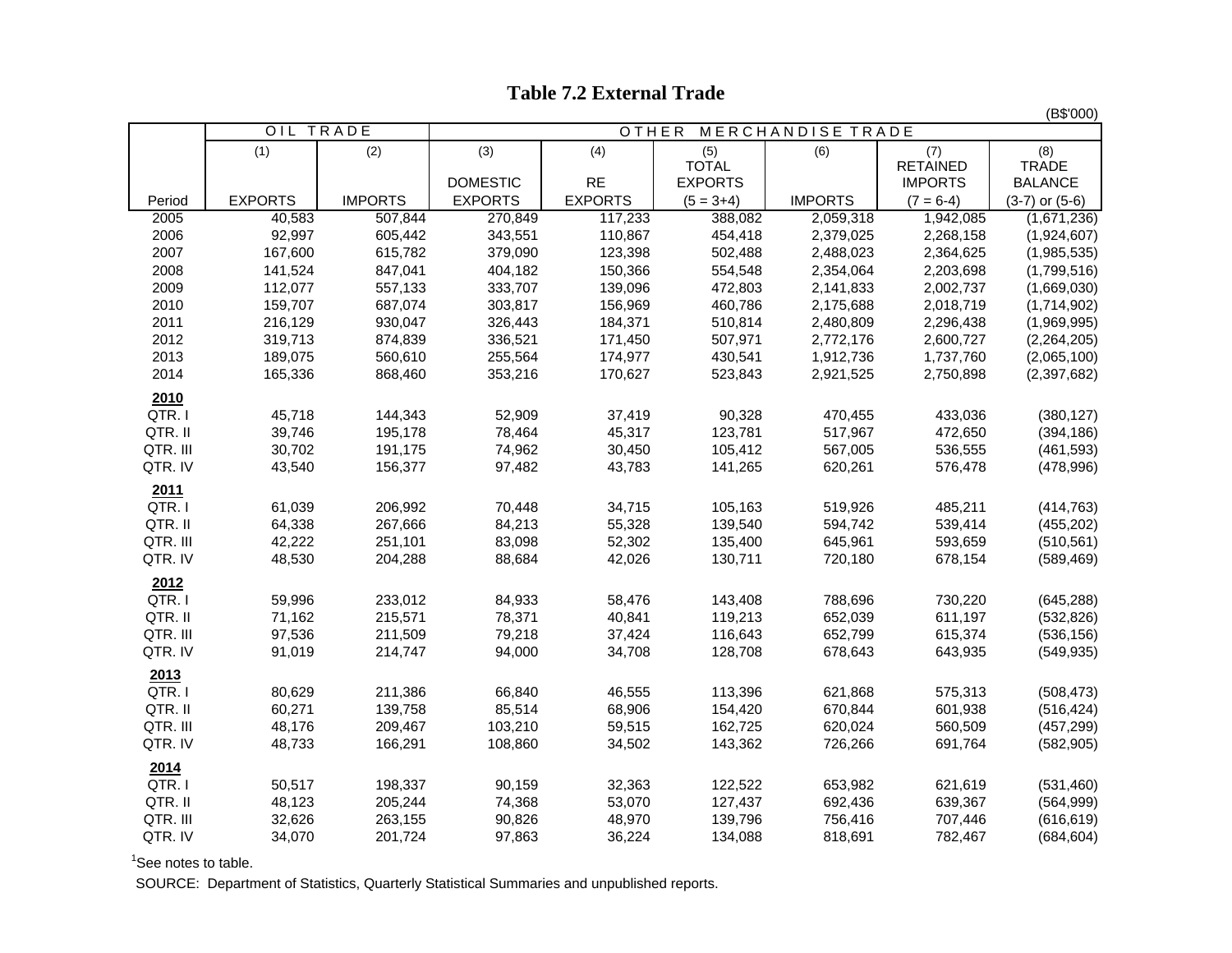|          |              |                         |                      |                         |                             |           |                          |                  |                          |                         | (B\$'000)       |
|----------|--------------|-------------------------|----------------------|-------------------------|-----------------------------|-----------|--------------------------|------------------|--------------------------|-------------------------|-----------------|
|          |              |                         |                      |                         |                             |           |                          |                  |                          |                         | <b>ALL</b>      |
|          | Section 0    | Section 1               | Section 2            | Section 3               | Section 4                   | Section 5 | Section 6                | Section 7        | Section 8                | Section 9               | <b>SECTIONS</b> |
|          |              |                         |                      | Minerals,               |                             |           | Manufactured             |                  |                          | Commodities             |                 |
|          |              |                         | Crude Mat.,          | Fuels,                  |                             |           | Goods                    | Machinery        |                          | & Trans. Not            |                 |
|          | Food and     | <b>Beverages</b><br>And | Inedibles,<br>Except | Lubricants<br>& Related | Animal and                  |           | Classified<br>Chiefly By | And<br>Transport | Miscellaneous            | Classified              |                 |
| Period   | Live Animals | Tobacco                 | Fuels                | <b>Materials</b>        | Vegetable<br>Oils & Fats    | Chemicals | Materials                | Equipment        | Manufactured<br>Articles | According To<br>Kind    | <b>TOTAL</b>    |
| 2005     | 79,241       | 18,305                  | 26,294               | 40,583                  | $\overline{\phantom{a}}$    | 181,520   | 19,878                   | 46,510           | 16,306                   | 28                      | 428,664         |
| 2006     | 95,187       | 10,027                  | 56,867               | 92,997                  | $\overline{\phantom{a}}$    | 209,466   | 14,567                   | 58,942           | 9,358                    | $\overline{4}$          | 547,415         |
| 2007     | 84,988       | 23,282                  | 47,959               | 167,600                 | 17                          | 246,454   | 27,423                   | 68,166           | 4,081                    | 119                     | 670,089         |
| 2008     | 83,993       | 42,325                  | 53,411               | 141,524                 | 14                          | 251,014   | 45,486                   | 67,562           | 10,730                   | 14                      | 696,073         |
| 2009     | 65,997       | 1,762                   | 40,125               | 112,077                 | 6                           | 251,295   | 28,771                   | 74,416           | 10,423                   | 6                       | 584,878         |
| 2010     | 75,245       | 1,673                   | 44,448               | 159,707                 | $\mathbf{1}$                | 216,502   | 38,851                   | 73,749           | 9,902                    | 102                     | 620,180         |
| 2011     | 76,018       | 1,411                   | 46,804               | 216,129                 | $\mathbf{1}$                | 250,437   | 42,866                   | 86,346           | 8,291                    | 12                      | 728,316         |
| 2012     | 81,720       | 879                     | 36,684               | 319,713                 | 8                           | 281,596   | 34,459                   | 63,840           | 8,767                    | 19                      | 827,684         |
| 2013     | 92,449       | 1,335                   | 34,245               | 237,808                 | 3                           | 294,672   | 44,650                   | 95,901           | 10,375                   | 273                     | 811,711         |
| 2014     | 117,759      | 2,827                   | 45,552               | 214,069                 | $\overline{c}$              | 345,280   | 58,149                   | 87,581           | 9,789                    | 265                     | 881,274         |
|          |              |                         |                      |                         |                             |           |                          |                  |                          |                         |                 |
| 2010     |              |                         |                      |                         |                             |           |                          |                  |                          |                         |                 |
| QTR.I    | 10,276       | 308                     | 13,975               | 45,718                  | $\mathbf{1}$                | 35,885    | 9,413                    | 19,447           | 967                      | 56                      | 136,046         |
| QTR. II  | 9,030        | 256                     | 8,203                | 39,746                  | --                          | 68,221    | 9,836                    | 25,791           | 1,215                    | 43                      | 162,340         |
| QTR. III | 17,996       | 707                     | 9,993                | 30,702                  | $\mathcal{L}_{\mathcal{F}}$ | 55,249    | 10,069                   | 11,126           | 1,233                    | $\overline{\mathbf{c}}$ | 137,079         |
| QTR. IV  | 37,943       | 403                     | 12,276               | 43,540                  | --                          | 57,148    | 9,533                    | 17,385           | 6,487                    | $\mathbf{1}$            | 184,715         |
| 2011     |              |                         |                      |                         |                             |           |                          |                  |                          |                         |                 |
| QTR.I    | 18,038       | 320                     | 11,525               | 61,039                  | --                          | 50,615    | 11,721                   | 9,924            | 3,015                    | 4                       | 166,202         |
| QTR. II  | 11,687       | 594                     | 17,546               | 64,338                  | $\mathbf{1}$                | 63,979    | 15,478                   | 27,499           | 2,754                    | 4                       | 203,878         |
| QTR. III | 16,292       | 313                     | 8,333                | 42,222                  | $\mathcal{L}_{\mathcal{F}}$ | 70,024    | 6,284                    | 32,991           | 1,161                    | 2                       | 177,622         |
| QTR. IV  | 30,001       | 184                     | 9,401                | 48,530                  | $\mathbf{H}$                | 65,818    | 9,383                    | 15,932           | 1,362                    | $\overline{c}$          | 180,614         |
| 2012     |              |                         |                      |                         |                             |           |                          |                  |                          |                         |                 |
| QTR.I    | 20,333       | 228                     | 11,037               | 59,996                  | $\mathbf{1}$                | 69,390    | 12,986                   | 24,977           | 4,453                    | 4                       | 203,404         |
| QTR. II  | 10,221       | 264                     | 6,949                | 71,162                  | $\mathbf{1}$                | 78,904    | 8,198                    | 13,313           | 1,354                    | 8                       | 190,374         |
| QTR. III |              |                         | 8,969                | 97,536                  | $\overline{c}$              |           | 5,526                    | 13,623           | 1,742                    |                         |                 |
| QTR. IV  | 14,473       | 141                     | 9,729                |                         | $\overline{\mathbf{4}}$     | 72,163    |                          |                  | 1,219                    | 3<br>$\overline{4}$     | 214,179         |
|          | 36,692       | 246                     |                      | 91,019                  |                             | 61,138    | 7,749                    | 11,927           |                          |                         | 219,727         |
| 2013     |              |                         |                      |                         |                             |           |                          |                  |                          |                         |                 |
| QTR.I    | 17,357       | 188                     | 7,285                | 80,629                  | $\mathbf{1}$                | 57,962    | 8,420                    | 18,487           | 3,687                    | 10                      | 194,025         |
| QTR. II  | 12,993       | 337                     | 9,267                | 60,271                  | 2                           | 77,438    | 12,171                   | 39,737           | 2,471                    | 5                       | 214,691         |
| QTR. III | 14,197       | 332                     | 11,886               | 48,176                  | $\mathbf{1}$                | 90,236    | 12,261                   | 30,396           | 3,408                    | 8                       | 210,901         |
| QTR. IV  | 47,903       | 477                     | 5,808                | 48,733                  | щ.                          | 69,035    | 11,799                   | 7,281            | 810                      | 250                     | 192,094         |
| 2014     |              |                         |                      |                         |                             |           |                          |                  |                          |                         |                 |
| QTR.I    | 15,282       | 575                     | 15,554               | 50,517                  | $\overline{a}$              | 69,467    | 7,923                    | 12,102           | 1,610                    | 9                       | 173,039         |
| QTR. II  | 12,548       | 558                     | 8,379                | 48,123                  | $\sim$                      | 62,623    | 9,000                    | 30,789           | 3,537                    | 4                       | 175,561         |
| QTR. III | 14,390       | 720                     | 7,976                | 32,626                  | $\mathbf{1}$                | 74,366    | 25,153                   | 15,713           | 1,476                    | 1                       | 172,422         |
| QTR. IV  | 27,638       | 498                     | 7,835                | 34,070                  | $\overline{c}$              | 69,789    | 4,275                    | 21,696           | 2,356                    | $\mathbf{1}$            | 168,157         |
|          |              |                         |                      |                         |                             |           |                          |                  |                          |                         |                 |

# **Table 7.3 Exports by Commodity Group**

SOURCE: Department of Statistics, Quarterly Statistical Summaries and unpublished reports.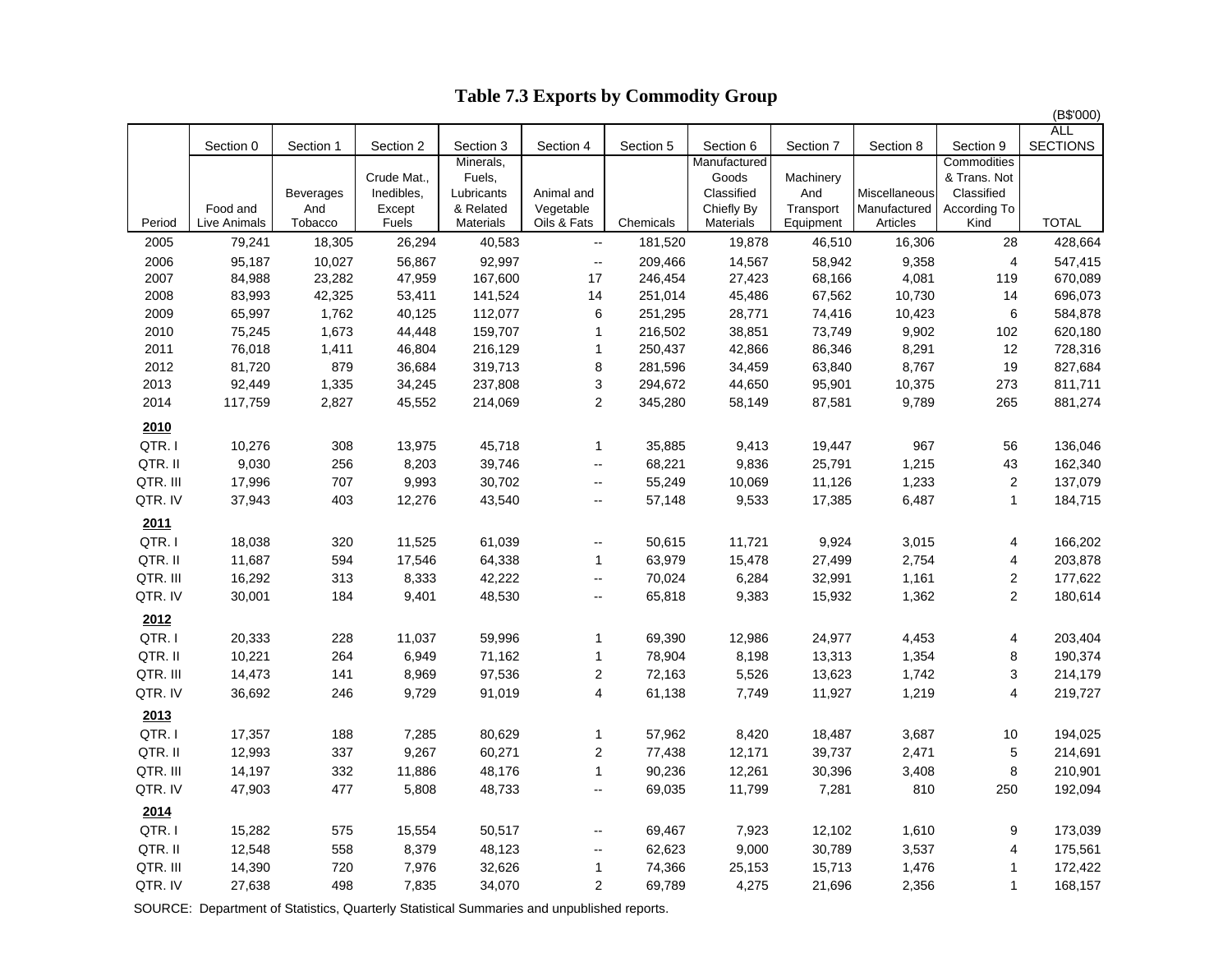## **Table 7.4 Imports by Commodity Group**

|          |              |                  |                           |                      |             |           |                     |                  |               |                            | (B\$'000)       |
|----------|--------------|------------------|---------------------------|----------------------|-------------|-----------|---------------------|------------------|---------------|----------------------------|-----------------|
|          |              |                  |                           |                      |             |           |                     |                  |               |                            | <b>ALL</b>      |
|          | Section 0    | Section 1        | Section 2                 | Section 3            | Section 4   | Section 5 | Section 6           | Section 7        | Section 8     | Section 9                  | <b>SECTIONS</b> |
|          |              |                  |                           | Minerals,            |             |           | Manufactured        |                  |               | Commodities                |                 |
|          |              | <b>Beverages</b> | Crude Mat.,<br>Inedibles, | Fuels,<br>Lubricants | Animal and  |           | Goods<br>Classified | Machinery<br>And | Miscellaneous | & Trans. Not<br>Classified |                 |
|          | Food and     | And              | Except                    | & Related            | Vegetable   |           | Chiefly By          | Transport        | Manufactured  | According To               |                 |
| Period   | Live Animals | Tobacco          | Fuels                     | <b>Materials</b>     | Oils & Fats | Chemicals | <b>Materials</b>    | Equipment        | Articles      | Kind                       | <b>TOTAL</b>    |
| 2005     | 329,503      | 66,460           | 68,055                    | 507,844              | 5,615       | 219,691   | 392,782             | 566,975          | 313,269       | 96,970                     | 2,567,162       |
| 2006     | 373,569      | 63,864           | 79,799                    | 605,382              | 6,140       | 268,956   | 480,135             | 663,545          | 320,075       | 119,257                    | 2,980,722       |
| 2007     | 401,483      | 69,406           | 82,676                    | 615,782              | 6,953       | 279,269   | 485,534             | 689,980          | 344,280       | 128,444                    | 3,103,807       |
| 2008     | 429,643      | 68,888           | 75,503                    | 847,040              | 8,610       | 287,758   | 444,135             | 645,523          | 299,815       | 94,190                     | 3,201,105       |
| 2009     | 417,811      | 68,972           | 65,803                    | 557,133              | 8,966       | 272,148   | 394,276             | 529,008          | 280,035       | 104,814                    | 2,698,965       |
| 2010     | 426,554      | 67,307           | 63,875                    | 687,074              | 7,850       | 326,737   | 377,028             | 493,934          | 321,704       | 90,699                     | 2,862,762       |
| 2011     | 463,523      | 67,456           | 54,570                    | 930,047              | 9,880       | 386,637   | 447,897             | 583,170          | 335,548       | 132,129                    | 3,410,856       |
| 2012     | 483,731      | 83,589           | 68,005                    | 874,839              | 11,321      | 398,296   | 524,278             | 688,004          | 382,213       | 132,738                    | 3,647,015       |
| 2013     | 466,528      | 73,570           | 60,896                    | 726,901              | 10,311      | 381,594   | 460,341             | 657,410          | 397,449       | 130,904                    | 3,365,904       |
| 2014     | 347,422      | 85,370           | 67,020                    | 868,460              | 10,129      | 393,708   | 556,509             | 719,800          | 423,940       | 152,387                    | 3,789,985       |
| 2010     |              |                  |                           |                      |             |           |                     |                  |               |                            |                 |
| QTR.I    | 105,522      | 14,664           | 13,653                    | 144,343              | 1,933       | 71,451    | 83,304              | 110,167          | 68,587        | 1,175                      | 614,799         |
| QTR. II  | 105,256      | 19,208           | 13,897                    | 195,178              | 1,859       | 70,726    | 88,062              | 118,587          | 70,732        | 29,638                     | 713,145         |
| QTR. III | 104,868      | 14,221           | 15,376                    | 191,175              | 1,885       | 105,399   | 93,617              | 120,312          | 81,776        | 29,552                     | 758,180         |
| QTR. IV  | 110,908      | 19,214           | 20,948                    | 156,377              | 2,173       | 79,162    | 112,045             | 144,868          | 100,609       | 30,335                     | 776,638         |
| 2011     |              |                  |                           |                      |             |           |                     |                  |               |                            |                 |
| QTR.I    | 102,367      | 14,897           | 11,806                    | 206,992              | 2,025       | 86,964    | 83,443              | 118,522          | 71,085        | 28,815                     | 726,918         |
| QTR. II  | 134,206      | 20,142           | 13,057                    | 267,666              | 2,703       | 104,669   | 87,833              | 119,907          | 78,535        | 33,689                     | 862,408         |
| QTR. III | 108,681      | 16,905           | 11,628                    | 251,101              | 2,545       | 115,317   | 126,807             | 153,985          | 75,835        | 34,257                     | 897,061         |
| QTR. IV  | 118,270      | 15,512           | 18,078                    | 204,288              | 2,606       | 79,686    | 149,813             | 190,755          | 110,092       | 35,368                     | 924,468         |
| 2012     |              |                  |                           |                      |             |           |                     |                  |               |                            |                 |
| QTR.I    | 119,046      | 21,457           | 18,740                    | 233,012              | 2,873       | 136,887   | 144,407             | 197,933          | 106,010       | 41,342                     | 1,021,708       |
| QTR. II  | 119,493      | 20,600           | 16,134                    | 215,571              | 2,787       | 83,095    | 133,922             | 162,452          | 91,294        | 22,261                     | 867,609         |
| QTR. III | 124,946      | 21,761           | 17,106                    | 211,509              | 2,712       | 94,713    | 131,770             | 145,322          | 80,690        | 33,780                     | 864,308         |
| QTR. IV  | 120,247      | 19,771           | 16,025                    | 214,747              | 2,949       | 83,601    | 114,179             | 182,297          | 104,219       | 35,355                     | 893,390         |
| 2013     |              |                  |                           |                      |             |           |                     |                  |               |                            |                 |
| QTR.I    | 119,106      | 18,842           | 15,314                    | 211,386              | 2,776       | 95,766    | 107,345             | 148,513          | 82,098        | 32,107                     | 833,254         |
| QTR. II  | 114,004      | 18,289           | 15,679                    | 139,758              | 2,653       | 95,171    | 117,837             | 169,961          | 105,259       | 31,990                     | 810,602         |
| QTR. III | 113,434      | 17,052           | 14,304                    | 209,467              | 2,558       | 94,332    | 115,751             | 141,071          | 89,049        | 32,473                     | 829,491         |
| QTR. IV  | 119,984      | 19,387           | 15,598                    | 166,291              | 2,322       | 96,325    | 119,408             | 197,865          | 121,043       | 34,334                     | 892,557         |
| 2014     |              |                  |                           |                      |             |           |                     |                  |               |                            |                 |
| QTR.I    | 119,989      | 18,016           | 14,312                    | 198,337              | 2,760       | 99,961    | 125,794             | 148,856          | 89,859        | 34,436                     | 852,318         |
| QTR. II  | 124,764      | 23,390           | 15,915                    | 205,244              | 2,332       | 93,075    | 129,678             | 173,053          | 96,780        | 33,448                     | 897,681         |
| QTR. III | 137,170      | 22,492           | 17,410                    | 263,155              | 2,874       | 105,939   | 142,338             | 183,823          | 105,180       | 39,188                     | 1,019,570       |
| QTR. IV  | 130,738      | 21,472           | 19,383                    | 201,724              | 2,163       | 94,733    | 158,699             | 214,067          | 132,121       | 45,315                     | 1,020,415       |

SOURCE: Department of Statistics Quarterly Statistical Summaries and unpublished reports.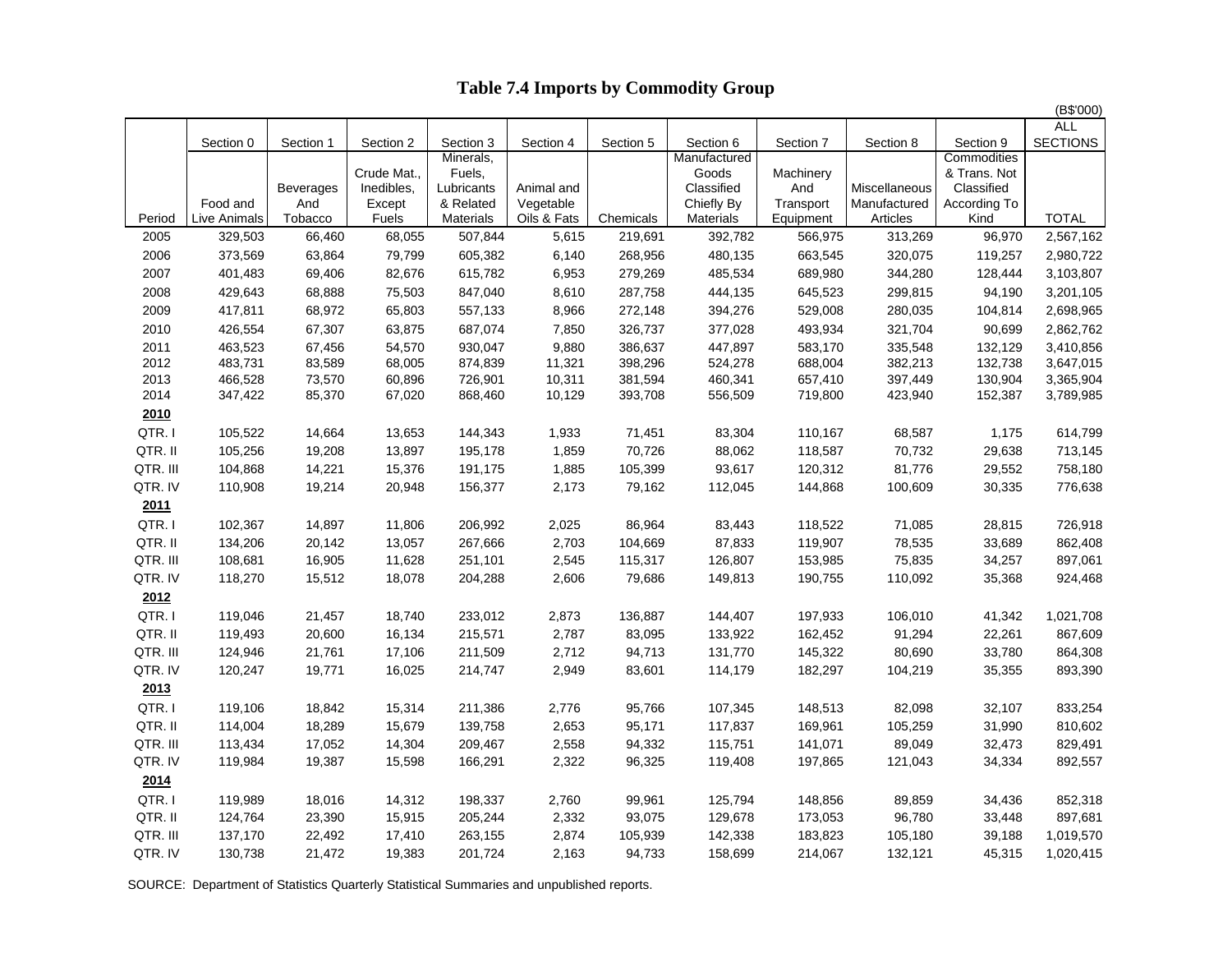|              |                    |                 |                  |                |                  |                  | (B\$'000)          |
|--------------|--------------------|-----------------|------------------|----------------|------------------|------------------|--------------------|
|              |                    |                 |                  | Caribbean      |                  |                  |                    |
|              |                    |                 |                  | Commonwealth   | E.E.C            | Other            |                    |
| Period       | U.S.A              | U.K.            | Canada           | Countries      | Countries        | Countries        | <b>TOTAL</b>       |
| 2005         | 254,659            | 19,876          | 19,131           | 3,519          | 67,791           | 23,107           | 388,082            |
| 2006<br>2007 | 304,637<br>323,417 | 21,799<br>9,925 | 16,470<br>38,418 | 4,110<br>2,979 | 82,590<br>87,437 | 24,311<br>40,311 | 453,916<br>502,487 |
| 2008         | 355,086            | 8,924           | 36,374           | 4,139          | 77,722           | 72,305           | 554,551            |
| 2009         | 326,918            | 19,030          | 25,170           | 4,577          | 73,632           | 42,577           | 491,903            |
| 2010         | 315,847            | 30,762          | 20,055           | 10,780         | 28,201           | 54,829           | 460,472            |
| 2011         | 353,959            | 31,607          | 21,836           | 2,242          | 53,608           | 47,563           | 510,814            |
| 2012         | 357,080            | 12,350          | 25,931           | 1,892          | 53,898           | 56,768           | 507,919            |
| 2013         | 441,018            | 30,537          | 22,778           | 2,285          | 35,015           | 42,269           | 573,903            |
| 2014         | 404,091            | 5,029           | 14,312           | 1,029          | 57,912           | 41,470           | 523,844            |
| 2010         |                    |                 |                  |                |                  |                  |                    |
| QTR.I        | 70,268             | 1,131           | 3,457            | 8,038          | 572              | 6,862            | 90,328             |
| QTR. II      | 88,488             | 8,877           | 11,299           | 687            | 635              | 12,607           | 122,593            |
| QTR. III     | 63,686             | 10,504          | 1,189            | 1,345          | 12,251           | 17,401           | 106,376            |
| QTR. IV      | 93,405             | 10,250          | 4,110            | 710            | 14,743           | 17,959           | 141,175            |
| 2011         |                    |                 |                  |                |                  |                  |                    |
| QTR.I        | 73,633             | 8,127           | 2,375            | 278            | 8,685            | 12,064           | 105,163            |
| QTR. II      | 100,301            | 10,928          | 10,151           | 596            | 6,274            | 11,290           | 139,540            |
|              |                    |                 |                  |                |                  |                  |                    |
| QTR. III     | 89,617             | 6,754<br>5,797  | 4,938            | 655<br>713     | 18,366           | 15,069           | 135,400            |
| QTR. IV      | 90,408             |                 | 4,372            |                | 20,282           | 9,139            | 130,711            |
| 2012         |                    |                 |                  |                |                  |                  |                    |
| QTR.I        | 102,033            | 5,155           | 1,490            | 618            | 18,636           | 15,477           | 143,408            |
| QTR. II      | 75,650             | 3,363           | 13,640           | 218            | 9,230            | 17,059           | 119,161            |
| QTR. III     | 81,465             | 2,759           | 4,353            | 778            | 12,643           | 14,645           | 116,643            |
| QTR. IV      | 97,933             | 1,073           | 6,448            | 278            | 13,389           | 9,587            | 128,708            |
| 2013         |                    |                 |                  |                |                  |                  |                    |
| QTR.I        | 92,560             | 3,952           | 2,501            | 538            | 2,241            | 11,603           | 113,396            |
| QTR. II      | 121,455            | 6,487           | 5,598            | 939            | 6,238            | 13,703           | 154,420            |
| QTR. III     | 123,669            | 17,037          | 4,672            | 528            | 8,111            | 8,707            | 162,725            |
|              |                    |                 |                  |                |                  |                  |                    |
| QTR. IV      | 103,334            | 3,061           | 10,006           | 280            | 18,424           | 8,256            | 143,362            |
| 2014         |                    |                 |                  |                |                  |                  |                    |
| QTR.I        | 83,247             | 1,286           | 4,193            | 114            | 28,614           | 5,069            | 122,523            |
| QTR. II      | 106,738            | 1,843           | 3,111            | 155            | 6,602            | 8,989            | 127,437            |
| QTR. III     | 98,995             | 1,458           | 6,685            | 439            | 11,932           | 20,286           | 139,796            |
| QTR. IV      | 115,110            | 442             | 323              | 322            | 10,764           | 7,126            | 134,088            |

## **Table 7.5 Non-Oil Exports by Country and Region**

SOURCE: Department of Statistics Quarterly Statistical Summaries and unpublished reports.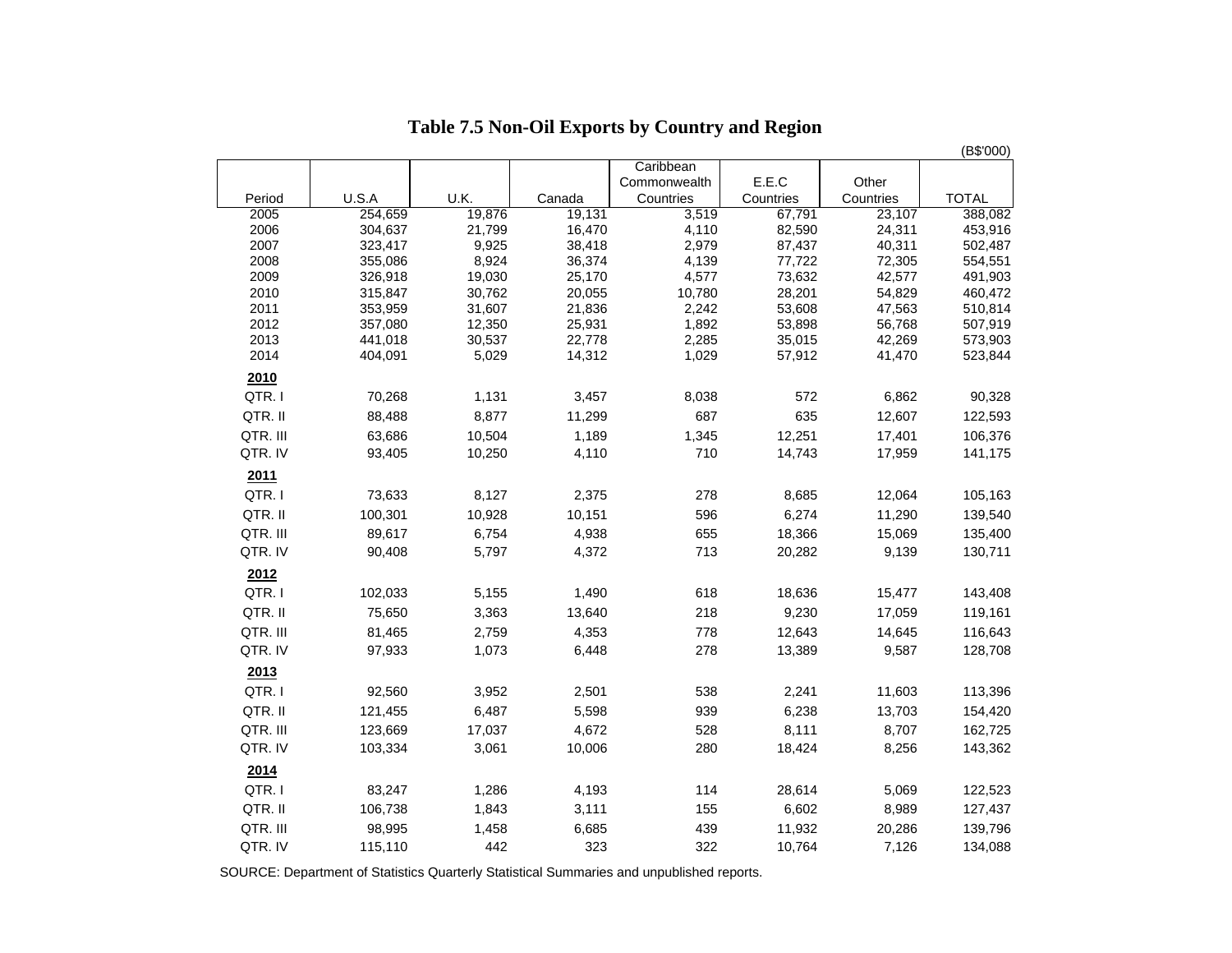|                      |                        |                  |                  |                     |                  |                    | (B\$'000)              |
|----------------------|------------------------|------------------|------------------|---------------------|------------------|--------------------|------------------------|
|                      |                        |                  |                  | Caribbean           | Other            |                    |                        |
|                      |                        |                  |                  | Commonwealth        | E.E.C            | Other              |                        |
| Period               | U.S.A.                 | U.K.             | Canada           | Countries           | Countries        | Countries          | <b>TOTAL</b>           |
| 2005                 | 1,900,106              | 15,188           | 14,016           | 8,951               | 31,156           | 89,900             | 2,059,318              |
| 2006                 | 2,193,858              | 11,203           | 24,911           | 8,017               | 34,796           | 106,317            | 2,379,102              |
| 2007                 | 2,308,358              | 17,220           | 22,424           | 11,402              | 26,985           | 101,636            | 2,488,025              |
| 2008                 | 2,203,204              | 13,819           | 11,416           | 5,811               | 23,082           | 96,864             | 2,354,196              |
| 2009                 | 2,023,781              | 6,950            | 14,030           | 4,004               | 20,826           | 72,242             | 2,141,832              |
| 2010                 | 1,982,586              | 12,872           | 16,162           | 5,986               | 37,467           | 120,612            | 2,175,685              |
| 2011                 | 2,304,858              | 18,696           | 15,758           | 8,835               | 19,425           | 113,237            | 2,480,809              |
| 2012                 | 2,414,341              | 17,466           | 19,850<br>18,157 | 19,488              | 78,317           | 222,714            | 2,772,176              |
| 2013<br>2014         | 2,392,922<br>2,558,777 | 14,145<br>23,509 | 20,139           | 10,084<br>(65, 924) | 33,208<br>84,882 | 170,491<br>319,290 | 2,639,007<br>2,940,673 |
| 2010                 |                        |                  |                  |                     |                  |                    |                        |
| QTR.I                | 437,203                | 3,554            | 3,615            | 1,780               | 4,514            | 19,787             | 470,453                |
| QTR. II              | 481,057                | 1,939            | 4,065            | 1,263               | 6,775            | 22,868             | 517,967                |
| QTR. III             | 499,134                | 4,578            | 4,259            | 1,533               | 4,757            | 52,744             | 567,005                |
| QTR. IV              | 565,192                | 2,801            | 4,223            | 1,410               | 21,421           | 25,213             | 620,260                |
| 2011                 |                        |                  |                  |                     |                  |                    |                        |
| QTR.I                | 482,202                | 2,538            | 3,469            | 1,861               | 6,387            | 23,469             | 519,926                |
| QTR. II              | 552,778                | 5,643            | 3,558            | 2,207               | 5,482            | 25,074             | 594,742                |
| QTR. III             | 600,627                | 3,425            | 4,738            | 2,553               | 3,288            | 31,329             | 645,961                |
| QTR. IV              | 669,250                | 7,090            | 3,993            | 2,214               | 4,268            | 33,365             | 720,180                |
| 2012                 |                        |                  |                  |                     |                  |                    |                        |
| QTR.I                | 633,551                | 5,458            | 5,540            | 8,747               | 42,082           | 93,319             | 788,696                |
| QTR. II              | 577,401                | 5,178            | 5,200            | 3,747               | 15,520           | 44,992             | 652,039                |
| QTR. III             | 590,144                | 3,698            | 3,983            | 2,695               | 10,244           | 42,034             | 652,799                |
| QTR. IV              | 613,245                | 3,132            | 5,127            | 4,299               | 10,471           | 42,369             | 678,643                |
| 2013                 |                        |                  |                  |                     |                  |                    |                        |
| QTR.I                | 551,013                | 3,171            | 3,309            | 3,859               | 11,492           | 49,025             | 621,868                |
| QTR. II              | 613,940                | 2,466            | 5,497            | 2,214               | 8,122            | 38,610             | 670,848                |
| QTR. III             | 561,597                | 3,195            | 5,109            | 1,730               | 8,515            | 39,878             | 620,024                |
| QTR. IV              | 666,373                | 5,314            | 4,242            | 2,280               | 5,078            | 42,979             | 726,266                |
| 2014                 |                        |                  |                  |                     |                  |                    |                        |
| QTR.I                | 588,515                | 3,714            | 3,536            | (3,820)             | 14,326           | 47,712             | 653,982                |
| QTR. II <sup>R</sup> | 607,641                | 10,763           | 3,628            | 1,541               | 22,094           | 47,279             | 692,946                |
| QTR. III             | 650,145                | 3,734            | 5,194            | (70, 854)           | 19,773           | 162,706            | 770,697                |
| QTR. IV              | 712,476                | 5,297            | 7,781            | 7,210               | 28,689           | 61,594             | 823,047                |
|                      |                        |                  |                  |                     |                  |                    |                        |

|  | Table 7.6 Non-Oil Imports by Country and Region |
|--|-------------------------------------------------|
|  |                                                 |

SOURCE: Department of Statistics Quarterly Statistical Summaries and unpublished reports.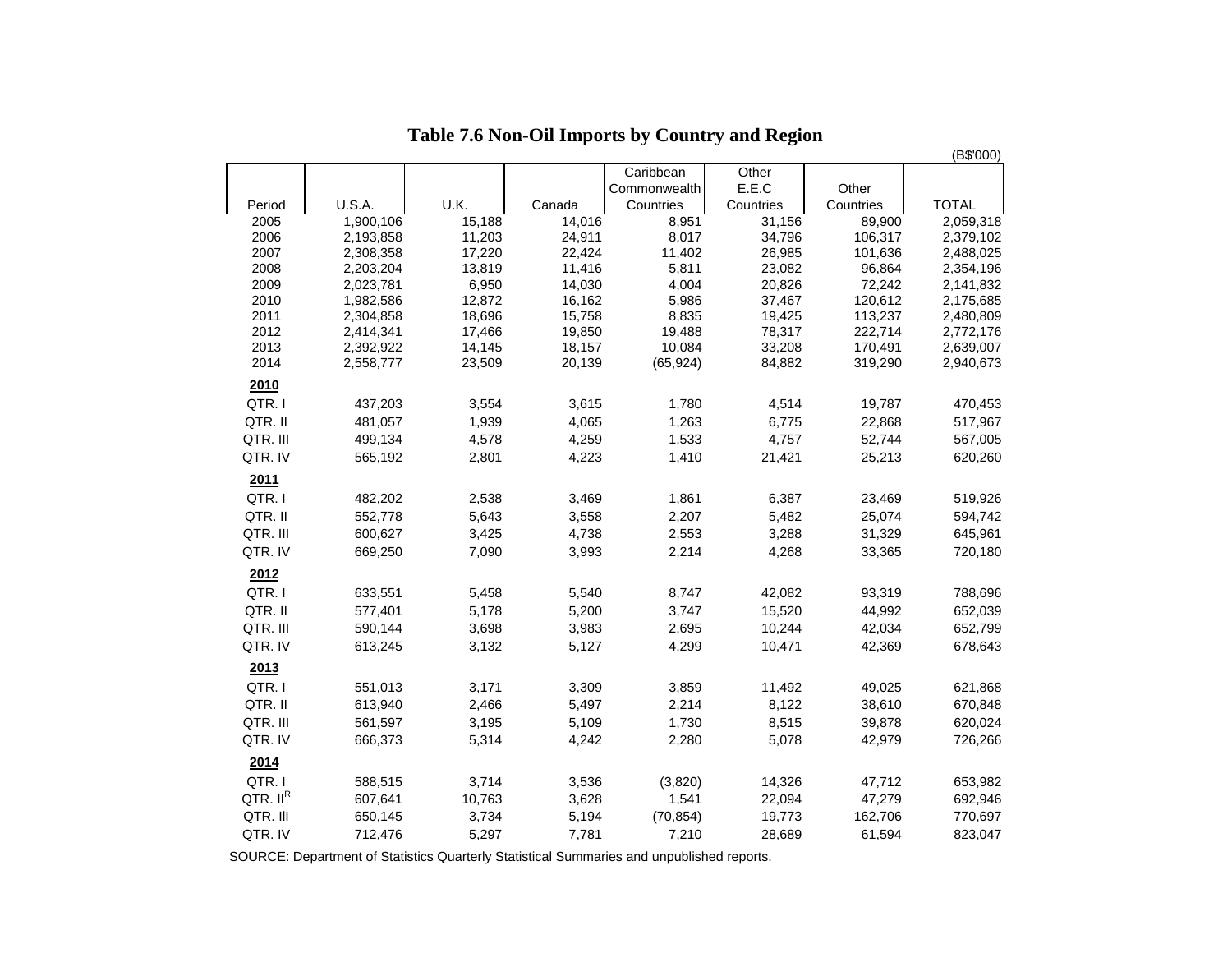# **Table 7.7 Composition of Domestic Exports**

|          |          |                                |                                       |                          |        |                                |               |                          |                          |                          |                          |                          |         | (B\$'000)    |
|----------|----------|--------------------------------|---------------------------------------|--------------------------|--------|--------------------------------|---------------|--------------------------|--------------------------|--------------------------|--------------------------|--------------------------|---------|--------------|
| Period   | Crawfish | Fish and<br>Other<br>Crustacea | Fruits<br>and<br>Vegetables Aragonite |                          | Rum    | Other<br>Cordials<br>& Liquers | Crude<br>Salt | Cement                   | Hormones                 | Chemicals                | Other<br>Pharma-         | ceuticals Fragrances     | Other   | <b>TOTAL</b> |
| 1998     | 57,473   | 12,907                         | 1,173                                 | 602                      | 12,244 | 51                             | 12,878        | $\overline{\phantom{a}}$ | 4,850                    | 21,689                   | $\overline{\phantom{a}}$ | $\overline{1}$           | 14,352  | 138,220      |
| 1999     | 71,586   | 3,677                          | 10,273                                | 389                      | 30,957 | 70                             | 13,579        | $\overline{\phantom{a}}$ | 1,325                    | 11,219                   | 342                      | 149                      | 50,594  | 194,160      |
| 2000     | 84,847   | 3,674                          | 2,230                                 | 776                      | 29,151 | 475                            | 10,538        | $\overline{\phantom{a}}$ | 6,919                    | 38,688                   | $\overline{\phantom{a}}$ | 26                       | 66,914  | 244,238      |
| 2001     | 67,696   | 4,211                          | 7,514                                 | 278                      | 38,190 | 195                            | 13,507        | $\overline{\phantom{a}}$ | 573                      | 13,124                   | 81                       | 64                       | 83,115  | 228,548      |
| 2002     | 89,809   | 1,712                          | 2,013                                 | 291                      | 37,760 | 110                            | 8,389         | 1,910                    | $\sim$                   | 433                      | 2,313                    | 423                      | 83,833  | 228,996      |
| 2003     | 106,381  | 1,773                          | 2,000                                 | 478                      | 22,024 | 48                             | 13,636        | 192                      | $\mathbf{u}$             | 49                       | $\overline{\phantom{a}}$ | $\overline{\phantom{a}}$ | 117,534 | 264,115      |
| 2004     | 86,107   | 1,285                          | 1,369                                 | 80                       | 31,344 | 35                             | 12,457        | $\overline{\phantom{a}}$ | $\mathbf{u}$             | $\overline{\phantom{a}}$ | --                       | --                       | 107,550 | 240,227      |
| 2005     | 74,498   | 3,531                          | 926                                   | 52                       | 16,843 | 24                             | 14,805        | $\overline{\phantom{a}}$ | $\sim$ $\sim$            | ۰.                       | --                       | --                       | 160,169 | 270,849      |
| 2006     | 89,906   | 4,242                          | 1,233                                 | 38,115                   | 9,393  | $\ddot{\phantom{1}}$           | 12,044        | --                       | $\overline{\phantom{a}}$ | 15,019                   | 840                      | ۰.                       | 172,759 | 343,551      |
| 2007     | 81,371   | 1,865                          | 1,198                                 | 35,577                   | 20,282 | $\overline{\phantom{a}}$       | 6,600         | --                       | $-$                      | 84,562                   | 347                      | --                       | 147,289 | 379,090      |
| 2004     |          |                                |                                       |                          |        |                                |               |                          |                          |                          |                          |                          |         |              |
| QTR.I    | 19,432   | 426                            | 853                                   | 6                        | 8,632  | 3                              | 4,016         | $\overline{\phantom{a}}$ | --                       | --                       | $\qquad \qquad -$        | --                       | 28,408  | 61,776       |
| QTR. II  | 3,399    | 389                            | $\overline{\phantom{a}}$              | 74                       | 7,319  | 26                             | 3,456         | --                       | $-$                      | --                       | --                       | ۰.                       | 27,516  | 42,179       |
| QTR. III | 18,409   | 378                            | 281                                   | $\overline{\phantom{a}}$ | 8,235  | 6                              | 2,156         | --                       | $-$                      | --                       | --                       | --                       | 21,028  | 50,493       |
| QTR. IV  | 44,867   | 92                             | 235                                   | $\overline{\phantom{a}}$ | 7,158  | $\overline{\phantom{a}}$       | 2,829         | $\overline{\phantom{a}}$ | $-$                      | $\overline{\phantom{a}}$ | --                       | --                       | 30,598  | 85,779       |
| 2005     |          |                                |                                       |                          |        |                                |               |                          |                          |                          |                          |                          |         |              |
| QTR.I    | 10,712   | 311                            | 234                                   | 52                       | 8,040  | 12                             | 4,825         | $\overline{\phantom{a}}$ | $-$                      | --                       | $\overline{\phantom{a}}$ | --                       | 28,730  | 52,915       |
| QTR. II  | 5,836    | 1,179                          | 216                                   | $\overline{\phantom{a}}$ | 4,653  | $\overline{\phantom{a}}$       | 3,075         | --                       | $\overline{a}$           | --                       | --                       | --                       | 38,159  | 53,117       |
| QTR. III | 27,537   | 926                            | $\overline{\phantom{a}}$              | $\overline{\phantom{a}}$ | 3,010  | 12                             | 4,026         | --                       | --                       | --                       | --                       | ۰.                       | 46,903  | 82,414       |
| QTR. IV  | 30,414   | 1,116                          | 477                                   | --                       | 1,139  | $\overline{\phantom{a}}$       | 2,881         | --                       | --                       | --                       | --                       | ۰.                       | 46,377  | 82,404       |
| 2006     |          |                                |                                       |                          |        |                                |               |                          |                          |                          |                          |                          |         |              |
| QTR.I    | 14,692   | 1,015                          | 690                                   | 9,042                    | 381    | $\overline{\phantom{a}}$       | 3,490         | $\overline{a}$           | $\sim$ $\sim$            | $\overline{a}$           | $\overline{\phantom{a}}$ | --                       | 53,748  | 83,058       |
| QTR. II  | 7,159    | 1,857                          | $\overline{\phantom{a}}$              | 9,722                    | 289    | --                             | 3,398         | --                       | --                       | --                       | --                       | ۰.                       | 45,934  | 68,358       |
| QTR. III | 26,136   | 1,005                          | $\overline{\phantom{a}}$              | 10,130                   | 4,822  | --                             | 3,688         | --                       | $\overline{\phantom{a}}$ | 7,313                    | 769                      | ۰.                       | 35,972  | 89,835       |
| QTR. IV  | 41,919   | 366                            | 543                                   | 9,221                    | 3,900  | --                             | 1,468         | --                       | --                       | 7,706                    | 71                       | ۰.                       | 37,105  | 102,299      |
| 2007     |          |                                |                                       |                          |        |                                |               |                          |                          |                          |                          |                          |         |              |
| QTR.I    | 16,594   | 511                            | 647                                   | 10,073                   | 5,438  | $\overline{\phantom{a}}$       | 2,179         | $\overline{a}$           | $\overline{\phantom{a}}$ | 15,188                   | 74                       | ۰.                       | 35,205  | 85,908       |
| QTR. II  | 9,174    | 525                            | 78                                    | 8,820                    | 4,497  | $\overline{\phantom{a}}$       | 1,364         | --                       | --                       | 19,930                   | 94                       | $\overline{\phantom{a}}$ | 41,487  | 85,969       |
| QTR. III | 20,408   | 591                            | 8                                     | 8,530                    | 6,709  | $\overline{\phantom{a}}$       | 1,655         | --                       | $\overline{\phantom{a}}$ | 30,040                   | 105                      | --                       | 37,029  | 105,076      |
| QTR. IV  | 35,194   | 237                            | 465                                   | 8,154                    | 3,638  | --                             | 1,401         | --                       | --                       | 19,404                   | 74                       | --                       | 33,569  | 102,137      |

SOURCE: Department of Statistics Summary Report of External Trade Statistics and unpublished reports.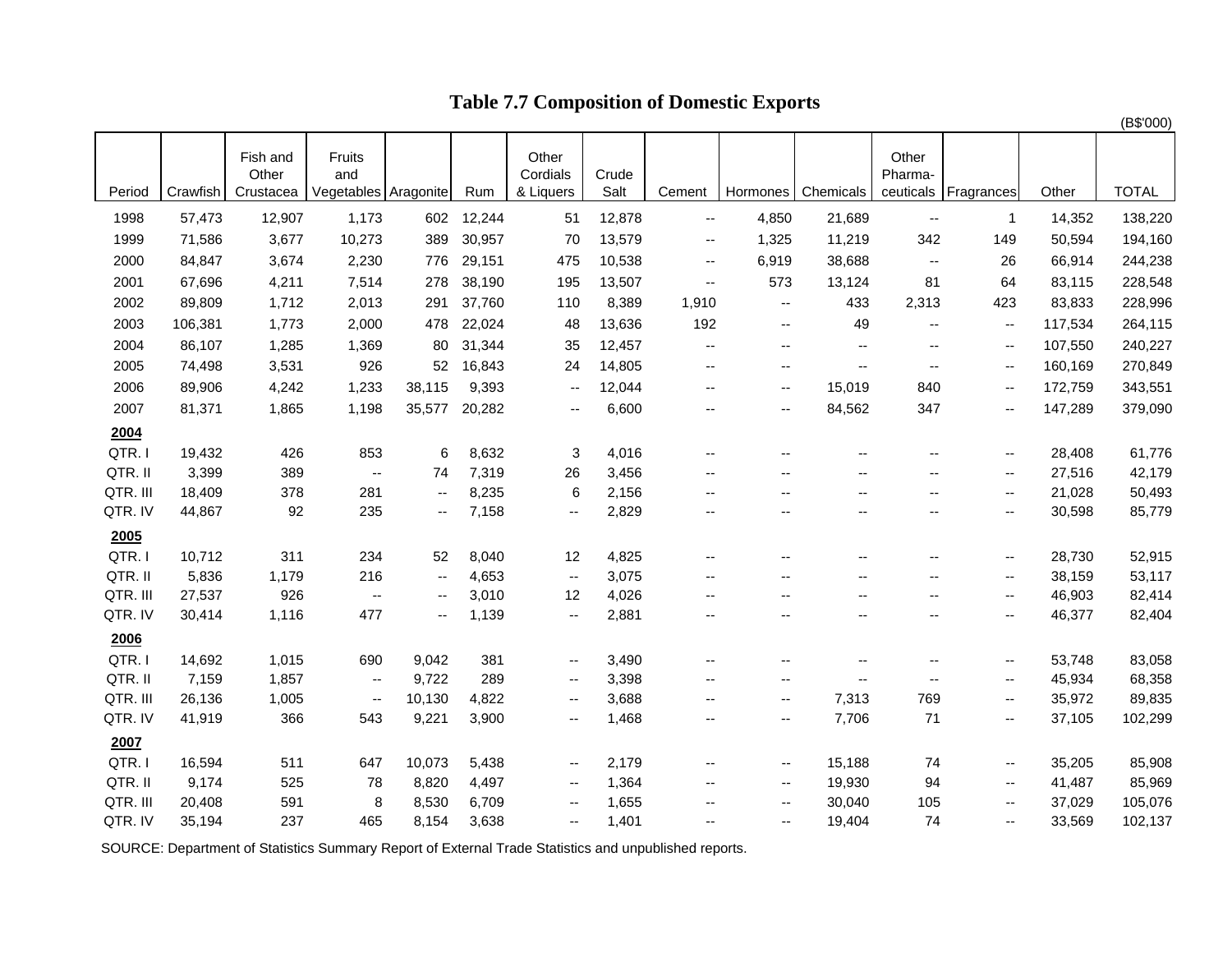# **Table 7.8 Domestic Exports of Oil**

|             |                 |                            |                              |         | (B\$'000)                                   |
|-------------|-----------------|----------------------------|------------------------------|---------|---------------------------------------------|
| Period      | Motor<br>Spirit | <b>Distillate</b><br>Fuels | Residual<br><b>Fuel Oils</b> | Other   | <b>Total Domestic Oil</b><br><b>Exports</b> |
| 1982        | 162,440         | 348,401                    | 758,931                      | 116,112 | 1,385,884                                   |
| 1983        | 260,795         | 624,399                    | 676,639                      | 258,784 | 1,820,617                                   |
| 1984        | 226,830         | 319,804                    | 555,055                      | 171,786 | 1,273,475                                   |
| 1985        | 27,370          | 155,960                    | 351,940                      | 10,015  | 545,285                                     |
| 1986        | --              | 48,504                     | 207,400                      | 11,437  | 267,341                                     |
| 1987        | 3,923           | 45,079                     | 208,202                      | 1,422   | 258,626                                     |
| 1988        | 4,886           | 8,417                      | 224,982                      | 5,551   | 243,836                                     |
| 1989        | --              | 98,605                     | 196,964                      |         | 295,569                                     |
| 1990        | 7,955           |                            | 333,516                      | 22,544  | 364,015                                     |
| 1991        | 114             | 370,199                    |                              | 190,766 | 561,079                                     |
| 1988        |                 |                            |                              |         |                                             |
| QTR.I       |                 | 5,999                      | 84,559                       |         | 90,558                                      |
| QTR. II     | 4,876           | 493                        | 73,772                       |         | 79,141                                      |
| QTR. III    |                 | $\overline{a}$             | 36,787                       | 5,526   | 42,313                                      |
| QTR. IV     | 10              | 1,925                      | 29,864                       | 25      | 31,824                                      |
| 1989        |                 |                            |                              |         |                                             |
| QTR.I       | --              |                            | 80,904                       |         | 80,904                                      |
| QTR. II     |                 | 9,996                      | 66,509                       |         | 76,505                                      |
| QTR. III    |                 | --                         | 49,551                       |         | 49,551                                      |
| QTR. IV     | --              | 88,609                     |                              | --      | 88,609                                      |
| <b>1990</b> |                 |                            |                              |         |                                             |
| QTR.I       | --              |                            | 141,883                      |         | 141,883                                     |
| QTR. II     | 26              |                            | 45,466                       | 30      | 45,522                                      |
| QTR. III    | 7,929           |                            | 86,458                       |         | 94,387                                      |
| QTR. IV     |                 |                            | 59,709                       | 22,514  | 82,223                                      |
| <u>1991</u> |                 |                            |                              |         |                                             |
| QTR.I       | 49              | 77,815                     |                              | 25,212  | 103,076                                     |
| QTR. II     | --              | 111,541                    |                              |         | 111,541                                     |
| QTR. III    | --              | 95,386                     |                              | 103,399 | 198,785                                     |
| QTR. IV     | 65              | 85,457                     | --                           | 62,155  | 147,677                                     |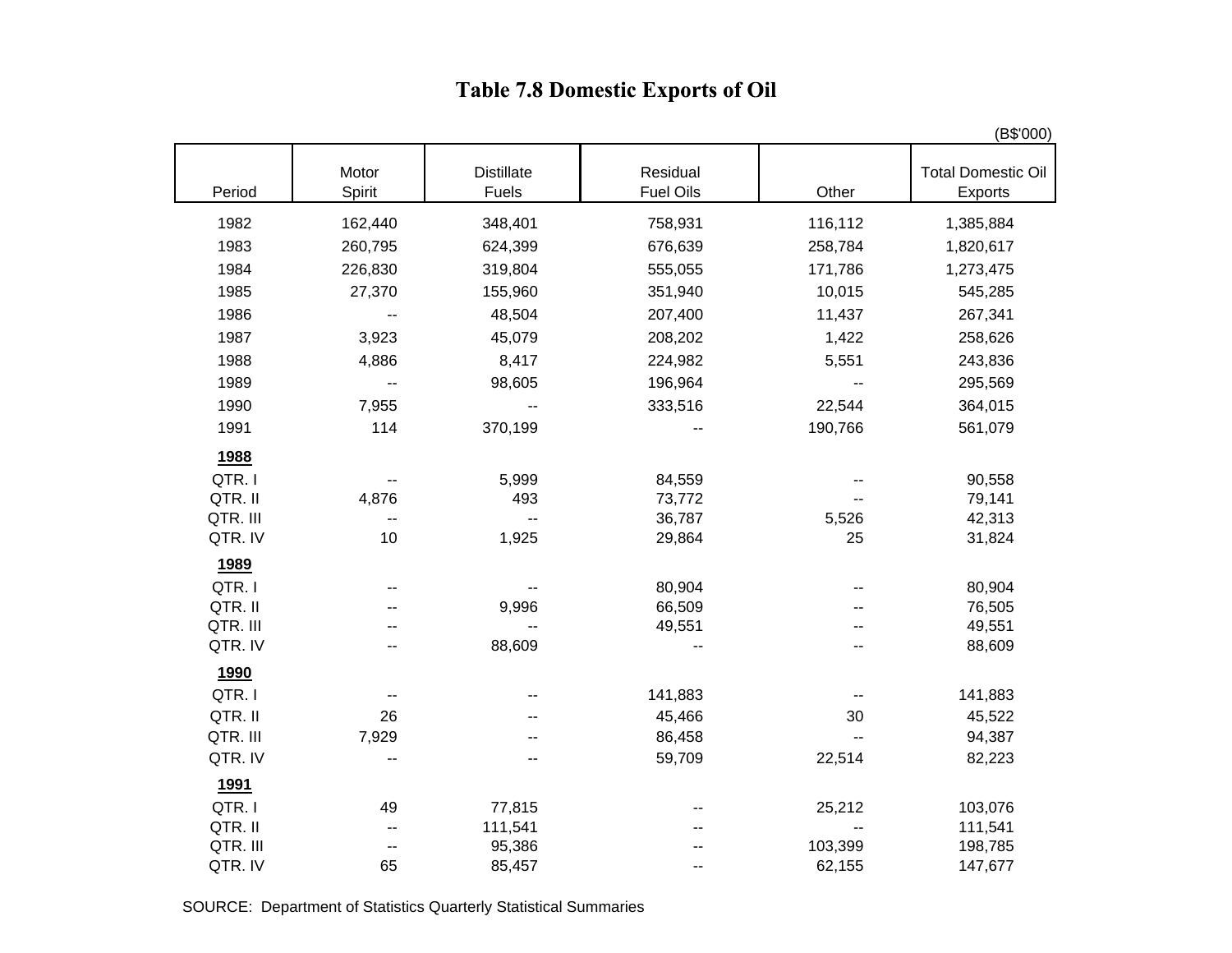|          | D       | O        | M                       | Е          | S                           | T       |            | С            |                |                    |
|----------|---------|----------|-------------------------|------------|-----------------------------|---------|------------|--------------|----------------|--------------------|
|          |         | Motor    | Aviation                | Kerosene   | <b>Bunker</b>               |         | Lubricants |              | Foreign        | <b>Total Local</b> |
| Period   | Propane | Gasoline | Gasoline                | (Jet Fuel) | " C "                       | Gas Oil | and Others | <b>TOTAL</b> | <b>Bunkers</b> | Consumption        |
| 2005     | 134     | 1,668    | 17                      | 198        | 89                          | 2,931   | 41         | 5,077        | 2,521          | 7,598              |
| 2006     | 137     | 1,740    | 6                       | 221        | 622                         | 2,677   | 50         | 5,453        | 3,330          | 8,783              |
| 2007     | 143     | 1,599    | 1                       | 201        | 1,134                       | 2,908   | 39         | 6,026        | 4,039          | 10,064             |
| 2008     | 151     | 1,750    | 8                       | 192        | 1,332                       | 3,119   | 43         | 6,594        | 3,317          | 9,911              |
| 2009     | 112     | 1,864    | 8                       | 162        | 275                         | 2,313   | 37         | 4,771        | 2,699          | 7,471              |
| 2010     | 141     | 2,168    | 8                       | 167        | 17                          | 2,586   | 38         | 5,125        | 2,689          | 7,814              |
| 2011     | 130     | 1,655    | 8                       | 151        | 24                          | 1,831   | 17         | 3,816        | 3,008          | 6,824              |
| 2012     | 160     | 1,787    | 13                      | 154        | 18                          | 1,638   | 13         | 3,783        | 4,049          | 7,832              |
| 2013     | 186     | 1,765    | 11                      | 125        | $\overline{1}$              | 1,766   | 21         | 3,875        | 3,456          | 7,330              |
| 2014     | 197     | 1,807    | 12                      | 160        | $\mathcal{L}_{\mathcal{F}}$ | 1,967   | 12         | 4,154        | 3,079          | 7,234              |
| 2012     |         |          |                         |            |                             |         |            |              |                |                    |
| QTR. I   | 46      | 447      | 3                       | 43         | 18                          | 442     | 3          | 1,001        | 777            | 1,778              |
| QTR. II  | 31      | 440      | 5                       | 46         | --                          | 433     | 4          | 959          | 971            | 1,930              |
| QTR. III | 30      | 476      | 3                       | 34         | $\overline{\phantom{a}}$    | 423     | 2          | 967          | 1,180          | 2,147              |
| QTR. IV  | 53      | 425      | 3                       | 32         | ۰.                          | 340     | 3          | 856          | 1,121          | 1,977              |
| 2013     |         |          |                         |            |                             |         |            |              |                |                    |
| QTR.I    | 46      | 465      | 3                       | 35         | ۰.                          | 414     | 2          | 965          | 993            | 1,958              |
| QTR. II  | 48      | 434      | 3                       | 27         | --                          | 364     | 13         | 888          | 882            | 1,769              |
| QTR. III | 45      | 430      | 3                       | 35         | $\mathbf{1}$                | 653     | 4          | 1,170        | 855            | 2,025              |
| QTR. IV  | 48      | 437      | 3                       | 28         | ۰.                          | 334     | 3          | 852          | 726            | 1,578              |
| 2014     |         |          |                         |            |                             |         |            |              |                |                    |
| QTR. I   | 49      | 429      | 3                       | 49         | --                          | 347     | 3          | 878          | 838            | 1,716              |
| QTR. II  | 43      | 468      | 3                       | 42         | --                          | 548     | 3          | 1,107        | 846            | 1,953              |
| QTR. III | 62      | 439      | 3                       | 47         | $\overline{a}$              | 431     | 3          | 985          | 670            | 1,655              |
| QTR. IV  | 43      | 471      | $\overline{\mathbf{4}}$ | 23         | ۰.                          | 640     | 3          | 1,184        | 726            | 1,909              |
| 2015     |         |          |                         |            |                             |         |            |              |                |                    |
| QTR. IR  | 74      | 469      | 5                       | 55         |                             | 403     | 3          | 1,008        | 670            | 1,678              |
| QTR. II  | 46      | 475      | 1                       | 44         | --                          | 412     | 3          | 980          | 643            | 1,623              |

### **Table 7.9 Volume of Oil Imports for Local Consumption ('000 Barrels)**

SOURCE: The Central Bank of The Bahamas and oil companies' reports.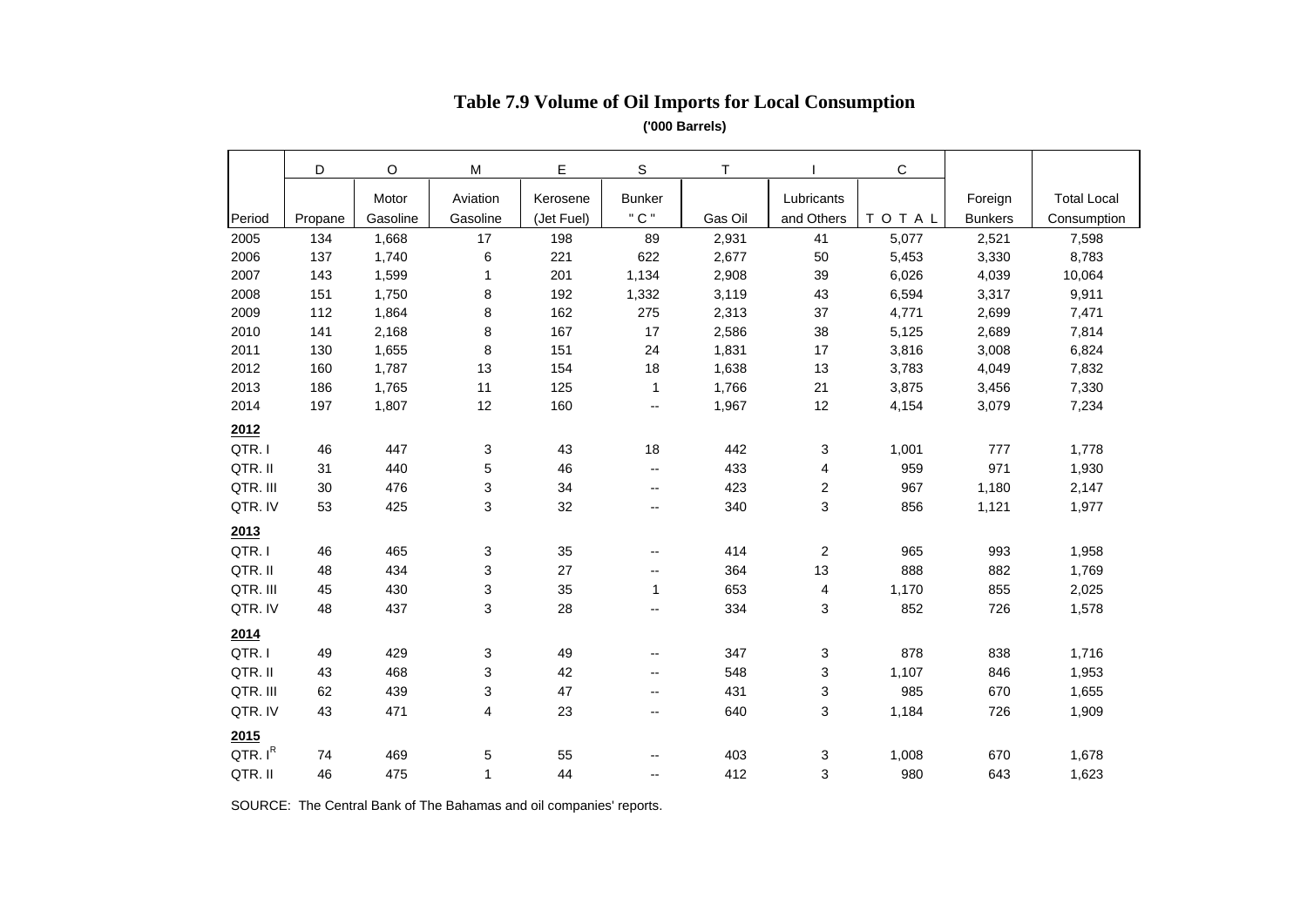|                     |         |             |          |            |                          |         |            |         |                | (B\$'000)          |
|---------------------|---------|-------------|----------|------------|--------------------------|---------|------------|---------|----------------|--------------------|
|                     | D       | $\mathsf O$ | M        | E          | S                        | $\top$  |            | С       |                |                    |
|                     |         | Motor       | Aviation | Kerosene   | <b>Bunker</b>            |         | Lubricants |         | Foreign        | <b>Total Local</b> |
| Period              | Propane | Gasoline    | Gasoline | (Jet Fuel) | " C "                    | Gas Oil | and Others | TOTAL   | <b>Bunkers</b> | Consumption        |
| 2005                | 6,381   | 126,843     | 2,048    | 15,124     | 2,228                    | 206,083 | 6,111      | 364,818 | 159,134        | 523,952            |
| 2006                | 7,751   | 154,651     | 865      | 19,107     | 29,553                   | 208,922 | 9,393      | 430,242 | 238,766        | 669,008            |
| 2007                | 9,100   | 145,135     | 179      | 20,408     | 65,431                   | 238,397 | 10,003     | 488,652 | 313,414        | 802,066            |
| 2008                | 11,295  | 201,147     | 1,351    | 26,357     | 120,329                  | 383,167 | 13,329     | 756,974 | 390,750        | 1,147,724          |
| 2009                | 5,346   | 141,178     | 931      | 11,998     | 13,126                   | 245,685 | 8,922      | 427,186 | 240,760        | 667,946            |
| 2010                | 8,658   | 181,181     | 1,214    | 15,194     | 1,498                    | 240,948 | 9,437      | 458,129 | 237,681        | 695,810            |
| 2011                | 9,660   | 210,761     | 1,128    | 18,618     | 2,204                    | 232,851 | 13,048     | 488,271 | 316,472        | 804,743            |
| 2012                | 10,144  | 233,636     | 2,064    | 20,533     | 1,581                    | 211,304 | 12,099     | 491,361 | 473,628        | 964,989            |
| 2013                | 12,051  | 223,778     | 2,111    | 18,389     | 122                      | 219,090 | 12,095     | 487,635 | 378,366        | 866,001            |
| 2014                | 12,193  | 213,061     | 1,763    | 18,611     | $\overline{\phantom{a}}$ | 232,884 | 11,711     | 490,224 | 301,324        | 791,548            |
| 2012                |         |             |          |            |                          |         |            |         |                |                    |
| QTR.I               | 3,433   | 60,159      | 469      | 5,925      | 1,581                    | 59,083  | 2,705      | 133,355 | 92,235         | 225,590            |
| QTR. II             | 1,977   | 60,108      | 848      | 5,094      | $\overline{\phantom{a}}$ | 56,197  | 2,292      | 126,516 | 110,841        | 237,357            |
| QTR. III            | 1,773   | 59,433      | 495      | 4,492      | $\overline{\phantom{a}}$ | 52,814  | 3,509      | 122,516 | 137,582        | 260,098            |
| QTR. IV             | 2,961   | 53,936      | 252      | 5,022      | $\overline{\phantom{a}}$ | 43,210  | 3,593      | 108,974 | 132,970        | 241,944            |
| 2013                |         |             |          |            |                          |         |            |         |                |                    |
| QTR. I              | 2,646   | 59,404      | 437      | 6,626      | $\overline{\phantom{a}}$ | 55,323  | 2,353      | 126,788 | 121,861        | 248,649            |
| QTR. II             | 2,716   | 57,158      | 360      | 3,586      | $\overline{\phantom{a}}$ | 42,358  | 3,385      | 109,563 | 87,577         | 197,140            |
| QTR. III            | 2,990   | 55,174      | 1,084    | 4,504      | 122                      | 83,034  | 3,646      | 150,554 | 94,480         | 245,034            |
| QTR. IV             | 3,699   | 52,043      | 230      | 3,673      | $\overline{\phantom{a}}$ | 38,374  | 2,711      | 100,730 | 74,449         | 175,179            |
| 2014                |         |             |          |            |                          |         |            |         |                |                    |
| QTR.I               | 3,652   | 52,008      | 461      | 5,811      | $\overline{\phantom{a}}$ | 42,216  | 1,951      | 106,098 | 84,507         | 190,605            |
| QTR. II             | 2,680   | 62,807      | 526      | 4,744      | $\overline{\phantom{a}}$ | 74,743  | 3,791      | 149,290 | 84,266         | 233,556            |
| QTR. III            | 3,706   | 50,262      | 476      | 6,021      | $\overline{\phantom{a}}$ | 51,884  | 3,319      | 115,669 | 70,835         | 186,504            |
| QTR. IV             | 2,156   | 47,983      | 301      | 2,036      | $\overline{\phantom{a}}$ | 64,041  | 2,650      | 119,166 | 61,716         | 180,882            |
| 2015                |         |             |          |            |                          |         |            |         |                |                    |
| QTR. I <sup>R</sup> | 3,112   | 34,829      | 622      | 3,904      | --                       | 28,435  | 4,199      | 75,101  | 40,372         | 115,473            |
| QTR. II             | 1,499   | 43,678      | 202      | 3,377      | --                       | 31,340  | 2,390      | 82,485  | 41,988         | 124,474            |

 **Table 7.10 Value of Oil Imports for Local Consumption**

SOURCE: The Central Bank of The Bahamas and oil companies' reports.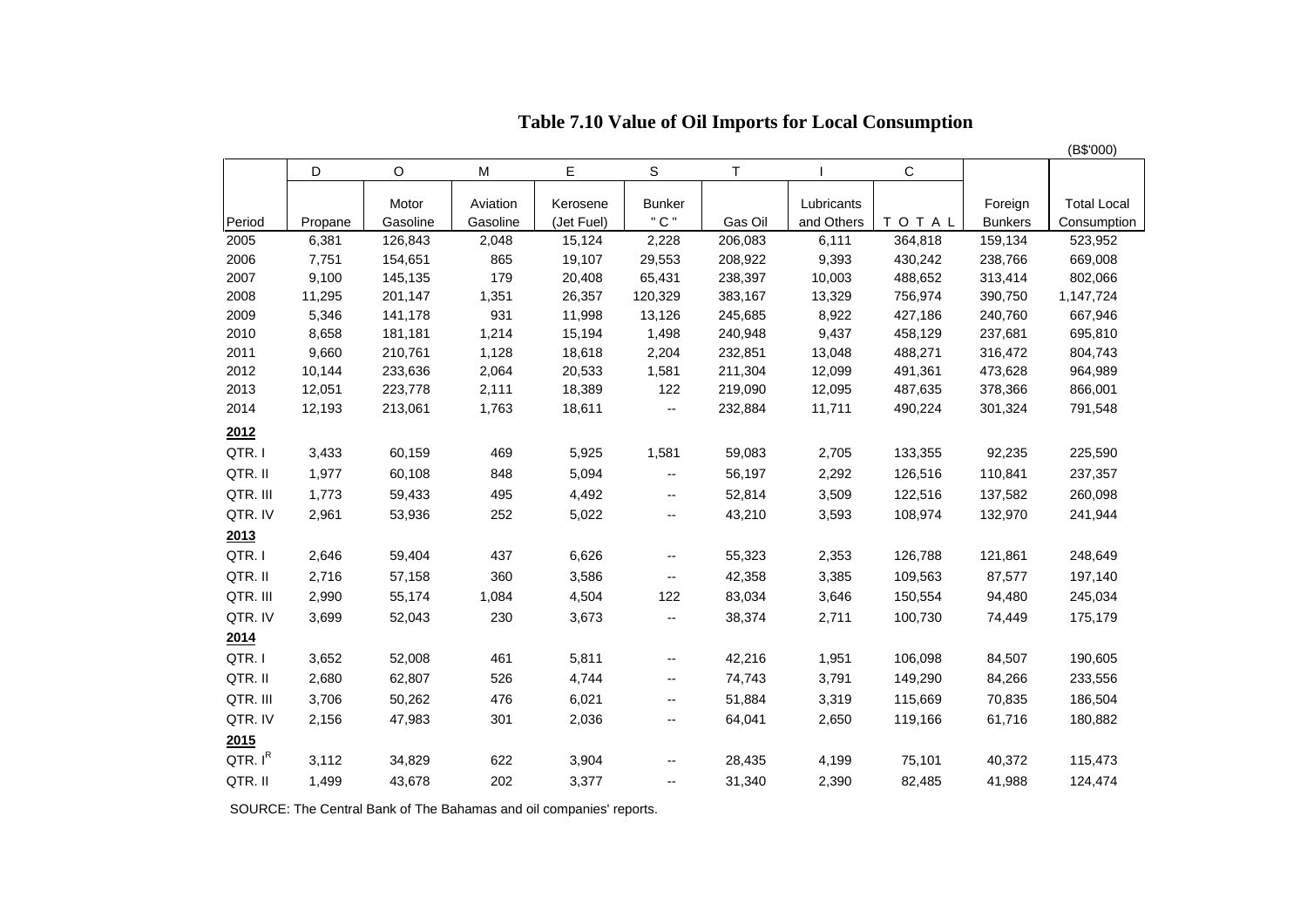|          | Food &           | Alcohol          |          | Housing,      | Furnishing,         |        |           |          |            |           |            |          |              |
|----------|------------------|------------------|----------|---------------|---------------------|--------|-----------|----------|------------|-----------|------------|----------|--------------|
|          | Non-             | <b>Beverages</b> | Clothing | Water, Gas    | Household Equip.    |        |           |          |            |           |            | Misc.    |              |
| End of   | Alcoholic        | Tobacco &        | & Foot-  | Electricity & | & Routine Household |        |           | Communi- | Recreation |           | Restaurant | Goods &  | ALL          |
| Period   | <b>Beverages</b> | Narcotics        | Wear     | Other Fuels   | Maintenance         | Health | Transport | cation   | & Culture  | Education | & Hotels   | Services | <b>ITEMS</b> |
| WEIGHT   | 102.39           | 5.94             | 44.99    | 321.69        | 45.70               | 43.99  | 124.97    | 40.90    | 24.59      | 42.36     | 56.84      | 145.64   | 1,000        |
| 2005     | 82.81            | 77.57            | 79.38    | 94.03         | 84.84               | 77.36  | 78.95     | 79.16    | 115.66     | 87.78     | 81.63      | 77.51    | 80.12        |
| 2006     | 84.53            | 81.18            | 81.85    | 95.53         | 86.46               | 79.01  | 81.29     | 79.44    | 105.41     | 87.66     | 81.60      | 81.02    | 84.71        |
| 2007     | 86.67            | 84.32            | 82.75    | 95.92         | 87.21               | 82.87  | 83.64     | 82.62    | 111.62     | 90.50     | 83.43      | 82.48    | 86.75        |
| 2008     | 90.70            | 90.28            | 83.93    | 96.77         | 91.61               | 87.91  | 87.81     | 85.69    | 105.53     | 92.75     | 85.58      | 87.12    | 92.40        |
| 2009     | 92.46            | 94.80            | 86.45    | 97.64         | 91.31               | 90.79  | 90.24     | 87.38    | 103.60     | 94.13     | 88.45      | 89.13    | 95.52        |
| 2010     | 93.82            | 93.66            | 88.29    | 98.23         | 94.13               | 91.06  | 93.03     | 89.72    | 103.19     | 94.58     | 89.95      | 90.21    | 97.28        |
| 2011     | 96.91            | 95.66            | 89.43    | 98.17         | 97.11               | 95.05  | 94.90     | 98.26    | 104.56     | 95.73     | 92.72      | 93.16    | 97.83        |
| 2012     | 98.71            | 98.46            | 90.85    | 99.08         | 100.12              | 97.37  | 96.53     | 99.52    | 101.60     | 95.17     | 94.51      | 94.15    | 98.45        |
| 2013     | 98.85            | 93.91            | 99.50    | 99.56         | 97.73               | 97.57  | 99.56     | 99.66    | 95.44      | 96.29     | 97.54      | 99.44    | 98.96        |
| 2014     | 100.55           | 100.45           | 99.42    | 99.35         | 99.24               | 99.22  | 103.88    | 100.03   | 98.90      | 98.60     | 99.34      | 100.77   | 100.21       |
| 2011     |                  |                  |          |               |                     |        |           |          |            |           |            |          |              |
| QTR.I    | 95.91            | 95.27            | 88.47    | 97.52         | 96.13               | 94.47  | 94.60     | 95.52    | 103.58     | 95.93     | 92.16      | 91.58    | 97.14        |
| QTR. II  | 96.90            | 94.76            | 89.11    | 97.60         | 97.01               | 94.44  | 94.66     | 99.95    | 106.10     | 95.68     | 92.16      | 92.48    | 97.77        |
| QTR. III | 97.28            | 96.06            | 90.07    | 98.75         | 97.12               | 95.59  | 94.96     | 99.53    | 104.77     | 96.00     | 92.66      | 94.29    | 98.10        |
| QTR. IV  | 97.56            | 96.54            | 90.07    | 98.80         | 98.19               | 95.70  | 95.39     | 98.04    | 103.80     | 95.30     | 93.88      | 94.31    | 98.29        |
| 2012     |                  |                  |          |               |                     |        |           |          |            |           |            |          |              |
| QTR.I    | 98.29            | 97.89            | 90.24    | 98.94         | 99.39               | 96.51  | 95.65     | 99.08    | 103.82     | 95.01     | 94.46      | 93.56    | 98.27        |
| QTR. II  | 99.04            | 98.23            | 90.57    | 99.11         | 100.68              | 97.70  | 96.61     | 100.13   | 103.89     | 95.86     | 94.46      | 93.90    | 98.30        |
| QTR. III | 99.02            | 98.90            | 91.25    | 99.11         | 100.33              | 97.78  | 97.07     | 100.46   | 100.27     | 96.01     | 94.57      | 94.57    | 98.72        |
| QTR. IV  | 98.49            | 98.83            | 91.34    | 99.15         | 100.08              | 97.48  | 96.78     | 98.39    | 98.44      | 93.78     | 94.57      | 94.57    | 98.50        |
| 2013     |                  |                  |          |               |                     |        |           |          |            |           |            |          |              |
| QTR.I    | 98.75            | 91.64            | 99.57    | 99.76         | 97.53               | 97.06  | 98.50     | 98.79    | 93.91      | 95.36     | 97.51      | 98.65    | 98.62        |
| QTR. II  | 98.56            | 91.59            | 99.84    | 100.39        | 97.87               | 96.97  | 99.98     | 99.62    | 95.72      | 96.02     | 97.13      | 98.83    | 99.13        |
| QTR. III | 98.61            | 95.44            | 99.50    | 99.48         | 97.69               | 97.41  | 100.39    | 100.10   | 94.56      | 96.46     | 97.80      | 99.14    | 98.98        |
| QTR. IV  | 99.48            | 96.99            | 99.10    | 98.60         | 97.83               | 98.83  | 99.37     | 100.13   | 97.57      | 97.33     | 97.71      | 101.15   | 99.09        |
| 2014     |                  |                  |          |               |                     |        |           |          |            |           |            |          |              |
| QTR.I    | 100.59           | 101.65           | 97.19    | 98.93         | 98.71               | 99.34  | 103.39    | 100.07   | 98.16      | 97.55     | 100.75     | 102.33   | 100.13       |
| QTR. II  | 101.65           | 100.67           | 100.76   | 98.95         | 98.89               | 99.36  | 104.74    | 100.06   | 98.56      | 97.96     | 99.71      | 100.39   | 100.28       |
| QTR. III | 100.10           | 99.85            | 100.46   | 99.45         | 99.84               | 98.78  | 104.90    | 100.00   | 99.09      | 98.72     | 98.02      | 100.21   | 100.24       |
| QTR. IV  | 99.86            | 99.65            | 99.29    | 100.05        | 99.52               | 99.39  | 102.49    | 100.00   | 99.79      | 100.17    | 98.89      | 100.15   | 100.18       |
| 2015     |                  |                  |          |               |                     |        |           |          |            |           |            |          |              |
| QTR.I    | 106.87           | 109.15           | 104.59   | 99.57         | 106.19              | 111.31 | 95.75     | 105.36   | 106.78     | 102.82    | 103.93     | 101.76   | 101.98       |
| QTR. II  | 105.98           | 109.03           | 104.58   | 98.56         | 105.78              | 112.14 | 97.96     | 105.06   | 108.66     | 103.20    | 105.18     | 101.90   | 101.99       |

## **Table 8.1 Retail Price Index: Average Period (All Bahamas)<sup>1</sup>**

 **(November 2014=100)**

SOURCE: Department of Statistics Quarterly Statistical Summary.

<sup>1</sup>See notes to tables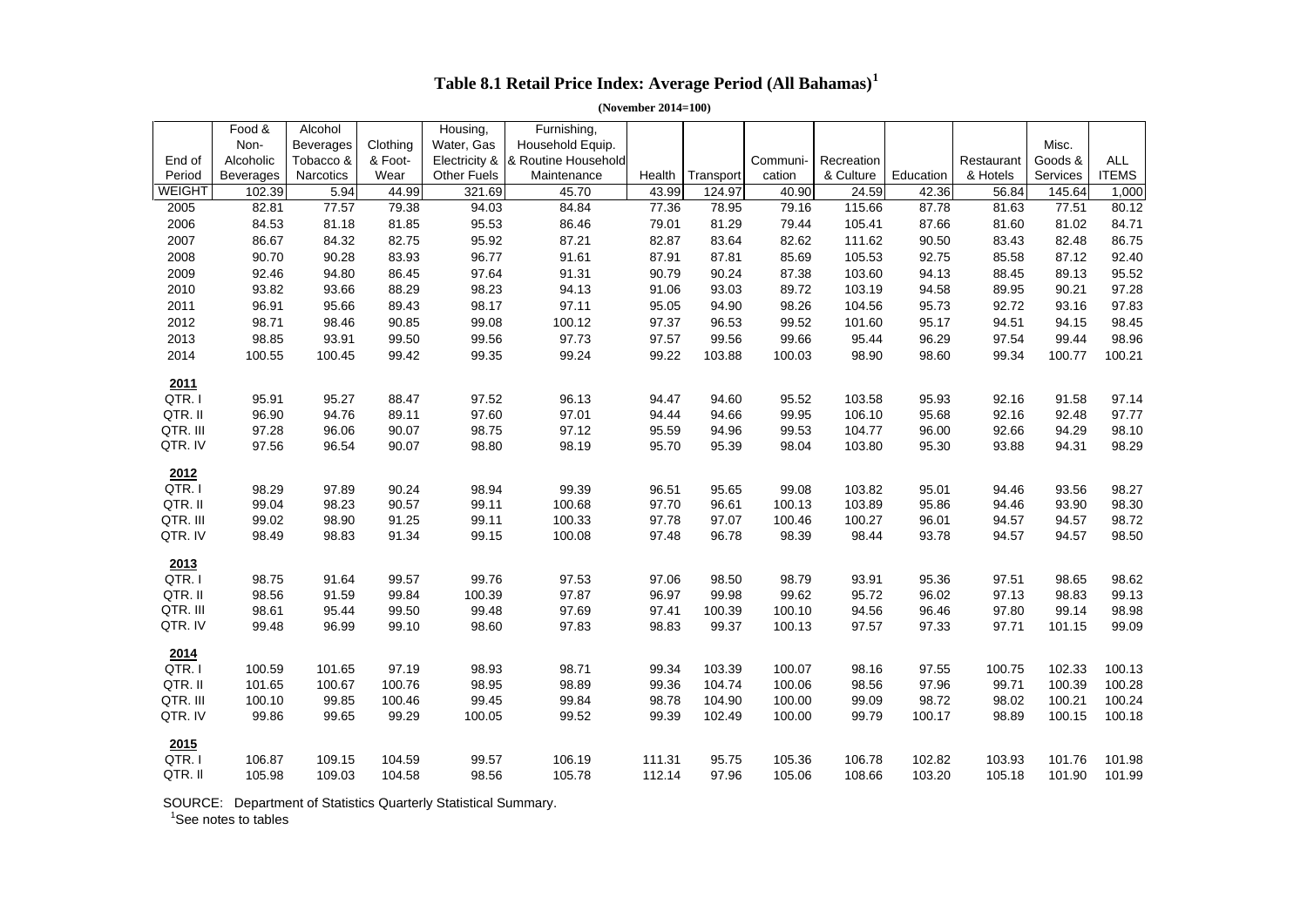### **Table 8.2 Retail Price Index: End of Period (All Bahamas)**

 **(November 2014=100)**

|               | Food &           | Alcohol          |          | Housing,           | Furnishing,                         |        |           |        |                    |           |            |          |              |
|---------------|------------------|------------------|----------|--------------------|-------------------------------------|--------|-----------|--------|--------------------|-----------|------------|----------|--------------|
|               | Non-             | <b>Beverages</b> | Clothing | Water, Gas         | Household Equip.                    |        |           |        |                    |           |            | Misc.    |              |
| End of        | Alcoholic        | Tobacco &        | & Foot-  |                    | Electricity &   & Routine Household |        |           |        | Communi-Recreation |           | Restaurant | Goods &  | <b>ALL</b>   |
| Period        | <b>Beverages</b> | Narcotics        | Wear     | <b>Other Fuels</b> | Maintenance                         | Health | Transport | cation | & Culture          | Education | & Hotels   | Services | <b>ITEMS</b> |
| <b>WEIGHT</b> | 102.39           | 5.94             | 44.99    | 321.69             | 45.70                               | 43.99  | 124.97    | 40.90  | 24.59              | 42.36     | 56.84      | 145.64   | 1,000        |
| 2005          | 83.44            | 79.57            | 80.04    | 94.42              | 86.23                               | 78.05  | 79.29     | 79.81  | 100.75             | 86.06     | 81.78      | 77.91    | 81.00        |
| 2006          | 85.24            | 82.33            | 82.81    | 95.70              | 86.74                               | 79.93  | 82.10     | 79.84  | 106.23             | 88.44     | 82.57      | 81.56    | 86.31        |
| 2007          | 87.76            | 85.79            | 83.19    | 96.63              | 88.14                               | 84.56  | 84.94     | 83.99  | 111.62             | 91.54     | 84.84      | 83.22    | 87.13        |
| 2008          | 91.71            | 94.26            | 84.56    | 97.08              | 91.26                               | 89.52  | 89.10     | 85.08  | 104.85             | 94.17     | 87.87      | 87.99    | 94.33        |
| 2009          | 93.16            | 94.60            | 86.71    | 98.46              | 92.41                               | 91.37  | 91.81     | 88.35  | 103.00             | 93.90     | 88.85      | 89.32    | 96.92        |
| 2010          | 94.57            | 93.61            | 88.38    | 97.43              | 95.58                               | 91.98  | 92.69     | 91.61  | 103.14             | 97.94     | 91.53      | 90.79    | 96.20        |
| 2011          | 97.58            | 96.86            | 90.12    | 98.80              | 98.22                               | 95.65  | 95.41     | 97.78  | 103.80             | 95.30     | 93.88      | 94.31    | 98.28        |
| 2012          | 98.28            | 98.73            | 91.37    | 99.15              | 99.97                               | 97.49  | 96.61     | 97.06  | 98.44              | 93.78     | 94.56      | 94.57    | 98.50        |
| 2013          | 99.94            | 97.04            | 95.49    | 98.57              | 97.88                               | 98.82  | 98.94     | 100.02 | 98.06              | 97.33     | 97.72      | 102.24   | 99.10        |
| 2014          | 100.00           | 100.00           | 100.00   | 100.00             | 100.00                              | 100.00 | 100.00    | 100.00 | 100.00             | 100.00    | 100.00     | 100.00   | 100.00       |
| 2011          |                  |                  |          |                    |                                     |        |           |        |                    |           |            |          |              |
| QTR.I         | 95.99            | 95.76            | 88.50    | 97.78              | 96.48                               | 94.39  | 94.53     | 95.12  | 103.21             | 95.96     | 92.16      | 91.58    | 96.89        |
| QTR. II       | 96.84            | 94.85            | 88.78    | 97.10              | 96.93                               | 94.25  | 94.70     | 100.25 | 106.51             | 95.74     | 92.16      | 91.58    | 97.68        |
| QTR. III      | 97.32            | 96.04            | 90.08    | 98.74              | 97.12                               | 95.65  | 94.91     | 100.16 | 104.71             | 95.89     | 92.16      | 94.29    | 97.99        |
| QTR. IV       | 97.58            | 96.86            | 90.12    | 98.80              | 98.22                               | 95.65  | 95.41     | 97.78  | 103.80             | 95.30     | 93.88      | 94.31    | 98.28        |
| 2012          |                  |                  |          |                    |                                     |        |           |        |                    |           |            |          |              |
| QTR.I         | 98.43            | 97.82            | 90.21    | 99.09              | 99.83                               | 96.56  | 95.67     | 99.26  | 103.82             | 94.74     | 94.46      | 93.56    | 98.15        |
| QTR. II       | 98.99            | 97.98            | 90.18    | 99.13              | 100.62                              | 97.82  | 97.10     | 100.46 | 103.94             | 96.00     | 94.46      | 93.56    | 98.04        |
| QTR. III      | 98.83            | 98.88            | 91.27    | 99.05              | 100.05                              | 97.69  | 97.08     | 100.37 | 98.44              | 96.24     | 94.46      | 94.57    | 98.78        |
| QTR. IV       | 98.28            | 98.73            | 91.37    | 99.15              | 99.97                               | 97.49  | 96.61     | 97.06  | 98.44              | 93.78     | 94.56      | 94.57    | 98.50        |
| 2013          |                  |                  |          |                    |                                     |        |           |        |                    |           |            |          |              |
| QTR.I         | 98.34            | 91.58            | 99.82    | 99.90              | 98.14                               | 97.21  | 100.14    | 99.49  | 93.96              | 96.02     | 97.53      | 98.85    | 98.96        |
| QTR. II       | 98.20            | 91.60            | 99.88    | 100.31             | 97.81                               | 96.72  | 99.76     | 99.62  | 98.40              | 96.02     | 96.33      | 98.84    | 99.05        |
| QTR. III      | 99.01            | 96.84            | 99.22    | 98.91              | 97.35                               | 98.16  | 100.91    | 100.35 | 92.76              | 97.33     | 97.75      | 99.14    | 98.90        |
| QTR. IV       | 99.94            | 97.04            | 95.49    | 98.57              | 97.88                               | 98.82  | 98.94     | 100.02 | 98.06              | 97.33     | 97.72      | 102.24   | 99.10        |
| 2014          |                  |                  |          |                    |                                     |        |           |        |                    |           |            |          |              |
| QTR.I         | 100.65           | 101.28           | 100.21   | 99.17              | 98.90                               | 99.32  | 104.05    | 100.10 | 98.16              | 97.99     | 100.75     | 102.29   | 100.43       |
| QTR. II       | 101.14           | 100.61           | 100.77   | 99.13              | 99.26                               | 99.16  | 104.93    | 99.99  | 98.53              | 97.96     | 98.51      | 100.35   | 100.26       |
| QTR. III      | 100.05           | 99.53            | 98.93    | 99.96              | 99.63                               | 98.57  | 104.08    | 100.00 | 99.94              | 100.25    | 98.00      | 100.17   | 100.29       |
| QTR. IV       | 99.60            | 100.70           | 100.57   | 98.96              | 99.77                               | 100.33 | 96.76     | 100.00 | 100.90             | 101.64    | 99.67      | 99.92    | 99.30        |
| 2015          |                  |                  |          |                    |                                     |        |           |        |                    |           |            |          |              |
| Jan.          | 107.94           | 108.75           | 103.90   | 100.04             | 106.16                              | 110.55 | 95.75     | 105.36 | 106.70             | 102.52    | 102.91     | 101.56   | 102.07       |
| Feb.          | 106.81           | 109.87           | 103.86   | 99.66              | 107.01                              | 113.28 | 94.50     | 105.36 | 106.55             | 102.52    | 103.47     | 101.87   | 101.89       |
| Mar.          | 105.87           | 108.84           | 106.02   | 99.00              | 105.40                              | 110.09 | 97.01     | 105.36 | 107.09             | 103.42    | 105.40     | 101.85   | 101.96       |
| Apr.          | 105.91           | 108.80           | 104.34   | 98.24              | 105.03                              | 109.82 | 98.72     | 104.86 | 109.93             | 103.36    | 105.39     | 101.91   | 101.88       |
| May           | 105.73           | 108.81           | 104.34   | 98.24              | 105.55                              | 109.94 | 98.63     | 104.86 | 109.82             | 103.36    | 105.79     | 101.91   | 101.90       |
| Jun.          | 105.59           | 108.81           | 104.34   | 97.63              | 105.92                              | 117.58 | 100.93    | 104.86 | 109.89             | 103.36    | 105.84     | 101.96   | 102.31       |
|               |                  |                  |          |                    |                                     |        |           |        |                    |           |            |          |              |

SOURCE Department of Statistics, Quarterly Statistical Summary, and Press Release.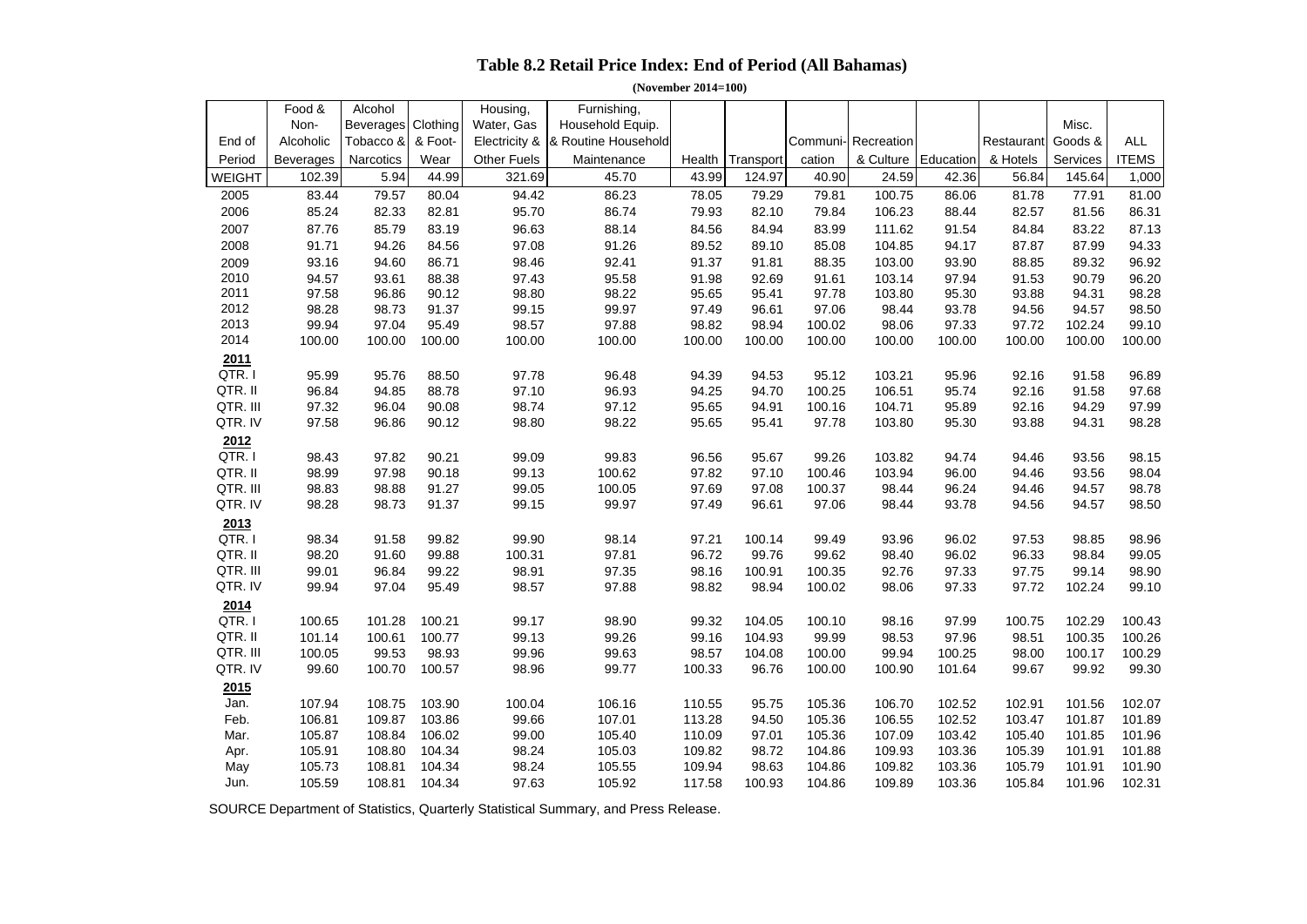|               |          |                 | LIVILMULL <i>E</i> VIT | TO A            |               |        |
|---------------|----------|-----------------|------------------------|-----------------|---------------|--------|
| <b>PERIOD</b> |          |                 |                        |                 |               |        |
| <b>ENDED</b>  | BAHAMAS* | <b>BARBADOS</b> | <b>JAMAICA</b>         | <b>TRINIDAD</b> | <b>U.S.A.</b> | U.K.   |
| 2005          | 1.54     | 6.05            | 15.10                  | 6.88            | 3.39          | 2.83   |
| 2006          | 5.71     | 7.32            | 8.62                   | 8.30            | 3.24          | 3.19   |
| 2007          | 2.47     | 4.04            | 9.24                   | 7.90            | 2.85          | 4.28   |
| 2008          | 6.51     | 8.08            | 22.03                  | 12.04           | 3.85          | 4.00   |
| 2009          | 3.46     | 3.70            | 9.72                   | 7.15            | (0.34)        | 2.17   |
| 2010          | 2.56     | 5.81            | 12.72                  | 10.52           | 1.66          | 3.29   |
| 2011          | 0.63     | 9.16            | 7.55                   | 5.27            | 3.15          | 4.43   |
| 2012          | 0.64     | 4.62            | 6.90                   | 9.37            | 2.09          | 3.16   |
| 2013          | 0.52     | 3.04            | 7.80                   | 5.22            | 1.46          | 4.46   |
| 2014          | 1.18     | 2.85            | 7.35                   | 5.68            | 1.63          | 4.46   |
|               |          |                 |                        |                 |               |        |
| 2009          |          |                 |                        |                 |               |        |
| QTR.I         | 8.25     | 6.94            | 13.06                  | 11.55           | (0.04)        | 3.01   |
| QTR. II       | 1.21     | 2.62            | 10.10                  | 10.18           | (1.15)        | 2.12   |
| QTR. III      | 1.60     | 1.88            | 6.75                   | 5.04            | (1.62)        | 1.46   |
| QTR. IV       | 2.79     | 3.36            | 8.98                   | 1.83            | 1.46          | 2.10   |
| 2010          |          |                 |                        |                 |               |        |
| QTR.I         | 2.39     | 5.47            | 13.08                  | 4.50            | 2.36          | 3.26   |
| QTR. II       | 2.16     | 7.76            | 14.19                  | 10.16           | 1.77          | 3.44   |
| QTR. III      | 2.79     | 4.78            | 12.14                  | 14.52           | 1.26          | 3.09   |
| QTR. IV       | 2.89     | 5.25            | 11.46                  | 12.90           | 1.27          | 3.36   |
| 2011          |          |                 |                        |                 |               |        |
| QTR.I         | 0.49     | 5.13            | 7.85                   | 10.87           | 2.14          | 3.73   |
| QTR. II       | 0.67     | 8.79            | 7.08                   | 3.71            | 3.43          | 3.73   |
| QTR. III      | (0.27)   | 10.45           | 7.82                   | 1.52            | 3.76          | 5.22   |
| QTR. IV       | 1.64     | 10.59           | 6.96                   | 4.90            | 3.29          | 5.16   |
| 2012          |          |                 |                        |                 |               |        |
| QTR.I         | 1.16     | 5.13            | 7.85                   | 8.37            | 2.83          | 3.73   |
| QTR. II       | 0.54     | 5.12            | 6.92                   | 11.80           | 1.89          | 3.73   |
| QTR. III      | 0.63     | 2.80            | 5.87                   | 8.81            | 1.71          | 5.22   |
| QTR. IV       | 0.21     | 3.00            | 7.53                   | 8.21            | 1.87          | 5.16   |
| 2013          |          |                 |                        |                 |               |        |
| QTR.I         | 0.35     | 5.13            | 7.85                   | 6.67            | 1.68          | 3.73   |
| QTR. II       | 0.84     | 1.76            | 9.03                   | 5.99            | 1.38          | 3.73   |
| QTR. III      | 0.27     | 3.57            | 9.85                   | 3.96            | 1.55          | 5.22   |
| QTR. IV       |          |                 |                        |                 |               |        |
|               | 0.60     | 1.69            | 4.47                   | 4.24            | 1.23          | 5.16   |
| 2014          |          |                 |                        |                 |               |        |
| QTR.I         | 1.54     | 5.13            | 7.85                   | 3.76            | 1.40          | 3.73   |
| QTR. II       | 1.16     | 1.63            | 7.84                   | 3.12            | 2.06          | 3.73   |
| QTR. III      | 1.27     | 2.45            | 9.25                   | 7.02            | 1.80          | 5.22   |
| QTR. IV       | 0.77     | 2.20            | 4.47                   | 8.83            | 1.26          | 5.16   |
| 2015          |          |                 |                        |                 |               |        |
| Jan.          | 2.23     | 1.08            | 5.29                   | 7.53            | (0.09)        | 0.32   |
| Feb.          | 1.76     | (0.54)          | 4.53                   | 6.27            | (0.04)        | 0.08   |
| Mar.          | 1.52     | (0.84)          | 3.97                   | 5.37            | (0.08)        | (0.08) |
| Apr.          | 1.60     | (0.89)          | 3.43                   | 5.78            | (0.21)        | (0.08) |
| May           | 1.59     | (0.65)          | 3.94                   | 5.55            | (0.04)        | 0.16   |
| Jun.          | 2.05     | n.a.            | 4.35                   | 5.54            | 0.13          | (0.08) |
|               |          |                 |                        |                 |               |        |

### **Table 8.3 Comparative Retail Price Index (annual % change) (November 2014= 100)**

\*Figures re-based as at February 2010 = 100 from 2003 to present.

\*\*Figures for May 2009 not available: for Jamaica, calculated using April 2009.

SOURCE: Department of Statistics Summaries and International Financial Statistics, IMF,

U.S. Department of Labour, U.K. National Statistics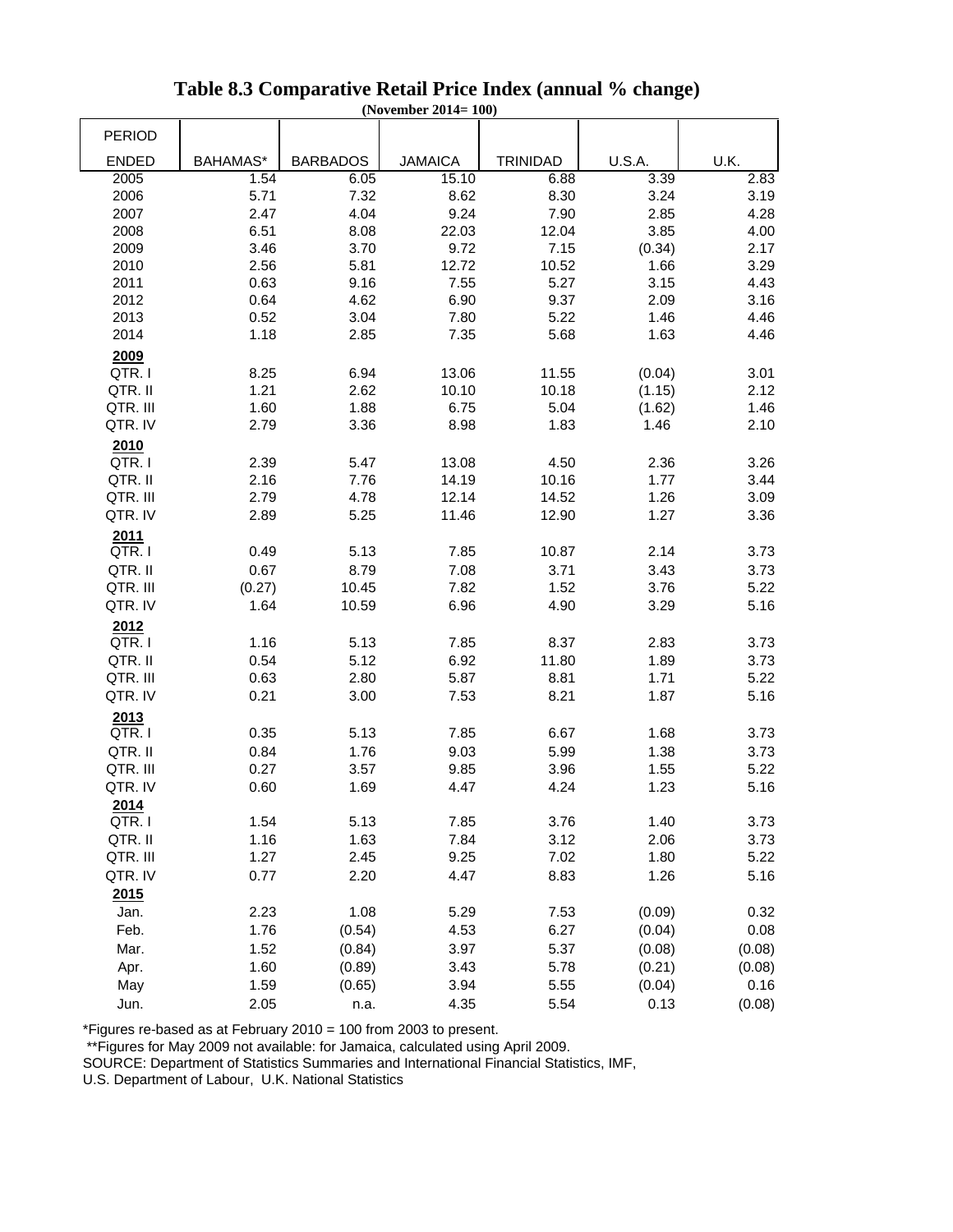|               |            |            | VISITOR ARRIVALS |                   |               |                |                 |               |                  |
|---------------|------------|------------|------------------|-------------------|---------------|----------------|-----------------|---------------|------------------|
|               |            |            |                  |                   | OF WHICH      |                |                 |               | <b>AVG</b>       |
| <b>PERIOD</b> | <b>AIR</b> | <b>SEA</b> | <b>TOTAL</b>     | <b>NEW</b>        | <b>GRAND</b>  | <b>FAMILY</b>  | <b>STOPOVER</b> | <b>CRUISE</b> | <b>LENGTH OF</b> |
|               |            |            |                  | <b>PROVIDENCE</b> | <b>BAHAMA</b> | <b>ISLANDS</b> |                 |               | STAY (Days)      |
| 2005          | 1,514,532  | 3,264,885  | 4,779,417        | 2,971,481         | 651,802       | 1,156,134      | 1,608,153       | 3,078,709     | 6.4              |
| 2006          | 1,491,633  | 3,238,974  | 4,730,607        | 2,729,881         | 646,695       | 1,354,031      | 1,600,881       | 3,076,397     | 6.4              |
| 2007          | 1,487,278  | 3,114,060  | 4,601,338        | 2,708,780         | 588,571       | 1,303,987      | 1,527,727       | 2,970,659     | 6.6              |
| 2008          | 1,392,552  | 3,001,020  | 4,393,572        | 2,496,058         | 558,177       | 1,339,937      | 1,463,006       | 2,856,705     | $6.6\,$          |
| 2009          | 1,252,393  | 3,392,722  | 4,645,115        | 2,677,120         | 578,812       | 1,389,183      | 1,327,007       | 3,255,780     | 6.8              |
| 2010          | 1,294,804  | 3,960,002  | 5,254,806        | 2,922,752         | 781,009       | 1,551,045      | 1,370,174       | 3,803,122     | 6.7              |
| 2011          | 1,267,542  | 4,320,046  | 5,587,588        | 3,006,077         | 818,289       | 1,763,222      | 1,346,372       | 4,161,269     | 6.8              |
| 2012          | 1,357,431  | 4,582,739  | 5,940,170        | 3,285,035         | 839,490       | 1,815,645      | 1,421,576       | 4,434,161     | n.a.             |
| 2013          | 1,280,736  | 4,870,048  | 6,150,784        | 3,493,630         | 777,800       | 1,879,354      | 1,363,496       | 4,709,236     | n.a.             |
| 2014          | 1,343,093  | 4,977,095  | 6,320,188        | 3,516,155         | 784,526       | 2,019,507      | 1,404,102       | 4,804,701     | n.a.             |
| 2012          |            |            |                  |                   |               |                |                 |               |                  |
| QTR.I         | 356,608    | 1,333,641  | 1,690,249        | 909,498           | 222,724       | 558,027        | 370,298         | 1,302,956     | n.a.             |
| QTR. II       | 396,980    | 1,093,409  | 1,490,389        | 806,056           | 219,824       | 464,509        | 418,551         | 1,042,882     | n.a.             |
| QTR. III      | 319,375    | 947,552    | 1,266,927        | 687,363           | 201,152       | 378,412        | 347,938         | 902,856       | n.a.             |
| QTR. IV       | 284,468    | 1,208,137  | 1,492,605        | 882,118           | 195,790       | 414,697        | 284,789         | 1,185,467     | n.a.             |
| 2013          |            |            |                  |                   |               |                |                 |               |                  |
| QTR.I         | 344,494    | 1,400,926  | 1,745,420        | 998,712           | 209,722       | 536,986        | 359,371         | 1,368,283     | n.a.             |
| QTR. II       | 362,465    | 1,116,756  | 1,479,221        | 861,851           | 211,671       | 405,699        | 388,218         | 1,066,465     | n.a.             |
| QTR. III      | 296,503    | 1,028,659  | 1,325,162        | 728,736           | 204,213       | 392,213        | 329,790         | 980,081       | n.a.             |
| QTR. IV       | 277,274    | 1,323,707  | 1,600,981        | 904,331           | 152,194       | 544,456        | 286,117         | 1,294,407     | n.a.             |
| 2014          |            |            |                  |                   |               |                |                 |               |                  |
| QTR.I         | 345,338    | 1,413,332  | 1,758,670        | 1,022,883         | 163,672       | 572,115        | 359,511         | 1,377,043     | n.a.             |
| QTR. II       | 379,667    | 1,176,706  | 1,556,373        | 874,348           | 214,183       | 467,842        | 399,280         | 1,119,334     | n.a.             |
| QTR. III      | 318,083    | 1,067,276  | 1,385,359        | 769,852           | 213,517       | 401,990        | 343,485         | 1,014,353     | n.a.             |
| QTR. IV       | 300,005    | 1,319,781  | 1,619,786        | 849,072           | 193,154       | 577,560        | 301,826         | 1,293,971     | n.a.             |
| 2015          |            |            |                  |                   |               |                |                 |               |                  |
| QTR.I         | 375,962    | 1,396,240  | 1,772,202        | 940,857           | 235,027       | 596,318        | n.a.            | 1,358,623     | n.a.             |

# **Table 8.4 Tourism: Selected Statistics**

SOURCE: Ministry of Tourism's Annual Report and unpublished data.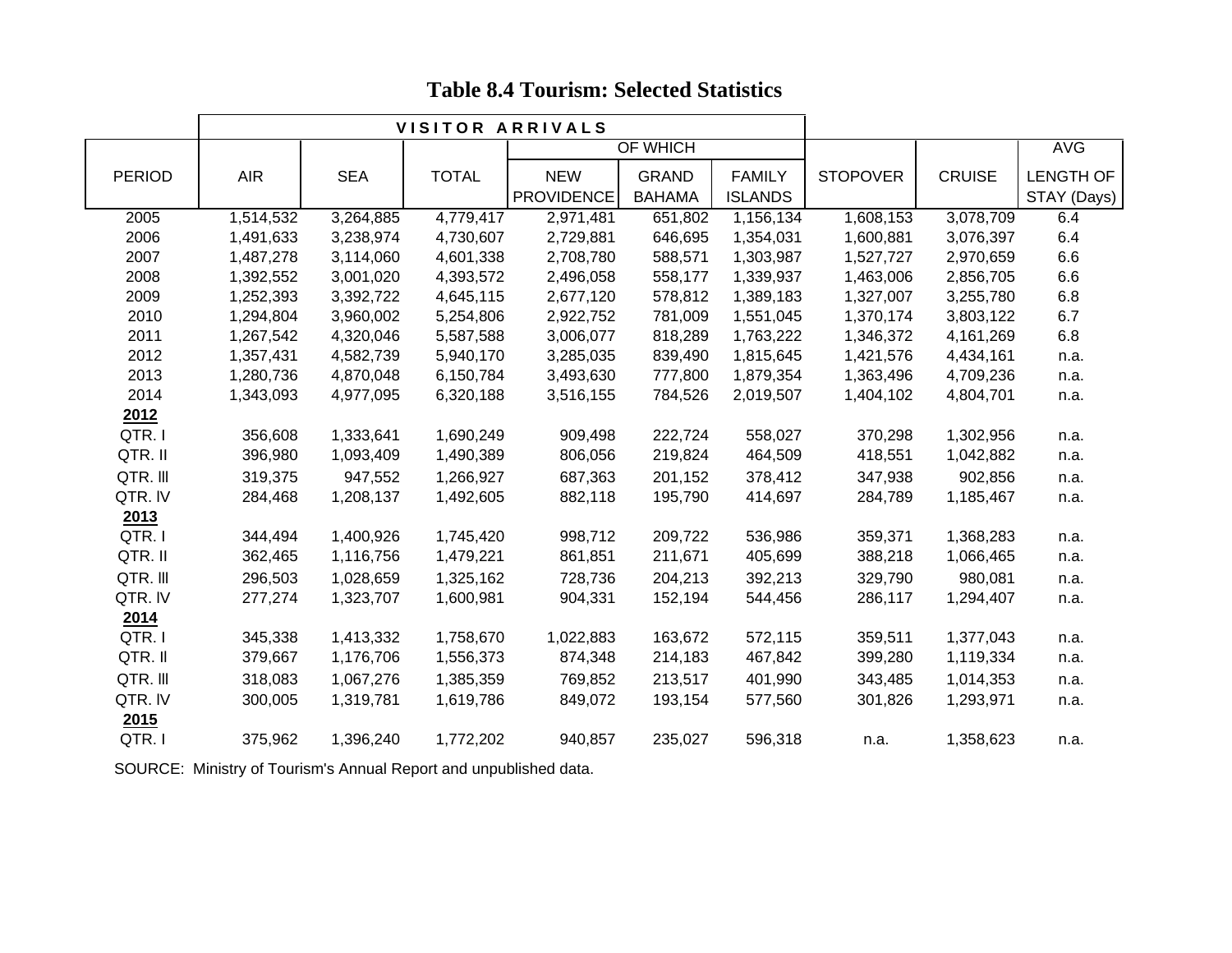|        | <b>Number of Visitors</b> |           |          | Visitor Expenditure<br>(Millions of Bahamian Dollars) |         | Average Annual Expenditure of<br><b>Stopover Visitors (Dollars)</b> |                      |                   |
|--------|---------------------------|-----------|----------|-------------------------------------------------------|---------|---------------------------------------------------------------------|----------------------|-------------------|
| Period | Stopover                  | Cruise    | Stopover | Cruise                                                | Day     | <b>TOTAL</b>                                                        | In Current<br>Prices | In 2010<br>Prices |
| 1995   | 1,598,135                 | 1,543,495 | 1,245.4  | 95.8                                                  | 5.0     | 1,346.2                                                             | 779.28               | 1,024.02          |
| 1996   | 1,633,105                 | 1,685,668 | 1,291.5  | 101.7                                                 | 4.2     | 1,397.5                                                             | 790.82               | 1,027.05          |
| 1997   | 1,617,595                 | 1,751,140 | 1,307.4  | 105.2                                                 | 3.5     | 1,416.1                                                             | 808.24               | 1,042.89          |
| 1998   | 1,527,707                 | 1,729,894 | 1,244.4  | 105.5                                                 | 4.1     | 1,354.0                                                             | 814.55               | 1,038.97          |
| 1999   | 1,577,066                 | 1,981,471 | 1,463.6  | 114.9                                                 | 4.4     | 1,582.9                                                             | 928.05               | 1,170.31          |
| 2000   | 1,543,959                 | 2,512,626 | 1,579.7  | 148.0                                                 | 6.8     | 1,734.4                                                             | 1,023.15             | 1,269.42          |
| 2001   | 1,537,780                 | 2,551,673 | 1,494.8  | 147.6                                                 | 5.3     | 1,647.7                                                             | 972.05               | 1,178.24          |
| 2002   | 1,513,151                 | 2,802,112 | 1,602.5  | 151.2                                                 | $6.0\,$ | 1,759.8                                                             | 1,059.08             | 1,263.82          |
| 2003   | 1,510,169                 | 2,970,174 | 1,595.3  | 157.0                                                 | 5.0     | 1,757.3                                                             | 1,056.37             | 1,227.77          |
| 2004   | 1,561,312                 | 3,360,012 | 1,693.5  | 185.8                                                 | 5.2     | 1,884.5                                                             | 1,084.66             | 1,245.01          |
| 2005   | 1,608,153                 | 3,078,709 | 1,883.9  | 180.0                                                 | 5.0     | 2,068.9                                                             | 1,171.44             | 1,316.82          |
| 2006   | 1,600,881                 | 3,076,397 | 1,881.2  | 172.0                                                 | 4.1     | 2,057.3                                                             | 1,175.11             | 1,294.04          |
| 2007   | 1,527,727                 | 2,970,659 | 2,020.8  | 166.8                                                 | 4.1     | 2,191.7                                                             | 1,322.76             | 1,420.79          |
| 2008   | 1,463,006                 | 2,856,705 | 2,332.1  | 166.0                                                 | 2.9     | 2,501.0                                                             | 1,594.02             | 1,635.90          |
| 2009   | 1,327,007                 | 3,255,780 | 1,811.8  | 199.7                                                 | 2.7     | 2,014.2                                                             | 1,365.30             | 1,374.51          |
| 2010   | 1,370,174                 | 3,803,122 | 1,861.0  | 299.3                                                 | 2.8     | 2,163.2                                                             | 1,358.23             | 1,349.32          |
| 2011   | 1,346,372                 | 4,161,269 | 1,792.2  | 346.6                                                 | 2.8     | 2,141.6                                                             | 1,331.13             | 1,281.28          |
| 2012   | 1,421,756                 | 4,434,161 | 1,896.7  | 412.5                                                 | 2.4     | 2,311.6                                                             | 1,334.04             | 1,259.36          |
| 2013   | 1,363,496                 | 4,709,236 | 1,884.1  | 397.9                                                 | 2.7     | 2,284.7                                                             | 1,381.84             | 1,304.48          |

# **Table 8.5 Tourism: Estimates of Visitor Expenditure**

SOURCE: Ministry of Tourism's Annual Report and unpublished data.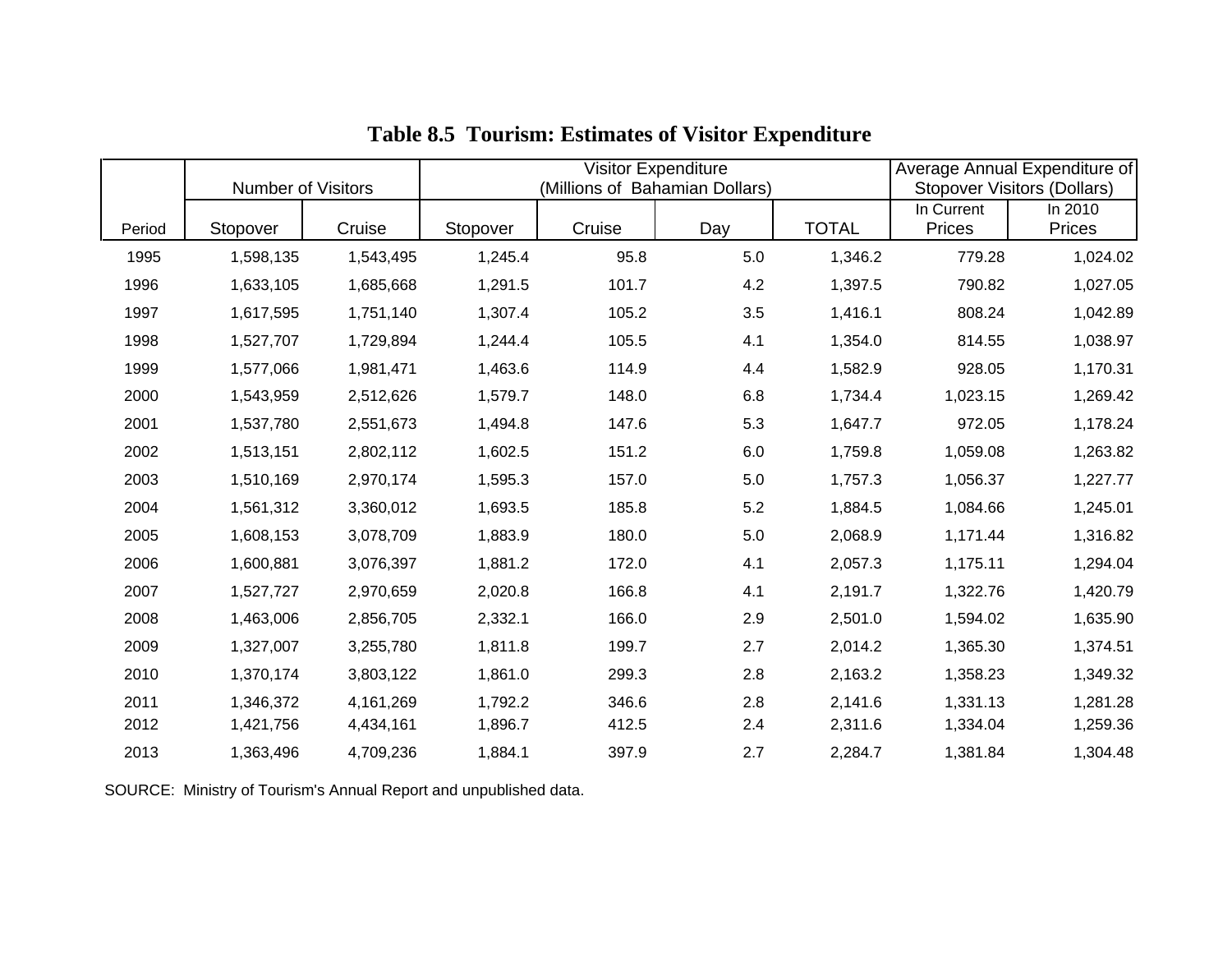|                |                | <b>NEW PROVIDENCE</b> |                |                |             | <b>GRAND BAHAMA</b> |                         |                     |                          | OTHER FAMILY ISLANDS     |                                                                                                |                | THE BAHAMAS    |                   |                |                |
|----------------|----------------|-----------------------|----------------|----------------|-------------|---------------------|-------------------------|---------------------|--------------------------|--------------------------|------------------------------------------------------------------------------------------------|----------------|----------------|-------------------|----------------|----------------|
|                |                | Commercial            |                |                |             | Commercial          |                         |                     |                          | Commercial               |                                                                                                |                |                | Commercial        |                |                |
|                |                | &                     |                |                |             | &                   |                         |                     |                          | &                        |                                                                                                |                |                | &                 |                |                |
| Period<br>2005 | Residential    | Industrial<br>214     | Public         | <b>TOTAL</b>   | Residential | Industrial<br>170   | Public                  | <b>TOTAL</b><br>863 | Residential<br>91        | Industrial<br>51         | Public                                                                                         | <b>TOTAL</b>   | Residential    | Industrial<br>435 | Public<br>16   | <b>TOTAL</b>   |
| 2006           | 2,063<br>1,841 | 229                   | 15<br>10       | 2,292<br>2,080 | 692<br>788  | 142                 | $\mathbf{1}$<br>5       | 935                 | 179                      | 36                       | $\mathord{\hspace{1pt}\text{--}\hspace{1pt}}$<br>$\mathord{\hspace{1pt}\text{--}\hspace{1pt}}$ | 142<br>215     | 2,846<br>2,808 | 407               | 15             | 3,297<br>3,230 |
| 2007           | 1,762          | 203                   | 10             | 1,975          | 841         | 142                 | 4                       | 987                 | 92                       | 16                       | $\sim$                                                                                         | 108            | 2,695          | 367               | 14             | 3,070          |
| 2008           | 1,745          | 264                   | 2              | 2,011          | 721         | 153                 | 4                       | 878                 | 247                      | 47                       | $\mathbf{1}$                                                                                   | 295            | 2,713          | 466               | $\overline{7}$ | 3,184          |
| 2009           | 1,310          | 221                   | 11             | 1,542          | 553         | 130                 | 11                      | 694                 | 146                      | 34                       | $\sim$                                                                                         | 180            | 2,009          | 385               | 22             | 2,416          |
| 2010           | 1,128          | 226                   | 14             | 1,368          | 415         | 159                 | 8                       | 582                 | 35                       | 11                       | $\bullet\bullet$                                                                               | 46             | 1,578          | 396               | 22             | 1,996          |
| 2011           | 1,047          | 210                   | 27             | 1,284          | 324         | 140                 | 6                       | 470                 | 157                      | 35                       | 2                                                                                              | 194            | 1,528          | 385               | 35             | 1,948          |
| 2012           | 1,041          | 250                   | 14             | 1,305          | 218         | 167                 | 3                       | 388                 | 178                      | 41                       | $\overline{4}$                                                                                 | 223            | 1,437          | 458               | 21             | 1,916          |
| 2013           | 873            | 274                   | 18             | 1,165          | 181         | 105                 | $\mathbf{1}$            | 287                 | 1                        | 9                        | $\sim$                                                                                         | 10             | 1,055          | 388               | 19             | 1,462          |
| 2014           | 851            | 221                   | 16             | 1,088          | 194         | 104                 | 8                       | 306                 | 4                        | 15                       | $\sim$                                                                                         | 24             | 1,049          | 340               | 29             | 1,418          |
|                |                |                       |                |                |             |                     |                         |                     |                          |                          |                                                                                                |                |                |                   |                |                |
| 2011           |                |                       |                |                |             |                     |                         |                     |                          |                          |                                                                                                |                |                |                   |                |                |
| QTR.I          | 275            | 49                    | $\overline{2}$ | 326            | 67          | 38                  | 4                       | 109                 | 60                       | 14                       | $\rightarrow$                                                                                  | 74             | 402            | 101               | 6              | 509            |
| QTR.II         | 243            | 53                    | 10             | 306            | 84          | 48                  | $\sim$                  | 132                 | 64                       | 10                       | $\mathbf{1}$                                                                                   | 75             | 391            | 111               | 11             | 513            |
| QTR.III        | 287            | 47                    | 9              | 343            | 116         | 28                  | $\sim$ $-$              | 144                 | 21                       | 10                       | $\sim$                                                                                         | 31             | 424            | 85                | 9              | 518            |
| QTR.IV         | 242            | 61                    | 6              | 309            | 57          | 26                  | $\overline{2}$          | 85                  | 12                       | $\mathbf{1}$             | $\mathbf{1}$                                                                                   | 14             | 311            | 88                | 9              | 408            |
| 2012           |                |                       |                |                |             |                     |                         |                     |                          |                          |                                                                                                |                |                |                   |                |                |
| QTR.I          | 310            | 48                    | 6              | 364            | 46          | 28                  | $\overline{2}$          | 76                  | 71                       | 15                       | 2                                                                                              | 88             | 427            | 91                | 10             | 528            |
| QTR.II         | 265            | 66                    | 5              | 336            | 58          | 37                  | $\sim$                  | 95                  | 37                       | 8                        | $\sim$                                                                                         | 45             | 360            | 111               | 5              | 476            |
| QTR.III        | 243            | 74                    | $\mathbf{1}$   | 318            | 43          | 62                  | $\mathbf{1}$            | 106                 | 38                       | $\overline{7}$           | $\mathbf{1}$                                                                                   | 46             | 324            | 143               | 3              | 470            |
| QTR.IV         | 223            | 62                    | $\overline{2}$ | 287            | 71          | 40                  | $\sim$                  | 111                 | 32                       | 11                       | $\mathbf{1}$                                                                                   | 44             | 326            | 113               | 3              | 442            |
| 2013           |                |                       |                |                |             |                     |                         |                     |                          |                          |                                                                                                |                |                |                   |                |                |
| QTR.I          | 202            | 46                    | $\overline{2}$ | 250            | 38          | 33                  | $\sim$                  | 71                  | $\mathbf{1}$             | $\mathbf{1}$             | $\sim$                                                                                         | $\overline{2}$ | 241            | 80                | $\overline{c}$ | 323            |
| QTR.II         | 205            | 72                    | 3              | 280            | 29          | 25                  | $\mathbf{1}$            | 55                  | $\sim$ $-$               | 3                        | $\sim$                                                                                         | 3              | 234            | 100               | $\overline{4}$ | 338            |
| QTR.III        | 268            | 83                    | 10             | 361            | 68          | 23                  | $\sim$                  | 91                  | $\sim$                   | 5                        | $\sim$                                                                                         | $\,$ 5 $\,$    | 336            | 111               | 10             | 457            |
| QTR.IV         | 198            | 73                    | 3              | 274            | 46          | 24                  | $\sim$                  | 70                  | $\sim$ $-$               | ш,                       | ц.                                                                                             | 44             | 244            | 97                | 3              | 344            |
| 2014           |                |                       |                |                |             |                     |                         |                     |                          |                          |                                                                                                |                |                |                   |                |                |
| QTR.I          | 198            | 43                    | 3              | 244            | 63          | 29                  | 4                       | 96                  | $\overline{\phantom{a}}$ | $\overline{\phantom{a}}$ | $\rightarrow$                                                                                  | $\sim$         | 261            | 72                | $\overline{7}$ | 340            |
| QTR.II         | 218            | 61                    | 6              | 285            | 60          | 32                  | $\mathbf{1}$            | 93                  | $\overline{\mathbf{c}}$  | $\overline{2}$           | $\sim$                                                                                         | 4              | 280            | 95                | $\overline{7}$ | 382            |
| QTR.III        | 240            | 55                    | 5              | 300            | 33          | 18                  | $\overline{\mathbf{c}}$ | 53                  | $\overline{2}$           | $\mathbf{1}$             | $\sim$                                                                                         | 3              | 275            | 74                | $\overline{7}$ | 356            |
| QTR.IV         | 195            | 62                    | $\overline{2}$ | 259            | 38          | 25                  | $\mathbf{1}$            | 64                  | ш.                       | 12                       | 5                                                                                              | 17             | 233            | 99                | 8              | 340            |
| 2015           |                |                       |                |                |             |                     |                         |                     |                          |                          |                                                                                                |                |                |                   |                |                |
| QTR.I          | 187            | 48                    | 3              | 238            | 38          | 20                  | $\mathbf{1}$            | 59                  | $\mathbf{1}$             | 3                        | 2                                                                                              | 6              | 226            | 71                | 6              | 303            |

### **Table 8.6 Construction: Permits Issued-Number**

SOURCE: Department of Statistics, Bulletin of Construction Statistics and unpublished data.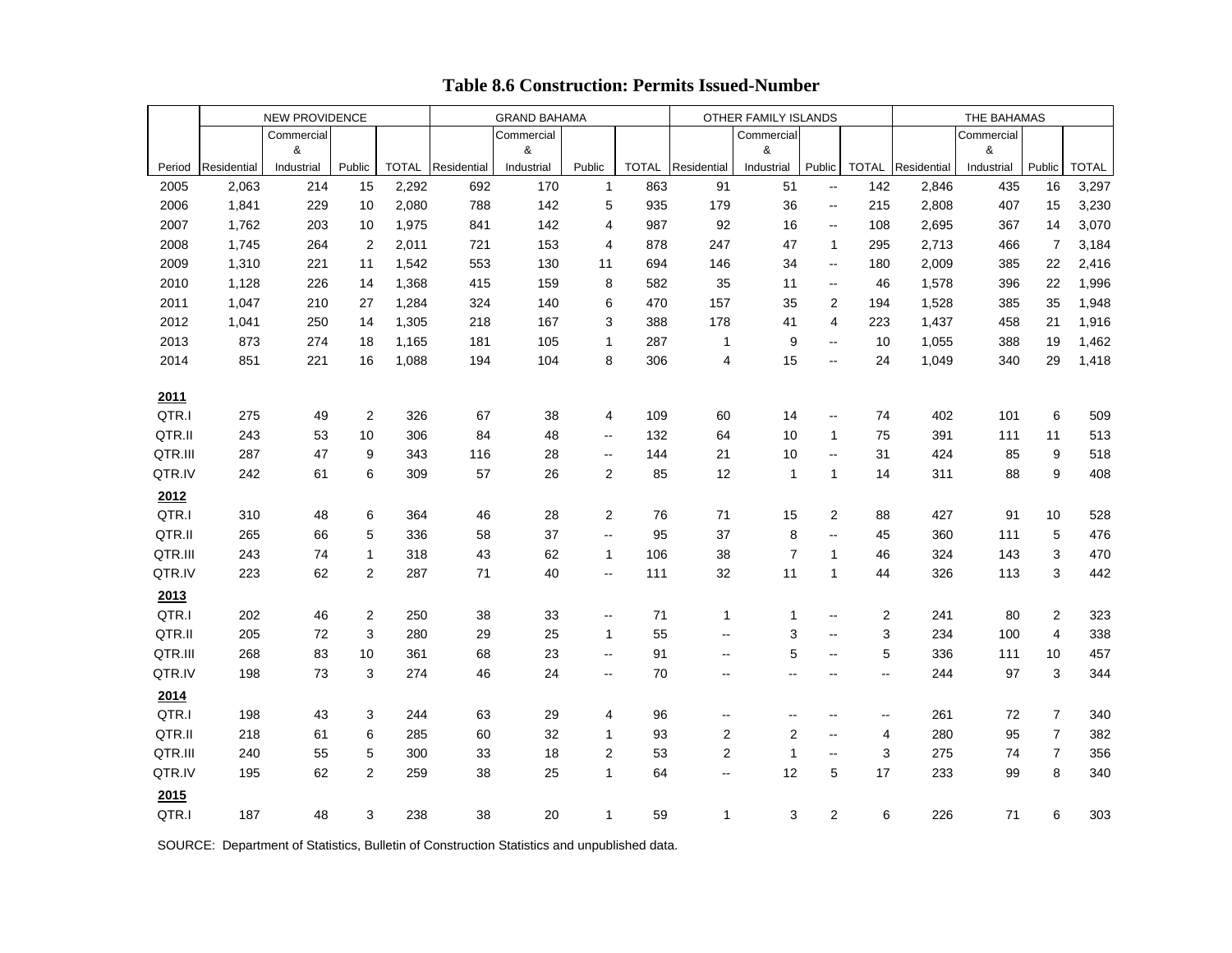### **Table 8.7 Construction: Permits Issued-Value**

|          |             |                       |         |              |             |                     |                          |            |                          |                      |                                               |                |             |             |         | (B\$'000)    |
|----------|-------------|-----------------------|---------|--------------|-------------|---------------------|--------------------------|------------|--------------------------|----------------------|-----------------------------------------------|----------------|-------------|-------------|---------|--------------|
|          |             | <b>NEW PROVIDENCE</b> |         |              |             | <b>GRAND BAHAMA</b> |                          |            |                          | OTHER FAMILY ISLANDS |                                               |                |             | THE BAHAMAS |         |              |
|          |             | Commercial            |         |              |             | Commercial          |                          |            |                          | Commercial           |                                               |                |             | Commercial  |         |              |
|          |             | &                     |         |              |             | &                   |                          |            |                          | &                    |                                               |                |             | &           |         |              |
| Period   | Residential | Industrial            | Public  | <b>TOTAL</b> | Residential | Industrial          | Public                   |            | <b>TOTAL</b> Residential | Industrial           | Public                                        | <b>TOTAL</b>   | Residential | Industrial  | Public  | <b>TOTAL</b> |
| 2005     | 301,476     | 50.841                | 17,051  | 369,368      | 78,963      | 23,695              |                          | 20 102,678 | 21,752                   | 38,625               | $\overline{\phantom{a}}$                      | 60,378         | 402,191     | 113,161     | 17,071  | 532,424      |
| 2006     | 446,992     | 172,620               | 5,107   | 624,719      | 95,491      | 41,066              | 1,350                    | 137,907    | 37,373                   | 3,892                | $\sim$                                        | 41,265         | 579,856     | 217,578     | 6,457   | 803,891      |
| 2007     | 360,590     | 127,521               | 3.517   | 491,628      | 125,100     | 56,986              | 134                      | 182,220    | 23,011                   | 5,105                | $\overline{\phantom{a}}$                      | 28,116         | 508,701     | 189,612     | 3,651   | 701,964      |
| 2008     | 386,979     | 204.666               | 347     | 591,992      | 81,440      | 66.860              | 2,608                    | 150,908    | 45.624                   | 18.189               | 60                                            | 63,873         | 514,043     | 289.715     | 3,015   | 806,773      |
| 2009     | 328.451     | 118.102               | 182.821 | 629.374      | 53.081      | 25.921              | 1.243                    | 80.245     | 71.021                   | 12.084               | $\sim$                                        | 83.105         | 381.532     | 144.023     | 184.064 | 709.619      |
| 2010     | 272,472     | 89,707                | 53,641  | 415,820      | 39,394      | 90,942              | 18,083                   | 148,419    | 8,366                    | 2,114                | $\sim$                                        | 10,480         | 320,232     | 182,763     | 71,724  | 574,719      |
| 2011     | 286,332     | 1,454,151             | 12,054  | 1,752,537    | 34,051      | 29,024              | 2,575                    | 65,650     | 17,867                   | 25,482               | 2,575                                         | 45,924         | 338,250     | 1,508,657   | 17,204  | 1,864,111    |
| 2012     | 263,954     | 188,059               | 5,450   | 457,463      | 24,487      | 126,239             | 398                      | 151,124    | 18,492                   | 58,930               | 29.897                                        | 107,319        | 306,933     | 373,228     | 35,745  | 715,906      |
| 2013     | 228,309     | 152,159               | 21,746  | 402,214      | 23,565      | 41,063              | 756                      | 65,384     | 53                       | 4,558                | --                                            | 4,611          | 251,927     | 197,780     | 22,502  | 472,209      |
| 2014     | 298,315     | 155,487               | 24,663  | 478,465      | 18,020      | 24,598              | 409                      | 43,026     | 2,128                    | 20,974               | --                                            | 37,952         | 318,463     | 201,059     | 39,921  | 559,443      |
| 2011     |             |                       |         |              |             |                     |                          |            |                          |                      |                                               |                |             |             |         |              |
| QTR.I    | 88.849      | 12,052                | 958     | 101.859      | 6,939       | 15,534              | 652                      | 23,125     | 6.871                    | 3,493                | 652                                           | 11,016         | 102,659     | 31.079      | 2,262   | 136,000      |
| QTR. II  | 77.673      | 1,347,750             | 6.316   | 1,431,739    | 8,566       | 3,257               | $\sim$                   | 11,823     | 6,140                    | 865                  | $\sim$                                        | 7,005          | 92,379      | 1,351,872   | 6,316   | 1,450,567    |
| QTR. III | 66,691      | 10.914                | 3.470   | 81,075       | 12,015      | 3,221               | $\overline{a}$           | 15,236     | 3,813                    | 4.079                | $\sim$                                        | 7,892          | 82,519      | 18,214      | 3,470   | 104,203      |
| QTR. IV  | 53,119      | 83,435                | 1,310   | 137,864      | 6,531       | 7,012               | 1,923                    | 15,466     | 1,043                    | 17,045               | 1,923                                         | 20,011         | 60,693      | 107,492     | 5,156   | 173,341      |
| 2012     |             |                       |         |              |             |                     |                          |            |                          |                      |                                               |                |             |             |         |              |
| QTR.I    | 54,117      | 20,417                | 2,715   | 77,249       | 4,468       | 12,343              | 8                        | 16,819     | 7,157                    | 57,140               | 14,980                                        | 79,277         | 65,742      | 89,900      | 17,703  | 173,345      |
| QTR. II  | 65,815      | 40,027                | 1.897   | 107,739      | 6,730       | 5,951               | $\sim$                   | 12,681     | 4,182                    | 921                  | $\sim$                                        | 5,103          | 76,727      | 46,899      | 1,897   | 125,523      |
| QTR. III | 71.633      | 57.892                | 64      | 129,589      | 5,739       | 37.651              | 390                      | 43,780     | 3.870                    | 216                  | 14,900                                        | 18,986         | 81,242      | 95,759      | 15,354  | 192,355      |
| QTR. IV  | 72,389      | 69.723                | 774     | 142,886      | 7,550       | 70,294              | $\sim$                   | 77,844     | 3,283                    | 653                  | 17                                            | 3,953          | 83,222      | 140,670     | 791     | 224,683      |
| 2013     |             |                       |         |              |             |                     |                          |            |                          |                      |                                               |                |             |             |         |              |
| QTR.I    | 66,838      | 19,296                | 11,304  | 97,438       | 4,655       | 17,954              | $\sim$                   | 22,609     | 53                       | 138                  | $\overline{\phantom{a}}$                      | 191            | 71,546      | 37,388      | 11,304  | 120,238      |
| QTR. II  | 49,020      | 22,267                | 1,925   | 73,212       | 4,872       | 4,119               | 756                      | 9,747      | $\sim$                   | 2,045                | $\mathord{\rightarrow} \mathord{\rightarrow}$ | 2,045          | 53,892      | 28,431      | 2,681   | 85,004       |
| QTR. III | 66,592      | 45,712                | 5,722   | 118,026      | 9,162       | 4,418               | $\overline{\phantom{a}}$ | 13,580     | $\rightarrow$            | 2,375                | $\mathord{\rightarrow} \mathord{\rightarrow}$ | 2,375          | 75,754      | 52,505      | 5,722   | 133,981      |
| QTR. IV  | 45,859      | 64,884                | 2,795   | 113,538      | 4,876       | 14,572              | $\rightarrow$            | 19,448     | $\sim$ $\sim$            | $\sim$               | $\sim$                                        | $\overline{a}$ | 50,735      | 79,456      | 2,795   | 132,986      |
| 2014     |             |                       |         |              |             |                     |                          |            |                          |                      |                                               |                |             |             |         |              |
| QTR.I    | 72,068      | 25,558                | 251     | 97,877       | 5,477       | 6,434               | 19                       | 11,929     | $\sim$                   | ц.                   | $\overline{\phantom{a}}$                      | $\rightarrow$  | 77,545      | 31,992      | 270     | 109,806      |
| QTR. II  | 56,252      | 18,316                | 8,616   | 83,184       | 6,717       | 14,372              | 75                       | 21,164     | 1,547                    | 1,316                | $\overline{\phantom{a}}$                      | 2,863          | 64,516      | 34,005      | 8,691   | 107,211      |
| QTR. III | 105,439     | 60,346                | 15,721  | 181,506      | 2,729       | 1,088               | 206                      | 4,023      | 581                      | 10                   | ц.                                            | 591            | 108,749     | 61,444      | 15,927  | 186,120      |
| QTR. IV  | 64,556      | 51,267                | 75      | 115,898      | 3,097       | 2,704               | 109                      | 5,910      | $\rightarrow$            | 19,648               | 14,850                                        | 34,498         | 67,653      | 73,619      | 15,034  | 156,306      |
| 2015     |             |                       |         |              |             |                     |                          |            |                          |                      |                                               |                |             |             |         |              |
| QTR.I    | 45,459      | 28,030                | 408     | 73,897       | 5,237       | 2,836               | 60                       | 8,133      | 1,500                    | 2,111                | 821                                           | 4,432          | 52,196      | 32,977      | 1,289   | 86,462       |
|          |             |                       |         |              |             |                     |                          |            |                          |                      |                                               |                |             |             |         |              |

SOURCE: Department of Statistics, Bulletin of Construction Statistics and unpublished data.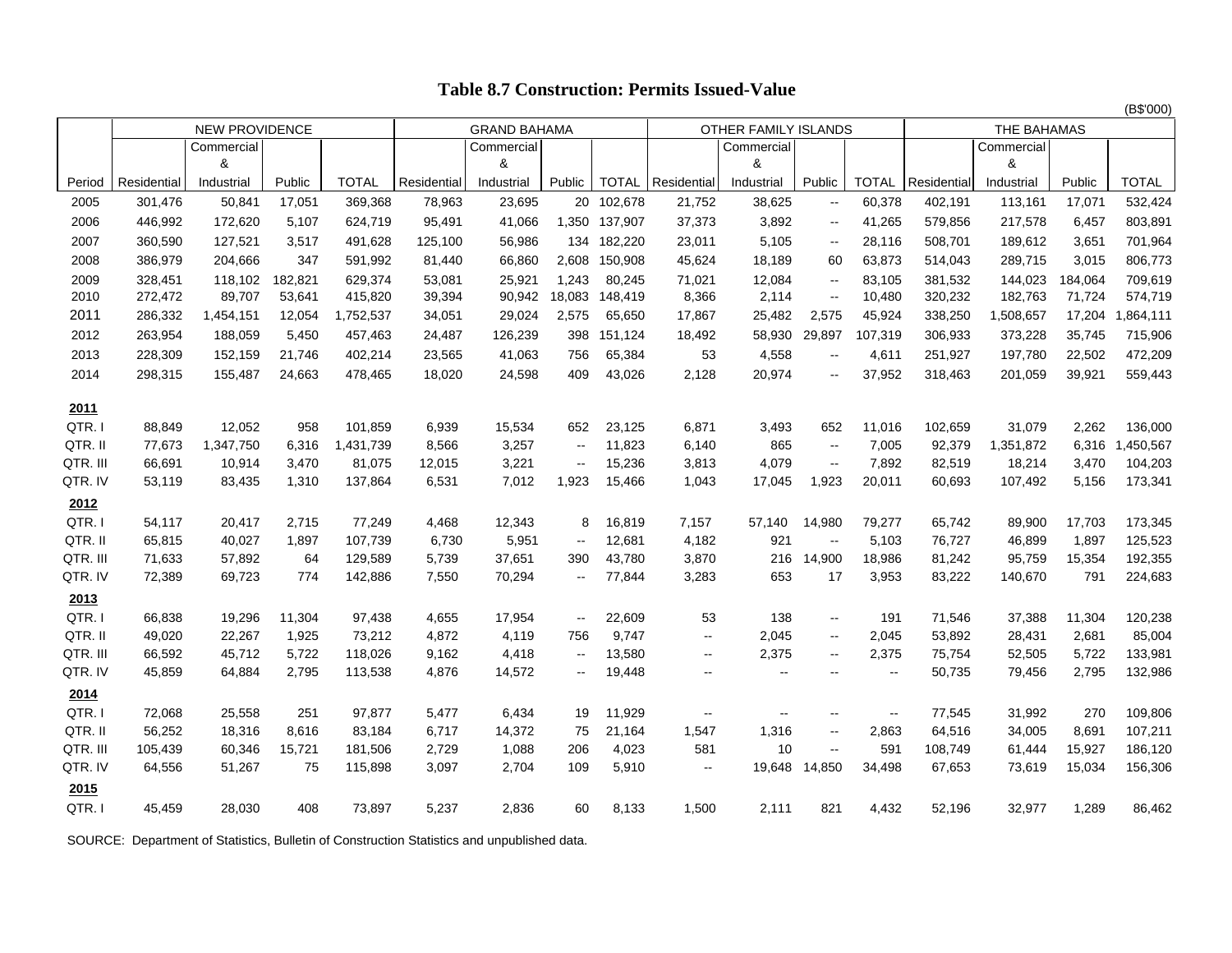|         |             | NEW PROVIDENCE  |                             |              |             | <b>GRAND BAHAMA</b> |                          |              |             | THE BAHAMAS     |                              |              |
|---------|-------------|-----------------|-----------------------------|--------------|-------------|---------------------|--------------------------|--------------|-------------|-----------------|------------------------------|--------------|
|         |             | Commercial<br>& |                             |              |             | Commercial<br>&     |                          |              |             | Commercial<br>& |                              |              |
|         | Residential | Industrial      | Public                      | <b>TOTAL</b> | Residential | Industrial          | Public                   | <b>TOTAL</b> | Residential | Industrial      | Public                       | <b>TOTAL</b> |
| 2005    | 890         | 55              | $\overline{\phantom{a}}$    | 945          | 373         | 56                  | $\sim$                   | 429          | 1,263       | 111             | $\sim$                       | 1,374        |
| 2006    | 1,101       | 66              | 3                           | 1,170        | 295         | 28                  | --                       | 323          | 1,396       | 94              | 3                            | 1,493        |
| 2007    | 762         | 54              | $\mathbf{1}$                | 817          | 289         | 31                  | $\overline{\mathbf{c}}$  | 322          | 1,051       | 85              | 3                            | 1,139        |
| 2008    | 737         | 85              | Ξ.                          | 822          | 302         | 23                  | $\mathbf{1}$             | 326          | 1,039       | 108             | $\mathbf{1}$                 | 1,148        |
| 2009    | 531         | 44              | $\mathbf{1}$                | 576          | 210         | 17                  | 3                        | 230          | 741         | 61              | 4                            | 806          |
| 2010    | 356         | 33              | $\mathbf{1}$                | 390          | 119         | 31                  | $\overline{\mathbf{c}}$  | 152          | 475         | 64              | 3                            | 542          |
| 2011    | 381         | 38              | $\mathbf{1}$                | 420          | 135         | 28                  | $\mathbf{1}$             | 164          | 516         | 66              | $\overline{2}$               | 584          |
| 2012    | 331         | 34              | Щ,                          | 365          | 78          | 24                  | 44                       | 102          | 409         | 58              | $\sim$                       | 467          |
| 2013    | 279         | 45              | $\mathbf{1}$                | 325          | 59          | 21                  | Щ,                       | 80           | 338         | 66              | 1                            | 405          |
| 2014    | 297         | 31              | $\overline{2}$              | 330          | 119         | 58                  | 2                        | 179          | 416         | 89              | 2                            | 507          |
| 2011    |             |                 |                             |              |             |                     |                          |              |             |                 |                              |              |
| QTR.I   | 108         | 10              | $\mathbf{1}$                | 119          | 27          | 12                  | Щ,                       | 39           | 135         | 22              | 1                            | 158          |
| QTR.II  | 96          | 11              | $\sim$                      | 107          | 38          | 6                   | $\sim$                   | 44           | 134         | 17              | $\sim$                       | 151          |
| QTR.III | 89          | 13              | $\mathcal{L}_{\mathcal{F}}$ | 102          | 43          | $\mathsf 3$         | Щ,                       | 46           | 132         | 16              | $\sim$                       | 148          |
| QTR.IV  | 88          | 4               | $\mathbf{H}$                | 92           | 27          | $\overline{7}$      | 1                        | 35           | 115         | 11              | $\mathbf{1}$                 | 127          |
| 2012    |             |                 |                             |              |             |                     |                          |              |             |                 |                              |              |
| QTR.I   | 118         | 10              | $\overline{\phantom{m}}$    | 128          | 28          | 3                   | $\overline{\phantom{a}}$ | 31           | 146         | 13              | $\mathbf{u}$                 | 159          |
| QTR.II  | 78          | 9               | $\overline{\phantom{a}}$    | 87           | 14          | $\mathbf 5$         | $\overline{\phantom{a}}$ | 19           | 92          | 14              | $\sim$                       | 106          |
| QTR.III | 72          | $\overline{7}$  | $\overline{\phantom{a}}$    | 79           | 19          | 11                  | --                       | 30           | 91          | 18              | $\sim$                       | 109          |
| QTR.IV  | 63          | 8               | $\mathbf{u}$                | 71           | 17          | 5                   | Щ,                       | 22           | 80          | 13              | $\sim$                       | 93           |
| 2013    |             |                 |                             |              |             |                     |                          |              |             |                 |                              |              |
| QTR.I   | 71          | 11              | $\overline{\phantom{a}}$    | 82           | 15          | 6                   | $\overline{\phantom{a}}$ | 21           | 86          | 17              | $\overline{\phantom{a}}$     | 103          |
| QTR.II  | 60          | 5               | $\sim$                      | 65           | 16          | 6                   | --                       | 22           | 76          | 11              | $\qquad \qquad \blacksquare$ | 87           |
| QTR.III | 65          | 17              | $\sim$                      | 82           | 11          | 4                   | $\overline{\phantom{a}}$ | 15           | 76          | 21              | $\overline{\phantom{a}}$     | 97           |
| QTR.IV  | 83          | 12              | 1                           | 96           | 17          | 5                   | $\overline{\phantom{a}}$ | 22           | 100         | 17              | 1                            | 118          |
| 2014    |             |                 |                             |              |             |                     |                          |              |             |                 |                              |              |
| QTR.I   | 96          | 11              | $\sim$                      | 107          | 23          | 12                  | 1                        | 36           | 119         | 23              | 1                            | 143          |
| QTR.II  | 68          | 5               | $\overline{\phantom{a}}$    | 73           | 60          | 32                  | $\mathbf{1}$             | 93           | 128         | 37              | $\rightarrow$                | 165          |
| QTR.III | 71          | 9               | $\mathbf{1}$                | 81           | 17          | 8                   | $\overline{\phantom{a}}$ | 25           | 88          | 17              | $\sim$                       | 105          |
| QTR.IV  | 62          | 6               | $\mathbf{1}$                | 69           | 19          | 6                   | $\overline{\phantom{a}}$ | 25           | 81          | 12              | 1                            | 94           |
| 2015    |             |                 |                             |              |             |                     |                          |              |             |                 |                              |              |
| QTR.I   | 72          | 4               | $\mathbf{1}$                | 77           | 19          | 9                   | ш.                       | 28           | 91          | 13              | $\mathbf{1}$                 | 105          |

### **Table 8.8 Construction: Starts-Number**

 NOTE: The column "Total" under Bahamas excludes data on other Family Islands. SOURCE: Department of Statistics, Bulletin of Construction Statistics and unpublished data.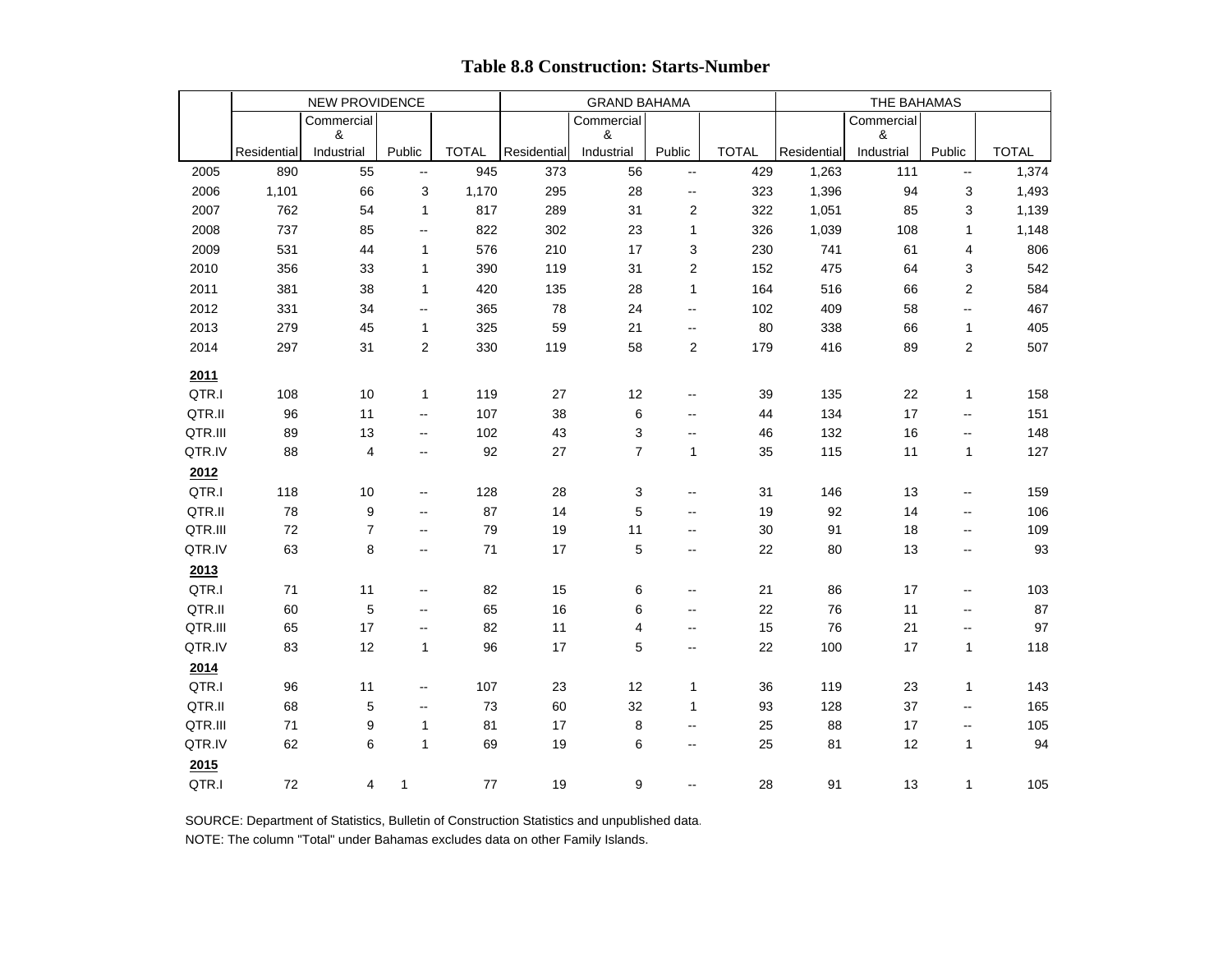|         |             |                 |                             |              |             |                     |                          |              |             |                 |                             | (B\$'000)    |
|---------|-------------|-----------------|-----------------------------|--------------|-------------|---------------------|--------------------------|--------------|-------------|-----------------|-----------------------------|--------------|
|         |             | NEW PROVIDENCE  |                             |              |             | <b>GRAND BAHAMA</b> |                          |              |             | THE BAHAMAS     |                             |              |
|         |             | Commercial      |                             |              |             | Commercial          |                          |              |             | Commercial      |                             |              |
|         | Residential | &<br>Industrial | Public                      | <b>TOTAL</b> | Residential | &<br>Industrial     | Public                   | <b>TOTAL</b> | Residential | &<br>Industrial | Public                      | <b>TOTAL</b> |
| 2005    | 129,035     | 25,457          | $\mathbb{Z}^{\mathbb{Z}}$   | 154,492      | 44,729      | 9,685               | $\sim$                   | 54,414       | 173,764     | 35,142          | $\mathcal{L}_{\mathcal{P}}$ | 208,906      |
| 2006    | 159,885     | 27,807          | 2,810                       | 190,502      | 47,166      | 11,349              | Ξ.                       | 58,715       | 207,051     | 39,156          | 3,010                       | 249,217      |
| 2007    | 140,155     | 18,720          | 2,500                       | 161,375      | 49,991      | 9,184               | 2,825                    | 62,000       | 190,146     | 27,904          | 5,325                       | 223,375      |
| 2008    | 255,874     | 73,340          | $\ddotsc$                   | 329,214      | 49,720      | 20,701              | $\sim$                   | 70,421       | 305,594     | 94,041          | $\sim$                      | 399,635      |
| 2009    | 125,946     | 17,229          | 180,000                     | 323,175      | 32,659      | 4,977               | 111                      | 37,747       | 158,606     |                 | 22,206 180,111              | 360,923      |
| 2010    | 96,091      | 12,569          | 800                         | 109,460      | 19,916      | 7,184               | 17,688                   | 44,788       | 116,007     | 19,753          | 18,488                      | 154,248      |
| 2011    | 84,065      | 32,460          | 1,141                       | 117,666      | 18,861      | 9,687               | 1,250                    | 29,798       | 102,926     | 42,147          | 2,391                       | 147,464      |
| 2012    | 83,659      | 17,014          | $\ddotsc$                   | 100,673      | 11,893      | 4,078               | Щ,                       | 15,971       | 95,552      | 21,092          | Щ,                          | 116,644      |
| 2013    | 74,251      | 50,990          | 850                         | 126,091      | 11,718      | 2,425               | $\ddotsc$                | 14,143       | 85,969      | 53,415          | 850                         | 140,234      |
| 2014    | 87,071      | 21,215          | 222                         | 108,509      | 13,846      | 6,844               | 80                       | 20,770       | 100,918     | 28,059          | 191                         | 129,168      |
| 2011    |             |                 |                             |              |             |                     |                          |              |             |                 |                             |              |
| QTR.I   | 19,054      | 18,216          | 1,141                       | 38,411       | 3,709       | 3,023               | $\overline{\phantom{a}}$ | 6,732        | 22,763      | 21,239          | 1,141                       | 45,143       |
| QTR.II  | 27,768      | 3,792           | $\sim$                      | 31,560       | 6,499       | 592                 | $\rightarrow$            | 7,091        | 34,267      | 4,384           | $\sim$                      | 38,651       |
| QTR.III | 23,020      | 9,260           | $\sim$                      | 32,280       | 5,204       | 177                 | $\overline{\phantom{a}}$ | 5,381        | 28,224      | 9,437           | $\overline{\phantom{a}}$    | 37,661       |
| QTR.IV  | 14,223      | 1,192           | $\overline{\phantom{a}}$    | 15,415       | 3,449       | 5,895               | 1,250                    | 10,594       | 17,672      | 7,087           | 1,250                       | 26,009       |
| 2012    |             |                 |                             |              |             |                     |                          |              |             |                 |                             |              |
| QTR.I   | 27,200      | 6,813           | $\bullet\bullet$            | 34,013       | 3,541       | 170                 | $\mathbf{u}$             | 3,711        | 30,741      | 6,983           | $\mathbf{u}$                | 37,724       |
| QTR.II  | 18,722      | 3,538           | $\sim$                      | 22,260       | 1,692       | 1,197               | $\mathbf{u}$             | 2,889        | 20,414      | 4,735           | $\mathbf{u}$                | 25,149       |
| QTR.III | 18,160      | 3,385           | $\sim$                      | 21,545       | 3,670       | 2,008               | $\overline{a}$           | 5,678        | 21,830      | 5,393           | $\overline{\phantom{a}}$    | 27,223       |
| QTR.IV  | 19,577      | 3,278           | $\sim$                      | 22,855       | 2,990       | 703                 | $\sim$                   | 3,693        | 22,567      | 3,981           | $\sim$                      | 26,548       |
| 2013    |             |                 |                             |              |             |                     |                          |              |             |                 |                             |              |
| QTR.I   | 16,111      | 5,354           | $\sim$                      | 21,465       | 3,266       | 1,267               | $\mathbf{u}$             | 4,533        | 19,377      | 6,621           | $\overline{\phantom{a}}$    | 25,998       |
| QTR.II  | 17,301      | 2,710           | $\sim$                      | 20,011       | 3,238       | 181                 | $\sim$                   | 3,419        | 20,539      | 2,891           | $\overline{\phantom{a}}$    | 23,430       |
| QTR.III | 15,770      | 35,536          | $\mathcal{L}_{\mathcal{F}}$ | 51,306       | 2,250       | 678                 | $\overline{\phantom{a}}$ | 2,928        | 18,020      | 36,214          | $\overline{\phantom{a}}$    | 54,234       |
| QTR.IV  | 25,069      | 7,390           | 850                         | 33,309       | 2,964       | 299                 | $\overline{\phantom{a}}$ | 3,263        | 28,033      | 7,689           | 850                         | 36,572       |
| 2014    |             |                 |                             |              |             |                     |                          |              |             |                 |                             |              |
| QTR.I   | 32,408      | 12,473          | $\sim$                      | 44,881       | 3,421       | 4,091               | 5                        | 7,516        | 35,829      | 16,564          | 5                           | 52,397       |
| QTR.II  | 15,174      | 768             | $\sim$                      | 15,943       | 3,598       | 2,104               | 75                       | 5,777        | 18,772      | 2,872           | 75                          | 21,719       |
| QTR.III | 17,165      | 4,527           | 111                         | 21,803       | 3,361       | 22                  | $\overline{\phantom{a}}$ | 3,383        | 20,526      | 4,549           | $\overline{\phantom{a}}$    | 25,075       |
| QTR.IV  | 22,324      | 3,447           | 111                         | 25,882       | 3,467       | 627                 | $\rightarrow$            | 4,094        | 25,791      | 4,074           | 111                         | 29,976       |
| 2015    |             |                 |                             |              |             |                     |                          |              |             |                 |                             |              |
| QTR.I   | 20,210      | 2,059           | 62                          | 22,331       | 3,397       | 876                 | $\sim$                   | 4,273        | 23,607      | 2,935           | 62                          | 26,604       |
|         |             |                 |                             |              |             |                     |                          |              |             |                 |                             |              |

### **Table 8.9 Construction: Starts-Value**

SOURCE: Department of Statistics, Bulletin of Construction Statistics and unpublished data.

NOTE: The column "Total" under The Bahamas excludes data on other Family Islands.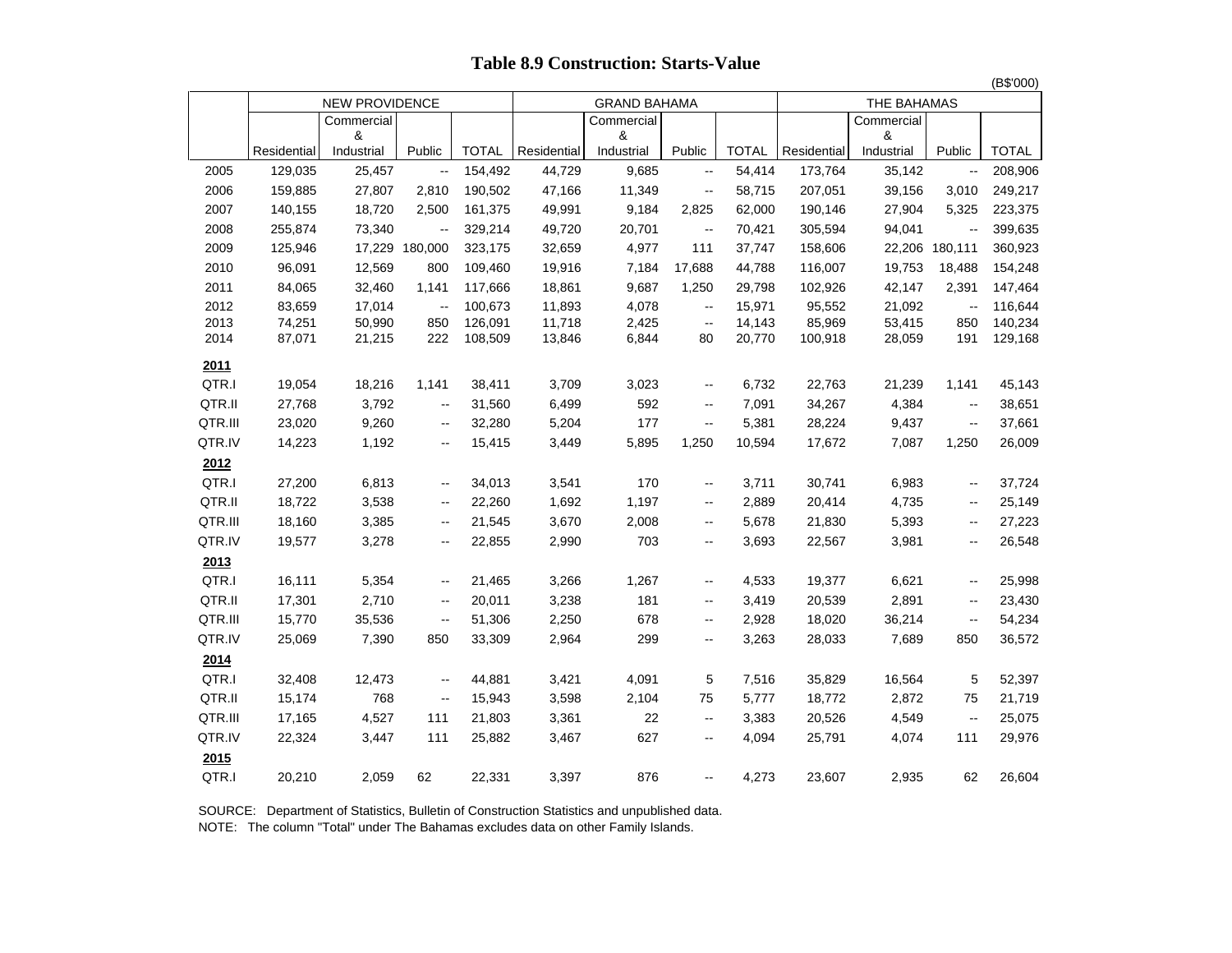|         |             | <b>NEW PROVIDENCE</b>   |                          |       |                          | <b>GRAND BAHAMA</b> |                          |              |             | THE BAHAMAS     |                          |              |
|---------|-------------|-------------------------|--------------------------|-------|--------------------------|---------------------|--------------------------|--------------|-------------|-----------------|--------------------------|--------------|
|         |             | Commercial              |                          |       |                          | Commercial          |                          |              |             | Commercial      |                          |              |
| Period  | Residential | $\pmb{8}$<br>Industrial | Public                   |       | <b>TOTAL</b> Residential | &<br>Industrial     | Public                   | <b>TOTAL</b> | Residential | &<br>Industrial | Public                   | <b>TOTAL</b> |
| 2005    | 1,126       | 77                      | 3                        | 1,206 | 382                      | 77                  | $\mathbf{1}$             | 460          | 1,508       | 154             | $\overline{4}$           | 1,666        |
| 2006    | 1,234       | 87                      | 2                        | 1,323 | 471                      | 70                  | $\overline{c}$           | 543          | 1,705       | 157             | 4                        | 1,866        |
| 2007    | 1,135       | 94                      | $\mathbf{1}$             | 1,230 | 480                      | 70                  | $\overline{7}$           | 557          | 1,615       | 164             | 8                        | 1,787        |
| 2008    | 1,056       | 91                      | $\overline{\phantom{a}}$ | 1,147 | 491                      | 87                  | 4                        | 582          | 1,547       | 178             | 4                        | 1,729        |
| 2009    | 770         | 74                      | 2                        | 846   | 431                      | 67                  | $\overline{2}$           | 500          | 1,201       | 141             | 4                        | 1,346        |
| 2010    | 606         | 109                     | $\mathbf{1}$             | 716   | 331                      | 87                  | 5                        | 423          | 937         | 196             | 6                        | 1,139        |
| 2011    | 524         | 84                      | 2                        | 610   | 168                      | 77                  | $\overline{2}$           | 247          | 692         | 161             | 4                        | 857          |
| 2012    | 465         | 119                     | $\mathbf{1}$             | 585   | 155                      | 64                  | 3                        | 222          | 620         | 183             | 4                        | 807          |
| 2013    | 418         | 109                     | 3                        | 530   | 126                      | 52                  | $\mathbf{1}$             | 179          | 544         | 161             | $\overline{4}$           | 709          |
| 2014    | 370         | 94                      | 4                        | 468   | 109                      | 52                  | $\mathbf 1$              | 162          | 479         | 146             | $\sqrt{5}$               | 630          |
| 2011    |             |                         |                          |       |                          |                     |                          |              |             |                 |                          |              |
| QTR.I   | 123         | 24                      | $\mathbf{1}$             | 148   | 33                       | 22                  | $\mathbf 1$              | 56           | 156         | 46              | $\overline{2}$           | 204          |
| QTR.II  | 120         | 26                      | $\overline{\phantom{a}}$ | 146   | 58                       | 13                  | $\overline{\phantom{a}}$ | 71           | 178         | 39              | $\overline{\phantom{a}}$ | 217          |
| QTR.III | 121         | 14                      | $\mathbf{1}$             | 136   | 30                       | 14                  | $\overline{\phantom{a}}$ | 44           | 151         | 28              | $\mathbf{1}$             | 180          |
| QTR.IV  | 160         | 20                      | $\overline{\phantom{a}}$ | 180   | 47                       | 28                  | $\mathbf 1$              | 76           | 207         | 48              | $\mathbf{1}$             | 256          |
| 2012    |             |                         |                          |       |                          |                     |                          |              |             |                 |                          |              |
| QTR.I   | 107         | 32                      | $\overline{\phantom{a}}$ | 139   | 49                       | 12                  | $\overline{c}$           | 63           | 156         | 44              | $\overline{2}$           | 202          |
| QTR.II  | 101         | 20                      | $\overline{\phantom{a}}$ | 121   | 45                       | 12                  | $\mathbf{1}$             | 58           | 146         | 32              | $\mathbf{1}$             | 179          |
| QTR.III | 120         | 30                      | --                       | 150   | 35                       | 20                  | $\overline{\phantom{a}}$ | 55           | 155         | 50              | $\overline{\phantom{a}}$ | 205          |
| QTR.IV  | 137         | 37                      | $\mathbf{1}$             | 175   | 26                       | 20                  | $\overline{\phantom{a}}$ | 46           | 163         | 57              | $\mathbf{1}$             | 221          |
| 2013    |             |                         |                          |       |                          |                     |                          |              |             |                 |                          |              |
| QTR.I   | 95          | 24                      | $\overline{\phantom{a}}$ | 119   | 46                       | 12                  | --                       | 58           | 141         | 36              | --                       | 177          |
| QTR.II  | 103         | 23                      | $\mathbf{1}$             | 127   | 29                       | 15                  | $\overline{\phantom{a}}$ | 44           | 132         | 38              | $\mathbf{1}$             | 171          |
| QTR.III | 87          | 28                      | $\overline{\phantom{a}}$ | 115   | 17                       | $\,8\,$             | --                       | 25           | 104         | 36              | --                       | 140          |
| QTR.IV  | 133         | 34                      | $\overline{2}$           | 169   | 34                       | 17                  | $\mathbf{1}$             | 52           | 167         | 51              | 3                        | 221          |
| 2014    |             |                         |                          |       |                          |                     |                          |              |             |                 |                          |              |
| QTR.I   | 79          | 23                      | $\overline{\phantom{a}}$ | 102   | 34                       | 12                  | ۰.                       | 46           | 113         | 35              | --                       | 148          |
| QTR.II  | 74          | 31                      | $\mathbf{1}$             | 106   | 26                       | 16                  | $\overline{\phantom{a}}$ | 42           | 100         | 47              | $\mathbf{1}$             | 148          |
| QTR.III | 92          | 13                      | $\overline{\phantom{a}}$ | 105   | 22                       | 8                   | --                       | 30           | 114         | 21              | $\overline{\phantom{a}}$ | 135          |
| QTR.IV  | 125         | 27                      | 3                        | 155   | 27                       | 16                  | $\mathbf{1}$             | 44           | 152         | 43              | 4                        | 199          |
| 2015    |             |                         |                          |       |                          |                     |                          |              |             |                 |                          |              |
| QTR.I   | 69          | 25                      | $\overline{\phantom{a}}$ | 94    | $10$                     | 5                   | --                       | 15           | 79          | 30              | $-$                      | 109          |

### **Table 8.10 Construction: Completions-Number**

SOURCE: Department of Statistics, Bulletin of Construction Statistics and unpublished data.

NOTE: The column "Total" under Bahamas excludes data on other Family Islands.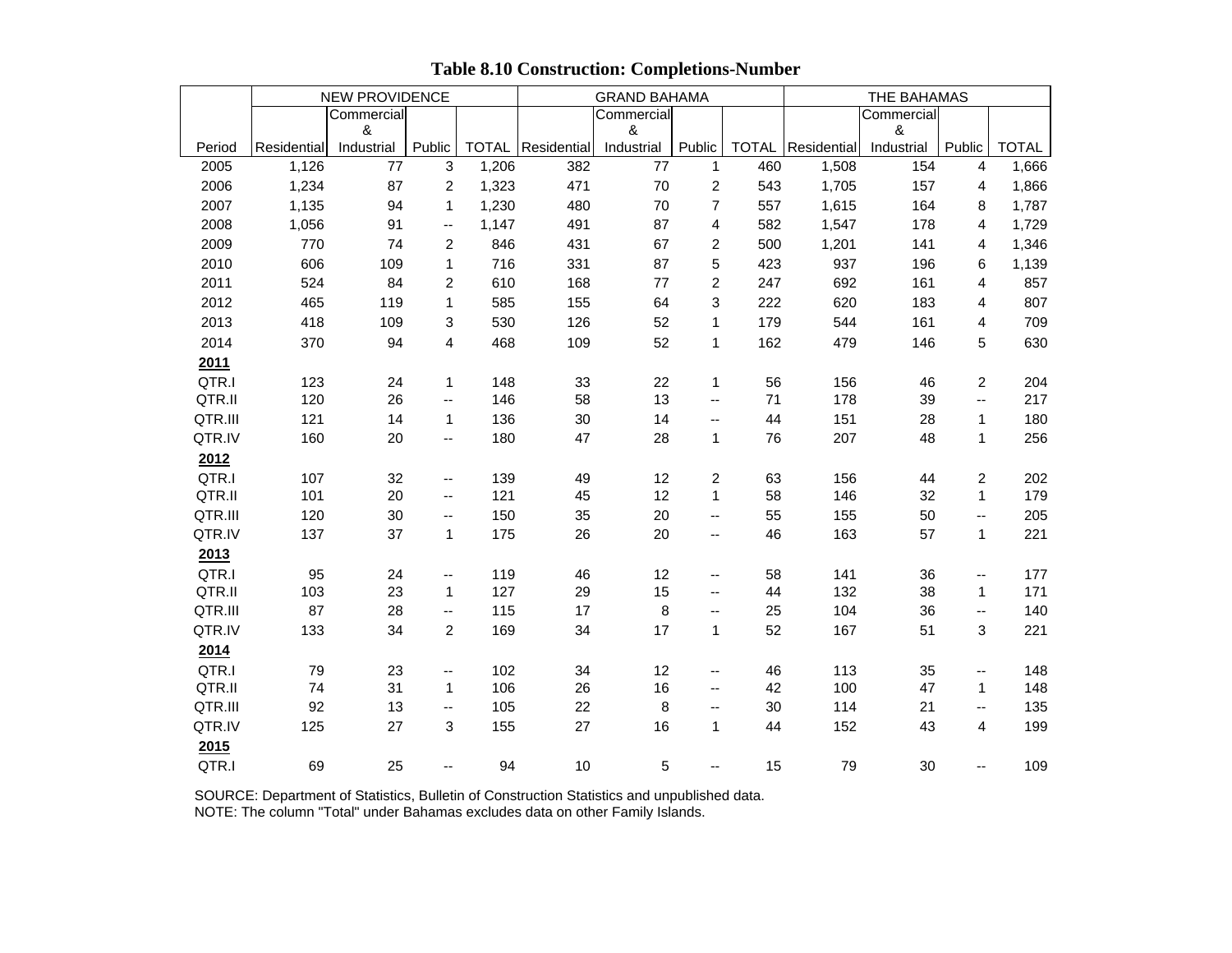|         |             |                       |                          |              |             |                     |                          |              |             |             |                             | (B\$'000)    |
|---------|-------------|-----------------------|--------------------------|--------------|-------------|---------------------|--------------------------|--------------|-------------|-------------|-----------------------------|--------------|
|         |             | <b>NEW PROVIDENCE</b> |                          |              |             | <b>GRAND BAHAMA</b> |                          |              |             | THE BAHAMAS |                             |              |
|         |             | Commercial            |                          |              |             | Commercial          |                          |              |             | Commercial  |                             |              |
|         | Residential | &                     | Public                   | <b>TOTAL</b> | Residential | &<br>Industrial     | Public                   | <b>TOTAL</b> | Residential | &           | Public                      | <b>TOTAL</b> |
|         |             | Industrial            |                          |              |             |                     |                          |              |             | Industrial  |                             |              |
| 2005    | 178,079     | 77,905                | 2,588                    | 258,573      | 47,180      | 7,774               | 5                        | 54,960       | 225,260     | 85,680      | 2,593                       | 313,532      |
| 2006    | 166,666     | 28,143                | 2,670                    | 197,480      | 54,485      | 21,600              | 200                      | 76,285       | 221,151     | 49,743      | 2,870                       | 273,764      |
| 2007    | 190,755     | 40,040                | 2,500                    | 233,295      | 60,263      | 29,322              | 759                      | 90,344       | 251,018     | 69,362      | 3,259                       | 323,639      |
| 2008    | 282,650     | 48,732                | 44                       | 331,382      | 73,556      | 19,190              | 3,021                    | 95,766       | 356,206     | 67,922      | 3,021                       | 427,148      |
| 2009    | 189,085     | 36,351                | 118                      | 225,554      | 56,380      | 14,963              | 125                      | 71,468       | 245,465     | 51,314      | 243                         | 297,022      |
| 2010    | 170,072     | 105,343               | 1,458                    | 276,873      | 39,402      | 20,993              | 355                      | 60,750       | 209,474     | 126,336     | 1,813                       | 337,623      |
| 2011    | 146,174     | 73,343                | 151,400                  | 370,917      | 28,881      | 100,531             | 247                      | 129,659      | 175,055     | 173,874     | 151,647                     | 500,576      |
| 2012    | 128,762     | 73,900                | 39                       | 202,701      | 24,527      | 86,864              | 3,018                    | 114,409      | 153,289     | 160,764     | 3,057                       | 317,110      |
| 2013    | 110,899     | 69,770                | 1,252                    | 181,921      | 25,656      | 8,295               | 756                      | 34,707       | 136,555     | 78,065      | 2,008                       | 216,628      |
| 2014    | 120,604     | 38,581                | 54,733                   | 213,919      | 21,350      | 15,127              | 150                      | 36,627       | 141,954     | 53,709      | 54,883                      | 250,546      |
| 2011    |             |                       |                          |              |             |                     |                          |              |             |             |                             |              |
| QTR.I   | 36,903      | 14,914                | 150,000                  | 201,817      | 5,306       | 46,120              | 35                       | 51,461       | 42,209      | 61,034      | 150,035                     | 253,278      |
| QTR.II  | 39,179      | 38,242                | $\bar{\phantom{a}}$      | 77,421       | 12,137      | 25,884              | $\sim$                   | 38,021       | 51,316      | 64,126      | $\mathcal{L}_{\mathcal{F}}$ | 115,442      |
| QTR.III | 28,407      | 3,707                 | 1,400                    | 33,514       | 3,360       | 25,825              | 44                       | 29,185       | 31,767      | 29,532      | 1,400                       | 62,699       |
| QTR.IV  | 41,685      | 16,480                | 44                       | 58,165       | 8,078       | 2,702               | 212                      | 10,992       | 49,763      | 19,182      | 212                         | 69,157       |
| 2012    |             |                       |                          |              |             |                     |                          |              |             |             |                             |              |
| QTR.I   | 26,737      | 23,287                | $\overline{\phantom{a}}$ | 50,024       | 5,935       | 2,481               | 1,768                    | 10,184       | 32,672      | 25,768      | 1,768                       | 60,208       |
| QTR.II  | 24,669      | 5,371                 | $\sim$                   | 30,040       | 6,017       | 4,589               | 1,250                    | 11,856       | 30,686      | 9,960       | 1,250                       | 41,896       |
| QTR.III | 45,192      | 24,087                | 44                       | 69,279       | 7,337       | 3,762               | $\frac{1}{2}$            | 11,099       | 52,529      | 27,849      | $\sim$                      | 80,378       |
| QTR.IV  | 32,164      | 21,155                | 39                       | 53,358       | 5,238       | 76,032              | ц.                       | 81,270       | 37,402      | 97,187      | 39                          | 134,628      |
| 2013    |             |                       |                          |              |             |                     |                          |              |             |             |                             |              |
| QTR.I   | 21,842      | 23,333                | $\sim$ $-$               | 45,175       | 12,509      | 2,055               | $\rightarrow$            | 14,564       | 34,351      | 25,388      | $\sim$                      | 59,739       |
| QTR.II  | 36,465      | 7,191                 | 556                      | 44,212       | 4,436       | 2,375               | $\overline{\phantom{a}}$ | 6,811        | 40,901      | 9,566       | 556                         | 51,023       |
| QTR.III | 20,450      | 19,413                | $\sim$ $-$               | 39,863       | 2,914       | 2,632               | ц.                       | 5,546        | 23,364      | 22,045      | $\sim$                      | 45,409       |
| QTR.IV  | 32,142      | 19,833                | 696                      | 52,671       | 5,797       | 1,233               | 756                      | 7,786        | 37,939      | 21,066      | 1,452                       | 60,457       |
| 2014    |             |                       |                          |              |             |                     |                          |              |             |             |                             |              |
| QTR.I   | 18,176      | 5,582                 | 44                       | 23,758       | 6,403       | 1,293               | ц.                       | 7,696        | 24,579      | 6,875       | $\sim$                      | 31,454       |
| QTR.II  | 19,472      | 13,678                | 1,200                    | 34,350       | 3,929       | 1,147               | $\overline{\phantom{a}}$ | 5,076        | 23,401      | 14,825      | 1,200                       | 39,426       |
| QTR.III | 33,814      | 5,201                 | ц,                       | 39,015       | 3,425       | 1,885               | --                       | 5,310        | 37,239      | 7,086       | $\sim$                      | 44,325       |
| QTR.IV  | 49,143      | 14,120                | 53,533                   | 116,796      | 7,592       | 10,803              | 150                      | 18,545       | 56,735      | 24,923      | 53,683                      | 135,341      |
| 2015    |             |                       |                          |              |             |                     |                          |              |             |             |                             |              |
| QTR.I   | 23,811      | 11,719                | $\sim$                   | 35,530       | 2,547       | 1,414               | $\sim$                   | 3,961        | 26,358      | 13,133      | $\sim$                      | 39,491       |
|         |             |                       |                          |              |             |                     |                          |              |             |             |                             |              |

### **Table 8.11 Construction: Completions-Value**

SOURCE: Department of Statistics, Bulletin of Construction Statistics and unpublished data.

NOTE: The column "Total" under Bahamas excludes data on other Family Islands.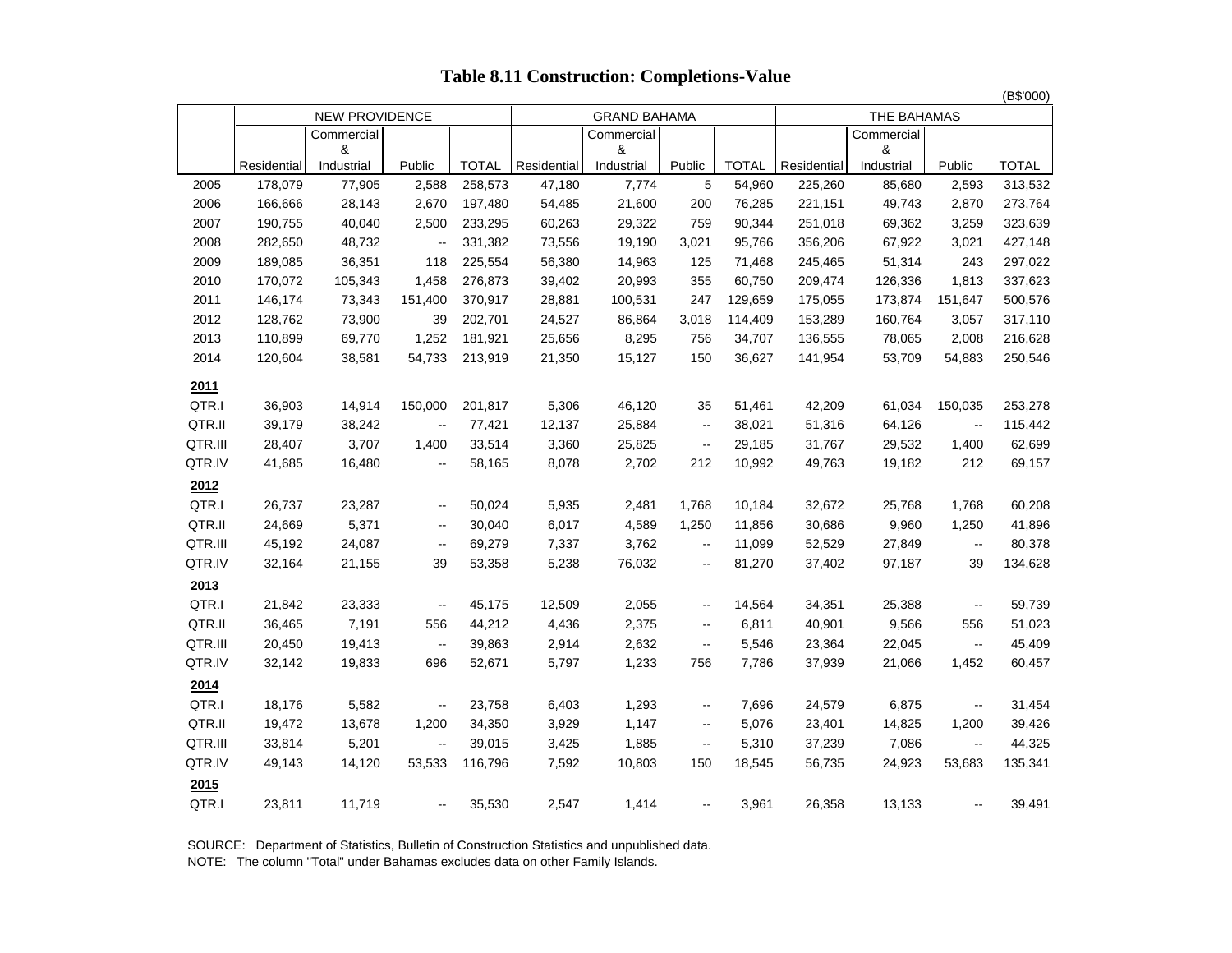| Table 8.12 Residential Mortgage Commitments: No. and Value <sup>1</sup> |  |
|-------------------------------------------------------------------------|--|
|-------------------------------------------------------------------------|--|

(Num./B\$'000)

|          |                     | <b>NEW CONSTRUCTION</b> |      |                   |      | <b>EXISTING DWELLINGS</b>  |                   |        |      | <b>REHABILITATION &amp; ADDITIONS</b> |                |                   |       |                            | TOTAL |                   |
|----------|---------------------|-------------------------|------|-------------------|------|----------------------------|-------------------|--------|------|---------------------------------------|----------------|-------------------|-------|----------------------------|-------|-------------------|
|          | Single<br>Dwellings |                         |      | Duplex and<br>Row |      | Single<br><b>Dwellings</b> | Duplex and<br>Row |        |      | Single<br><b>Dwellings</b>            |                | Duplex and<br>Row |       | Single<br><b>Dwellings</b> |       | Duplex and<br>Row |
| Period   | Num.                | Val.                    | Num. | Val.              | Num. | Val.                       | Num.              | Val.   | Num. | Val.                                  | Num.           | Val.              | Num.  | Val.                       | Num.  | Val.              |
| 2005     | 1,428               | 162,099                 | 233  | 32,235            | 624  | 59,431                     | 111               | 14,762 | 140  | 16,898                                | 28             | 3,238             | 2,192 | 238,428                    | 372   | 50,235            |
| 2006     | 1,137               | 136,926                 | 203  | 28,837            | 525  | 66,642                     | 203               | 33,173 | 37   | 2,915                                 | 22             | 3,284             | 1,699 | 206,483                    | 428   | 65,294            |
| 2007     | 684                 | 78,742                  | 252  | 38,375            | 677  | 83,607                     | 171               | 31,014 | 24   | 2,450                                 | 5              | 582               | 1,385 | 164,799                    | 428   | 69,971            |
| 2008     | 958                 | 136,193                 | 271  | 49,201            | 955  | 116,219                    | 255               | 40,288 | 40   | 5,988                                 | 17             | 4,204             | 1,953 | 258,400                    | 543   | 93,693            |
| 2009     | 879                 | 116,753                 | 230  | 43,556            | 776  | 103,889                    | 169               | 31,334 | 52   | 12,423                                | 12             | 2,355             | 1,707 | 233,065                    | 411   | 77,245            |
| 2010     | 773                 | 86,526                  | 186  | 32,689            | 638  | 90,608                     | 104               | 17,377 | 105  | 8,538                                 | 14             | 1,204             | 1,516 | 185,672                    | 304   | 51,270            |
| 2011     | 571                 | 75,241                  | 185  | 24,943            | 764  | 107,477                    | 156               | 21,466 | 111  | 5,961                                 | 18             | 2,948             | 1,446 | 188,679                    | 359   | 49,357            |
| 2012     | 306                 | 43,153                  | 99   | 14,343            | 410  | 66,807                     | 98                | 17,227 | 61   | 13,796                                | 36             | 17,378            | 777   | 123,756                    | 233   | 48,948            |
| 2013     | 323                 | 49,702                  | 82   | 14,258            | 509  | 61,048                     | 110               | 15,358 | 95   | 4,500                                 | 23             | 24,014            | 927   | 115,250                    | 215   | 53,630            |
| 2014     | 298                 | 48,595                  | 52   | 9,167             | 486  | 58,341                     | 110               | 14,378 | 81   | 3,958                                 | 18             | 7,459             | 865   | 110,894                    | 180   | 31,004            |
| 2012     |                     |                         |      |                   |      |                            |                   |        |      |                                       |                |                   |       |                            |       |                   |
| QTR.I    | 87                  | 13,483                  | 25   | 4,011             | 81   | 12,231                     | 37                | 6,799  | 9    | 1,000                                 | 3              | 472               | 177   | 26,714                     | 65    | 11,282            |
| QTR. II  | 92                  | 14,952                  | 26   | 3,902             | 117  | 19,606                     | 22                | 3,336  | 23   | 6,417                                 | 18             | 5,484             | 232   | 40,975                     | 66    | 12,722            |
| QTR. III | 68                  | 8.704                   | 25   | 2,945             | 114  | 21,847                     | 19                | 3,863  | 14   | 6,250                                 | 8              | 6,227             | 196   | 36,801                     | 52    | 13,035            |
| QTR. IV  | 59                  | 6,014                   | 23   | 3,485             | 98   | 13,123                     | 20                | 3,229  | 15   | 129                                   | $\overline{7}$ | 5,195             | 172   | 19,266                     | 50    | 11,909            |
| 2013     |                     |                         |      |                   |      |                            |                   |        |      |                                       |                |                   |       |                            |       |                   |
| QTR.I    | 63                  | 9,004                   | 18   | 2,662             | 112  | 15,042                     | 21                | 2,793  | 26   | 1,761                                 | 8              | 9,134             | 201   | 25,807                     | 47    | 14,589            |
| QTR. II  | 83                  | 9,916                   | 22   | 3,772             | 131  | 17,269                     | 31                | 5,400  | 26   | 944                                   | 6              | 6,076             | 240   | 28,129                     | 59    | 15,248            |
| QTR. III | 68                  | 15,165                  | 24   | 4,030             | 130  | 14,142                     | 31                | 3,385  | 28   | 1,278                                 | 5              | 5,426             | 226   | 30,585                     | 60    | 12,841            |
| QTR. IV  | 109                 | 15,617                  | 18   | 3,794             | 136  | 14,595                     | 27                | 3,780  | 15   | 517                                   | 4              | 3,378             | 260   | 30,729                     | 49    | 10,952            |
| 2014     |                     |                         |      |                   |      |                            |                   |        |      |                                       |                |                   |       |                            |       |                   |
| QTR.I    | 112                 | 22,372                  | 16   | 2,387             | 137  | 16,944                     | 25                | 3,611  | 26   | 1,407                                 | 5              | 2,459             | 275   | 40,723                     | 46    | 8,457             |
| QTR. II  | 69                  | 11,424                  | 11   | 2,269             | 113  | 14,378                     | 18                | 3,236  | 21   | 1,713                                 | 5              | 2,628             | 203   | 27,515                     | 34    | 8,133             |
| QTR. III | 64                  | 8,270                   | 16   | 2,804             | 121  | 12,721                     | 34                | 3,850  | 17   | 342                                   | 4              | 1,501             | 202   | 21,333                     | 54    | 8,155             |
| QTR. IV  | 53                  | 6,529                   | 9    | 1,707             | 115  | 14,298                     | 33                | 3,681  | 17   | 496                                   | 4              | 871               | 185   | 21,323                     | 46    | 6,259             |
| 2015     |                     |                         |      |                   |      |                            |                   |        |      |                                       |                |                   |       |                            |       |                   |
| QTR.     | 77                  | 8,043                   | 22   | 3,325             | 152  | 19,504                     | 22                | 2,483  | 29   | 882                                   | 3              | 593               | 258   | 28,429                     | 47    | 6,401             |
| QTR. II  | 81                  | 10,281                  | 19   | 3,030             | 162  | 24,438                     | 37                | 4,885  | 15   | 129                                   | 4              | 263               | 258   | 34,848                     | 60    | 8,178             |

 SOURCE: Quarterly Reports from Insurance Companies, Other Local Financial Institutions, Commercial Banks and The Bahamas Mortgage Corporation. <sup>1</sup>See note to table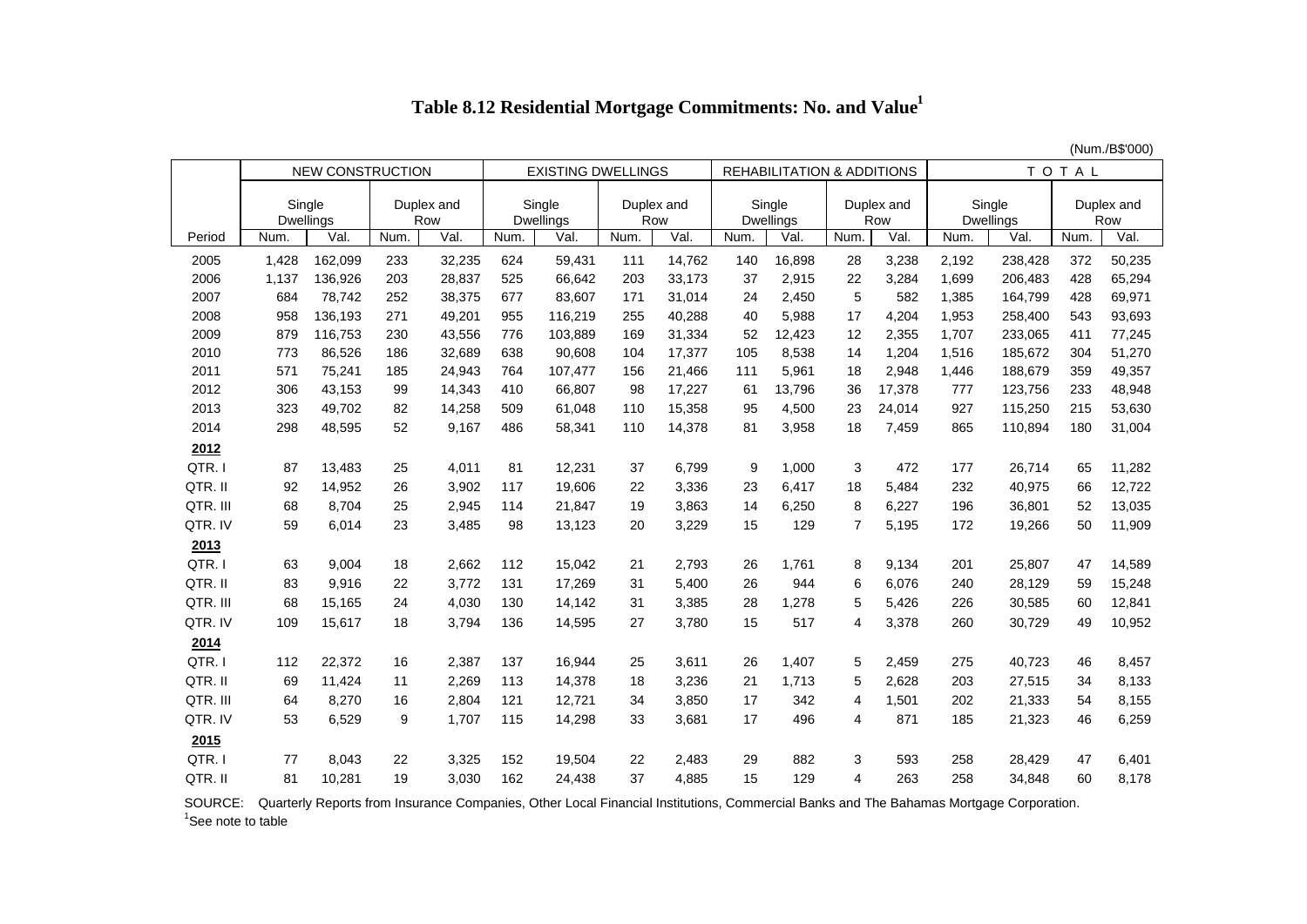|            |                         |                          |                   |                          |                          |                          |         | (Num./B\$'000) |
|------------|-------------------------|--------------------------|-------------------|--------------------------|--------------------------|--------------------------|---------|----------------|
| <b>NEW</b> |                         |                          |                   | <b>EXISTING</b>          | <b>REHABILITATION</b>    |                          |         |                |
| Period     |                         | CONSTRUCTION             | <b>STRUCTURES</b> |                          | AND ADDITIONS            |                          | TOTAL   |                |
|            | Num.                    | Val.                     | Num.              | Val.                     | Num.                     | Val.                     | Num.    | Val.           |
| 2005       | 41                      | 12,743                   | 45                | 27,112                   | 13                       | 1,899                    | 99      | 41,754         |
| 2006       | 51                      | 8,353                    | 113               | 40,542                   | 1                        | 8                        | 165     | 48,903         |
| 2007       | 79                      | 12,798                   | 108               | 32,603                   | $\overline{7}$           | 276                      | 194     | 45,677         |
| 2008       | 123                     | 28,802                   | 133               | 42,635                   | $\overline{7}$           | 1,884                    | 263     | 73,321         |
| 2009       | 39                      | 8,905                    | 69                | 30,167                   | $\overline{\phantom{a}}$ | --                       | 108     | 39,072         |
| 2010       | $\overline{7}$          | 1,505                    | 4                 | 1,906                    | --                       | --                       | 11      | 3,411          |
| 2011       | 14                      | 2,295                    | 4                 | 1,013                    | --                       | --                       | 18      | 3,308          |
| 2012       | $\,6$                   | 2,063                    | $\overline{2}$    | 3,148                    | --                       | --                       | $\,8\,$ | 5,211          |
| 2013       | 3                       | 417                      | 1                 | 138                      | --                       | --                       | 4       | 555            |
| 2014       | $\overline{\mathbf{c}}$ | 825                      | $\overline{2}$    | 445                      | 1                        | 2,342                    | 5       | 3,612          |
| 2012       |                         |                          |                   |                          |                          |                          |         |                |
| QTR.I      | 2                       | 151                      | --                | --                       | --                       | --                       | 2       | 151            |
| QTR. II    | $\mathbf{1}$            | 761                      | 1                 | 798                      | --                       | $-$                      | 2       | 1,559          |
| QTR. III   | 1                       | 722                      | --                | --                       | --                       | --                       | 1       | 722            |
| QTR. IV    | $\boldsymbol{2}$        | 429                      | 1                 | 2,350                    | -−                       | --                       | 3       | 2,779          |
| 2013       |                         |                          |                   |                          |                          |                          |         |                |
| QTR.I      | $\overline{c}$          | 212                      | 1                 | 138                      | --                       | --                       | 3       | 350            |
| QTR. II    | $\mathbf{1}$            | 205                      | --                | $\overline{\phantom{a}}$ | --                       |                          | 1       | 205            |
| QTR. III   | $-$                     | $\overline{a}$           |                   | $\overline{a}$           | $-$                      | $-$                      | $-$     | --             |
| QTR. IV    | $-$                     | --                       | --                | --                       | --                       | --                       | --      | --             |
| 2014       |                         |                          |                   |                          |                          |                          |         |                |
| QTR.I      | --                      | $\overline{\phantom{a}}$ | --                | --                       | 1                        | 2,342                    | 1       | 2,342          |
| QTR. II    | 1                       | 325                      | --                | --                       | $\overline{a}$           | $\overline{\phantom{a}}$ | 1       | 325            |
| QTR. III   | --                      | $\overline{\phantom{a}}$ | 1                 | 70                       | --                       | $\overline{a}$           | 1       | 70             |
| QTR. IV    | $\mathbf{1}$            | 500                      | $\mathbf{1}$      | 375                      | $\overline{\phantom{a}}$ | $\overline{\phantom{a}}$ | 2       | 875            |
| 2015       |                         |                          |                   |                          |                          |                          |         |                |
| QTR.I      | 1                       | 5,000                    | --                | --                       | --                       | --                       | 1       | 5,000          |
| QTR. II    |                         |                          |                   |                          |                          |                          |         |                |
|            | $\overline{2}$          | 3,364                    | --                | --                       | --                       | --                       | 2       | 3,364          |

# **Table 8.13 Commercial Mortgage Commitments: No. and Value<sup>1</sup>**

SOURCE: Quarterly Reports from Insurance Companies, Other Local Financial Institutions and Commercial Banks.

 $1$ See note to table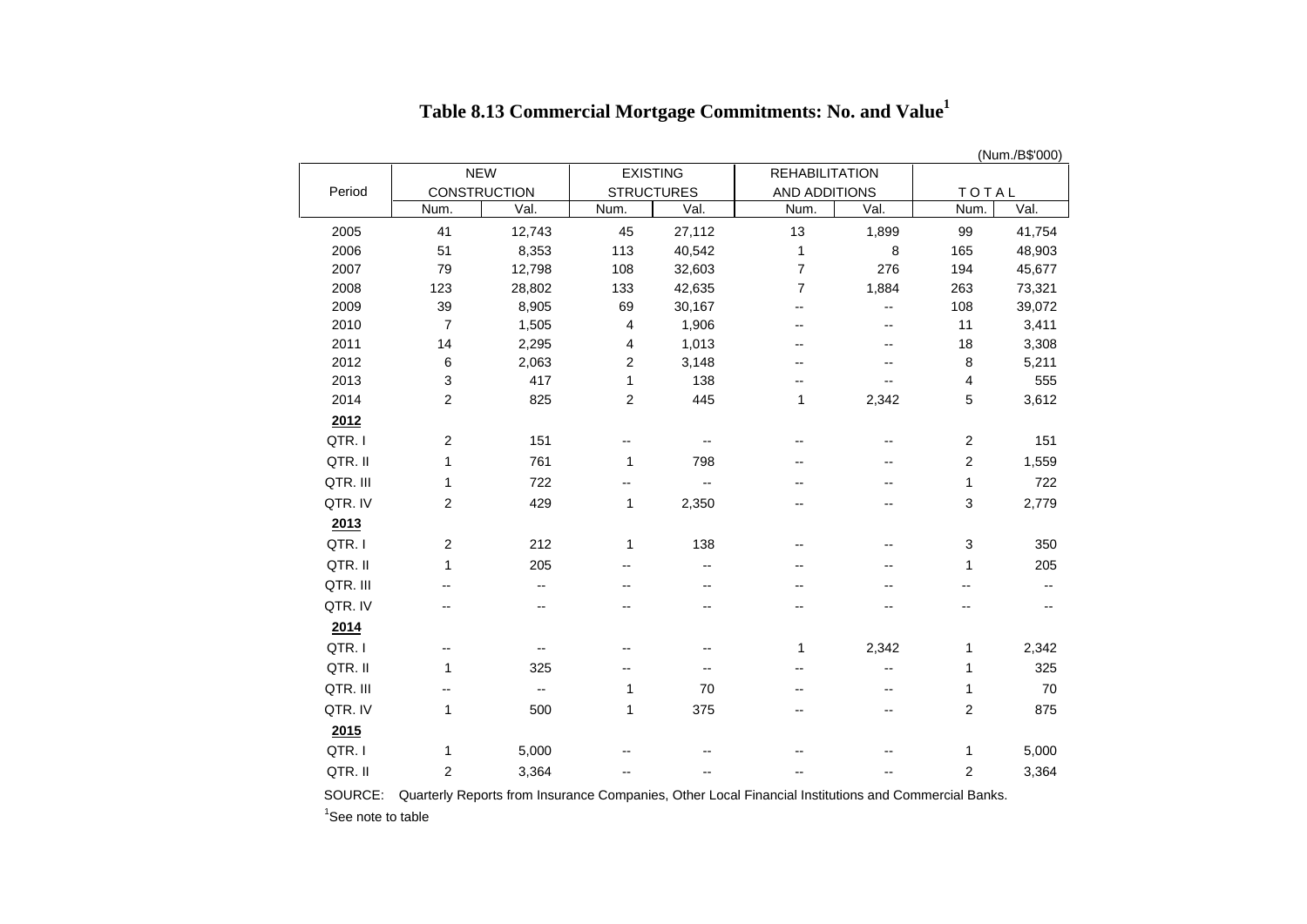|          | <b>INSURANCE COMPANIES</b> |            |                |              | DOMESTIC BANKS    |                | BAHAMAS MORTGAGE CORPORATION |            |                             |              |
|----------|----------------------------|------------|----------------|--------------|-------------------|----------------|------------------------------|------------|-----------------------------|--------------|
|          | Rehabilitation             |            | Rehabilitation |              |                   | Rehabilitation |                              |            |                             |              |
|          | <b>New</b>                 | Existing   | &              | New          | Existing          | &              | New                          | Existing   | &                           | <b>TOTAL</b> |
| Period   | Construction               | Structures | Additions      | Construction | <b>Structures</b> | Additions      | Construction                 | Structures | Additions                   | (% )         |
| 2005     | 1.4                        | 10.9       | 42.2           | 90.2         | 87.8              | 57.7           | 8.4                          | 1.3        | 0.1                         | 100.0        |
| 2006     | 1.3                        | 9.7        | 37.7           | 89.4         | 89.2              | 61.9           | 9.3                          | 1.1        | 0.4                         | 100.0        |
| 2007     | 1.1                        | 9.1        | 34.7           | 90.9         | 89.8              | 64.9           | 8.0                          | 1.1        | 0.4                         | 100.0        |
| 2008     | 1.3                        | 7.7        | 30.3           | 90.7         | 91.4              | 69.4           | 8.0                          | 0.9        | 0.3                         | 100.0        |
| 2009     | 1.3                        | 8.9        | 11.5           | 88.4         | 90.4              | 88.0           | 10.3                         | 0.7        | 0.5                         | 100.0        |
| 2010     | 1.3                        | 8.6        | 16.8           | 88.3         | 90.6              | 83.2           | 10.4                         | 0.8        | $\sim$                      | 100.0        |
| 2011     | 1.3                        | 8.4        | 17.7           | 86.9         | 91.5              | 82.3           | 11.8                         | 0.1        | $\sim$                      | 100.0        |
| 2012     | $1.2$                      | 8.1        | 19.7           | 86.9         | 91.8              | 80.3           | 11.9                         | 0.1        | $\sim$                      | 100.0        |
| 2013     | 1.3                        | 7.9        | 18.7           | 86.5         | 92.0              | 81.3           | 12.2                         | 0.1        | $\sim$                      | 100.0        |
| 2014     | $1.2$                      | $8.0\,$    | 19.2           | 86.2         | 91.9              | 80.8           | 12.6                         | 0.1        | $\sim$                      | 100.0        |
| 2012     |                            |            |                |              |                   |                |                              |            |                             |              |
| QTR.I    | 1.3                        | 8.4        | 18.0           | 86.9         | 91.5              | 82.0           | 11.8                         | 0.1        | $\mathcal{L}_{\mathcal{L}}$ | 100.0        |
| QTR. II  | $1.2$                      | 8.3        | 18.7           | 87.0         | 91.6              | 81.3           | 11.8                         | 0.1        | $\sim$                      | 100.0        |
| QTR. III | 1.2                        | 8.2        | 18.9           | 86.9         | 91.7              | 81.1           | 11.9                         | 0.1        | $\mathcal{L}_{\mathcal{L}}$ | 100.0        |
| QTR. IV  | $1.2$                      | 8.1        | 19.7           | 86.9         | 91.8              | 80.3           | 11.9                         | 0.1        | н.                          | 100.0        |
| 2013     |                            |            |                |              |                   |                |                              |            |                             |              |
| QTR.I    | $1.2$                      | 8.1        | 20.2           | 86.9         | 91.8              | 79.8           | 11.9                         | 0.1        | $\sim$                      | 100.0        |
| QTR. II  | $1.2$                      | 8.1        | 20.2           | 86.9         | 91.8              | 79.8           | 11.9                         | 0.1        | $\sim$                      | 100.0        |
| QTR. III | $1.2$                      | 8.0        | 19.2           | 86.9         | 91.9              | 80.8           | 11.9                         | 0.1        | н.                          | 100.0        |
| QTR. IV  | 1.3                        | 7.9        | 18.7           | 86.5         | 92.0              | 81.3           | 12.2                         | 0.1        | $\sim$                      | 100.0        |
| 2014     |                            |            |                |              |                   |                |                              |            |                             |              |
| QTR.I    | 1.3                        | 7.9        | 19.2           | 86.4         | 92.0              | 80.8           | 12.3                         | 0.1        | н.                          | 100.0        |
| QTR. II  | $1.2$                      | 7.9        | 19.2           | 86.4         | 92.0              | 80.8           | 12.4                         | 0.1        | $\mathcal{L}_{\mathcal{L}}$ | 100.0        |
| QTR. III | $1.2$                      | 7.9        | 18.8           | 86.3         | 92.0              | 81.2           | 12.5                         | 0.1        | $\sim$                      | 100.0        |
| QTR. IV  | $1.2$                      | $8.0\,$    | 19.2           | 86.2         | 91.9              | 80.8           | 12.6                         | 0.1        | $\sim$                      | 100.0        |
| 2015     |                            |            |                |              |                   |                |                              |            |                             |              |
| QTR.I    | 1.2                        | 8.0        | 21.0           | 86.1         | 91.9              | 79.0           | 12.7                         | 0.1        | $\sim$                      | 100.0        |
| QTR. II  | 1.2                        | 8.0        | 21.4           | 86.0         | 91.9              | 78.6           | 12.8                         | 0.1        | $\sim$                      | 100.0        |

## **Table 8.14 Residential Mortgage: Distribution By Institutions (% share)**

SOURCE: Quarterly Reports from Insurance Companies, Other Local Financial Institutions, Commercial Banks and The Bahamas Mortgage Corporation.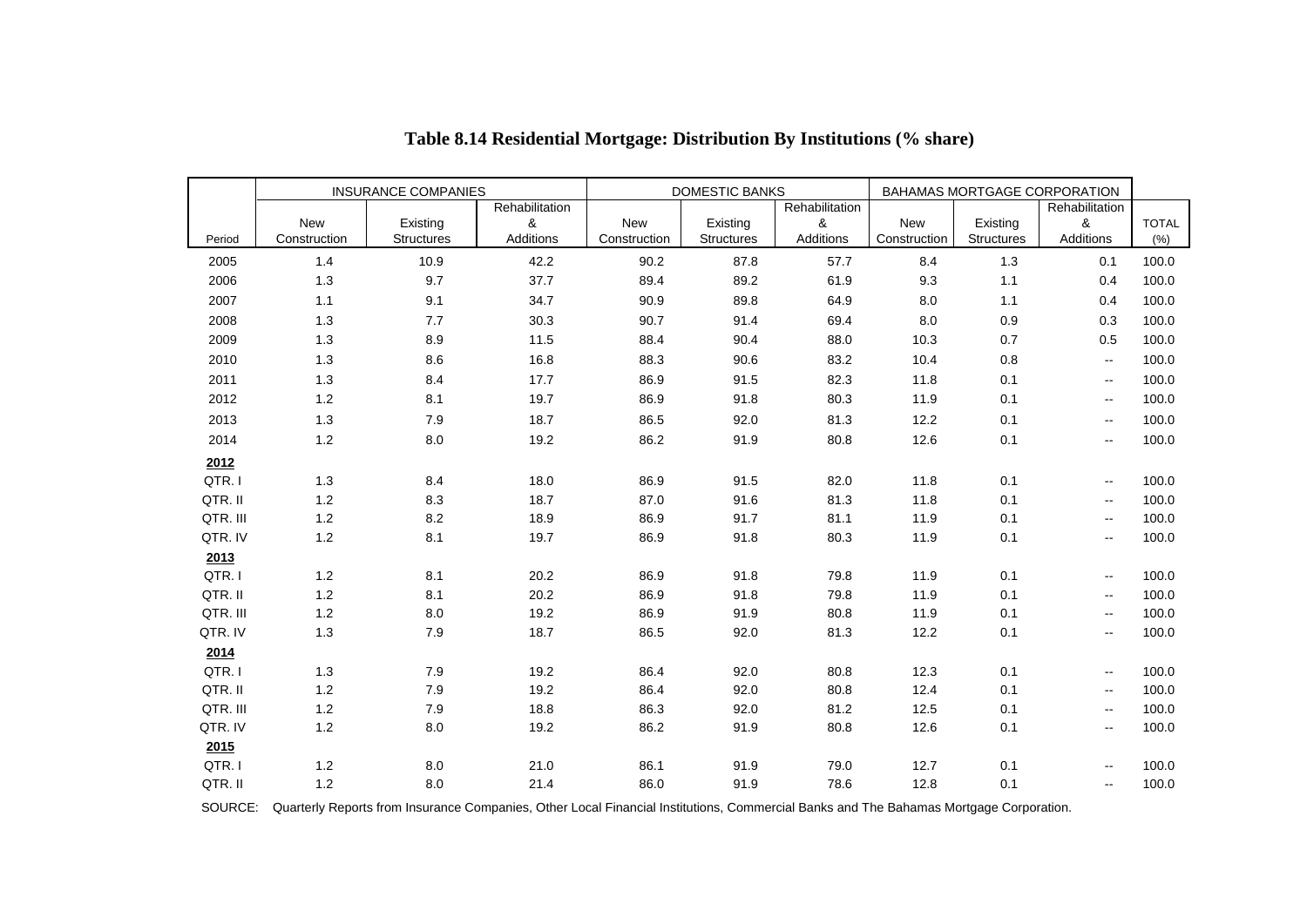|          |                            | <b>INSURANCE COMPANIES</b>    |                                  |                            |                               |                                  |                     |
|----------|----------------------------|-------------------------------|----------------------------------|----------------------------|-------------------------------|----------------------------------|---------------------|
| Period   | <b>New</b><br>Construction | Existing<br><b>Structures</b> | Rehabilitation<br>&<br>Additions | <b>New</b><br>Construction | Existing<br><b>Structures</b> | Rehabilitation<br>&<br>Additions | <b>TOTAL</b><br>(%) |
| 2005     | 10.7                       | 33.7                          | 72.0                             | 89.3                       | 66.3                          | 28.0                             | 100.0               |
| 2006     | 8.9                        | 28.7                          | 56.4                             | 91.1                       | 71.3                          | 43.6                             | 100.0               |
| 2007     | 7.5                        | 29.0                          | 56.0                             | 92.5                       | 71.0                          | 44.0                             | 100.0               |
| 2008     | 6.3                        | 26.7                          | 72.7                             | 93.7                       | 73.3                          | 27.3                             | 100.0               |
| 2009     | 5.8                        | 28.2                          | 51.8                             | 94.2                       | 71.8                          | 48.2                             | 100.0               |
| 2010     | 5.7                        | 27.4                          | 50.9                             | 94.3                       | 72.6                          | 49.1                             | 100.0               |
| 2011     | 5.7                        | 30.1                          | 51.8                             | 94.3                       | 69.9                          | 48.2                             | 100.0               |
| 2012     | 5.4                        | 27.7                          | 61.2                             | 94.6                       | 72.3                          | 38.8                             | 100.0               |
| 2013     | 9.0                        | 24.8                          | 62.6                             | 91.0                       | 75.2                          | 37.4                             | 100.0               |
| 2014     | 8.9                        | 30.3                          | 45.0                             | 91.1                       | 69.7                          | 55.0                             | 100.0               |
| 2012     |                            |                               |                                  |                            |                               |                                  |                     |
| QTR.I    | 5.6                        | 29.2                          | 52.7                             | 94.4                       | 70.8                          | 47.3                             | 100.0               |
| QTR. II  | 5.7                        | 25.3                          | 62.9                             | 94.3                       | 74.7                          | 37.1                             | 100.0               |
| QTR. III | 5.6                        | 25.2                          | 61.5                             | 94.4                       | 74.8                          | 38.5                             | 100.0               |
| QTR. IV  | 5.4                        | 27.7                          | 61.2                             | 94.6                       | 72.3                          | 38.8                             | 100.0               |
| 2013     |                            |                               |                                  |                            |                               |                                  |                     |
| QTR.I    | 5.5                        | 29.7                          | 61.1                             | 94.5                       | 70.3                          | 38.9                             | 100.0               |
| QTR. II  | 5.6                        | 26.4                          | 61.1                             | 94.4                       | 73.6                          | 38.9                             | 100.0               |
| QTR. III | 5.7                        | 24.7                          | 60.5                             | 94.3                       | 75.3                          | 39.5                             | 100.0               |
| QTR. IV  | 9.0                        | 24.8                          | 62.6                             | 91.0                       | 75.2                          | 37.4                             | 100.0               |
| 2014     |                            |                               |                                  |                            |                               |                                  |                     |
| QTR.I    | 9.0                        | 26.0                          | 48.0                             | 91.0                       | 74.0                          | 52.0                             | 100.0               |
| QTR. II  | 9.0                        | 26.9                          | 47.8                             | 91.0                       | 73.1                          | 52.2                             | 100.0               |
| QTR. III | 8.3                        | 26.0                          | 48.0                             | 91.7                       | 74.0                          | 52.0                             | 100.0               |
| QTR. IV  | 8.9                        | 30.3                          | 45.0                             | 91.1                       | 69.7                          | 55.0                             | 100.0               |
| 2015     |                            |                               |                                  |                            |                               |                                  |                     |
| QTR.I    | 8.9                        | 32.7                          | 46.1                             | 91.1                       | 67.3                          | 53.9                             | 100.0               |
| QTR. II  | 8.3                        | 28.2                          | 45.3                             | 91.7                       | 71.8                          | 54.7                             | 100.0               |

SOURCE: Quarterly Reports from Insurance Companies, Other Local Financial Institutions, Commercial Banks and The Bahamas Mortgage Corporation.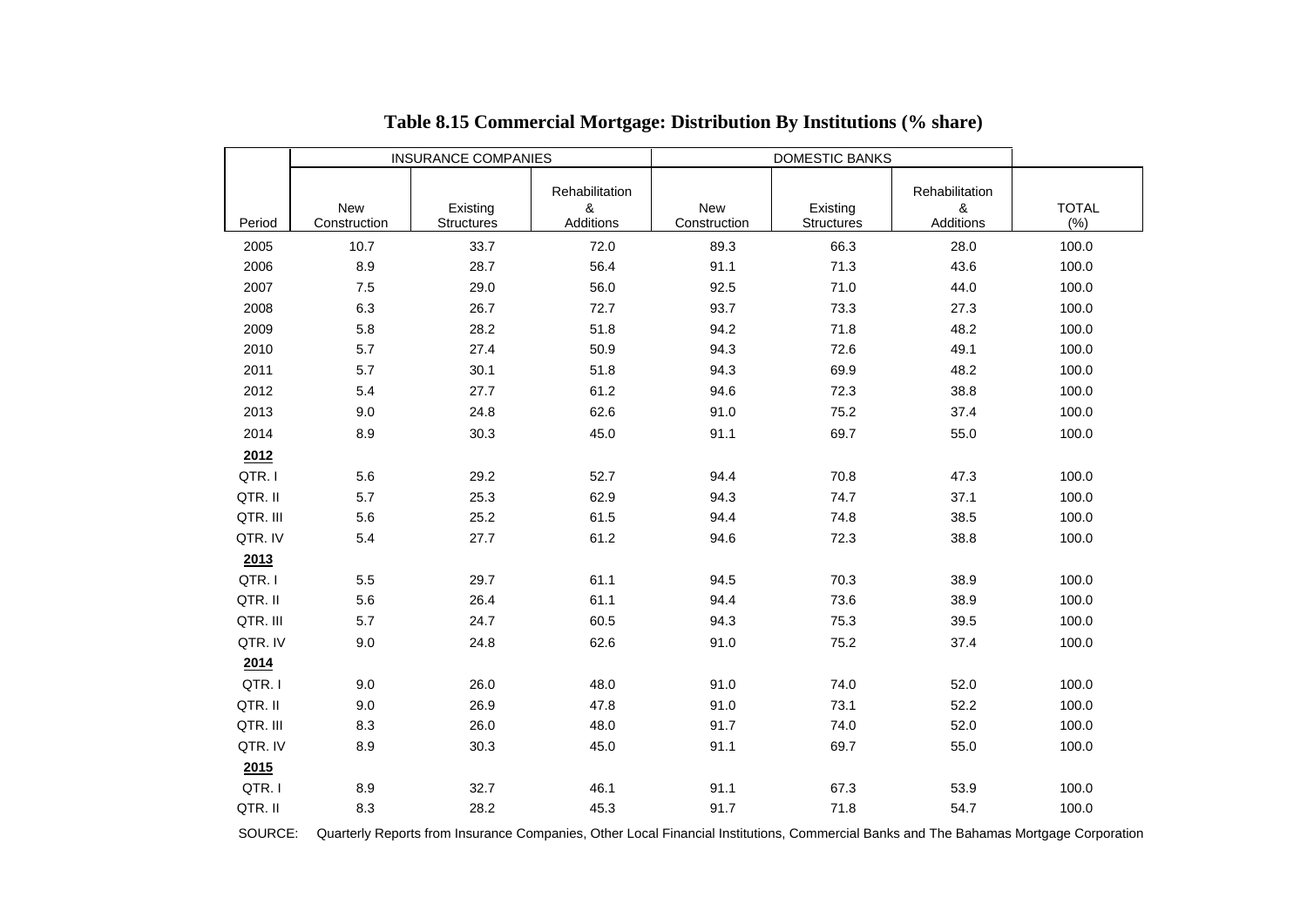|          | <b>Total Mortgages</b>                  |           |              |              |           |       |                      | Mortgage       |        | Average Loan |      | Average  |         | Average |       |
|----------|-----------------------------------------|-----------|--------------|--------------|-----------|-------|----------------------|----------------|--------|--------------|------|----------|---------|---------|-------|
|          |                                         |           |              | Outstanding  |           |       |                      | Loan           |        | Value/(Cost) |      | Interest |         | Monthly |       |
|          | (B\$ Millions)                          |           |              |              |           |       | <b>Disbursements</b> |                | Ratio* |              | Rate |          | Payment |         |       |
|          | <b>COMMERCIAL</b><br><b>RESIDENTIAL</b> |           |              |              |           |       |                      | (B\$ Millions) |        | (%)          | (%)  |          | (B\$)   |         |       |
|          | Domestic                                | Insurance |              | Domestic     | Insurance |       |                      |                |        |              |      |          |         |         |       |
| Period   | <b>Banks</b>                            | Companies | <b>TOTAL</b> | <b>Banks</b> | Companies | Other | <b>TOTAL</b>         | Comm.          | Res.   | Comm.        | Res. | Comm.    | Res.    | Comm.   | Res.  |
| 2005     | 144.5                                   | 39.9      | 184.4        | 1,736.7      | 145.6     | 111.2 | 1,975.0              | 41.5           | 454.8  | 68.9         | 75.8 | 9.2      | 8.4     | 4,292   | 1,147 |
| 2006     | 177.2                                   | 38.1      | 215.3        | 2,022.7      | 148.5     | 125.5 | 2,296.7              | 64.8           | 543.1  | 74.2         | 79.4 | 8.9      | 8.3     | 3,866   | 1,020 |
| 2007     | 192.5                                   | 37.2      | 229.7        | 2,313.8      | 151.7     | 138.4 | 2,603.8              | 47.4           | 496.6  | 71.6         | 80.6 | 9.0      | 8.6     | 4,103   | 1,295 |
| 2008     | 182.1                                   | 35.3      | 217.4        | 2,523.7      | 156.2     | 149.2 | 2,829.1              | 59.6           | 545.0  | 67.5         | 80.0 | 8.6      | 8.5     | 6,069   | 1,096 |
| 2009     | 182.7                                   | 34.8      | 217.5        | 2,651.7      | 159.5     | 155.5 | 2,966.7              | 45.6           | 396.4  | 69.9         | 79.9 | 8.8      | 8.4     | 7,902   | 1,113 |
| 2010     | 176.7                                   | 33.9      | 210.6        | 2,672.0      | 161.2     | 156.0 | 2,989.2              | 36.2           | 303.1  | 67.1         | 80.1 | 8.9      | 8.4     | 3,597   | 1,215 |
| 2011     | 161.8                                   | 33.2      | 195.0        | 2,713.8      | 160.8     | 167.2 | 3,041.8              | 20.9           | 286.8  | 71.1         | 82.1 | 8.4      | 8.2     | 2,791   | 1,134 |
| 2012     | 167.6                                   | 33.1      | 200.7        | 2,751.5      | 160.2     | 167.2 | 3,078.9              | 11.7           | 270.0  | 65.6         | 80.9 | 8.6      | 8.2     | 2,045   | 1,187 |
| 2013     | 173.9                                   | 36.1      | 210.0        | 2,771.5      | 159.7     | 167.2 | 3,098.4              | 6.7            | 236.3  | 62.0         | 81.1 | 8.3      | 8.1     | 2,099   | 1,023 |
| 2014     | 158.0                                   | 35.6      | 193.6        | 2,748.3      | 160.7     | 167.2 | 3,076.2              | 21.4           | 197.5  | 61.1         | 80.5 | 8.6      | 8.0     | 3,227   | 1,323 |
| 2012     |                                         |           |              |              |           |       |                      |                |        |              |      |          |         |         |       |
| QTR.I    | 164.4                                   | 33.3      | 197.7        | 2,714.5      | 160.7     | 167.2 | 3,042.4              | 2.1            | 64.3   | 73.3         | 80.8 | 8.8      | 8.1     | 1,893   | 1,120 |
| QTR. II  | 173.0                                   | 33.2      | 206.2        | 2,726.4      | 159.9     | 167.2 | 3,053.5              | 3.6            | 65.0   | 73.4         | 80.8 | 8.8      | 8.2     | 1,979   | 1,055 |
| QTR. III | 174.6                                   | 33.1      | 207.7        | 2,740.9      | 159.4     | 167.2 | 3,067.5              | 2.2            | 84.7   | 58.1         | 81.0 | 8.4      | 8.2     | 2,241   | 1,447 |
| QTR. IV  | 167.6                                   | 33.1      | 200.7        | 2,751.5      | 160.2     | 167.2 | 3,078.9              | 3.8            | 56.0   | 57.7         | 80.9 | 8.4      | 8.2     | 2,067   | 1,124 |
| 2013     |                                         |           |              |              |           |       |                      |                |        |              |      |          |         |         |       |
| QTR.I    | 157.8                                   | 33.0      | 190.8        | 2,760.4      | 159.7     | 167.2 | 3,087.3              | 2.1            | 50.6   | 62.8         | 80.8 | 8.2      | 8.2     | 2,081   | 1,004 |
| QTR. II  | 166.4                                   | 32.8      | 199.2        | 2,765.4      | 159.3     | 167.2 | 3,091.9              | 1.6            | 67.6   | 63.0         | 80.9 | 8.1      | 8.0     | 2,039   | 1,040 |
| QTR. III | 170.5                                   | 32.7      | 203.2        | 2,779.7      | 159.3     | 167.2 | 3,106.2              | 1.6            | 68.7   | 64.0         | 81.5 | 8.2      | 8.1     | 2,113   | 1,097 |
| QTR. IV  | 173.9                                   | 36.1      | 210.0        | 2,771.5      | 159.7     | 167.2 | 3,098.4              | 1.4            | 49.4   | 58.0         | 81.0 | 8.5      | 8.1     | 2,162   | 949   |
| 2014     |                                         |           |              |              |           |       |                      |                |        |              |      |          |         |         |       |
| QTR.I    | 173.5                                   | 36.0      | 209.5        | 2,766.8      | 160.2     | 167.2 | 3,094.2              | 7.9            | 51.5   | 58.0         | 80.4 | 8.5      | 7.9     | 2,744   | 1,116 |
| QTR. II  | 168.3                                   | 35.8      | 204.1        | 2,759.5      | 160.1     | 167.2 | 3,086.8              | 3.4            | 44.7   | 58.7         | 80.9 | 8.8      | 8.1     | 1,942   | 1,392 |
| QTR. III | 178.1                                   | 35.7      | 213.8        | 2,757.4      | 159.6     | 167.2 | 3,084.2              | 7.6            | 51.0   | 67.0         | 80.4 | 8.8      | 8.0     | 2,379   | 1,305 |
| QTR. IV  | 158.0                                   | 35.6      | 193.6        | 2,748.3      | 160.7     | 167.2 | 3,076.2              | 2.5            | 50.3   | 60.5         | 80.4 | 8.2      | 8.0     | 5,842   | 1,477 |
| 2015     |                                         |           |              |              |           |       |                      |                |        |              |      |          |         |         |       |
| QTR.I    | 152.9                                   | 36.4      | 189.3        | 2,728.6      | 161.1     | 167.2 | 3,056.9              | 2.0            | 50.0   | 66.5         | 80.9 | 8.5      | 8.0     | 2,341   | 1,583 |
| QTR. II  | 165.5                                   | 35.1      | 200.6        | 2,716.1      | 161.1     | 167.2 | 3,044.4              | 6.4            | 73.0   | 60.3         | 80.4 | 8.1      | 7.8     | 3,153   | 1,633 |
|          |                                         |           |              |              |           |       |                      |                |        |              |      |          |         |         |       |

## **Table 8.16 Commercial and Residential Mortgages: Selected Indicators**

 SOURCE: Quarterly Reports from Insurance Companies, Other Local Financial Institutions,Commercial Banks, and The Bahamas Mortgage Corporation \*See note to table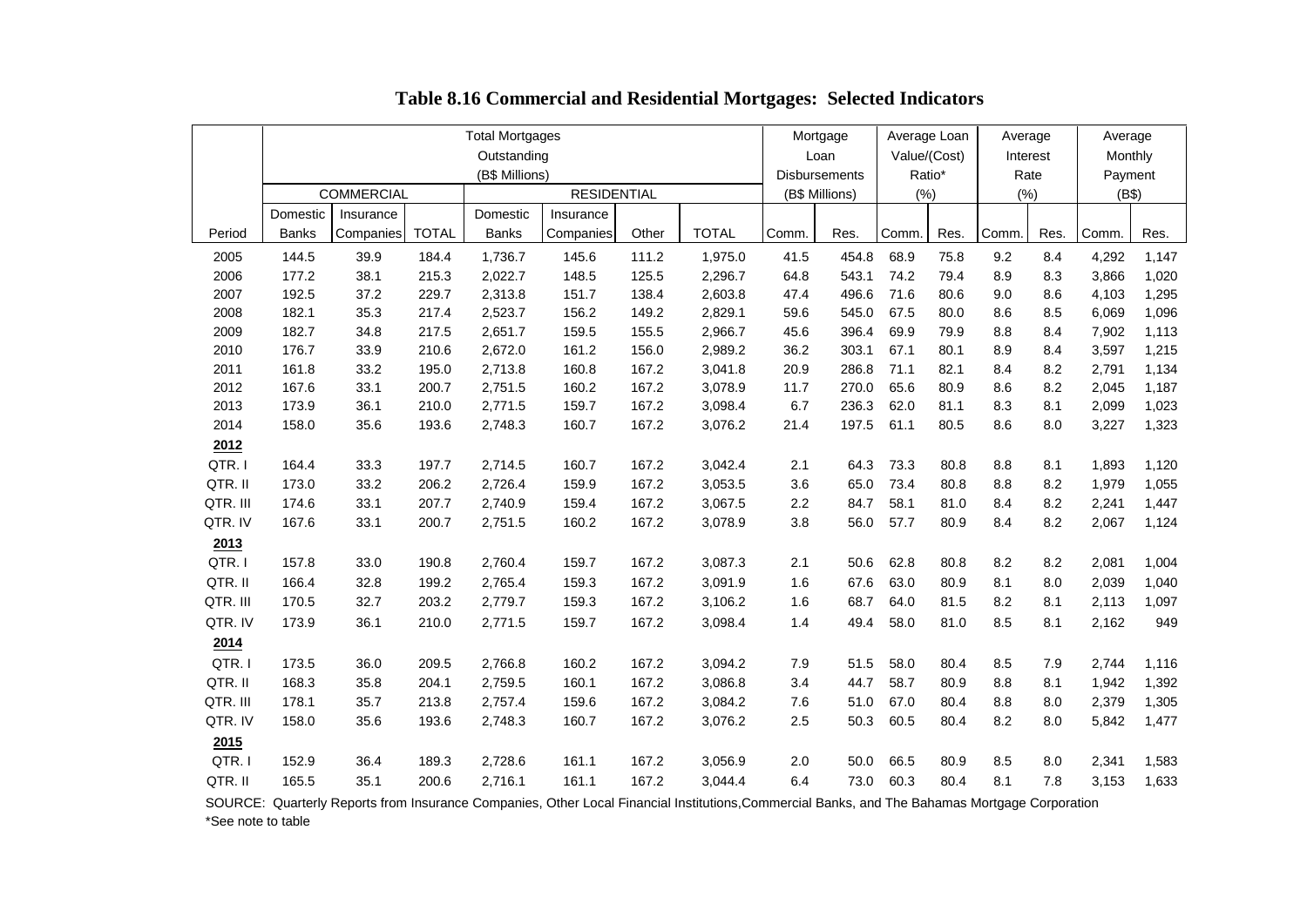|                     |                    |                    |                    |                  | (megawatt hours)   |
|---------------------|--------------------|--------------------|--------------------|------------------|--------------------|
|                     |                    |                    | UNITS              | SOLD             |                    |
|                     |                    |                    | Commercial         | <b>Street</b>    | Total              |
| Period              | Generated          | Domestic           | & Industrial       | Lighting         | Sales              |
| 2004                | 1,909,662          | 779,002            | 867,911            | 9,535            | 1,656,448          |
| 2005                | 2,015,319          | 885,693            | 956,941            | 10,572           | 1,853,206          |
| 2006                | 2,050,620          | 816,577            | 912,619            | 11,463           | 1,740,659          |
| 2007                | 2,175,759          | 851,869            | 990,826            | 11,738           | 1,854,434          |
| 2008                | 2,181,282          | 847,892            | 1,033,291          | 11,966           | 1,893,149          |
| 2009                | 2,068,704          | 788,717            | 987,406            | 12,358           | 1,788,481          |
| 2010                | 1,937,191          | 764,535            | 1,094,078          | 20,331           | 1,878,944          |
| 2011                | 1,980,612          | 751,789            | 1,129,754          | 44,237           | 1,925,780          |
| 2012                | 1,827,118          | 683,769            | 1,046,709          | 47,470           | 1,777,949          |
| 2013                | 1,811,882          | 665,226            | 1,048,728          | 54,191           | 1,768,146          |
| 2014                | 1,779,821          | 794,152            | 1,004,592          | 10,273           | 1,809,017          |
|                     |                    |                    |                    |                  |                    |
| 2010<br>QTR.I       | 485,472            | 201,364            | 268,681            | 3,160            | 473,205            |
| QTR. II             | 422,083            | 154,462            | 248,711            | 3,177            | 406,350            |
| QTR. III            | 446,262            | 166,541            | 259,419            | 3,188            | 429,148            |
| QTR. IV             | 583,375            | 242,168            | 317,267            | 10,806           | 570,240            |
| 2011                |                    |                    |                    |                  |                    |
| QTR.I               | 454,380            | 176,269            | 253,794            | 10,890           | 440,954            |
| QTR. II             | 498,184            | 175,027            | 297,810            | 10,882           | 483,719            |
| QTR. III            | 491,129            | 177,954            | 288,139            | 11,083           | 477,177            |
| QTR. IV             | 536,919            | 222,538            | 290,011            | 11,381           | 523,930            |
| 2012                |                    |                    |                    |                  |                    |
| QTR.I               | 444,845            | 166,100            | 254,553            | 11,729           | 432,382            |
| QTR. II             | 410,107            | 142,401            | 245,172            | 11,779           | 399,352            |
| QTR. III            | 449,874            | 168,606            | 255,023            | 11,842           | 435,472            |
| QTR. IV             | 522,292            | 206,661            | 291,961            | 12,120           | 510,742            |
| 2013                |                    |                    |                    |                  |                    |
| QTR.I               | 433,428            | 161,356            | 248,344            | 13,318           | 423,017            |
| QTR. II             | 409,473            | 141,172            | 243,104            | 12,248           | 396,524            |
| QTR. III<br>QTR. IV | 464,313<br>504,667 | 165,915<br>196,784 | 271,872<br>285,408 | 15,339<br>13,287 | 453,126<br>495,478 |
| 2014                |                    |                    |                    |                  |                    |
| QTR.I               | 434,657            | 190,690            | 247,139            | 2,185            | 440,014            |
| QTR. II             | 404,407            | 180,100            | 229,072            | 2,465            | 411,638            |
| QTR. III            | 446,486            | 195,001            | 259,358            | 2,968            | 457,327            |
| QTR. IV             | 494,271            | 228,361            | 269,024            | 2,654            | 500,039            |

# **Table 8.17 Generation and Sale of Electricity**

**(All Bahamas)**

SOURCE: The Bahamas Electricity Corporation and The Freeport Power Company

NOTE: Since 1978, data on the generation and sale of electricity covers all Bahamas, with the exception of street lighting.

e = quarterly estimates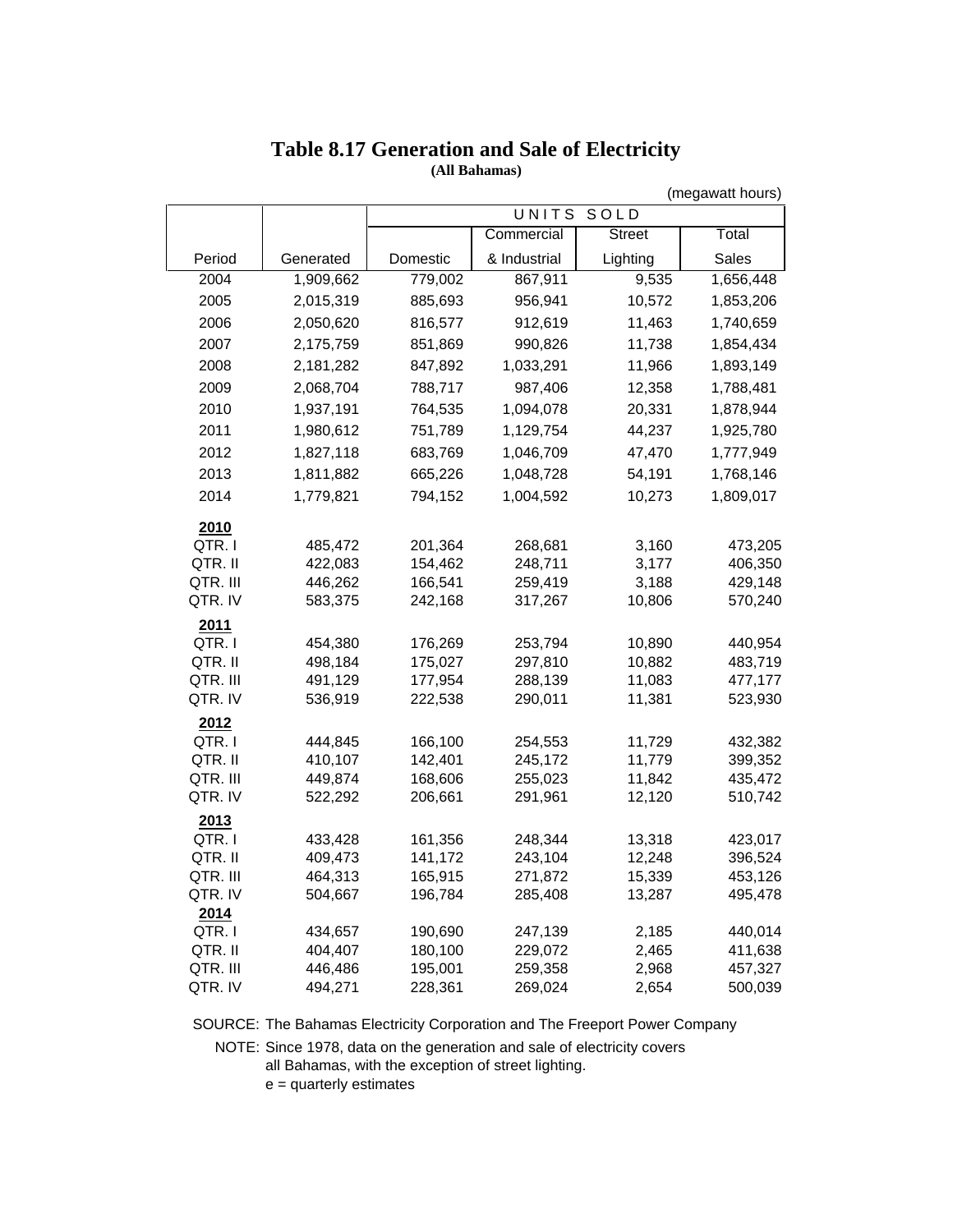| <b>INDICATOR</b>                                                                                                  | UNIT                    | 2007                   | 2008                   | 2009                   | 2010                   | 2011                   | 2012                   | 2013                   | 2014                   |
|-------------------------------------------------------------------------------------------------------------------|-------------------------|------------------------|------------------------|------------------------|------------------------|------------------------|------------------------|------------------------|------------------------|
| Nonoil Exports (f.o.b.)                                                                                           | B\$000                  | 502,487                | 554,551                | 491,903                | 460,472                | 510,814                | 507,919                | 573,903                | 523,844                |
| Nonoil Imports (c.i.f.)                                                                                           | B\$000                  | 2,488,025              | 2,354,196              | 2,141,832              | 2,175,685              | 2,480,809              | 2,772,176              | 2,639,007              | 2,940,673              |
| Average Retail Price Index                                                                                        | Nov<br>$2014 = 100$     | 86.75                  | 92.40                  | 95.52                  | 97.28                  | 97.83                  | 98.45                  | 98.96                  | 100.21                 |
| <b>Total Tourist Arrivals</b>                                                                                     | (000)                   | 4,601                  | 4,394                  | 4,645                  | 5,255                  | 5,588                  | 5,940                  | 6,151                  | 6,320                  |
| Value of Construction Permits                                                                                     | B\$000                  | 701,964                | 806,773                | 709,619                | 574,719                | 1,864,111              | 715,906                | 472,209                | 559,443                |
| Value of Construction Starts*                                                                                     | <b>B\$000</b>           | 223,375                | 399,635                | 360,923                | 154,248                | 147,464                | 116,644                | 140,234                | 129,168                |
| Value of Construction Completions*                                                                                | B\$000                  | 323,639                | 427,148                | 297,022                | 337,623                | 500,576                | 317,110                | 216,628                | 250,546                |
| Government Revenue (Calendar Year) <sup>p</sup><br>Government Revenue (Fiscal Year: Jul-Jun) <sup>p</sup>         | <b>B\$000</b><br>B\$000 | 1,331,751<br>1,327,873 | 1,435,721<br>1,424,108 | 1,331,808<br>1,324,218 | 1,252,202<br>1,302,542 | 1,571,125<br>1,432,978 | 1,394,868<br>1,446,733 | 1,351,310<br>1,354,620 | 1,475,213<br>1,450,764 |
| Government Expenditure (Calendar Year) <sup>p</sup><br>Government Expenditure (Fiscal Year: Jul-Jun) <sup>P</sup> | B\$000<br>B\$000        | 1,553,858<br>1,487,375 | 1,622,354<br>1,574,954 | 1,734,873<br>1,685,528 | 1,628,928<br>1,642,071 | 1,890,894<br>1,803,654 | 1,952,180<br>1,897,376 | 1,836,596<br>1,900,764 | 2,006,281<br>1,930,779 |
| Government (Direct Charge) <sup>p</sup>                                                                           | B\$000                  | 2,636,300              | 2,767,181              | 3,320,984              | 3,721,111              | 3,806,315              | 4,399,919              | 4,984,015              | 5,602,283              |
| Average Treasury Bill Discount Rate                                                                               | $\%$                    | 3.04                   | 2.92                   | 2.81                   | 2.44                   | 0.97                   | 0.58                   | 0.65                   | 0.72                   |
| Money Supply (M1)                                                                                                 | B\$000                  | 1,300,255              | 1,274,515              | 1,283,574              | 1,335,162              | 1,434,810              | 1,574,870              | 1,641,184              | 1,996,261              |
| Money Supply (M2)                                                                                                 | <b>B\$000</b>           | 5,437,190              | 5,722,674              | 5,800,392              | 5,966,375              | 6,104,409              | 6,088,009              | 6,043,187              | 6,165,693              |
| Money Supply (M3)                                                                                                 | B\$000                  | 5,637,263              | 5,924,026              | 6,032,287              | 6,191,027              | 6,310,385              | 6,303,668              | 6,317,161              | 6,390,524              |
| Bank Credit (all currencies)                                                                                      | <b>B\$000</b>           | 7,434,297              | 7,909,113              | 8,039,664              | 8,448,087              | 8,536,911              | 8,684,956              | 8,949,901              | 8,864,088              |
| Bank Deposits (all currencies)                                                                                    | B\$000                  | 5,508,185              | 5,842,151              | 5,960,672              | 6,102,353              | 6,225,030              | 6,207,700              | 6,245,812              | 6,344,278              |

## **Table 8.18 Selected Economic Indicators**

SOURCE: Data compiled from various tables in the Digest.

NOTE: \* Excludes Family Islands' Statistics.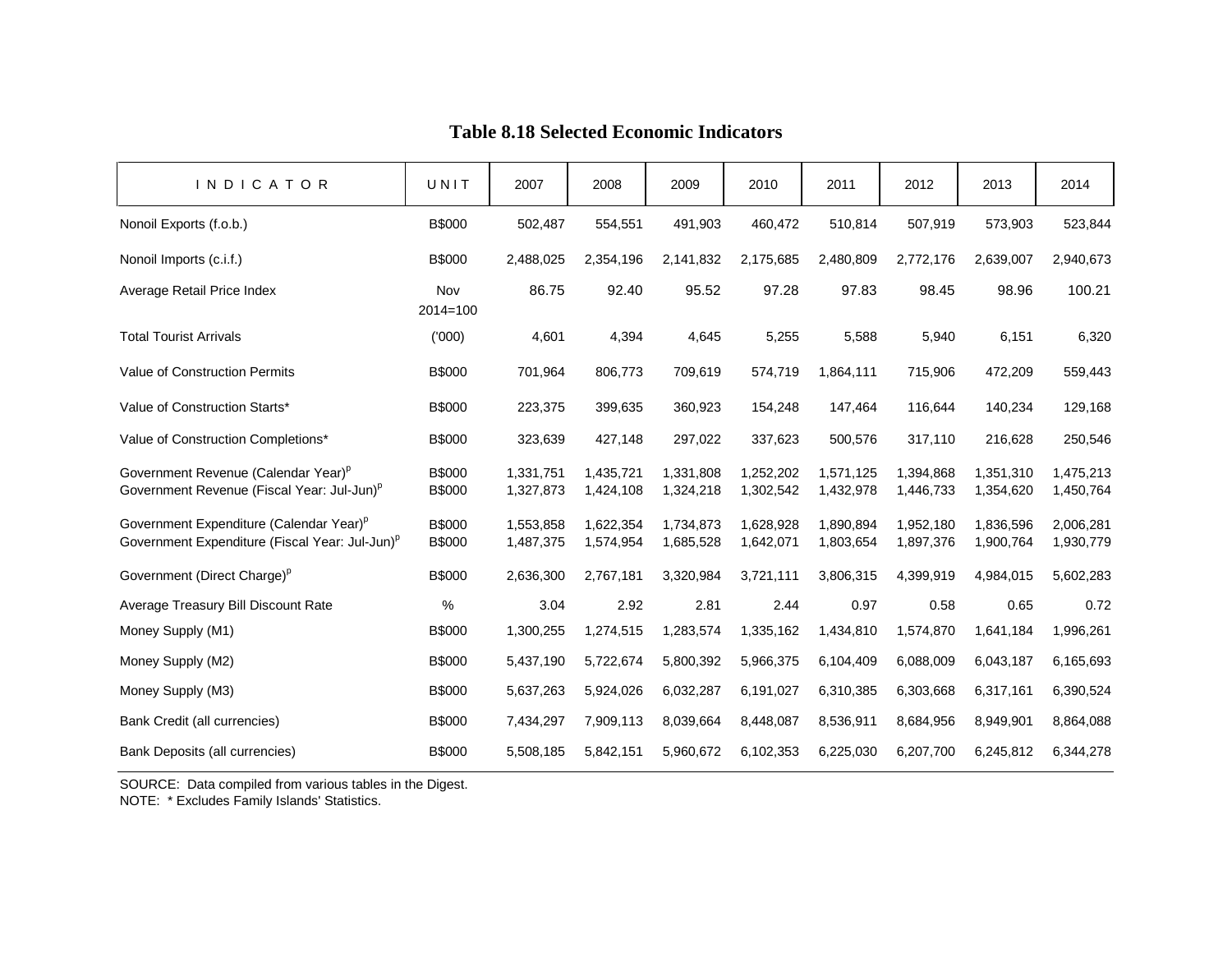## **Table 8.18 Selected Economic Indicators**

|                                              |                     | 2013      |           |           |           | 2014      | 2015      |           |                               |           |
|----------------------------------------------|---------------------|-----------|-----------|-----------|-----------|-----------|-----------|-----------|-------------------------------|-----------|
| <b>INDICATOR</b>                             | Unit                | QTR.II    | QTR.III   | QTR.IV    | QTR.I     | QTR.II    | QTR.III   | QTR.IV    | QTR.I                         | QTR.II    |
| Nonoil Exports (f.o.b.)                      | B\$000              | 154,420   | 162,725   | 143,362   | 122,523   | 127,437   | 139,796   | 134,088   | n.a.                          | n.a.      |
| Nonoil Imports $(c.i.f.)^R$                  | B\$000              | 670,848   | 620,024   | 726,266   | 653,982   | 692,946   | 770,697   | 823,047   | n.a.                          | n.a.      |
| Average Retail Price Index                   | Nov<br>$2014 = 100$ | 99.13     | 98.98     | 99.09     | 100.13    | 100.28    | 100.24    | 100.18    | 101.98                        | 101.99    |
| Total Tourist Arrivals <sup>R</sup>          | (000)               | 1,479     | 1,325     | 1,601     | 1,759     | 1,556     | 1,385     | 1,620     | 1,772                         | n.a.      |
| Value of Construction Permits*               | B\$000              | 85,004    | 133,981   | 132,986   | 109,808   | 107,211   | 186,120   | 156,306   | 86,462                        | n.a       |
| Value of Construction Starts*                | <b>B\$000</b>       | 23,430    | 54,234    | 36,572    | 52,397    | 21,719    | 25,075    | 29,976    | 26,604                        | n.a       |
| Value of Construction Completions            | B\$000              | 51,023    | 45,409    | 60,457    | 31,454    | 39,426    | 44,325    | 135,341   | 39,491                        | n.a       |
| Government Revenue <sup>+</sup>              | B\$000              | 347,702   | 305,282   | 356,203   | 391,244   | 398,035   | 316,471   | 369,463   | 488,429                       | 359,192   |
| Government Expenditure <sup>+</sup>          | <b>B</b> \$000      | 508,993   | 402,069   | 468,536   | 440,677   | 619,497   | 468,386   | 477,721   | 479,903                       | 361,822   |
| Government Debt (Direct Charge) <sup>P</sup> | B\$000              | 4,689,267 | 4,892,989 | 4,984,015 | 5,023,599 | 5,158,420 | 5,346,248 | 5,602,283 | 5,602,549                     | 5,655,150 |
| Average Treasury Bill Discount Rate          | $\%$                | 0.50      | 0.27      | 0.65      | 0.39      | 0.69      | 0.48      | 0.72      | 0.57                          | 0.78      |
| Money Supply (M1)                            | B\$000              | 1,653,492 | 1,639,237 | 1,641,184 | 1,654,706 | 1,706,586 | 1,768,809 | 1,996,261 | 2,055,302 2,109,869           |           |
| Money Supply (M2)                            | <b>B</b> \$000      | 6,198,153 | 6,114,613 | 6,043,187 | 6,064,192 | 6,146,431 | 6,175,643 | 6,165,693 | 6,181,112 6,244,271           |           |
| Money Supply (M3)                            | B\$000              | 6,455,728 | 6,429,927 | 6,317,161 | 6,336,538 | 6,417,799 | 6,440,032 | 6,390,524 | 6,452,278                     | 6,470,021 |
| Bank Credit (all currencies) <sup>1</sup>    | B\$000              | 8,824,601 | 8,953,088 | 8,949,901 | 8,651,200 | 8,789,562 | 9,017,570 | 8,864,088 | 8,832,961                     | 8,808,901 |
| Bank Deposits (all currencies) <sup>1</sup>  | B\$000              | 6,351,749 | 6,343,202 | 6,245,812 | 6,282,943 | 6,349,527 | 6,361,133 |           | 6,344,278 6,428,879 6,473,744 |           |

SOURCE: Data compiled from various tables in the Digest.

<sup>1</sup> See Notes to table

<sup>+</sup> QTR. II 2015 contains data for April and May only.

\* Excludes Family Islands' Statistics.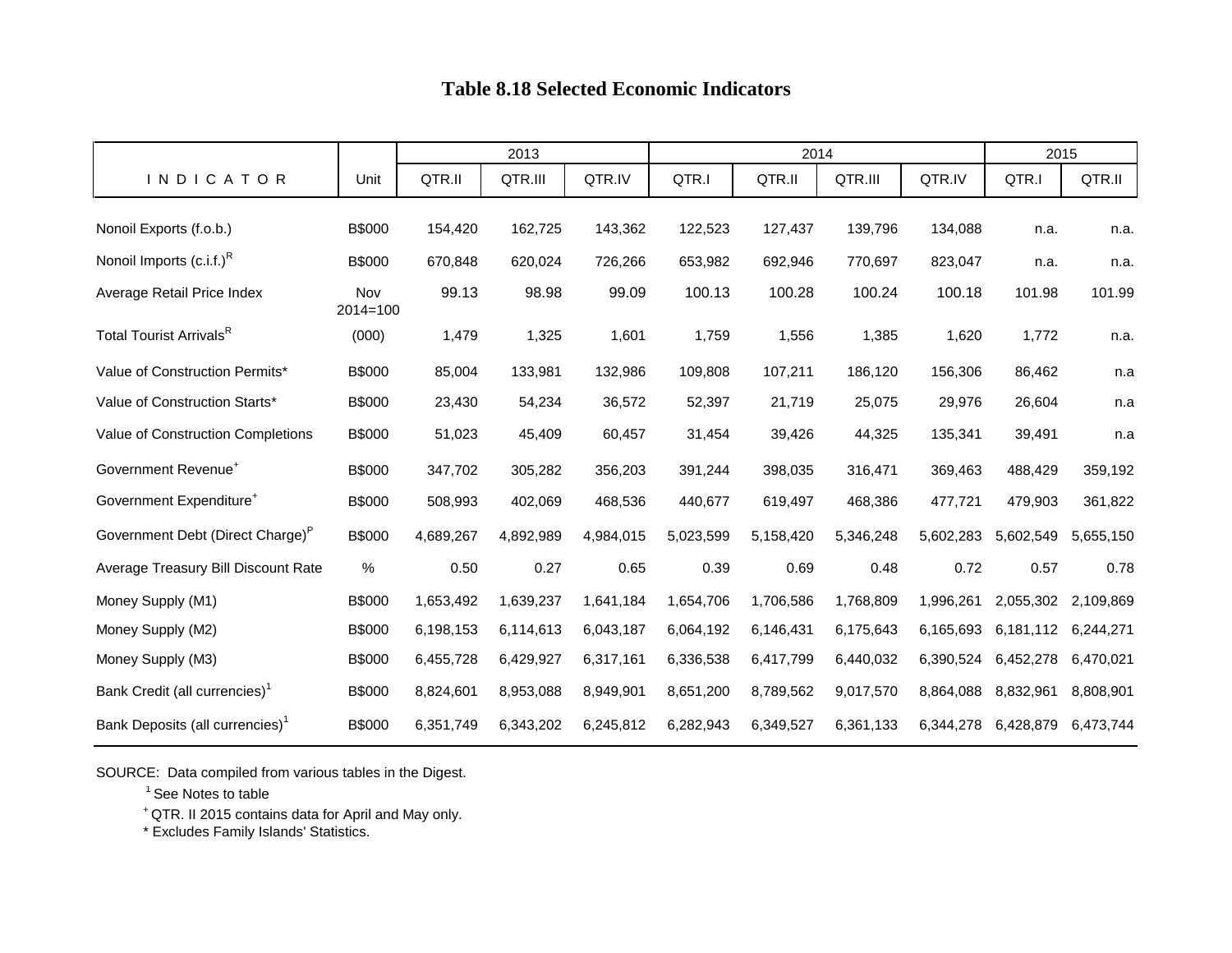#### **NOTES TO TABLES**

#### **SECTION 1 MONETARY AUTHORITY**

#### **Table 1.1 Central Bank of The Bahamas: Assets**

**Balances With Foreign Banks:** are deposits of the Central Bank held with foreign banks.

**Foreign Securities**: are holdings of short and long term debt instruments of foreign governments and supranational organizations which are reported at cost.

**IMF Reserve Tranche:** represents that part of The Bahamas' quota in the IMF which must be paid up in SDRs. Fluctuations may reflect valuation changes.

**Special Drawing Rights (SDRs):** are the unused portion of SDRs allocated by the IMF to its members in proportion to their quota. Members are free to convert these amounts into other currencies or they may hold them as part of their reserves.

**Claims on Central Government:** comprise holdings of the Central Government's treasury bills, bonds and advances from the Central Bank. These are recorded at cost.

According to The Central Bank of The Bahamas Act, the Bank's advances to the Government cannot exceed ten percent of the Government's average ordinary revenue or ten percent of the estimated ordinary revenue, whichever is less. The average ordinary revenue is the annual average of the ordinary revenue over the last three years for which audited accounts of revenue and expenditure of the Government have been laid before Parliament.

#### **Table 1.2 Central Bank of The Bahamas: Liabilities**

**Currency in Circulation:** is the total value of Bahamian dollar notes and coins issued to the public which are the liabilities of the Central Bank.

**Demand Liabilities to Bankers**: comprise the balances for commercial banks and other local financial institutions, part of which is held to satisfy the statutory reserve requirements vis-à-vis Bahamian dollar deposit liabilities and to facilitate cheque clearing requirements. These deposits are non interest bearing.

**Deposit Liabilities to Others:** include total balances held for the public corporations and international organizations such as the IMF.

#### **Table 1.4 Central Bank of The Bahamas: Notes in Circulation**

**Sterling notes**: were in circulation prior to the issuance of the Bahamian dollar in 1967. These are still redeemable at a rate of  $B£1 = B$2.85714$ .

#### **Table 1.5 Central Bank of The Bahamas: Coins in Circulation**

**Gold Coins:** in circulation were placed into general circulation in the late 1960s by way of commercial banks and coin dealers. These are redeemable at face value.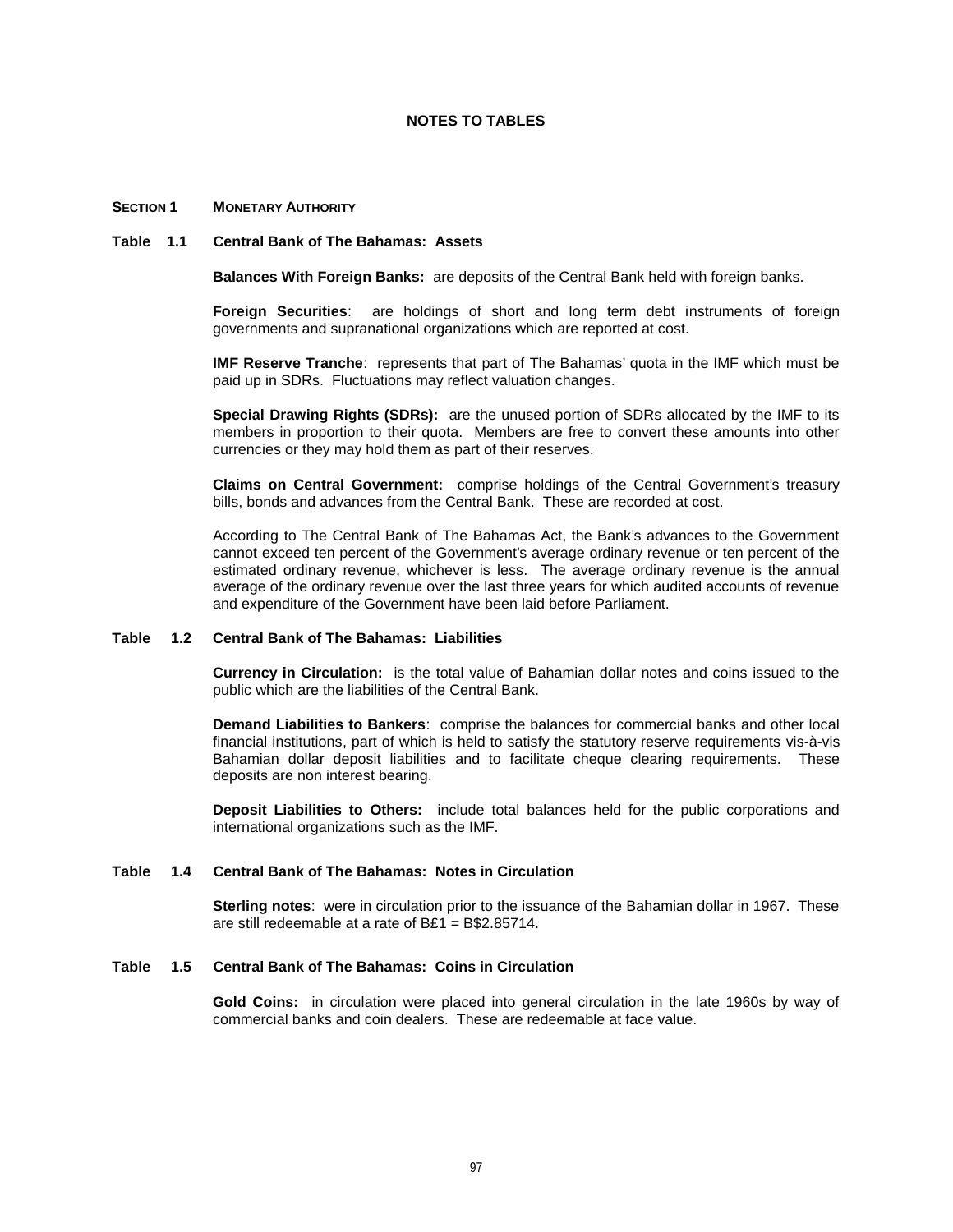#### **SECTION 2 BANKING SYSTEM**

*As at* **November 2005***, the Commercial Banks and the Other Local Financial Institutions' (OLFIs) data sets have been combined for reporting as the banking system.*

#### **Table 2.1 Financial Survey**

This table is compiled from the combined balance sheets of the Central Bank, commercial banks, and other local financial institutions. Data coverage is in respect of all resident transactions, i.e., both Bahamian dollar and foreign currency transactions.

**Net Foreign Assets:** are foreign assets held by the banking system and the Central Bank less short term foreign liabilities of the banking system.

**Domestic Credit to Government (net):** is all claims on Central Government net of deposit liabilities held for Government.

**Domestic Credit to Rest of Public Sector**: represents all claims on public non-financial corporations and public financial institutions.

**Currency in Active Circulation**: is Bahamian dollar currency in the hands of the public i.e., the total currency liabilities of the Central Bank less banks' till cash and gold coins and sterling notes.

**Demand Deposits for Commercial Banks and Other Local Financial Institutions**: are adjusted to exclude nonresident demand deposits which are included in the net foreign assets positions of banks. Government's demand deposits are also excluded from the total.

**Central Bank Demand Deposits:** only include balances owing to the public corporations. Deposits of international agencies are included in other items (net).

**Savings and Fixed Deposits:** exclude amounts held to the account of nonresidents. It should also be noted that all deposits are adjusted for foreign currency balances which are included in the calculation of quasi money.

**Foreign Currency Deposits:** comprise all foreign currency deposits (demand, savings and fixed) of residents.

**Other Items (net):** include non-monetary liabilities less the non-monetary assets of the Central Bank and banks. The capital and reserves positions are a component of this category.

As at 1984, unearned interest is excluded from private sector credit and is included in other items (net).

#### **Table 2.4 Factors Affecting Money Supply**

This table is based on the Financial Survey, as it includes data for Central Bank, commercial banks and other local financial institutions. Brackets denote a contractionary impact on Money Supply (M1).

#### **Table 2.5 Summary of Domestic Assets of the Banking System**

**Till Cash:** is holdings of Bahamian dollar notes and coins in vault**.**

**Treasury Bills:** are recorded at cost.

**Balance with Central Bank:** See notes to Table 1.2.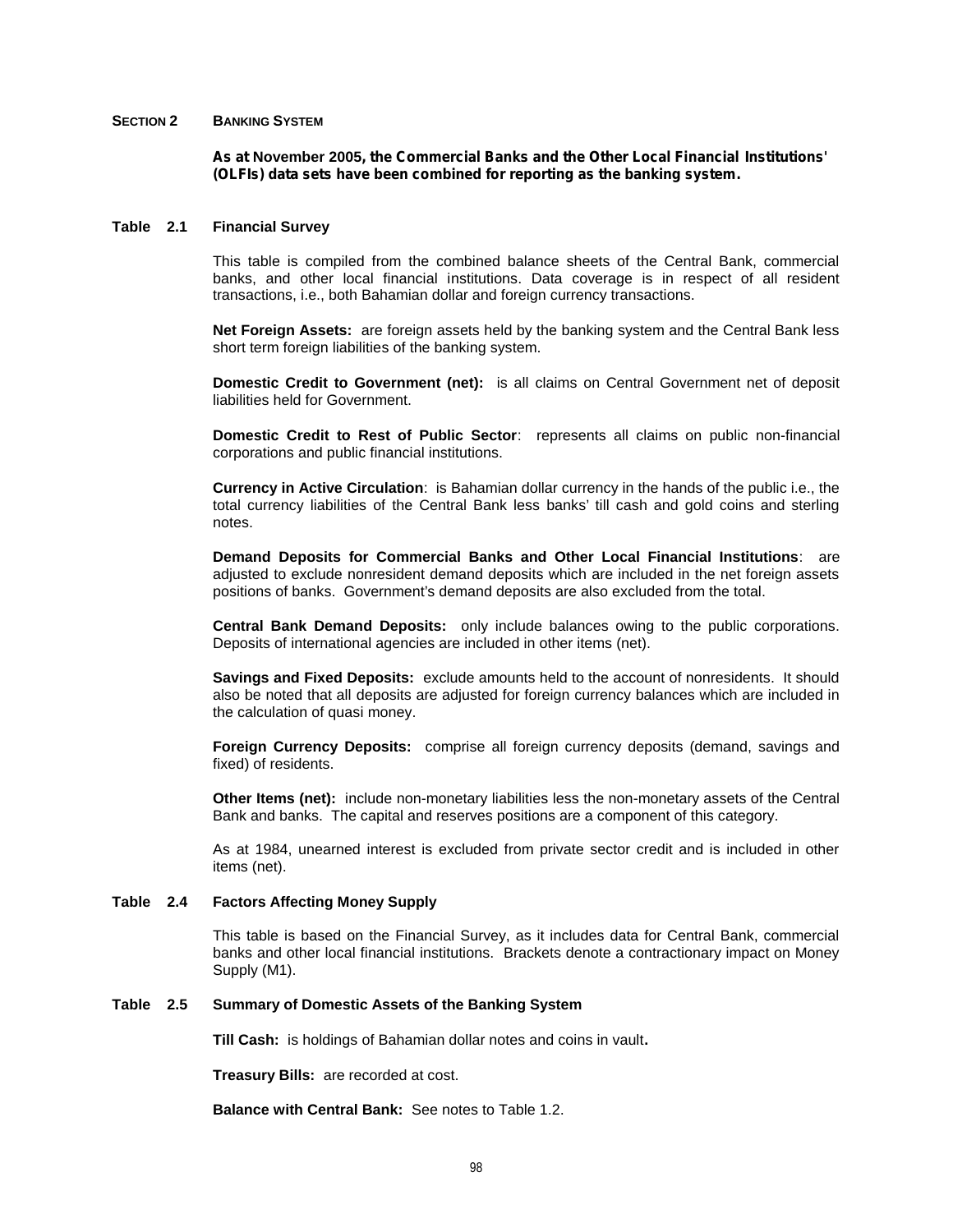**Other Assets:** include fixed assets such as land and building, furniture and other miscellaneous assets in Bahamian dollars only.

#### **Table 2.6 Summary of Domestic Liabilities of the Banking System**

**Resident Deposits:** include balances in both Bahamian dollars and foreign currency.

**Other Demand, Savings and Fixed Deposits:** include accounts of individuals, companies and public corporations. Also included are any demand and fixed deposits held for Central Government.

**Due to Central Bank:** represents Central Bank advances to and Bahamian dollar deposits held with commercial banks.

**Capital and Surplus Accounts:** include only paid-up capital, reserves, provisions and profit and loss accounts in Bahamian dollars.

**Other Liabilities:** include bills payable in The Bahamas, debentures issued in The Bahamas and other miscellaneous liabilities in Bahamian dollars.

**Net Foreign Assets:** are derived by netting out total domestic assets (in Bahamian dollars and foreign currencies) against total domestic liabilities (Bahamian dollars and foreign currencies). A negative figure, showing an excess of liabilities over assets, represents an inflow of foreign capital into the economy to finance a portion of the banks' domestic assets.

#### **Table 2.7 Summary of Foreign Assets of the Banking System**

#### **Table 2.8 Summary of Foreign Liabilities of the Banking System**

Included in external assets and liabilities are both Bahamian dollar and foreign currency claims on and liabilities due to the nonresident financial and nonfinancial sectors.

The significant decline in commercial banks claims on offshore financial institutions in 1989 reflects the departure of a bank from the system.

As at November 2006, the tables reflect a consolidation of the commercial banks and OLFIs data.

#### **Table 2.9 Bank Deposits by Depositors (All Currencies)**

Amounts represent non-financial deposits of the commercial banks and the other local financial institutions only. Collection of this data series, according to the existing seven categories, commenced in 1982 for the commercial banks and in 1988 for the other local financial institutions.

**Other***:* includes deposits of charitable and non-profit organizations and pension funds.

#### **Table 2.15 Commercial Banks: Overdrafts and Loans by Maturity**

See notes to Table 2.16.

#### **Table 2.16 Distribution of Bank Credit: All Currencies**

Loans and advances are classified according to the main economic activity of the borrower. The report form for loans and advances was revised with effect from January 1982 in accordance with the U.N. International Standard Industrial Classification. Modifications were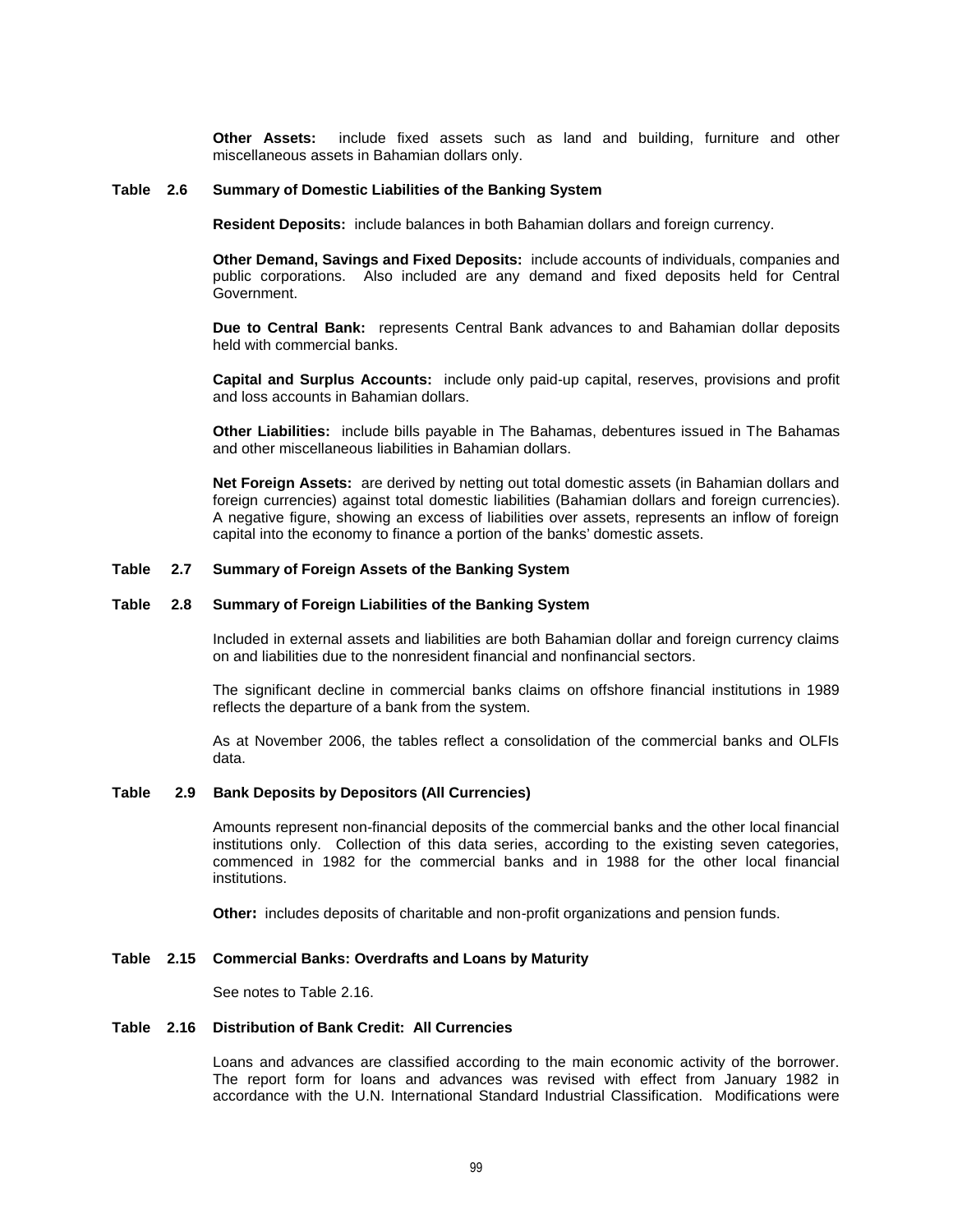made to highlight certain sectors and to maintain conformity with the previous data set. There are now fifteen categories compared with the previous eight, with the miscellaneous, tourism, manufacturing, and agriculture sectors as separate categories.

There is a break in the series on loans and advances to building and construction, real estate, the personal and miscellaneous categories and quarrying and manufacturing owing to numerous reclassifications that were made to ensure consistency between the past and existing series.

The totals on these tables differ from those on the banks' balance sheets due to the inclusion of unearned interest in the former. As at October 1994, unearned interest is no longer calculated for loans granted by banks.

#### **Table 2.19 Summary of Bank Consumer Credit**

These loans are of a personal nature and are repaid on an installment basis. The category home improvement includes land purchases for the years 1982-1987, and miscellaneous, commercial bank credit card debt. Also, see notes to Table 4.2.

Beginning October 1994, banks have disaggregated loans previously granted on a demand basis from 'add-on' loans. These amounts were also new consumer loans granted subsequent to the directive of the Central Bank's guideline that all loans, after October 1, 1994, be extended using the simple interest method of interest calculation.

Demand and add-on loans which were previously reported separately has as of August 2006 been combined to provide more concise information on consumer lending for various categories.

#### **Table 2.23 Summary of Bank Liquidity**

#### **A. Primary Reserves**

Under Section 19 of The Central Bank of The Bahamas Act 2000, banks are required to maintain a reserve called a 'Statutory Reserve" against their Bahamian dollar deposit liabilities. Since coming into effect in June, 1974, the ratio has been unchanged at 5%; however, the Bank has the power to raise the ratio up to 20%. The determination of required reserves is based on the average of the weekly positions of Bahamian dollar deposit liabilities for four preceding weeks prior to the month for which the statutory reserves are applicable. Section 20(5) of The Act provides for a fine to be applied not exceeding twice the annual discount rate for every day that a deficit occurs.

**Required Deposit Balance:** is derived from the required reserves less the average till cash or 1% of average deposits, whichever is smaller. The balance is computed using the average deposits of banks for the week-ending Wednesday during the month.

**Average Till Cash**: is the average of banks' Bahamian dollar cash in vault and is calculated using the average of the previous month-end figures. The data are obtained from the monthly balance sheets of the banks.

**Average Balance with the Central Bank**: is the average of the daily balances for the month.

#### **B. Liquid Assets**

Under Section 20 of The Central Bank of The Bahamas Act, all banks are required to maintain an average ratio of liquid assets in relation to their Bahamian dollar deposit liabilities, taking one calendar month with another. For the purposes of calculation, weekly positions as reported for the week ending Wednesday are averaged to arrive at the position for a calendar month.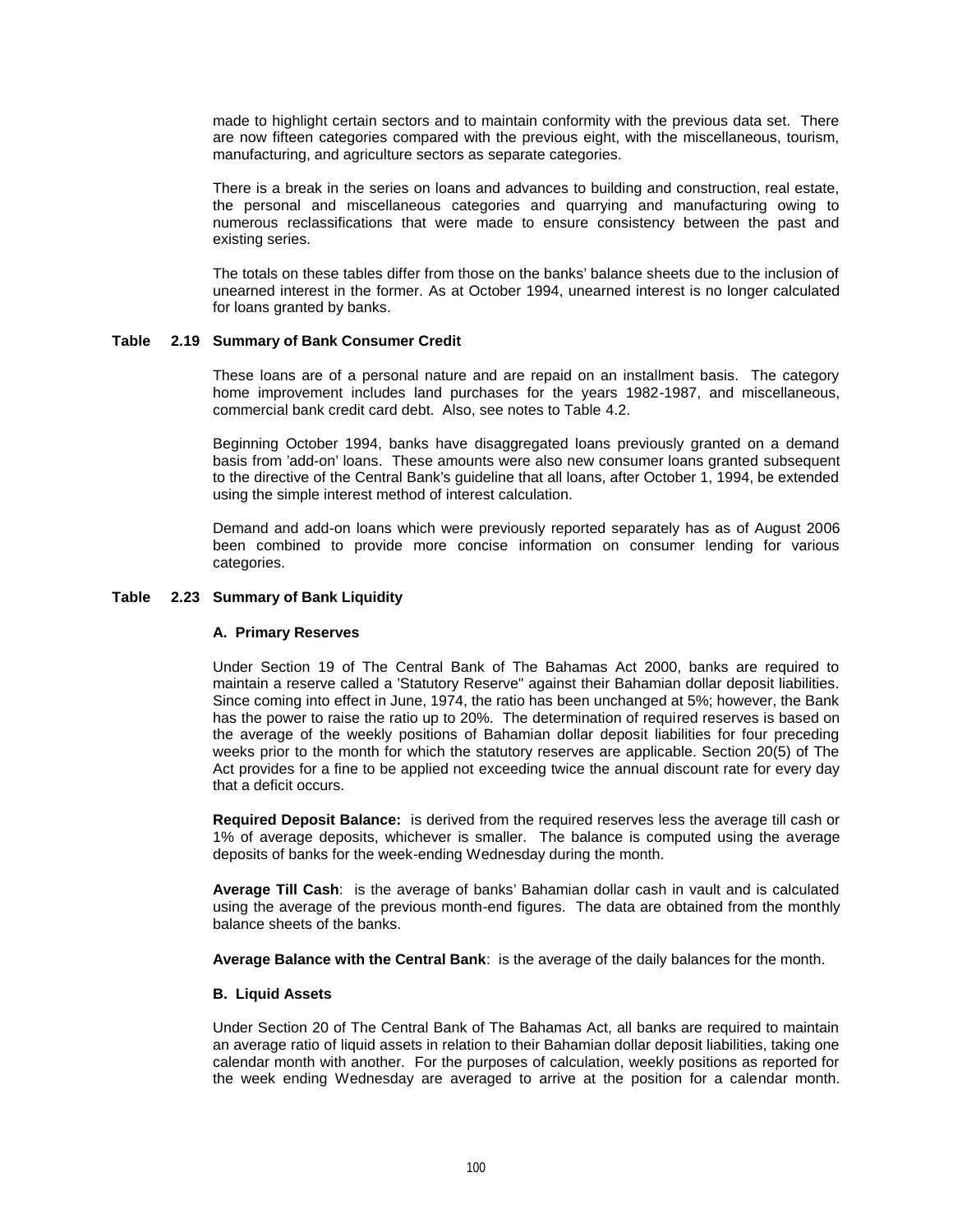Section 20 (5) of the Act also provides for a fine not exceeding twice the annual discount rate for every day that a deficit occurs.

**Minimum Required Liquid Assets:** represent 20% of the banks demand deposits, 15% of savings and fixed deposits and 15% of borrowings due to/from the central bank and inter bank.

**Eligible Liquid Assets:** include notes and coins, government securities, and other specified assets.

**Notes and Coins:** are the total Bahamian dollar cash held by the banks and up to \$250,000 in foreign currency cash.

**Government Registered Stocks:** include Bahamian dollar registered stock, foreign currency stock for the years 1979-1981.

**Specified Assets:** are those which can be statutorily prescribed by the Central Bank and currently comprise Government guaranteed low cost housing loans and public financial institutions bonds.

**Net Interbank Demand/Call Deposit:** is the net of demand/call deposit placements between commercial banks and the other local financial institutions.

#### **Table 2.24 Profit and Loss Accounts of Banks in The Bahamas**

This table presents data on domestic banks (Commercial Banks and Savings & Loans) profit and loss in respect of **resident** transactions only (i.e., all Bahamian dollar and foreign currency operations of residents). It excludes those banks which are principally offshore in nature, although designated as Authorized Agents. In several instances, fluctuations in the data set for Commercial Banks and Savings & Loans reflect reclassification of banks from the former category to the latter.

**Savings and Loans**: are a subset of Other Local Financial Institutions (OLFIs) and include institutions which deal only in **resident** Bahamian dollar transactions. See notes to Table 2.28.

**Commercial Banks**: See notes to Table 2.28.

The collecting of profitability data commenced with annual surveys for the years 1985-1989 and 1992. Quarterly reporting was instituted beginning first quarter 1993. Although presented using the standard quarters, the data reflect fiscal quarter-ends of individual institutions; the Canadian institutions are on the April, July, October and January quarter-end system.

**Average Domestic Assets**: represent balance sheet totals of Bahamian Dollar and foreign currency claims on residents, averaged for the respective quarterly/annual period.

**Return on Assets Ratio**: is calculated by taking the ratio of net income to average domestic assets. It measures a bank's efficiency in utilizing assets to generate profits.

**Net Interest Margin:** represents the difference between a bank's interest income and interest expense. A measure of net interest income divided by average level of interest earnings assets indicates how well a bank is able to acquire funds and reinvest them.

**Gross Earnings Margin**: represents the net interest margin in addition to income received from foreign exchange transactions and other commission sales.

**Net Income**: represents the difference between gross income and gross expense.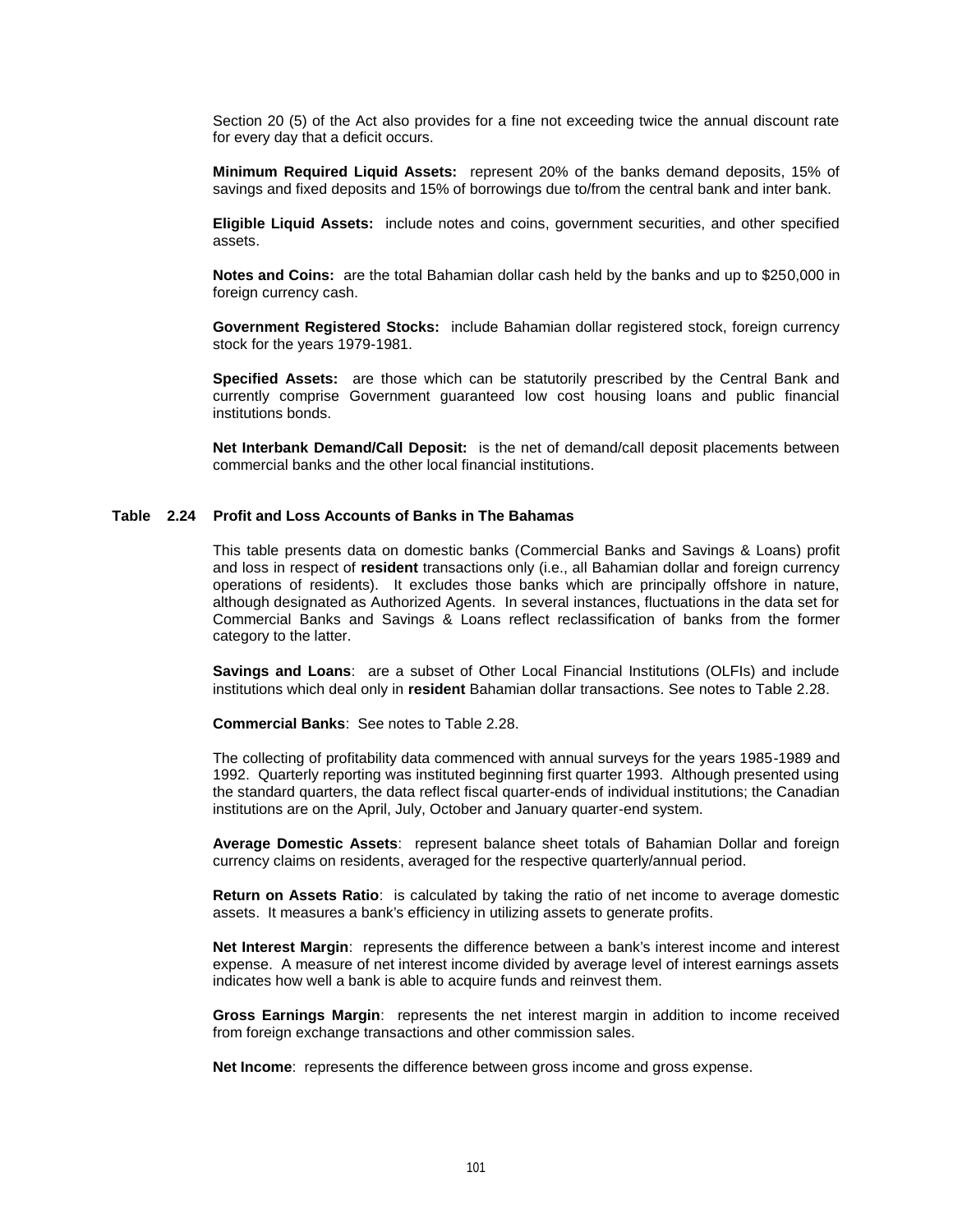**Effective Bahamian Dollar Interest Rate Spread**: measures the difference between the interest yield on average loans and interest cost on deposit liabilities.

#### **Table 2.25 Banking System: Foreign Exchange Transactions**

Table shows foreign exchange purchases and sales between commercial banks, the public and the Central Bank.

#### **Table 2.26 Banking System: Clearings**

Table shows data on the total monthly cheques exchanged between banks in the Clearing Banks Association each month.

#### **Table 2.27 Real Time Gross Settlement (RTGS) Transactions**

The RTGS system was implemented in May 2004, to enable all clearing banks to settle Bahamian dollar payments electronically, on a transaction-by-transaction basis in real time – among each other and the Central Bank of The Bahamas.

**Customer Payments**: payments made by clearing banks on behalf of their customers.

**Interbank Payments - Gross Settlements**: total payments made by clearing banks among themselves.

**Interbank Payments - Retail Cheque Clearing (net):** net settlement of retail cheques conducted via the Central Bank of The Bahamas.

**Interbank Payments – Central Bank**: transfers made from one bank to another via the Central Bank of The Bahamas upon instruction from the bank.

**Other Credits**: Central Bank transfers to clearing banks on behalf of its customers.

**Other Debits:** Debits made by Central Bank to its customers' accounts.

#### **Table 2.28 Banks and Trust Companies Licensed in The Bahamas**

Table shows the total number of banks and trust companies licenced in The Bahamas along with data on revoked licences. The definitions of 'bank and trust companies' licences are outlined below.

**Authorized Dealer:** is a bank which has been authorized by the Central Bank to deal in gold and all foreign currencies, and for this purpose can open and maintain accounts in such currencies within the limits laid down in Exchange Control Notices issued by the Bank. Under authority delegated by the Central Bank, an authorized dealer can approve certain applications for foreign currency within specified limits.

**Authorized Agent:** is a bank or trust company authorized by the Central Bank to deal in Bahamian and foreign securities and to receive securities into deposit (i.e. to act as custodian) in accordance with the terms of Exchange Control Regulations Act, 1965 and Exchange Control Notices issued by the Bank.

**Public Licensee:** is an entity permitted to carry on banking and/or trust business with members of the public. The institution's exchange control designation determines whether the licensee is 'resident' or 'nonresident'

**Resident:** status allows a bank or trust company to deal only in Bahamian dollars and all operations in foreign currencies require Exchange Control's authorization. Trust companies with resident status are allowed to deal in foreign securities on behalf of nonresident customers.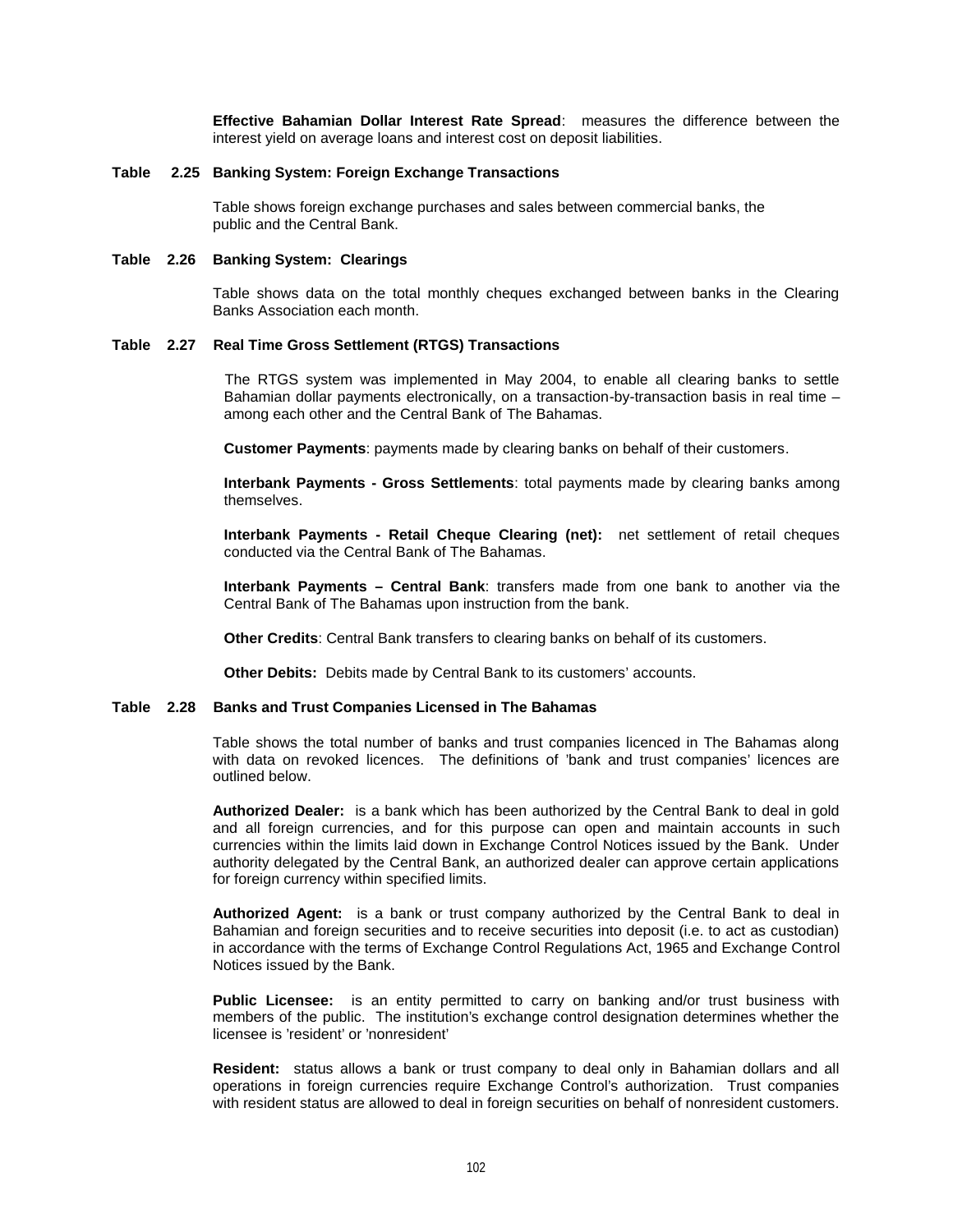**Nonresident:** designation permits a bank and/or trust company to operate freely in foreign currencies, however, Exchange Control approval is necessary to operate a Bahamian dollar account to pay local expenses.

**Restricted:** banks and/or trust companies carry on business for certain specified persons which are usually named in the licence.

**Nonactive:** companies are those which are either in voluntary liquidation or wish to keep the word bank or trust in the company's name even though they are not carrying on any banking or trust business.

**Nominee:** companies are those which hold securities and other assets in their name on behalf of clients of parent bank and trust company.

**Commercial Banks:** are deposit money banks operating demand, savings and fixed deposits and making loans through a number of branches. These banks also provide services for the exchange of foreign currency. At end-September, 2012, the following banks were classified as commercial banks: Bank of The Bahamas Ltd., Citibank, N.A., Commonwealth Bank Ltd., Fidelity Bank (Bahamas) Ltd, Finance Corporation of Bahamas Ltd., FirstCaribbean International Bank (Bahamas) Limited, RBC Royal Bank Bahamas Ltd. and Scotiabank (Bahamas) Limited.

**Other Local Financial Institutions:** are primarily banks and trusts which opt to deal mainly with non-residents and savings and loans institutions which deal only in Bahamian dollars. At end-September 2012, the domestic OLFIs comprised the following: Ansbacher (Bahamas) Limited, Bank of Nova Scotia Trust Co. (Bahamas) Ltd., Butterfield Bank (Bahamas) Ltd., CIBC Trust Co. (Bahamas) Ltd., Cititrust (Bahamas) Limited, J.P. Morgan Trust Co. (Bahamas) Ltd., Latin American Investment Bank Bahamas Ltd., Rhone Trustees (Bahamas) Ltd., Royal Bank of Canada Trust Co. (Bahamas) Ltd. and Royal Fidelity Merchant Bank & Trust Ltd.

#### **SECTION 3 OTHER FINANCIAL INSTITUTIONS**

#### **Table 3.1 Bahamas Development Bank: Assets**

**Due from Commercial Banks:** Bahamian dollar balances held as demand and fixed deposits in the local commercial banks.

**Other Assets:** include fixed assets such as land and building, and other miscellaneous assets in Bahamian dollars only.

#### **Table 3.2 Bahamas Development Bank: Liabilities**

**Due to National Insurance Board:** represents the National Insurance Board's advances to and Bahamian dollar deposits held with Bahamas Development Bank.

**Due to Central Bank:** represents Central Bank advances to and Bahamian dollar deposits held with Bahamas Development Bank.

**Due to Caribbean Development Bank:** represents the Caribbean Development Bank advances to and Bahamian dollar deposits held with Bahamas Development Bank.

**Due to Other Financial Institutions Outside The Bahamas:** represents Other Financial Institutions advances to and Bahamian dollar deposits held with Bahamas Development Bank. These institutions are located outside the Bahamas.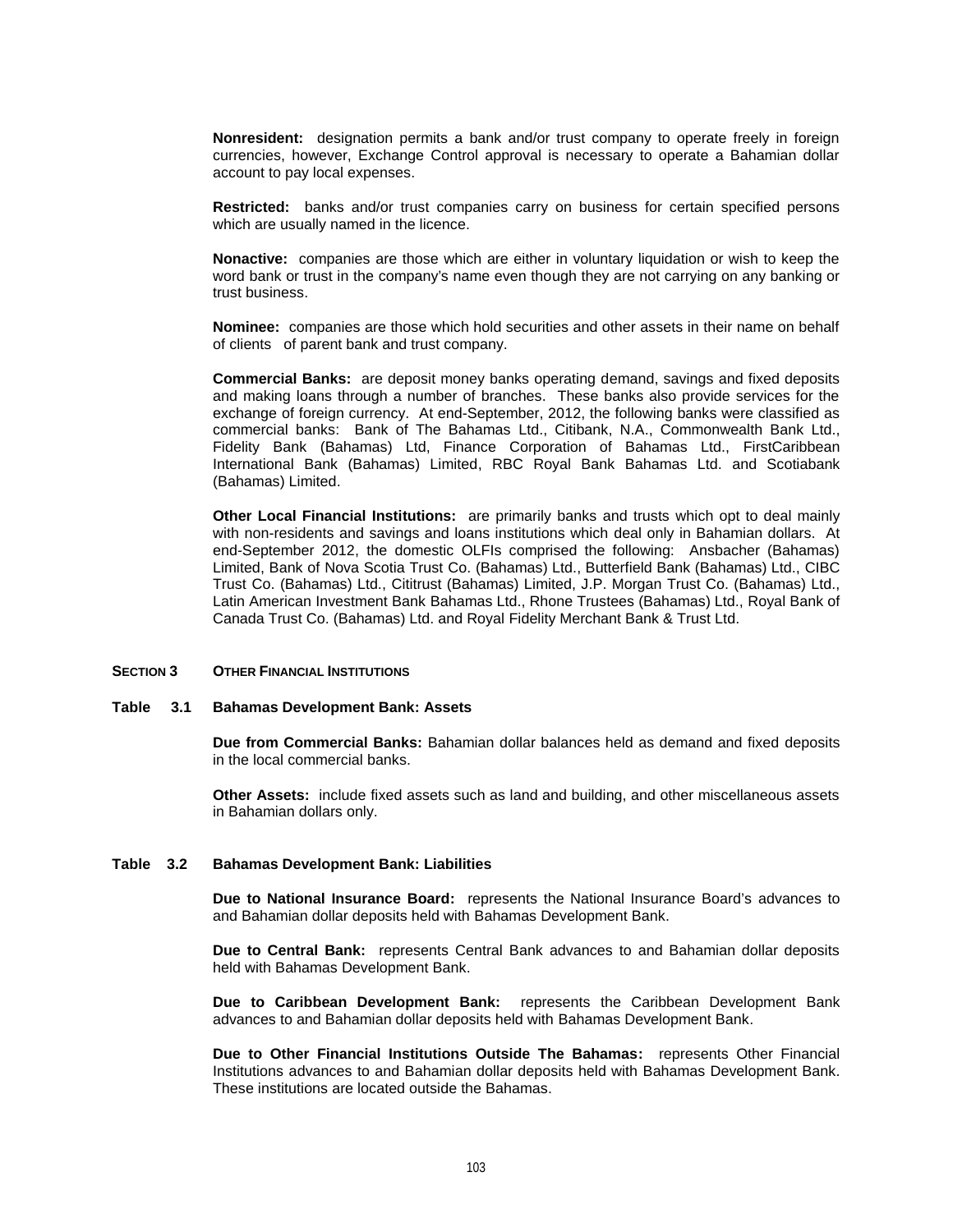**Capital and Surplus Accounts:** include only paid-up capital, reserves, provisions and profit and loss accounts in Bahamian dollars.

**Other Liabilities:** include bills payable in The Bahamas, debentures issued in The Bahamas and other miscellaneous liabilities in Bahamian dollars.

### **Table 3.3 Bahamas Development Bank: Sectoral Distribution of Credit**

Loans are classified in accordance with the U.N. International Standard Industrial Classification. There are eight categories of loans for the broad based lending of the bank. These include loans for agriculture, fisheries, manufacturing, transportation, tourism and other industries.

### **SECTION 4 INTEREST RATES**

#### **Table 4.1 Selected Interest Rates**

**Bank Rate**: is the interest rate at which banks borrow from the Central Bank.

**Average Tender Rate (ATR)**: is the rate determined during a tender by dividing the principal (amount actually paid for bills) by the amount on offer.

**Average Treasury Bill Discount Rate (ADR):** represents the annual yield to the investor or cost to the Government. It is calculated on the basis of the following formula:  $ADR = 100\%$ less  $ATR \times 4$ .

### **Table 4.2 Loan Rates of the Banking System**

Data for the years 1982 through 1984 are average rates; however, as of January 1985, a range is given for lending rates. Average rates calculations were resumed in 1996. The weighted average rate of interest is calculated using total loans and advances.

Beginning October 1, 1994, the Central Bank directed banks to discontinue utilizing the add-on rate method for calculating interest rates on consumer loans, and instead stipulated that the simple interest rate method be used.

#### **Table 4.3 Deposit Rates of the Banking System**

For the years 1982 through 1984, the respective rates shown represent the average rates offered by commercial banks and the Other Local Financial Institutions on their deposit liabilities. As of January 1985, the data represent ranges.

Average rates calculations were resumed in 1996. The weighted average rate of interest is calculated using total deposits.

#### **Table 4.4 Comparative Treasury Bill Rates and Bank Rates**

Treasury bill rates for the United Kingdom, United States and Canada are the average discount rates on three-month Treasury Bills at the last tender in each month. The rates for The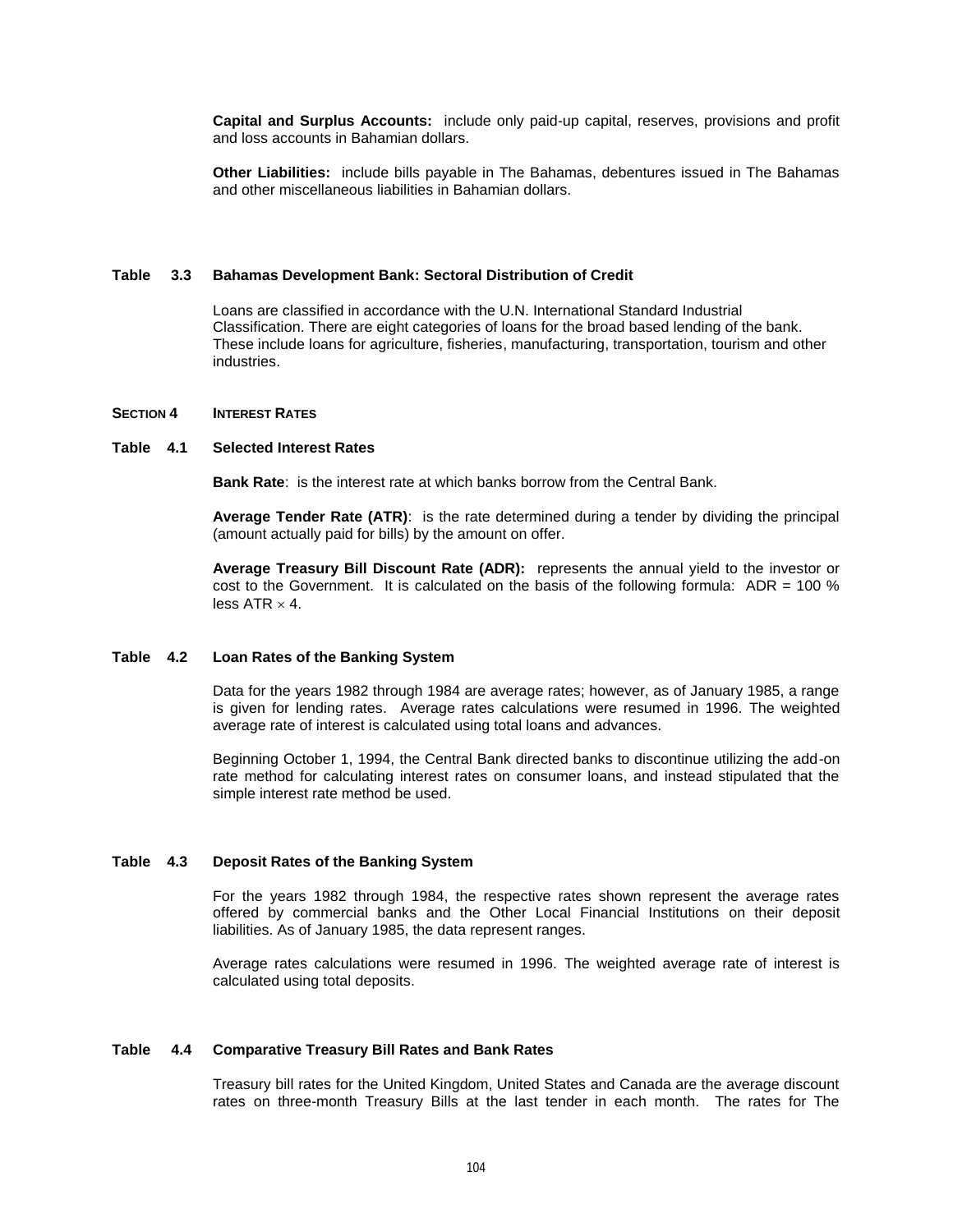Bahamas, Barbados, Jamaica and Trinidad and Tobago are the average rates quoted on the date of issue of three-month bills for the appropriate month. The distinction arises because in the former case there are several tenders per month whereas for CARICOM territories and The Bahamas there is usually only one tender.

Bank rates (minimum lending rate in the case of the United Kingdom) are those obtaining at the end of the month. The lending rate for Jamaica represents the Certificate of Deposit rate for 1989-1996; thereafter the rate reflects the 30 day reverse repurchase rate.

### **SECTION 5 GOVERNMENT FINANCE**

The Government Finance Statistics are compiled from the monthly summary printouts of the Public Treasury accounts and the Central Bank records. The totals under these headings although consistent with Government's expenditures/revenue and overall balances, will not agree with those found in the Government's audited accounts as amounts have been reclassified according to the International Monetary Fund's compilation methodology. In particular, the Post Office, Port and Aviation Departments are treated as non-financial public enterprises. Whenever revenues exceed expenditures, the surplus is included under the revenue category 'Income: Public Enterprises'. On the other hand, deficits are included in the capital expenditure under the heading: 'Capital Transfers to Non-financial Public Enterprises'. Furthermore, the presentation is consistent with the financing data found in the monetary accounts.

Pending the completion of audited accounts the annual data should be regarded as very provisional and may change between reporting periods to reflect revised positions.

In the Government's Budget presentation to Parliament on November 25, 1992, approval was sought and received to change the commencement of the fiscal year to July 1. As a consequence, an interim budget was presented for the period January-June 1993.

In December of 1992, the Government tabled a supplementary budget of approximately \$74 million, of which \$25.1 million and \$7.9 million in recurrent and capital expenditures, respectively was outlayed in 1993. The data for 1993 is presented on a calendar year basis and is inclusive of these amounts.

# **Table 5.1 Central Government: Operations and Financing**

**Net Lending:** consists of the changes in Government loans to public corporations net of any repayments. *Minu*s indicates repayment and a decline in these outstanding advances for the period.

**Deficit/Surplus:** is calculated by subtracting total expenditure and net lending from revenue. The remaining items show how the deficit was financed or surplus allocated.

**Domestic Borrowing:** comprises loans and advances from resident sources in all currencies extended during the reporting period. Decreases in outstanding Treasury Bills are shown as a negative item.

**Foreign Borrowing:** comprises borrowing from nonresident sources in foreign currencies.

**Other Financing:** is inclusive of Government's short-term borrowing from the banking system.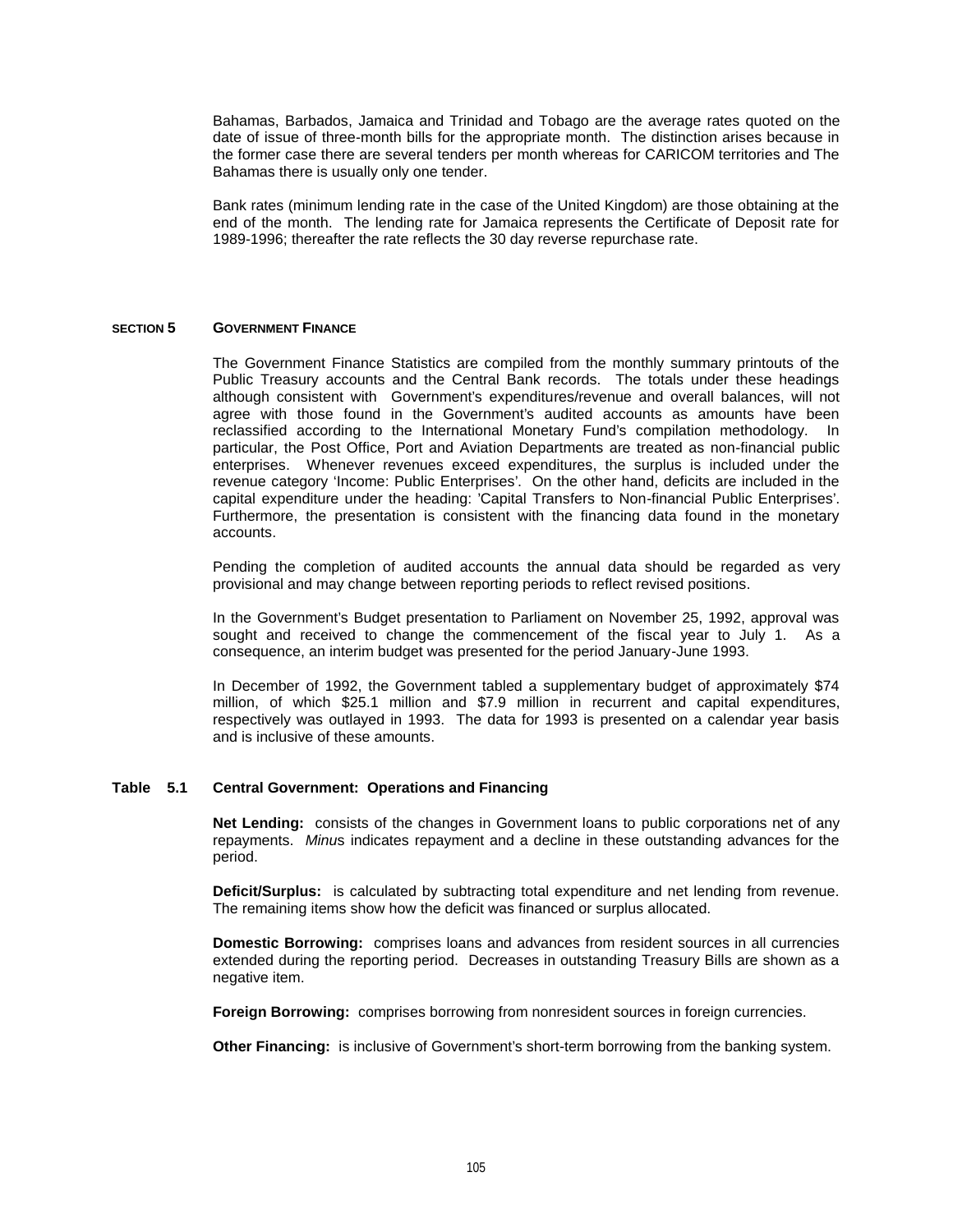**Debt Repayment:** comprises amortization of all debt items except Treasury Bills. In accordance with the IMF's treatment, debt repayment is not considered to be an expenditure but a negative financing item.

**Cash Balance Change:** shows the increase or decrease in Government's deposits with the domestic banking system.

**Changes in Short-term advances:** shows the increases and decreases in Government's short-term obligations to the banking system, excluding the Central Bank.

**Other:** reflects the net of changes in float of cheques outstanding and a residual financing item.

### **Table 5.2 Central Government: Current Revenue**

#### **Tax Revenue**

**Selective Taxes on Services:** include casino, hotel occupancy, and security taxes.

**Business and Professional Licence:** includes fees for insurance companies, banks/trust companies and the business licence fees.

**Other taxes:** include casino application fees, insurance premium taxes, and immovable property fees.

#### **Non tax Revenue**

**Other Sources:** include revenue from rental of government properties and interest dividends and profits.

**Fines, forfeits and Administrative Fees:** include driver licence fees and other service charges.

**Other:** includes proceeds of sale from services of a commercial nature such as livestock; and fees relating to education.

# **SECTION 6 PUBLIC DEBT**

All data are in respect of disbursed debt only.

# **Table 6.1 Central Government: National Debt**

**Direct Charge:** is that amount which is direct claim on Central Government by foreign and local holders of the Public Debt.

**External Debt**: comprises that portion of the debt owed to nonresidents in foreign currencies.

**Internal Debt:** comprises debt owed to residents in foreign currencies and Bahamian dollars.

**Total Foreign Currency Debt:** includes all external and foreign currency internal debt.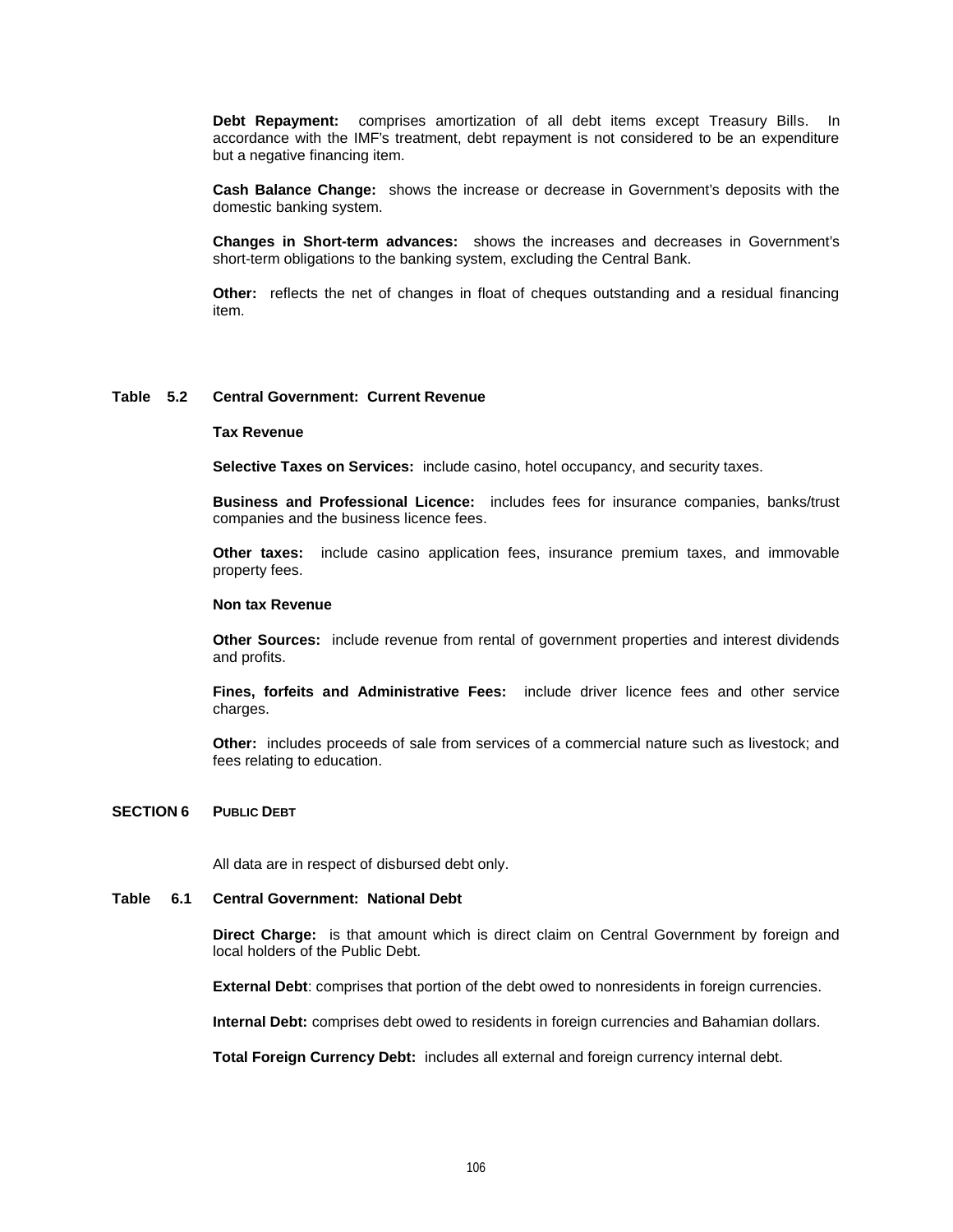**Contingent Liabilities:** are both Bahamian and foreign currency claims on the public corporations guaranteed by Government. As such, these are potential liabilities to Central Government in the event of a default.

### **Table 6.2 Central Government: Treasury Bill**

Treasury bills are compiled from the results of the monthly tenders conducted by the Central Bank and are reported at face value. Amounts differ from those shown in banks' balance sheets and where they are reported at cost.

The statutory ceiling on Treasury Bills which may be outstanding was increased in December 1990 to 25% from 20%. This is computed on the basis of government's average ordinary revenue for the most recent three years.

# **Table 6.3 Central Government: Long-term Securities**

### **Table 6.4 Central Government: Long-term Securities by Maturity**

Beginning in April 1992, data also include holdings of bonds issued under the Development Bond Act, 1990 together with the traditional registered stocks issued under the Registered Stock Act 1973. From December 2014, data also include Bahamas Government Stock, issued by broker dealers under the Financial Administration and Audit (Amendment) Bill 2012.

### **Table 6.5 Public Corporations: Debt Operations**

In some cases, the data may differ slightly from that published in the audited accounts of the public corporations. The foreign currency loan balances shown in the audited accounts are usually adjusted to reflect year-end exchange rate values.

#### **Table 6.6 Public Sector: Foreign Currency Debt Operations**

This table shows the changes in the foreign currency debt of Government and public corporations.

**Debt Service Ratio:** is calculated as total debt service as a percentage of exports of goods and non-factor services.

#### **SECTION 7 INTERNATIONAL TRADE AND PAYMENTS**

# **Table 7.1 Balance of Payments**

The table format is based on the IMF's standard format for reporting balance of payments statistics. The information on oil trade is supplied by oil companies and is desegregated into oil imported for domestic consumption and that for bunkering of foreign ships and aircraft. Oil that is imported for trans-shipment or refining and subsequently re-exported is excluded from the trade account since no change of ownership occurs.

**Interest, Dividends and Profits:** data for banks exclude transactions relative to offshore activities.

**Import and Export**: data differ from those published by the Department of Statistics owing, inter alia, to some erratic movement in the series compiled by this department. For the years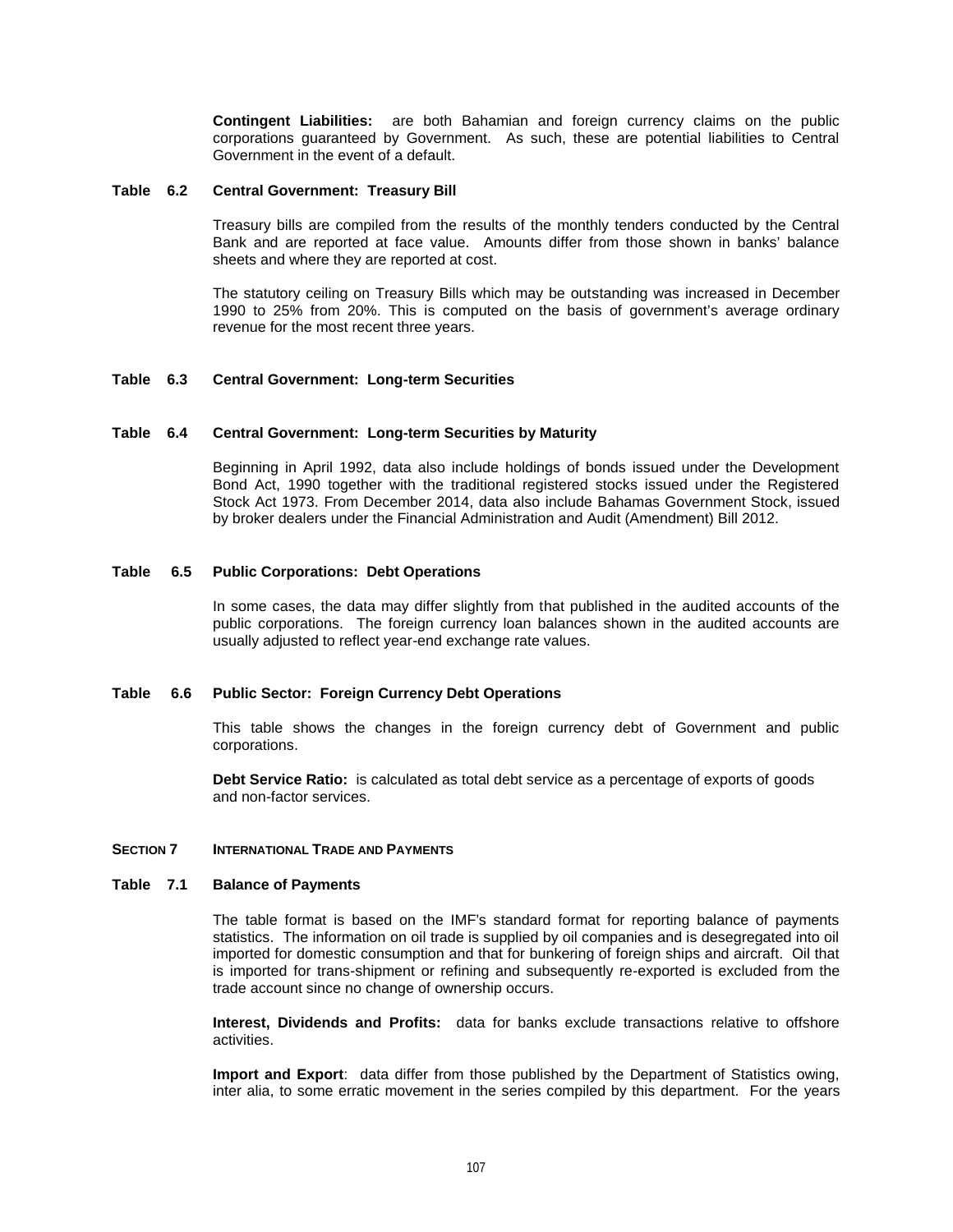1978-1987:3, the Central Bank's estimates for imports were based on import duties to which a multiplier of 3.75 was applied.

Since 1987:4 - 1989, imports have been compiled as a percentage of tourism expenditure. Exports have been estimated from the data supplied by offshore exporting companies and applying a multiplier of 2.22.

Thereafter, the Bank has reverted to using imports and exports data from the Department of Statistics. In the absence of timely data, the Bank estimates exports from previous years' information and imports are obtained from The Bahamas Customs Department.

**Travel:** debit is based on Exchange Control approvals for purchases of foreign currency.

For a detailed exposition of the components of the table, please see the article, 'An overview of Bahamas Balance of Payments 1973-1979', Quarterly Review, March 1977.

The non-oil imports data for 1985 have been revised upwards to reflect the impact of the sharp upward adjustment in tourist expenditure, as reported by the Ministry of Tourism. The revisions by the ministry reflect the new methodology employed in calculating tourist expenditure by using an average per visit measurement instead of a per diem concept. The adjustments to non-oil imports were designed to maintain the historical relationship which exits between tourism receipts and imports. Accordingly, the freight and insurance data were also revised.

# **Table 7.2 External Trade**

**Other Merchandise Imports:** exclude bullion and specie and include parcel mail, insurance and freight.

### **Table 7.3 Export by Commodity Group**

**Export**s: are reported f.o.b., i.e. the value includes the expenses up to the time of delivery on board the exporting carrier, and any related export duties. Although not shown separately, exports consist of domestic exports and re-exports. The former is comprised of domestic goods exported directly and imports which have been transformed in The Bahamas. The latter consists of foreign goods re-exported without transformation.

The low figure of \$339,000, which represents exports 'beverages and tobacco' for the fourth quarter 1977 is due to the non-processing of a number of customs entry forms during that period.

The differences between the annual and quarterly series through 1984 are due to the lack of the relevant breakdowns for the quarters.

Where the annual and quarterly totals differ, the annual figure should be used. Adjustments to the quarters are not available.

The commodity classification used is The Standard International Trade Classification.

# **Table 7.4 Imports by Commodity Group**

Imports: are reported c.i.f., i.e., the value includes the cost of imports, freight and insurance and any other expenses relating to the delivery at the port.

# **Table 7.5 Non-oil Exports by Country and Region**

**Table 7.6 Non-oil Imports by Country and Region**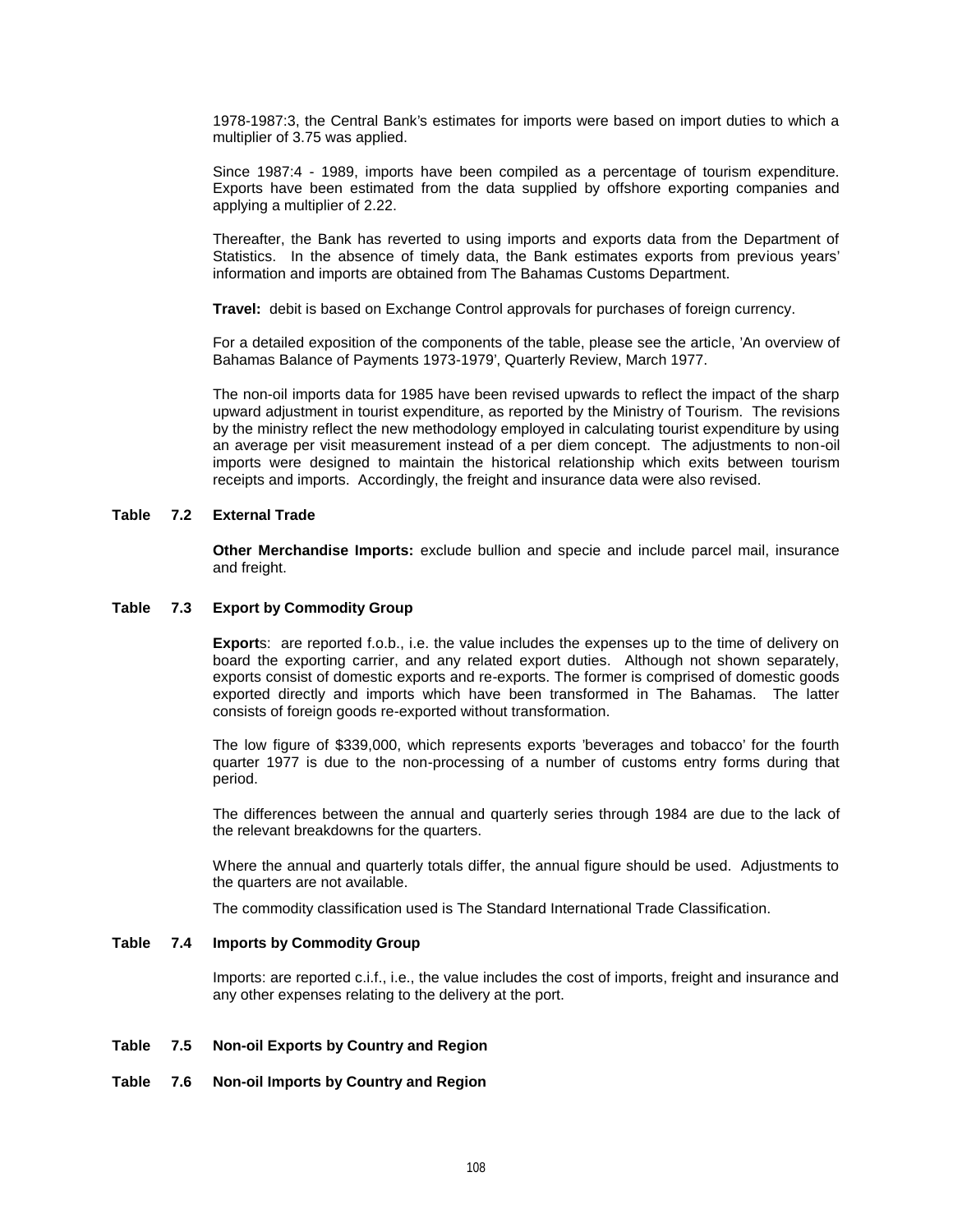The quarterly totals for 1976-1984 differ from the respective annual totals because adjustments were only made to the annual data.

# **Table 7.7 Composition of Domestic Exports**

Table shows those products which are produced locally and exported.

# **SECTION 8 GENERAL STATISTICS**

#### **Table 8.1 Retail Price Index: Average for the Period**

The arithmetic average is used. These tables begin a new series based on the revised retail price index as prepared by the Department of Statistics in 1987. The revised index includes an expansion in the number of categories to nine from the previous seven categories.

### **Table 8.3 Comparative Retail Price Index**

In the case of The Bahamas, the quarterly and annual comparisons are calculated using the Average Retail Price Index for New Providence. These figures have been rebased to Oct/Nov 1990 = 100 *and Oct/Nov 1995 = 100)*. The monthly index changes are based on the actual Retail Price Index and have been likewise rebased to 1985.

# **Table 8.4 Tourism: Selected Statistics**

**Average Length of Stay:** is derived from the immigration cards which recorded the intended length of stay. The average length of stay is reported in days which is derived by adding 0.5 to the average length of stay (nights).

Since 1977, excursionists (one day visitors) have been excluded from stopover visitors.

**Stopover:** is a visitor who stays in excess of 24 hours and requires accommodations.

# **Table 8.5 Tourism: Estimates of Visitor Expenditure**

**Average Expenditure Per Visit**: is based on information received on The Ministry of Tourism's exit surveys. This figure is then expressed in 1987 dollars by using the formula: Average Expenditure Per Visit  $\div$  [(current year average price index)  $\times$  (1987 average price index)]

**Total visitor expenditure:** is inclusive of spending by day visitors.

# **Table 8.6 Construction**

**thru** 8.11

Since 1975, the data for the 'Rest of Grand Bahama' were classified with Freeport to provide a complete picture for Grand Bahama.

**Starts and completions:** Only include data for New Providence and Grand Bahama.

### **Table 8.12 Residential Mortgage Commitments: No. and Value**

Table is based on information received from banks, insurance companies and the Bahamas Mortgage Corporation. The data refer to the number and value of loans committed during the reporting period only. In 1986: Qtr. IV, the reporting format was revised to standardize reporting procedures across institutions. Based on this new format data were published beginning 1987: Qtr. IV.